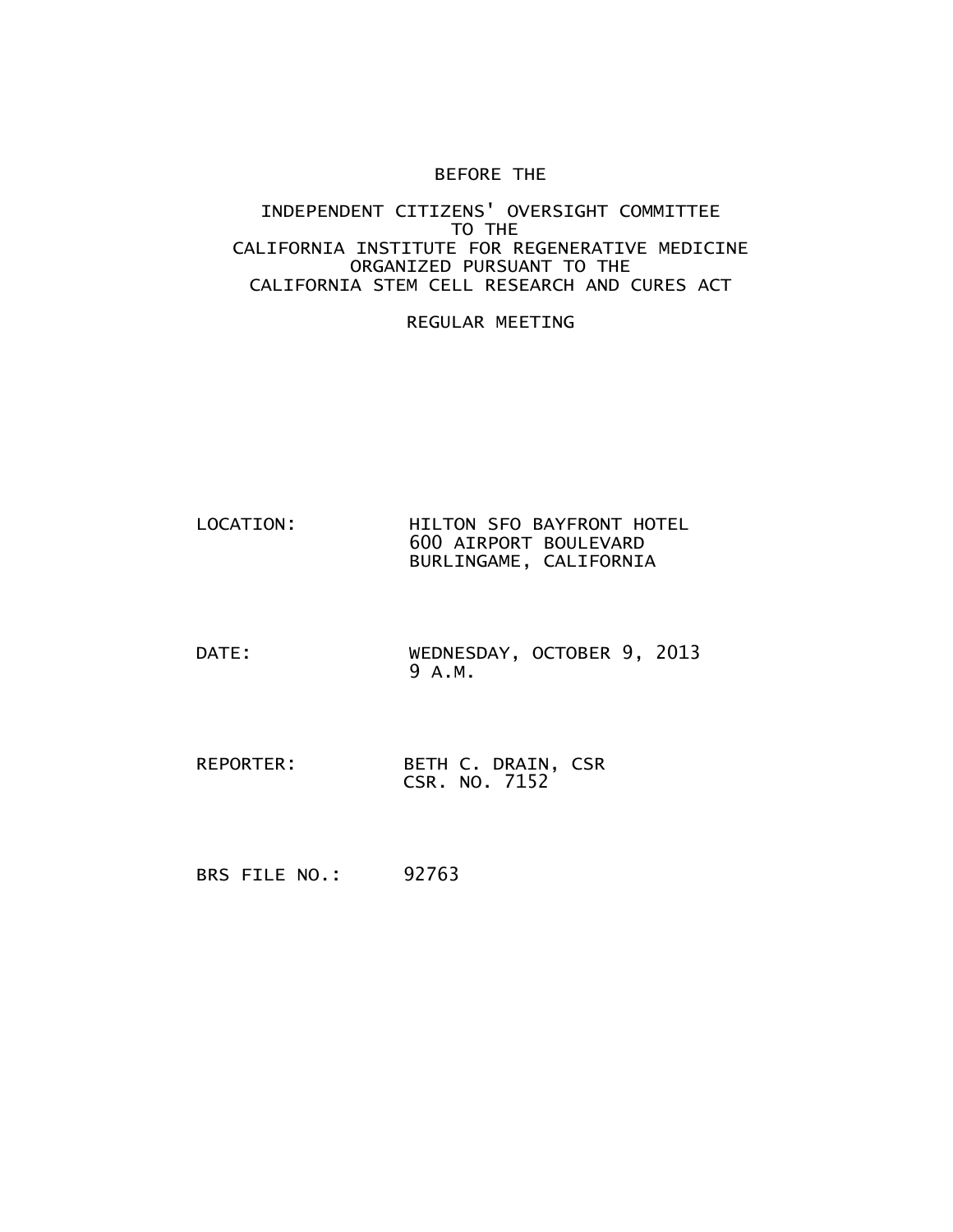#### I N D E X

| ITEM DESCRIPTION                                                                                                                                         | PAGE NO. |
|----------------------------------------------------------------------------------------------------------------------------------------------------------|----------|
| REPORTS & DISCUSSION ITEMS                                                                                                                               |          |
| 1. CALL TO ORDER.                                                                                                                                        | 4        |
| 2. PLEDGE OF ALLEGIANCE.                                                                                                                                 | 4        |
| 3. ROLL CALL.                                                                                                                                            | 4        |
| 4. CHAIRMAN'S REPORT.                                                                                                                                    | 6        |
| 5. PRESIDENT'S REPORT                                                                                                                                    | 12       |
| <b>ACTION ITEMS</b>                                                                                                                                      |          |
| 6. CONSIDERATION OF APPOINTMENT OF<br>NEW SCIENTIFIC MEMBERS AND<br>REAPPOINTMENT OF EXISTING MEMBERS TO<br>THE GRANTS WORKING GROUP                     | 35       |
| 7. CONSIDERATION OF APPOINTMENT OF<br>A NEW ICOC PATIENT ADVOCATE MEMBER TO<br>THE GRANTS WORKING GROUP.                                                 | 37       |
| 8. REQUEST FOR CONSENT TO INITIATE<br>RULEMAKING TO AMEND CONFLICT OF INTEREST<br>REGULATIONS FOR NON-ICOC MEMBERS OF THE<br><b>GRANTS WORKING GROUP</b> | 38       |
| 9. CONSIDERATION OF MINUTES FROM THE<br>MAY, JULY & AUGUST ICOC BOARD MEETINGS                                                                           | 61       |
| <b>DISCUSSION ITEMS</b>                                                                                                                                  |          |
| 10. UPDATE ON CIRM'S TRANSLATIONAL<br>PROGRAM                                                                                                            | 61       |
|                                                                                                                                                          |          |
|                                                                                                                                                          |          |
| $\overline{2}$                                                                                                                                           |          |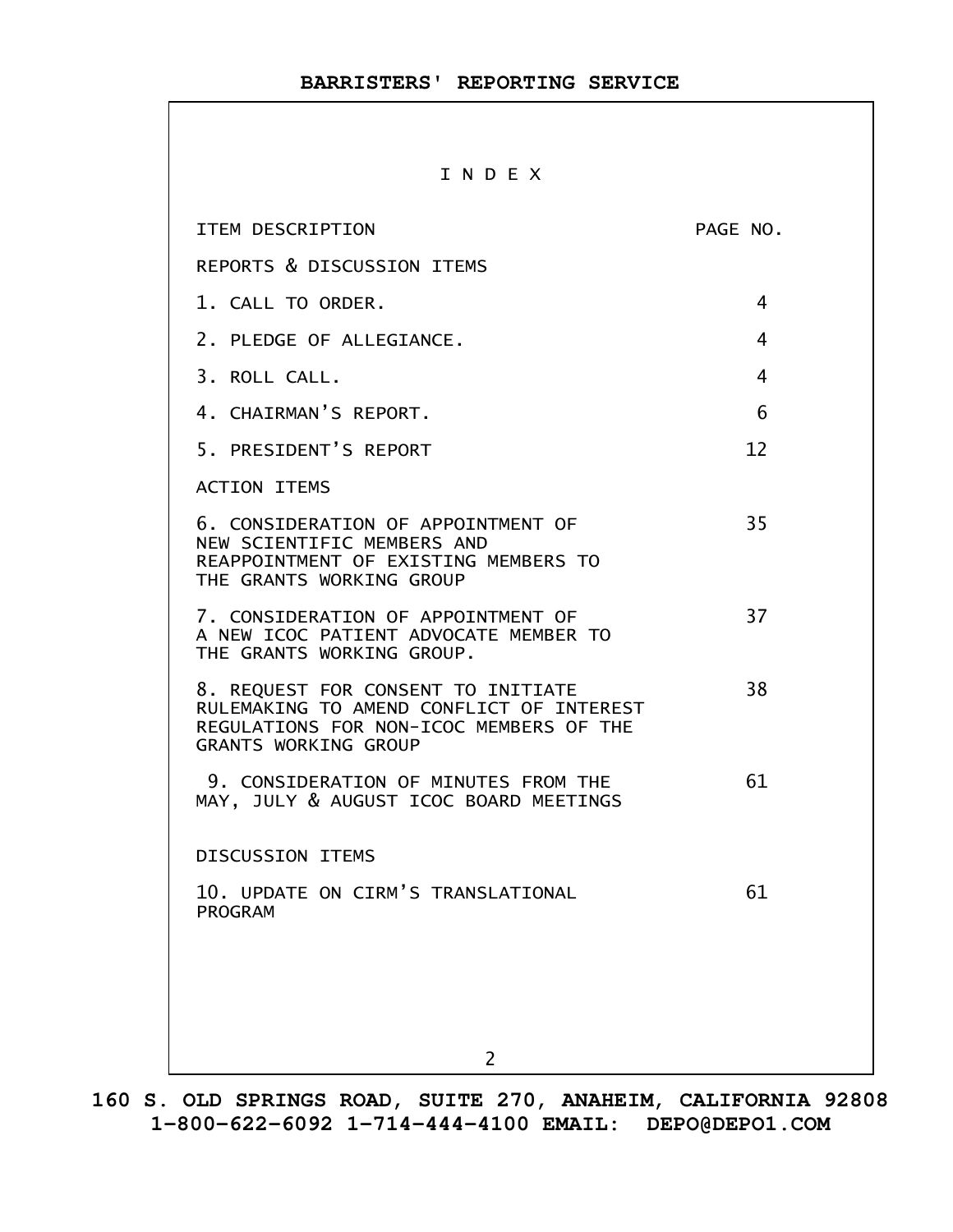I N D E X (CONT'D.)

ACTION ITEMS

| <b>ACTION LIEMS</b><br>11. CONSIDERATION OF PRESENTATION BY<br>CIRM STAFF REGARDING REPORT FROM THE<br>SCIENTIFIC ADVISORY BOARD | 138          |
|----------------------------------------------------------------------------------------------------------------------------------|--------------|
| <b>CLOSED SESSION</b>                                                                                                            | NOT REPORTED |
| DISCUSSION ITEMS                                                                                                                 |              |
| 13. PUBLIC COMMENT                                                                                                               | <b>NONE</b>  |
|                                                                                                                                  |              |
|                                                                                                                                  |              |
|                                                                                                                                  |              |
|                                                                                                                                  |              |
|                                                                                                                                  |              |
|                                                                                                                                  |              |
|                                                                                                                                  |              |
|                                                                                                                                  |              |
|                                                                                                                                  |              |
|                                                                                                                                  |              |
|                                                                                                                                  |              |
|                                                                                                                                  |              |
|                                                                                                                                  |              |
|                                                                                                                                  |              |
|                                                                                                                                  |              |
|                                                                                                                                  |              |
|                                                                                                                                  |              |
|                                                                                                                                  |              |
| 3                                                                                                                                |              |
|                                                                                                                                  |              |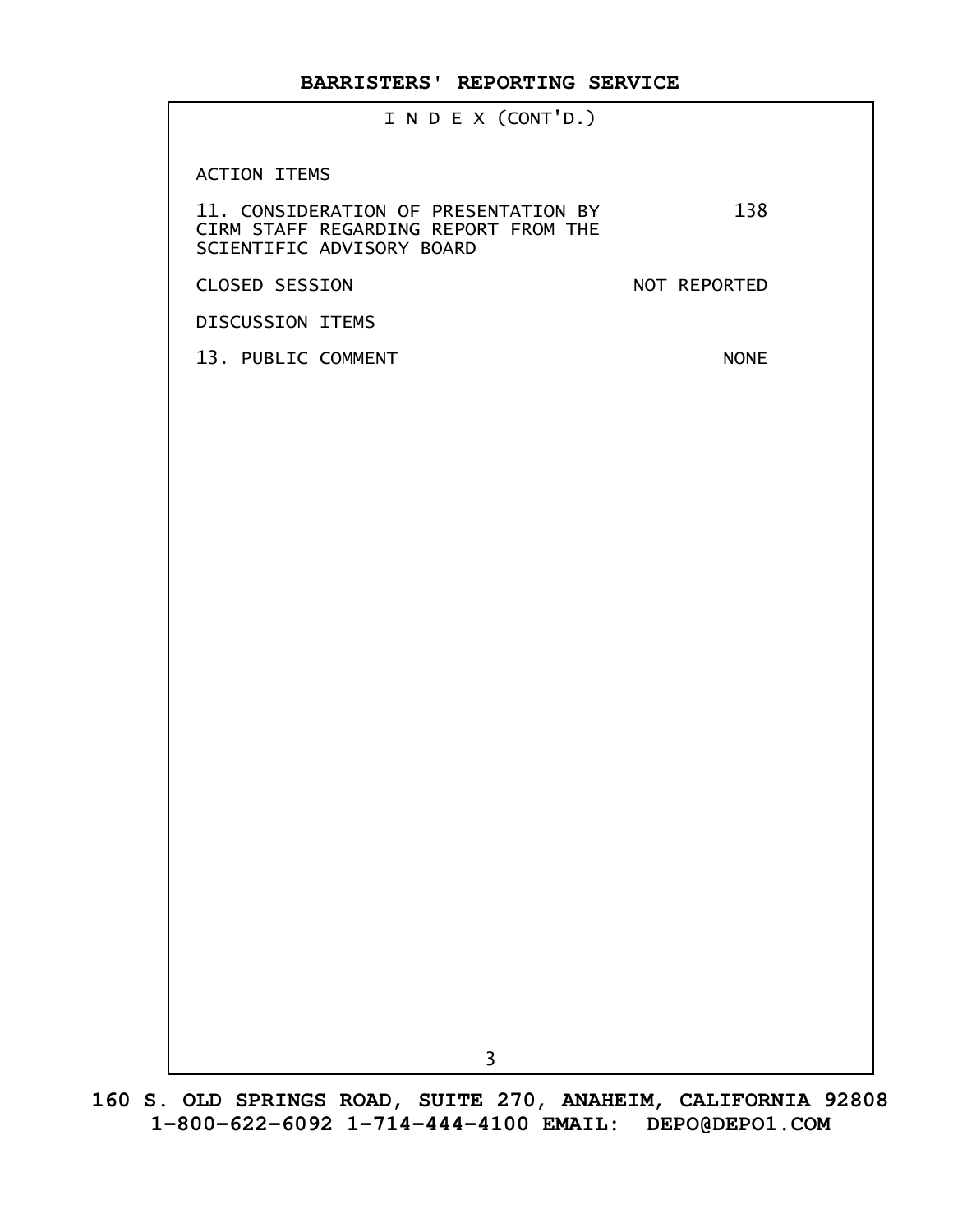|                | BARRISTERS' REPORTING SERVICE                        |
|----------------|------------------------------------------------------|
| $\mathbf{1}$   | SAN FRANCISCO, CALIFORNIA;                           |
| $\overline{2}$ | WEDNESDAY, OCTOBER 9, 2013; 9 A.M.                   |
| 3              |                                                      |
| 4              | CHAIRMAN THOMAS: ALL MEMBERS OF THE BOARD            |
| 5              | PLEASE TAKE YOUR SEATS. I'D LIKE TO WELCOME          |
| 6              | EVERYBODY TO THE OCTOBER 10TH BOARD MEETING OF THE   |
| $\overline{7}$ | ICOC OR AS SOME OF US PREFER TO REFER TO IT AS TWO   |
| 8              | DAYS AFTER JUAN URIBE'S MONUMENTAL HOME RUN THAT     |
| 9              | SENT THE DODGERS INTO THE NLCS. NOT SINCE CURT       |
| 10             | GIBSON HAS DODGER STADIUM SHOOK SO MUCH AS IT DID AT |
| 11             | THAT MOMENT. WE WOULD LIKE TO THANK ALL OF YOU       |
| 12             | GIANT FANS FOR SENDING JUAN URIBE OUR WAY.           |
| 13             | MR. TORRES: AND BRIAN WILSON.                        |
| 14             | CHAIRMAN THOMAS: WAS THAT BETTINA, THE               |
| 15             | GIANTS FAN, I JUST HEARD THERE? WHO WAS THAT?        |
| 16             | OKAY. SO FIRST ORDER OF BUSINESS HERE IS,            |
| 17             | MARIA, WILL YOU PLEASE LEAD US IN THE PLEDGE OF      |
| 18             | ALLEGIANCE.                                          |
| 19             | (THE PLEDGE OF ALLEGIANCE.)                          |
| 20             | CHAIRMAN THOMAS: MARIA, WILL YOU PLEASE              |
| 21             | CALL THE ROLL.                                       |
| 22             | MS. BONNEVILLE: LINDA BOXER.                         |
| 23             | DR. BOXER: HERE.                                     |
| 24             | MS. BONNEVILLE: SUE BRYANT.                          |
| 25             | DR. BRYANT: HERE.                                    |
|                |                                                      |
|                | 4                                                    |

**160 S. OLD SPRINGS ROAD, SUITE 270, ANAHEIM, CALIFORNIA 92808 1-800-622-6092 1-714-444-4100 EMAIL: DEPO@DEPO1.COM**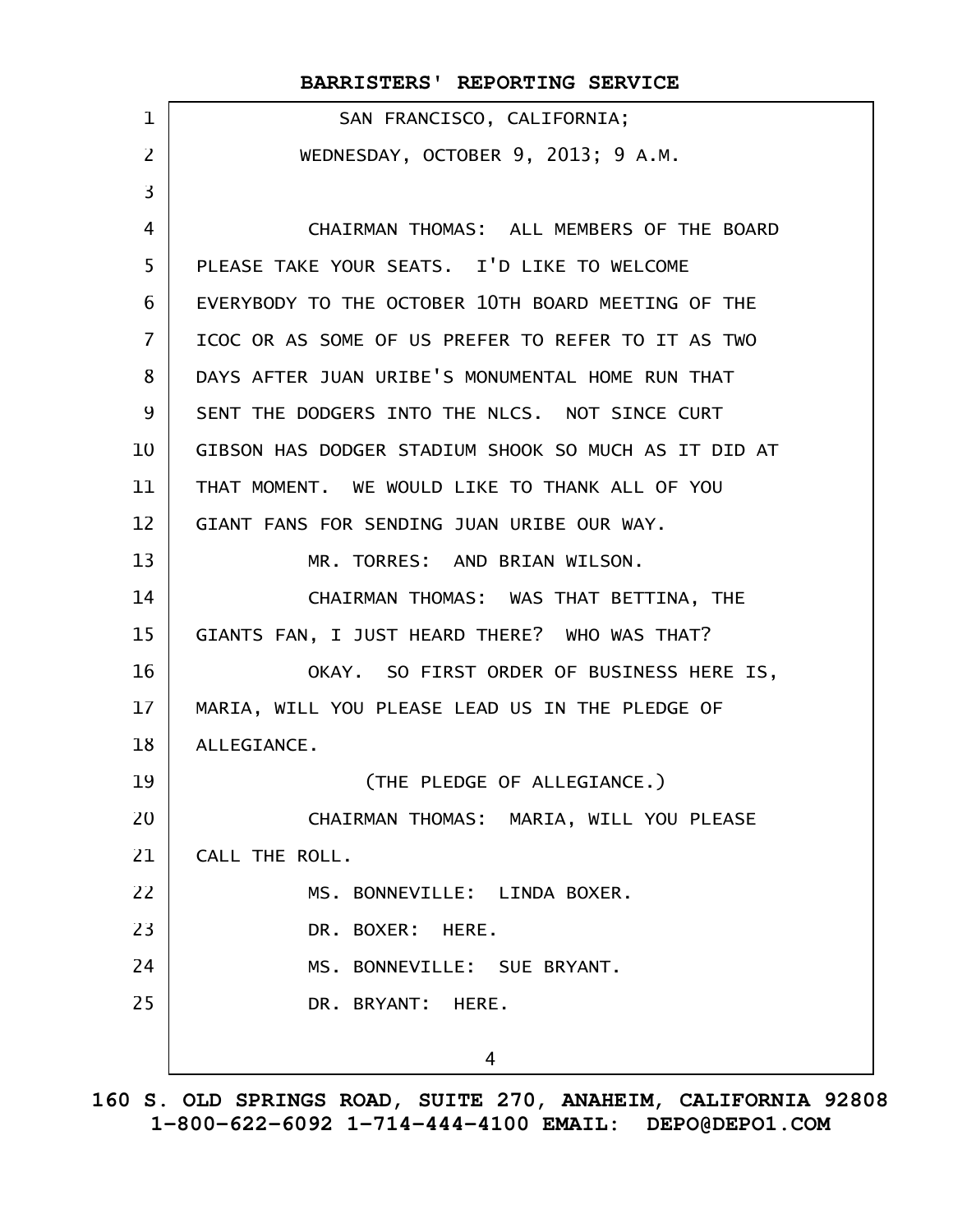|                | BARRISTERS' REPORTING SERVICE              |
|----------------|--------------------------------------------|
| $\mathbf 1$    | MS. BONNEVILLE: KEN BURTIS.                |
| $\overline{2}$ | DR. BURTIS: HERE.                          |
| $\overline{3}$ | MS. BONNEVILLE: ANNE-MARIE DULIEGE.        |
| 4              | DR. DULIEGE: HERE.                         |
| 5              | MS. BONNEVILLE: MARCY FEIT. JUDY GASSON.   |
| 6              | DR. GASSON: HERE.                          |
| $\overline{7}$ | MS. BONNEVILLE: MICHAEL GOLDBERG.          |
| 8              | MR. GOLDBERG: HERE.                        |
| 9              | MS. BONNEVILLE: SAM HAWGOOD. STEPHEN       |
| 10             | JUELSGAARD.                                |
| 11             | MR. JUELSGAARD: HERE.                      |
| 12             | MS. BONNEVILLE: TED KRONTIRIS.             |
| 13             | DR. KRONTIRIS: HERE.                       |
| 14             | MS. BONNEVILLE: SHERRY LANSING. BERT       |
| 15             | LUBIN.<br>MICHAEL MARLETTA. SHLOMO MELMED. |
| 16             | DR. MELMED: HERE.                          |
| 17             | MS. BONNEVILLE: KIRK PETERSON.             |
| 18             | DR. PETERSON:<br>HERE.                     |
| 19             | MS. BONNEVILLE: FRANCISCO PRIETO. CARMEN   |
| 20             | PULIAFITO.                                 |
| 21             | DR. PULIAFITO: PRESENT.                    |
| 22             | MS. BONNEVILLE: ROBERT QUINT. AL           |
| 23             | ROWLETT.                                   |
| 24             | DR. ROWLETT: HERE.                         |
| 25             | MS. BONNEVILLE: JOAN SAMUELSON. JEFF       |
|                | 5                                          |
|                |                                            |

**160 S. OLD SPRINGS ROAD, SUITE 270, ANAHEIM, CALIFORNIA 92808 1-800-622-6092 1-714-444-4100 EMAIL: DEPO@DEPO1.COM**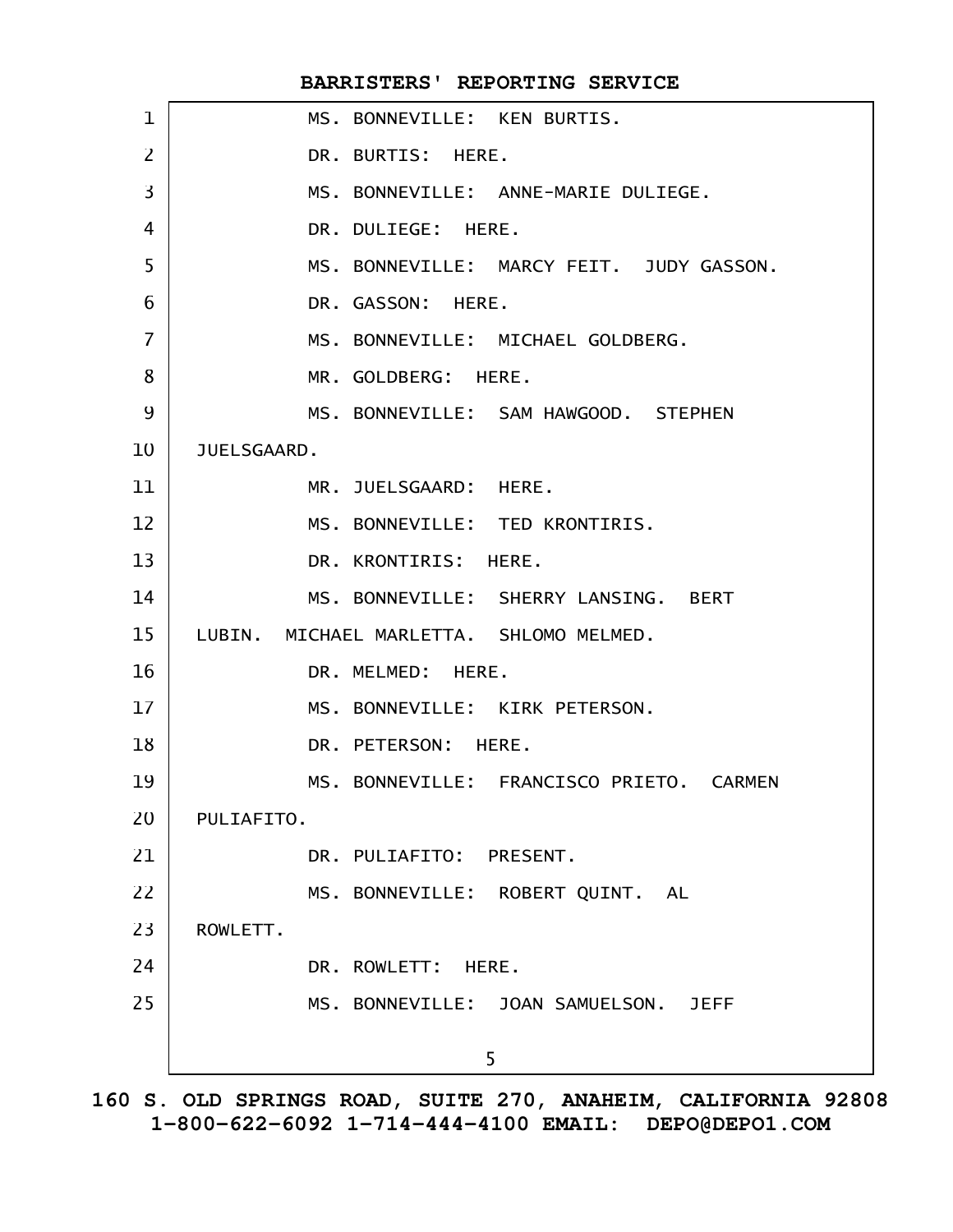| $\mathbf{1}$    | SHEEHY.                                              |
|-----------------|------------------------------------------------------|
| $\overline{2}$  | MR. SHEEHY: HERE.                                    |
| 3               | MS. BONNEVILLE: OSWALD STEWARD.                      |
| 4               | DR. STEWARD: HERE.                                   |
| 5               | MS. BONNEVILLE: JONATHAN THOMAS.                     |
| 6               | CHAIRMAN THOMAS: HERE.                               |
| $\overline{7}$  | MS. BONNEVILLE: ART TORRES.                          |
| 8               | MR. TORRES: HERE.                                    |
| 9               | MS. BONNEVILLE: KRISTINA VUORI.                      |
| 10              | DR. VUORI: HERE.                                     |
| 11              | MS. BONNEVILLE: DIANE WINOKUR.                       |
| 12              | CHAIRMAN THOMAS: THANK YOU. PROCEED NOW              |
| 13 <sup>2</sup> | TO THE CHAIRMAN'S REPORT. FIRST OF ALL, WE HAVE TWO  |
| 14              | NEW MEMBERS IN ATTENDANCE, LINDA BOXER AND JUDY      |
| 15              | GASSON. WOULD LIKE THEM IN TURN TO PLEASE INTRODUCE  |
| 16              | THEMSELVES AND SAY A FEW WORDS ABOUT WHAT THEY DO    |
| 17 <sup>2</sup> | AND WHERE THEY'RE FROM.                              |
| 18              | DR. BOXER: LINDA BOXER FROM STANFORD.                |
| 19              | I'M THE ALTERNATE FOR DEAN LLOYD MINOR, SO I'M THE   |
| 20              | VICE DEAN OF THE SCHOOL OF MEDICINE SINCE SEPTEMBER  |
| 21              | 1ST, WORKING WITH LLOYD IN HIS FIRST YEAR AS DEAN.   |
| 22              | I'M A HEMATOLOGIST, GOT MY M.D., PH.D. AT            |
| 23              | STANFORD, HAVE BEEN AT STANFORD ESSENTIALLY A LONG   |
| 24              | TIME, AND THEN THE CHIEF OF HEMATOLOGY FOR ABOUT TEN |
| 25              | YEARS NOW. WAS INTERIM CHAIR OF THE DEPARTMENT OF    |
|                 | 6                                                    |
|                 |                                                      |

**160 S. OLD SPRINGS ROAD, SUITE 270, ANAHEIM, CALIFORNIA 92808 1-800-622-6092 1-714-444-4100 EMAIL: DEPO@DEPO1.COM**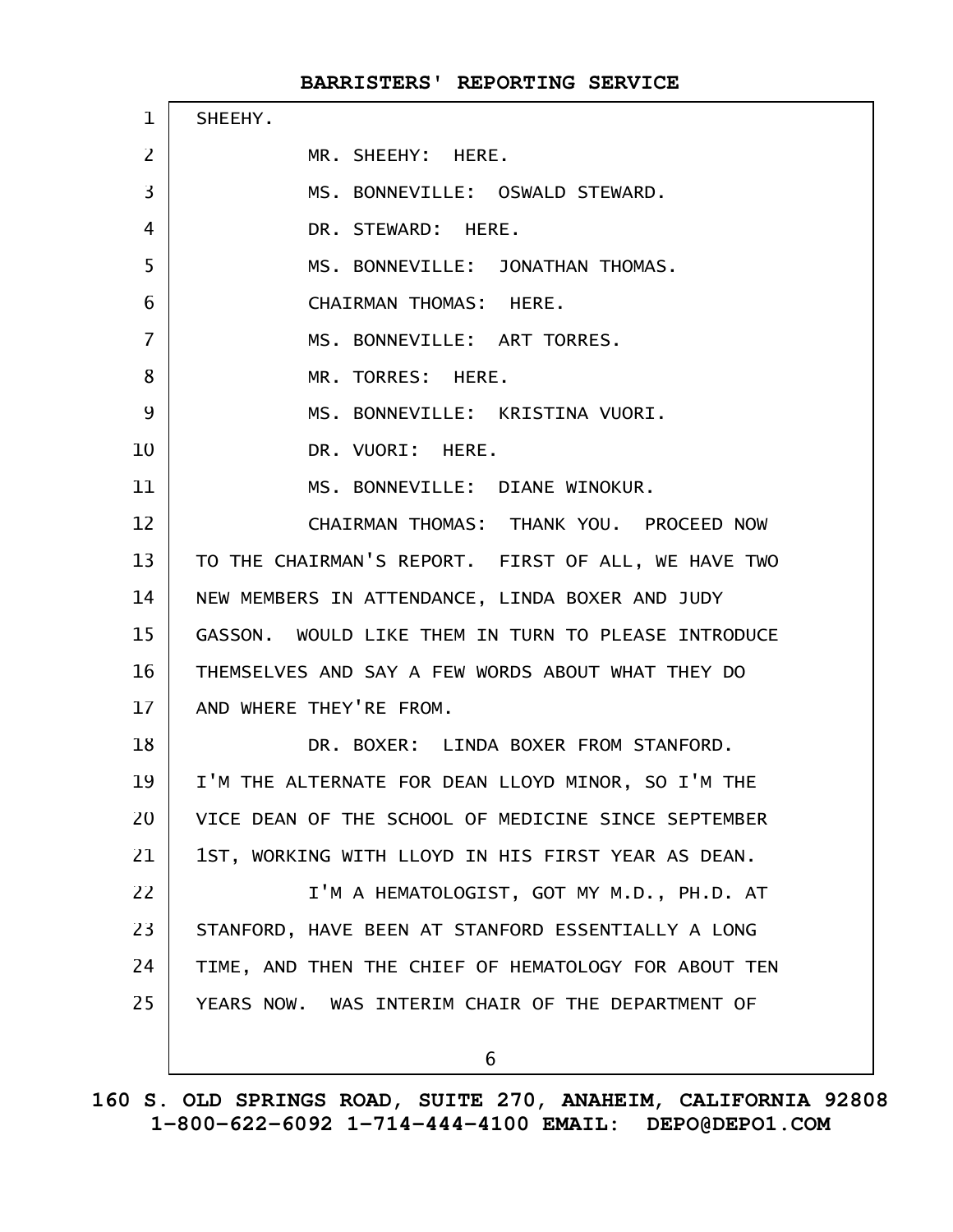| 1              | MEDICINE FOR A COUPLE OF YEARS AND NOW TAKING ON THE |
|----------------|------------------------------------------------------|
| $\overline{2}$ | ROLE OF VICE DEAN. I STILL PRACTICE AS A             |
| 3              | HEMATOLOGIST WITH AN INTEREST IN HEMATOLOGY. ALSO I  |
| 4              | HAVE A LAB THAT FOCUSES ON B CELL MALIGNANCIES.      |
| 5              | DR. GASSON: I'M JUDY GASSON FROM UCLA,               |
| 6              | AND I'M A BASIC SCIENTIST. WHEN I WAS A FULL-TIME    |
| $\overline{7}$ | RESEARCHER, MY RESEARCH WAS ON NORMAL AND NEOPLASTIC |
| 8              | BLOOD CELL PRODUCTION, STEM CELLS. SINCE 1995 I'VE   |
| 9              | BEEN THE DIRECTOR OF THE CANCER CENTER AND PRESIDENT |
| 10             | OF THE CANCER CENTER FOUNDATION. AND FOR THE LAST    |
| 11             | YEAR I'VE BEEN SENIOR ASSOCIATE DEAN FOR RESEARCH IN |
| 12             | THE DAVID GEFFEN SCHOOL OF MEDICINE. AND I'M VERY    |
| 13             | HAPPY TO BE HERE.                                    |
| 14             | CHAIRMAN THOMAS: THANK YOU AND A VERY                |
| 15             | PLEASANT WELCOME TO THE TEAM TO BOTH OF YOU. WE'RE   |
| 16             | DELIGHTED THAT YOU'RE HERE AND PART OF OUR EFFORT.   |
| 17             | YES, SENATOR TORRES.                                 |
| 18             | MR. TORRES: AS THOSE INTRODUCTIONS WERE              |
| 19             | OCCURRING, IT REMINDED ME THAT WE OWE                |
| 20             | CONGRATULATIONS TO STANFORD AND USC FOR SHARING THE  |
| 21             | NOBEL PRIZE IN CHEMISTRY TODAY. CONGRATULATIONS.     |
| 22             | (APPLAUSE.)                                          |
| 23             | CHAIRMAN THOMAS: THANK YOU, MR. SENATOR.             |
| 24             | LIKE JUST TO START BY REFLECTING FURTHER             |
| 25             | ON OUR LATE COLLEAGUE DUANE ROTH. THROUGHOUT THE     |
|                | $\overline{7}$                                       |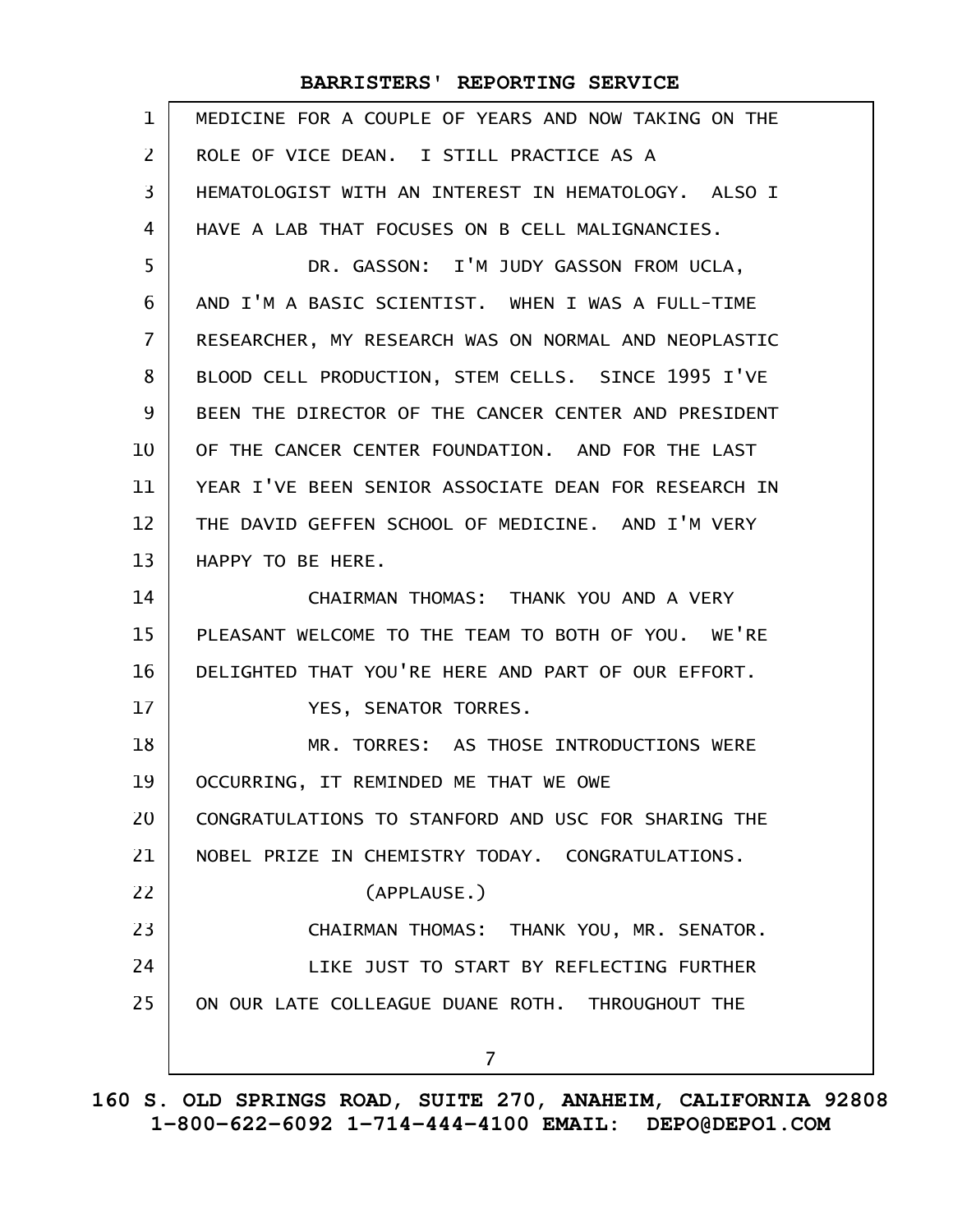| 1              | COURSE OF THE PAST COUPLE MONTHS SINCE OUR LAST      |
|----------------|------------------------------------------------------|
| $\overline{2}$ | BOARD MEETING, THE TRIBUTES AND COMMENTS ABOUT DUANE |
| 3              | HAVE CONTINUED TO POUR IN. BARELY A DAY GOES BY      |
| 4              | WHERE I DON'T HEAR SOMEBODY COMING UP TO ME AND      |
| 5              | SPEAKING ABOUT DUANE, TALKING ABOUT WHAT HE MEANT,   |
| 6              | HOW IMPORTANT HE WAS TO THE MISSION, AND HOW CENTRAL |
| $\overline{7}$ | A FIGURE HE WAS IN THE SAN DIEGO COMMUNITY. AND I    |
| 8              | WANTED TO LET EVERYBODY KNOW, IN ADDITION TO THE     |
| 9              | MEASURES THAT WE DISCUSSED AT THE LAST BOARD MEETING |
| 10             | AND THINGS WE WOULD PUT IN PLACE IN DUANE'S HONOR,   |
| 11             | ON DECEMBER 9TH, KRISTINA, THE AUDITORIUM AT THE     |
| 12             | SANFORD CONSORTIUM FOR REGENERATIVE MEDICINE WILL BE |
| 13             | DEDICATED AND NAMED IN DUANE'S HONOR. YOU WILL BE    |
| 14             | RECEIVING INVITATIONS TO THAT.                       |
| 15             | SO, DUANE, WE'RE CONTINUING TO THINK OF              |
| 16             | YOU AND MISS YOU VERY MUCH.                          |
| 17             | WANTED TO SAY A COUPLE COMMENTS ABOUT SORT           |
| 18             | OF THESE ARE INTERESTING TIMES FOR THE FIELD OF      |
| 19             | BIOTECH AND MEDICAL RESEARCH. ON THE ONE HAND,       |
| 20             | WE'VE BEEN SEEING A DRAMATIC UPSURGE IN INTEREST IN  |
| 21             | BIOTECH AS REFLECTED BY THE DRAMATIC INCREASE IN     |
| 22             | IPO'S IN THE AREA IN 2013. SIMILARLY, THERE HAVE     |
| 23             | BEEN A SIGNIFICANT INCREASE YEAR TO YEAR IN VENTURE  |
| 24             | CAPITAL THAT'S COMING INTO LIFE SCIENCES AND BIOTECH |
| 25             | IN PARTICULAR.                                       |
|                |                                                      |

8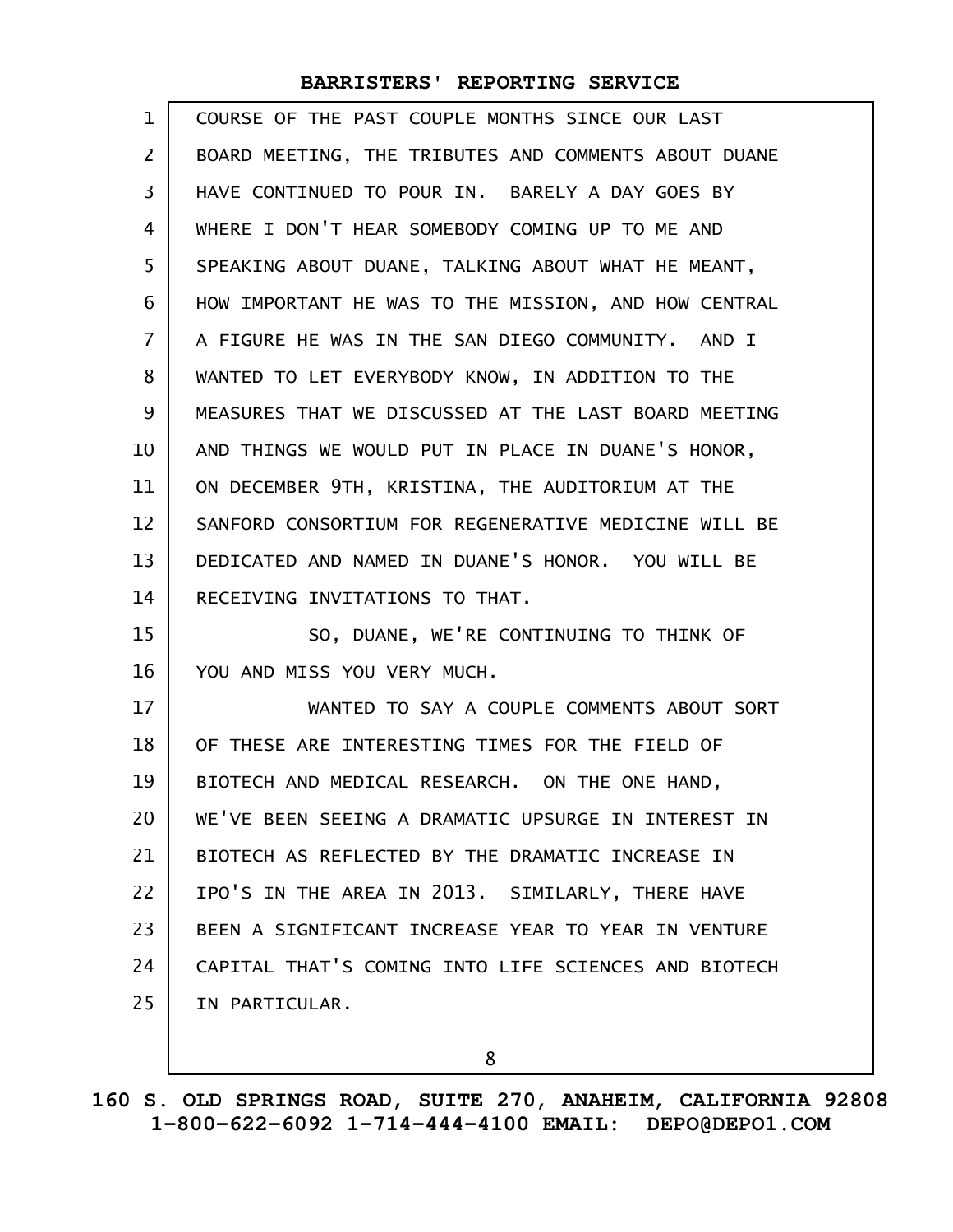| $\mathbf 1$       | WE'VE HAD, AS YOU KNOW, CALIFORNIA LEADING           |
|-------------------|------------------------------------------------------|
| 2                 | THE WAY IN THIS. WE HAD A NICE PIECE RECENTLY THAT   |
| 3                 | TALKED ABOUT HOW CALIFORNIA NOW LEADS MASSACHUSETTS  |
| 4                 | IN BIOTECH JOB GROWTH, WHICH WE ARE VERY PROUD OF.   |
| 5                 | AND WE'VE FREQUENTLY SPOKEN ABOUT HOW, AS            |
| 6                 | BIOTECH CONTINUES IN ITS IMPORTANCE, THAT WE BELIEVE |
| $\overline{7}$    | THAT SOMEDAY WE'LL BE THE NEW SILICON VALLEY OF      |
| 8                 | CALIFORNIA. AND INTERESTINGLY ENOUGH, WE HAD         |
| 9                 | SOMETHING HAPPEN LAST COUPLE WEEKS THAT BROUGHT      |
| 10                | SILICON VALLEY AND BIOTECH TOGETHER, WHICH WAS THE   |
| 11                | ADVENT OF THE CALIFORNIA LIFE COMPANY OR CALICO,     |
| $12 \overline{ }$ | WHICH WAS FUNDED BY GOOGLE VENTURES HEADED BY ART    |
| 13                | LEVINSON, FORMER COLLEAGUE OF MR. JUELSGAARD,        |
| 14                | CURRENT CHAIRMAN OF THE BOARD OF GENENTECH AND       |
| 15                | APPLE. AND AS YOU PROBABLY SAW THE ARTICLES ABOUT    |
| 16                | THAT, VERY INTERESTING UNDERTAKING WHERE BASICALLY   |
| 17                | THEIR TASK IS TO FIGURE OUT HOW TO INCREASE LIFE     |
| 18                | SPAN, OR AS TIME MAGAZINE SAID ON ITS COVER, "CAN    |
| 19                | GOOGLE CHEAT DEATH?" SO YOU HAD AN INTERESTING       |
| 20                | CONFLUENCE OF SILICON VALLEY AND BIOTECH WITH THAT   |
| 21                | DEVELOPMENT. SO THERE'S LOTS OF VERY POSITIVE        |
| 22                | THINGS IN GENERAL GOING ON IN THE AREA.              |
| 23                | AGAINST THAT, HOWEVER, THERE'S SOME                  |
| 24                | NEGATIVE THINGS AS WELL. FIRST AND FOREMOST BEING    |
| 25                | THE SEQUESTER AND WHAT IT'S DOING TO FEDERAL FUNDING |
|                   | 9                                                    |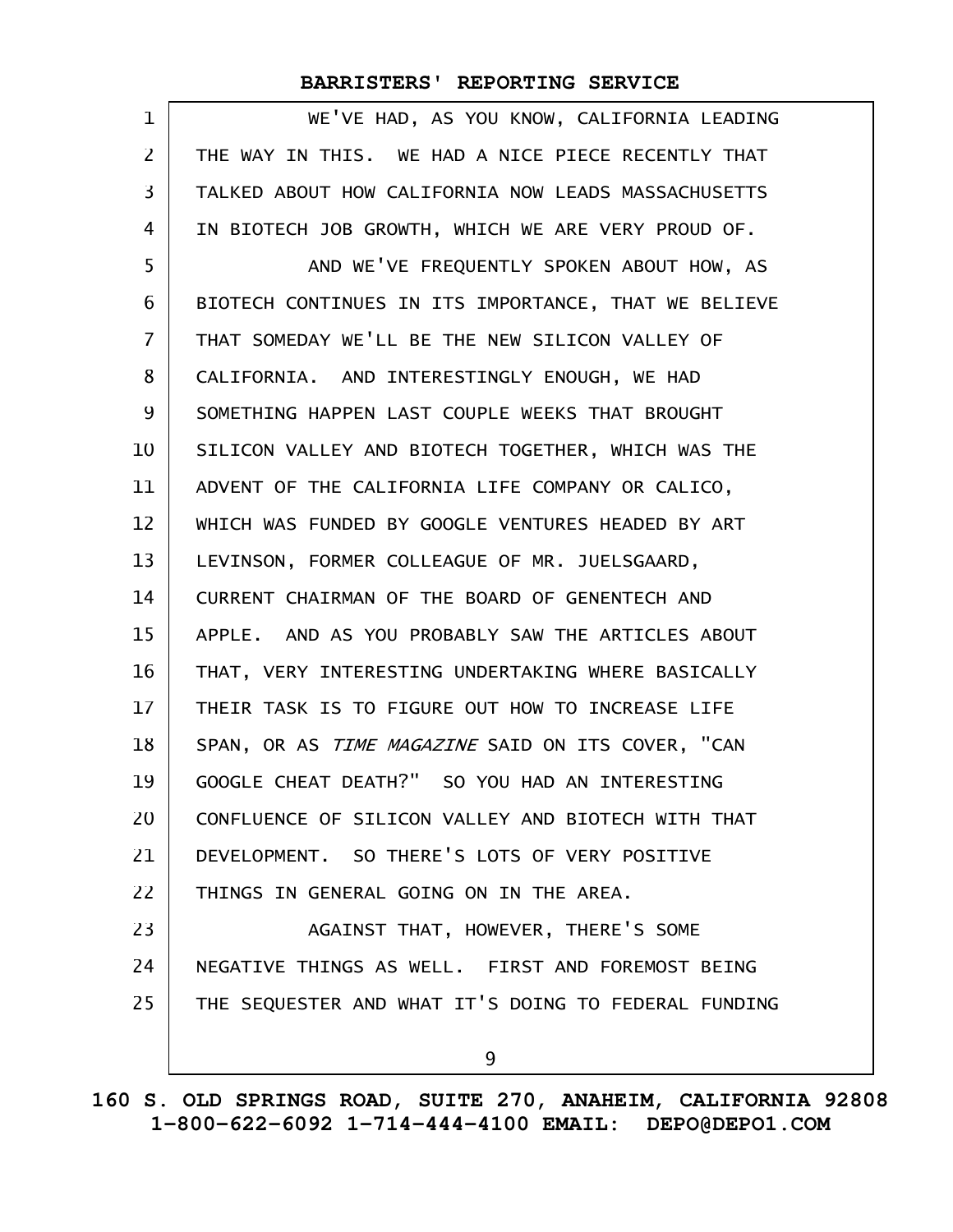| $\mathbf 1$    | FOR RESEARCH, WHICH IS NOTHING SHORT OF DEVASTATING. |
|----------------|------------------------------------------------------|
| $\overline{2}$ | PRIOR TO THE LAST WEEK'S DEVELOPMENTS BACK IN        |
| $\overline{3}$ | WASHINGTON, THERE WAS A LOT OF CONCERN GIVEN THE     |
| 4              | BUDGET FOR RESEARCH AS IT STOOD AT THAT POINT AND    |
| 5              | HOW IT WOULD IMPACT MEDICAL RESEARCH. THE            |
| 6              | HUFFINGTON POST RAN A PIECE THAT SAID AS MANY AS 20  |
| $\overline{7}$ | PERCENT OF SCIENTISTS FUNDED BY MEDICAL RESEARCH IN  |
| 8              | THE COUNTRY ARE CONTEMPLATING MOVING OUTSIDE THE     |
| 9              | UNITED STATES BECAUSE OF THIS LACK OF EMPHASIS THAT  |
| 10             | CONTINUES TO PLAGUE THE RESEARCH AREA IN WASHINGTON. |
| 11             | THAT'S BROUGHT HOME BY STATS HERE NEAR AND           |
| 12             | DEAR TO US IN CALIFORNIA. UCSF HAS REPORTED THAT     |
| 13             | HALF OF THE SCIENTISTS INVOLVED IN MEDICAL RESEARCH  |
| 14             | ARE EITHER DELAYING OR CANCELING THEIR PROJECTS      |
| 15             | BASED ON THIS PROBLEM WITH NIH AND THE FEDERAL       |
| 16             | FUNDING. THIS OBVIOUSLY, WITH THE ADVENT OF THE      |
| 17             | GOVERNMENT SHUTDOWN THE LAST FEW DAYS, IS ONLY       |
| 18             | GETTING WORSE SO THAT THE FUTURE IS VERY UNCLEAR.    |
| 19             | ALL OF WHICH, OF COURSE, REINFORCES THE IMPORTANCE   |
| 20             | OF WHAT WE DO HERE. WE'RE FORTUNATE TO BE INSULATED  |
| 21             | FROM ALL OF THE ISSUES PLAGUING THE FEDERAL          |
| 22             | GOVERNMENT, AND WE HAVE SEEN OUR PRACTICE CONTINUE   |
| 23             | APACE.                                               |
| 24             | IN THE LAST COUPLE WEEKS, FOR EXAMPLE,               |
| 25             | WE'VE HAD A COUPLE OF GRANTS WORKING GROUP MEETINGS, |
|                | 10                                                   |
|                |                                                      |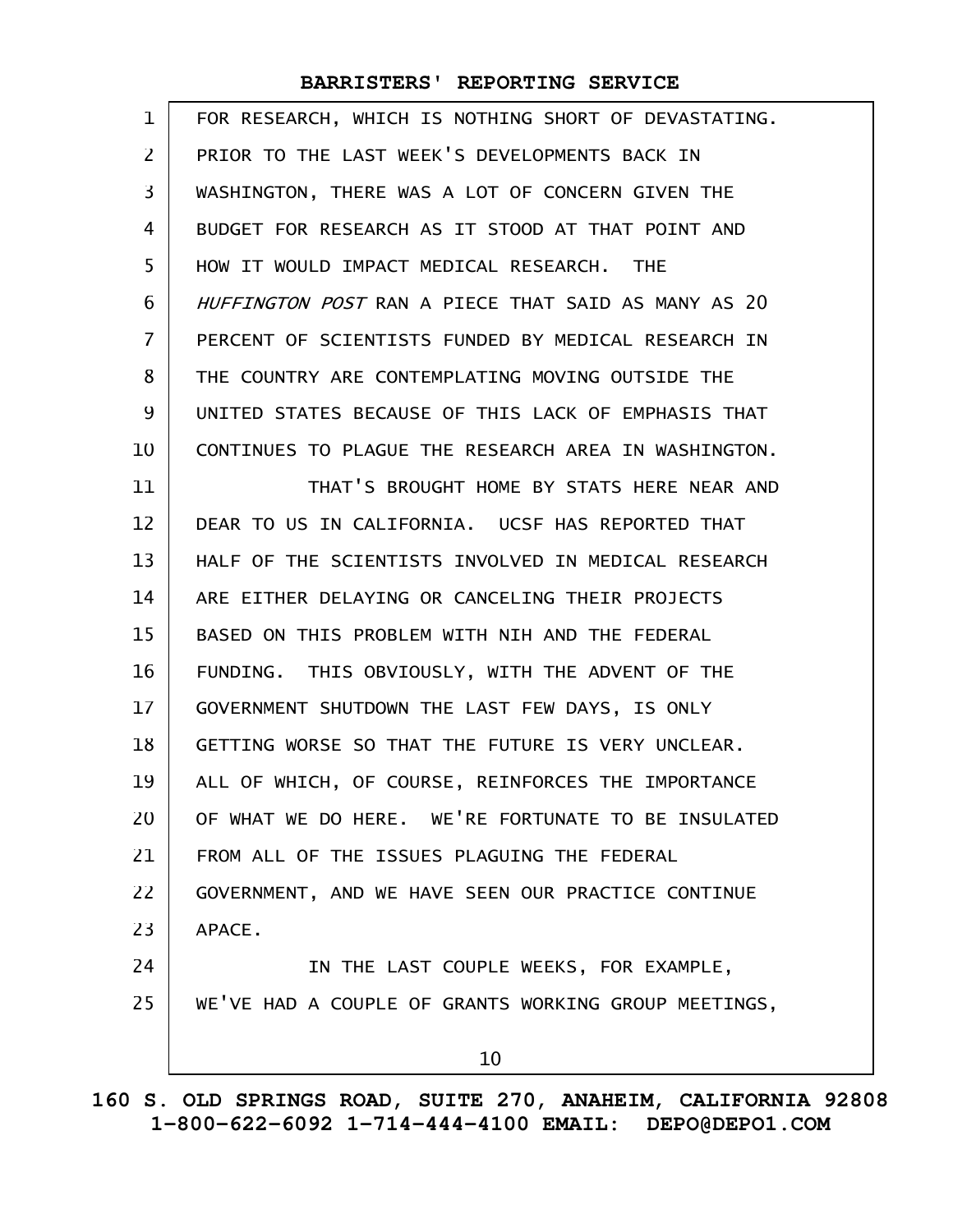| $\mathbf{1}$   | ONE ON DISEASE TEAM III, ONE ON BASIC BIOLOGY V, AND |
|----------------|------------------------------------------------------|
| $\mathbf{Z}$   | CIRM CONTINUES ALONG IN ITS VERY IMPORTANT MISSION   |
| 3              | OF ADVANCING REGENERATIVE MEDICINE RESEARCH IN THE   |
| 4              | FACE OF ALL THE PROBLEMS PLAGUING THE FIELD DUE TO   |
| 5              | OTHERS NOT BEING ABLE TO PUT THE EMPHASIS THAT WE    |
| 6              | BELIEVE IS PROPER ON THE FIELD.                      |
| $\overline{7}$ | SO AS WE SIT HERE TODAY AND GO FORWARD, WE           |
| 8              | NEED TO FEEL ACTUALLY VERY GOOD ABOUT WHAT WE'RE     |
| 9              | DOING. WE ARE SORT OF ALONE IN CERTAIN RESPECTS      |
| 10             | NATIONALLY BECAUSE OF THE PROBLEMS EVERYBODY ELSE IS |
| 11             | HAVING. AND WE'RE VERY FORTUNATE, AS WE ALWAYS       |
| 12             | NOTE, THAT THE VOTERS HAD THE FORESIGHT TO FUND THIS |
| 13             | WONDERFUL UNDERTAKING. AND WE CONTINUE ALONG IN      |
| 14             | THAT REGARD.                                         |
| 15             | SO I THINK THAT THE LAST THING I WANT TO             |
| 16             | SAY ON THE SUBJECT, AND I DON'T WANT TO SAY TOO MUCH |
| 17             | BECAUSE KEVIN IS GOING TO REPORT IN ON THIS, BUT     |
| 18             | PART AND PARCEL OF WHAT WE'VE BEEN DOING AS WE MARCH |
| 19             | ALONG AND OUR WORK CONTINUES TO MORE AND MORE HEAD   |
| 20             | TOWARDS THE CLINIC, ETC., WE'RE PUTTING EVER MORE    |
| 21             | EMPHASIS ON GETTING THE WORD OUT ABOUT WHAT WE'RE    |
| 22             | DOING. YOU'LL HEAR FROM KEVIN ABOUT THE SECOND IN    |
| 23             | THE SERIES OF PATIENT ADVOCATE MEETINGS, THIS ONE    |
| 24             | HELD AT USC -- THANK YOU, CARMEN -- AS WELL AS A     |
| 25             | TREMENDOUS AND EXTREMELY SUCCESSFUL TOWN HALL HELD   |
|                | 11                                                   |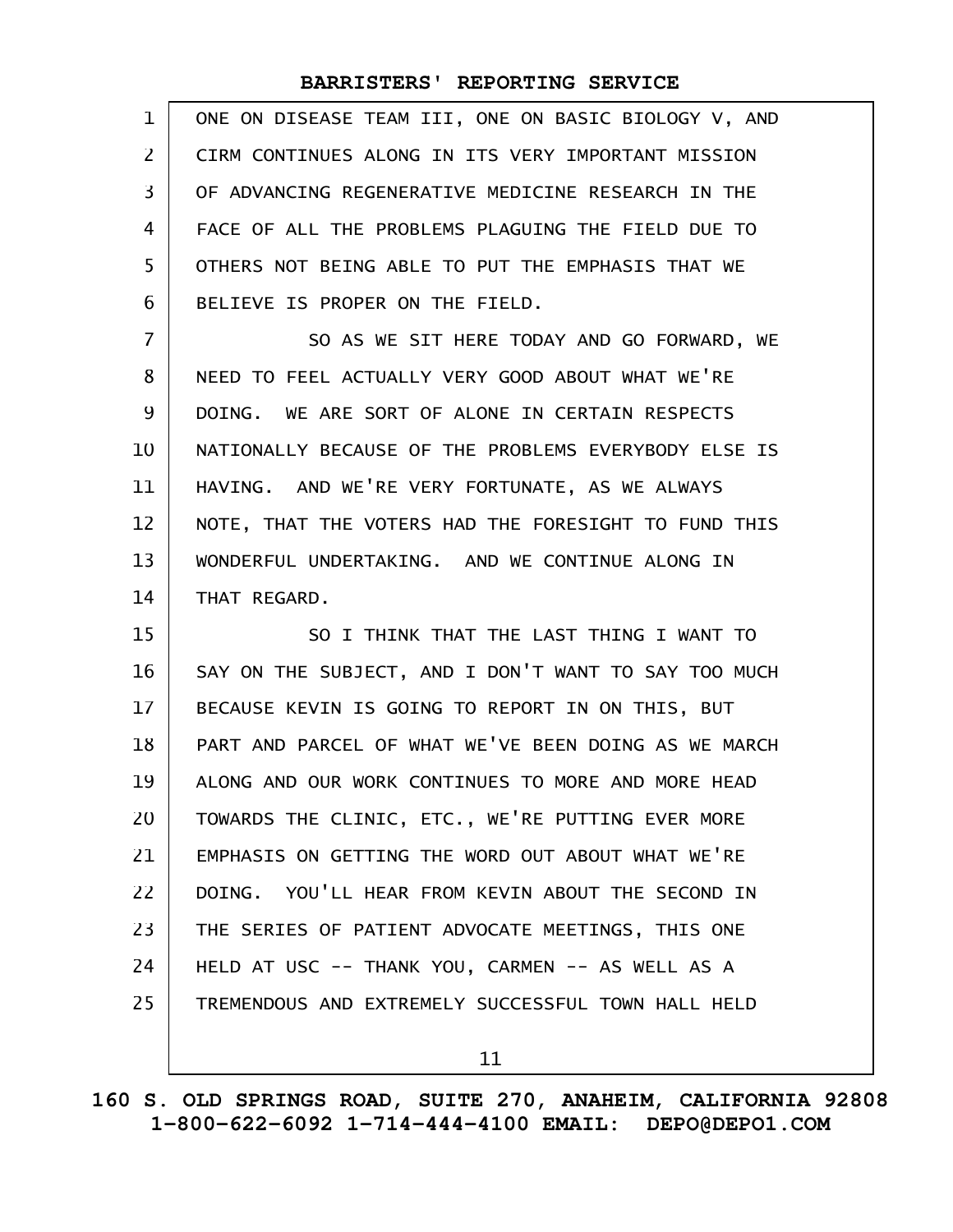| $\mathbf{1}$ | LAST WEEK, WHICH, KEVIN, I'M SURE JEFF WILL WANT TO  |
|--------------|------------------------------------------------------|
| 2            | TELL US ALL ABOUT AS HE LED THIS TERRIFIC EFFORT TO  |
| 3            | EDUCATE THOSE ON PROGRESS MADE IN THE HIV SPACE,     |
| 4            | WHICH INCLUDED A NUMBER OF CIRM-FUNDED PROJECTS.     |
| 5            | SO VERY INTERESTING TIMES. I THINK THAT              |
| 6            | WE NEED TO KEEP OUR NOSE TO THE GRINDSTONE. YOU      |
| 7            | WILL HEAR TODAY ABOUT SOME RECOMMENDATIONS, THE      |
| 8            | FIRST WAVE OF DISCUSSIONS ON PRIORITIZATION OF WHERE |
| 9            | WE GO FROM HERE GIVEN THE STATUS OF OUR FUNDING      |
| 10           | GOING FORWARD. AND I THINK THAT THAT WILL BE A MOST  |
| 11           | INTERESTING DISCUSSION WHICH WILL BE TEED UP TODAY   |
| 12           | AND CONTINUED TO THE DECEMBER BOARD MEETING WHERE WE |
| 13           | WILL MAKE SOME HARD DECISIONS ON STRATEGIC           |
| 14           | DIRECTION.                                           |
| 15           | SO WITH THAT, AGAIN, WELCOME EVERYBODY.              |
| 16           | I'D LIKE TO TURN OVER NOW TO ELLEN TO GIVE THE       |
| 17           | PRESIDENT'S REPORT. DR. FEIGAL.                      |
| 18           | DR. FEIGAL: WELL, THANK YOU VERY MUCH AND            |
| 19           | GOOD MORNING. AND I JUST WANT TO START OUT BY        |
| 20           | SAYING ALAN TROUNSON IS SORRY HE COULDN'T BE HERE    |
| 21           | TODAY. HE'S ACTUALLY AT THE HERRENHAUSEN SYMPOSIUM   |
| 22           | IN GERMANY, WHICH IS A SYMPOSIUM THAT'S FOCUSED ON   |
| 23           | STEM CELLS AND REGENERATIVE MEDICINE, LOOKING AT THE |
| 24           | GAPS AND OPPORTUNITIES TO MOVE THE STEM CELL FIELD   |
| 25           | FORWARD. SO WE LOOK FORWARD TO HIM COMING BACK TO    |
|              | 12                                                   |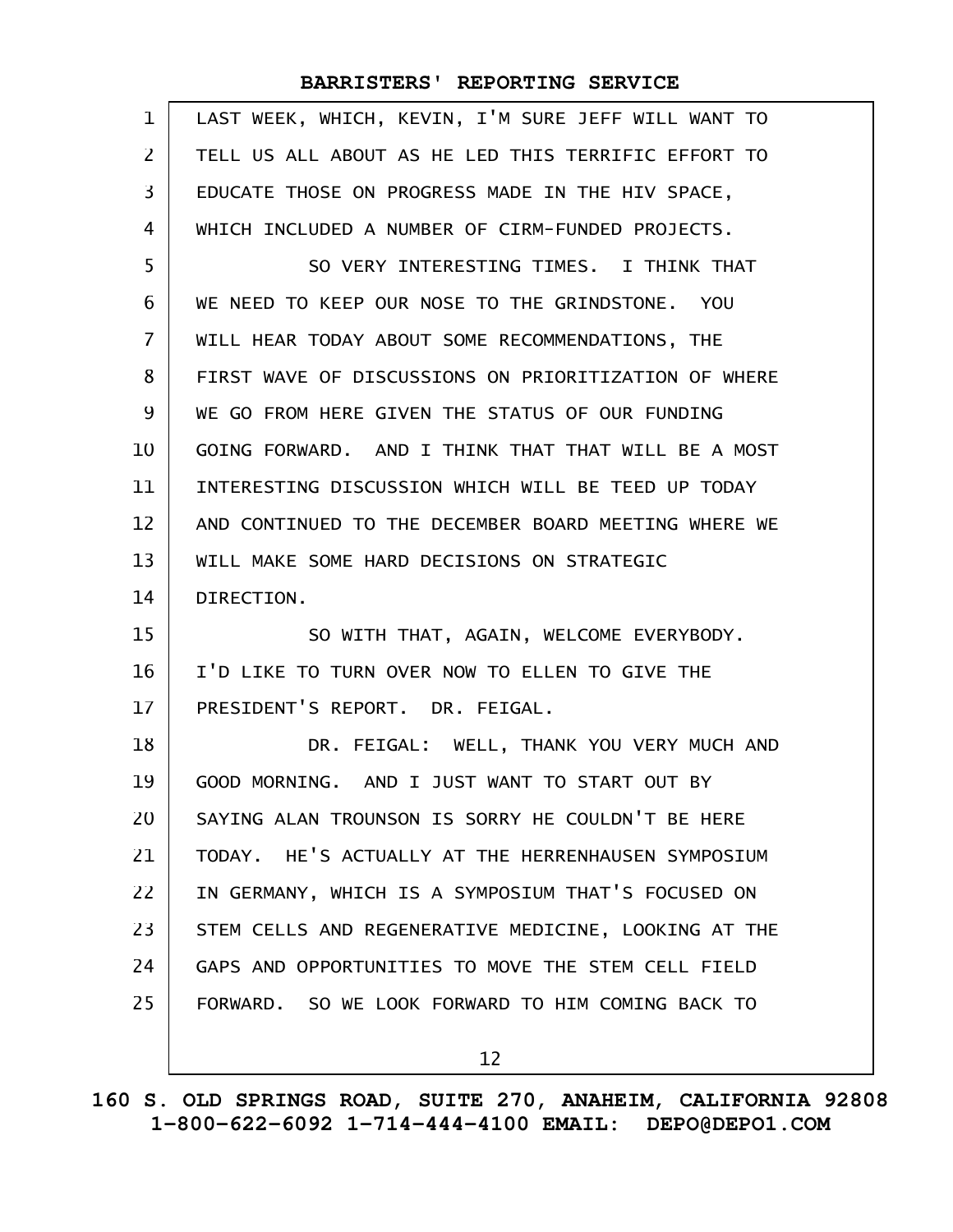| REPORT BACK ON HIS LEARNINGS FROM THAT CONFERENCE.   |
|------------------------------------------------------|
| WHAT I'D LIKE TO DO IS SHARE WITH YOU SOME           |
| VIGNETTES OF SOME IMPORTANT SCIENCE THAT'S TAKEN     |
| PLACE IN THE FIELD LATELY AND HAS BEEN PUBLISHED.    |
| THE FIRST ONE THAT I WANT TO TALK ABOUT IS AN        |
| ARTICLE THAT WAS PUBLISHED IN NATURE ABOUT A MONTH   |
| AGO ON IPS CELLS FORMING ORGANOIDS WITH MULTIPLE     |
| TYPES OF BRAIN CELLS. AND THIS RESEARCH WAS DONE BY  |
| A TEAM THAT'S LED BY DR. KNOBLICH AT THE AUSTRIAN    |
| ACADEMY OF SCIENCES IN VIENNA.                       |
| AND IT USED AN IPS-TYPE CELL TO PRODUCE              |
| BRAIN ORGANOIDS IN THE LAB TO SERVE AS A MODEL FOR   |
| NORMAL BRAIN DEVELOPMENT AND USED THE MODEL TO       |
| REVEAL A POSSIBLE CAUSE OF THE SMALL BRAIN BIRTH     |
| DEFECT KNOWN AS MICROCEPHALY. AS I NOTED, THEY       |
| PUBLISHED THE ARTICLE JUST A FEW WEEKS AGO.          |
| THIS TEAM BUILT ON SEVERAL RECENT REPORTS            |
| THAT HAVE SHOWN THE STRONG CAPACITY FOR STEM CELLS   |
| TO SELF-ORGANIZE INTO MULTIPLE LAYERS OF TISSUES IF  |
| THEY ARE GIVEN THE RIGHT ENVIRONMENT. SO THE         |
| PEA-SIZED BRAIN TISSUES THAT THEY CREATED AND CALLED |
| CEREBRAL ORGANOIDS ARE THE MOST COMPLEX NEURAL       |
| STRUCTURES SO FAR. THEY VERIFIED THE ORGANOIDS       |
| CONTAIN SEVERAL TYPES OF BRAIN CELLS, AND THE        |
| DIFFERENT TYPES OF CELLS SEEM TO INTERACT, ALTHOUGH  |
| 13                                                   |
|                                                      |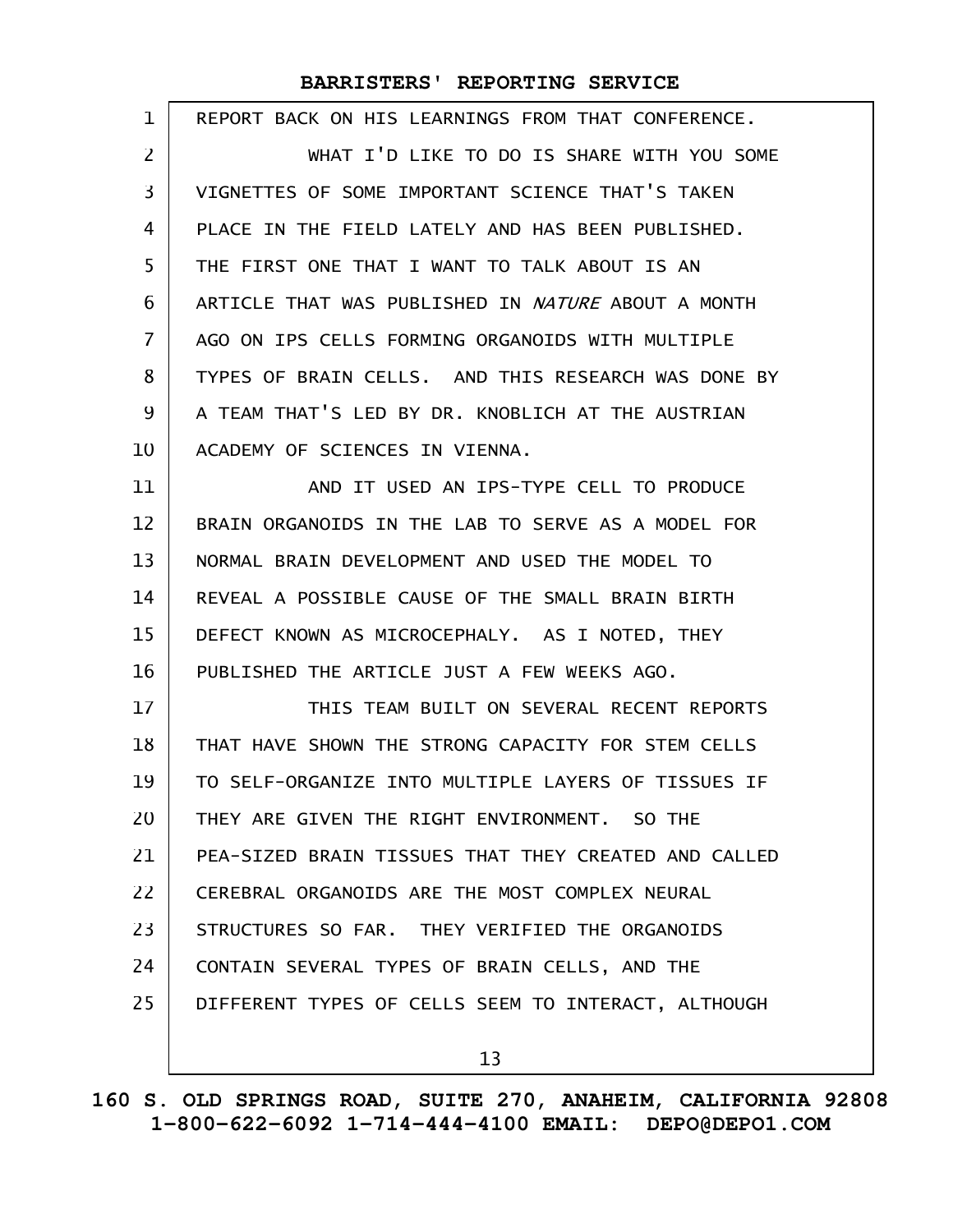| $\mathbf{1}$   | THE ORGANIZATION OF THE VARIOUS CELLS DID NOT MATCH  |
|----------------|------------------------------------------------------|
| $\overline{2}$ | THE HUMAN BRAIN. THEY ALSO DID NOT FORM BLOOD        |
| $\overline{3}$ | VESSELS WHICH PROBABLY ACCOUNTS FOR THE LIMITED SIZE |
| 4              | OF THE ORGANOIDS.                                    |
| 5              | ONE KEY TO THE RESEARCH PROTOCOL, AS WITH            |
| 6              | MOST OF THE GROUPS WHO ARE BUILDING MORE COMPLEX     |
| $\overline{I}$ | TISSUES, WAS TO GROW THE CELLS IN A                  |
| 8              | THREE-DIMENSIONAL CULTURE. THEY USED A GEL THAT      |
| 9              | SOMEWHAT MIMICKED THE CONNECTIVE TISSUE THAT WOULD   |
| 10             | BE FOUND IN THE DEVELOPING BRAIN, AND THE CELLS      |
| 11             | FORMED THE INITIAL ORGANOIDS VERY QUICKLY, WITHIN    |
| 12             | EIGHT TO TEN DAYS, AND WENT ON TO DEVELOP DISTINCT   |
| 13             | NERVE TISSUES WITHIN 20 TO 30 DAYS. AND ALTHOUGH     |
| 14             | THEIR SIZE WAS LIMITED, THEY LOOK LIKE THEY CAN      |
| 15             | SURVIVE INDEFINITELY, CURRENTLY UP TO ABOUT TEN      |
| 16             | MONTHS.                                              |
| 17             | SO THIS IS REALLY JUST TO GIVE YOU A TASTE           |
| 18             | THAT THE RESEARCH HAS CREATED A VERY ELEGANT MODEL   |
| 19             | FOR STUDYING BRAIN DEVELOPMENT AS WELL AS TRYING TO  |
| 20             | UNDERSTAND ERRORS IN BRAIN DEVELOPMENT.              |
| 21             | THE NEXT VERY INTERESTING RESEARCH PIECE             |
| 22             | WAS AN ARTICLE FROM MICHAEL CLARK FROM STANFORD THAT |
| 23             | WAS PUBLISHED IN NATURE ABOUT A MONTH AGO LOOKING AT |
| 24             | A STEM CELL DEFECT THAT'S LINKED TO DOWN'S SYNDROME  |
| 25             | AND IN SOME POINTS TO POTENTIAL THERAPY. THIS TEAM   |
|                |                                                      |
|                | 14                                                   |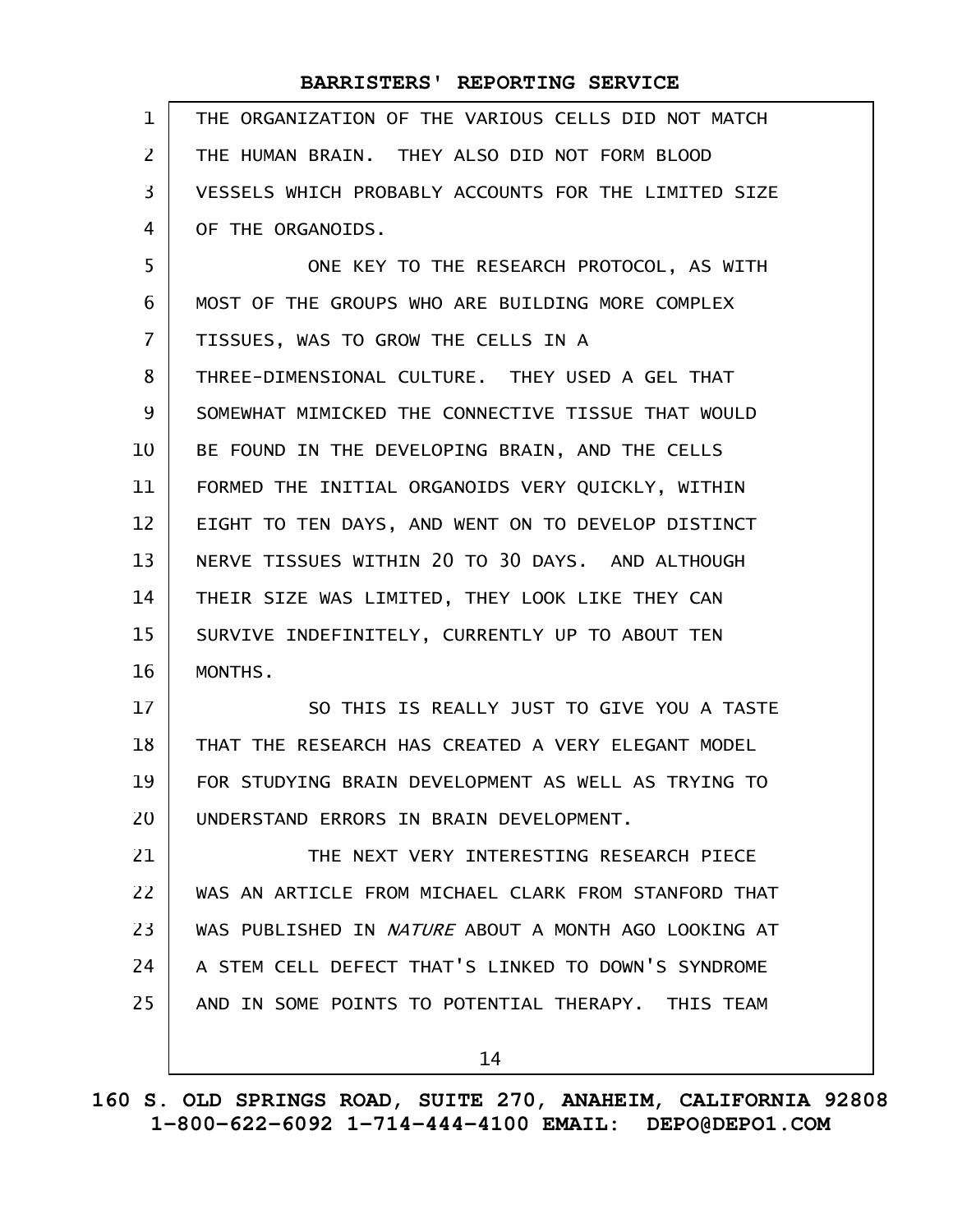| $\mathbf{1}$   | WAS PARTIALLY FUNDED BY CIRM. IT WAS LED BY MICHAEL  |
|----------------|------------------------------------------------------|
| $\overline{2}$ | CLARK AT STANFORD.                                   |
| 3              | AND HE FOUND A GENE THAT LEADS TO DEFECTS            |
| 4              | IN STEM CELLS THAT COULD ACCOUNT FOR SOME OR IS      |
| 5              | THOUGHT TO ACCOUNT FOR SOME OF THE PREMATURE AGING   |
| 6              | AND OTHER SYMPTOMS SEEN IN DOWN'S SYNDROME.          |
| $\overline{7}$ | AND CLARK'S TEAM DIDN'T REALLY SET OUT TO            |
| 8              | STUDY THE DOWN'S SYNDROME LINK. THEY WERE ACTUALLY   |
| 9              | CONDUCTING THEIR USUAL LINE OF STUDY RELATED TO      |
| 10             | CANCER. AND SPECIFICALLY THEY WERE LOOKING AT THE    |
| 11             | GENETIC REGULATION OF GROWTH AND SELF-RENEWAL IN     |
| 12             | NORMAL STEM CELLS AND IN CANCER STEM CELLS. AND      |
| 13             | THEY FOUND A GENE THAT SEEMED TO PLAY A ROLE. IT'S   |
| 14             | CALLED USP-16. AND IT WAS ON CHROMOSOME 21, THE      |
| 15             | CHROMOSOME THAT HAS AN ABNORMAL THIRD COPY IN PEOPLE |
| 16             | WITH DOWN'S SYNDROME.                                |
| 17             | SO WITH ANOTHER GROUP ON CAMPUS THAT HAS             |
| 18             | MOUSE MODELS OF DOWN'S SYNDROME, INCLUDING ONE THAT  |
| 19             | HAD THREE COPIES OF THE USP-16 GENE, THEY TOOK CELLS |
| 20             | FROM THE BRAINS OF THESE YOUNG MICE AND LOOKED AT    |
| 21             | THE ABILITY OF THE INTERMEDIATE NEUROPROGENITOR STEM |
| 22             | CELLS TO GROW. IN CULTURE THESE CELLS FROM NORMAL    |
| 23             | MICE WILL FORM CLUMPS CALLED NEUROSPHERES, BUT ONLY  |
| 24             | ONE OUT OF ABOUT A THOUSAND OF THE CELLS WITH THE    |
| 25             | EXTRA USP-16 GENE WERE ABLE TO MATURE LIKE THIS.     |
|                |                                                      |

15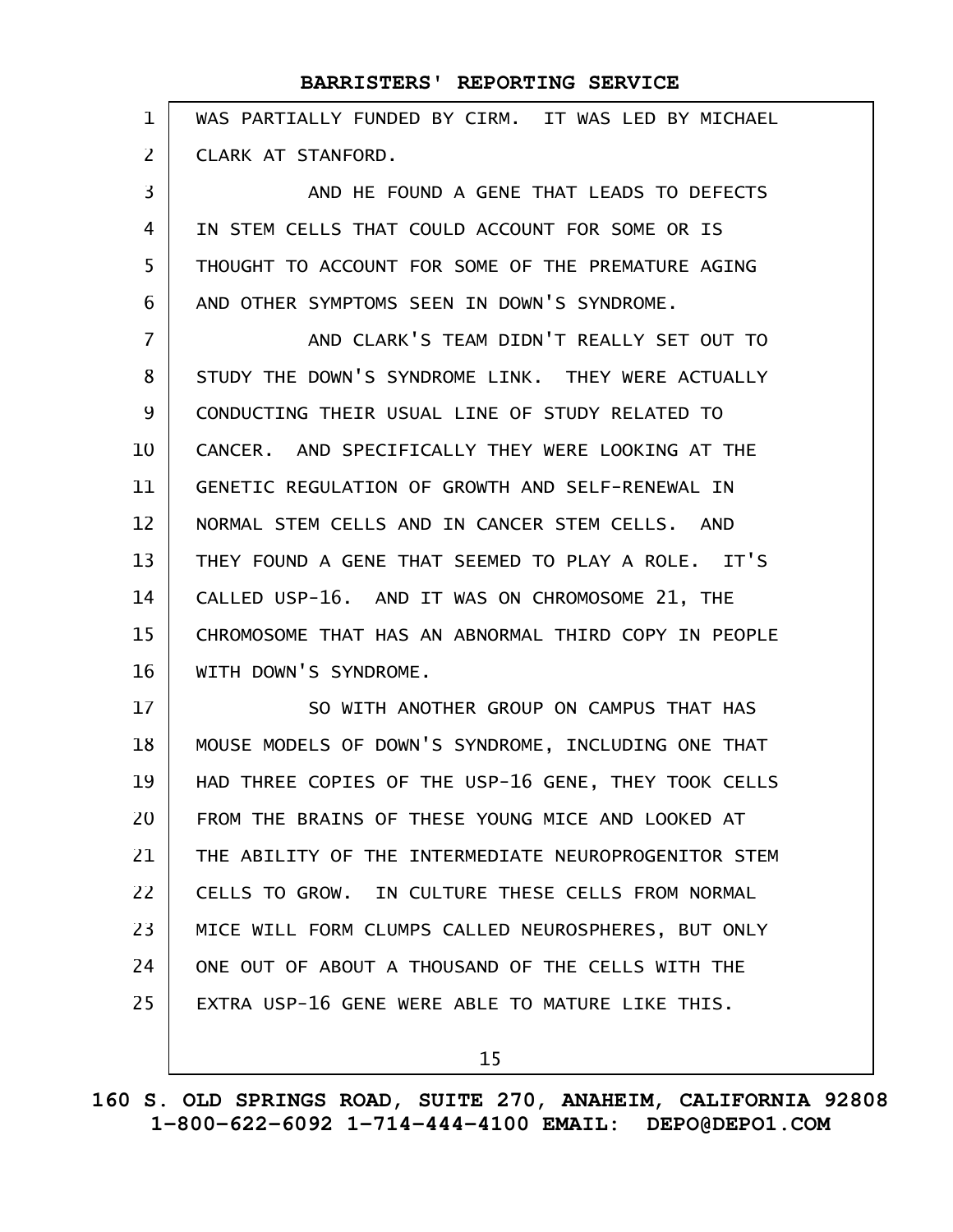| $\mathbf{1}$   | AND BY CONTRAST, ONE OF ABOUT 21 ABNORMAL BRAIN      |
|----------------|------------------------------------------------------|
| $\overline{2}$ | CELLS DID SO.                                        |
| 3              | SO TO FURTHER VERIFY THE ROLE OF THE EXTRA           |
| 4              | COPY OF THE GENE, THE GROUP BRED MICE IN WHICH THE   |
| 5              | GENE WAS NOT ACTIVE ON ONE OF THE THREE COPIES OF    |
| 6              | THE CHROMOSOME. AND IN BRAIN CELLS FROM THOSE MICE   |
| $\overline{7}$ | THE ABILITY OF THE PROGENITOR STEM CELLS TO GROW     |
| 8              | RETURNED TO NORMAL. AND THIS DEFECT APPEARS TO       |
| 9              | AFFECT STEM CELLS THROUGHOUT THE BODY. SO THEY ALSO  |
| 10             | LOOKED AT THE HYPOTHESIS IN HUMAN SKIN CELLS, AND    |
| 11             | THEY FOUND THAT IN NORMAL HUMAN TISSUE, WHEN THE     |
| 12             | CELLS ARE MANIPULATED SO THAT AN EXTRA COPY OF THIS  |
| 13             | GENE IS TURNED ON, THE CELLS DON'T PROLIFERATE       |
| 14             | NORMALLY.                                            |
| 15             | SO THIS IS REALLY JUST SOME VERY                     |
| 16             | INTRIGUING RESEARCH TO SUGGEST THAT THERE MIGHT BE A |
| 17             | WAY TO REDUCE THE LEVEL OF THE PROTEIN CODED BY      |
| 18             | USP-16 IN PEOPLE WITH DOWN'S SYNDROME AS A POTENTIAL |
| 19             | WAY OR APPROACH TO AMELIORATE AT LEAST SOME OF THE   |
| 20             | SYMPTOMS OF THE CONDITION.                           |
| 21             | THE THIRD STUDY THAT I WANTED TO TELL YOU            |
| 22             | ABOUT IS REALLY A STUDY THAT WAS DONE BY KEN CHIEN   |
| 23             | AT HARVARD AND REPORTED IN NATURE BIOTECH ALSO LAST  |
| 24             | MONTH. HIS COLLEAGUES AND ALSO COLLEAGUES AT THE     |
| 25             | KAROLINSKA IN SWEDEN USED GENETIC MANIPULATION TO    |
|                | 16                                                   |

**160 S. OLD SPRINGS ROAD, SUITE 270, ANAHEIM, CALIFORNIA 92808 1-800-622-6092 1-714-444-4100 EMAIL: DEPO@DEPO1.COM**

 $\mathsf{l}$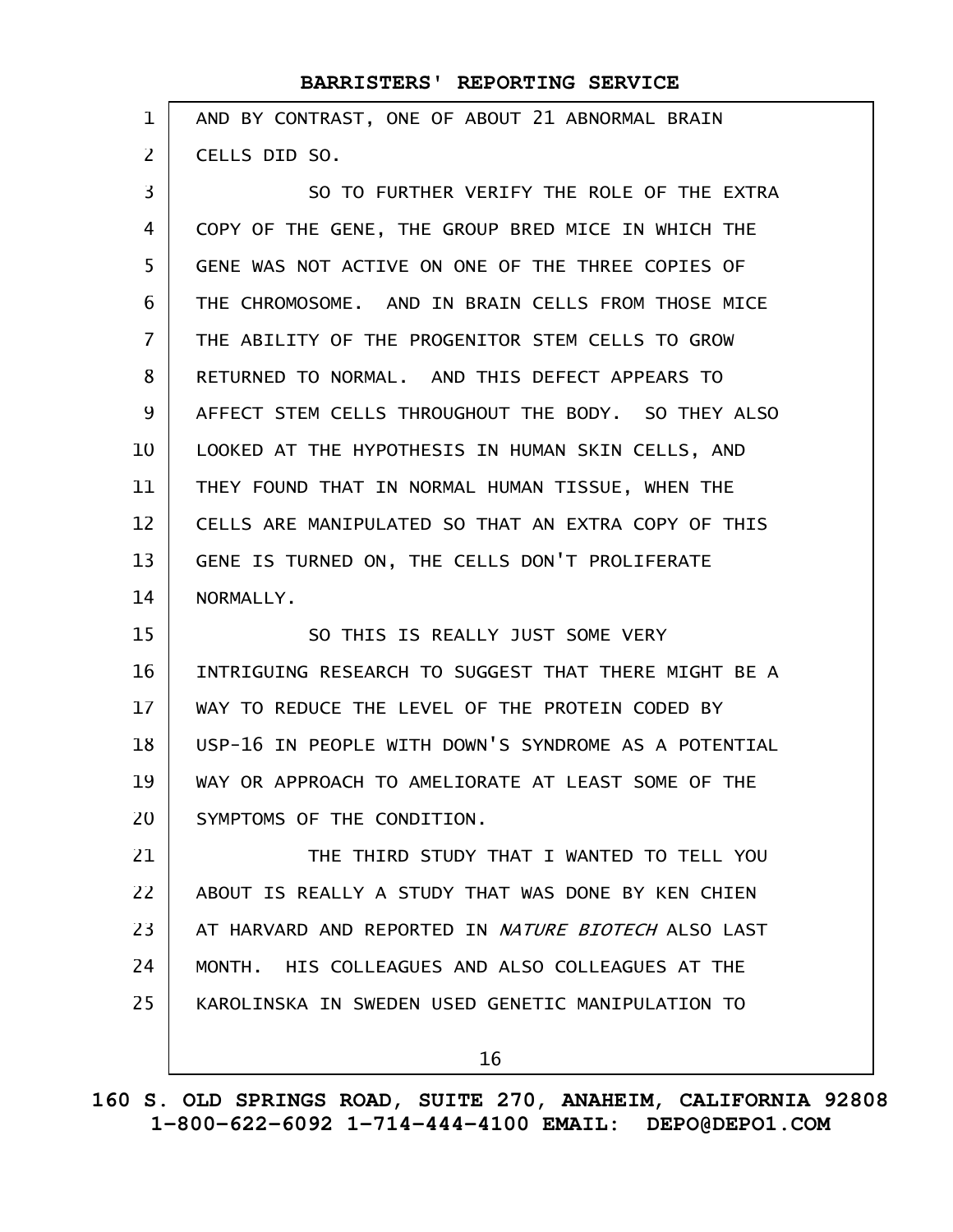| $\mathbf{1}$ | GET NATIVE HEART STEM CELLS TO PRODUCE HEALTHY NEW   |
|--------------|------------------------------------------------------|
| 2            | BLOOD VESSELS AT THE SITE OF AN INDUCED HEART ATTACK |
| 3            | IN MICE.                                             |
| 4            | THEY TARGETED A PROTEIN CALLED VEG-F THAT            |
| 5            | HAD PRODUCED MODEST OR VERY POOR RESULTS IN THE      |
| 6            | PAST. VEG-F IS JUST AN ABBREVIATION FOR VASCULAR     |
| 7            | ENDOTHELIAL GROWTH FACTOR. AND IT WOULD SEEM TO BE   |
| 8            | A LOGICAL CHOICE IF YOU WANT TO CREATE NEW BLOOD     |
| 9            | VESSELS TO GROW INTO HEART MUSCLE RATHER THAN SCAR   |
| 10           | TISSUE. BUT WHEN THIS PROTEIN WAS INJECTED           |
| 11           | DIRECTLY, IT DID NOT SEEM TO SURVIVE LONG ENOUGH TO  |
| 12           | DO MUCH GOOD. AND WHEN THE DNA FOR THE GENE WAS      |
| 13           | INSERTED, IT SEEMED TO OVEREXPRESS AND RESULT IN TOO |
| 14           | MANY VESSELS THAT WERE LEAKY AND CAUSED EDEMA.       |
| 15           | SO CHIEN AND HIS TEAM DECIDED TO USE A               |
| 16           | SYNTHETIC FORM OF RNA, THE INTERMEDIATE GENETIC      |
| 17           | MATERIAL THAT CARRIES THE CODE FOR THE PROTEIN, INTO |
| 18           | THE PART OF THE CELL WHERE THE PROTEIN COULD BE      |
| 19           | ASSEMBLED. AND THE ADVANTAGE OF THE RNA CONSTRUCT    |
| 20           | WAS THAT THE SIGNAL TO PRODUCE THE PROTEIN COULD BE  |
| 21           | PULSED, AND IT RESULTED IN SHORT BURSTS OF           |
| 22           | EXPRESSION. SO THAT IN MICE THAT HAD AN INDUCED      |
| 23           | HEART ATTACK, THE TREATMENT ACTUALLY REDUCED THE     |
| 24           | INFARCT SIZE AND IMPROVED SURVIVAL.                  |
| 25           | THE LAST REALLY RESEARCH FINDING THAT I              |
|              | 17                                                   |

**160 S. OLD SPRINGS ROAD, SUITE 270, ANAHEIM, CALIFORNIA 92808 1-800-622-6092 1-714-444-4100 EMAIL: DEPO@DEPO1.COM**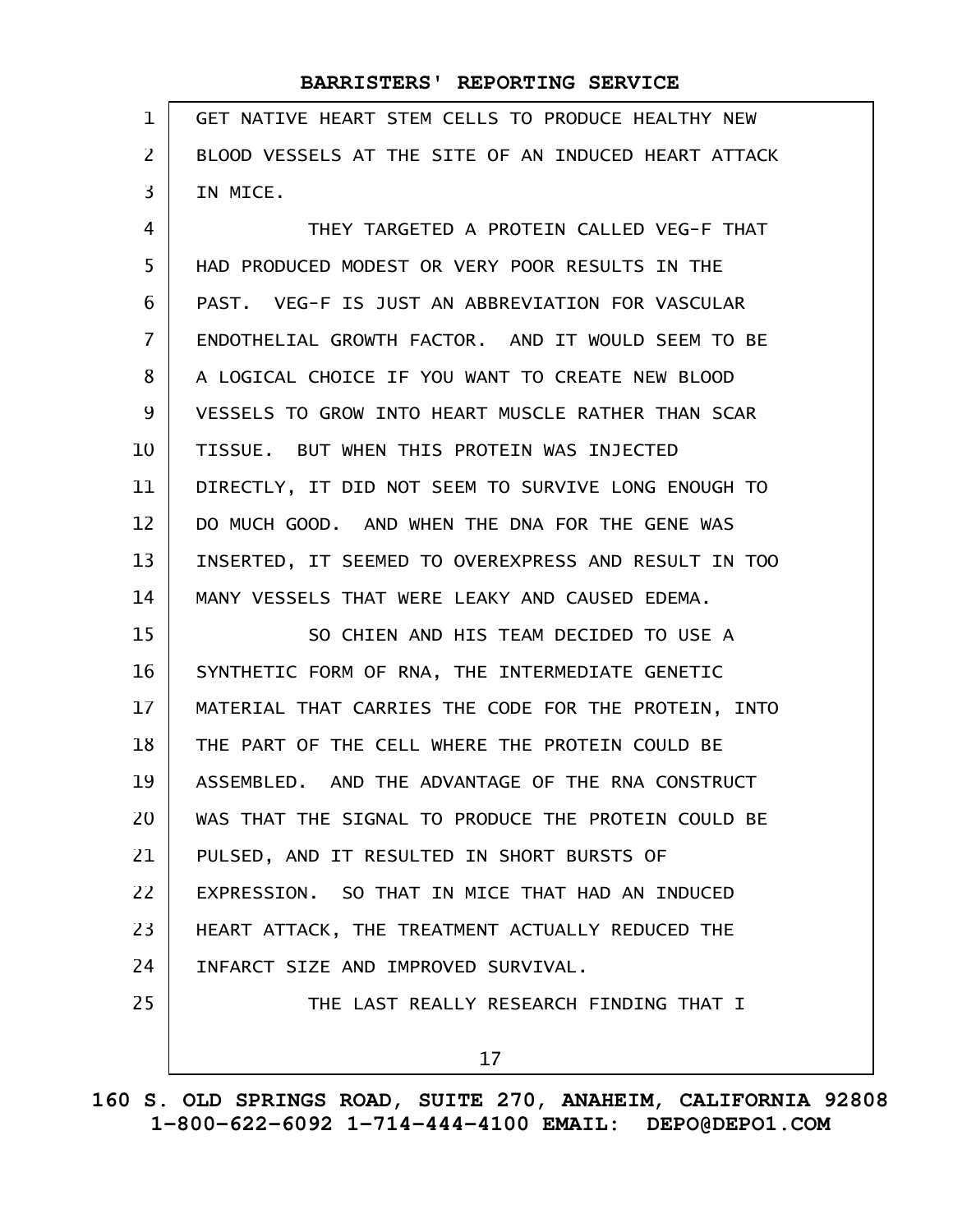| 1              | WANT TO REPORT TO YOU WAS WORK THAT WAS DONE BY HANS |
|----------------|------------------------------------------------------|
| 2              | CLEVERS AT THE HUBRECHT INSTITUTE IN THE             |
| 3              | NETHERLANDS. AND THIS IS WORK THAT ACTUALLY BUILT    |
| 4              | ON THEIR PRIOR WORK TO CREATE COMPLEX TISSUES TO     |
| 5              | ISOLATE PROGENITOR STAGE STEM CELLS IN THE PANCREAS  |
| 6              | THAT ARE ABLE TO FORM TWO KEY ISSUES OF THE ORGAN,   |
| $\overline{7}$ | BETA CELLS AND DUCT CELLS. AND THEY USED MOUSE       |
| 8              | CELLS AND PUBLISHED THEIR WORK IN EMBO LAST MONTH.   |
| 9              | HIS PRIOR WORK HAD ELUCIDATED AND USED AN            |
| 10             | INTERPLAY IN THE CELL'S INTERNAL SIGNALING. IT'S     |
| 11             | KNOWN THAT VERY SPECIFIC SIGNALS ARE NECESSARY TO    |
| 12             | ACTIVATE THE ADULT STEM CELLS. IN PROLIFERATING      |
| 13             | ADULT STEM CELLS, THE GENE KNOWN AS WNT IS TURNED    |
| 14             | ON, AND THE CELL SURFACE HAS A RECEPTOR FOR PROTEINS |
| 15             | THAT PROMOTE WNT CALLED R-SPONDINS. AND PREVIOUSLY   |
| 16             | HE HAD GROWN INTESTINAL STEM CELLS IN                |
| 17             | THREE-DIMENSIONAL CULTURES ALONG WITH THIS R-SPONDIN |
| 18             | AND CREATED VERY COMPLEX INTESTINAL TISSUE.          |
| 19             | BUT THE PANCREAS IN NORMAL SITUATIONS DOES           |
| 20             | NOT HAVE CELLS WITH ACTIVE WNT OR THE R-SPONDIN      |
| 21             | RECEPTOR. SO IT HAS BEEN VERY HARD TO ISOLATE        |
| 22             | PANCREATIC PROGENITOR STEM CELLS THAT CAN BE         |
| 23             | EXPANDED IN THE LAB.                                 |
| 24             | NOW HIS TEAM HAS SHOWN THAT IF YOU INJURE            |
| 25             | THE DUCT OF THE PANCREAS, YOU INDUCE THIS RECEPTOR   |
|                | 18                                                   |
|                |                                                      |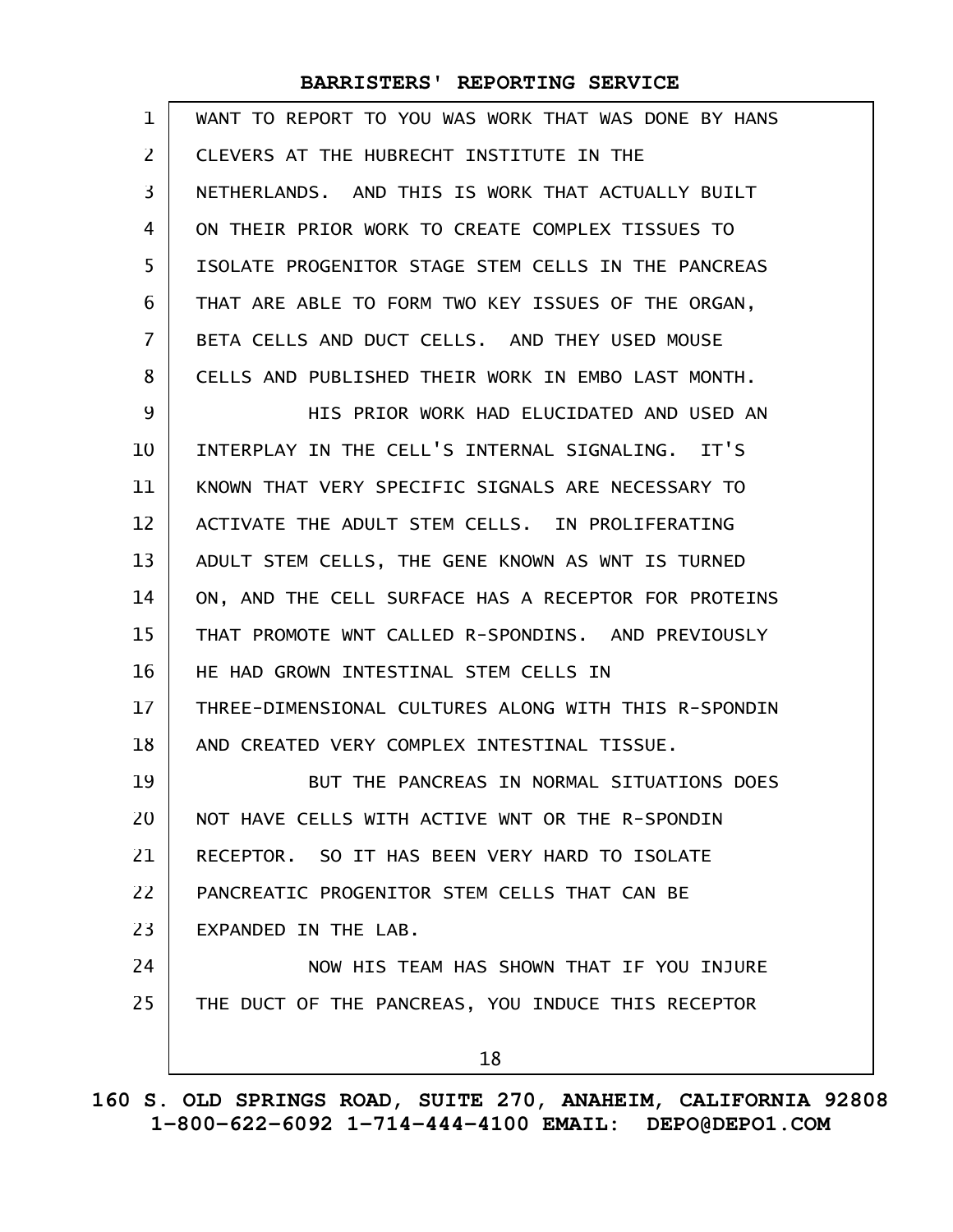| $\mathbf 1$    | AND IN TURN WNT AND THAT YOU CAN ALSO INDUCE THE     |
|----------------|------------------------------------------------------|
| 2              | RECEPTOR BY BREAKING UP THE DUCT TISSUE AND GROWING  |
| 3              | IT IN THE LAB IN CULTURES RICH IN R-SPONDIN.         |
| 4              | SO THESE ARE JUST SOME EXAMPLES OF SOME              |
| 5              | VERY INTERESTING WORK THAT'S BEEN GOING ON THAT HAVE |
| 6              | RELEVANCE TO THE STEM CELL FIELD, SOME OF WHICH WAS  |
| $\overline{7}$ | PARTIALLY FUNDED BY CIRM, BUT THINGS THAT I THINK    |
| 8              | WOULD BE OF INTEREST TO YOU IN REALLY TRYING TO      |
| 9              | ADVANCE THE FIELD IN MOVING FORWARD.                 |
| 10             | WHAT I'D NOW LIKE TO DO IS REALLY GO                 |
| 11             | THROUGH SOME OF OUR SCIENTIFIC PROGRAMS AND GIVE YOU |
| 12             | SORT OF A LIST OF THE CALENDAR OF EVENTS OF WHAT TO  |
| 13             | EXPECT IN THE NEXT SIX MONTHS OR SO.                 |
| 14             | THE FIRST ONE THAT I WANT TO MENTION IS              |
| 15             | THE DISEASE TEAM III. THIS GROUP OF DISEASE TEAM     |
| 16             | AWARDS WAS ACTUALLY ALSO NAMED IN HONOR OF DUANE     |
| 17             | ROTH. AND JUST FOR THOSE OF YOU WHO ARE NEW          |
| 18             | MEMBERS, HE WAS A BOARD MEMBER THAT WAS VERY WELL    |
| 19             | KNOWN IN THE SAN DIEGO COMMUNITY AND ALSO WAS JUST A |
| 20             | REAL MOVER AND SHAKER FOR HAVING US DEVELOP THESE    |
| 21             | DISEASE TEAM PROGRAMS. AND WE THOUGHT IT WOULD BE    |
| 22             | SOMETHING HE WOULD HAVE APPRECIATED TO HONOR HIM IN  |
| 23             | THIS WAY BY NAMING THE AWARD AFTER HIM.              |
| 24             | THESE DISEASE TEAM AWARDS, WE'RE GOING               |
| 25             | THROUGH, WE'VE ALREADY HAD THE REVIEW, WE'RE PLOWING |
|                | 19                                                   |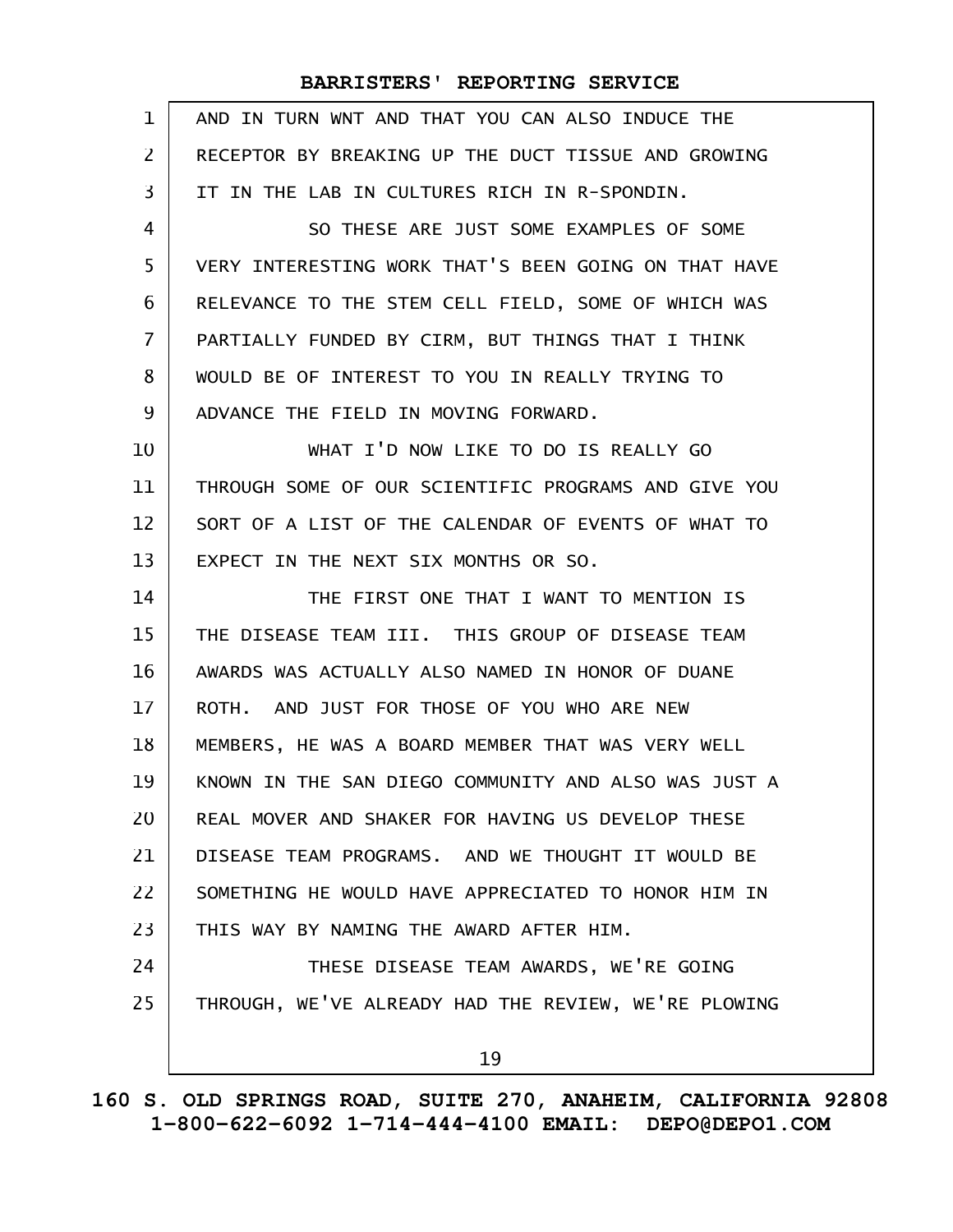| $\mathbf{1}$      | THROUGH THE DIFFERENT SUMMARIES. WE'LL BE TAKING     |
|-------------------|------------------------------------------------------|
| $\overline{2}$    | THIS TO THE BOARD IN DECEMBER OF THIS YEAR.          |
| 3                 | THE NEXT GROUP OF BIG INITIATIVES IS                 |
| 4                 | REALLY THE FIFTH ITERATION OF OUR BASIC BIOLOGY.     |
| 5                 | AND IN THIS THE ICOC FUNDING DECISION IS PLANNED FOR |
| 6                 | JANUARY, SO EARLY NEXT YEAR.                         |
| $\overline{7}$    | THE GENOMICS INITIATIVE, WHICH WAS REALLY            |
| 8                 | TO ADVANCE THAT INTERFACE BETWEEN GENOMICS AND STEM  |
| 9                 | CELL BIOLOGY, IS GOING TO BE REVIEWED IN NOVEMBER,   |
| 10                | AND THEN THE RECOMMENDATIONS FROM THAT REVIEW WILL   |
| 11                | BE BROUGHT BACK TO THIS BOARD SOMETIME IN THE NEXT   |
| $12 \overline{ }$ | SEVERAL MONTHS.                                      |
| 13                | AND THE STRATEGIC PARTNERSHIP III IS GOING           |
| 14                | THROUGH REVIEW -- WILL GO THROUGH REVIEW IN FEBRUARY |
| 15                | OF 2014.                                             |
| 16                | RESEARCH LEADERSHIP, AN EXTENSION OF THOSE           |
| 17                | AWARDS FOR CAREER DEVELOPMENT AND REALLY GETTING     |
| 18                | SOME OF THE RAINMAKERS INTO THE FIELD AND HELP       |
| 19                | EXPAND AND POPULATE THE FIELD OF STEM CELL RESEARCH, |
| 20                | IS GOING TO BE REVIEWED IN MARCH OF 2014.            |
| 21                | I ALSO WANT TO ACKNOWLEDGE THE SCIENCE               |
| 22                | OFFICERS WHO ARE WORKING ON THESE DIFFERENT          |
| 23                | INITIATIVES. FOR DISEASE TEAM III IT'S BEEN          |
| 24                | DRS. BETTINA STEFFEN AND KEVIN WHITTLESEA, WHO HAVE  |
| 25                | BEEN REALLY LEADING THE CHARGE IN MAKING THIS GO     |
|                   | 20                                                   |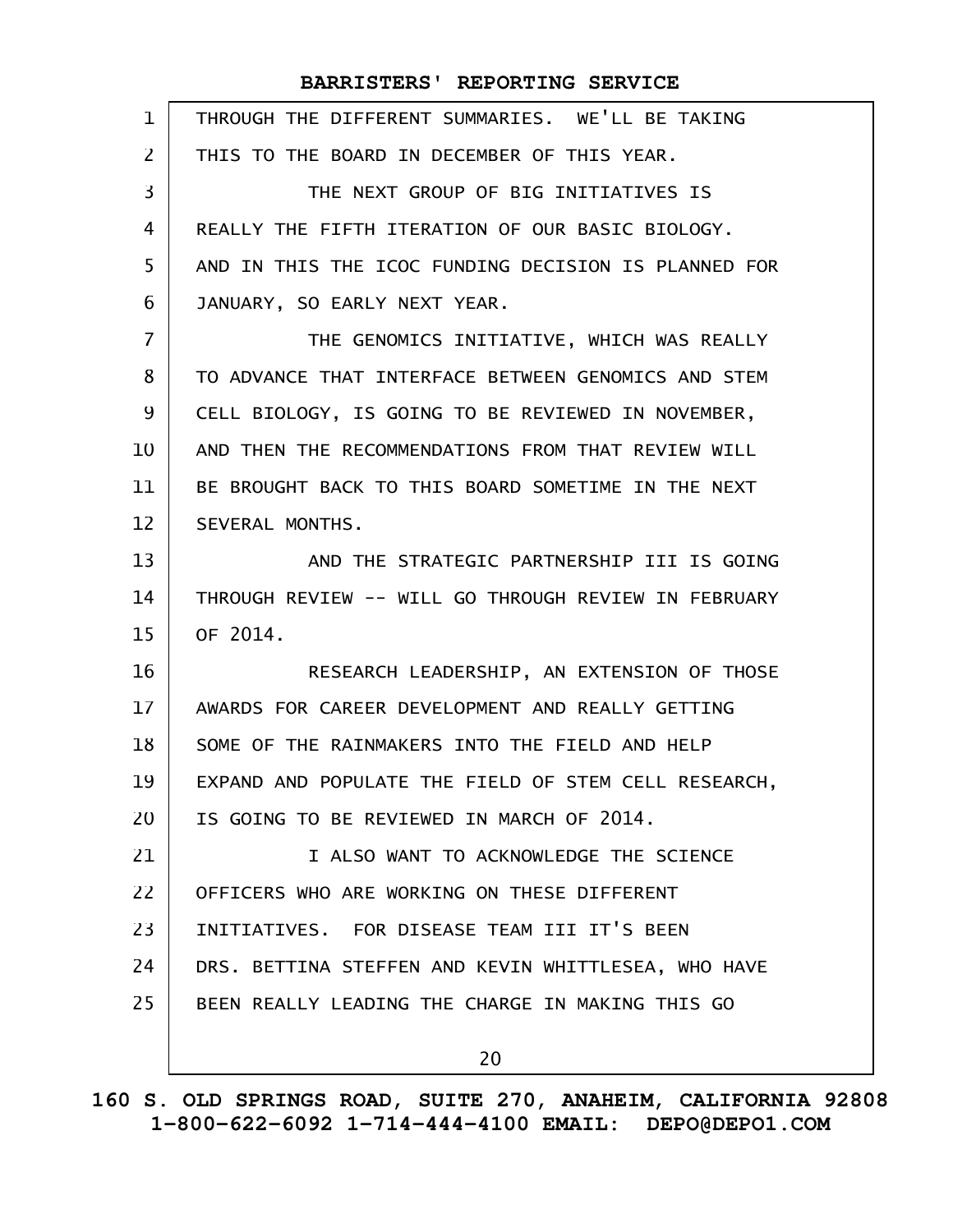FORWARD.

1

FOR BASIC BIOLOGY V IT'S BEEN DR. KELLY SHEPHERD. FOR THE GENOMICS IT'S DR. MICHAEL YAFFE. FOR THE STRATEGIC PARTNERSHIP IT'S BEEN DR. INGRID CARAS, WHO'S BEEN LEADING IT, WITH A GREAT DEAL OF SUPPORT FROM DR. KATHERINE PRIEST. AND FOR THE RESEARCH LEADERSHIP EXTENSION, IT'S BEEN DR. MICHAEL YAFFE. 2 3 4 5 6 7 8

THE OTHER INITIATIVES THAT ARE GOING THROUGH ARE THE TOOLS AND TECHNOLOGIES, THE THIRD ITERATION. THIS IS BEING MOVED ALONG BY SCIENCE OFFICER DR. LILA COLLINS, AND WE PLAN ON POSTING THAT RFA THIS MONTH. AND THE ALPHA CLINICS, WHICH IS BEING WORKED BY THE MEDICAL AND SCIENCE OFFICERS DR. MARIA MILLAN AND DR. NATALIE DEWITT, IS BEING FINALIZED FOR RFA POSTING ALSO LATER THIS MONTH. 9 10 11 12 13 14 15 16

WE'VE BEEN BUSY WITH OUR PUBLIC OUTREACH AND ENGAGEMENT. I KNOW THAT JONATHAN THOMAS, OUR CHAIR, HAS MENTIONED THAT. AND IT SOUNDS LIKE KEVIN MCCORMACK MIGHT GO INTO MORE DETAIL ABOUT IT AS WELL. BUT I DO WANT TO MENTION SOME OF JUST THE KEY POINTS WHICH MIGHT BE ELABORATED ON LATER. AS I THINK YOU ALL KNOW, OCTOBER 2D WAS STEM CELL AWARENESS DAY. WE HAD 20 EVENTS IN FOUR COUNTRIES AND FOUR U.S. STATES. WE REACHED MORE THAN 4500 17 18 19 20 21 22 23 24 25

21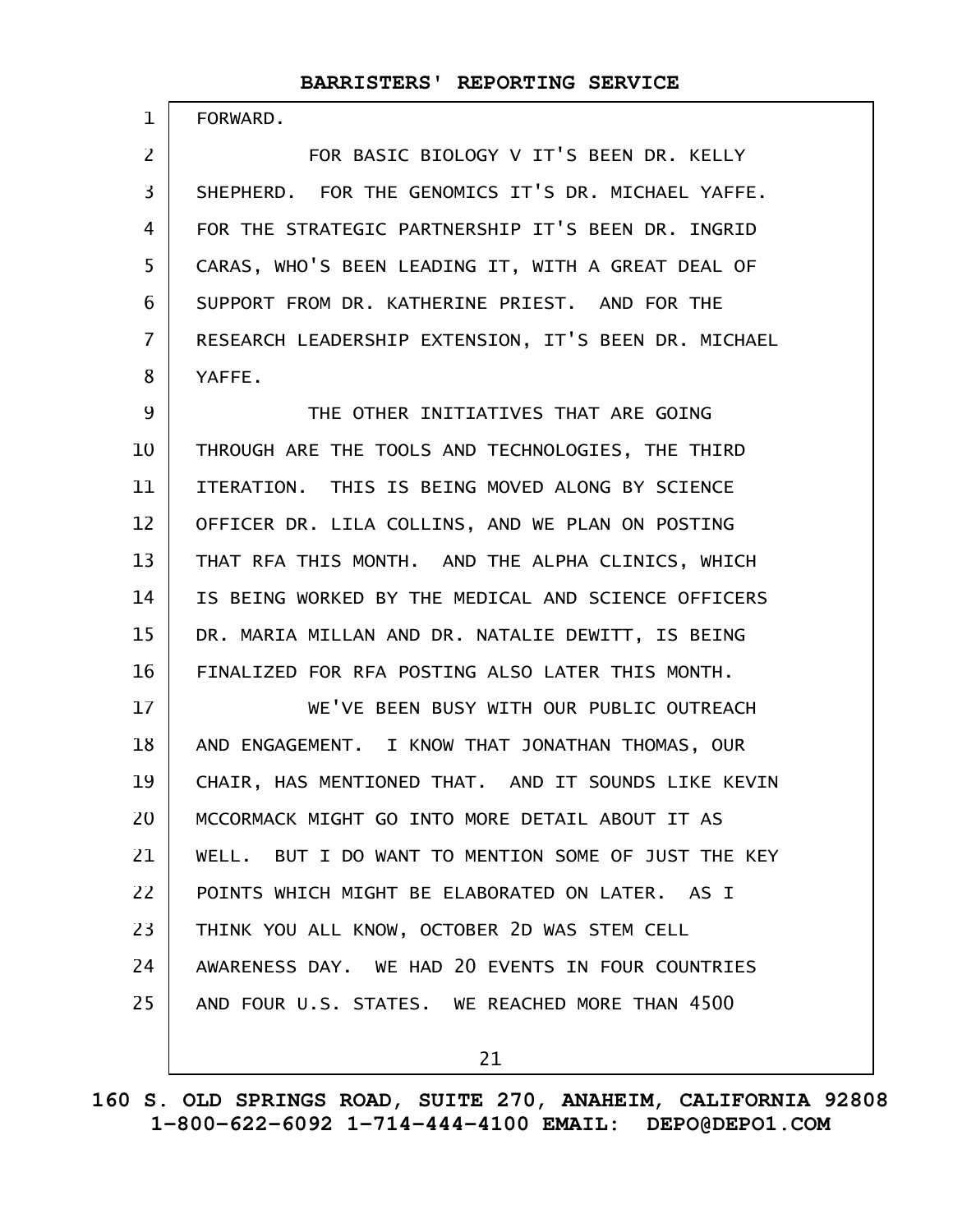| $\mathbf 1$    | HIGH SCHOOL STUDENTS IN CALIFORNIA.                  |
|----------------|------------------------------------------------------|
| $\overline{2}$ | WE ALSO HAD A PATIENT ADVOCATE DAY IN LOS            |
| 3              | ANGELES, AND CHAIRMAN THOMAS WAS REALLY ONE OF THE   |
| 4              | FEATURED MEMBERS OF THAT PATIENT ADVOCATE DAY.       |
| 5              | PEOPLE COULD COME AND JOIN IN A ROUNDTABLE           |
| 6              | DISCUSSION. IT'S MY UNDERSTANDING, I WASN'T ABLE TO  |
| 7              | BE THERE, BUT IT'S MY UNDERSTANDING FROM THE PEOPLE  |
| 8              | THAT DID ATTEND THAT IT WAS A VERY CONSTRUCTIVE,     |
| 9              | VERY INTERACTIVE EVENT AND WILL REALLY CONTINUE IN   |
| 10             | SUBSEQUENT ITERATIONS IN OTHER CITIES.               |
| 11             | I ALSO WANT TO MENTION WE HELD A PUBLIC              |
| 12             | TOWN HALL ON HIV CURE RESEARCH. HERE YOU SEE THE     |
| 13             | PHOTOS OF THE DIFFERENT SCIENTISTS THAT PARTICIPATED |
| 14             | IN THE PANEL. AND I'LL GO THROUGH THEIR NAMES. BUT   |
| 15             | NOT TO BE FORGOTTEN, THE CIRM FAMILY WHO ALSO        |
| 16             | ACTIVELY PARTICIPATED IN ORCHESTRATING,              |
| 17             | COORDINATING, AND PARTICIPATING IN THE EVENT, JEFF   |
| 18             | SHEEHY INTRODUCED THE WHOLE DAY OR THE WHOLE SEMINAR |
| 19             | ACTUALLY, IT WAS LATER EVENING THAT DAY, AND REALLY  |
| 20             | PROVIDED HIS PERSPECTIVES AND INSIGHTS FROM THE HIV  |
| 21             | COMMUNITY AND HIS WORK IN THIS AREA. ALAN TROUNSON   |
| 22             | ALSO JOINED THE PANEL, AND THEN OUR OWN MEDICAL      |
| 23             | OFFICER MARIA MILLAN VERY SKILLFULLY MODERATED THIS  |
| 24             | VERY ENGAGING SET OF INTERACTIONS.                   |
| 25             | THE PHOTOS OF THE DIFFERENT PEOPLE THAT              |
|                | 22                                                   |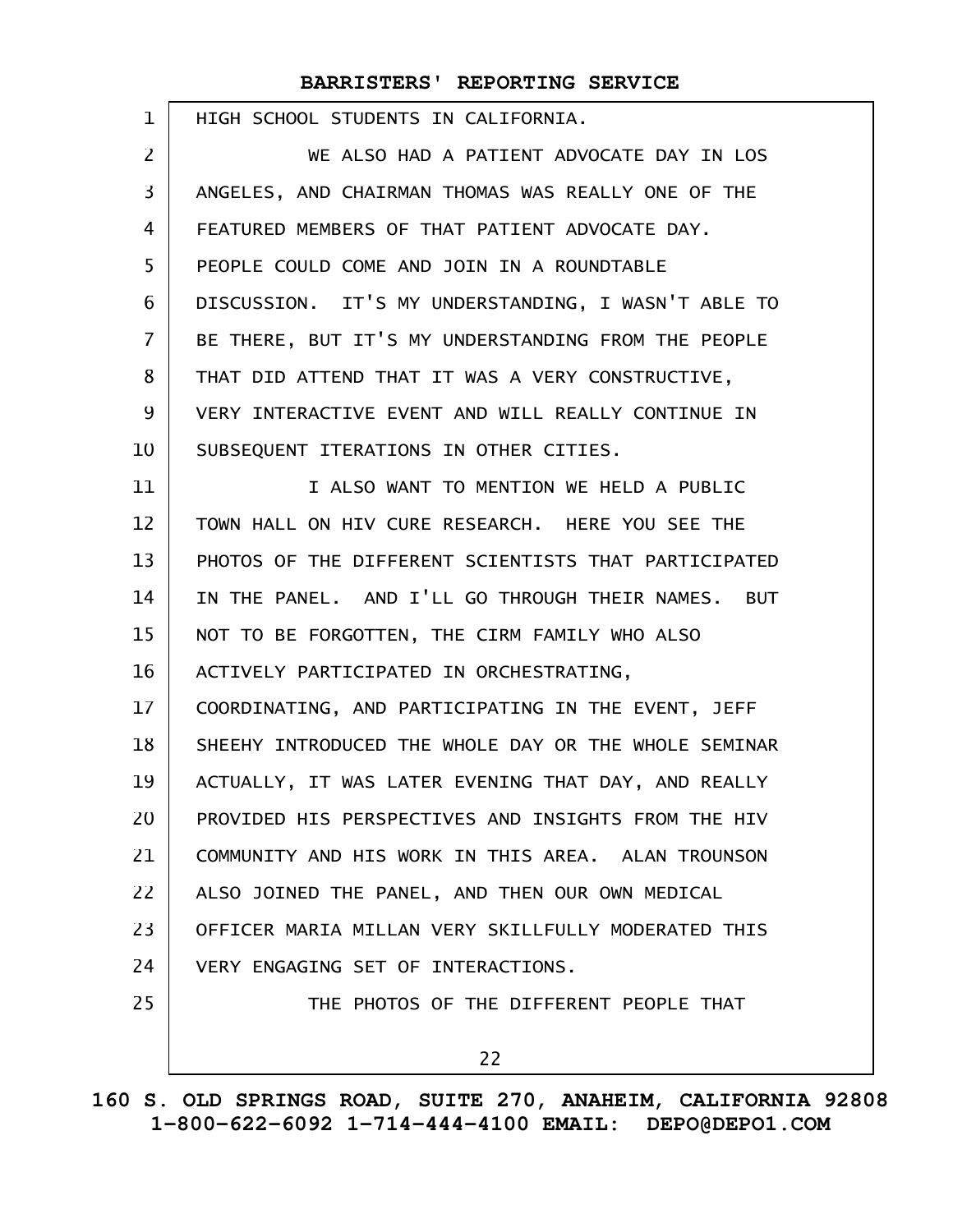| $\mathbf{1}$      | JOINED ON THE PANEL WERE FROM ALL OVER THE COUNTRY.  |
|-------------------|------------------------------------------------------|
| $\mathsf{Z}$      | THEY INCLUDED STEVE DEEKS AND MIKE MCCUNE FROM UC    |
| 3                 | SAN FRANCISCO, WARNER GREENE FROM THE GLADSTONE,     |
| 4                 | HANS-PETER KIEM FROM THE FRED HUTCHISON IN SEATTLE,  |
| 5                 | AND LOUIS BRETON FROM CAL-IMMUNE, WHICH HAS THE      |
| 6                 | CLINICAL TRIAL IN HIV THAT CIRM IS FUNDING.          |
| 7                 | IN ADDITION, CIRM HAS BEEN TRYING TO PUT             |
| 8                 | TOGETHER MORE MINI SYMPOSIA. IT TAKES QUITE A WHILE  |
| 9                 | TO ORGANIZE A LOT OF THE VERY MAJOR CONFERENCES,     |
| 10                | MAKE SURE ALL THE DIFFERENT SCHEDULES LINED UP. ONE  |
| 11                | OF THE THINGS WE'RE EXPERIMENTING WITH TO GET MORE   |
| $12 \overline{ }$ | EXTERNAL INPUTS ON WAYS THAT WE SHAPE OUR SCIENCE IS |
| 13                | REALLY PUTTING TOGETHER MINI SYMPOSIA. ONE OF THE    |
| 14                | FIRST ONES WE HELD WAS IN AUGUST, AND IT WAS CALLED  |
| 15                | "BREAKING THE BOTTLENECK," LOOKING AT THE WAY TO     |
| 16                | DERIVE DEFINITIVE HEMATOPOIETIC STEM CELL LINEAGES   |
| 17                | FROM HUMAN PLURIPOTENT STEM CELLS. SO IT'S BEEN A    |
| 18                | VERY, I GUESS, WHAT YOU MIGHT CALL THE HOLY GRAIL IS |
| 19                | TO TRY AND FIGURE OUT HOW TO DEVELOP THIS            |
| 20                | PLURIPOTENT HEMATOPOIETIC STEM CELL THAT COULD GO TO |
| 21                | ALL THE DIFFERENT LINEAGES FROM HUMAN PLURIPOTENT    |
| 22                | STEM CELLS.                                          |
| 23                | THE GOAL OF THIS WORKSHOP WAS REALLY TO              |
| 24                | DEFINE AND DISCUSS SOME OF THE KEY SCIENTIFIC AND    |
| 25                | TECHNICAL BOTTLENECKS THAT PREVENT SUCCESSFUL        |
|                   | 23                                                   |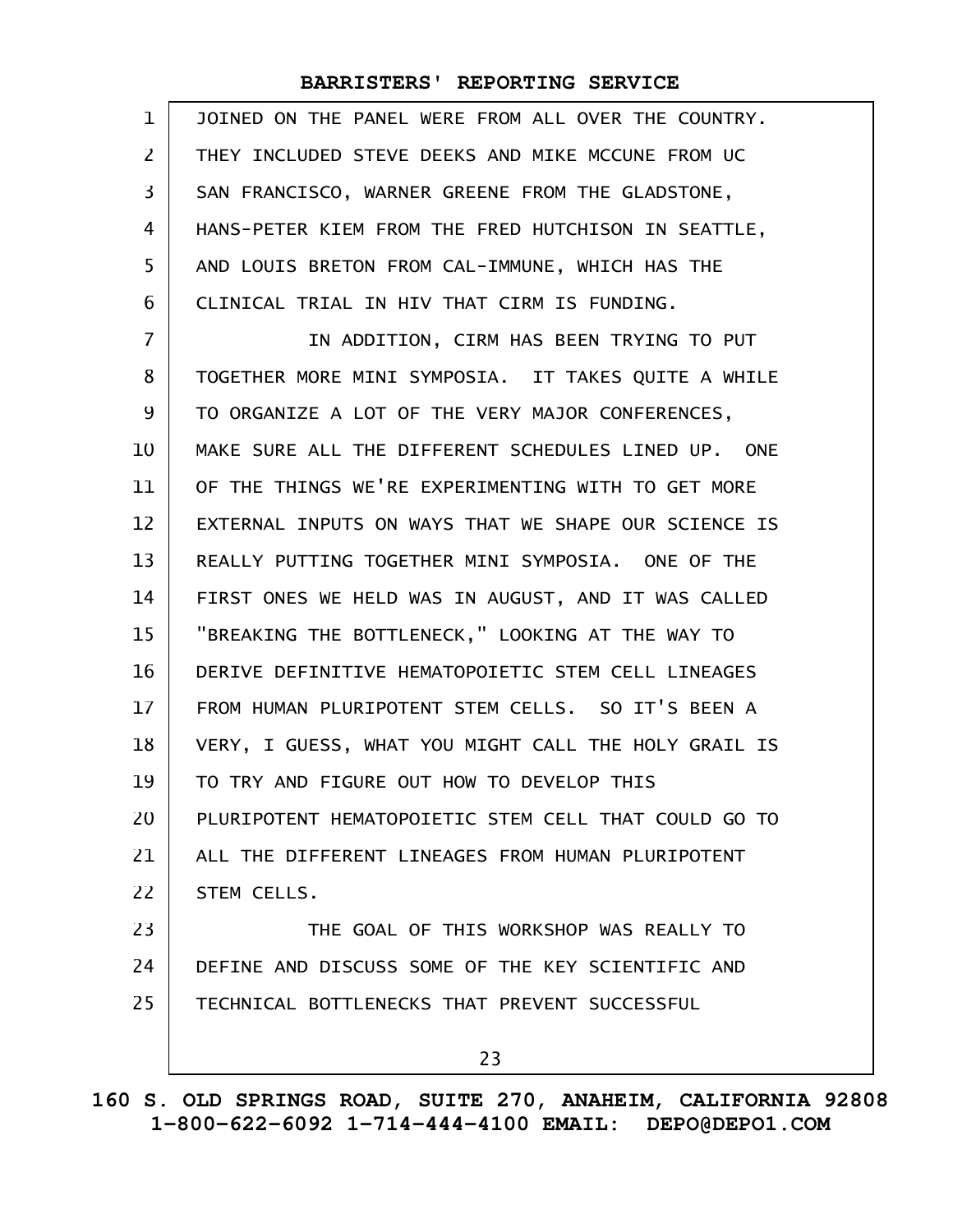| $\mathbf{1}$      | DERIVATION OF THESE FULLY FUNCTIONAL HSC LINEAGES    |
|-------------------|------------------------------------------------------|
| 2                 | FROM PLURIPOTENT STEM CELLS AND HOW CIRM MIGHT ACT   |
| 3                 | TO ADDRESS THESE CHALLENGES. THIS COULD HAVE         |
| 4                 | IMPACTS NOT ONLY ON BASIC AND DEVELOPMENTAL BIOLOGY, |
| 5                 | BUT ALSO ON TRANSLATION OF STEM CELL SCIENCE FROM    |
| 6                 | THE BENCH TO THE BEDSIDE FOR MANY HEMATOLOGIC AND    |
| $\overline{7}$    | NONHEMATOLOGICAL DISEASES, INCLUDING IMPORTANT       |
| 8                 | ERRORS IN METABOLISM AND GENETIC DISEASES.           |
| 9                 | THERE WERE PRESENTATIONS FROM SIX EXTERNAL           |
| 10                | THOUGHT LEADERS, INCLUDING FOUR CIRM INVESTIGATORS,  |
| 11                | AND THEN THERE WAS A VERY CONSTRUCTIVE AND           |
| $12 \overline{ }$ | PRODUCTIVE INTERACTIVE PANEL DISCUSSION.             |
| 13                | THE PLAN IS TO REALLY TRY AND CAPTURE THE            |
| 14                | HIGHLIGHTS OF THIS, TO DISSEMINATE THE RESULTS IN A  |
| 15                | WHITE PAPER, AND TO THINK OF WAYS THAT THERE MIGHT   |
| 16                | BE ACTUAL ITEMS IN TERMS OF CONSIDERING SHAPING THIS |
| 17                | AS ONE OF OUR PRIORITIES IN AN UPCOMING RFA AND A    |
| 18                | VARIETY OF OTHER WAYS TO PROMOTE INNOVATIVE          |
| 19                | COLLABORATIONS IN THIS AREA.                         |
| 20                | ANOTHER WAY THAT CIRM REALLY WORKS TO TRY            |
| 21                | AND HELP OVERCOME THE CHALLENGES AND SOME OF THE     |
| 22                | GAPS AND OBSTACLES IN MOVING STEM CELL SCIENCE       |
| 23                | FORWARD IS DEALING WITH REGULATORY AGENCIES.         |
| 24                | THERE'S A GREAT DEGREE OF REGULATORY UNCERTAINTY     |
| 25                | WITH PIONEERING, INNOVATIVE THERAPIES. NOT ONLY ARE  |
|                   | 24                                                   |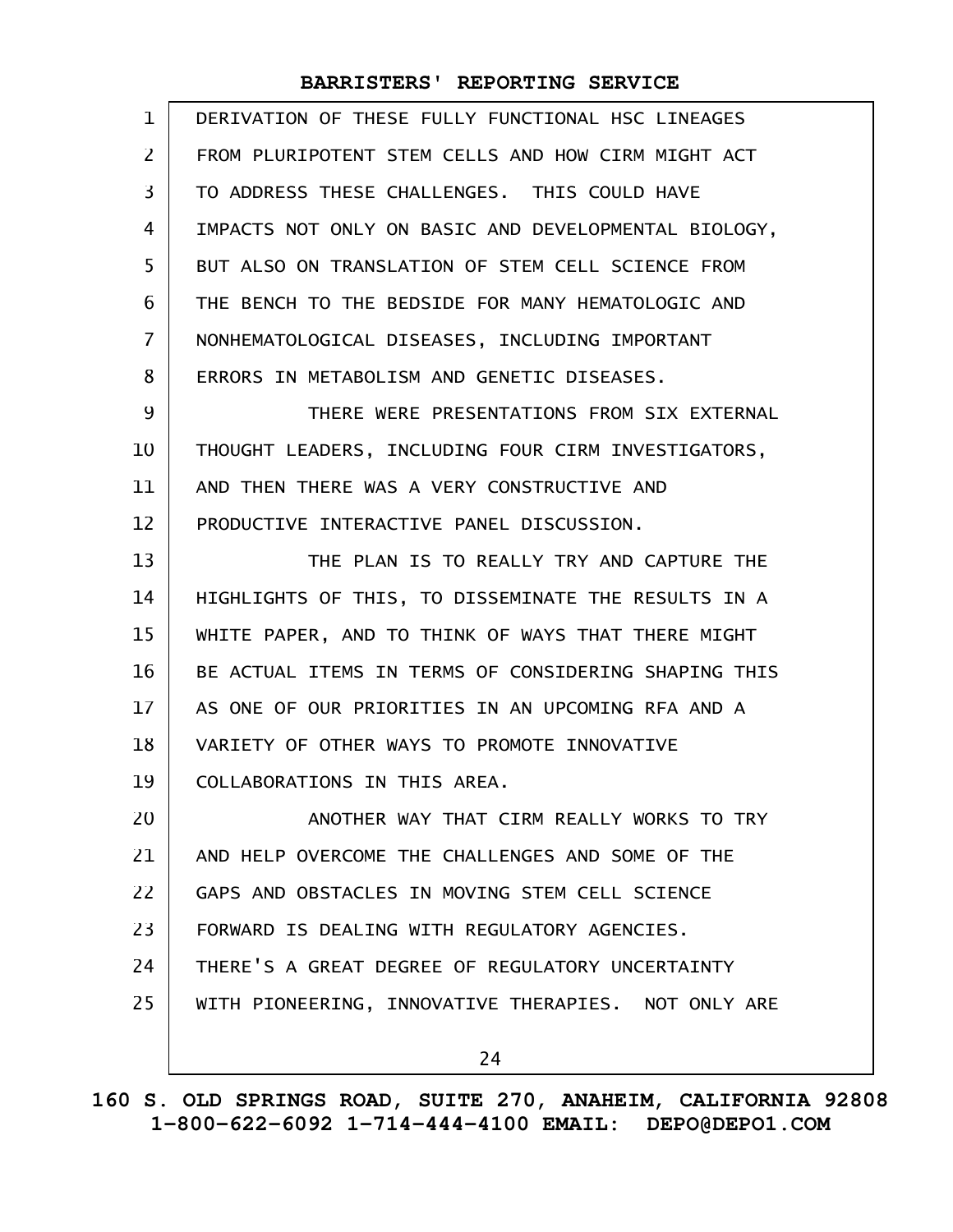| $\mathbf{1}$      | THERE SCIENTIFIC AND TECHNICAL CHALLENGE, BUT THEN   |
|-------------------|------------------------------------------------------|
| $\overline{2}$    | THERE'S THE CHALLENGES OF EVEN JUST TRYING TO        |
| 3                 | NAVIGATE A REGULATORY PATHWAY.                       |
| 4                 | SO IN SEPTEMBER THIS YEAR I WORKED WITH A            |
| 5                 | VARIETY OF ORGANIZATIONS, THE ALLIANCE FOR           |
| 6                 | REGENERATIVE MEDICINE, THE CATAPULT CELL THERAPY     |
| $\overline{7}$    | FROM THE UK, THE CANADIAN CENTER FOR                 |
| 8                 | COMMERCIALIZATION, AND THE ECONOMIC AND SCIENCE      |
| 9                 | RESEARCH COUNCIL OF THE UK, AND THE MEDICAL RESEARCH |
| 10                | COUNCIL, ONE OF THE MAJOR FUNDING AGENCIES OF THE    |
| 11                | MRC, TO PUT TOGETHER A CONFERENCE IN WASHINGTON,     |
| $12 \overline{ }$ | D.C. ON REGULATORY PATHWAYS. SO IT WAS AN            |
| 13                | INTERNATIONAL WORKSHOP FOCUSED ON CELL THERAPIES.    |
| 14                | IT WAS BEFORE THE SHUTDOWN, SO WE JUST SNEAKED IT    |
| 15                | IN.                                                  |
| 16                | BASICALLY IT WAS AN INTERNATIONAL WORKSHOP           |
| 17                | WITH A FOCUS ON NORTH AMERICAN, EUROPEAN, AND        |
| 18                | JAPANESE REGULATORY FRAMEWORKS FOR DEVELOPING        |
| 19                | CELL-BASED THERAPIES. IT'S A MAJOR ISSUE BECAUSE A   |
| 20                | LOT OF COMPANIES ARE WORKING ON GLOBAL STRATEGIES.   |
| 21                | AND IT'S VERY COMPLICATED WHEN THERE'S DIFFERENT     |
| 22                | REGULATIONS, GUIDELINES IN DIFFERENT COUNTRIES. SO   |
| 23                | PART OF IT WAS REALLY TRYING TO GET OUR ARMS AROUND  |
| 24                | OR AT LEAST TRYING TO GET SOME MEASURE OF            |
| 25                | CONVERGENCE, IF NOT HARMONIZATION, ON THE CELL       |
|                   | 25                                                   |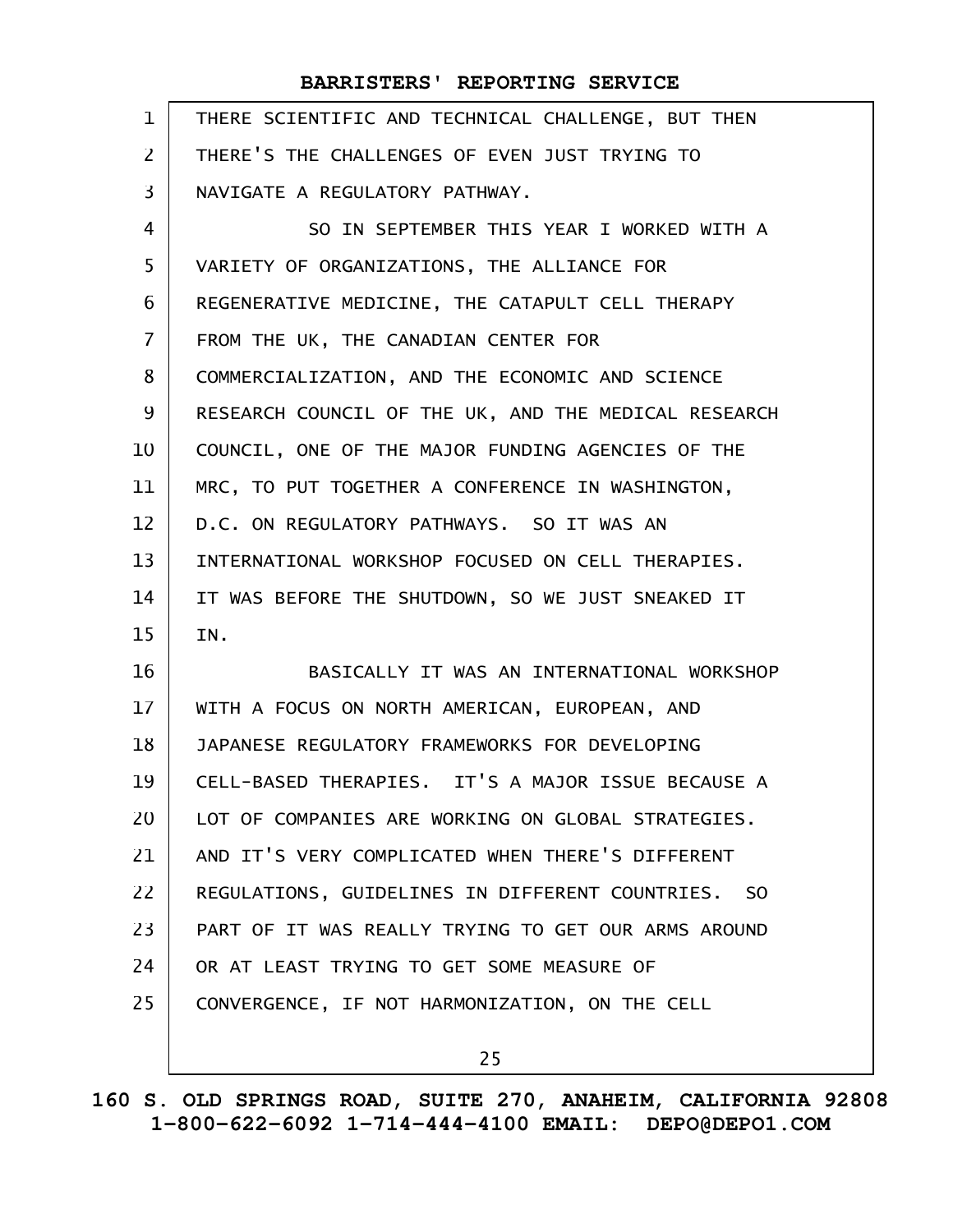| $\mathbf{1}$   | PATHWAYS. AND IT WAS VERY INTERACTIVE.               |
|----------------|------------------------------------------------------|
| $\overline{2}$ | WE'RE PLOWING THROUGH THE DIFFERENT THINGS           |
| 3              | THAT WE HEARD FROM THE CONFERENCE. IT WENT FROM      |
| 4              | EVERYTHING FROM CELL SOURCE AND MANUFACTURING TO     |
| 5              | PRECLINICAL ANIMAL MODELS TO CLINICAL DESIGN ISSUES, |
| 6              | AND HOW DO YOU CHOOSE THE PATIENT POPULATION AND THE |
| $\overline{7}$ | BENEFIT RISK RATIO, TO APPROVAL PATHWAYS, AND ARE    |
| 8              | THERE SOME CREATIVE AND NOVEL WAYS WITHIN THE        |
| 9              | REGULATORY FRAMEWORK TO MOVE THIS FIELD FORWARD IN A |
| 10             | MORE EXPEDITED AND ACCELERATED WAY.                  |
| 11             | WE ALSO WORK WITH FDA IN EDUCATIONAL                 |
| 12             | WEBINARS AND DEVELOPING THINKING ABOUT PATHWAYS FOR  |
| 13             | CELL THERAPY. WE HAVE PLANNED A CIRM WEBINAR ON      |
| 14             | MOVING CELL-BASED THERAPIES TO THE CLINIC FOR        |
| 15             | PARKINSON'S DISEASE. THIS IS GOING TO TAKE PLACE ON  |
| 16             | NOVEMBER 14TH. YOU'RE ALL WELCOME TO JOIN. IN        |
| 17             | GENERAL, WE HAVE ANYWHERE FROM 200 TO 400 PEOPLE     |
| 18             | JOIN THESE WEBINARS. WE HAVE SPEAKERS FROM THE FDA,  |
| 19             | ACADEMIA, AND INDUSTRY. OUR SPEAKERS FOR THIS        |
| 20             | UPCOMING PARKINSON'S DISEASE SEMINAR WILL BE WILSON  |
| 21             | BRYAN, WHO HEADS UP CLINICAL EVALUATION IN PHARM TOX |
| 22             | AT THE FDA, JEFF KORDOWER, WHO'S PROFESSOR OF        |
| 23             | NEUROLOGIC SCIENCES AND NEUROLOGY AT RUSH UNIVERSITY |
| 24             | MEDICAL CENTER, AND KARL JOHE, WHO'S CHIEF           |
| 25             | SCIENTIFIC OFFICER FOR NEURAL STEM.                  |
|                |                                                      |

26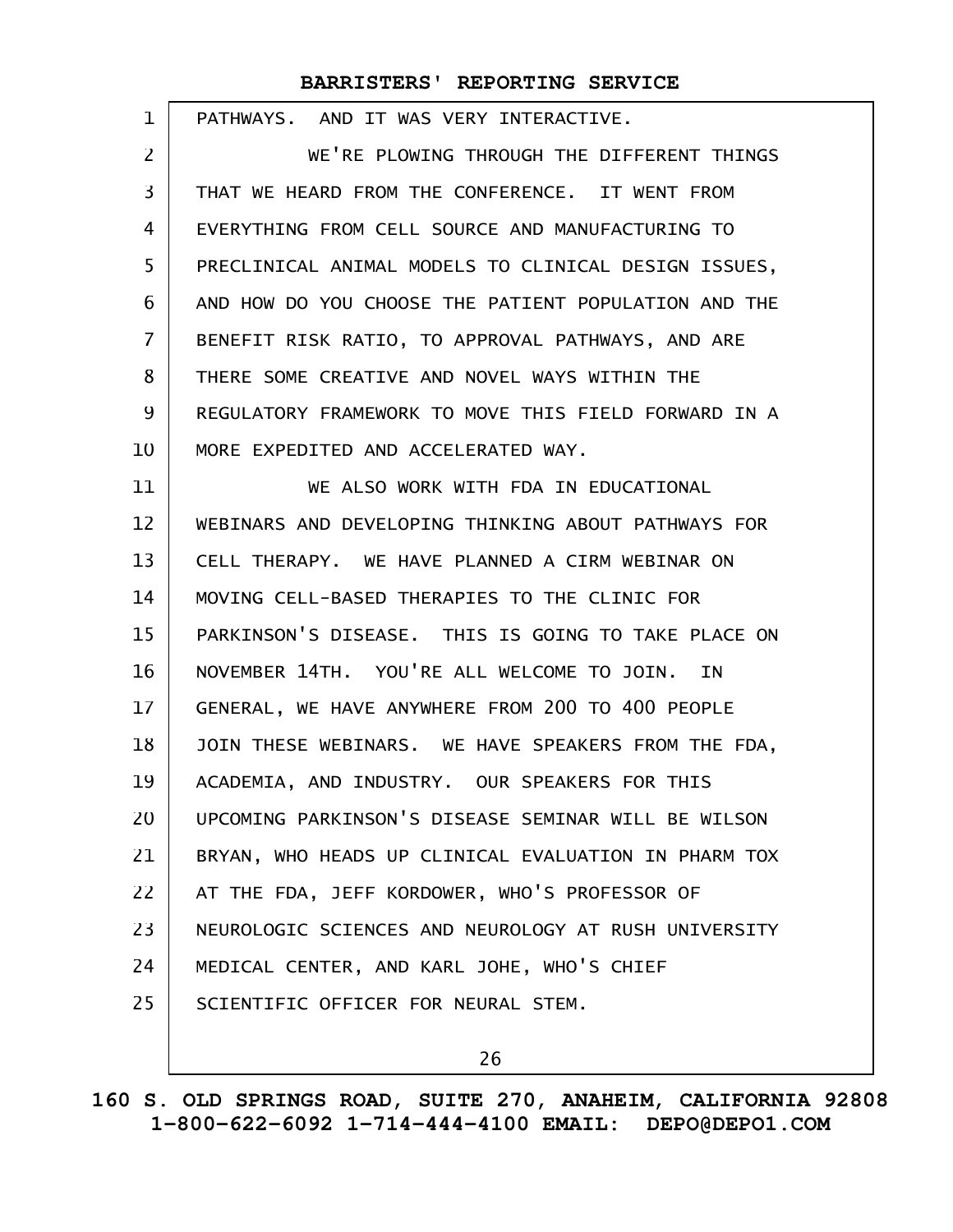| 1                       | THESE ARE PEOPLE WHO ARE VERY                        |
|-------------------------|------------------------------------------------------|
| $\overline{2}$          | KNOWLEDGEABLE ABOUT WHAT'S GOING ON PRECLINICALLY.   |
| $\overline{\mathbf{3}}$ | THEY'RE ALSO VERY KNOWLEDGEABLE ABOUT WHAT'S BEEN    |
| 4                       | TRIED IN THE PAST IN TERMS OF FETAL CELL TRANSPLANTS |
| 5                       | AND WHAT WE LEARNED FROM THEM. AND IN ADDITION,      |
| 6                       | ROSA CANET-AVILAS HAS BEEN WORKING ON A WHITE PAPER  |
| 7                       | FROM A CIRM-SPONSORED WORKSHOP THAT WE HELD EARLIER  |
| 8                       | THIS YEAR. AND THE PLAN IS TO HAVE THIS IN TIME IN   |
| 9                       | ADVANCE OF THE WORKSHOP SO THAT IT CAN SERVE AS A    |
| 10                      | REFERENCE.                                           |
| 11                      | ON THE BUSINESS DEVELOPMENT END, I KNOW              |
| 12                      | THAT ELONA BAUM, NEIL LITTMAN, IN CONJUNCTION WITH   |
| 13                      | BEN HUANG HAVE BEEN VERY ACTIVE IN WORKING ON        |
| 14                      | ENGAGEMENT WITH INDUSTRY AND HOW TO WORK WITH THE    |
| 15                      | COMMERCIAL SECTOR IN WORKING WITH ACADEMIC           |
| 16                      | INVESTIGATORS WORKING WITH CIRM TO MOVE THE STEM     |
| 17                      | CELL SCIENCE FORWARD. SO ON OCTOBER 14TH AND 16TH    |
| 18                      | THERE'S STEM CELL MEETING ON THE MESA. THIS IS ONE   |
| 19                      | OF THE MAJOR PARTNERING FORUMS BETWEEN ACADEMIC AND  |
| 20                      | COMPANIES. WE'LL HAVE REPRESENTATIVES FROM           |
| 21                      | REGENERATIVE MEDICINE COMPANIES, THE PHARMA, AND     |
| 22                      | INVESTMENT COMMUNITY. AND THERE WILL BE A VARIETY    |
| 23                      | OF INVESTIGATORS FROM OUR CIRM-FUNDED PROGRAMS.      |
| 24                      | ALSO DIFFERENT OF OUR DISEASE TEAMS AND              |
| 25                      | DEVELOPMENT TEAMS PARTICIPATED IN WHAT'S CALLED A    |
|                         | 27                                                   |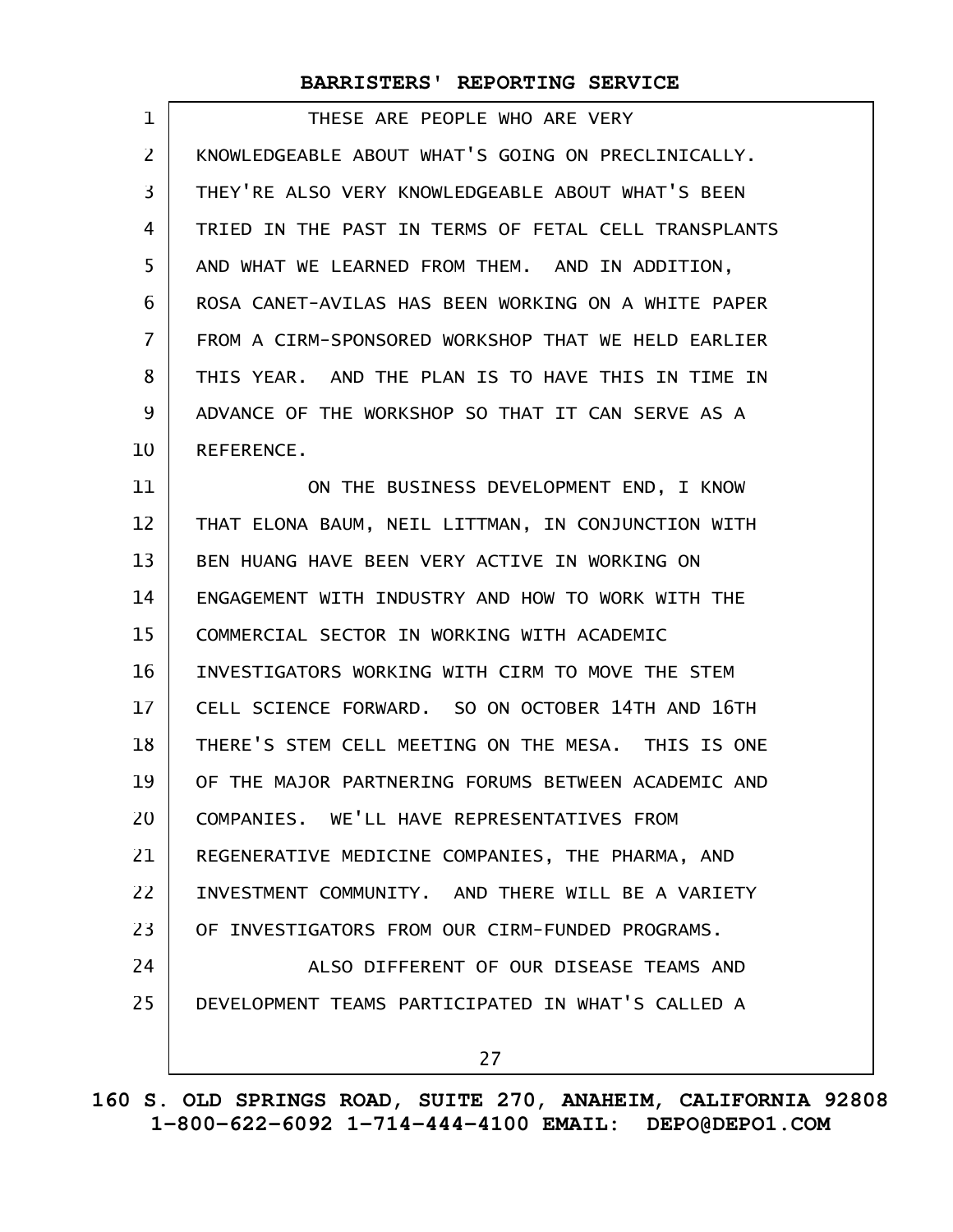| $\mathbf{1}$   | PITCH PRACTICE WITH, I GUESS, VOLUNTEER VENTURE      |
|----------------|------------------------------------------------------|
| $\mathsf{Z}$   | CAPITALISTS PROVIDING INPUT TO TRY AND PREP THEM FOR |
| 3              | HOW TO GET YOUR MESSAGE ACROSS IN A CONCISE, CLEAR,  |
| 4              | AND CRISP WAY.                                       |
| 5              | THERE'S A ROUNDTABLE MEETING ON OCTOBER              |
| 6              | 16TH AS A FOLLOW-UP TO A JUNE WORKSHOP THAT CIRM     |
| $\overline{7}$ | HELD ON TECHNOLOGY HURDLES. AND TOPICS TO INCLUDE    |
| 8              | WILL BE ABOUT BUILDING A STEM CELL TOOL KIT AND ALSO |
| 9              | ABOUT SUSPENSION CULTURE FOR INCREASING TITER. SO    |
| 10             | SOME OF THIS IS REALLY ALSO ABOUT WORKING WITH       |
| 11             | COMPANIES WHO WORK ON TOOLS AND TECHNOLOGIES. SO     |
| 12             | IT'S NOT JUST THERAPEUTIC COMPANIES THAT WE'RE       |
| 13             | WORKING WITH, BUT THOSE THAT CAN ACTUALLY HELP       |
| 14             | ADVANCE THE FIELD BY WORKING ON SOME OF THE          |
| 15             | BOTTLENECKS IN THE FIELD.                            |
| 16             | A CONFERENCE THAT'S UPCOMING THAT I DON'T            |
| $17 \,$        | HAVE ON THE SLIDE, BUT I JUST WANT TO MENTION, IS    |
| 18             | THAT CIRM IS WORKING ON AN ORGANIZING COMMITTEE WITH |
| 19             | THE INSTITUTE OF MEDICINE, THE NATIONAL ACADEMY OF   |
| 20             | SCIENCES, AND THE ISSCR -- I SERVE ON THAT           |
| 21             | COMMITTEE ON BEHALF OF CIRM -- TO WORK ON A STEM     |
| 22             | CELL WORKSHOP IN WASHINGTON, D.C. ON NOVEMBER 18TH.  |
| 23             | THERE'S GOING TO BE -- AMONG THE TOPICS THAT ARE     |
| 24             | GOING TO BE ADDRESSED ARE ADDRESSING THE CONCERNS    |
| 25             | ABOUT UNPROVEN STEM CELL TREATMENTS THAT ARE BEING   |
|                | 28                                                   |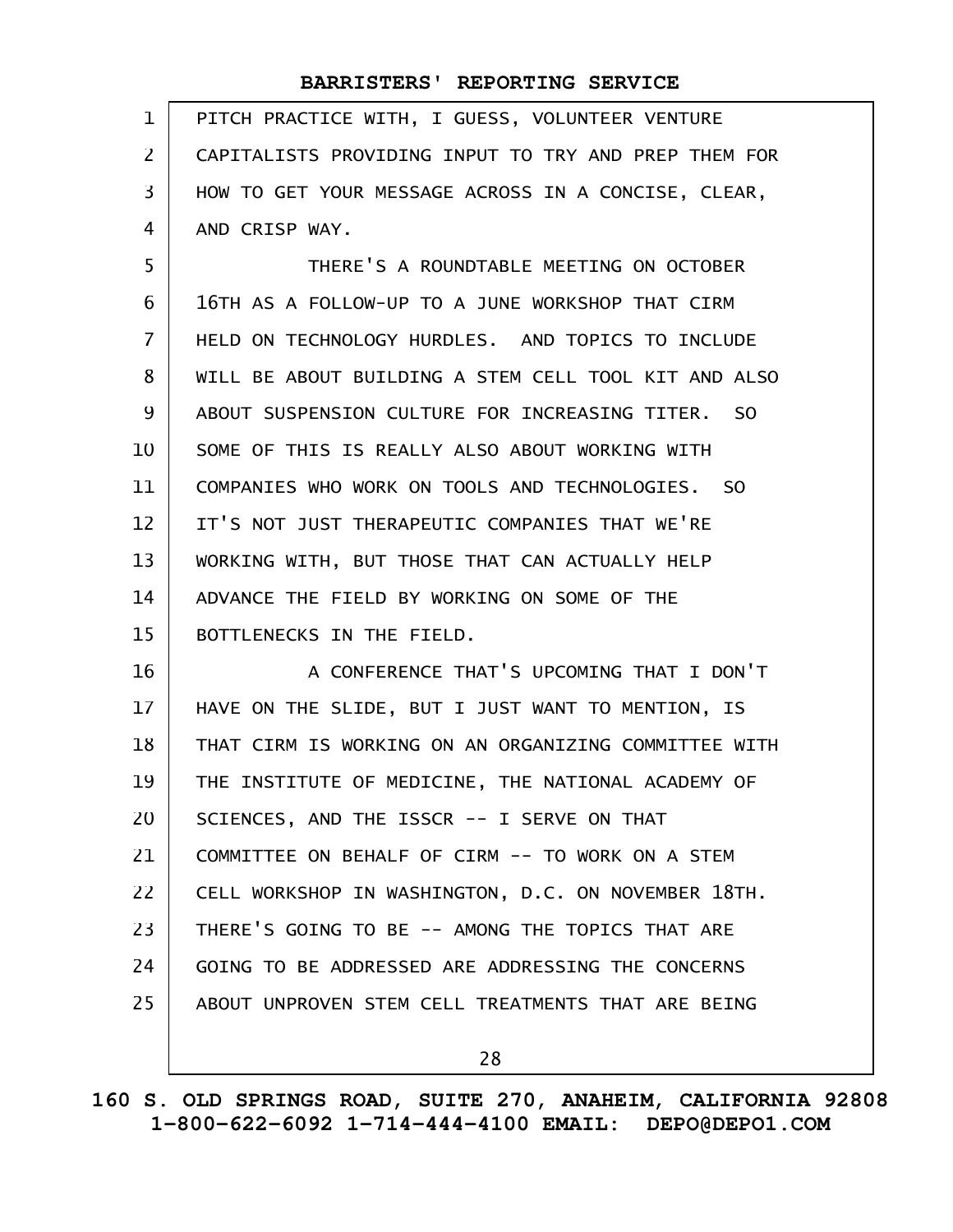| $\mathbf{1}$ | OFFERED BY VARIOUS CLINICS THROUGHOUT THE WORLD AND  |
|--------------|------------------------------------------------------|
| 2            | WILL EXAMINE THE EXTENT OF HOW MUCH THESE            |
| 3            | UNSUBSTANTIATED STEM CELL OFFERINGS ARE GOING ON,    |
| 4            | THE RISKS THAT THEY MAY POSE TO INDIVIDUAL HEALTH IN |
| 5            | THE STEM CELL FIELD, AND TALK ABOUT THE EVIDENCE     |
| 6            | BASE THAT'S REALLY NEEDED TO SUBSTANTIATE THE        |
| 7            | CLINICAL APPLICATION OF STEM CELL.                   |
| 8            | THERE WILL ALSO BE DISCUSSIONS ON THE                |
| 9            | TECHNOLOGY, ON LEGAL ISSUES FOR ESTABLISHING         |
| 10           | STANDARDS AND CRITERIA TO GOVERN STEM CELL TRIALS    |
| 11           | AND TREATMENT. AND THERE WILL BE STAKEHOLDERS FROM   |
| 12           | RESEARCHERS, FROM LEADERS FROM GOVERNMENT AGENCIES,  |
| 13           | FROM ACADEMIC INSTITUTIONS, INDUSTRY, AS WELL AS     |
| 14           | PATIENTS TO GET ALL THE DIFFERENT PERSPECTIVES IN    |
| 15           | THE ROOM. THAT'S GOING TO BE HELD NOVEMBER 18TH.     |
| 16           | AND NOW WHAT I'D LIKE TO DO IS TURN IT               |
| 17           | OVER TO CHILA TO GIVE AN UPDATE ON THE FINANCIAL     |
| 18           | REPORT.                                              |
| 19           | MS. SILVA-MARTIN: THANK YOU, DR. FEIGAL.             |
| 20           | GOOD MORNING. THIS MORNING I'M GOING TO PROVIDE YOU  |
| 21           | WITH A BRIEF FINANCIAL UPDATE. THIS FIRST SLIDE      |
| 22           | PROVIDES YOU HIGHLIGHTS ON OUR CURRENT OPERATIONS.   |
| 23           | THE FIRST BULLET REFLECTS OUR OPERATING EXPENDITURES |
| 24           | FOR THE FIRST TWO MONTHS OF THE FISCAL YEAR, WHAT'S  |
| 25           | BEEN RECORDED IN THE FINANCIAL STATEMENTS. AS YOU    |
|              | 29                                                   |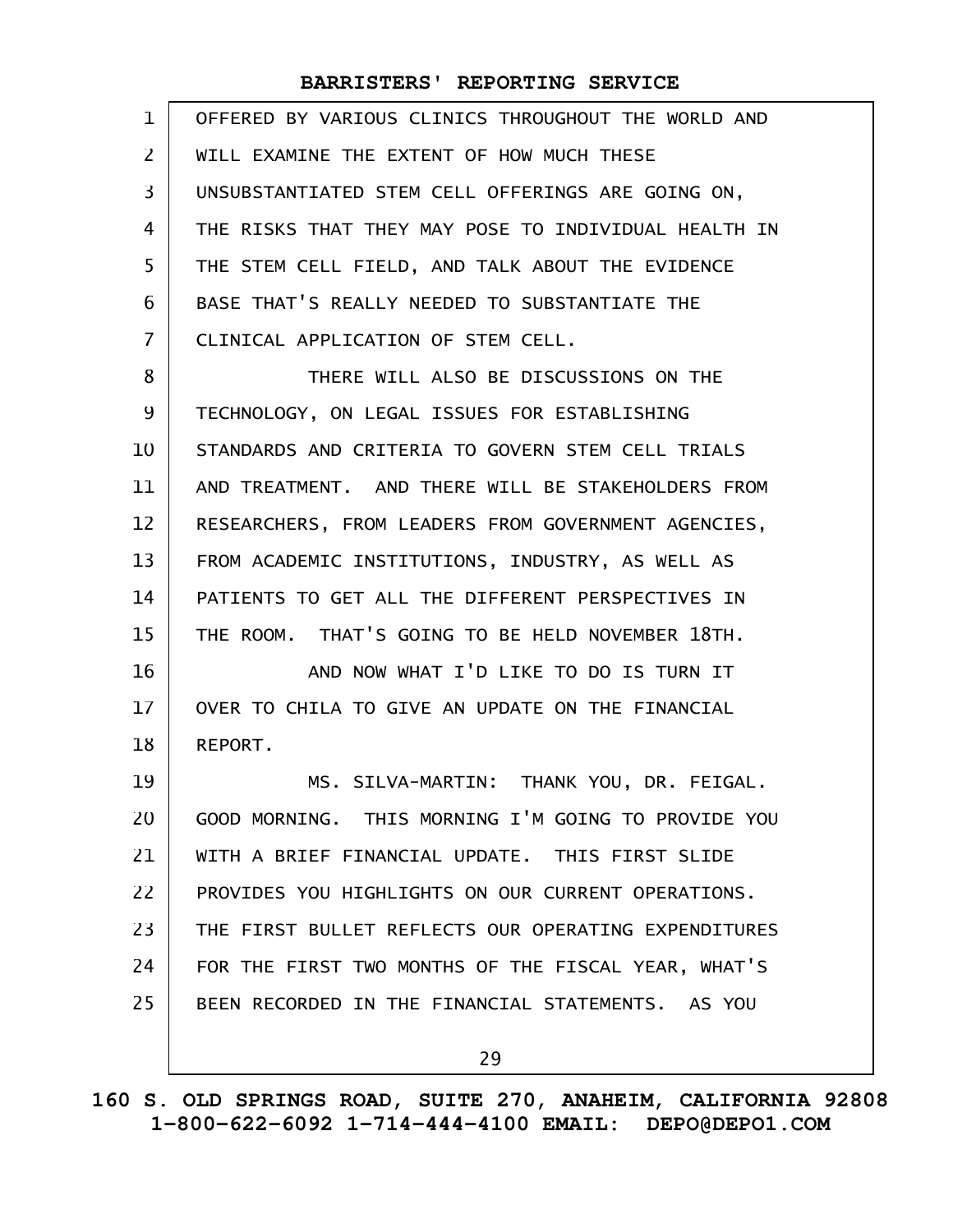| $\mathbf 1$    | CAN SEE, IT'S ABOUT \$2 MILLION, NOT MUCH DIFFERENT |
|----------------|-----------------------------------------------------|
| $\overline{2}$ | FROM WHAT WE RECORDED DURING THE SAME PERIOD LAST   |
| 3              | FISCAL YEAR.                                        |
| 4              | I DO WANT TO POINT OUT WITH RESPECT TO OUR          |
| 5              | OPERATIONAL EXPENDITURES IS THAT WE DO EXPERIENCE A |
| 6              | LAG, PARTICULARLY AT THE BEGINNING OF THE FISCAL    |
| $\overline{7}$ | YEAR, BECAUSE OUR ACCOUNTING STAFF ARE BUSY WORKING |
| 8              | ON THE YEAR-END PROCESS FOR THE FIRST TWO MONTHS OF |
| 9              | THE FISCAL YEAR. AND RIGHT AFTER THEY CONCLUDE      |
| 10             | THAT, THEY GO RIGHT INTO THE FINANCIAL AUDIT,       |
| 11             | RESPONDING TO QUESTIONS AND INQUIRIES FROM THE      |
| 12             | AUDITORS.                                           |
| 13             | OUR GRANT DISBURSEMENTS FOR THE FIRST               |
| 14             | QUARTER OF THIS FISCAL YEAR WERE AT 59.3 MILLION,   |
| 15             | ABOUT \$20 MILLION MORE THAN WE DISBURSED IN THE    |
| 16             | PRIOR PERIOD.                                       |
| 17             | THIS NEXT SLIDE REALLY PROVIDES YOU OUR             |
| 18             | OPERATING EXPENDITURES IN A LITTLE BIT MORE DETAIL. |
| 19             | I'M NOT REALLY GOING TO COVER IT OTHER THAN TO SAY  |
| 20             | THAT IT JUST REFLECTS THE FIRST TWO MONTHS. AGAIN,  |
| 21             | WE HAVE LAGS IN THE RECORDING OF THE EXPENDITURES.  |
| 22             | ONE THING I DID WANT TO POINT OUT IS THAT           |
| 23             | YOU CAN SEE OUR EXTERNAL SERVICES HAVE GONE DOWN    |
| 24             | SIGNIFICANTLY, AND THAT WAS BECAUSE WE COMMITTED TO |
| 25             | REDUCING THOSE COSTS AND WE DID MOVE SOME OF THOSE  |
|                | 30                                                  |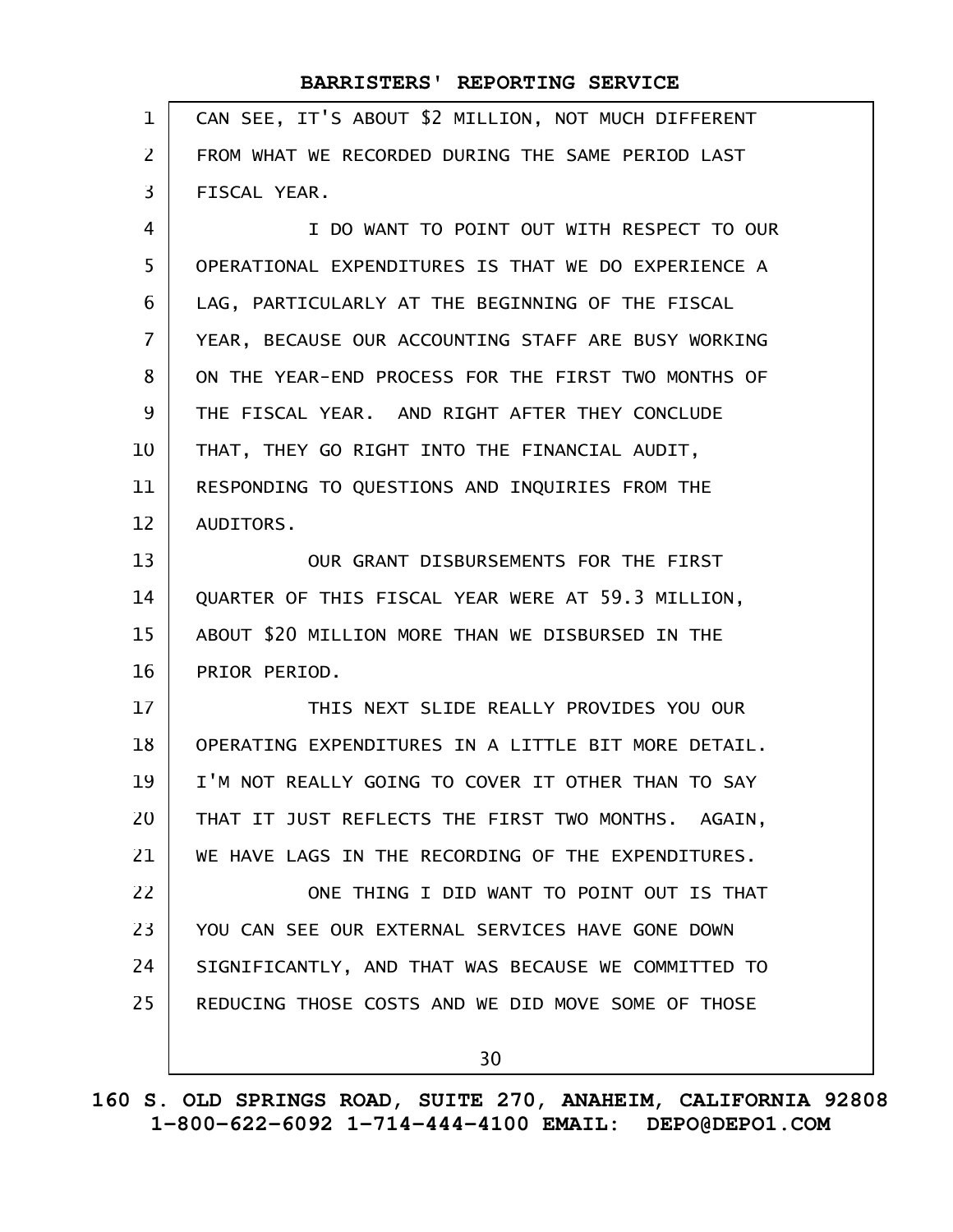| 1              | COSTS FROM CONSULTING WORK TO POSITIONS.             |
|----------------|------------------------------------------------------|
| 2              | I DID WANT TO REPORT THAT WE HAVE                    |
| 3              | COMPLETED THE AUDIT. WE HAVE AN ANNUAL AUDIT EVERY   |
| 4              | YEAR, AND WHAT THEY DO IS THEY COME IN AND REVIEW    |
| 5              | OUR INTERNAL CONTROLS. AND THEY FOUND THAT THERE     |
| 6              | WAS NO DEFICIENCIES IN THIS AREA. THEY ALSO TEST     |
| $\overline{7}$ | COMPLIANCE WITH RULES, LAWS, REGULATIONS, POLICIES.  |
| 8              | AND, AGAIN, THEY FOUND NO INSTANCES OF               |
| 9              | NONCOMPLIANCE.                                       |
| 10             | I DO ANTICIPATE THAT THE MGO, MACIAS, GINI           |
| 11             | & O'CONNELL, WILL COME TO THE DECEMBER BOARD MEETING |
| 12             | AND PROVIDE YOU WITH A FULL REPORT AT THAT TIME.     |
| 13             | WE CONTINUE TO RECEIVE FUNDING ON A                  |
| 14             | MONTHLY BASIS THROUGH COMMERCIAL PAPER. AND SO AS A  |
| 15             | RESULT, WE HAVE A VERY HEALTHY CASH BALANCE TO MEET  |
| 16             | OUR OPERATIONAL NEEDS OF \$61.4 MILLION.             |
| 17             | AND THEN THE LAST SLIDE, THE LAST THING I            |
| 18             | WANTED TO COVER WAS DONATIONS. WE DID RECEIVE A      |
| 19             | \$1,000 DONATION FROM THE AMALGAMATED TRANSIT UNION  |
| 20             | LOCAL 1277 LOCATED IN LOS ANGELES.                   |
| 21             | THAT CONCLUDES THE FINANCIAL REPORT. ARE             |
| 22             | THERE ANY QUESTIONS? THANK YOU.                      |
| 23             | MR. TORRES: THE UNION PRESIDENT IS A DEAR            |
| 24             | FRIEND, AND IT WAS TOTALLY UNEXPECTED, BUT THANK YOU |
| 25             | AGAIN, MR. LINDSAY.                                  |
|                | 31                                                   |

**160 S. OLD SPRINGS ROAD, SUITE 270, ANAHEIM, CALIFORNIA 92808 1-800-622-6092 1-714-444-4100 EMAIL: DEPO@DEPO1.COM**

 $\mathsf{l}$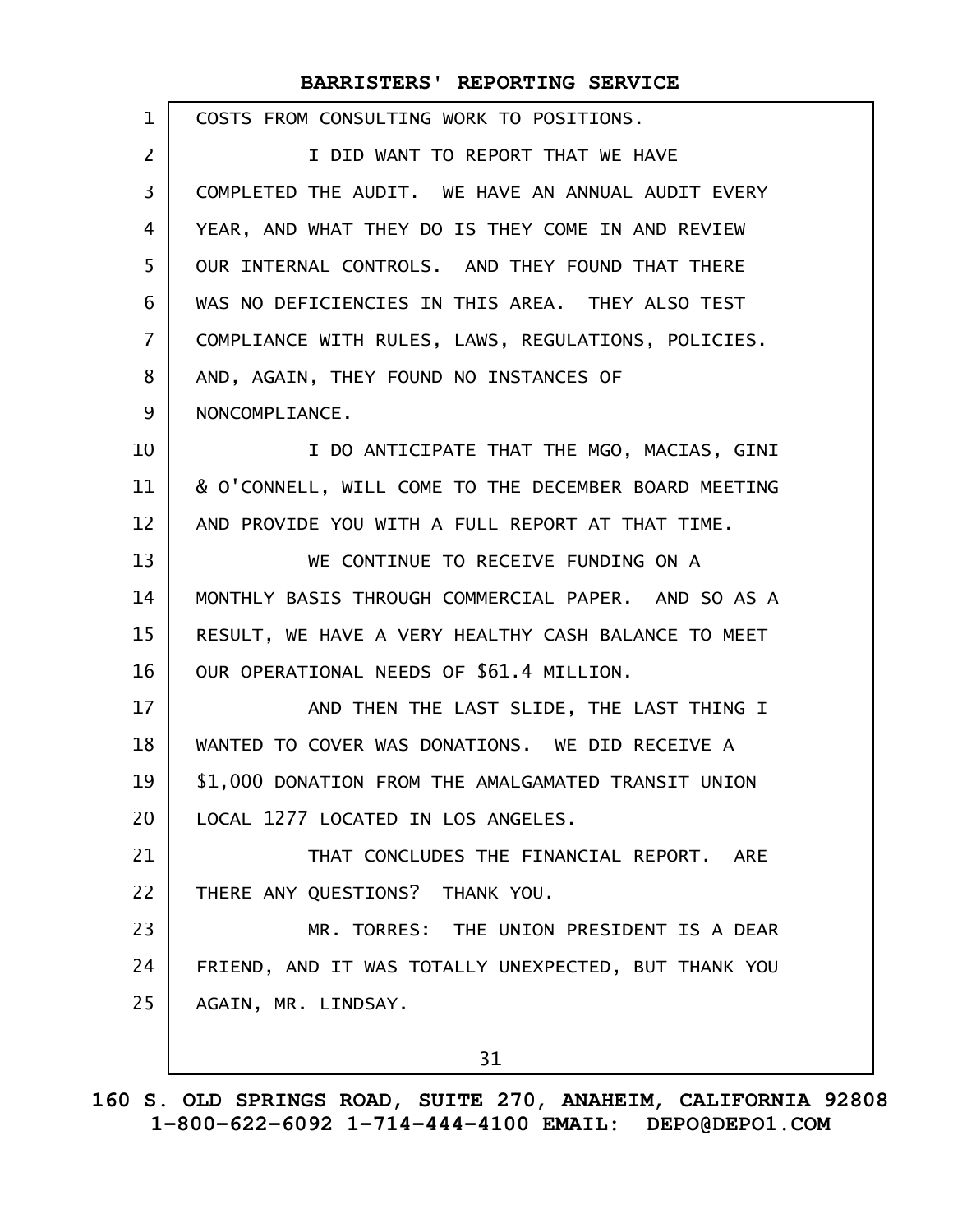| 1            | CHAIRMAN THOMAS: THANK YOU, ELLEN AND                |
|--------------|------------------------------------------------------|
| $\mathbf{Z}$ | CHILA. AND, CHILA, CONGRATULATIONS ON ANOTHER        |
| 3            | PERFECT AUDIT. WE ALWAYS LOVE HEARING THAT AND       |
| 4            | APPRECIATE ALL OF YOUR HARD WORK AND ALL OF THOSE    |
| 5            | WHO HELP YOU GET US INTO THAT POSITION. SO THANK     |
| 6            | YOU VERY MUCH.                                       |
| 7            | I APPARENTLY THRUST AN AGENDA TOPIC ON               |
| 8            | KEVIN THAT DOESN'T EXIST. AND SO WHAT I'D LIKE TO    |
| 9            | DO, SINCE I WOULD BE REMISS IF WE DIDN'T, IS GIVE    |
| 10           | JEFF A CHANCE TO COMMENT ON THE TOWN HALL OF LAST    |
| 11           | WEEK FROM HIS PERSPECTIVE AND HOW IT WENT. SO        |
| 12           | MR. SHEEHY.                                          |
| 13           | MR. SHEEHY: THANK YOU, J.T. WELL, FIRST              |
| 14           | OF ALL, I JUST REALLY WANT TO ACKNOWLEDGE THE WORK   |
| 15           | OF KEVIN AND CIRM COMMUNICATIONS STAFF AND MARIA     |
| 16           | MILLAN. IT WAS A PHENOMENAL EFFORT THAT THEY PUT     |
| 17           | FORTH TO ORGANIZE THIS FORUM. AND I THINK IT WAS     |
| 18           | IMPORTANT FOR US TO DO SOMETHING LIKE THIS.          |
| 19           | THIS IS ONE OUR FIRST CLINICAL TRIALS.               |
| 20           | AND TO HAVE THESE KINDS OF COMMUNICATIONS WITH THE   |
| 21           | COMMUNITY, TALKING ABOUT HOW OUR RESEARCH FITS INTO  |
| 22           | THE BROADER CONTEXT OF CURE RESEARCH, SPECIFICALLY   |
| 23           | IN THIS INSTANCE WITHIN THE DISEASE AREA OF          |
| 24           | HIV/AIDS, BUT I THINK THIS WOULD BE TRUE ANY TIME WE |
| 25           | GO INTO A SET OF PATIENTS WITH THE TYPES OF          |
|              | 32                                                   |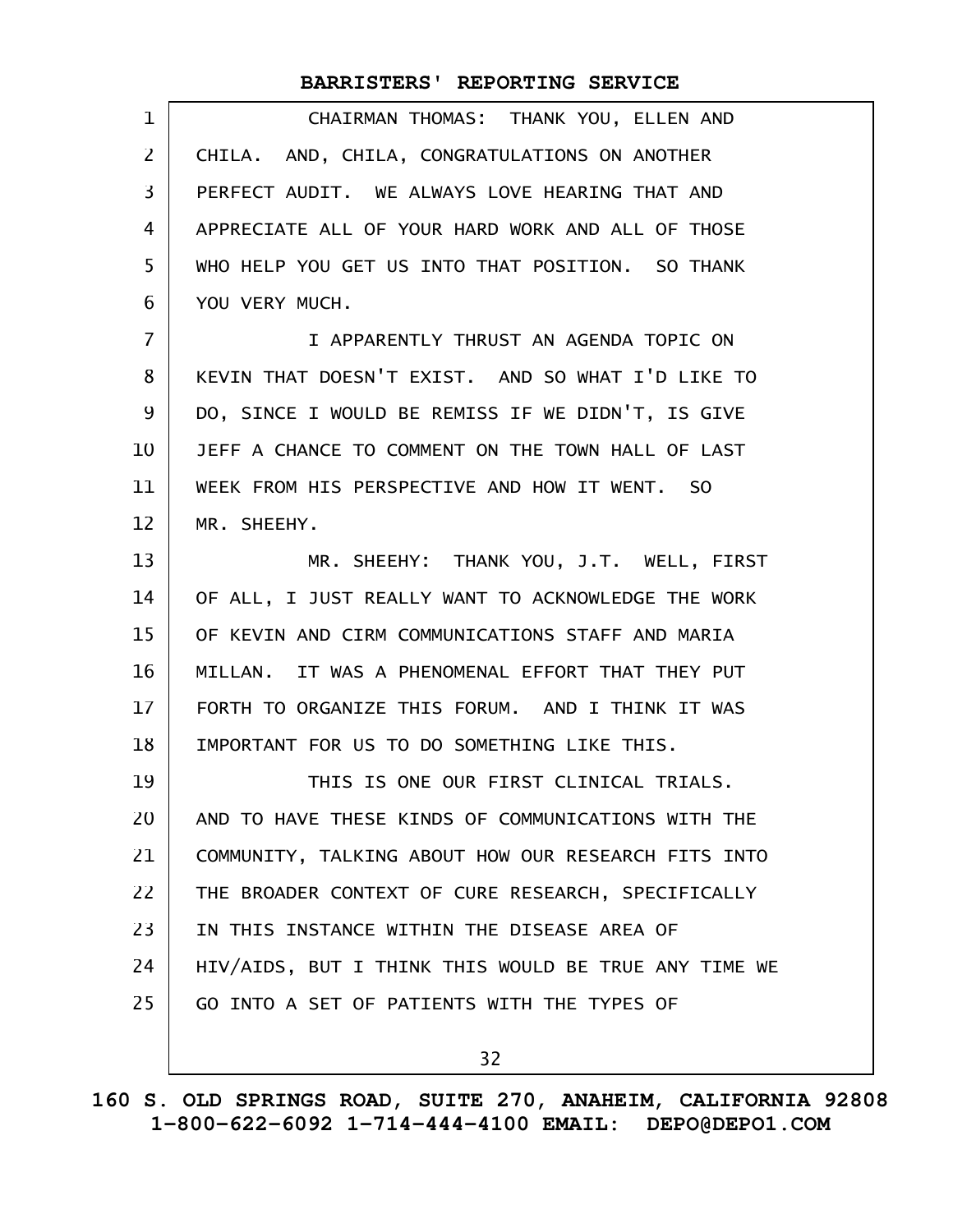| 1                 | TECHNOLOGIES THAT WE'RE DEVELOPING WHICH ARE NOT     |
|-------------------|------------------------------------------------------|
| 2                 | WITHOUT RISK. I THINK IT'S VERY IMPORTANT THAT THE   |
| 3                 | COMMUNITY BE WELL INFORMED ABOUT WHAT WE'RE TRYING   |
| 4                 | TO DO AND HOW IT FITS IN OTHER EFFORTS.              |
| 5                 | AND SO FROM THAT PERSPECTIVE, I THINK IT             |
| 6                 | WAS VERY VALUABLE TO BRING THE COMMUNITY IN AND HAVE |
| 7                 | THAT DIALOGUE. BUT I ALSO THINK IT WAS VERY          |
| 8                 | IMPORTANT AND VERY VALUABLE FOR CIRM TO HAVE THEIR   |
| 9                 | RESEARCH PUT IN THE SAME CONTEXT AS REALLY WHAT ARE  |
| 10                | THE THREE LEADING PROJECTS WORKING TOWARDS A CURE    |
| 11                | THAT ARE BEING FUNDED BY NIH. SO A LOT OF TIMES      |
| $12 \overline{ }$ | WE'RE KIND OF OUT HERE IN CALIFORNIA AND OUTLIERS    |
| 13                | AND NOT REALLY THOUGHT OF IN THE SAME CONTEXT AS     |
| 14                | SOME OF THE OTHER PROJECTS THAT ARE GOING ON. AND    |
| 15                | ESPECIALLY IN HIV AND AIDS, IT'S KIND OF LIKE CIRM,  |
| 16                | WHAT'S CIRM? WHAT ARE THEY DOING? AND THIS WAS A     |
| 17                | GREAT OPPORTUNITY TO REALLY TALK ABOUT OUR WORK AND  |
| 18                | SHOW NOT ONLY IS WHAT WE'RE FUNDING EXTRAORDINARY    |
| 19                | AND VALUABLE, BUT IT IS AT LEAST ON PAR WITH WHAT    |
| 20                | THE NIH IS FUNDING. AND IN MANY WAYS WE MAY BE       |
| 21                | LEADING THE WAY BECAUSE WE'RE ACTUALLY IN THE CLINIC |
| 22                | AT THIS POINT.                                       |
| 23                | SO I JUST THOUGHT IT WAS TREMENDOUS. THE             |
| 24                | PEOPLE WE HAD IN THE COMMUNITY WERE REALLY LEADERS   |
| 25                | IN THE HIV/AIDS COMMUNITY THAT HAVE BEEN WORKING     |
|                   | 33                                                   |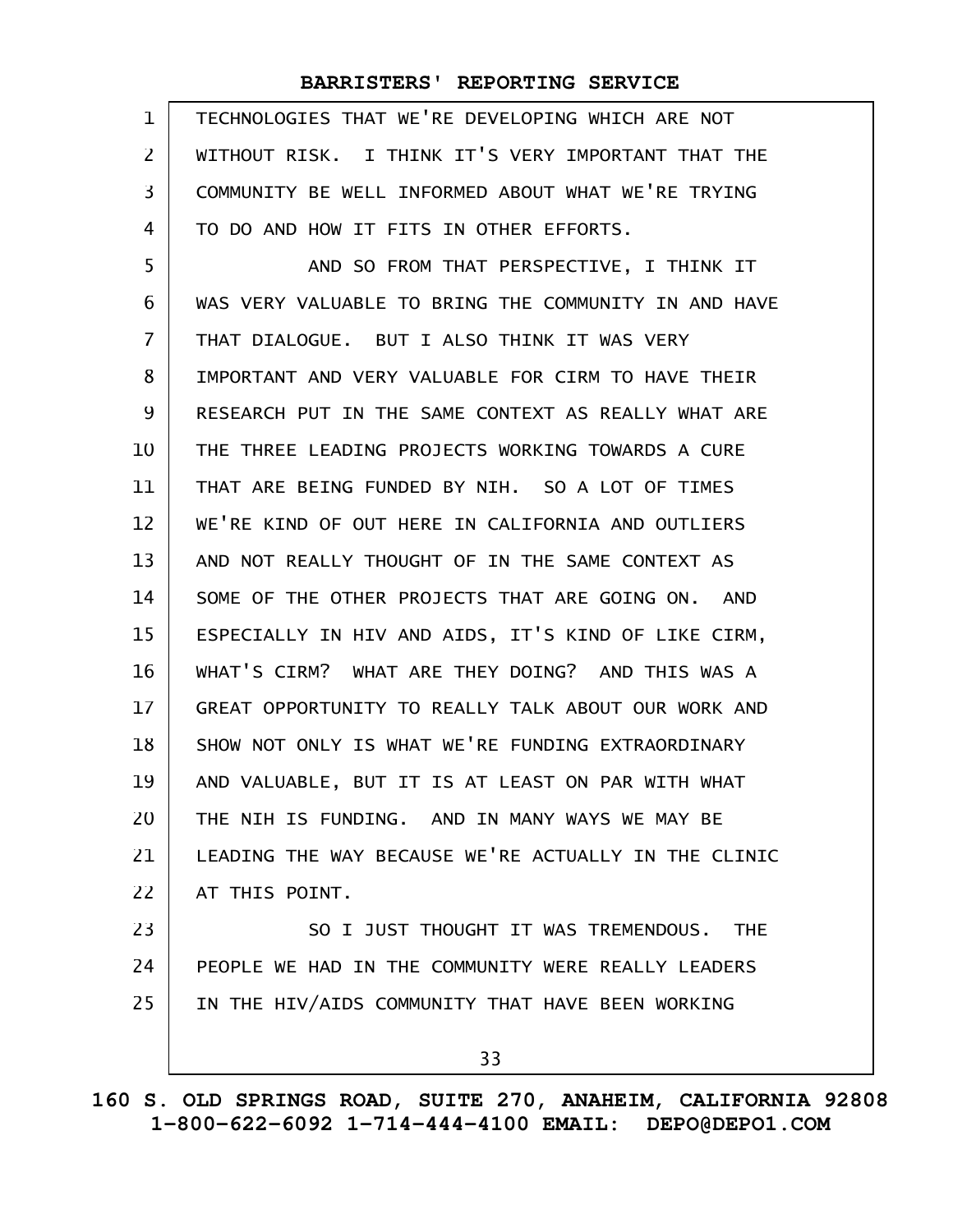| $\mathbf 1$    | SINCE THE VERY EARLY DAYS OF THE EPIDEMIC. SO A LOT  |
|----------------|------------------------------------------------------|
| 2              | OF FRIENDS, A LOT OF PEOPLE WHO FRANKLY WE'RE LUCKY  |
| 3              | TO STILL HAVE WITH US. WE'VE LOST SO MANY IN SAN     |
| 4              | FRANCISCO OVER THE LAST 30 PLUS YEARS, AND WE'RE     |
| 5              | STILL FIGHTING. AND IT'S JUST GREAT TO HAVE CIRM BE  |
| 6              | A PARTNER WITH US IN THIS STRUGGLE AND TO HAVE US    |
| $\overline{7}$ | ALL PULLING TOGETHER.                                |
| 8              | SO, AGAIN, I WANT TO THANK KEVIN AND                 |
| 9              | MARIA, WHO WAS THE MODERATOR, ALAN WHO CAME AND      |
| 10             | DELIVERED A NICE TALK FOR THEIR EFFORTS. IT REALLY   |
| 11             | WAS, I THINK, A GREAT WAY TO LEARN ABOUT WHAT CIRM   |
| 12             | IS DOING AND A GREAT WAY TO HAVE A VERY SERIOUS      |
| 13             | ENGAGED DIALOGUE WITH THE COMMUNITY.                 |
| 14             | CHAIRMAN THOMAS: THANK YOU, MR. SHEEHY.              |
| 15             | I ECHO CONGRATULATIONS TO EVERYBODY. IT WAS A        |
| 16             | WONDERFUL, VERY WELL-ATTENDED, AND HIGHLY            |
| 17             | SOPHISTICATED EVENT, NOT JUST FROM THE STANDPOINT OF |
| 18             | THE SPEAKERS AND PANELISTS, BUT THE DEPTH OF         |
| 19             | QUESTIONS THAT WERE ASKED AND THE UNDERSTANDING OF   |
| 20             | THE SCIENCE INVOLVED WAS VERY, VERY IMPRESSIVE. SO   |
| 21             | THE WHOLE THING WAS JUST FIRST-RATE. SO              |
| 22             | CONGRATULATIONS.                                     |
| 23             | DR. DULIEGE: JON, IF I MAY JUST SECOND               |
| 24             | WHAT YOU SAID AND CONGRATULATE YOU, JEFF, FOR HAVING |
| 25             | ASSEMBLED THIS EFFORT, PARTICULARLY THE PEOPLE THAT  |
|                | 34                                                   |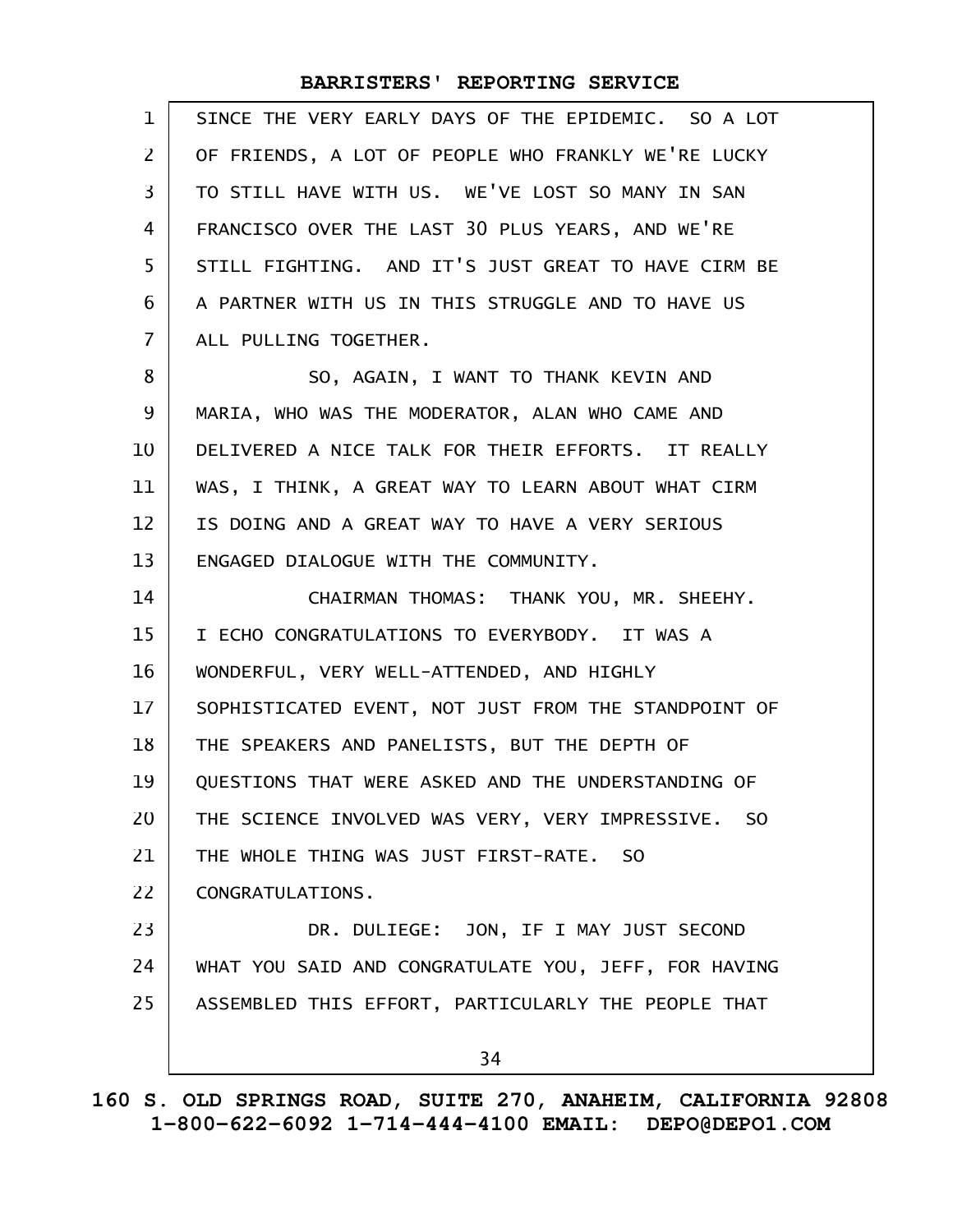| $\mathbf{1}$   | YOU HAD ON THE PANEL WERE ALL ABSOLUTELY TOPNOTCH    |
|----------------|------------------------------------------------------|
| 2              | CLASS FOR THIS. SO THAT WAS AN EXTRAORDINARY EVENT.  |
| 3              | FROM THE SCIENTIFIC PERSPECTIVE, WHAT I              |
| 4              | PARTICULARLY LIKED, AND I MENTIONED THIS IN THE END, |
| 5              | WAS THAT ALL OF THESE RESEARCHERS HAVE ESSENTIALLY   |
| 6              | SPENT THEIR LIFE TRYING TO FIND IMPROVEMENT, IF NOT  |
| $\overline{7}$ | POSSIBLE CURE, FOR THIS DISEASE, AND IN MANY WAYS    |
| 8              | THIS HAS BEEN REALLY AN EXTRAORDINARILY HARSH        |
| 9              | SCIENTIFIC ENDEAVOR THEY HAVE PURSUED. AND THIS      |
| 10             | TIME FOR THE FIRST TIME IN A LONG PERIOD OF TIME I   |
| 11             | FELT A SENSE OF CAUTIOUS OPTIMISM AT THE END ABOUT   |
| 12             | THE FACT THAT, AS THEY SEE IT, CURE IS NOT AN IF,    |
| 13             | BUT WHEN. I THINK THAT WAS VERY REFRESHING. YES,     |
| 14             | THEY WERE VERY CAUTIOUS. IT CERTAINLY IS NOT MEANT   |
| 15             | TO BE FOR TOMORROW AND TO GIVE FALSE HOPES THERE.    |
| 16             | SO THANK YOU SO MUCH, JEFF, FOR THIS.                |
| 17             | CHAIRMAN THOMAS: THANK YOU, ANNE-MARIE.              |
| 18             | WE'LL GO ON NOW TO THE ACTION ITEMS ON THE           |
| 19             | AGENDA, STARTING WITH NO. 6, CONSIDERATION OF        |
| 20             | APPOINTMENT OF NEW SCIENTIFIC MEMBERS AND            |
| 21             | REAPPOINTMENT OF EXISTING MEMBERS TO THE GRANTS      |
| 22             | WORKING GROUP. DR. SAMBRANO.                         |
| 23             | DR. SAMBRANO: THANK YOU. MR. CHAIRMAN,               |
| 24             | MEMBERS OF THE BOARD, MEMBERS OF THE PUBLIC, WE'RE   |
| 25             | COMING TO YOU TODAY WITH SOME NEW NOMINEES FOR       |
|                | 35                                                   |
|                |                                                      |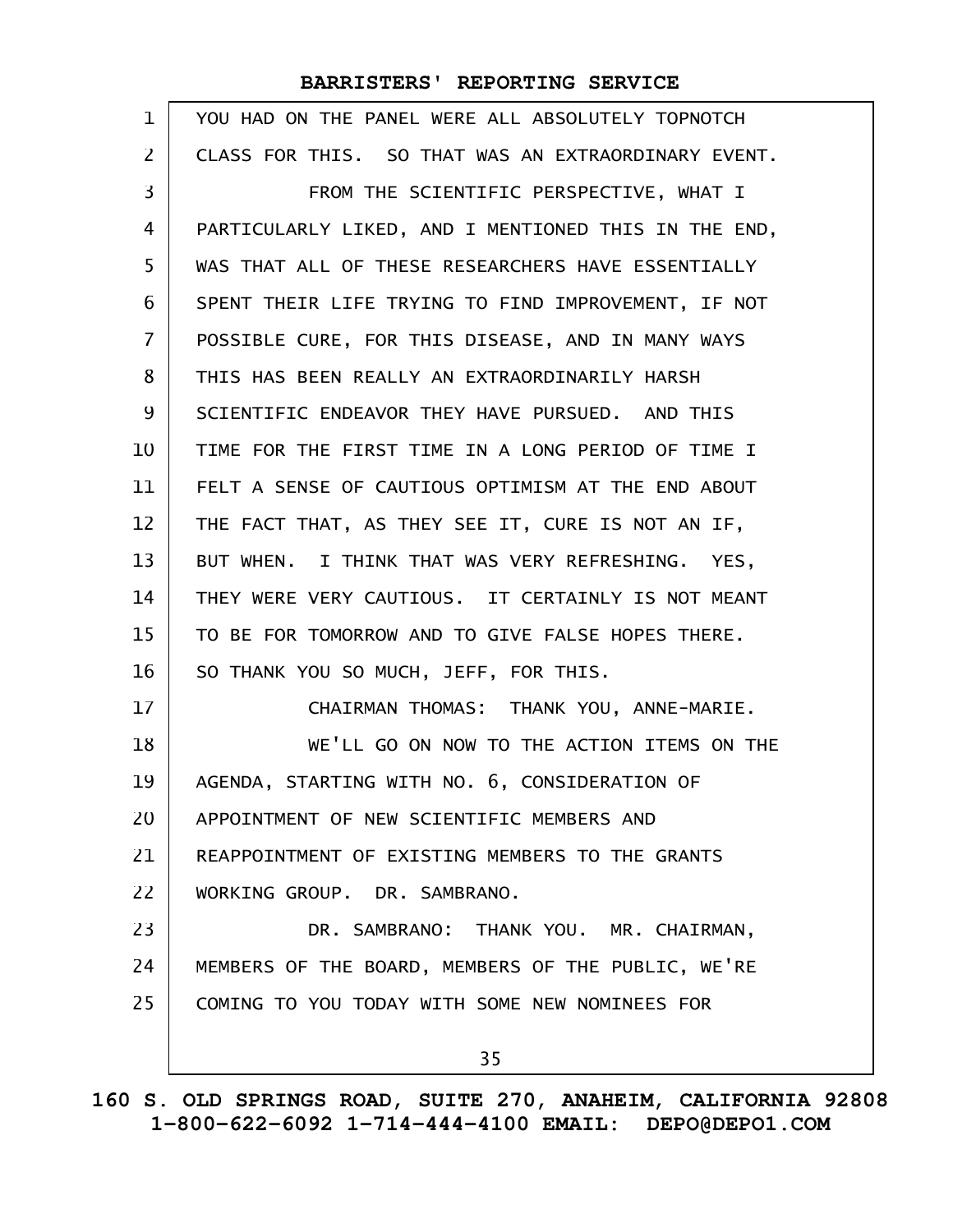| $\mathbf{1}$ | GRANTS WORKING GROUP MEMBERS AS WELL AS SOME         |
|--------------|------------------------------------------------------|
| 2            | REAPPOINTMENT OF OLD MEMBERS WHOSE TERMS ARE JUST    |
| 3            | ABOUT TO EXPIRE.                                     |
| 4            | ALL OF THE BIOGRAPHIES ARE IN YOUR BOOKS,            |
| 5            | AND I WILL LIST THE NAMES OF THE NEW NOMINEES. THEY  |
| 6            | ARE DRS. BRAD BERNSTEIN, RICHARD GIBBS, MARTIN PERA, |
| 7            | BARRY ROSEN, AND STEVEN RUSSELL. FOR REAPPOINTMENT   |
| 8            | WE ARE INTERESTED IN REAPPOINTING DRS. THOR          |
| 9            | LEMISCHKA FOR A PERIOD OF TWO YEARS, SHELLY HEIMFELD |
| 10           | FOR A PERIOD OF SIX YEARS, AND THOMAS ZWAKA FOR A    |
| 11           | PERIOD OF SIX YEARS. AND I WILL JUST NOTE THAT       |
| 12           | DR. ZWAKA, ALTHOUGH IT WAS INDICATED IN THE BIO,     |
| 13           | HE'S ACTUALLY RECENTLY MOVED AND IS NOW AT MT. SINAI |
| 14           | MEDICAL CENTER IN NEW YORK.                          |
| 15           | SO WE ARE SEEKING THE APPOINTMENT AND                |
| 16           | REAPPOINTMENT OF THESE MEMBERS.                      |
| 17           | CHAIRMAN THOMAS: THERE ANY QUESTIONS OF              |
| 18           | DR. SAMBRANO ON THIS POINT? DO I HEAR A MOTION TO    |
| 19           | APPROVE?                                             |
| 20           | MR. GOLDBERG: MOTION TO APPROVE.                     |
| 21           | CHAIRMAN THOMAS: MOVED BY MR. GOLDBERG.              |
| 22           | DR. DULIEGE: SECOND.                                 |
| 23           | CHAIRMAN THOMAS: SECOND BY ANNE-MARIE                |
| 24           | DULIEGE. ANY PUBLIC COMMENT ON THE SUBJECT? ALL      |
| 25           | THOSE IN FAVOR PLEASE SAY AYE. OPPOSED? MOTION       |
|              | 36                                                   |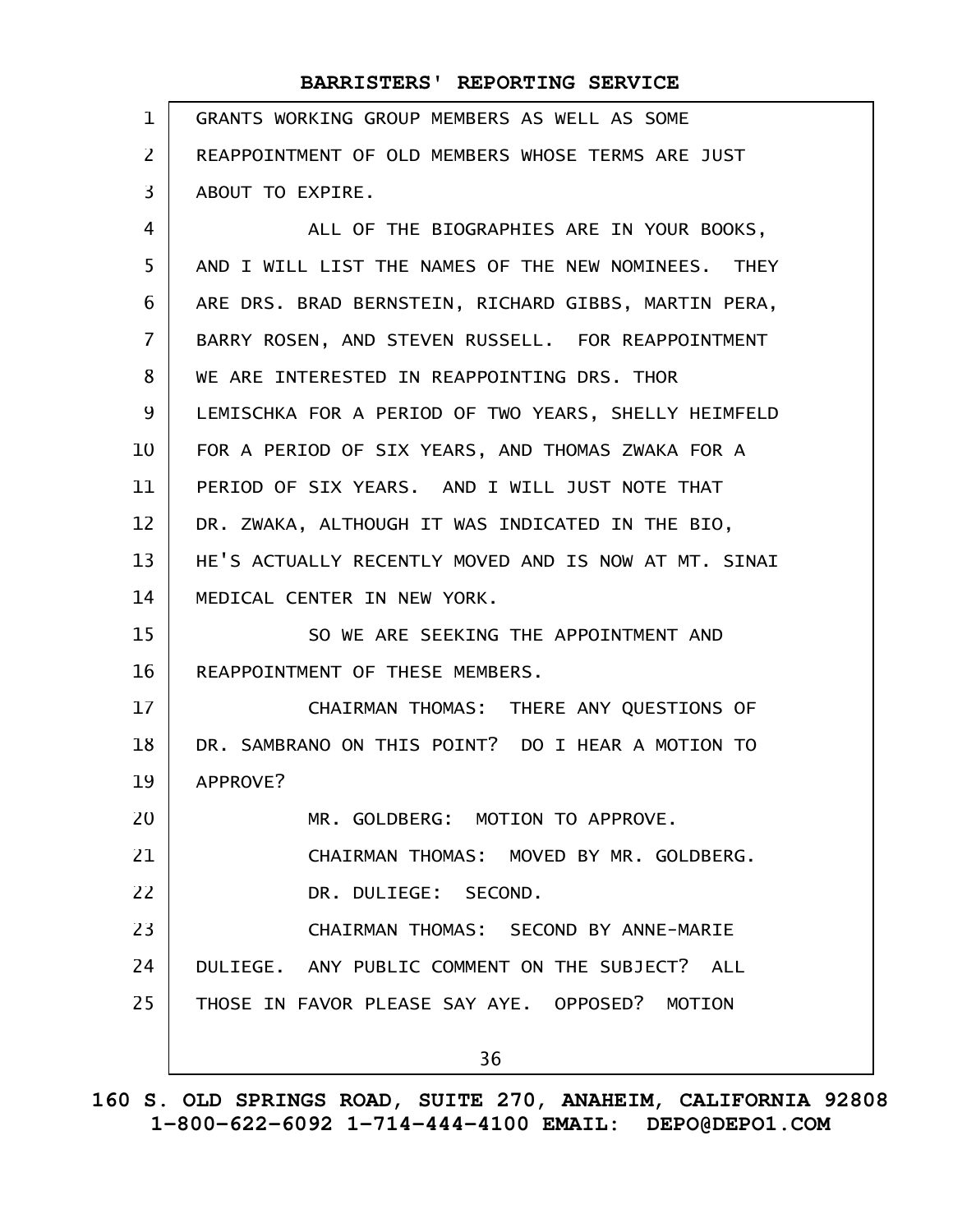| BARRISTERS' REPORTING SERVICE                        |
|------------------------------------------------------|
| PASSES. THANK YOU.                                   |
| THE NEXT ITEM IS CONSIDERATION OF THE                |
| APPOINTMENT OF A NEW ICOC PATIENT ADVOCATE MEMBER TO |
| THE GRANTS WORKING GROUP. AND I WILL HANDLE THIS.    |
| WE WOULD LIKE TO, FOR YOUR CONSIDERATION, NOMINATE   |
| AL ROWLETT TO JOIN THE GRANTS WORKING GROUP. DO I    |
| HEAR A MOTION TO THAT EFFECT?                        |
| MR. TORRES: SO MOVED.                                |
| DR. DULIEGE: SECOND.                                 |
| MR. SHEEHY: SECOND.                                  |
| CHAIRMAN THOMAS: SECONDED BY MR. SHEEHY.             |
| ANY COMMENTS BY MEMBERS OF THE BOARD? ANY COMMENTS   |
| BY MEMBERS OF THE PUBLIC?                            |
| BEFORE WE VOTE, I'D JUST LIKE TO SAY, AL,            |
| WE'RE DELIGHTED YOU'RE GOING TO BE JOINING US. AND   |
| YOU WILL, AS YOU HAVE, FIND THIS TO BE A MOST        |
| INTERESTING AND UNIQUE EXPERIENCE.                   |
| MR. ROWLETT: THANK YOU. I'M LOOKING                  |
| FORWARD TO THE OPPORTUNITY.                          |
| CHAIRMAN THOMAS: ALL THOSE IN FAVOR                  |
| PLEASE SAY AYE. OPPOSED? MOTION CARRIES.             |
| OKAY.                                                |
| MR. HARRISON: JUST TO NOTE, I THINK                  |
| MR. ROWLETT INTENDED TO ABSTAIN FROM THAT VOTE.      |
| MR. ROWLETT: I ABSTAIN.                              |
| 37                                                   |
|                                                      |

**160 S. OLD SPRINGS ROAD, SUITE 270, ANAHEIM, CALIFORNIA 92808 1-800-622-6092 1-714-444-4100 EMAIL: DEPO@DEPO1.COM**

 $\mathsf{l}$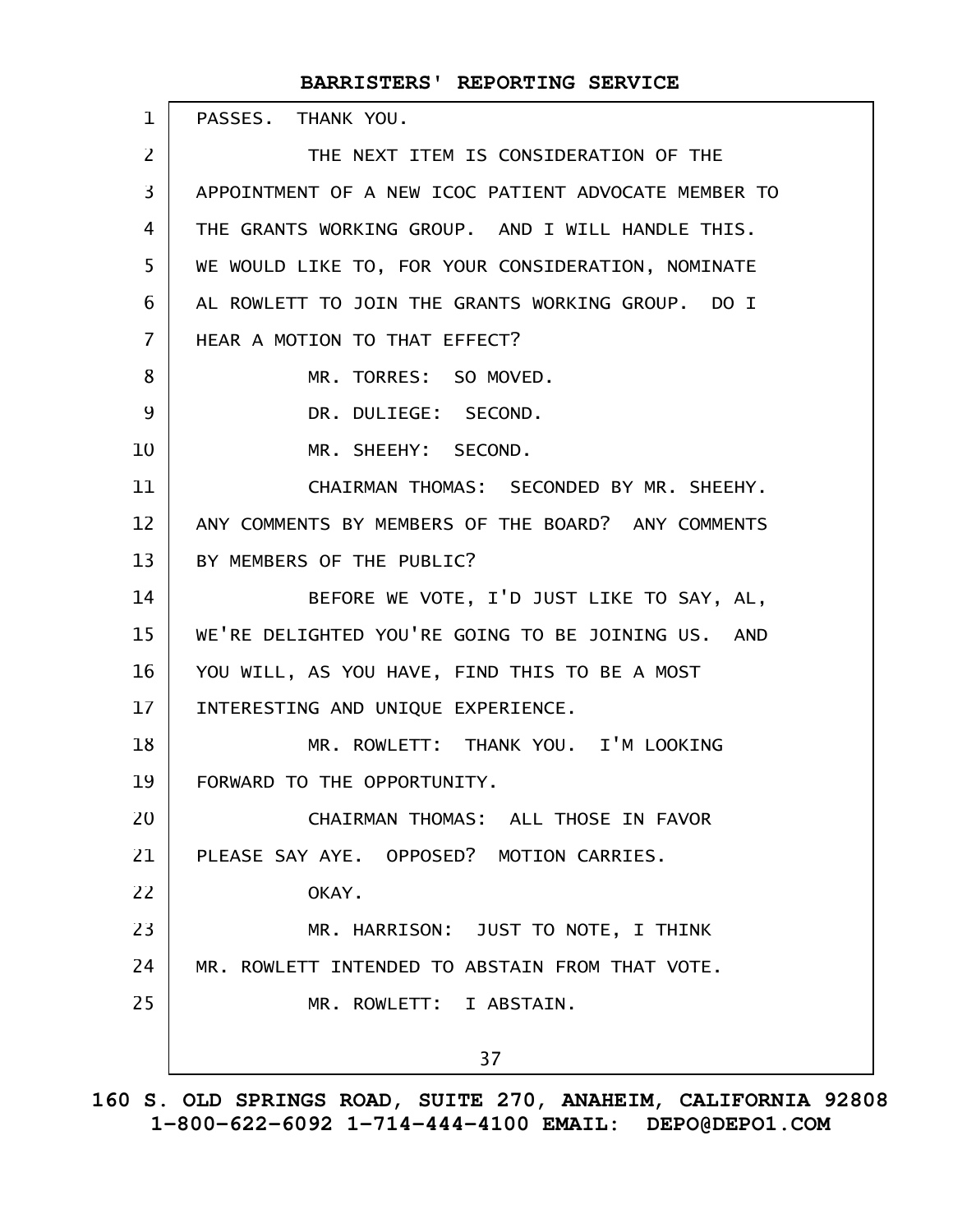| $\mathbf{1}$   | CHAIRMAN THOMAS: IT'S ALWAYS NICE WHEN               |
|----------------|------------------------------------------------------|
| $\overline{2}$ | MR. HARRISON TELLS YOU WHAT YOU ACTUALLY MEANT TO BE |
| 3              | DOING. HE IS LIKE THAT WITH ME ON A ROUTINE BASIS,   |
| 4              | I ASSURE YOU. SO WELCOME TO THE CLUB, AL.            |
| 5              | MARIA, SHOULD WE PROCEED TO ITEM NO. 8               |
| 6              | NOW? ITEM NO. 8, REQUEST FOR CONSENT TO INITIATE     |
| $\overline{7}$ | RULEMAKING ON AMENDING CONFLICT OF INTEREST          |
| 8              | REGULATIONS FOR NON-ICOC MEMBERS OF THE GRANTS       |
| 9              | WORKING GROUP. MR. STEIN.                            |
| 10             | MR. STEIN: THANK YOU, MR. CHAIRMAN,                  |
| 11             | MEMBERS OF THE BOARD. GOOD MORNING. THIS ITEM IS A   |
| 12             | REQUEST FOR CONSENT FROM THE BOARD TO START A        |
| 13             | RULEMAKING PROCESS TO AMEND OUR CONFLICT OF INTEREST |
| 14             | REGULATIONS FOR NON-ICOC MEMBERS OF THE GRANTS       |
| 15             | WORKING GROUP. THESE RULES COVER THE SCIENTIFIC      |
| 16             | MEMBERS OF THE GRANTS WORKING GROUP ONLY. THEY DO    |
| 17             | NOT COVER PATIENT ADVOCATE MEMBERS OF THE BOARD OR   |
| 18             | THE CHAIRMAN, WHO ALSO SIT ON THE GRANTS WORKING     |
| 19             | GROUP.                                               |
| 20             | WE PROVIDED YOU WITH A MEMO ALONG WITH A             |
| 21             | SET OF PROPOSED AMENDMENTS TO THE REGULATION AS AN   |
| 22             | ATTACHMENT. I WANT TO EMPHASIZE THAT WE'RE NOT       |
| 23             | SEEKING APPROVAL OR ADOPTION OF THE PROPOSED         |
| 24             | AMENDMENTS TODAY. WE'RE JUST ASKING FOR A GREEN      |
| 25             | LIGHT TO START A RULEMAKING PROCESS. WE'LL BE        |
|                | 38                                                   |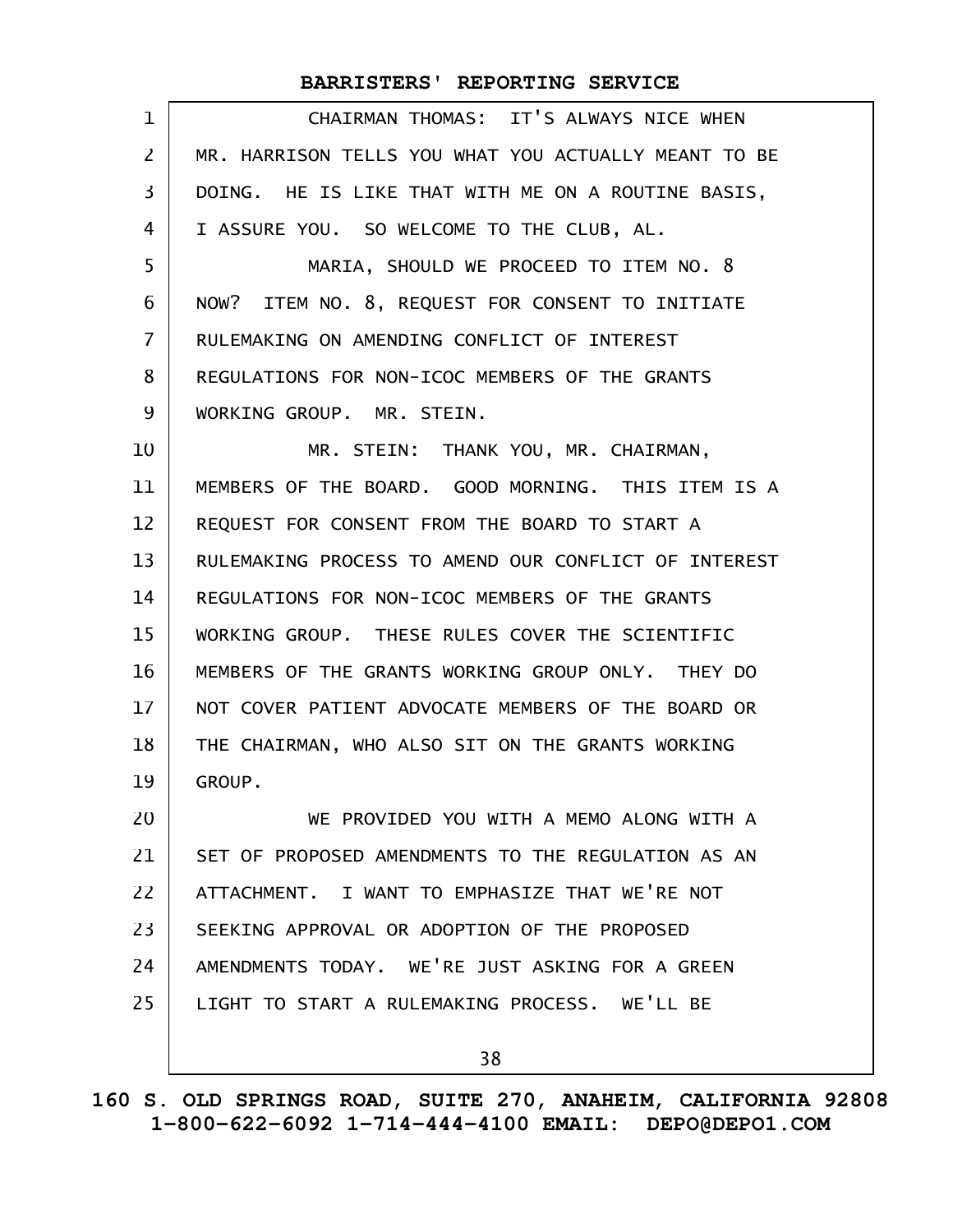| $\mathbf{1}$   | POSTING AND SOLICITING INPUT ON THE PROPOSED         |
|----------------|------------------------------------------------------|
| $\overline{2}$ | AMENDMENTS FROM THE BOARD, FROM THE PUBLIC, AND OUR  |
| $\overline{3}$ | GRANTEES, AND WE'LL REVISE THE PROPOSED AMENDMENTS   |
| 4              | BASED ON THAT INPUT.                                 |
| 5              | ONCE WE ARRIVE AT A FINAL PROPOSAL, WE'LL            |
| 6              | BE RETURNING TO THE BOARD FOR ADOPTION PROBABLY IN   |
| $\overline{7}$ | FOUR TO SIX MONTHS DEPENDING ON THE EXTENT OF THE    |
| 8              | COMMENTS WE RECEIVE.                                 |
| 9              | THE CONFLICT OF INTEREST RULES HAVE BEEN             |
| 10             | IN EFFECT SINCE CIRM BEGAN ITS OPERATIONS. SOME      |
| 11             | TIME AGO WE BEGAN WORKING WITH OUR OUTSIDE COUNSEL,  |
| 12             | THE REMCHO FIRM IN THE PERSON OF MR. HARRISON, ON    |
| 13             | CLARIFYING CERTAIN PROVISIONS TO MAKE THE RULES MORE |
| 14             | EASILY UNDERSTANDABLE. MAKING THE RULES              |
| 15             | UNDERSTANDABLE AND EASY TO APPLY FOR OUR REVIEWERS   |
| 16             | IS CRITICALLY IMPORTANT TO PREVENTING CONFLICTS FROM |
| 17             | ARISING IN THE FIRST PLACE.                          |
| 18             | SINCE THE RULES WERE ADOPTED, THERE HAVE             |
| 19             | BEEN ONLY TWO CONFIRMED VIOLATIONS. BOTH OF THEM     |
| 20             | WERE INADVERTENT, AND BOTH OF THEM WERE FAIRLY       |
| 21             | TECHNICAL. EACH TIME WE INFORMED THE LEGISLATURE     |
| 22             | THAT AN INADVERTENT VIOLATION HAD OCCURRED AND THAT  |
| 23             | WE INTENDED TO CLARIFY THE RULES IN AN EFFORT TO     |
| 24             | PREVENT FUTURE CONFLICTS FROM ARISING. IN FACT, THE  |
| 25             | REMCHO FIRM HAD BEGUN WORKING ON THESE CLARIFYING    |
|                | 39                                                   |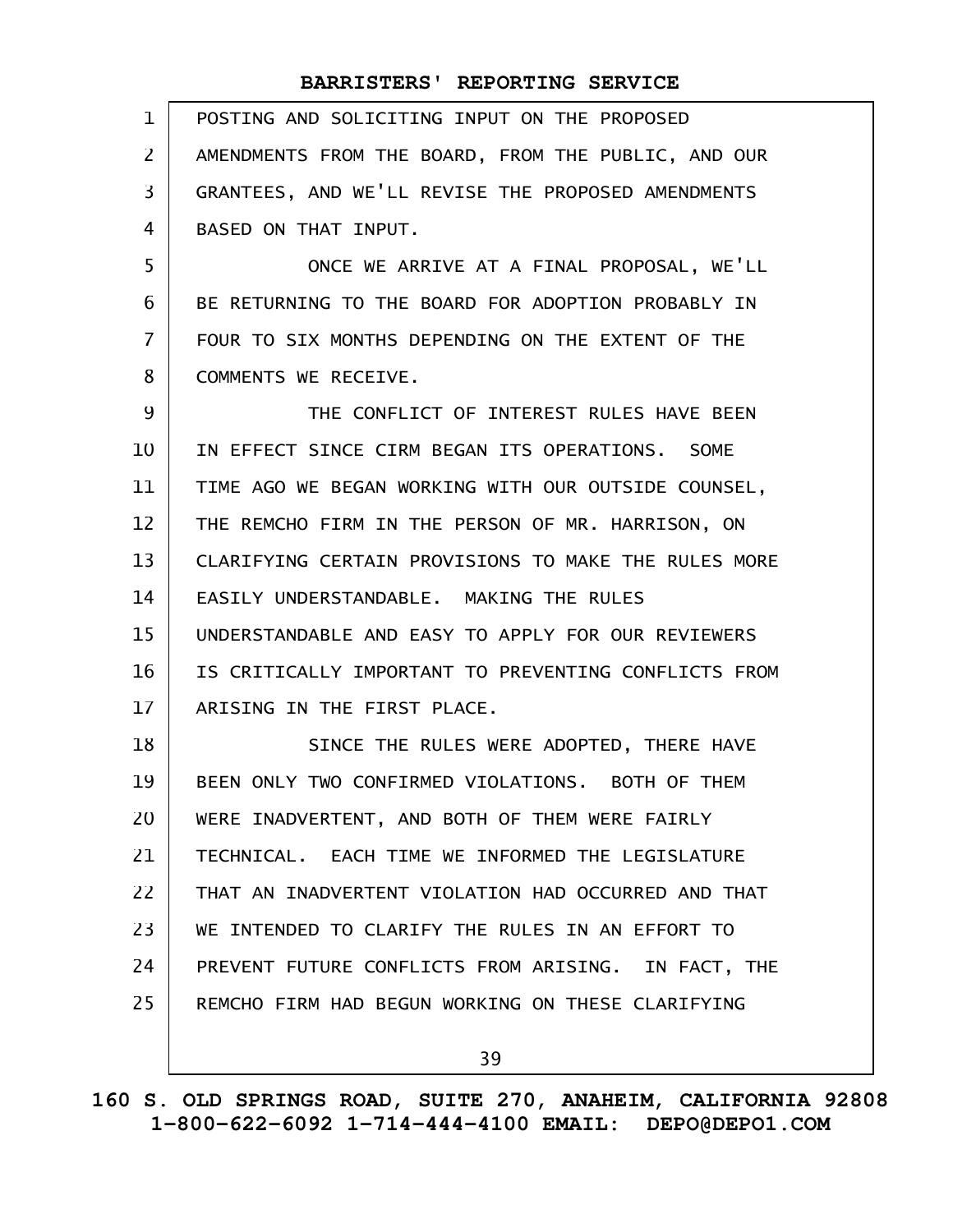| $\mathbf 1$    | AMENDMENTS BEFORE EITHER OF THOSE VIOLATIONS         |
|----------------|------------------------------------------------------|
| 2              | OCCURRED, WHICH BRINGS US TO TODAY.                  |
| 3              | THE PROPOSED AMENDMENTS IN THE MEMO ARE              |
| 4              | PRIMARILY A MATTER OF CLEANING UP REGULATORY         |
| 5              | LANGUAGE IN AN EFFORT TO CLARIFY IT. THEY DO NOT     |
| 6              | AMOUNT TO A MAJOR OVERALL OF THE RULES. WE ARE       |
| $\overline{7}$ | TRYING TO FINE-TUNE THE RULES SO THAT THEY REACH     |
| 8              | ONLY INTERESTS THAT CAN GENUINELY BE DEEMED          |
| 9              | MATERIAL.                                            |
| 10             | OUR GOAL IS TO TRY TO STRIKE THE RIGHT               |
| 11             | BALANCE SO THAT THE RULES PREVENT GENUINELY MATERIAL |
| 12             | CONFLICTS FROM INJECTING BIAS INTO THE GRANT REVIEW  |
| 13             | PROCESS, BUT AT THE SAME TIME DO NOT CAST SO BROAD A |
| 14             | NET THAT THE GRANTS WORKING GROUP IS PREVENTED FROM  |
| 15             | RECRUITING THE BEST SCIENTIFIC AND MEDICAL EXPERTS   |
| 16             | IN THE FIELD.                                        |
| 17             | BEFORE I GIVE YOU A BRIEF SUMMARY OF THE             |
| 18             | PROPOSED RULES, I WANT TO PUT THEM IN A LITTLE BIT   |
| 19             | OF CONTEXT FOR YOU. UNDER STATE LAW A FINANCIAL      |
| 20             | CONFLICT OF INTEREST IS THE ONLY BASIS FOR RECUSAL.  |
| 21             | OUR CONFLICT OF INTEREST RULES GO BEYOND STATE LAW   |
| 22             | IN THAT THEY PROHIBIT PERSONAL AND PROFESSIONAL      |
| 23             | INTERESTS AS CONFLICTS AS WELL AS FINANCIAL          |
| 24             | CONFLICTS.                                           |
| 25             | SO I WANT TO EMPHASIZE THAT NOTHING IN THE           |
|                | 40                                                   |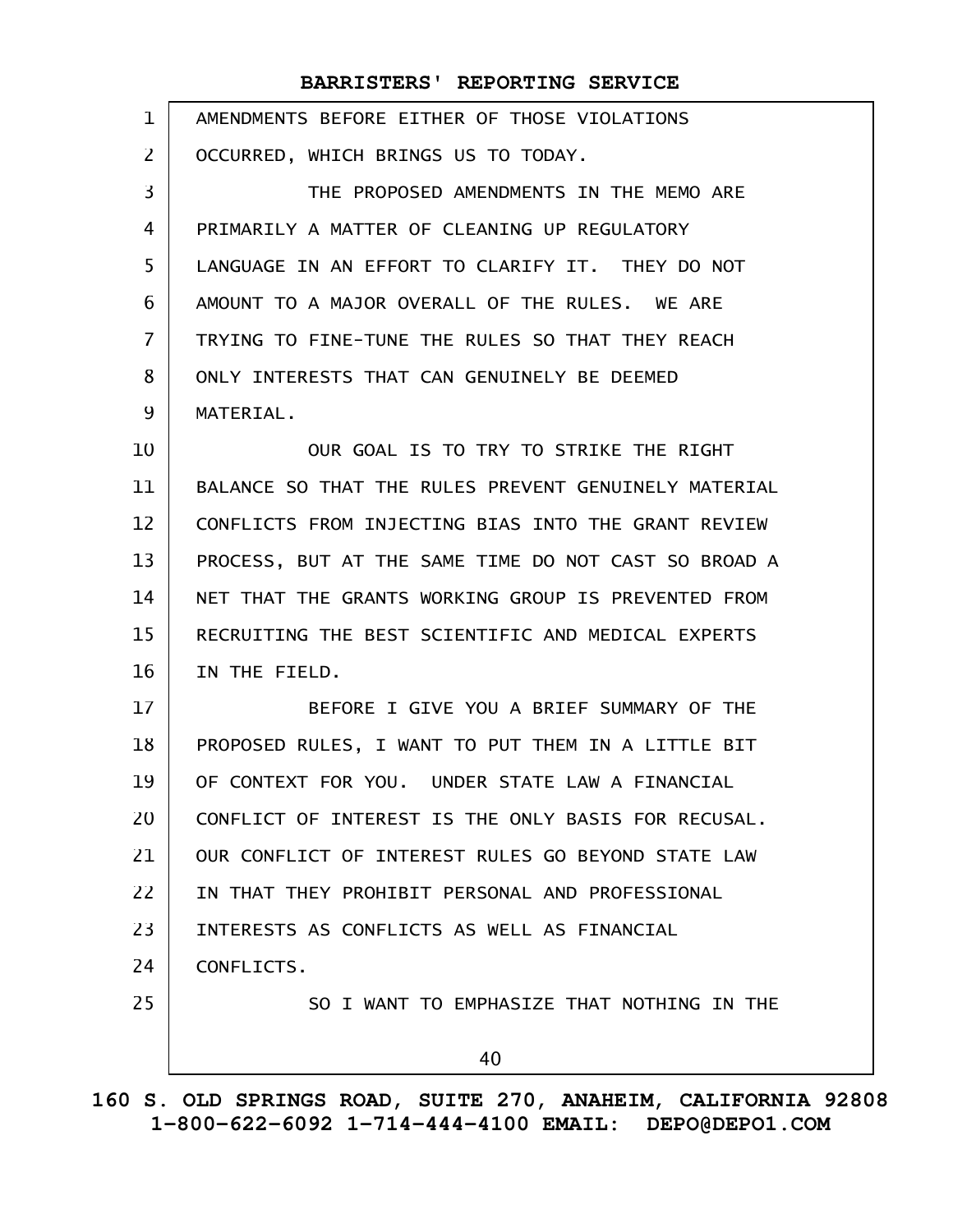| $\mathbf{1}$      | PROPOSED AMENDMENTS WE'RE PUTTING FORWARD TODAY      |
|-------------------|------------------------------------------------------|
| $\overline{2}$    | CHANGE THAT. THE RULES STILL PROHIBIT PERSONAL AND   |
| 3                 | PROFESSIONAL CONFLICTS. ALSO, NOTHING IN THE         |
| 4                 | PROPOSED AMENDMENTS CHANGED THE BASIC RULE THAT A    |
| 5                 | REVIEWER WHO STANDS TO RECEIVE ANY AMOUNT OF MONEY   |
| 6                 | FROM THE GRANT BEING REVIEWED IS DISQUALIFIED. THE   |
| $\overline{I}$    | RULES ALSO CONTINUE TO REQUIRE RECUSAL WHERE A       |
| 8                 | REVIEWER HAS A FINANCIAL INTEREST OF \$5,000 OR MORE |
| 9                 | IN THE APPLICANT INSTITUTION AS OPPOSED TO THE       |
| 10                | PARTICULAR GRANT BEING REVIEWED.                     |
| 11                | SO I'LL JUST TURN BRIEFLY TO THE PROPOSED            |
| $12 \overline{ }$ | AMENDMENTS. THEY AFFECT ALL THREE CATEGORIES OF      |
| 13                | CONFLICTS: FINANCIAL, PERSONAL, AND PROFESSIONAL.    |
| 14                | WITH RESPECT TO FINANCIAL INTERESTS, THE             |
| 15                | MAJOR CHANGE HERE REGARDS CONFLICTS THAT ARISE WHEN  |
| 16                | A REVIEWER AND SOMEONE WHO'S INVOLVED IN THE GRANT   |
| 17                | OR WITH THE APPLICANT INSTITUTION HAVE A, QUOTE,     |
| 18                | UNQUOTE, COMMON FINANCIAL INTEREST. THE TERM         |
| 19                | "COMMON FINANCIAL INTEREST" IS VAGUE AND IT'S PROVEN |
| 20                | DIFFICULT TO APPLY. IT'S NOT DEFINED IN OUR          |
| 21                | REGULATIONS OR IN STATE LAW. SO THERE'S NOTHING      |
| 22                | OUTSIDE OUR REGULATIONS WE COULD USE AS A BASIS FOR  |
| 23                | INTERPRETING IT.                                     |
| 24                | THE PROPOSED AMENDMENTS ADDRESS THAT                 |
| 25                | AMBIGUITY BY TRIGGERING A CONFLICT WHERE A MEMBER OF |
|                   | 41                                                   |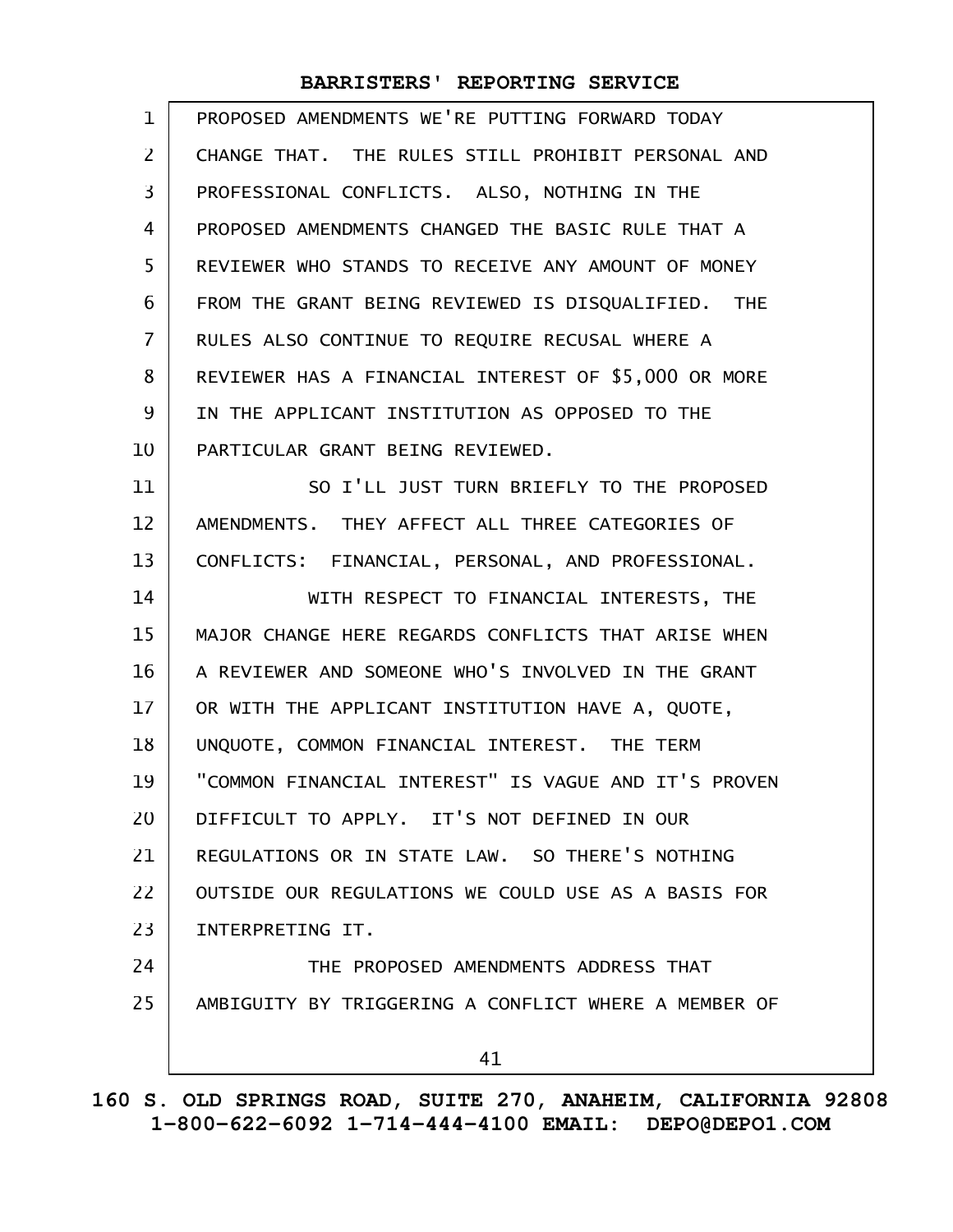| $\mathbf{1}$   | THE REVIEWER'S IMMEDIATE FAMILY HAS AN INTEREST IN    |
|----------------|-------------------------------------------------------|
| $\overline{2}$ | THE GRANT OR THE APPLICANT INSTITUTION. AND THE       |
| 3              | AMENDMENTS DEFINE IMMEDIATE FAMILY TO INCLUDE         |
| 4              | SPOUSE, DOMESTIC PARTNER, OR DEPENDENT CHILDREN.      |
| 5              | THAT DEFINITION OF IMMEDIATE FAMILY IS BORROWED FROM  |
| 6              | STATE CONFLICT OF INTEREST LAW. SO IT'S A TERM        |
| $\overline{7}$ | THAT'S WELL UNDERSTOOD.                               |
| 8              | WITH RESPECT TO PERSONAL AND PROFESSIONAL             |
| 9              | INTERESTS, THE CURRENT RULES REQUIRE RECUSAL WHERE    |
| 10             | THE REVIEWER HAS A PERSONAL OR PROFESSIONAL           |
| 11             | ASSOCIATION WITH AN INVESTIGATOR ON THE APPLICANT'S   |
| 12             | RESEARCH TEAM. IN MOST CASES THERE'S NO REQUIREMENT   |
| 13             | THAT THE INVESTIGATOR BE IN A POSITION TO EARN ANY    |
| 14             | SALARY OR COMPENSATION FROM THE GRANT. IN ONE CASE    |
| 15             | THE CONFLICT EXISTS IF THE INVESTIGATOR STANDS TO     |
| 16             | RECEIVE ANY SALARY FROM THE GRANT NO MATTER HOW       |
| 17             | SMALL THE AMOUNT.                                     |
| 18             | THE PROPOSED AMENDMENTS THAT YOU SEE IN               |
| 19             | THE PACKAGE DO TWO THINGS PRIMARILY. FIRST, THEY      |
| 20             | FILL A GAP BY APPLYING THE RULES TO BOTH SALARIED     |
| 21             | EMPLOYEES AND PAID CONSULTANTS. PAID CONSULTANTS      |
| 22             | WERE NOT EXPLICITLY COVERED BY THE RULES -- ARE NOT   |
| 23             | EXPLICITLY COVERED BY THE RULES AS THEY STAND NOW.    |
| 24             | SECOND, THE PROPOSED AMENDMENTS TRIGGER A CONFLICT    |
| 25             | WHERE THE INVESTIGATOR STANDS TO EARN \$5,000 OR MORE |
|                | 42                                                    |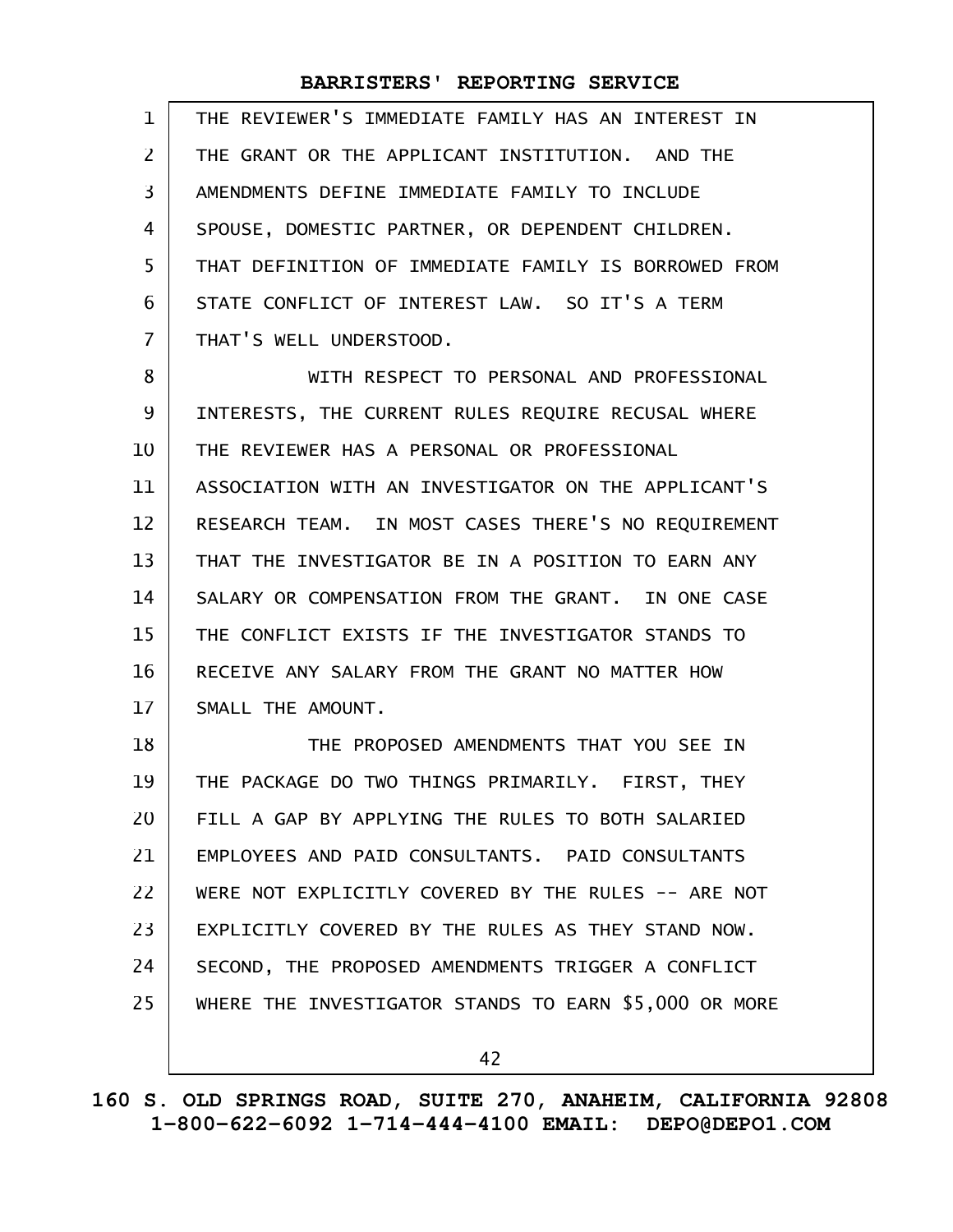| $\mathbf{1}$   | IN CONSULTING FEES OR INCOME FROM THE GRANT.         |
|----------------|------------------------------------------------------|
| $\overline{2}$ | AND I WOULD NOTE THAT THAT'S THE SAME                |
| 3              | DISQUALIFICATION TRIGGER THAT'S IN THE RULES         |
| 4              | CURRENTLY FOR INCOME RECEIVED BY A REVIEWER HIM OR   |
| 5              | HERSELF FROM THE APPLICANT INSTITUTION.              |
| 6              | SO THAT IS A VERY BRIEF SUMMARY OF THE               |
| $\overline{7}$ | AMENDMENTS. I'M HAPPY TO TAKE QUESTIONS AND          |
| 8              | COMMENTS. AS I SAID, THIS IS REALLY THE FIRST STEP   |
| 9              | IN AN ITERATIVE PROCESS IN WHICH WE'LL BE REVISING   |
| 10             | THESE AMENDMENTS BEFORE WE COME BACK TO THE BOARD    |
| 11             | FOR FINAL ADOPTION.                                  |
| 12             | MR. SHEEHY: SO I HAVE A COUPLE OF                    |
| 13             | QUESTIONS. SO THE TWO CONFLICTS THAT HAVE HAPPENED,  |
| 14             | WOULD THEY STILL BE CONFLICTS UNDER THESE CHANGES IN |
| 15             | RULES?                                               |
| 16             | MR. STEIN: I DO NOT BELIEVE THEY WOULD               |
| 17             | HAVE BEEN A CONFLICT. IN EACH OF THOSE CASES, THE    |
| 18             | INVESTIGATOR WITH WHOM THE REVIEWER HAD A PERSONAL   |
| 19             | OR PROFESSIONAL RELATIONSHIP STOOD TO EARN LESS THAN |
| 20             | \$5.000 A YEAR FROM THE GRANT BEING REVIEWED.        |
| 21             | MR. SHEEHY: WELL, THEN, I THINK IT'S NOT             |
| 22             | POSSIBLE FOR ME TO EVEN SUPPORT THE INITIATION OF    |
| 23             | THIS PROCESS BECAUSE IN THE LAST CASE, AT LEAST WHAT |
| 24             | I'VE BEEN TOLD, THE IDENTIFICATION OF THE CONFLICT,  |
| 25             | WHICH WAS THE REVIEWER AND THE GRANTEE HELD PROPERTY |
|                | 43                                                   |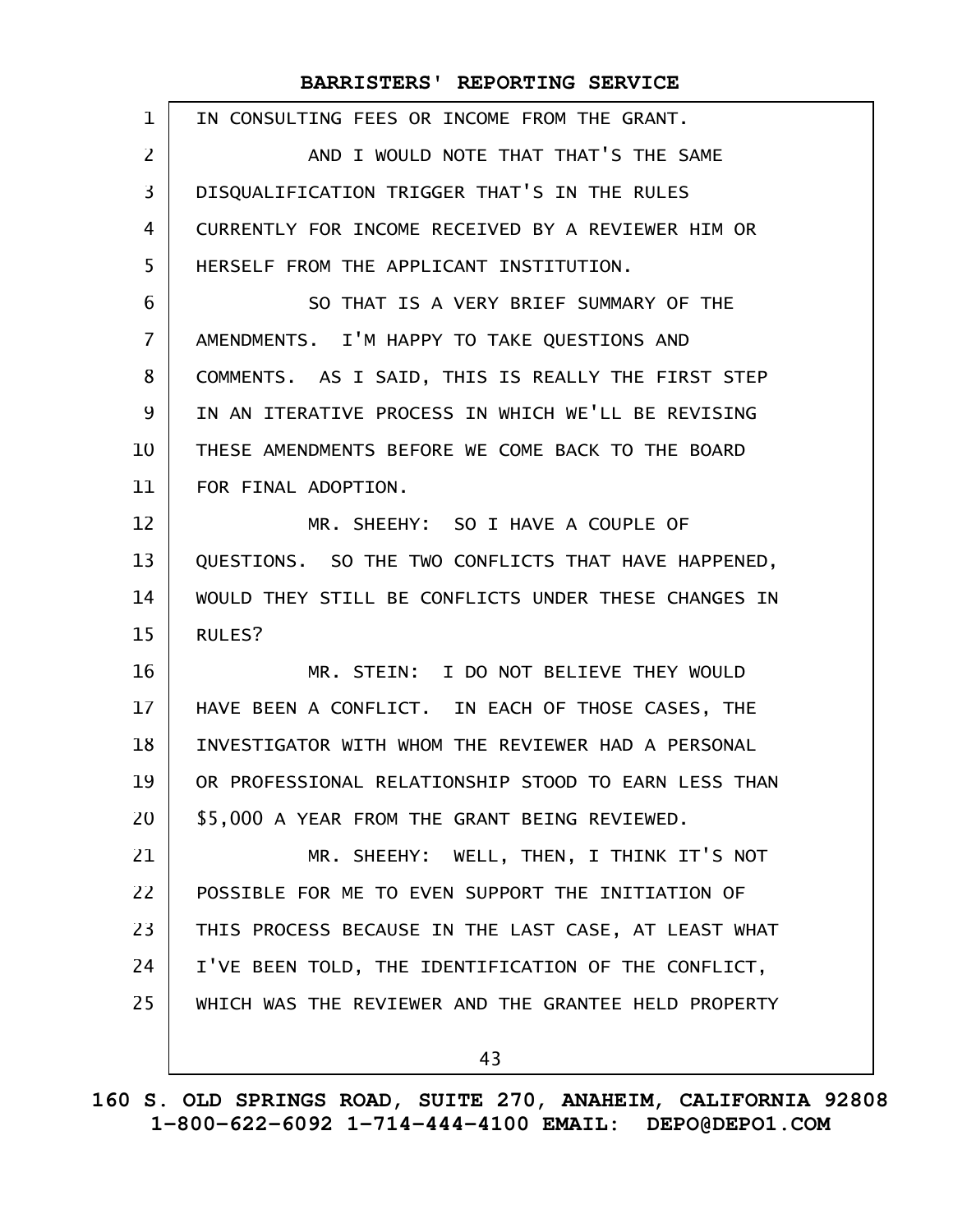| $\mathbf{1}$      | TOGETHER, AND THE IDENTIFICATION OF THAT CONFLICT    |
|-------------------|------------------------------------------------------|
| 2                 | WAS MADE BY A FELLOW REVIEWER. SO IF WE HAVE A       |
| 3                 | CONFLICT THAT IS DEEMED MATERIAL BY MEMBERS OF THE   |
| 4                 | SCIENTIFIC COMMUNITY, IT'S HARD FOR ME TO UNDERSTAND |
| 5                 | WHY THE NET THAT WE'RE CASTING WE SHOULD MAKE THE    |
| 6                 | HOLES BIGGER IN ORDER TO LET THE FISH OUT.           |
| $\overline{7}$    | WE'VE ALWAYS PRIDED OURSELVES ON HAVING              |
| 8                 | VERY STRINGENT CONFLICT OF INTEREST RULES. AND TO    |
| 9                 | MY KNOWLEDGE, WE HAVE NOT HAD A PROBLEM GETTING      |
| 10                | REVIEWERS. SO I THINK IN MY MIND HAVING SOMEONE      |
| 11                | REVIEW A GRANT FOR SOMEONE WITH WHOM THEY HAVE HELD  |
| $12 \overline{ }$ | PROPERTY TOGETHER FOR A LONG PERIOD OF TIME IS       |
| 13                | INAPPROPRIATE. SO I REALLY WOULD NOT LIKE TO MAKE    |
| 14                | THAT NET LARGER.                                     |
| 15                | AND THE OTHER INSTANCE, THOUGH, HOWEVER, I           |
| 16                | DON'T KNOW THAT YOU REALLY HAVE NECESSARILY          |
| 17                | ADDRESSED THE PROBLEM BECAUSE I THINK IF THERE IS A  |
| 18                | PROBLEM, IT RELATES TO THE BREADTH OF THE            |
| 19                | PUBLICATION CO-AUTHORSHIP AND THE LACK OF            |
| 20                | SPECIFICATION WITHIN THAT CONTEXT. THAT REVIEWER     |
| 21                | WAS DEEMED IN CONFLICT BECAUSE HE HAD BEEN ON A      |
| 22                | REVIEW PAPER. AND I THINK FOR PEOPLE WHO ARE         |
| 23                | SCIENTISTS, AND I'M NOT A SCIENTIST, BUT YOU GET     |
| 24                | THESE REVIEW PAPERS WHERE EVERYBODY WHO'S EVER SAID  |
| 25                | ANYTHING IN A FIELD IS KIND OF BROUGHT IN BECAUSE IN |
|                   | 44                                                   |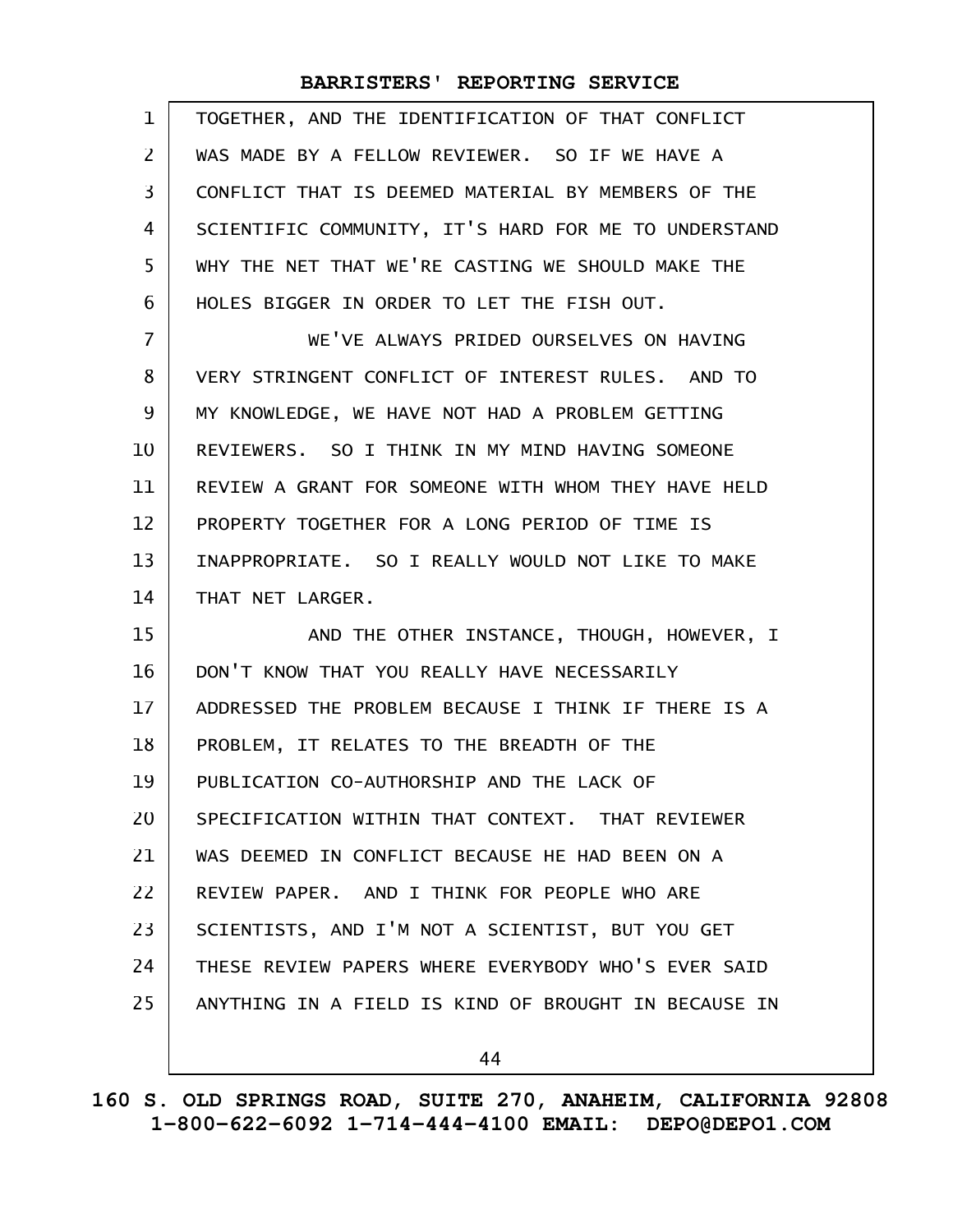| 1  | SOME WAY OR ANOTHER THEY CONTRIBUTED TO IT. IT'S     |
|----|------------------------------------------------------|
| 2  | NOT THE SAME THING AS WHEN YOU HAVE CONTRIBUTED TO   |
| 3  | AN ORIGINAL PIECE OF RESEARCH AND YOU WORKED         |
| 4  | TOGETHER AS A TEAM. THAT SEEMS TO ME LIKE SOMETHING  |
| 5  | THAT IS A PUBLICATION CONFLICT, NOT HAPPENED TO HAVE |
| 6  | A CO-AUTHOR ON A REVIEW ARTICLE IN WHICH EVERYBODY   |
| 7  | WHO'S KIND OF SENIOR IN THE FIELD GETS SOME SORT OF  |
| 8  | LITTLE PIECE BECAUSE THEY'VE ALLOWED BITS AND PIECES |
| 9  | OF THEIR SCIENCE TO BE USED IN THIS REVIEW ARTICLE.  |
| 10 | THAT'S NOT ADDRESSED.                                |
| 11 | I HAVE TO SAY I FEEL LIKE THIS IS ONE OF             |
| 12 | THESE ISSUES THAT REALLY SHOULD BE TEASED OUT IN     |
| 13 | COMMITTEE AND NOT BROUGHT TO THE BOARD BECAUSE I CAN |
| 14 | TELL YOU ON THIS FIRST, JUST TO STIPULATE THE        |
| 15 | STIPULATION THAT WE WANT TO CHANGE OUR RULES TO      |
| 16 | REDUCE THE RISK THAT CONFLICTS WILL ARISE IN THE     |
| 17 | FUTURE SOUNDS LIKE WE WANT TO CHANGE OUR RULES AND   |
| 18 | MAKE SURE TO ELIMINATE THE POSSIBILITY OF CONFLICTS  |
| 19 | BY MAKING OUR RULES LESS STRICT. AND THAT WORRIES    |
| 20 | ME, AND I THINK THAT THAT IS NOT HELPFUL FOR OUR     |
| 21 | PROGRAM.                                             |
| 22 | SO I COULD NOT SUPPORT THIS GOING FORWARD            |
| 23 | AT THIS TIME.                                        |
| 24 | MS. BAUM: JUST FOR CLARITY, I DON'T THINK            |
| 25 | WE'RE TRYING TO LIMIT THE RULES SO THEY'RE LESS      |
|    | 45                                                   |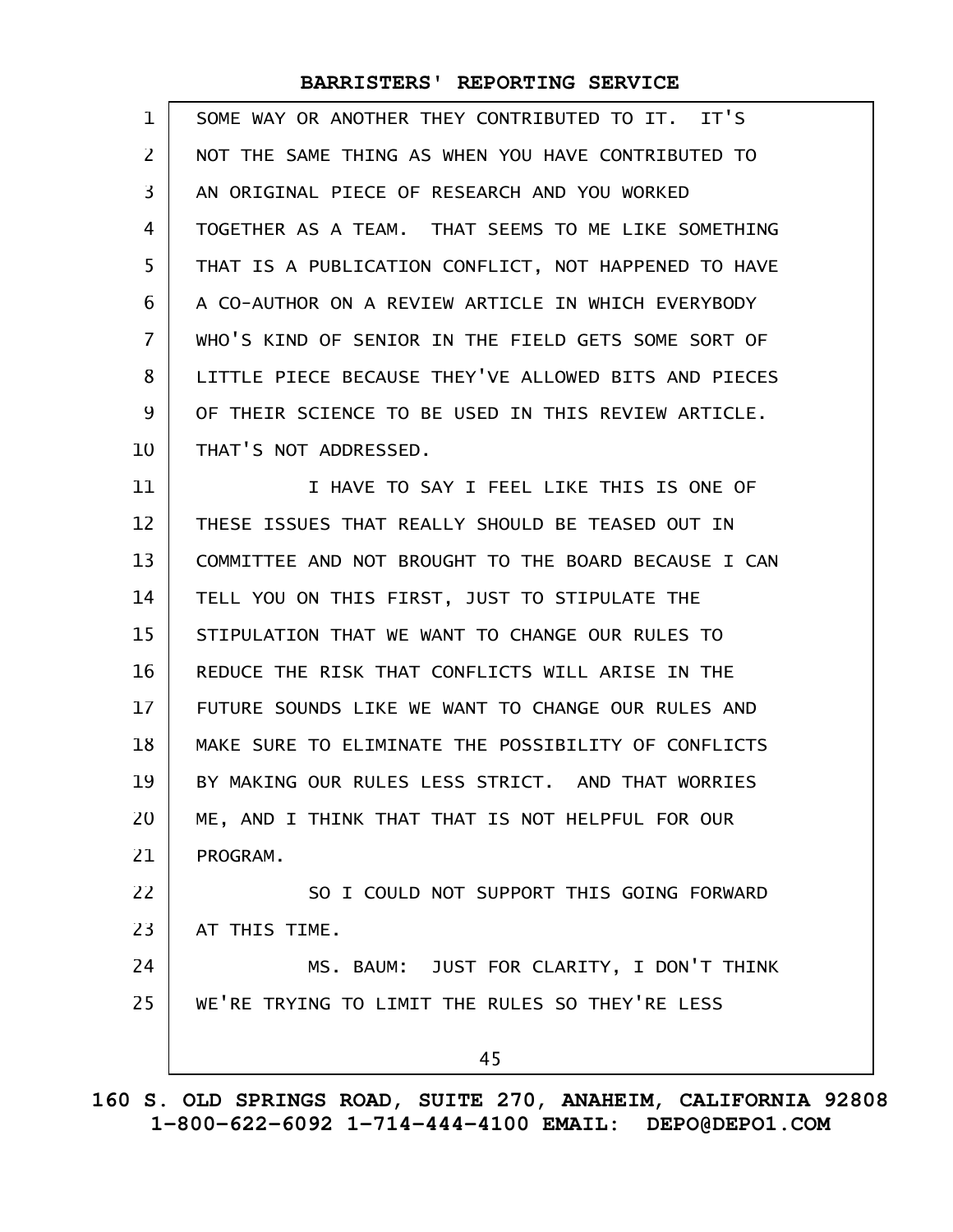| $\mathbf 1$    | STRICT. AND WE'LL CERTAINLY TAKE UNDER SUBMISSION    |
|----------------|------------------------------------------------------|
| $\mathsf{Z}$   | YOUR SUGGESTIONS. I THINK THAT IT'S MAYBE -- THE     |
| 3              | INSTANCE THAT YOU REFER IS MORE, I THINK, A BETTER   |
| 4              | DEFINITION OF PERSONAL CONFLICT. AND SO I THINK WE   |
| 5              | WILL DEFINITELY TAKE THIS AND REWORK IT AND COME     |
| 6              | BACK TO YOU, BUT WE NEED TO MAKE IT CLEAR, AND THAT  |
| $\overline{7}$ | IS THE ACTUAL INTENT. THERE'S DIFFERENT BUCKETS.     |
| 8              | SO I THINK WE'RE TRYING TO CLARIFY WHAT THE          |
| 9              | FINANCIAL BUCKET IS, BUT THEN THERE'S ALSO THE       |
| 10             | DEFINITION OF PERSONAL CONFLICTS WHICH WE'LL MAKE    |
| 11             | SURE CAPTURE THE APPROPRIATE ITEMS.                  |
| 12             | MR. SHEEHY: IF NOT IT'S INAPPROPRIATE,               |
| 13             | COULD I JUST MOVE TO HAVE THIS SENT TO COMMITTEE,    |
| 14             | WHATEVER COMMITTEE YOU'D LIKE TO SEND IT TO. THE     |
| 15             | SCIENCE SUBCOMMITTEE IS FINE WITH ME OR GOVERNANCE   |
| 16             | IS FINE, EITHER ONE.                                 |
| 17             | CHAIRMAN THOMAS: I THINK THAT'S A GOOD               |
| 18             | IDEA. BEFORE YOU DO THAT, MR. SHEEHY, CAN WE JUST    |
| 19             | HEAR FROM MR. JUELSGAARD, WHO I SAID WE'D CALL UPON. |
| 20             | WE'LL GET TO THAT IN ONE SECOND. THANK YOU.          |
| 21             | DR. JUELSGAARD: THANK YOU, MR. THOMAS.               |
| 22             | SO I WASN'T HERE WHEN THESE CONFLICT OF INTEREST     |
| 23             | RULES WERE ADOPTED. I CAME IN AFTER THEY WERE        |
| 24             | ADOPTED. AND SO I HAVE A SERIES OF QUESTIONS, SOME   |
| 25             | OF THEM MORE LARGE PICTURE IN NATURE AND SOME OF     |
|                | 46                                                   |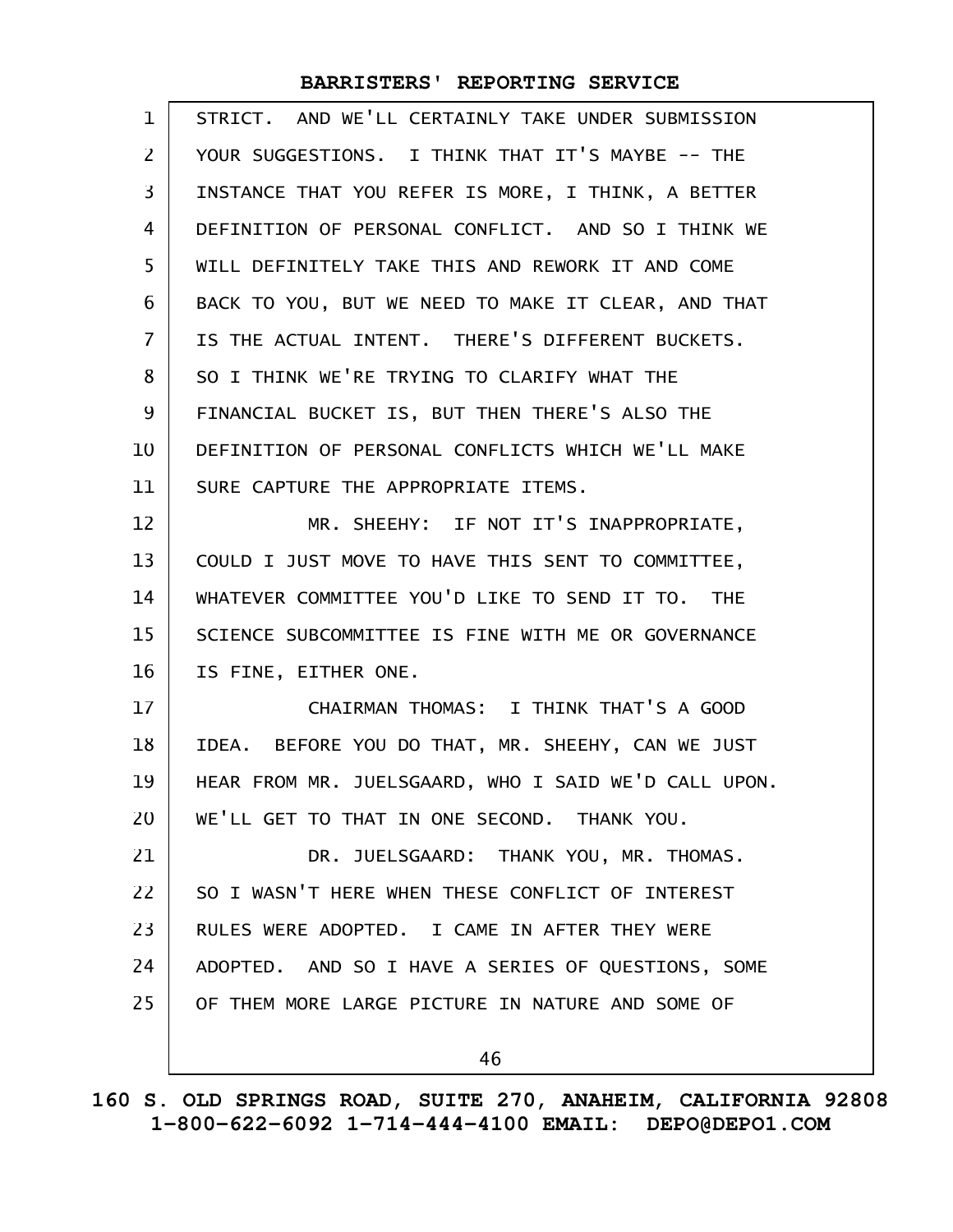| 1  | THEM MORE RELATED TO THE SPECIFIC LANGUAGE.          |
|----|------------------------------------------------------|
| 2  | LISTENING TO MR. SHEEHY'S COMMENTARY AND             |
| 3  | THIS FIRST EXAMPLE OF A SHARING OF AN INTEREST IN    |
| 4  | PROPERTY, WHICH I VIEW TO BE AN ECONOMIC ISSUE AND   |
| 5  | IS, AS I UNDERSTAND IT, UNDER CALIFORNIA LAW         |
| 6  | INAPPROPRIATE CONTEXT FOR JUDGING CONFLICT OF        |
| 7  | INTEREST. WHAT TROUBLES A LITTLE BIT ARE THE OTHER   |
| 8  | TWO CONTEXTS, THE NOTION OF A PROFESSIONAL OR A      |
| 9  | PERSONAL CONFLICT OF INTEREST.                       |
| 10 | AND MY CONCERNS ARE, ONE, ARE THOSE                  |
| 11 | LEGITIMATELY CONCERNS FOR A CONFLICT OF INTEREST,    |
| 12 | AND TWO IS THE DEFINITION OF THOSE SORTS OF THINGS.  |
| 13 | SO BEFORE I START ASKING SOME QUESTIONS              |
| 14 | ABOUT THEM GENERALLY AND MORE SPECIFICALLY, CAN      |
| 15 | SOMEBODY TELL ME ABOUT THE GENESIS SINCE OBVIOUSLY   |
| 16 | IT'S NOT A MATTER OF CALIFORNIA LAW AS I UNDERSTAND  |
| 17 | IT. IT MUST COME FROM SOME OTHER AREA TO ADOPT       |
| 18 | THOSE PRINCIPLES OF CONFLICT OF INTEREST TO IMPORT   |
| 19 | THEM INTO THIS STATE ORGANIZATION OR STATE AGENCY.   |
| 20 | SO WHY DO WE HAVE PERSONAL AND PROFESSIONAL          |
| 21 | CONFLICTS OF INTEREST WHEN THEY'RE NOT NECESSARILY A |
| 22 | MATTER OF CALIFORNIA CONFLICT OF INTEREST LAW?       |
| 23 | MR. STEIN: THE SHORT ANSWER IS THAT PROP             |
| 24 | 71 DIRECTED THE ICOC TO ADOPT CONFLICT RULES THAT    |
| 25 | WERE, QUOTE, UNQUOTE, BASED ON CONFLICT RULES        |
|    | 47                                                   |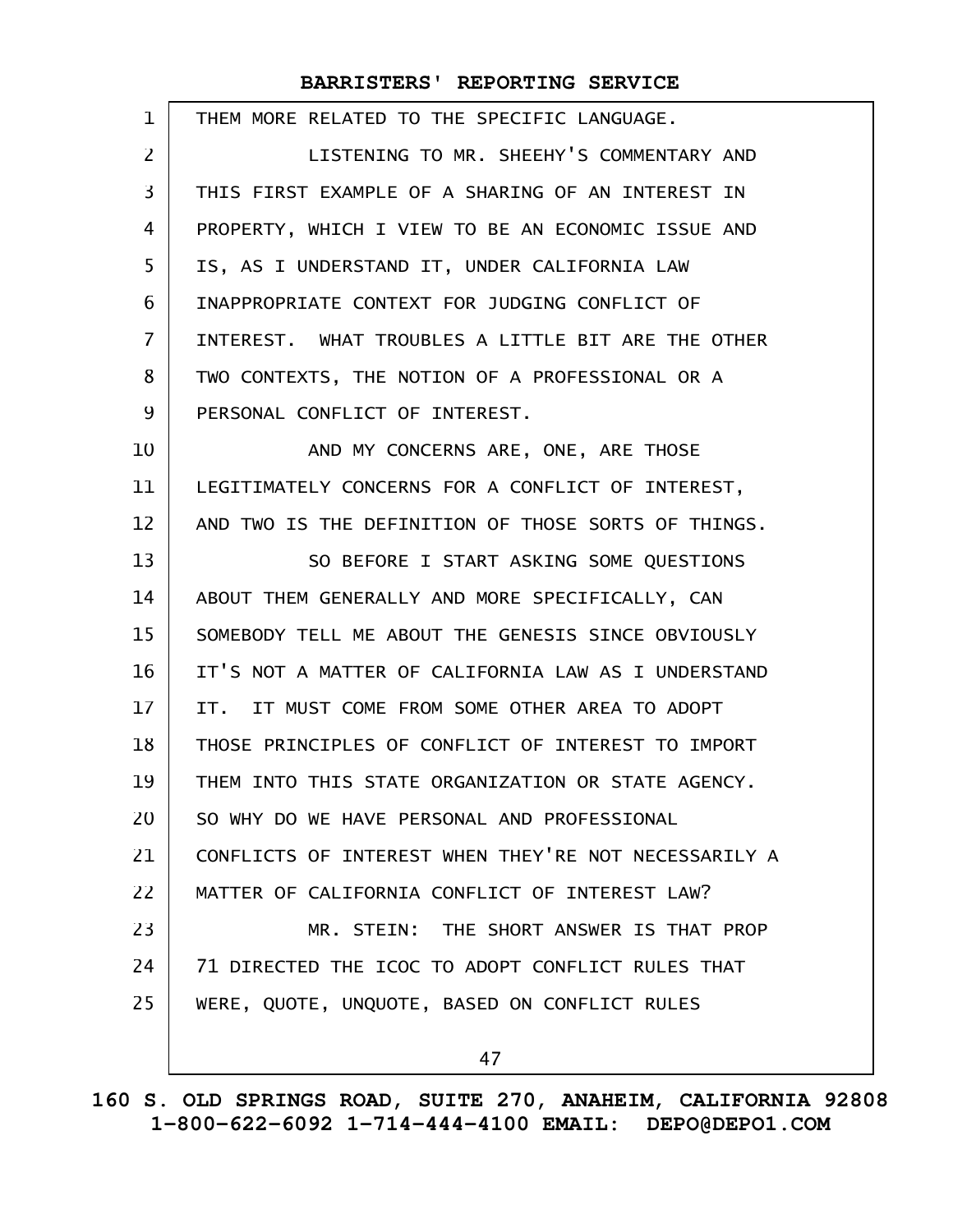| $\mathbf{1}$   | ADOPTED BY THE NATIONAL INSTITUTES OF HEALTH. AND    |
|----------------|------------------------------------------------------|
| $\mathsf{Z}$   | IN 2004-2005, WHEN THE ICOC FIRST ADOPTED THESE      |
| 3              | RULES, THE NIH RULES CONTAINED PROHIBITIONS ON       |
| 4              | PERSONAL AND PROFESSIONAL CONFLICTS. THAT'S MY       |
| 5              | UNDERSTANDING OF THE GENESIS OF THE RULE.            |
| 6              | MR. SHEEHY: YOU HAVE TO REMEMBER THAT OUR            |
| $\overline{7}$ | FIRST PRESIDENT WAS ZACH HALL, WHO HAD HEADED ONE OF |
| 8              | THE INSTITUTES OF THE NATIONAL INSTITUTES OF HEALTH, |
| 9              | AND ARLENE CHIU WAS IN CHARGE OF REALLY SETTING UP   |
| 10             | OUR PEER REVIEW PROCESS. AND SHE HAD BEEN -- SHE     |
| 11             | WORKED WITH ZACH AT THAT PARTICULAR NATIONAL         |
| 12             | INSTITUTE. SO THEY DEVISED -- THE TWO OF THEM ARE    |
| 13             | THE GENESIS OF THESE RULES. SO THERE'S A DIRECT      |
| 14             | CORRELATION BETWEEN WHAT HAPPENS AT NIH AND THE WAY  |
| 15             | OUR RULES WERE DESIGNED.                             |
| 16             | DR. JUELSGAARD: SO JUST TO BE CLEAR ABOUT            |
| 17             | THAT, WHEN YOU SAY THERE'S A DIRECT CORRELATION,     |
| 18             | JEFF, IF I WERE TO LOOK AT THE NIH CONFLICT OF       |
| 19             | INTEREST RULES, OURS WOULD BE NO NARROWER THAN       |
| 20             | THEIRS ARE. IS THAT A FAIR STATEMENT, OR ARE OURS    |
| 21             | NARROWER THAN THE NIH'S?                             |
| 22             | MR. STEIN: I CAN ADDRESS THAT A LITTLE               |
| 23             | BIT. I ADMITTEDLY AM NOT AN EXPERT ON THE NIH        |
| 24             | CONFLICT RULES. OUR RULES ARE BASED ON THE NIH       |
| 25             | RULES, BUT THEY ARE NOT IDENTICAL TO. WE DID NOT     |
|                | 48                                                   |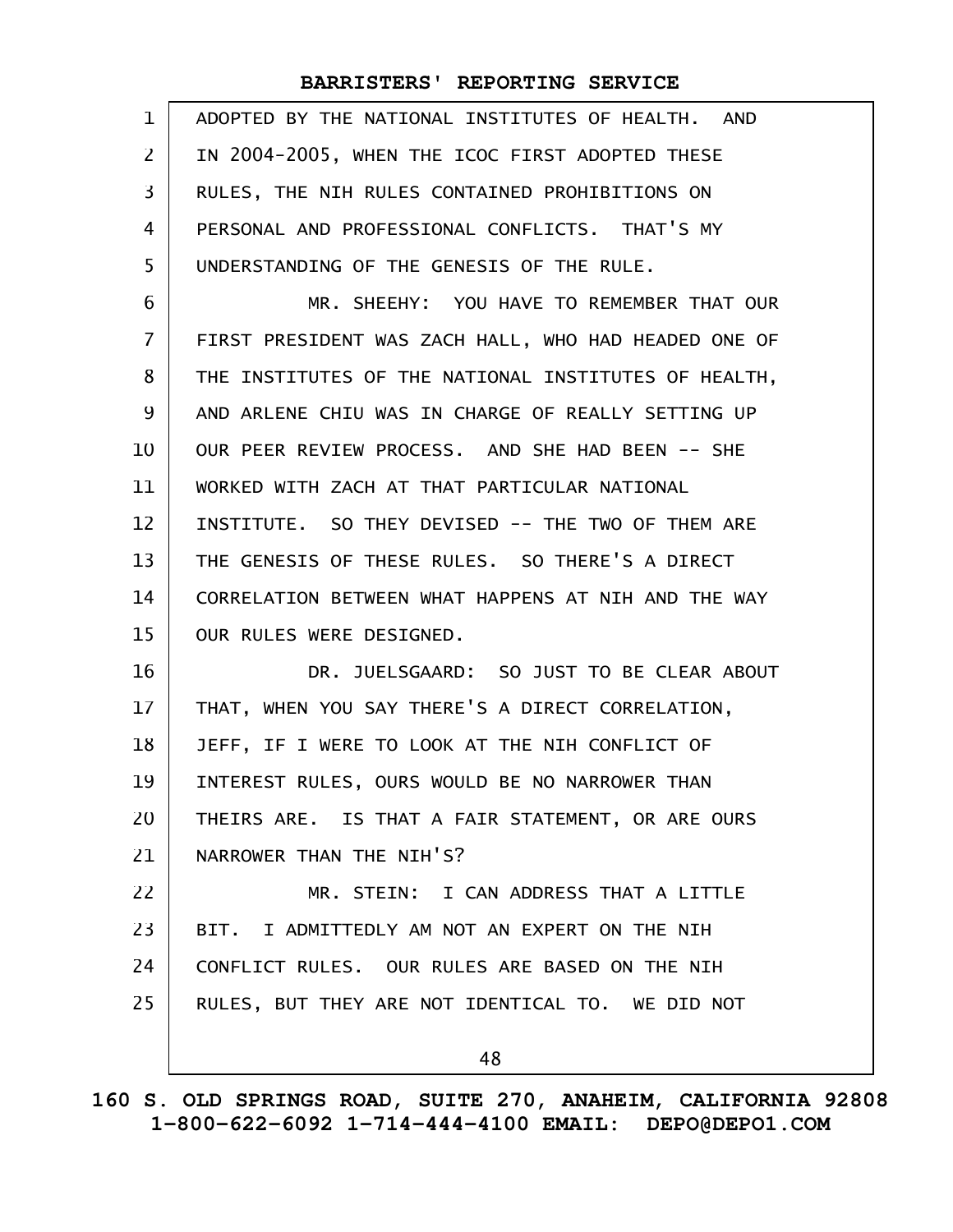| $\mathbf{1}$   | ADOPT THEM LOCK, STOCK, AND BARREL. THERE ARE A FEW  |
|----------------|------------------------------------------------------|
| $\overline{2}$ | PLACES WHERE OUR RULES DEVIATE FROM THE NIH RULES.   |
| 3              | ONE EXAMPLE, I BELIEVE, HAS TO DO WITH               |
| 4              | FINANCIAL BENEFITS THAT A REVIEWER MAY RECEIVE FROM  |
| 5              | THE APPLICANT INSTITUTION AS OPPOSED TO FROM THE     |
| 6              | GRANT ITSELF. OUR RULES HAVE A LIMIT OF \$5,000 IN A |
| $\mathbf{7}$   | YEAR, AND THE NIH RULE, AS I READ IT, NOW AT LEAST,  |
| 8              | HAS A HIGHER THRESHOLD, \$10,000. SO THAT'S ONE      |
| 9              | DIFFERENCE.                                          |
| 10             | OUR RULES ARE, LIKE I SAID, LOOSELY BASED            |
| 11             | IN THAT WE PROHIBIT PERSONAL AND PROFESSIONAL        |
| 12             | CONFLICTS, BUT THEY ARE NOT IDENTICAL.               |
| 13             | DR. JUELSGAARD: LET ME JUST ASK ABOUT A              |
| 14             | SPECIFIC ONE BECAUSE THIS IS PERHAPS FOR ME ONE OF   |
| 15             | THE MOST TROUBLING OF THE CONFLICT NOTIONS AND IN    |
| 16             | SOME SENSE FOR ME IS ANTITHETICAL TO THE WHOLE       |
| 17             | NATURE OF SCIENCE. AND SO I'LL, WITHOUT PICKING IT   |
| 18             | OUT OF THE SPECIFIC, IT'S UNDER PROFESSIONAL         |
| 19             | CONFLICTS, PICKING OUT THE EXACT NUMBER. IT'S        |
| 20             | PERSON LISTED ON A GRANT APPLICATION AS A PRINCIPAL  |
| 21             | INVESTIGATOR OR A CO-PRINCIPAL INVESTIGATOR AS       |
| 22             | SOMEONE WHO WILL RECEIVE A SALARY OR CONSULTING FEE  |
| 23             | OF \$5,000 OR MORE PER YEAR FROM THE GRANT IS A      |
| 24             | PERSON WITH WHOM THE MEMBER HAS HAD LONG-STANDING    |
| 25             | SCIENTIFIC DIFFERENCES OR DISAGREEMENTS THAT ARE     |
|                | 49                                                   |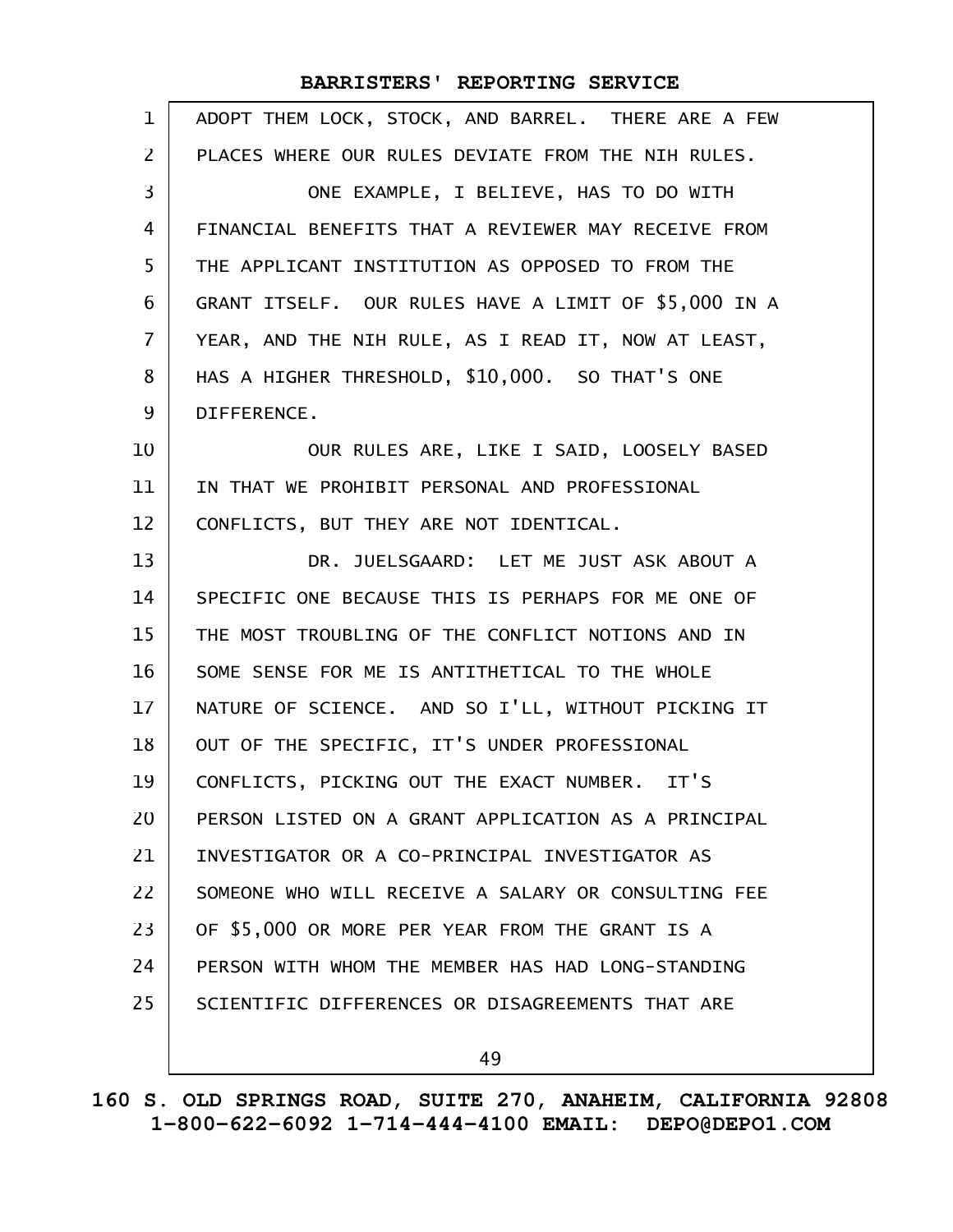| $\mathbf{1}$      | KNOWN TO THE PROFESSIONAL COMMUNITY AND COULD BE     |
|-------------------|------------------------------------------------------|
| $\overline{2}$    | PERCEIVED AS AFFECTING THE MEMBER'S OBJECTIVITY.     |
| 3                 | SO I GUESS OVER THE YEARS IN MY                      |
| 4                 | INVOLVEMENT WITH SCIENCE AND MORE PERHAPS NOT        |
| 5                 | DIRECTLY IN SCIENTIFIC JUDGMENTS, BUT MORE AS AN     |
| 6                 | OBSERVER, THE NOTION OF DIFFERENCES AND              |
| $\overline{7}$    | DISAGREEMENTS HAVE BEEN, IN MY MIND AND MANY OTHERS, |
| 8                 | I THINK, PERCEIVED AS A HEALTHY THING. SO THE        |
| 9                 | NOTION THAT SCIENCE IS MONOLITHIC IN NATURE IS, I    |
| 10                | THINK, ABHORRENT TO A LOT OF PEOPLE.                 |
| 11                | SO WHAT PURPOSE DOES THIS PARTICULAR --              |
| $12 \overline{ }$ | FIRST OF ALL, DOES THE NIH HAVE A SIMILAR SITUATION  |
| 13                | AND WHAT PURPOSE DOES IT REALLY SERVE?               |
| 14                | MR. STEIN: I BELIEVE IT DID AT THE TIME              |
| 15                | THE RULES WERE ADOPTED. I CAN'T SPEAK TO WHAT THE    |
| 16                | NIH RULES SAY PRECISELY ON THIS TOPIC AS OF TODAY.   |
| 17                | NIH RECENTLY REVISED ITS RULES.                      |
| 18                | THE PURPOSE OF THE RULE IS A BELIEF THAT             |
| 19                | SOMEONE WHO HAS LONG-STANDING SCIENTIFIC DIFFERENCES |
| 20                | WITH SOMEBODY INVOLVED IN THE RESEARCH GRANT COULD   |
| 21                | BE PERCEIVED AS NOT BEING ABLE TO PROVIDE CIRM WITH  |
| 22                | OBJECTIVE, MUTUAL ADVICE ABOUT THE PROJECT. THAT'S   |
| 23                | THE BASIS FOR IT. AND IT SOUNDS TO ME LIKE YOU HAVE  |
| 24                | A FUNDAMENTAL POLICY DISAGREEMENT WITH THAT.         |
| 25                | DR. JUELSGAARD: SO REMEMBER THAT, AND I              |
|                   | 50                                                   |
|                   |                                                      |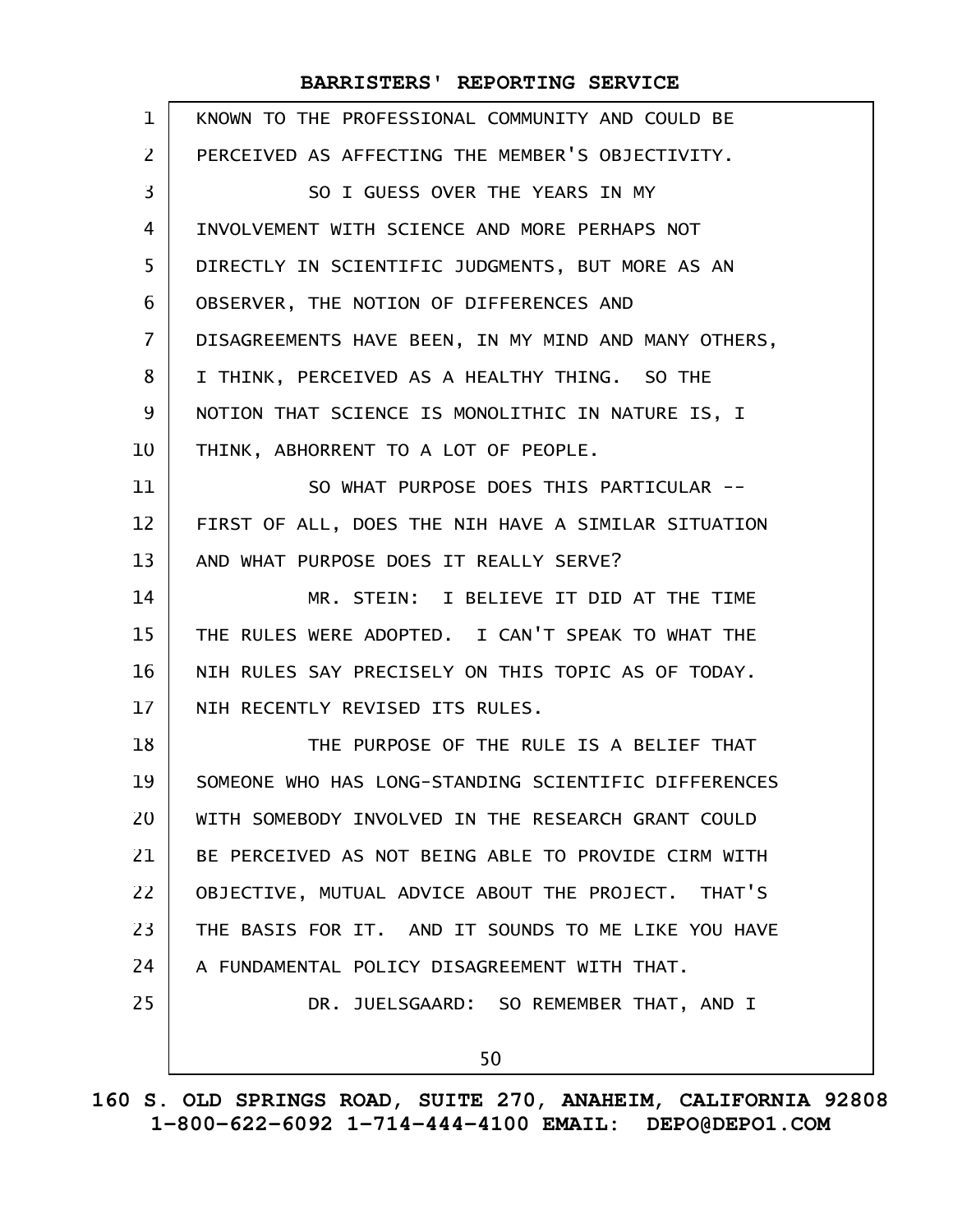| 1              | WENT TO MY FIRST GRANTS WORKING GROUP SESSION AT THE |
|----------------|------------------------------------------------------|
| 2              | LAST ONE, AND I WAS THERE FOR THE THREE DAYS THAT IT |
| 3              | WENT ON. AND I SAW I THINK THERE WERE AROUND 15      |
| 4              | PEOPLE SITTING AROUND A TABLE, ALL MEMBERS OF THE    |
| 5              | GRANTS WORKING GROUP, ALL HAVING THE OPPORTUNITY TO  |
| 6              | EXPRESS THEIR OPINIONS ABOUT DIFFERENT ASPECTS OF    |
| $\overline{7}$ | EACH APPLICATION THAT HAD BEEN PRESENTED. AND THE    |
| 8              | NOTION OF SAYING TO SOMEBODY, "WELL, WE KNOW YOU     |
| 9              | DISAGREE WITH WHAT THIS PERSON SAYS, SO THEREFORE    |
| 10             | JUST BE QUIET. WE DON'T EVEN WANT TO HEAR FROM       |
| 11             | YOU," I JUST FIND A LITTLE DISCONCERTING.            |
| 12             | AT THE END OF THE DAY, LET OTHER PEOPLE              |
| 13             | JUDGE. THERE ARE A WHOLE BUNCH OF PEOPLE PROVIDING   |
| 14             | VOTES, IF YOU WILL; THAT IS, SCORES. AND THE IDEA    |
| 15             | THAT ONE PERSON WOULD SOMEHOW DRASTICALLY AFFECT THE |
| 16             | OUTCOME OF THIS BECAUSE THEY CAN SWAY ALL THE OTHER  |
| $17 \,$        | PEOPLE, IN ESSENCE, WHAT YOU'RE DOING IS YOU'RE      |
| 18             | SIMPLY SAYING WE DON'T WANT TO HEAR FROM YOU. WE     |
| 19             | BELIEVE THAT YOUR OPINION, BECAUSE YOU DON'T AGREE   |
| 20             | WITH SOMEBODY ELSE, ISN'T WORTH BEING HEARD. AND AS  |
| 21             | I SAID, I JUST FIND THAT PRETTY DISCONCERTING.       |
| 22             | CHAIRMAN THOMAS: DR. KRONTIRIS HAD A                 |
| 23             | COMMENT, I BELIEVE, ON THIS POINT. OKAY. LET'S GO    |
| 24             | TO DR. SAMBRANO AND THEN MARCY FEIT, PLEASE.         |
| 25             | DR. SAMBRANO: I JUST WANT TO CLARIFY.                |
|                | 51                                                   |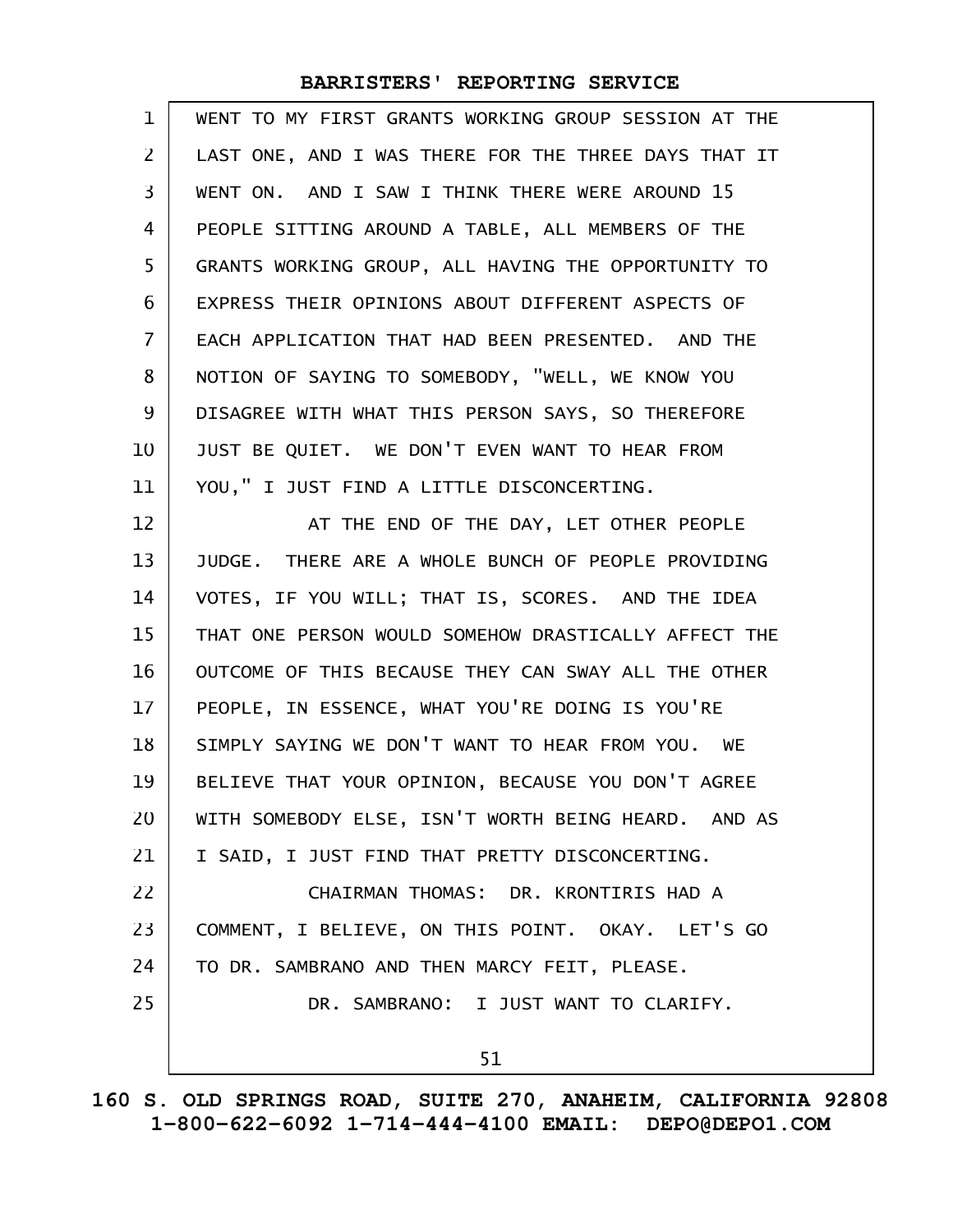| 1              | MR. JUELSGAARD, I THINK YOU'RE CORRECT. WE DO WANT   |
|----------------|------------------------------------------------------|
| 2              | TO ENCOURAGE REVIEWERS WHO HAVE DIFFERENCES OF       |
| 3              | OPINION TO EXPRESS THOSE DIFFERENCES OF OPINION. I   |
| 4              | THINK WHAT THIS RULE IS TRYING TO CAPTURE IS WHEN    |
| 5              | YOU HAVE A LONG-STANDING VIEW. FOR EXAMPLE, IF YOU   |
| 6              | HAVE A SCIENTIST WHO ADAMANTLY BELIEVES THIS CANNOT  |
| $\overline{7}$ | POSSIBLY BE TRUE, I AM NOT EVEN GOING TO CONSIDER    |
| 8              | THIS PROPOSAL BECAUSE THIS IS WHAT I BELIEVE, OR     |
| 9              | BECAUSE IN VENUES SUCH AS CONFERENCES, A CERTAIN     |
| 10             | REVIEWER HAS SPOKEN OUT AGAINST THIS INVESTIGATOR,   |
| 11             | THAT RISES TO A DIFFERENT LEVEL OF DISAGREEMENT      |
| 12             | WHICH WE ARE TRYING TO CAPTURE HERE WHERE WE THINK   |
| 13             | THIS IS NOT GOING TO BE A REVIEWER WHO'S GOING TO    |
| 14             | PROVIDE AN UNBIASED, FAIR REVIEW.                    |
| 15             | SOMEBODY WHO MAY DISAGREE IS A NORMAL PART           |
| 16             | OF THE PROCESS OF REVIEWING ANY SCIENTIFIC PROPOSAL. |
| 17             | IT'S JUST WE WANT TO PUT IT IN A SETTING WHERE AND   |
| 18             | IN A CONTEXT WHERE THAT PROPOSAL IS GOING TO BE      |
| 19             | LOOKED AT OPENLY AND BOTH THE GOOD AND THE BAD AND   |
| 20             | THE AGREEMENTS AND DISAGREEMENTS ARE GOING TO COME   |
| 21             | INTO PLAY IN A FAIR WAY.                             |
| 22             | DR. JUELSGAARD: WELL, I HEAR THAT ANSWER             |
| 23             | AND I GUESS JUST FUNDAMENTALLY IT DOESN'T RING FOR   |
| 24             | ME, TRUE THAT IS. THE IDEA THAT BY -- WE WOULD CALL  |
| 25             | THIS IN THE WORLD THAT I DEAL WITH SORT OF A PRIMA   |
|                | 52                                                   |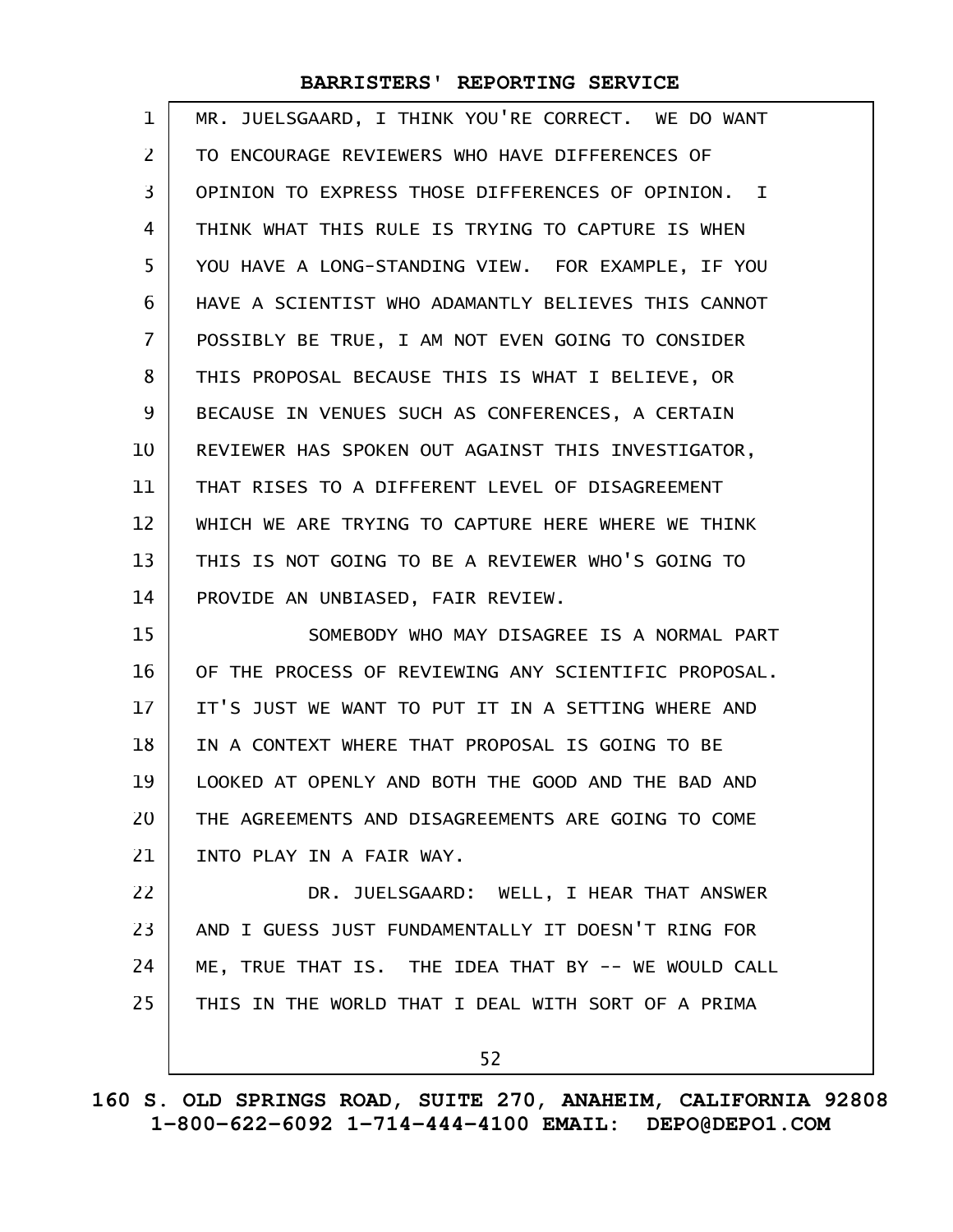| $\mathbf 1$    | FACIE CASE THAT WHAT THE APPLICANT PRESENTS IS TRUE. |
|----------------|------------------------------------------------------|
| $\mathsf{Z}$   | AND THE IDEA THAT THERE'S SOMEBODY WHO STRONGLY      |
| 3              | OBJECTS TO WHAT THEY'RE PRESENTING OR THEIR BELIEF   |
| 4              | SYSTEM IS NOT TO BE HEARD, IN ESSENCE, GIVES A REAL  |
| 5              | LEG UP TO THAT PARTICULAR APPLICANT. YOU SIMPLY BOX  |
| 6              | OUT AN ALTERNATIVE POINT OF VIEW.                    |
| $\overline{7}$ | SO I'M BACK TO THE QUESTION OF, ONE, DOES            |
| 8              | THE NIH REALLY HAVE THAT AS A POLICY? AND TWO, DO    |
| 9              | WE REALLY THINK THAT THAT'S A POLICY THAT WE SHOULD  |
| 10             | FOLLOW?                                              |
| 11             | MR. STEIN: THEY DO HAVE THIS AS A POLICY.            |
| 12             | AND, AGAIN, THE POINT OF THIS RULEMAKING PROCESS IS  |
| 13             | TO SOLICIT INPUT FROM THE BOARD ABOUT HOW THE RULE   |
| 14             | SHOULD BE AMENDED. AND WE CAN CERTAINLY GO BACK AND  |
| 15             | LOOK AT THAT ISSUE IN MORE DETAIL AS PART OF THIS    |
| 16             | RULEMAKING PROCESS. LIKE I SAID, WE'RE NOT HERE      |
| 17             | ASKING FOR APPROVAL OF THE PROPOSED AMENDMENTS       |
| 18             | TODAY. THIS IS REALLY THE START OF A PROCESS. AND    |
| 19             | IF THE BOARD WANTS TO GO BEYOND MAKING THE           |
| 20             | CLARIFICATIONS AND OTHER CHANGES THAT WE PUT FORWARD |
| 21             | SO FAR, WE CAN CERTAINLY DO THAT. WE CAN EXAMINE     |
| 22             | ANY OF THE POLICY ISSUES THAT UNDERLIE THESE RULES.  |
| 23             | MS. FEIT: JUST A COMMENT IN CONCERT WITH             |
| 24             | DR. JUELSGAARD ABOUT THIS ITEM. YOU KNOW, IF WE'RE   |
| 25             | ENCOURAGING COLLABORATION, AND WE ARE, AT SOME POINT |
|                |                                                      |
|                | 53                                                   |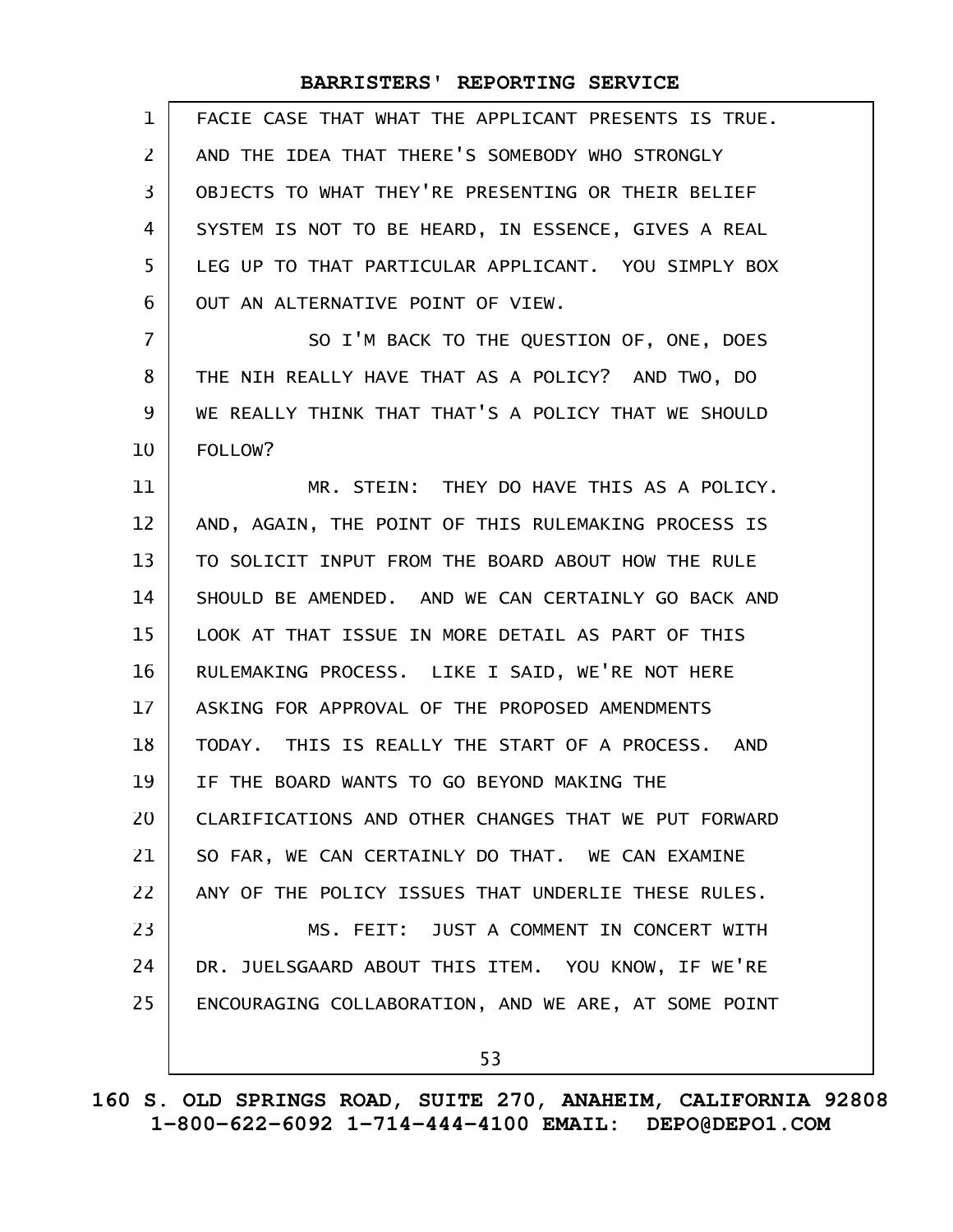| $\mathbf{1}$   | WE'RE GOING TO RUN INTO WHERE WE CAN'T HAVE ANYBODY  |
|----------------|------------------------------------------------------|
| $\overline{2}$ | REVIEW BECAUSE EVERYBODY IS COLLABORATING. THAT'S    |
| 3              | MY CONCERN BECAUSE WE ARE ENCOURAGING THAT ACROSS    |
| 4              | THE BOARD. SO THAT'S ONE ISSUE.                      |
| 5              | BUT THE SECOND ISSUE, TO SPEAK ON THE                |
| 6              | CONFLICT, IS IN ALL THE TIMES THAT I'VE SAT IN ON    |
| $\overline{7}$ | THE GRANT REVIEWS, WHENEVER THERE'S AN OUTLIER       |
| 8              | SCORE, OBVIOUSLY THAT REPRESENTS AN OUTLYING         |
| 9              | OPINION, I'M ALWAYS IMPRESSED HOW IT'S RESOLVED AND  |
| 10             | BROUGHT MORE TO THE CENTER. I THINK THERE HAS ONLY   |
| 11             | BEEN ONE TIME WHERE THERE WAS JUST ONE MINOR COMMENT |
| 12             | MADE BY A RESEARCHER, AND IT DID NOT AFFECT THE      |
| 13             | REVIEW AND IT DID NOT AFFECT THE OUTCOME.            |
| 14             | BUT I DO FEEL THAT HAVING THE DIVERSE                |
| 15             | OPINION IS REALLY IMPORTANT. AND I WOULDN'T WANT TO  |
| 16             | HAVE ANYTHING IN WRITING THAT WOULD DAMP THAT        |
| $17 \,$        | BECAUSE WHEN YOU LISTEN TO THE REVIEWERS, THEY       |
| 18             | REALLY ARE SINCERE ABOUT THE DIRECTION AND THEIR     |
| 19             | EXPERIENCE. AND I THINK IT'S IMPORTANT, AND THEY     |
| 20             | DON'T ALWAYS AGREE.                                  |
| 21             | CHAIRMAN THOMAS: MR. JUELSGAARD.                     |
| 22             | DR. JUELSGAARD: JUST TO MOVE BEYOND THIS,            |
| 23             | AND I UNDERSTAND THAT THIS IS STILL A WORK IN        |
| 24             | PROGRESS AND THERE ARE WAYS TO HAVE INPUT, AND THERE |
| 25             | ARE A NUMBER OF THINGS, SOME LANGUAGE THINGS THAT    |
|                | 54                                                   |
|                |                                                      |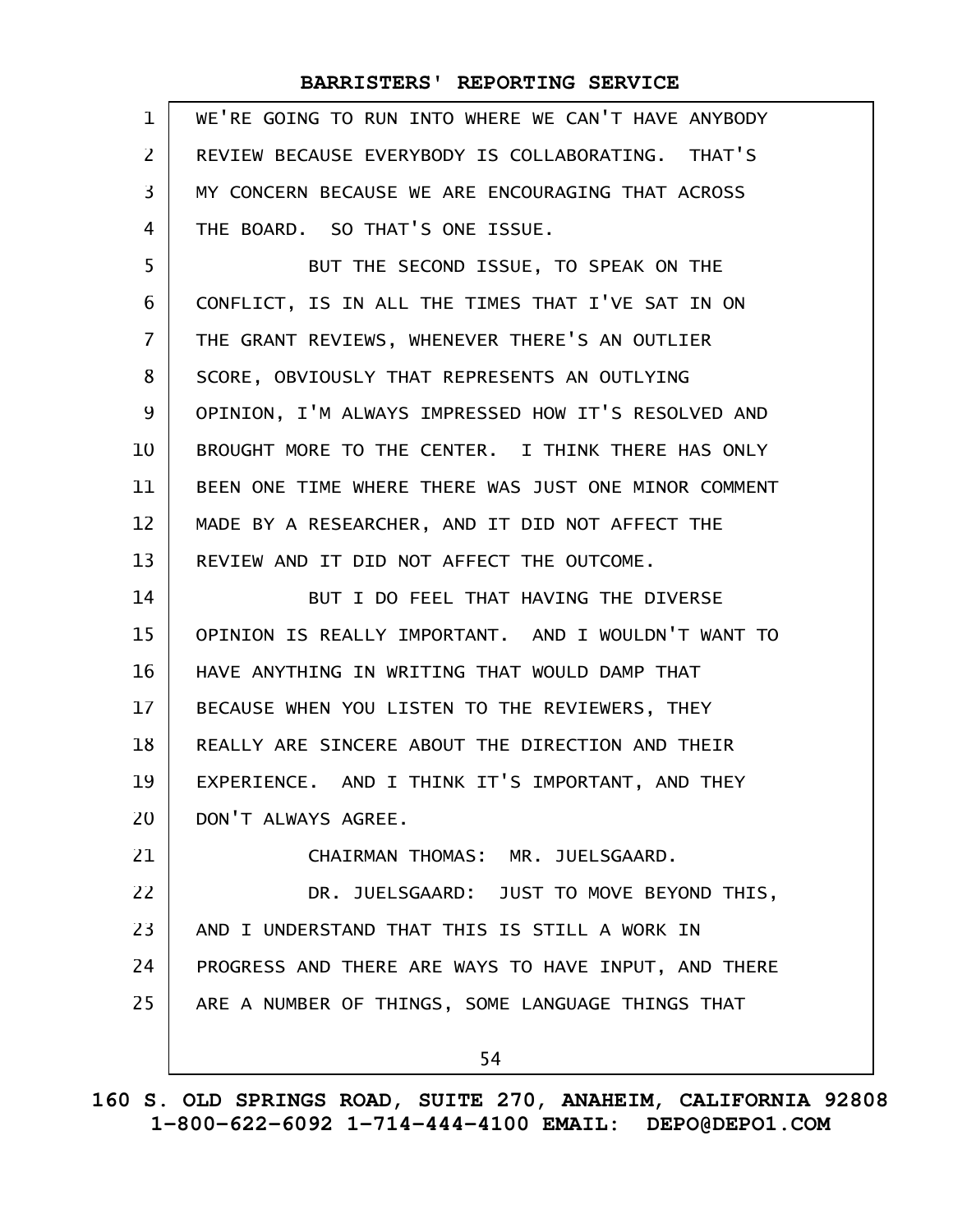| $\mathbf{1}$      | ARE IN HERE THAT I THINK REALLY ARE VERY AMBIGUOUS.  |
|-------------------|------------------------------------------------------|
| $\overline{2}$    | THE NOTION OF A CLOSE PERSONAL FRIEND, FOR EXAMPLE,  |
| 3                 | HOW THE HECK IS THAT DEFINED? AND ON PERSONAL        |
| 4                 | DIFFERENCES, HOW IS THAT DEFINED?                    |
| 5                 | PUTTING THAT ASIDE, LET ME ASK YOU.                  |
| 6                 | THERE'S ONE PROVISION THAT CALLS FOR DISCLOSURE, AND |
| $\overline{7}$    | THERE ARE POTENTIALLY SIX DIFFERENT DISCLOSURES THAT |
| 8                 | MIGHT HAVE TO BE MADE. THESE ARE ABOUT FINANCIAL     |
| 9                 | HOLDINGS OR OTHER -- FINANCIALLY RELATED HOLDINGS.   |
| 10                | WHAT HAPPENS WHEN THESE DISCLOSURES TAKE PLACE?      |
| 11                | WHAT'S THE RESULT OF THE DISCLOSURES? WHAT HAPPENS   |
| $12 \overline{ }$ | AS A CONSEQUENCE OF THEM? SO, FOR EXAMPLE, SOMEBODY  |
| 13                | HAS AN INVESTMENT IN A PRIVATELY HELD BIOTECHNOLOGY  |
| 14                | COMPANY.                                             |
| 15                | MR. STEIN: THE DISCLOSURE REQUIREMENT IS             |
|                   |                                                      |
| 16                | REALLY WHAT I WOULD CALL A BACKSTOP OR ANOTHER       |
| 17                | SOURCE OF INFORMATION THAT CIRM STAFF RELIES ON TO   |
| 18                | DETERMINE WHETHER OR NOT A REVIEWER MAY HAVE A       |
| 19                | CONFLICT. IN THE FIRST INSTANCE WE RELY ON THE       |
| 20                | REVIEWERS THEMSELVES TO SCREEN THEMSELVES FOR        |
| 21                | POTENTIAL CONFLICTS, PERSONAL, FINANCIAL, OR         |
| 22                | PROFESSIONAL. WE GIVE EACH REVIEWER A LONG LIST OF   |
| 23                | THE PI, THE CO-PI, AND ANYBODY ELSE INVOLVED IN THE  |
| 24                | GRANT AND ASK THEM TO GO OFF AND CHECK A CONFLICT    |
| 25                | WITH ANYBODY WITH WHOM THEY HAVE A CONFLICT UNDER    |

55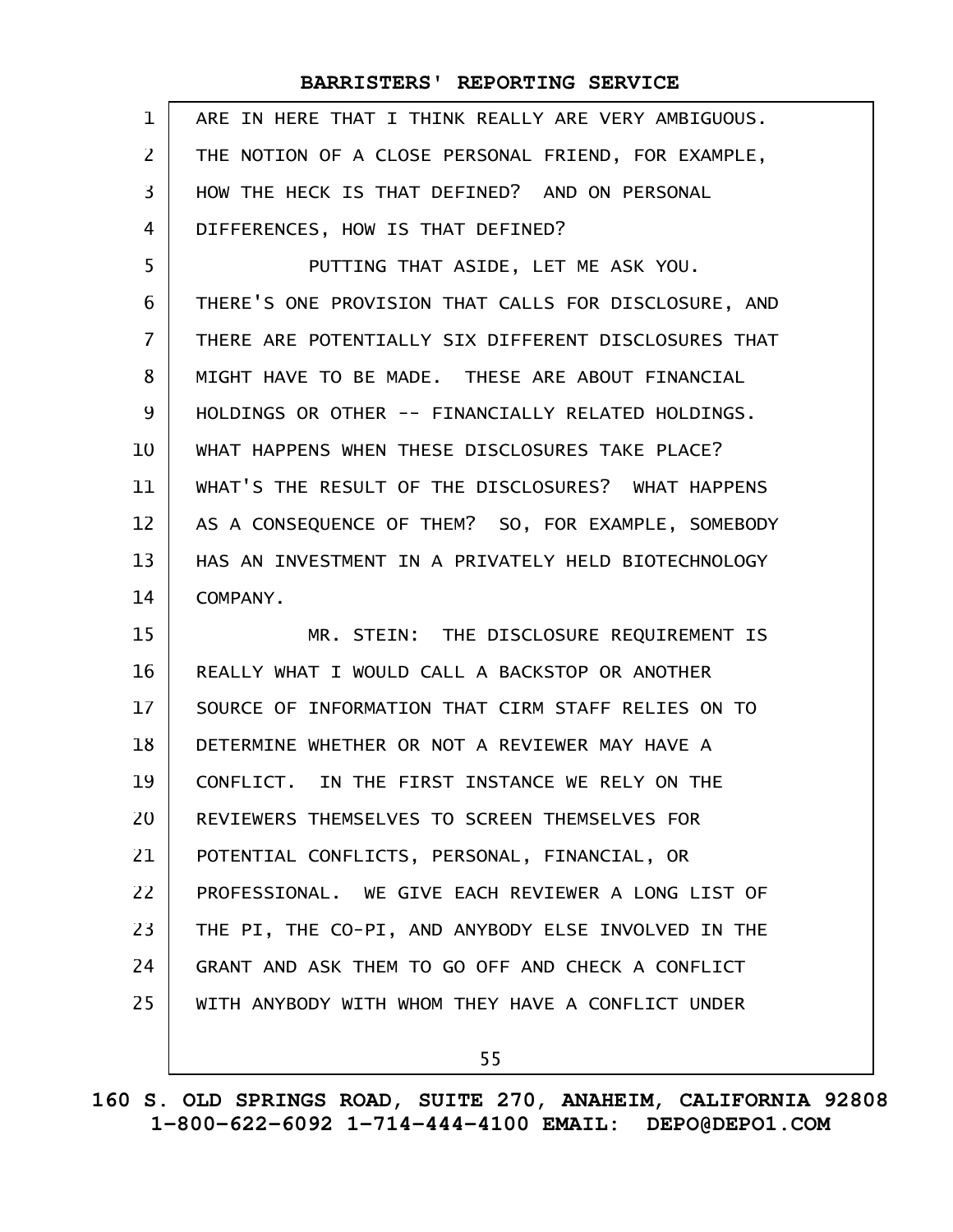THE RULES.

1

THE DISCLOSURE FORM THAT YOU'RE TALKING ABOUT, THE DISCLOSURE REQUIREMENT, GIVES US ANOTHER SOURCE OF INFORMATION AGAINST WHICH WE CAN CHECK WHETHER OR NOT THE REVIEWER MAY HAVE A CONFLICT WITH A PARTICULAR APPLICATION. SO IF A REVIEWER, FOR EXAMPLE, HAD AN INVESTMENT IN A PRIVATE BIOTECH COMPANY AND THAT COMPANY WERE INVOLVED IN SOME FASHION IN THE GRANT BEING REVIEWED, WE WOULD BE AWARE OF THAT. DR. JUELSGAARD: I UNDERSTAND THAT. AND THAT PARTICULAR CASE IS, I THINK, AN APPROPRIATE CASE. AND THE LANGUAGE IF IT SAID HAS AN INVESTMENT IN A PRIVATELY HELD BIOTECHNOLOGY COMPANY THAT IS SOMEHOW INVOLVED IN A GRANT APPLICATION PROCESS, WELL, THEN, WE'RE RIGHT ON POINT. THIS IS SO BROAD. 2 3 4 5 6 7 8 9 10 11 12 13 14 15 16

IT JUST SAYS, WELL, IF YOU OR ANY IMMEDIATE MEMBER OF YOUR FAMILY HAS ANY SORT OF INVESTMENT, IT DOESN'T SPECIFY ANY DOLLAR AMOUNT, IN A PRIVATELY HELD BIOTECHNOLOGY COMPANY, PLEASE DISCLOSE IT TO US. 17 18 19 20 21

AND FOR ME I APPRECIATE PEOPLE MAKING DISCLOSURES. I THINK THEY'RE IMPORTANT, BUT THEY'RE IMPORTANT IN CONTEXT, NOT IMPORTANT IN GENERAL. I THINK YOU REALLY -- I'M A BIG BELIEVER IN THE RIGHT 22 23 24 25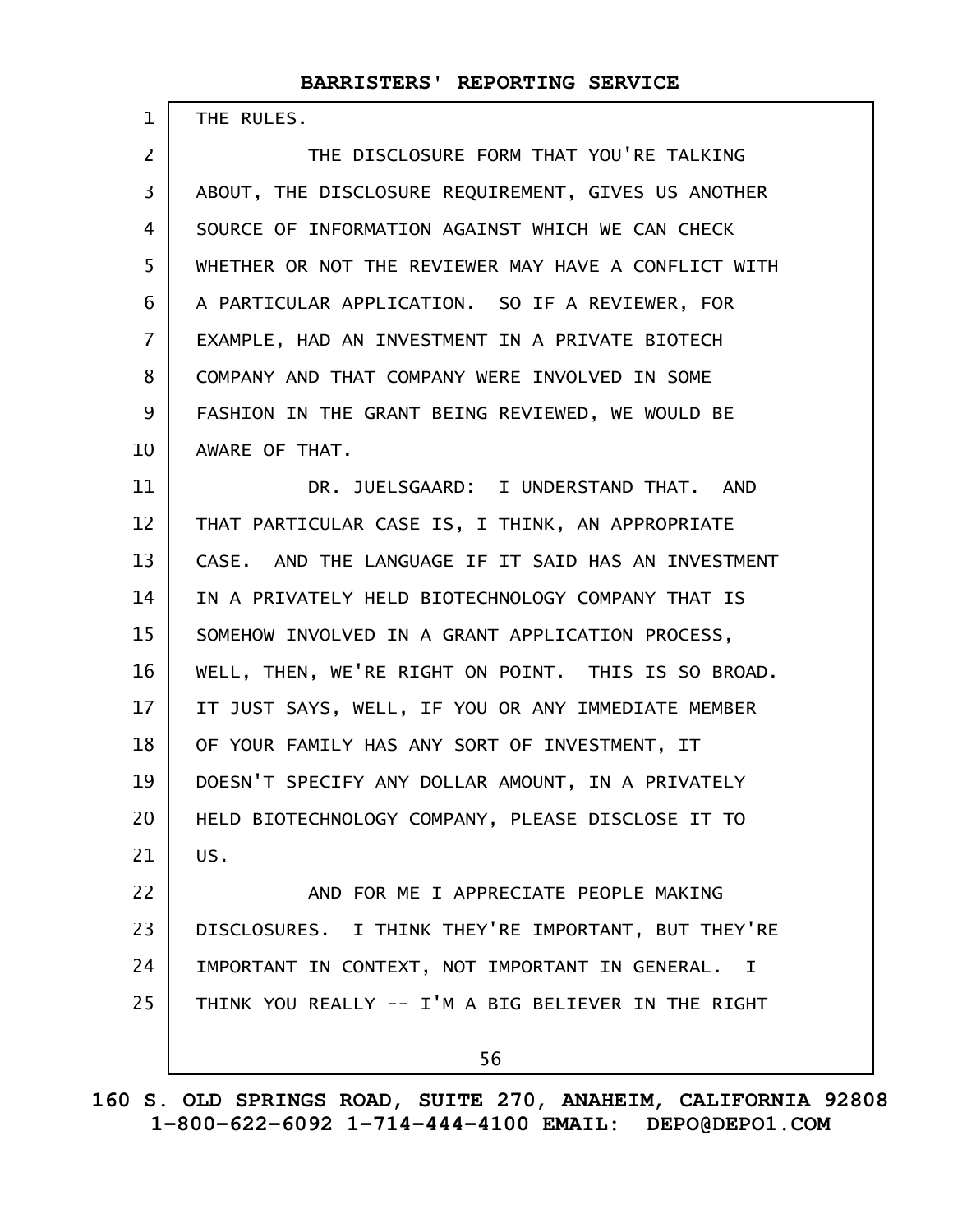OF PRIVACY AND PEOPLE'S ABILITY TO PROTECT THEIR OWN PERSONAL INFORMATION EXCEPT WHERE THE RULES REQUIRE OTHERWISE. FOR ME IT'S IMPORTANT TO DRAW LINES THAT REALLY MAKE A DIFFERENCE. WHERE IS IT IMPORTANT THAT YOU HAVE DISCLOSURE, AND DRAW THE LINE THERE AS OPPOSED TO MORE GENERALLY. 1 2 3 4 5 6

MR. STEIN: WITH RESPECT TO THE SPECIFIC RULE YOU'RE TALKING ABOUT IN THE SITUATION YOU POSE, THE RULES PROHIBIT REVIEWERS FROM RECEIVING INCOME OR COMPENSATION OF ANY AMOUNT FROM THE GRANT ITSELF, BUT ALSO THEY PROHIBIT INDIRECT FINANCIAL BENEFITS. SO THAT IF A REVIEWER STANDS TO RECEIVE \$5,000 OR MORE OR HAS AN INVESTMENT WORTH \$5,000 OR MORE IN THE COMPANY ITSELF UNRELATED TO THE PROPOSAL, THAT'S A CONFLICT AS WELL. SO THAT'S WHY, AT LEAST UNDER THE PRESENT RULES, WE REQUIRE THOSE DISCLOSURES. DR. JUELSGAARD: BUT IF YOU SAID AN INVESTMENT OF \$5,000 OR MORE BY A MEMBER OR HIS IMMEDIATE FAMILY, AND THIS IS JUST IN ANY PRIVATE BIOTECHNOLOGY COMPANY, BUT ONE MORE RELATED TO THE NATURE OF THE APPLICATION DIRECTLY OR INDIRECTLY, I THINK THAT WOULD BE A LOT MORE RELEVANT THAN THIS SORT OF BROAD, SWEEPING NET-LIKE APPROACH TO TELL US ABOUT ANY INVESTMENT YOU HAVE NO MATTER HOW MINOR IN ANY PRIVATELY HELD BIOTECHNOLOGY COMPANY NO MATTER 7 8 9 10 11 12 13 14 15 16 17 18 19 20 21 22 23 24 25

57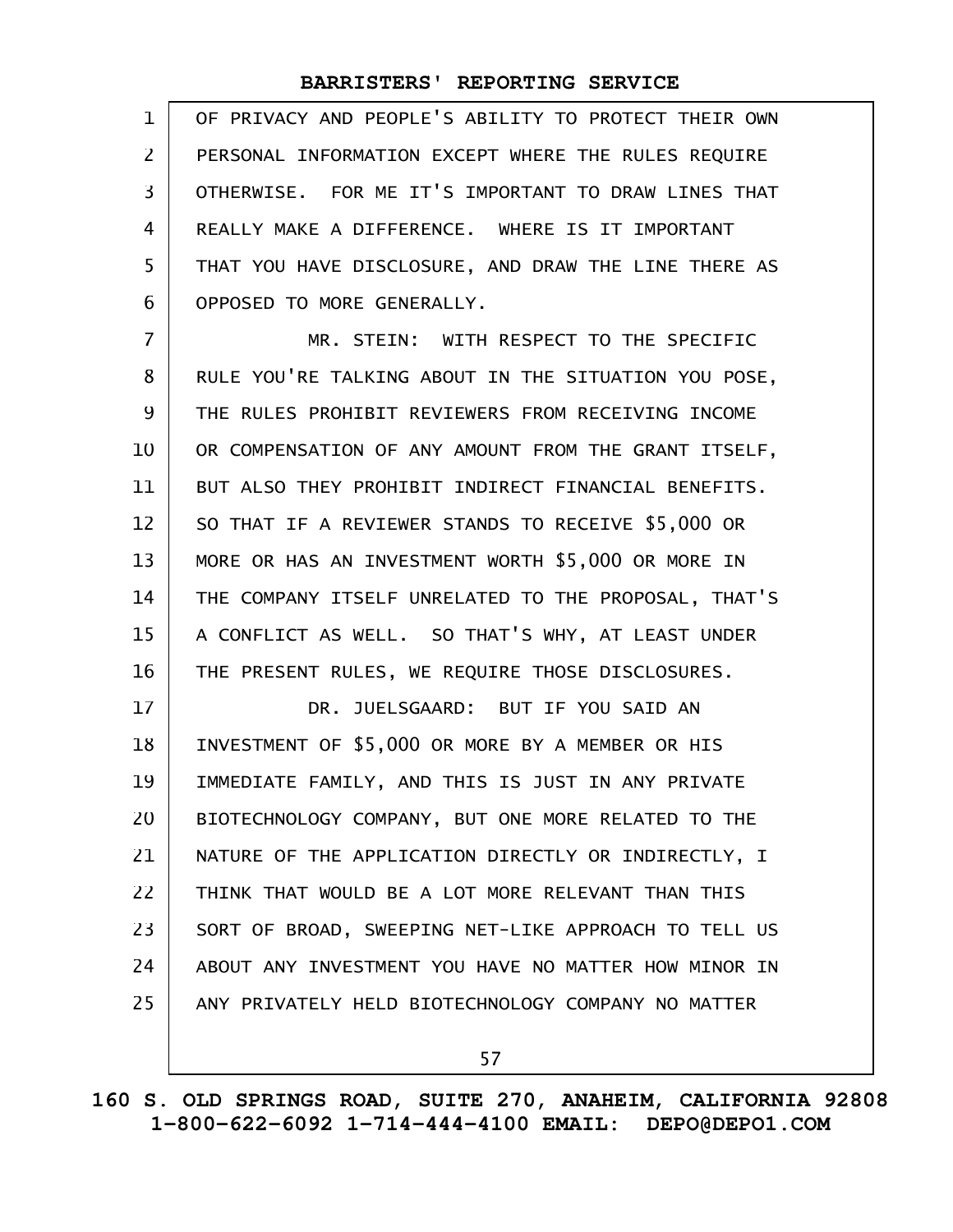| $\mathbf{1}$   | WHAT KIND OF TECHNOLOGY THEY'RE ASSOCIATED WITH,     |
|----------------|------------------------------------------------------|
| $\mathsf{Z}$   | SOMETHING THAT COULD BE COMPLETELY UNRELATED TO      |
| 3              | ANYTHING WE'RE EVER INVOLVED WITH.                   |
| 4              | AGAIN, IT'S THE SPECIFICITY OF THESE                 |
| 5              | THINGS, AND IT GOES TO THE MATTER OF DISCLOSURE, AND |
| 6              | IT GOES TO HOW BROAD A NET WE'RE GOING TO CAST. AND  |
| $\overline{7}$ | MY CONCERN IS THAT WE CAST IT NO BROADER THAN IS     |
| 8              | NECESSARY TO ASSURE OURSELVES THAT WE DON'T HAVE A   |
| 9              | CONFLICT OF INTEREST AND LET ALL THE REST OF IT      |
| 10             | REMAIN PRIVATE UNLESS PEOPLE WANT TO DISCLOSE        |
| 11             | THEMSELVES.                                          |
| 12             | MR. STEIN: AGAIN, ALL OF THIS INPUT IS               |
| 13             | IMPORTANT AND THAT'S WHY WE'RE HERE. WE CAN          |
| 14             | CERTAINLY TAKE THAT BACK AND LOOK AT THE DISCLOSURE  |
| 15             | REQUIREMENTS IN THE RULES AND COME BACK TO YOU WITH  |
| 16             | AMENDMENTS.                                          |
| 17             | DR. JUELSGAARD: THANK YOU.                           |
| 18             | CHAIRMAN THOMAS: MR. SHEEHY.                         |
| 19             | MR. SHEEHY: MAYBE NOW MIGHT BE                       |
| 20             | APPROPRIATE TO MAKE MY MOTION BECAUSE IT SOUNDS LIKE |
| 21             | WE HAVE A LOT OF ISSUES. I THINK IT WOULD BE VERY    |
| 22             | HELPFUL, AND I'D LIKE TO ADD THIS TO MY MOTION. IT   |
| 23             | MIGHT BE POSSIBLE TO SEE IF EITHER -- I DON'T KNOW   |
| 24             | IF ZACH HALL IS STILL IN CALIFORNIA. I KNOW ARLENE   |
| 25             | CHIU IS AROUND. MAYBE THE ARCHITECTS OF OUR          |
|                | 58                                                   |

**160 S. OLD SPRINGS ROAD, SUITE 270, ANAHEIM, CALIFORNIA 92808 1-800-622-6092 1-714-444-4100 EMAIL: DEPO@DEPO1.COM**

 $\mathsf{l}$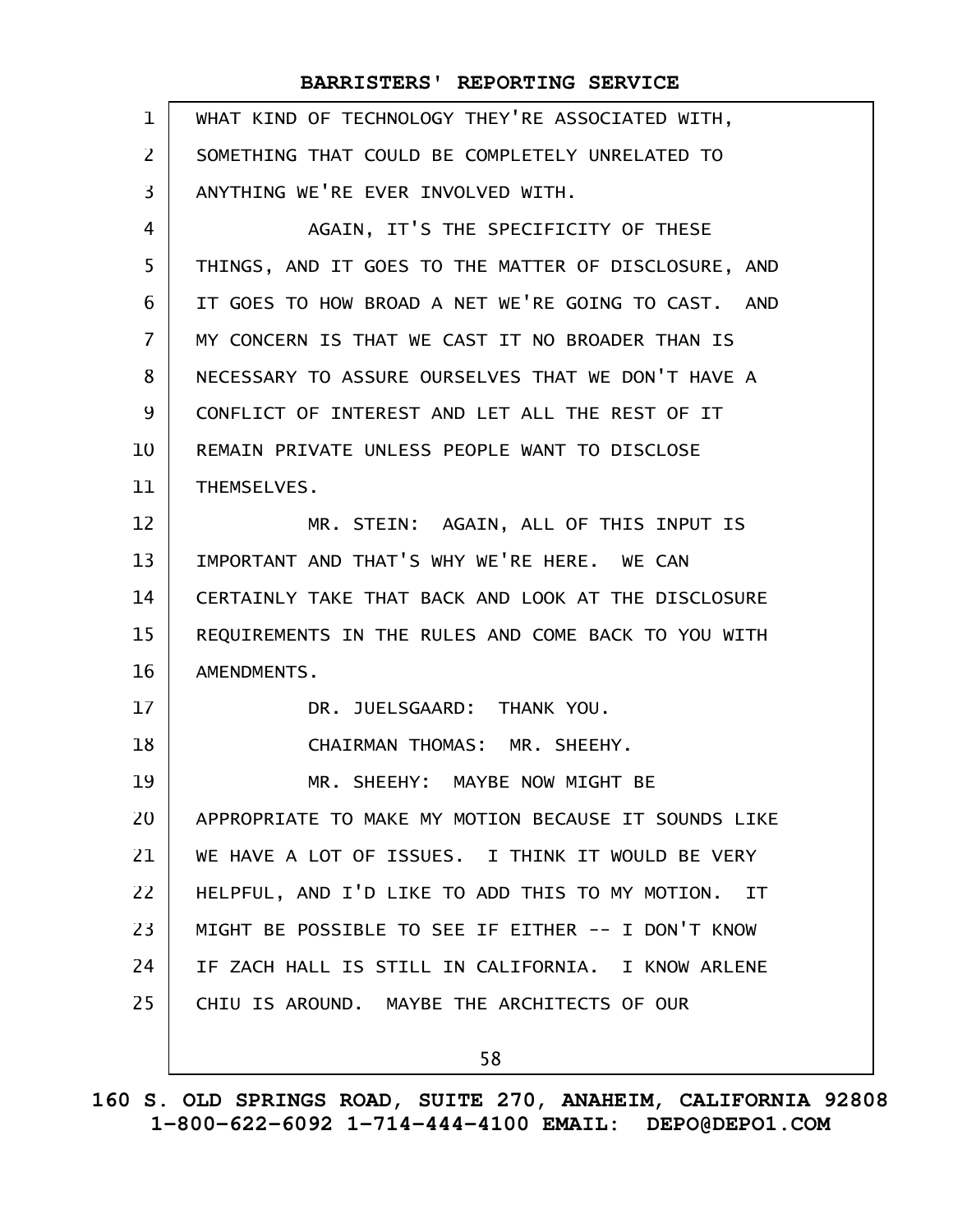POLICIES COULD COME. 1

PART OF WHAT WE NEED TO DO IS HAVE OUR POLICIES BE CONSISTENT WITH WHAT PEOPLE GENERALLY DO IN AN NIH SETTING JUST SO THAT PEOPLE AREN'T HAVING TO KIND OF RESTRUCTURE HOW THEY THINK ABOUT THESE THINGS. SO I THINK HAVING SOME SORT OF COHERENCE WITH WHAT HAPPENS AT NIH AND HAVING SOME DISCUSSION OF HOW THESE RULES CAME INTO PLACE WOULD BE HELPFUL, BUT I REALLY THINK THAT THIS NEEDS TO GO BACK TO COMMITTEE BECAUSE I DON'T THINK WE CAN SOLVE THIS TODAY. AND I DON'T THINK STARTING THE RULEMAKING PROCESS IS AN APPROPRIATE WAY TO BEGIN THIS DISCUSSION. I THINK IT'S BETTER TO STOP NOW, SEND THIS ALL BACK TO COMMITTEE. AND THEN I THINK STEVE'S ISSUES SHOULD BE ADDRESSED. AND, YOU KNOW, WE'VE TALKED ABOUT SOME OF THE DILEMMAS WITH WHETHER OR NOT WE'RE GETTING ADEQUATE AMOUNT OF INDUSTRY PEOPLE INVOLVED IN THE GRANTS WORKING GROUP. SO THIS MAY HAVE BEEN AN UNINTENTIONAL BARRIER. SO I THINK ALL THE QUESTIONS THAT STEVE IS ASKING OR ALL THE QUESTIONS THAT STEVE IS ASKING MIGHT BE PART OF THAT DISCUSSION AS WELL. CHAIRMAN THOMAS: MR. HARRISON, IS THIS 2 3 4 5 6 7 8 9 10 11 12 13 14 15 16 17 18 19 20 21 22 23

SOMETHING THAT REQUIRES A MOTION, OR CAN I REFER IT TO COMMITTEE WITHOUT A VOTE? 24 25

59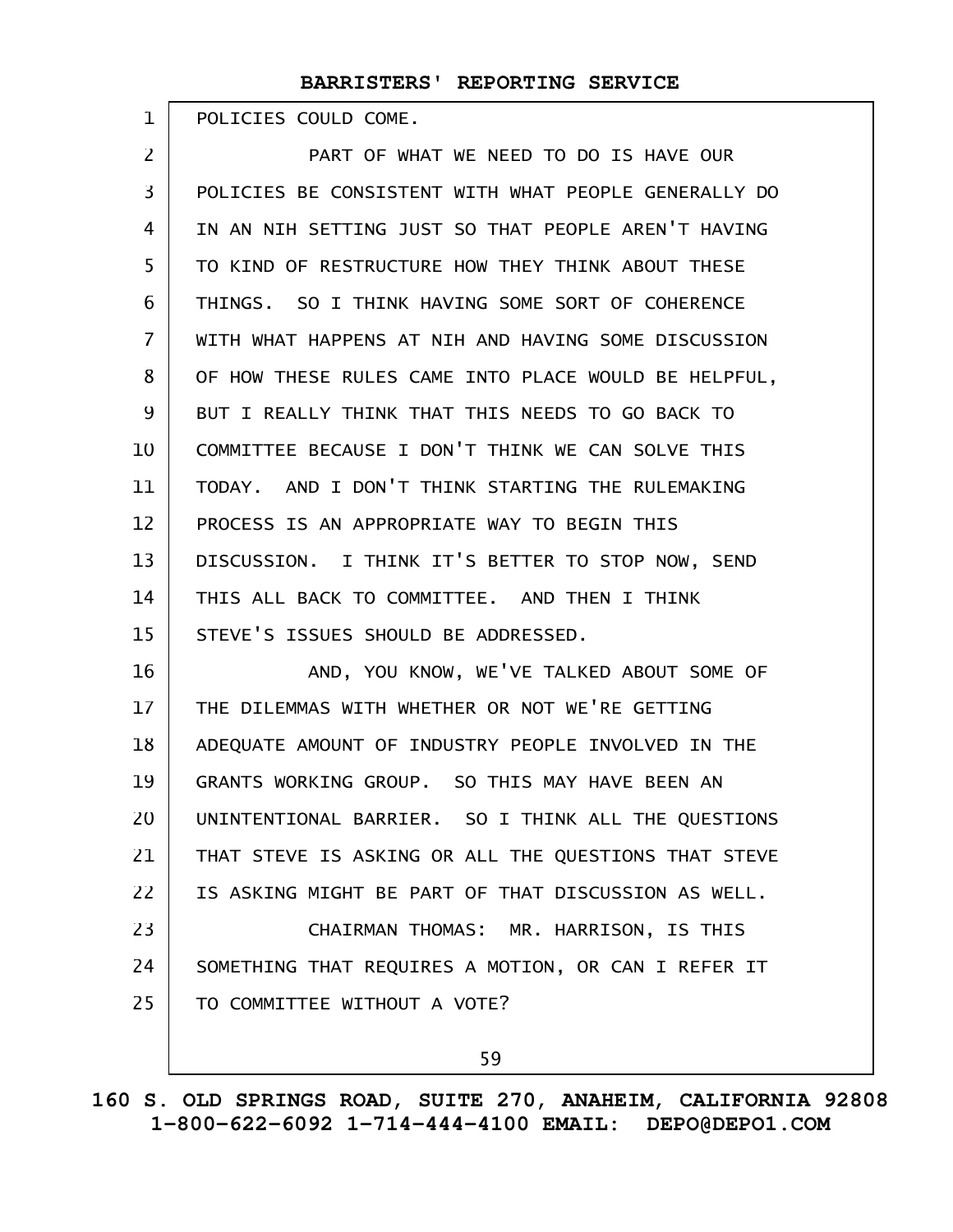| $\mathbf 1$    | MR. HARRISON: IT'S AT YOUR PREFERENCE.               |
|----------------|------------------------------------------------------|
| $\overline{2}$ | IF MR. SHEEHY WANTS TO MAKE A MOTION --              |
| 3              | CHAIRMAN THOMAS: MOVED BY MR. SHEEHY.                |
| 4              | SECONDED BY SENATOR TORRES. ANY FURTHER DISCUSSION   |
| 5              | BY MEMBERS OF THE BOARD? COMMENTS FROM MEMBERS OF    |
| 6              | THE PUBLIC? HEARING NONE, ALL THOSE IN FAVOR -- MR.  |
| $\overline{7}$ | HARRISON.                                            |
| 8              | MR. HARRISON: CAN I JUST CLARIFY THE                 |
| 9              | MOTION SO STAFF UNDERSTAND? ARE YOU ASKING THAT IT   |
| 10             | BE REFERRED TO THE GOVERNANCE SUBCOMMITTEE?          |
| 11             | CHAIRMAN THOMAS: YES, IS THAT THE                    |
| 12             | APPROPRIATE COMMITTEE, MR. HARRISON?                 |
| 13             | MR. SHEEHY: IS IT MOST COMFORTABLE                   |
| 14             | LEAVING IT AT THE DISCRETION OF THE CHAIR? IT'S UP   |
| 15             | TO YOU, J.T. LIKE I SAID, I DON'T THINK ANYBODY HAS  |
| 16             | REALLY THOUGHT ABOUT THIS. SO WHATEVER YOU WANT TO   |
| 17             | DO IS FINE WITH ME.                                  |
| 18             | CHAIRMAN THOMAS: I THINK REFERRING IT IS             |
| 19             | ABSOLUTELY THE CORRECT THING TO DO. I'M ASKING MR.   |
| 20             | HARRISON WHICH OF THE SUBCOMMITTEES WOULD BE         |
| 21             | APPROPRIATE. I BELIEVE IT WOULD BE GOVERNANCE.       |
| 22             | SO THE MOTION IS TO REFER THIS DISCUSSION            |
| 23             | TO GOVERNANCE, TO HOLD OFF INITIATING THE RULEMAKING |
| 24             | PROCEDURE PENDING THAT REVIEW, AND THEN WE WILL      |
| 25             | PROCEED FROM THERE.                                  |
|                | 60                                                   |
|                |                                                      |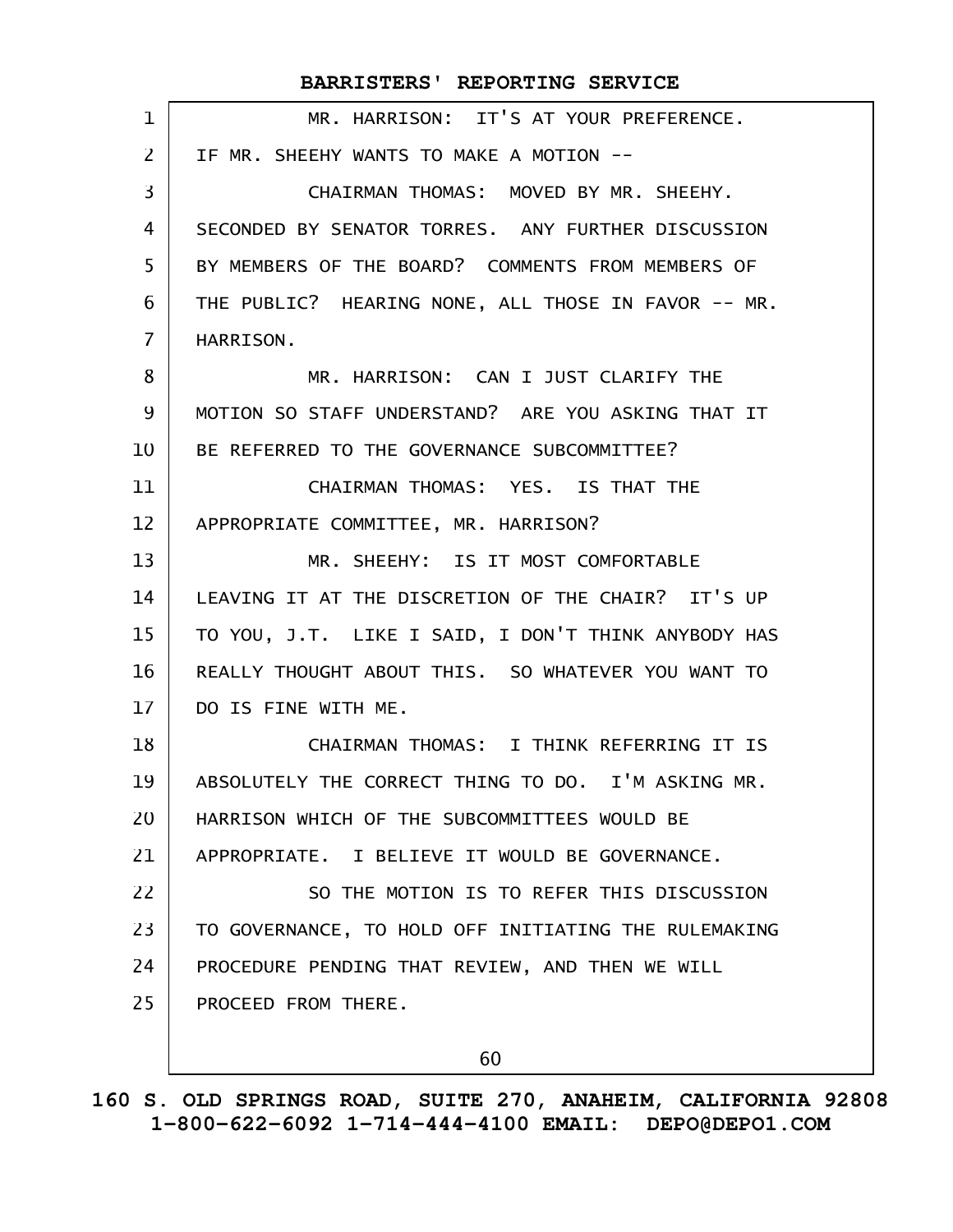#### ALL THOSE IN FAVOR PLEASE SAY AYE. OPPOSED? MOTION CARRIES. THANK YOU, MR. STEIN. THANK YOU, DR. SAMBRANO. THANK YOU, MR. SHEEHY, MR. JUELSGAARD, FOR YOUR VERY VALUABLE COMMENTS. NEXT ITEM, ALWAYS THE MOST CONTROVERSIAL ON THE MENU, CONSIDERATION OF MINUTES FROM THE LAST BOARD MEETINGS. DO I HEAR A MOTION TO APPROVE? MR. JUELSGAARD: SO MOVED. CHAIRMAN THOMAS: SECONDED BY DR. PETERSON. ALL THOSE IN FAVOR PLEASE SAY AYE. OPPOSED? MR. HARRISON. THREE ITEMS IN A ROW YOU'VE RAISED YOUR HAND, MR. HARRISON. IT'S VERY DISTRESSING. ANY COMMENTS BY MEMBERS OF THE PUBLIC ON THE MINUTE MOTION? HEARING NONE, ALL THOSE APPROVE PLEASE SAY AYE. OPPOSED? MOTION CARRIES. SO THAT CONCLUDES THE ACTION ITEMS FOR TODAY. MOVE ON TO DISCUSSION ITEMS, FIRST OF WHICH IS THE LATEST IN THE SERIES OF UPDATES ON CIRM'S TRANSLATIONAL PROGRAM WILL BE PRESENTED BY DR. OLSON AND DR. FEIGAL. DR. OLSON: CHAIRMAN THOMAS, MEMBERS OF THE BOARD, MEMBERS OF THE PUBLIC, WHAT I'D LIKE TO DO -- WHAT DR. FEIGAL AND I WOULD LIKE TO DO TODAY IS GIVE YOU AN UPDATE, FOLLOW-ON FROM PRESENTATIONS 61 **BARRISTERS' REPORTING SERVICE** 1 2 3 4 5 6 7 8 9 10 11 12 13 14 15 16 17 18 19 20 21 22 23 24 25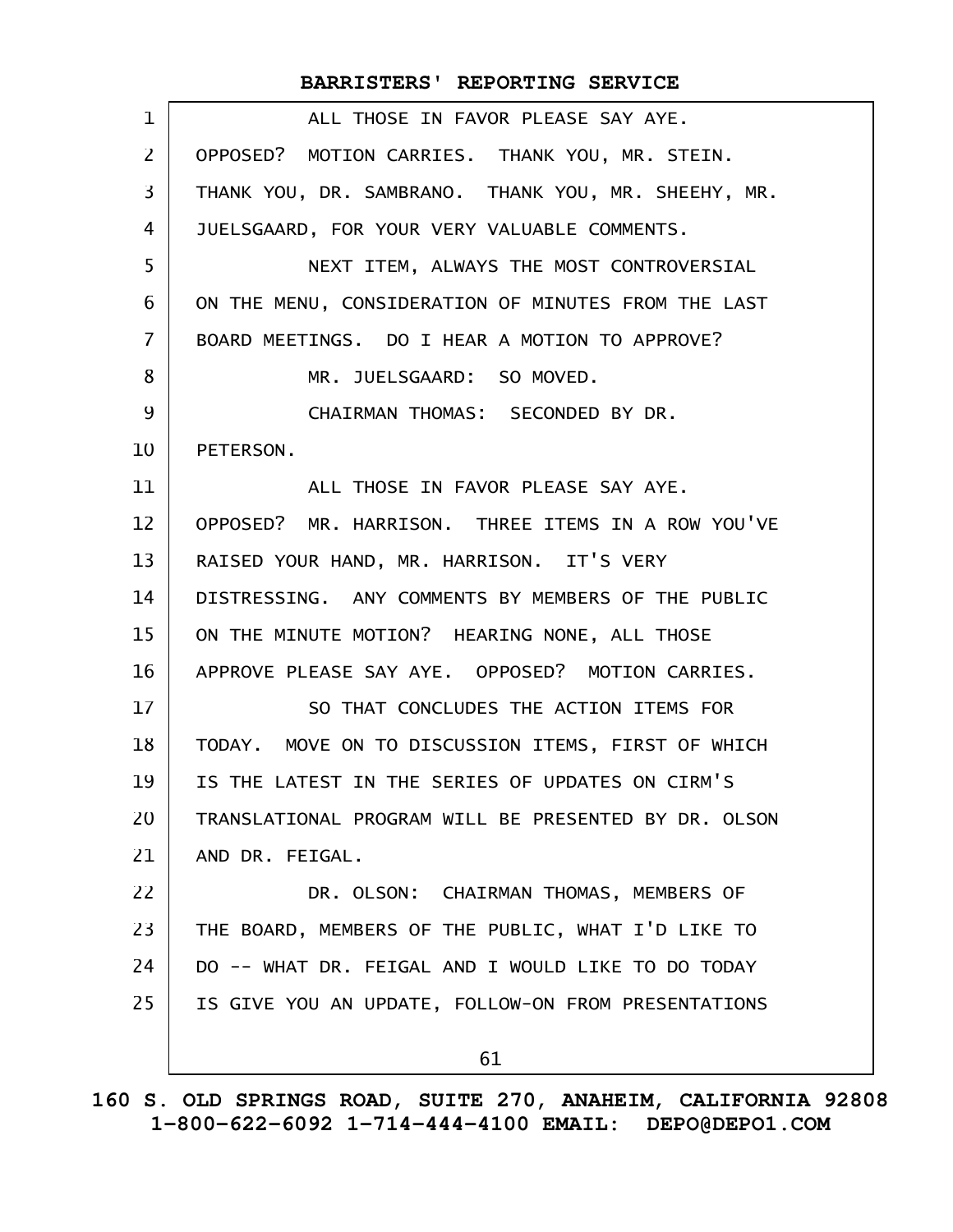| 1              | PREVIOUSLY MADE TO YOU IN JANUARY AND MARCH OF THIS  |
|----------------|------------------------------------------------------|
| $\overline{2}$ | YEAR, AND THAT WE LOOK FORWARD TO BEING AN ONGOING   |
| 3              | EVENT.                                               |
| 4              | SO WHAT I'D FIRST LIKE TO REMIND THE BOARD           |
| 5              | OF IS THAT WE ARE IN THE STRATEGIC PLAN THAT YOU     |
| 6              | APPROVED IN THE MIDDLE OF LAST YEAR, WE ARE IN THE   |
| $\overline{7}$ | STAGE OF WHAT WE CALL FOCUS. THAT IS, WE ARE TRYING  |
| 8              | TO PRIORITIZE THOSE PROJECTS AND INVESTMENTS THAT    |
| 9              | WILL LEAD TO THE DISCOVERY AND DEVELOPMENT OF CURES, |
| 10             | THERAPIES TO RELIEVE PATIENT SUFFERING AND USING     |
| 11             | STEM CELL THERAPIES TO DO THIS. SO DISCOVERY AND     |
| 12             | DEVELOPMENT OF THESE THINGS. IN PARTICULAR, WE'RE    |
| 13             | AT THE STAGE WHERE WE WANT TO THINK ABOUT, WE WANT   |
| 14             | TO DRIVE CLINICAL TRIALS FOR PATIENTS TO GENERATE    |
| 15             | PRELIMINARY EVIDENCE OF CLINICAL BENEFIT.            |
| 16             | I THINK WE ALL KNOW THAT THE PROCESS FROM            |
| 17             | DISCOVERY TO THERAPY IS A LONG ONE. WE BELIEVE THAT  |
| 18             | WE'RE AT THE STAGE WHERE WE CAN START TAKING THOSE   |
| 19             | STEPS TO ACTUALLY DEFINE THE FIRST HINTS OF CLINICAL |
| 20             | BENEFIT. AND THEN IN ORDER TO THINK ABOUT MOVING     |
| 21             | THESE THINGS FORWARD, IN ORDER TO THINK ABOUT        |
| 22             | LEVERAGING CIRM'S RESOURCES, WE ARE ALSO ENCOURAGING |
| 23             | THE FORMATION OF PARTNERSHIPS. SO THOSE WERE SOME    |
| 24             | OF THE CRITICAL POINTS IN THAT POINT.                |
| 25             | I JUST WANT TO REMIND YOU THAT THE PROGRAM           |
|                | 62                                                   |

**160 S. OLD SPRINGS ROAD, SUITE 270, ANAHEIM, CALIFORNIA 92808 1-800-622-6092 1-714-444-4100 EMAIL: DEPO@DEPO1.COM**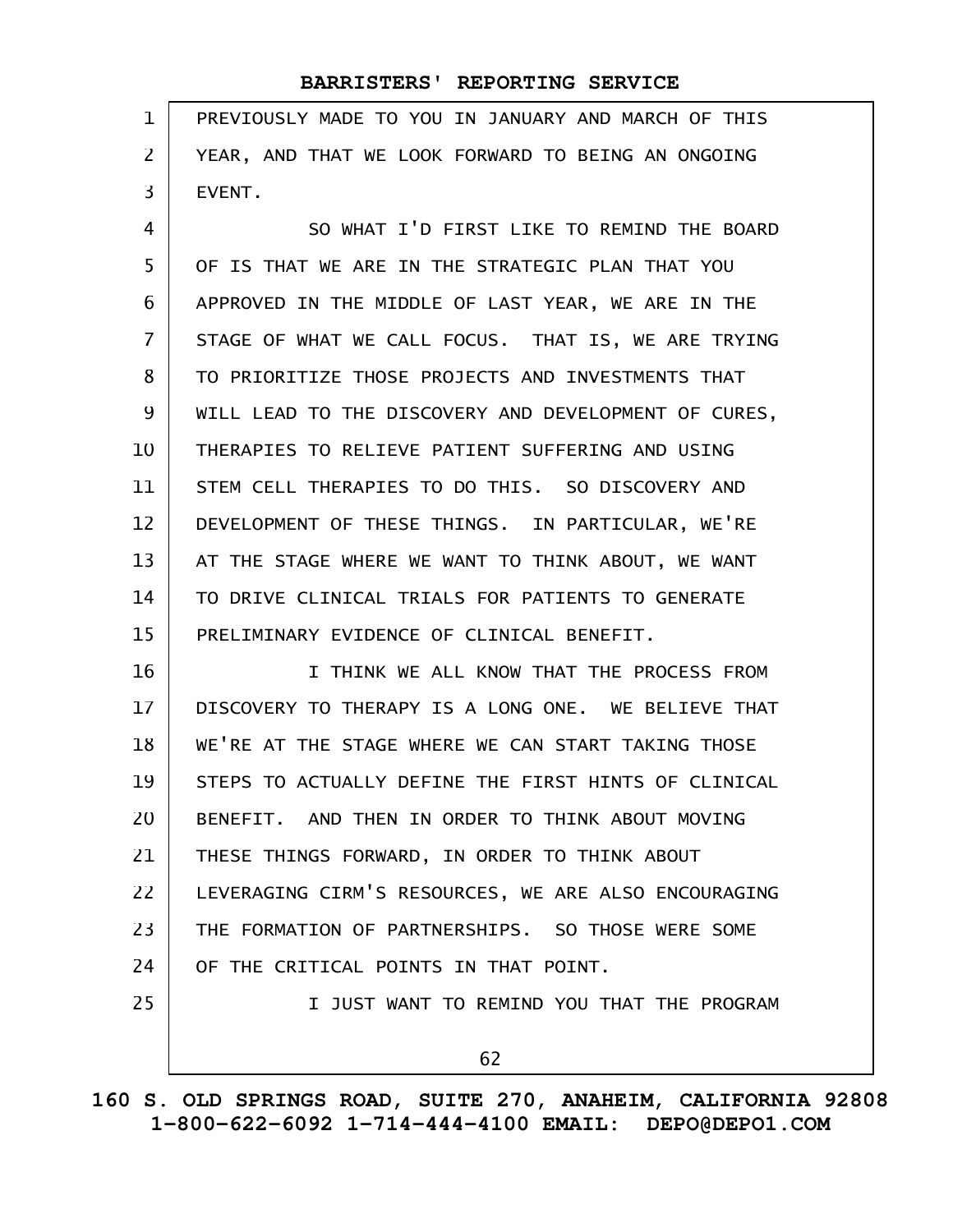| 1              | WE'RE GOING TO TALK ABOUT COVERS THE PRODUCT         |
|----------------|------------------------------------------------------|
| $\overline{2}$ | DEVELOPMENT SPECTRUM. THE EARLY TRANSLATIONAL OR     |
| 3              | THE RESEARCH PROGRAMS, THE DISEASE TEAM PROGRAM HAVE |
| 4              | SPANNED DIFFERENT STAGES ALONG THAT PIPELINE. YOU    |
| 5              | CAN SEE THAT THE DISEASE TEAM I SHOWED A LOT OF      |
| 6              | OVERLAP, THE GOAL OF THAT PROGRAM AN IND.            |
| $\overline{7}$ | SUBSEQUENT PROGRAMS HAVE FOCUSED ON MOVING INTO THE  |
| 8              | CLINIC AND COMPLETING CLINICAL TRIALS. SO THIS IS    |
| 9              | WHAT WE ARE GOING TO BE TALKING ABOUT.               |
| 10             | JUST A BIT OF STATISTICS HERE. THIS IS               |
| 11             | WHERE THE PROGRAM STANDS AT THIS POINT. THERE HAVE   |
| 12             | BEEN 98 AWARDS MADE, PROJECTS HAVE BEEN AWARDED FOR  |
| 13             | A TOTAL OF \$700 MILLION. MANY OF THESE ARE JUST     |
| 14             | GETTING STARTED, BUT WE ACTUALLY HAVE A LITTLE BIT   |
| 15             | OF HISTORY ON SOME OF THEM. SO WE LOOK FORWARD TO    |
| 16             | TELLING YOU.                                         |
| 17             | WHAT I WANT TO FOCUS ON NOW IS I WANT TO             |
| 18             | FOCUS ON THE EARLY TRANSLATIONAL RESEARCH PROGRAM.   |
| 19             | THERE ARE DISCOVERIES MADE IN BASIC SCIENCE. THIS    |
| 20             | IS THE PROGRAM THAT ACTUALLY ENABLES THE EARLY STEPS |
| 21             | THAT ARE REQUIRED FOR THE TRANSLATION OF PROMISING   |
| 22             | AND INNOVATIVE STEM CELL DISCOVERIES. THIS IS THE    |
| 23             | CHANCE FOR INVESTIGATORS TO TEST THERAPEUTIC         |
| 24             | HYPOTHESES. AND IF THOSE HYPOTHESES ARE BORNE OUT,   |
| 25             | TO START TAKING THE STEPS THAT WILL ENABLE A ROBUST  |
|                | 63                                                   |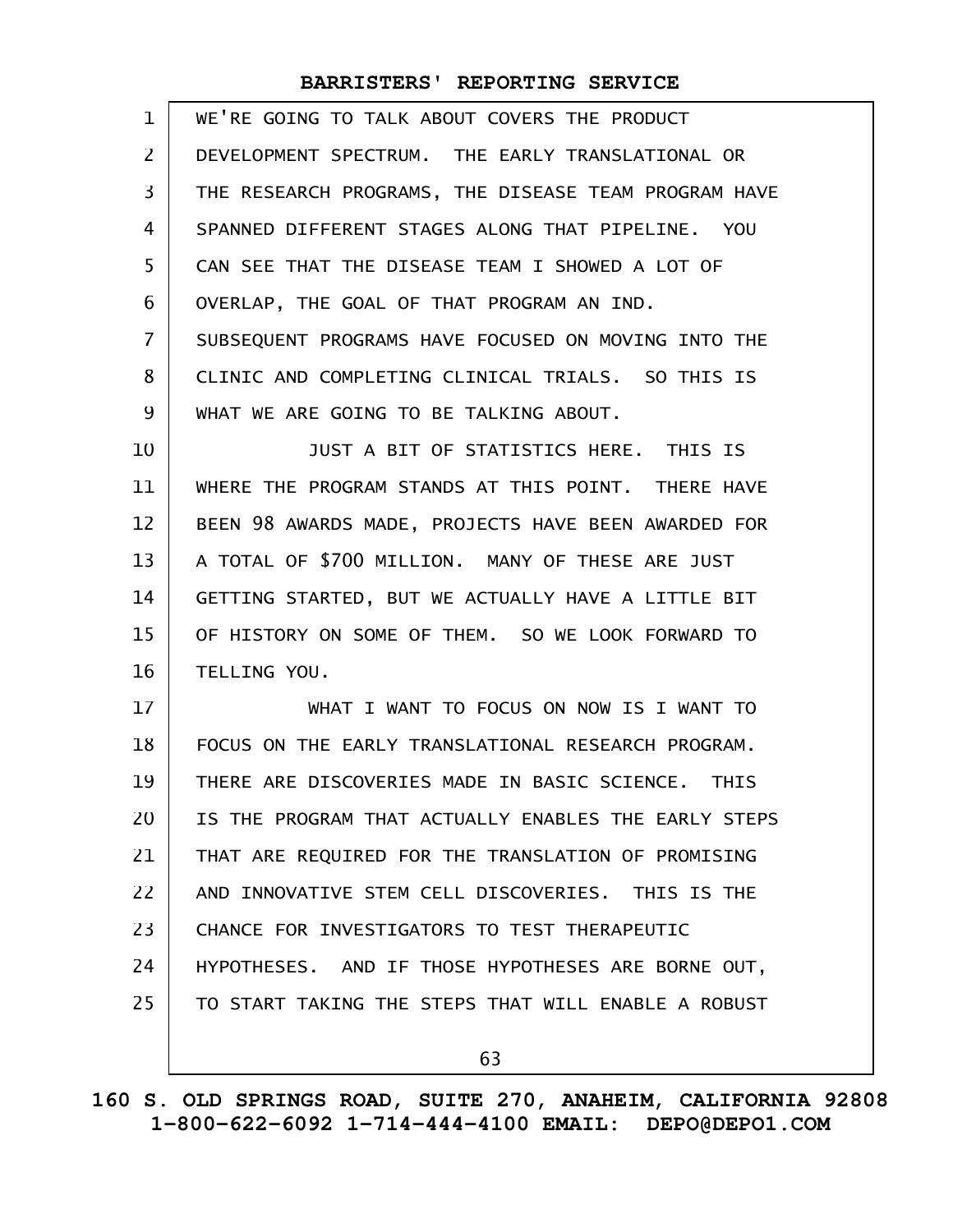| $\mathbf 1$ | DECISION AS TO WHETHER THERE IS SOMETHING THAT CAN  |
|-------------|-----------------------------------------------------|
| 2           | BE MOVED INTO CLINICAL TRIALS. I REMIND YOU ALL YOU |
| 3           | HEAR THESE NUMBERS ABOUT \$2 BILLION THAT ARE       |
| 4           | REQUIRED TO GET ONE THERAPEUTIC. A LOT OF IT IS THE |
| 5           | FAILURES THAT OCCUR IN RESEARCH BECAUSE YOU HAVE A  |
| 6           | LOT OF HYPOTHESES IN RESEARCH THAT NEVER MAKE IT.   |
| 7           | BUT IF YOU DON'T DO THE WORK, YOU NEVER KNOW. SO    |
| 8           | THAT'S ONE THING.                                   |
| 9           | SO FOR THE EARLY TRANSLATION IN                     |
| 10          | PARTICULAR, FOR THE PROGRAMS SINCE INCEPTION, WE'VE |
| 11          | HAD THREE MAIN GOALS. ACHIEVE IN VITRO OR IN VIVO   |
| 12          | PROOF OF CONCEPT. SO WE ASK THE PROGRAMS TO TARGET  |
| 13          | THAT. THAT'S ONE THING. THAT'S OUR DEVELOPMENT      |
| 14          | CANDIDATE FEASIBILITY AWARD. OR ACHIEVE A           |
| 15          | DEVELOPMENT CANDIDATE READY TO MOVE INTO            |
| 16          | IND-ENABLING PRECLINICAL DEVELOPMENT. THAT'S OUR    |
| 17          | DEVELOPMENT CANDIDATE AWARD. AND, AGAIN, I REMIND   |
| 18          | YOU THIS IS MOVING A STEP -- IT'S STILL HYPOTHESIS  |
| 19          | TESTING, BUT IT'S STARTING TO DO THE                |
| 20          | CHARACTERIZATION. IT'S STARTING TO SHOW ROBUST      |
| 21          | DISEASE MODIFICATION ACTIVITY, IT'S STARTING TO SAY |
| 22          | WHAT ARE THE ISSUES I'M GOING TO FACE IN MAKING     |
| 23          | THIS? WHAT DO I SEE IN TERMS OF VERY PILOT SAFETY?  |
| 24          | SO IT'S STARTING TO THINK ABOUT THOSE THINGS.       |
| 25          | AND THEN THE FIRST PROGRAM WE DID, OUR              |
|             | 64                                                  |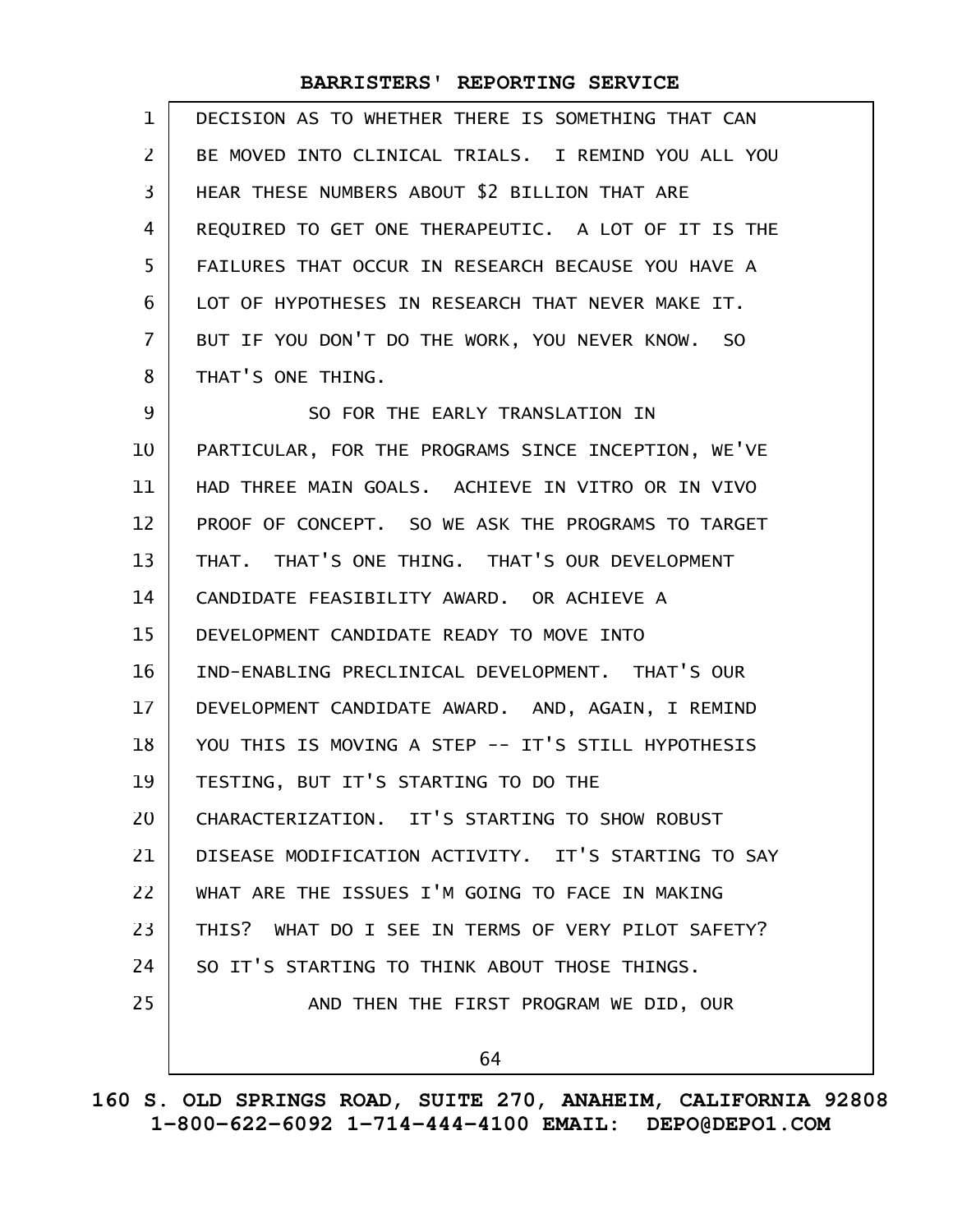| $\mathbf{1}$   | FIRST EARLY TRANSLATIONAL AWARD, ALSO INCLUDED A     |
|----------------|------------------------------------------------------|
| 2              | BOTTLENECK COMPONENT. WHAT ARE SOME OF THE MAIN      |
| 3              | BOTTLENECKS? THAT HAS SINCE, I THINK, BEEN TAKEN     |
| 4              | OVER BY THE TOOLS AND TECHNOLOGIES, BUT I DO WANT TO |
| 5              | AT LEAST TALK ABOUT THOSE HERE.                      |
| 6              | THIS IS JUST A SLIDE THAT GIVES YOU A LOT            |
| $\overline{I}$ | OF THE DETAILS ABOUT IT. IT NOTES THAT -- I DO WANT  |
| 8              | TO REMIND YOU OF THIS, THAT BASICALLY THAT FIRST     |
| 9              | EARLY TRANSLATION PROGRAM STARTED AT PRETTY MUCH THE |
| 10             | END OF 2009. AND AS YOU KNOW, THE FIRST DISEASE      |
| 11             | TEAM AWARD DIDN'T EVEN START UNTIL 2010. SO THIS     |
| 12             | JUST GIVES YOU SOME FOR YOUR INFORMATION.            |
| 13             | I AM GOING TO FOCUS MY UPDATE TODAY                  |
| 14             | PRIMARILY ON THE ET I PROGRAMS AND SOME OF THE ET II |
| 15             | PROGRAMS. MOST OF THE ET I PROJECTS ARE FINISHED AT  |
| 16             | THIS POINT, NOT ALL OF THEM, BUT MOST OF THEM. AND   |
| 17             | SO THAT'S WHAT I'M GOING TO TALK ABOUT.              |
| 18             | THIS IS A VISUAL OF HOW THE MONEY AND THE            |
| 19             | NUMBERS GO WITHIN THIS ET PROGRAM. SO YOU CAN        |
| 20             | SEE -- OH, I ACTUALLY DID WANT TO MAKE A POINT, AND  |
| 21             | I THINK I HIGHLIGHTED THIS IN THE DETAIL SLIDE, THAT |
| 22             | THE BOARD HAS COMMITTED 256 MILLION TO THIS PROGRAM. |
| 23             | SO FAR WE'VE ACTUALLY SPENT 241. SO WHAT THE BOARD   |
| 24             | COMMITS THEN STAFF GOES THROUGH, AND SOME EXPENSES   |
| 25             | ARE NOT ALLOWED, SOME FACILITIES B COSTS COME OFF,   |
|                | 65                                                   |
|                |                                                      |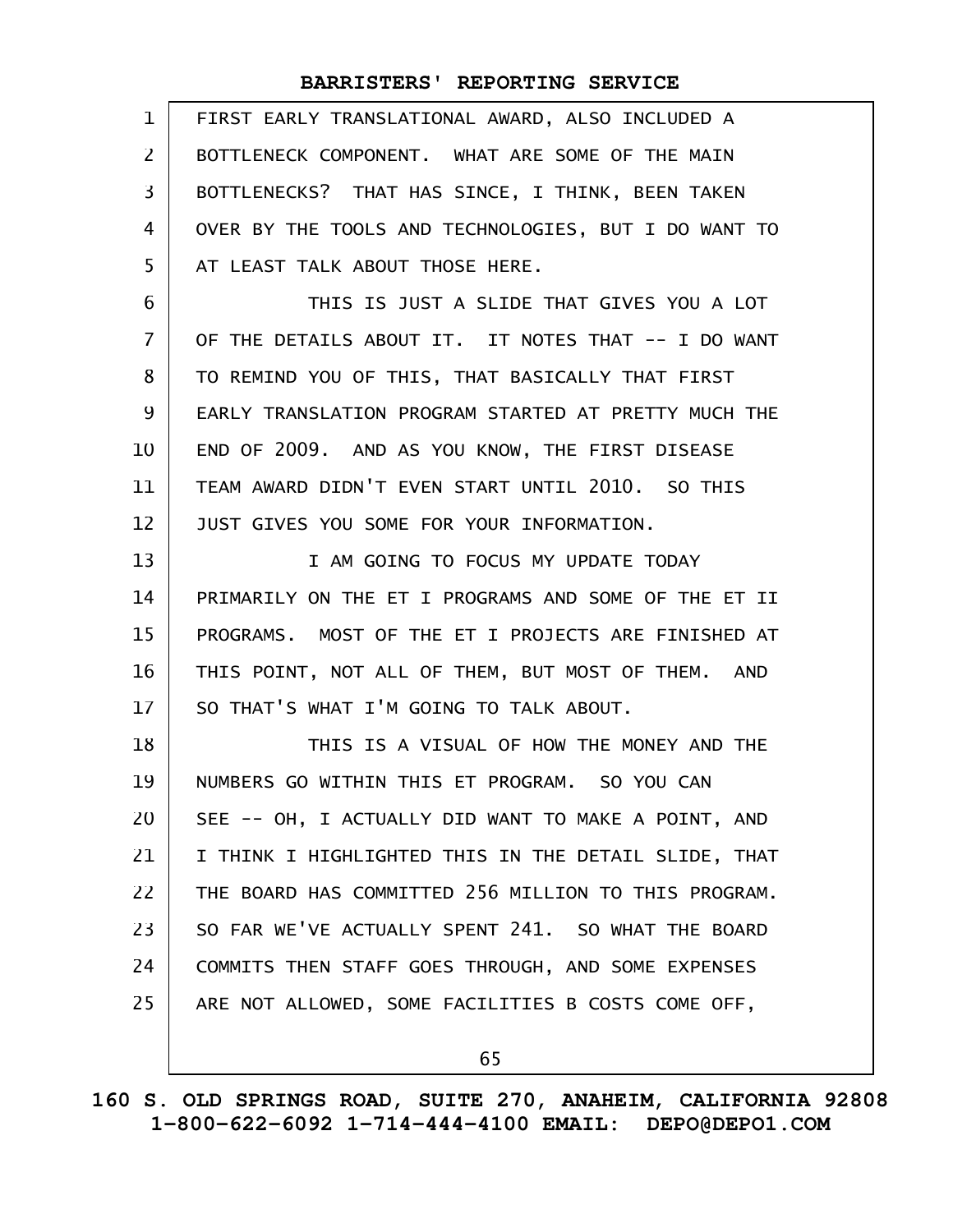| $\mathbf{1}$ | AND THERE IS AN OCCASIONAL AWARD WHERE WE REDUCE OR  |
|--------------|------------------------------------------------------|
| 2            | AN AWARD HAS BEEN STOPPED IN ONE INSTANCE. THE       |
| 3            | ACTUALS, THE NUMBERS I WILL ALWAYS GIVE YOU ARE WHAT |
| 4            | THE BOARD COMMITTED BECAUSE THE OTHERS ARE ALWAYS    |
| 5            | CHANGING. AND THAT'S ACTUALLY WHAT YOU GET WHEN I    |
| 6            | DO THE FINANCIAL UPDATE ON THE RFA FUNDING.          |
| 7            | ANOTHER THING THAT I WANTED TO REMIND YOU            |
| 8            | ABOUT, AS PART OF THIS MOVE THE STEM CELL FIELD      |
| 9            | FORWARD, AS PART OF THE DISCOVERY, WE HAVE HAD       |
| 10           | PRETTY MUCH A PRIORITY IN THE EARLY TRANSLATION      |
| 11           | PROGRAM. AND THEY'RE LISTED HERE. ADVANCE CELL       |
| 12           | THERAPIES DERIVED FROM PLURIPOTENT STEM CELLS. THAT  |
| 13           | IS UNIQUELY -- CELL THERAPY, I THINK, IS UNIQUELY    |
| 14           | WITHIN OUR REMIT. PLURIPOTENT STEM CELLS, BECAUSE    |
| 15           | THEY REPRESENT AN INEXHAUSTIBLE STARTING MATERIAL    |
| 16           | FOR POTENTIAL CELL THERAPIES THAT REALLY CAN MAKE A  |
| 17           | SIGNIFICANT DIFFERENCE AND I EMPHASIZE THAT. I       |
| 18           | DON'T THINK ANYBODY WANTS TO GO THROUGH THE          |
| 19           | CHALLENGES OF A CELL THERAPY WHERE IT DOESN'T MAKE   |
| 20           | SENSE. BUT THIS HAS BEEN A FOCUS. AND YOU CAN GET    |
| 21           | CELLS FROM PLURIPOTENT CELLS THAT YOU SIMPLY CANNOT  |
| 22           | GET IN ANY OTHER WAYS.                               |
| 23           | ADVANCE THERAPEUTIC CANDIDATES USING CELLS           |
| 24           | DERIVED FROM HUMAN PLURIPOTENT CELLS. THIS IS THE    |
| 25           | WHOLE UNDERSTANDING DISEASE MECHANISM. THIS IS THE   |
|              |                                                      |
|              | 66                                                   |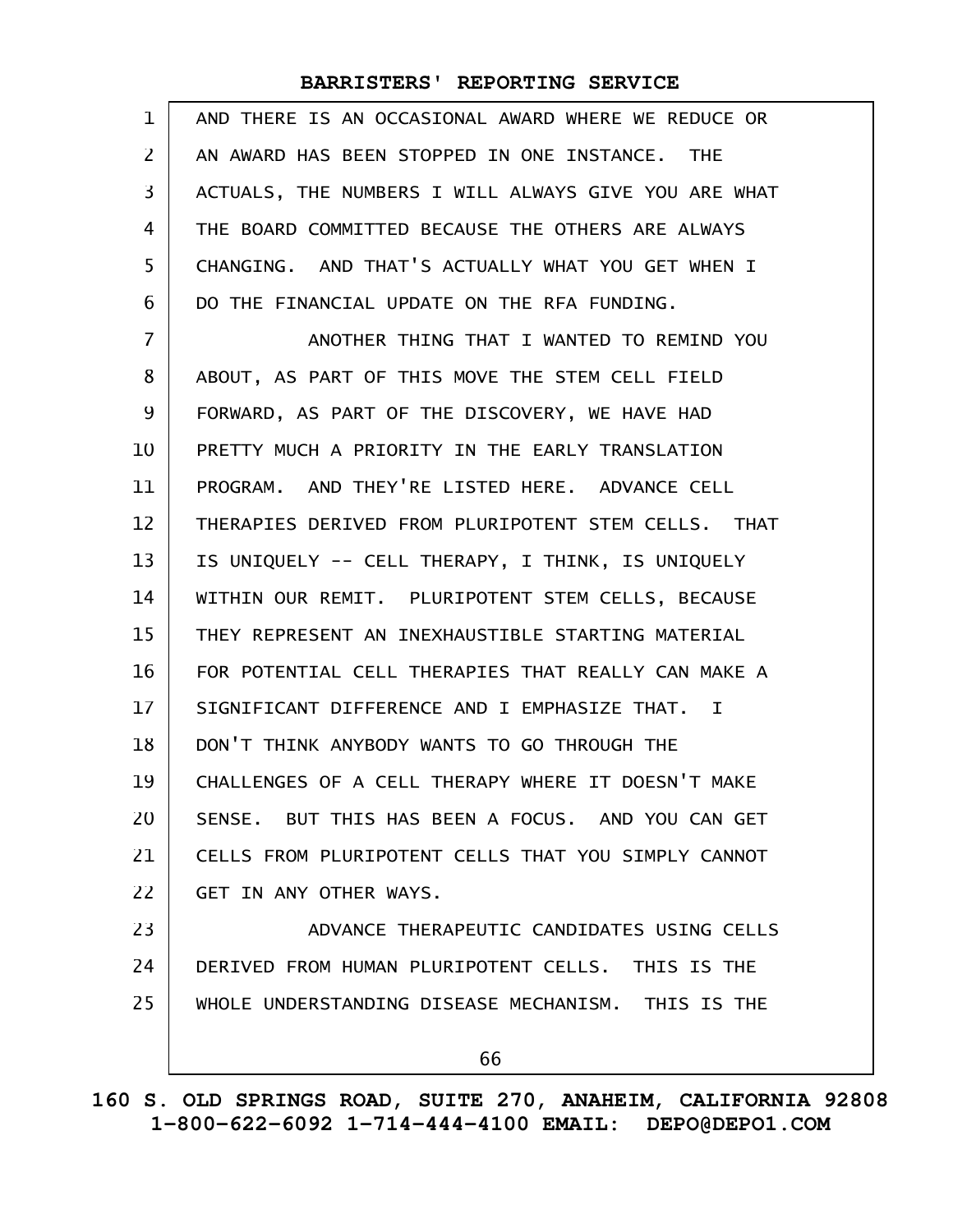| $\mathbf{1}$ | WHOLE BEING ABLE TO USE THE ACTUAL CELL TYPE INSTEAD |
|--------------|------------------------------------------------------|
| 2            | OF A MURINE NEURON OR SOMETHING TO SCREEN WITH       |
| 3            | DRUGS. SO THIS HAS BEEN A PRIORITY IN AT LEAST TWO   |
| 4            | OF THE FOUR.                                         |
| 5            | AND THEN FINALLY, AS I NOTED IN ET I, WE             |
| 6            | ALSO FOCUSED ON BOTTLENECKS TO THE ADVANCEMENT TO    |
| 7            | THE CLINIC OF EFFECTIVE, NOVEL CELL THERAPEUTICS,    |
| 8            | PARTICULARLY THOSE THAT WERE DERIVED FROM            |
| 9            | PLURIPOTENT STEM CELLS.                              |
| 10           | I JUST WANTED TO MAKE THE POINT THAT THESE           |
| 11           | PRIORITIES HAVE, IN FACT, BEEN REFLECTED IN OUR      |
| 12           | FUNDING -- IN THE RECOMMENDATIONS OF THE GRANTS      |
| 13           | WORKING GROUP TO THIS BOARD AND IN OUR FUNDING       |
| 14           | DECISIONS. SO ROUGHLY 37 PERCENT OF THE PROJECTS     |
| 15           | AND THE DOLLARS HAVE GONE TO THE EARLY TRANSLATIONAL |
| 16           | STUDIES ON CELL THERAPIES THAT ARE DERIVED FROM      |
| 17           | PLURIPOTENT STEM CELLS. ROUGHLY 11 TO 15 PERCENT OF  |
| 18           | THE PROJECTS AND THE DOLLARS ALLOCATED TO THIS       |
| 19           | PROGRAM HAVE GONE TO THE USE OF THE DERIVATIVES OF   |
| 20           | PLURIPOTENT STEM CELLS FOR DISCOVERY. AND THEN,      |
| 21           | AGAIN, ROUGHLY 9 PERCENT HAVE GONE TO ESSENTIALLY    |
| 22           | DEALING WITH SOME OF THE CHALLENGES PARTICULARLY     |
| 23           | FOCUSED ON PLURIPOTENT STEM CELLS.                   |
| 24           | THE OTHER 47 PERCENT OR SO HAS GONE TO               |
| 25           | OTHERS. AND, AGAIN, HERE IS THE DETAIL ON THAT FOR   |
|              | 67                                                   |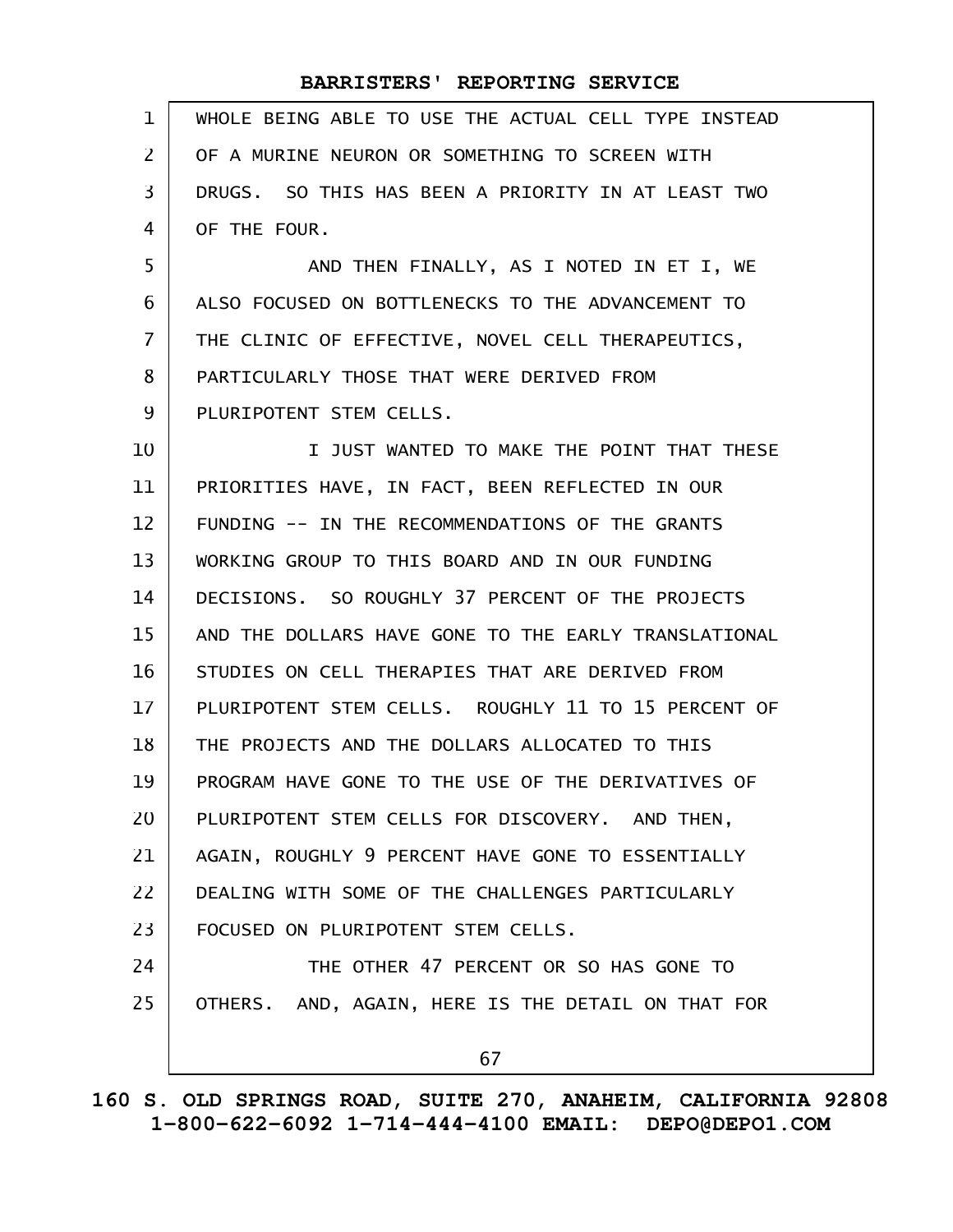YOUR INFORMATION.

1

OKAY. SO I JUST WANT TO GIVE YOU SORT OF A BROAD HIGHLIGHT. HOW ARE WE WORKING TO ADVANCE THE FIELD? YOU WORK TO ADVANCE THE FIELD BY PUBLISHING YOUR RESULTS. YOU TRY AND PROTECT CIRM'S INVESTMENT. OR IF YOU REALLY HAVE SOMETHING NOVEL, YOU FILE INVENTIONS. AND THEN WE'RE ALSO TRYING TO LEVERAGE. SO JUST THESE KINDS OF THINGS. AND THESE ARE ALMOST ALL DUE TO ESSENTIALLY FROM THE EARLY TRANSLATION I AND II PROGRAMS. ET III PROJECTS HAVEN'T EVEN COMPLETED THEIR FIRST FULL YEAR YET. SO THERE'S VIRTUALLY NO CONTRIBUTION FROM THIS. AND ET IV WAS JUST APPROVED BY THIS BOARD AT THEIR AUGUST MEETING, SO THEY ARE BASICALLY JUST BEING LAUNCHED. AS YOU CAN SEE, OUR INVESTIGATORS ARE MAKING CONTRIBUTIONS TO THE FIELD. THEY ARE ADVANCING THE FIELD. THEY ARE ATTRACTING CO-FUNDING. THE EARLY TRANSLATION PROGRAM HAS ACTUALLY BEEN ONE OF THE MORE POPULAR PROGRAMS FOR COLLABORATIVE FUNDING PARTNERS. WE'VE HAD FIVE DIFFERENT PARTNERS WHO CONTRIBUTE OVER 14.3 MILLION TO 14 AWARDED PROGRAMS WHICH LEVERAGED 55 MILLION IN CIRM INVESTMENT. THIS JUST SHOWS YOU AS A SCHEMATIC THE 68 2 3 4 5 6 7 8 9 10 11 12 13 14 15 16 17 18 19 20 21 22 23 24 25

**160 S. OLD SPRINGS ROAD, SUITE 270, ANAHEIM, CALIFORNIA 92808 1-800-622-6092 1-714-444-4100 EMAIL: DEPO@DEPO1.COM**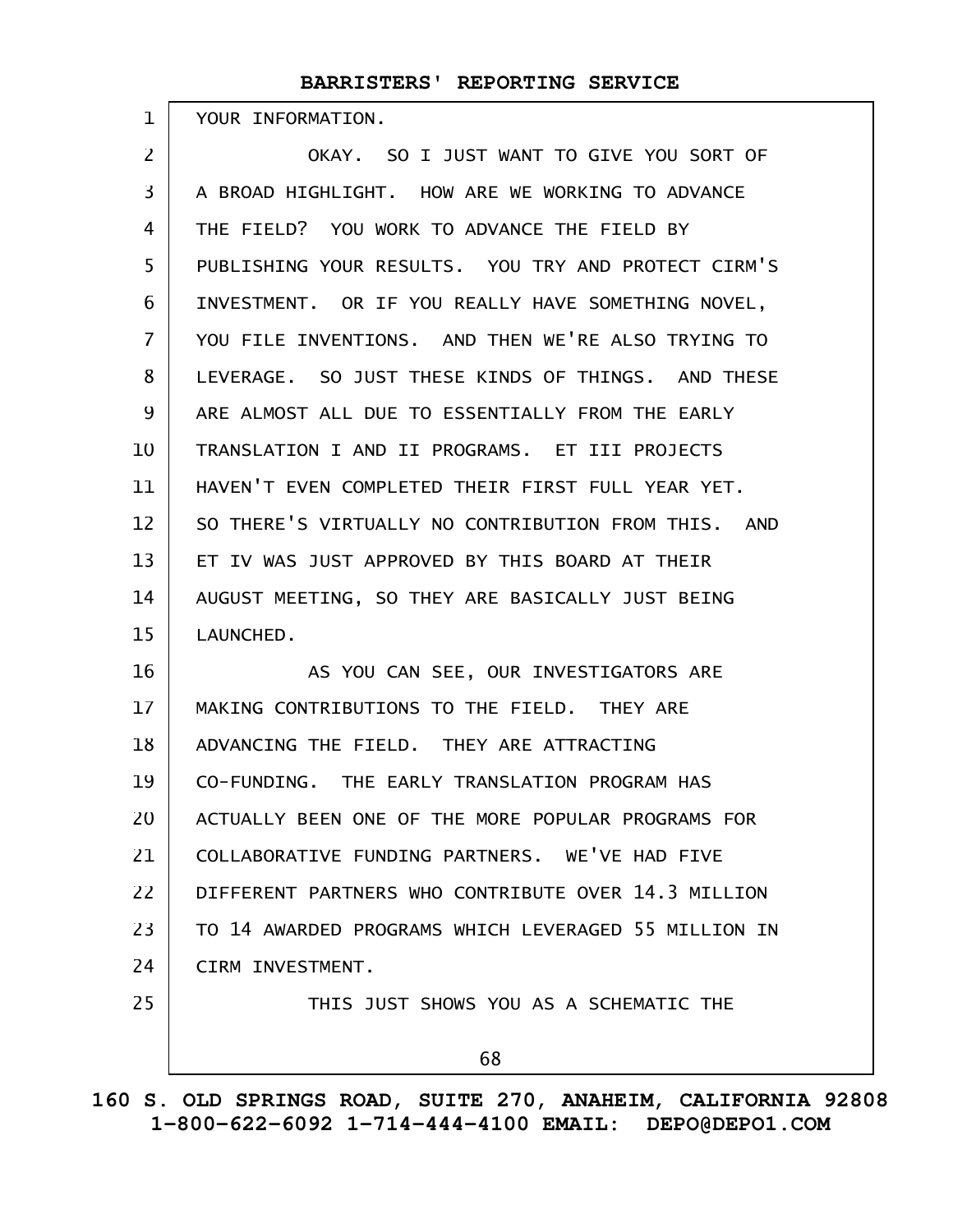| $\mathbf{1}$      | STAGES IN THE RESEARCH PIPELINE COVERED BY THESE     |
|-------------------|------------------------------------------------------|
| $\overline{2}$    | SPECIFIC TYPES OF AWARDS.                            |
| 3                 | WHAT I'D LIKE TO DO NOW IS GO THROUGH THE            |
| 4                 | DIFFERENT TYPES OF AWARDS AND JUST GIVE YOU BRIEFLY  |
| 5                 | HIGHLIGHTS FROM EACH OF THESE PROJECTS, PARTICULARLY |
| 6                 | FOR ET I AND SOME OF THE ET IIS AS WELL.             |
| $\overline{7}$    | SO BOTTLENECKS AWARDS, THERE WERE EIGHT              |
| 8                 | AWARDS THAT WERE FOCUSED ON TWO CATEGORIES. ONE WAS  |
| 9                 | BETTER MODELS FOR DEVELOPING OR TESTING CANDIDATE    |
| 10                | THERAPIES. THREE AWARDS FELL WITHIN THAT CATEGORY.   |
| 11                | AND THEN THE OTHER CATEGORY WAS REALLY               |
| $12 \overline{ }$ | CHARACTERIZING OR MITIGATING THE RISKS OF            |
| 13                | PSC-DERIVED CELL THERAPIES. AND THAT INCLUDED FIVE   |
|                   |                                                      |
| 14                | AWARDS.                                              |
| 15                | SO JUST TO LOOK AT BETTER MODELS, THERE              |
| 16                | WERE THREE. AND I TALKED ABOUT SOME OF THESE A       |
| 17                | LITTLE BIT IN JANUARY. SO JUST REMIND YOU THE        |
| 18                | JACKSON LABORATORY WEST HAS ACTUALLY RELEASED THREE  |
| 19                | MODELS THAT ARE SUITABLE FOR USE OF HUMAN CELLS, AND |
| 20                | ONE OF THESE ARE THE BEST MODELS IN MULTIPLE         |
| 21                | SCLEROSIS, PARKINSON'S DISEASE, AND TYPE 1 DIABETES. |
| 22                | THEY NOW ARE NEAR RELEASE OF FIVE OTHER MODELS. SO   |
| 23                | THESE WILL BE AVAILABLE TO THE COMMUNITY. NOT EVERY  |
| 24                | LABORATORY HAS ACCESS TO OR HAS THE CAPABILITY.      |
| 25                | MODELS ARE ACTUALLY NOT THAT EASY TO DO IN MANY      |

69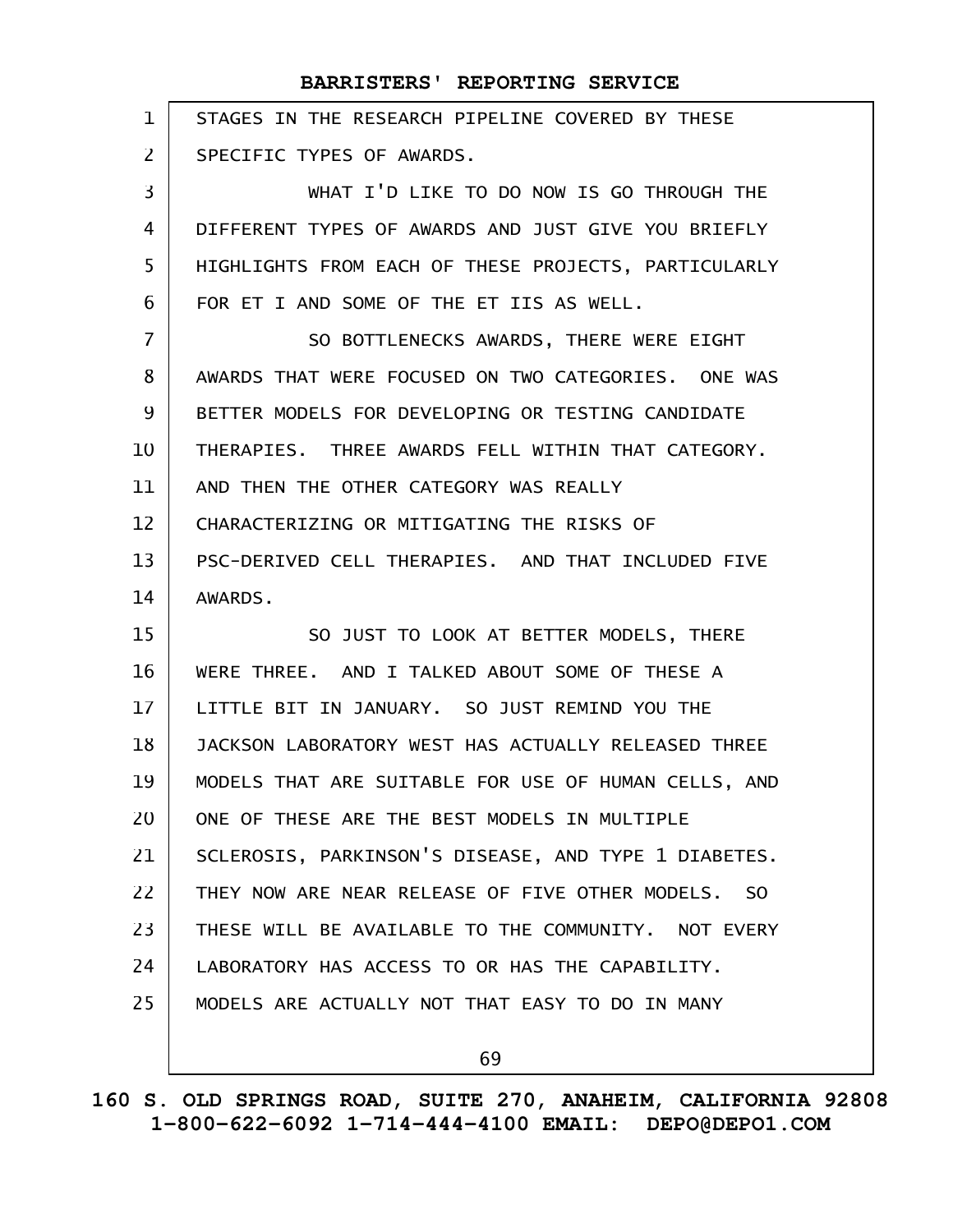| $\mathbf 1$    | CASES. SO NOW THEY HAVE ONES FOR MYOCARDIAL          |
|----------------|------------------------------------------------------|
| $\mathsf{Z}$   | INFARCTION, STROKE, SPINAL CORD INJURY, AND          |
| 3              | TRAUMATIC BRAIN INJURY.                              |
| 4              | DR. LANGSTON OF THE PARKINSON'S INSTITUTE            |
| 5              | HAD AN AWARD WHERE, AGAIN, THE MODEL SYSTEM THERE    |
| 6              | WAS HOW DO YOU EFFECTIVELY MODEL PARKINSON'S         |
| $\overline{7}$ | DISEASE. HOW DO YOU DISCOVER DRUGS? AND THEY         |
| 8              | DERIVED OVER 50 LINES FROM PATIENTS THAT ACTUALLY    |
| 9              | HAD KNOWN CAUSATIVE MUTATIONS. THEY DEFINED SEVERAL  |
| 10             | NEW PHENOTYPIC READOUTS, AND THIS HAS ACTUALLY LED   |
| 11             | TO MULTIPLE NEW COLLABORATIONS, INCLUDING ONES WITH  |
| 12             | INDUSTRY AND NEW FUNDING FROM BOTH PUBLIC AND        |
| 13             | PRIVATE SOURCES.                                     |
| 14             | DR. ALICE TARANTAL AT UC DAVIS HAS HAD A             |
| 15             | LONG-TERM GOAL OF TREATING INHERITED PEDIATRIC       |
| 16             | HEMATOLOGIC DISORDERS. AND SHE HAS DEVELOPED AN IN   |
| 17             | UTERO PRECLINICAL MODEL. WHAT SHE WAS INTERESTED IN  |
| 18             | DOING IS CAN I SHOW ENGRAFTMENT OF STEM CELLS AND    |
| 19             | CAN I FOLLOW THEM? AND WHAT SHE'S DONE IS SHE'S      |
| 20             | BEEN SUCCESSFUL IN DOING THIS WITH CORD BLOOD.       |
| 21             | SHE'S BEEN ABLE TO MONITOR THEM. I WOULD POINT OUT   |
| 22             | THAT THIS IS ACTUALLY THE REASON I WAS EXCITED THAT  |
| 23             | THIS AS A START AS IT SEEMED TO ME A POSSIBLE WAY OF |
| 24             | INDUCING TOLERANCE TO A COMPARABLE CELL TYPE IF YOU  |
| 25             | HAD THE APPROPRIATE THINGS. SO SHE HAS BEEN ABLE TO  |
|                | 70                                                   |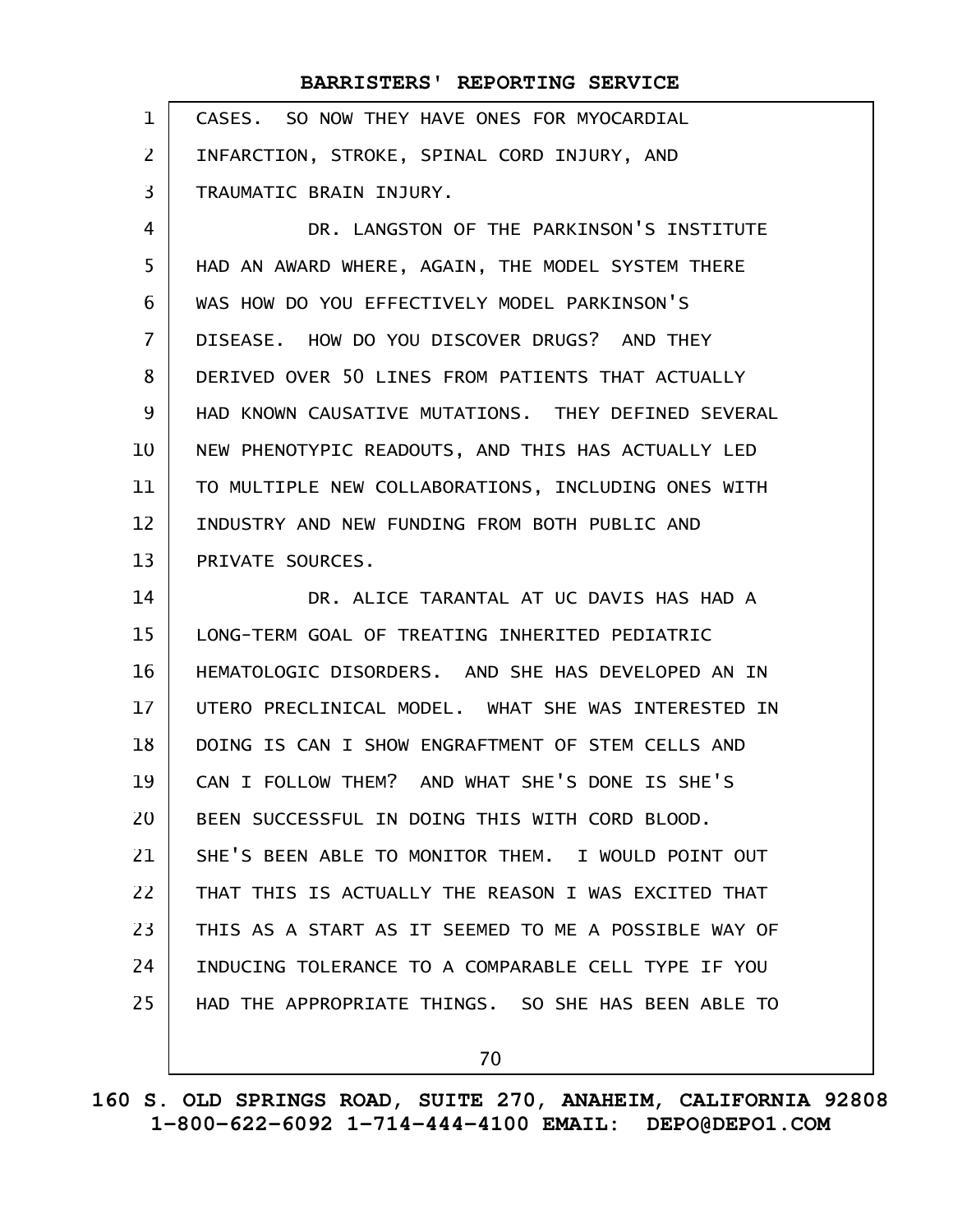DO THAT.

1

| $\overline{2}$ | THE OTHER FIVE PROJECTS IN THESE                     |
|----------------|------------------------------------------------------|
| 3              | BOTTLENECK AWARDS ESSENTIALLY WERE ADDRESSED TO      |
| 4              | MITIGATING THE RISK OF PSC-DERIVED THERAPIES. WHAT   |
| 5              | WARNER GREENE AT THE GLADSTONE INSTITUTE WAS         |
| 6              | INTERESTED IN WAS ESSENTIALLY FACTORS THAT AFFECT    |
| $\overline{7}$ | THE STABILITY OF PLURIPOTENT DERIVED CELL LINES,     |
| 8              | PARTICULARLY IPSC DERIVED. HAVE YOU ALL HEARD OF     |
| 9              | JUMPING GENES? YOU MAY HAVE. EVERYBODY HAS IN        |
| 10             | THEIR GENOME RESIDUAL RETRO ELEMENTS THAT ACTUALLY   |
| 11             | HAVE THE CAPABILITY OF MOVING AROUND. AND THE        |
| 12             | QUESTION WAS IF DURING IPSC GENERATION, SINCE YOU'RE |
| 13             | REALLY TOTALLY REMODELING CHROMATIN, YOU'RE CHANGING |
| 14             | THE WHOLE ACTIVATION, DOES THIS CHANGE?              |
| 15             | AND WHAT HE'S FOUND IS THAT HE HAS SHOWN             |
| 16             | THAT REPROGRAMMING MAY BE ASSOCIATED WITH INCREASED  |
| 17             | ENDOGENOUS RETRO-TRANSPOSITION. SO THIS IS           |
| 18             | SOMETHING THAT PEOPLE JUST NEED TO BE AWARE OF.      |
| 19             | THIS IS WHY CHARACTERIZATION OF IPSC LINES IS SO     |
| 20             | IMPORTANT.                                           |
| 21             | DR. XU AT THE SCRIPPS WAS INTERESTED IN              |
| 22             | LOOKING AT IMPROVED METHODS OF GENERATING IPSC       |
| 23             | CELLS. NOW, I HAVE TO REMIND YOU, I THINK YOU ALL    |
| 24             | KNOW, THIS HAS BEEN A REMARKABLY FAST MOVING FIELD.  |
| 25             | THERE HAVE BEEN LOTS OF WORK IN THIS.                |
|                |                                                      |

71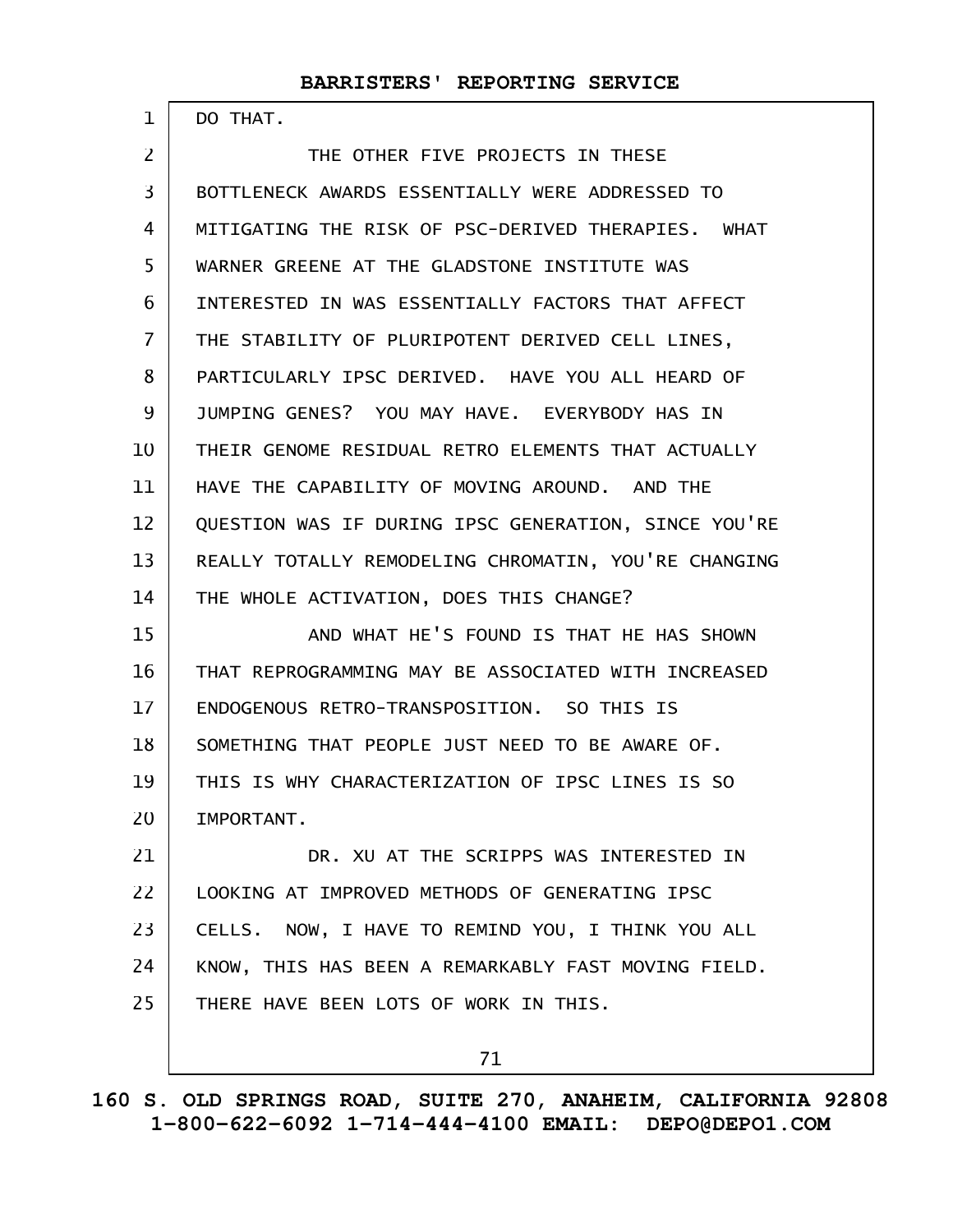| 1              | HE HAS DEVELOPED AND PUBLISHED AN IMPROVED           |
|----------------|------------------------------------------------------|
| $\overline{2}$ | METHOD FOR EPISOMAL, WHICH IS NONINTEGRATIVE IPS     |
| 3              | GENERATION. AND JUST TO REMIND YOU, THAT IS HOPED,   |
| 4              | THOUGHT TO BE BETTER BECAUSE WHEN YOU HAVE           |
| 5              | INTEGRATIVE, OBVIOUSLY YOU INTEGRATE IN SITES THAT   |
| 6              | COULD CAUSE PROBLEMS.                                |
| $\overline{7}$ | HE HAS ALSO LOOKED AT CAN I MAKE THESE               |
| 8              | DERIVATIVES OF THESE CELLS SAFER BY USING A SUICIDE  |
| 9              | GENE STRATEGY TO USE FOR PSC PURGING EITHER IN       |
| 10             | VITRO? AND HE HAS FOUND THAT, AT LEAST IN HIS        |
| 11             | HANDS, IT'S NOT WORKED AS WELL.                      |
| 12             | BUT THE WORK THAT HE'S PROBABLY BEST KNOWN           |
| 13             | FOR IS THE WORK THAT INITIATED THE DEBATE ON THE     |
| 14             | IMMUNOGENICITY OF PLURIPOTENT-DERIVED CELLS COMPARED |
| 15             | TO ES CELLS. SO THAT HAS GENERATED A LOT OF WORK IN  |
| 16             | THE FIELD, AND I THINK HE HAS NOW COMPLETED FURTHER  |
| 17             | STUDIES, AND THAT MANUSCRIPT IS UNDER REVIEW.        |
| 18             | DR. JEAN LORING, AGAIN AT THE SCRIPPS                |
| 19             | INSTITUTE, IN COLLABORATION WITH A PARTNER PI,       |
| 20             | DR. LASLETT, WHO IS AT MONASH UNIVERSITY IN THE      |
| 21             | STATE OF VICTORIA. WHAT THEY WERE DOING IS CAN I     |
| 22             | FIND MARKERS THAT ARE UNIQUE TO PLURIPOTENT STEM     |
| 23             | CELLS SO THAT I CAN USE THOSE EITHER FOR DETECTION   |
| 24             | AND MAYBE FOR PURGING CULTURES OF THOSE? AND THEY    |
| 25             | GENERATED A NUMBER OF ANTIBODIES, AND SHE DID THE    |
|                | 72                                                   |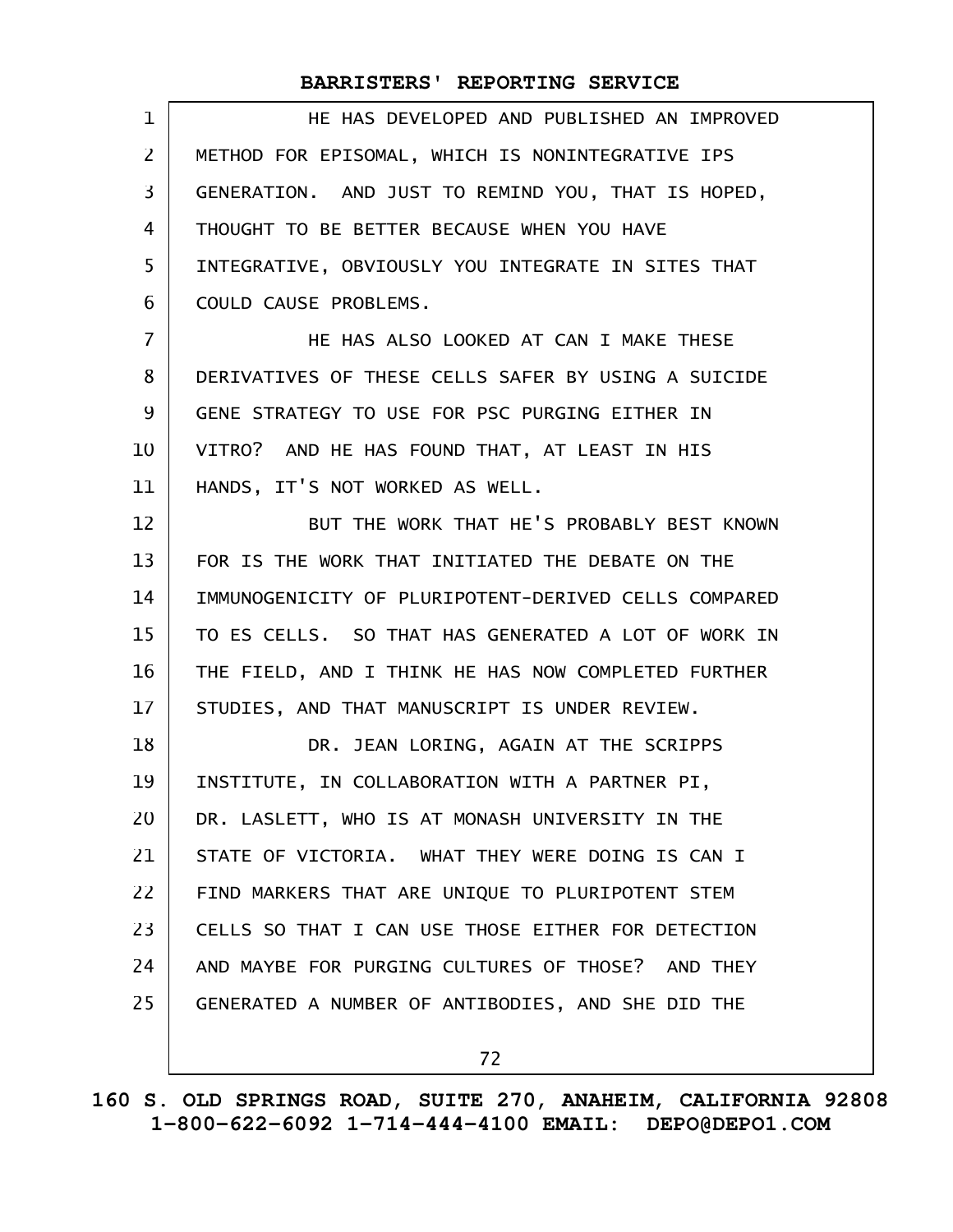| $\mathbf{1}$    | CHARACTERIZATION WORK AND CHARACTERIZED A LOT OF     |
|-----------------|------------------------------------------------------|
| $\mathsf{Z}$    | THEM THAT SEEMED TO BE SPECIFIC FOR NOVEL LIVE       |
| 3               | PLURIPOTENT STEM CELLS. THEY FOUND ONE THAT LOOKS    |
| 4               | TO BE BETTER THAN THE COMMONLY AVAILABLE ANTIBODY    |
| 5               | WITH THAT, AND THEY ARE PURSUING THAT.               |
| 6               | MICHAEL WEST OF BIOTIME TOOK A DIFFERENT             |
| $\overline{7}$  | STRATEGY. HE SAID I'M GOING TO ISOLATE -- I'M GOING  |
| 8               | TO MOVE CELLS ALONG A DIFFERENTIATION PATHWAY, AND   |
| 9               | THEN I'M GOING TO CLONALLY ISOLATE, SINGLE CELL      |
| 10              | CLONALLY ISOLATE THOSE CELLS AND KEEP THEM THERE SO  |
| 11              | THAT I HAVE A LINE THAT REPRESENTS DIFFERENT STAGES. |
| 12              | AND HE GENERATED OVER A HUNDRED LINES.               |
| 13              | AND WHAT HE WANTED TO DO WAS SAY CAN I USE           |
| 14              | THOSE LINES, ONE, I'D LIKE TO CHARACTERIZE THEM AND  |
| 15              | CAN I SHOW THAT THEY ARE MORE EFFECTIVE OR THEY CAN  |
| 16              | USED FOR THERAPY. AND SO THE THOUGHT THERE WOULD BE  |
| 17 <sup>2</sup> | THAT POSSIBLY THE RISK OF RESIDUAL PLURIPOTENT       |
| 18              | CELLS, YOU WOULD EXPECT THE RISK OF PLURIPOTENT      |
| 19              | CELLS TO BE LOWER. AND THEN ALSO CAN I USE THOSE     |
| 20              | LINES TO GENERATE UNIQUE MARKERS WHICH CAN BE USED   |
| 21              | FOR DETECTION, CHARACTERIZATION, AND AGAIN PURGING.  |
| 22              | AND THAT IS WHAT HE HAS DONE. HE HAS                 |
| 23              | SHOWN THAT OUT OF SEVERAL CHONDROGENIC LINES, HE     |
| 24              | FOUND ONE THAT ACTUALLY GAVE GOOD GENERATION OF      |
| 25              | ARTICULAR CARTILAGE. YOU CAN'T MAKE JUST ANY         |
|                 | 73                                                   |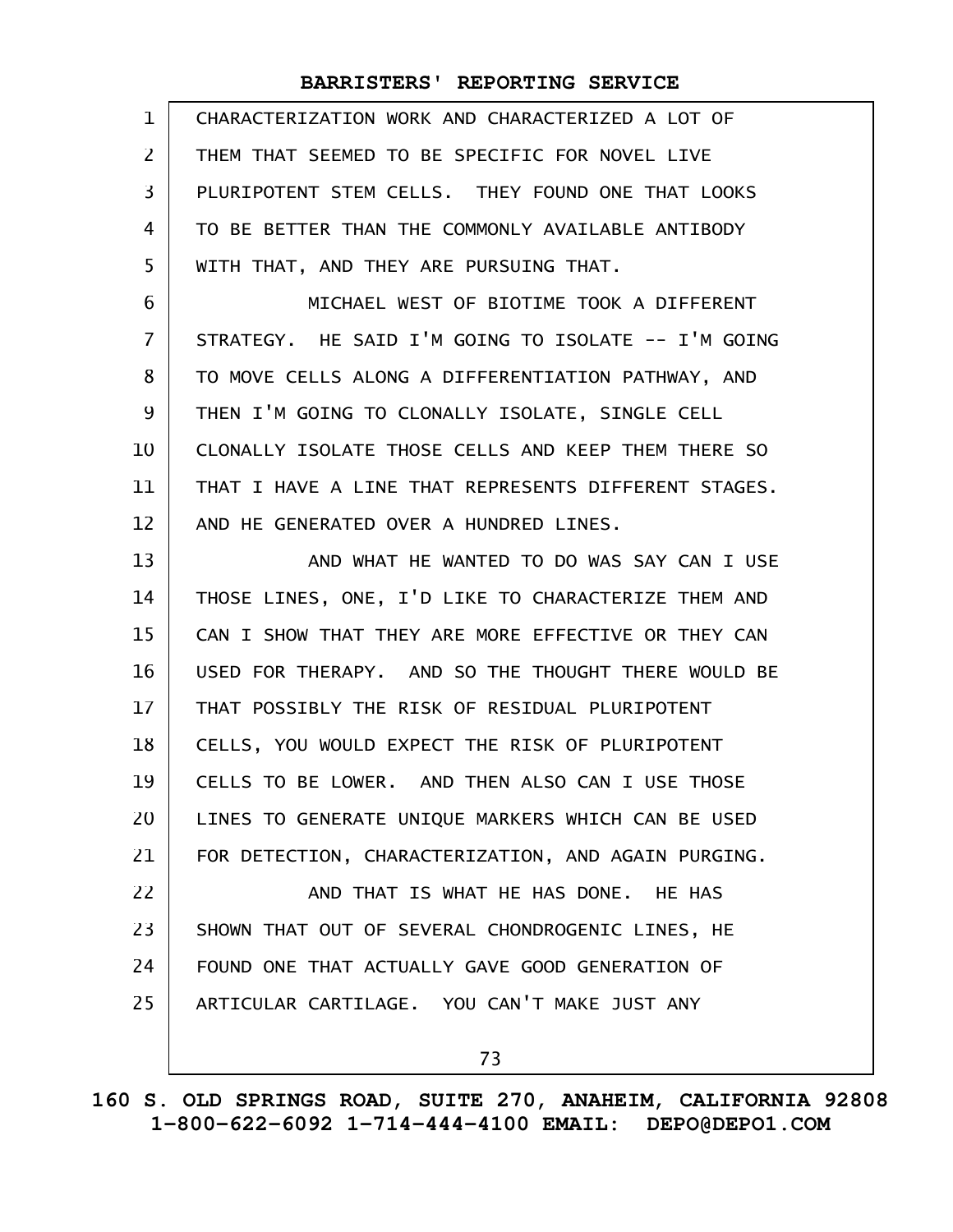| $\mathbf{1}$   | CARTILAGE. YOU HAVE TO MAKE THAT ONE. AND THAT HAS   |
|----------------|------------------------------------------------------|
| $\overline{2}$ | BEEN PUBLISHED, AGAIN SHARED WITH THE FIELD. AND HE  |
| 3              | FOUND THAT HE COULD USE IT. HE HAS IDENTIFIED A      |
| 4              | NUMBER OF MARKERS USING A PHAGE DISPLAY TECHNOLOGY   |
| 5              | THAT HE'S PUBLISHED AND BOTH FILED A PATENT          |
| 6              | APPLICATION ON. AND THAT WAS ACTUALLY WHOLLY         |
| $\overline{7}$ | SUPPORTED BY CIRM.                                   |
| 8              | DR. OLIVIA KELLY OF VIACYTE WAS REALLY               |
| 9              | INTERESTED, HOW DO I DEVELOP ASSAYS THAT ARE         |
| 10             | SENSITIVE ENOUGH TO DETECT RESIDUAL PLURIPOTENT      |
| 11             | CELLS IN A DIFFERENTIATED PRODUCT? WHAT SHE'S DONE   |
| 12             | IS SHE'S ACTUALLY DONE WORK TO DEVELOP BOTH IN VIVO  |
| 13             | OR IN VITRO ASSAYS. AND THIS HAS BEEN WORK DONE      |
| 14             | ALSO IN COLLABORATION WITH ED STANLEY OF MONASH      |
| 15             | UNIVERSITY, AGAIN FUNDED BY THE CFP STATE OF         |
| 16             | VICTORIA OF AUSTRALIA THAT HAS ALLOWED HER TO REALLY |
| 17             | DEVELOP ASSAYS OF SENSITIVITY AND SPECIFICITY. AND   |
| 18             | THIS HAS BEEN PUBLISHED, AND THESE ASSAYS ARE        |
| 19             | ACTUALLY CONTRIBUTING TOWARDS THE ONGOING CIRM       |
| 20             | DISEASE TEAM AND NOW RECENTLY INITIATED STRATEGIC    |
| 21             | PARTNERSHIP I PROJECT.                               |
| 22             | NOW I'D LIKE TO SHIFT GEARS A LITTLE BIT             |
| 23             | AND TALK ABOUT THE ET I PROJECTS AND SOME OF THE ET  |
| 24             | II PROJECTS THAT HAVE BEEN TARGETING EITHER PROOF OF |
| 25             | CONCEPT OR DEVELOPMENT CANDIDATE. THE OUTCOMES TO    |
|                | 74                                                   |

**160 S. OLD SPRINGS ROAD, SUITE 270, ANAHEIM, CALIFORNIA 92808 1-800-622-6092 1-714-444-4100 EMAIL: DEPO@DEPO1.COM**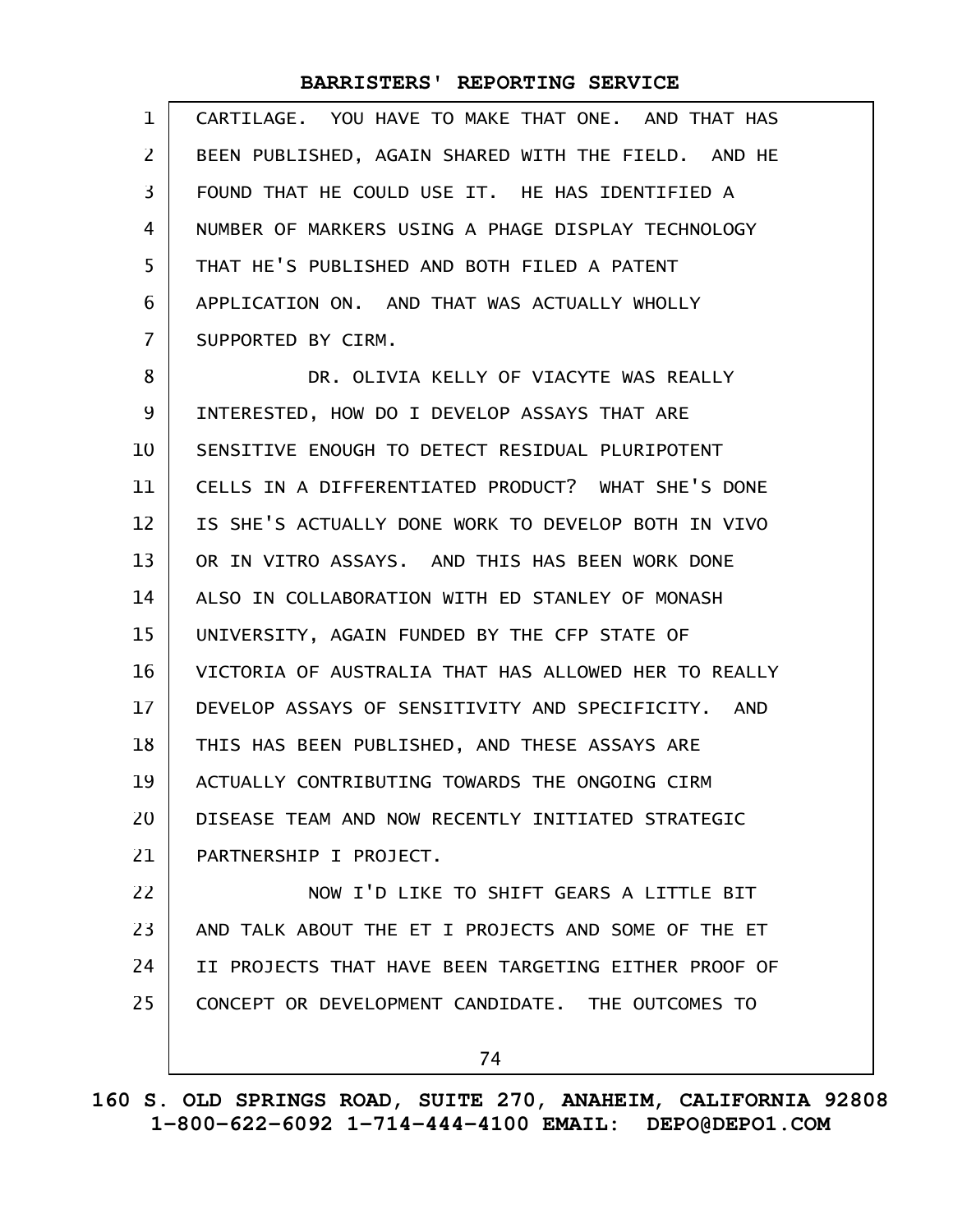| 1  | DATE, AGAIN, WERE JUST FINISHING UP WITH THE -- WE   |
|----|------------------------------------------------------|
| 2  | FINISHED UP WITH THE ET I IN THE LAST YEAR AND ARE   |
| 3  | FINISHING -- ACTUALLY ET II, MOST OF THOSE PROJECTS  |
| 4  | ARE JUST AT THE START OF THEIR THIRD YEAR. SO TWO    |
| 5  | HAVE BEEN AWARDED DT II FUNDING, ONE HAS BEEN        |
| 6  | REVIEWED, RECOMMENDED, AND APPROVED BY THIS BOARD    |
| 7  | FOR BRIDGE FUNDING, AND FIVE SUBMITTED ELIGIBLE      |
| 8  | LETTERS OF INTENT FOR DISEASE TEAM III.              |
| 9  | SO I'M GOING TO GO THROUGH SOME OF THESE,            |
| 10 | ALL OF THE ET IS AND ESSENTIALLY BY THERAPEUTIC      |
| 11 | AREA. AND SO I'M GOING TO START WITH THE EYE         |
| 12 | DISEASE, AND YOU WILL RECALL THAT DR. KLASSEN OF     |
| 13 | UCI, HE HAD AN EARLY TRANSLATION AWARD WHICH WAS FOR |
| 14 | ALLOGENEIC TISSUE-DERIVED RETINAL PROGENITOR CELLS   |
| 15 | FOR THE TREATMENT OF RETINITIS PIGMENTOSA. HE        |
| 16 | ACTUALLY SUBMITTED TO AND WAS AWARDED DT FUNDING.    |
| 17 | SO YOU WILL HEAR MORE ABOUT THAT FROM DR. FEIGAL.    |
| 18 | DR. FREIDLANDER AT THE SCRIPPS INSTITUTE             |
| 19 | WAS STUDYING AUTOLOGOUS IPS-DERIVED RPE FOR DRY AMD, |
| 20 | A DC AWARD. WHAT HE WAS INTERESTED -- WHAT HE DID    |
| 21 | WAS HE ACTUALLY SAID I WANT A BETTER METHOD FOR      |
| 22 | DIFFERENTIATING THESE. WHAT HE DID WAS HE HAS        |
| 23 | ACTUALLY REPLACED THREE OUT OF THE FOUR YAMANAKA     |
| 24 | FACTORS WITH SMALL MOLECULES TO ESSENTIALLY GENERATE |
| 25 | A ONE-FACTOR DERIVATION PROTOCOL FOR IPSC. HE HAS    |
|    | 75                                                   |

**160 S. OLD SPRINGS ROAD, SUITE 270, ANAHEIM, CALIFORNIA 92808 1-800-622-6092 1-714-444-4100 EMAIL: DEPO@DEPO1.COM**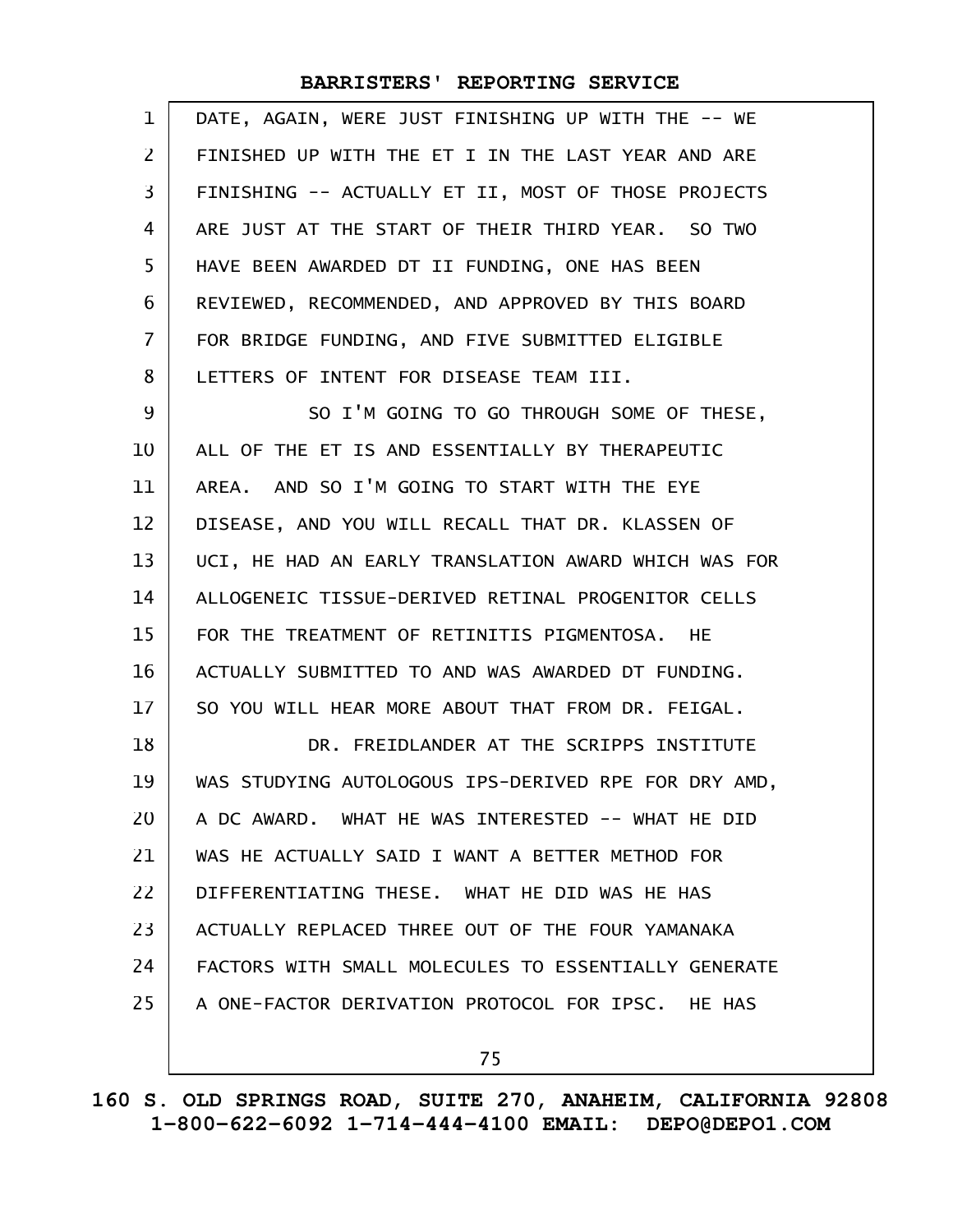| $\mathbf 1$       | DONE EXTENSIVE IN VITRO AND IN VIVO ANALYSIS TO      |
|-------------------|------------------------------------------------------|
| 2                 | COMPARE THESE TO FOUR FACTOR GENERATED IPSC TO       |
| 3                 | NORMAL FETAL PROGENITORS, TISSUE STEM CELL           |
| 4                 | PROGENITORS, AND HAS SHOWN THAT IT MAY BE SUPERIOR   |
| 5                 | TO CLINICAL USE. AND HE HAS PUBLISHED THESE          |
| 6                 | FINDINGS. HE'S NOW CONDUCTING STUDIES OF THE         |
| $\overline{7}$    | TECHNOLOGY WITH SKIN BIOPSIES FROM THE ACTUAL        |
| 8                 | PATIENT POPULATION THAT HE'S TARGETING FOR THERAPY.  |
| 9                 | DR. TRAVIS OF UCLA WAS INTERESTED ALSO IN            |
| 10                | USING PSC-DERIVED RETINAL PIGMENTED EPITHELIUM. AND  |
| 11                | HE WAS INTERESTED IN THE NOTION OF HOW DOES          |
| $12 \overline{ }$ | INFLAMMATION PLAY A ROLE IN THE DEVELOPMENT OF THIS  |
| 13                | DISEASE? SO WAS INTERESTED IN THE NEGATIVE           |
| 14                | REGULATORS OF COMPLEMENT. HIS MAIN OUTCOME WAS HE    |
| 15                | DEFINED -- HE COMPARED, AGAIN, PSC, ESC MULTIPLE     |
| 16                | LINE AND HE DEFINED A MOLECULAR SIGNATURE FOR        |
| 17                | EVALUATING THE FIDELITY OF THE CONVERSION TO RPE.    |
| 18                | SO IF YOU ARE GOING TO MAKE SOMETHING, YOU HAVE TO   |
| 19                | BE ABLE TO SAY AT STEPS ALONG THE WAY THAT I'M GOING |
| 20                | ALONG THE RIGHT PATH. AND STUDIES LIKE THIS HELP     |
| 21                | DEFINE THAT YOU ARE GOING ALONG THE RIGHT PATH.      |
| 22                | HE DEMONSTRATED THAT FUNCTIONAL RPE CELLS            |
| 23                | CAN BE DERIVED FROM MULTIPLE LINES OF HESC AND       |
| 24                | HIPSC. AND HE'S PUBLISHED THIS WORK.<br>HE'S         |
| 25                | CONTINUED OPTIMIZING HIS ESSENTIALLY RPE             |
|                   | 76                                                   |

**160 S. OLD SPRINGS ROAD, SUITE 270, ANAHEIM, CALIFORNIA 92808 1-800-622-6092 1-714-444-4100 EMAIL: DEPO@DEPO1.COM**

 $\mathbf{I}$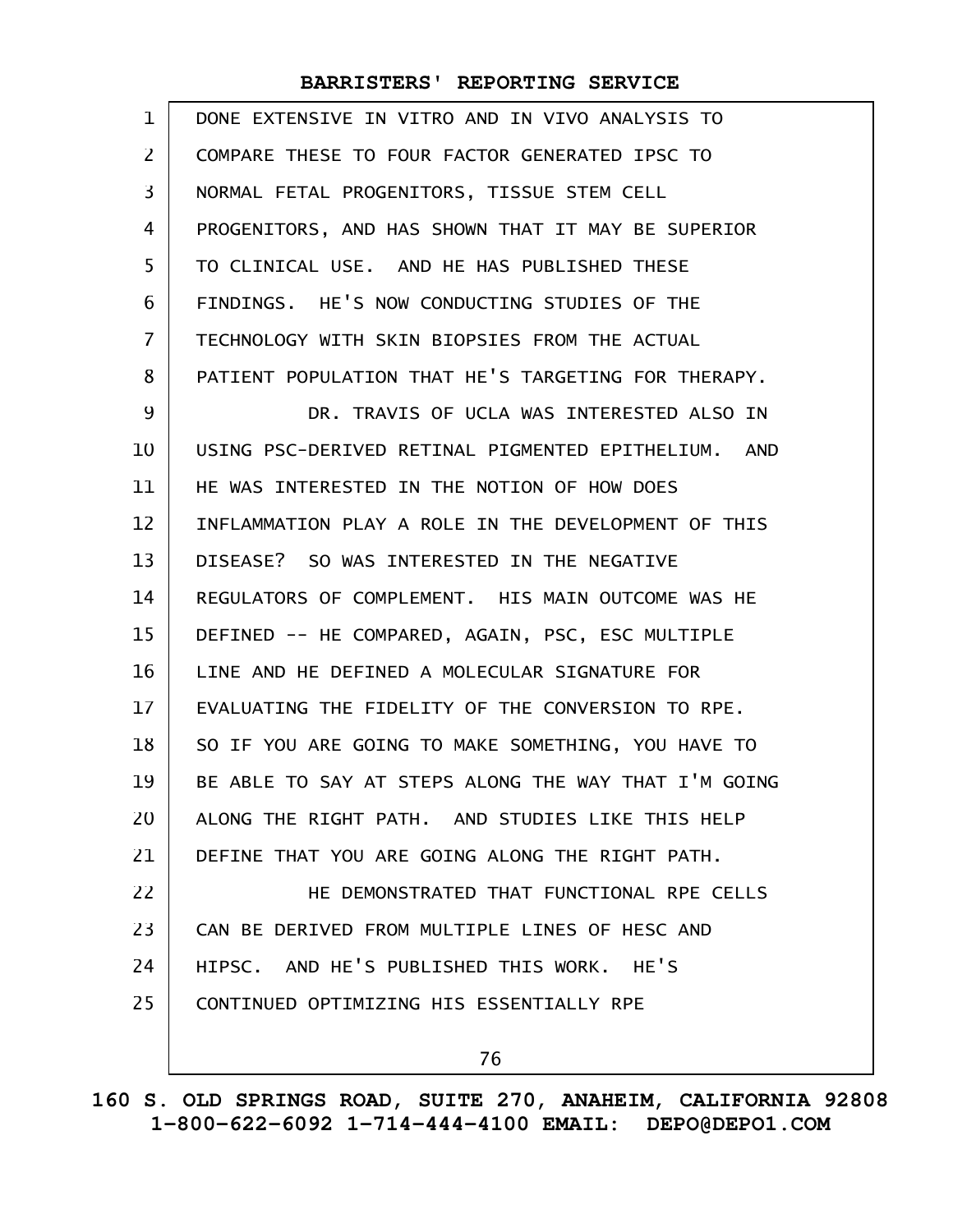DIFFERENTIATION PROCESS. 1

SOPHIE DENG OF UCLA HAS A DCF AWARD, AND WHAT SHE'S TRYING TO DO IS ESSENTIALLY BRING TO THE UNITED STATES -- I THINK WE'VE ALL HEARD ABOUT THE WORK THAT'S BEEN DONE IN ITALY WITH LIMBAL STEM CELL ISOLATION. AND THE ISSUE IN THE UNITED STATES IS THAT -- AND THERE'S ACTUALLY TEN YEARS OF DATA NOW AT THIS POINT SUPPORTING THE FACT THAT YOU CAN TAKE LIMBAL STEM CELLS AND YOU CAN ACTUALLY GET CORNEA. WHAT HAPPENS IF YOU DON'T HAVE THAT? YOU HAVE A BLURRY CORNEA. YOU CAN'T SEE OUT OF THE EYE. BUT THE ISSUE IN THE STATES HAS BEEN THAT THE FDA HAS WANTED A XENOBIOTIC-FREE CULTURE FOR EXPANSION. YOU NEED TO BE ABLE TO EXPAND THESE CULTURES. SO SHE HAS DEVELOPED XENOBIOTIC-FREE CULTURE CONDITIONS FOR THE EFFECTIVE EXPANSION BASED ON MARKERS AND CRITERIA THAT HAVE BEEN SHOWN TO BE CLINICALLY RELEVANT. SHE'S NOW EXPLORING THE FUNCTIONAL IN A RABBIT MODEL, BUT SHE ACTUALLY IS VERY -- SHE BELIEVES SHE HAS OVERCOME WHAT WOULD BE THE FDA'S ISSUES WITH THAT. SO WE'LL SEE. OKAY. IN NEURODEGENERATIVE DISEASE, I'M GOING TO TALK ABOUT PROGRAMS IN ALZHEIMER'S DISEASE, HUNTINGTON'S DISEASE, AND PARKINSON'S DISEASE. OUR PROGRAM IN ALZHEIMER'S DISEASE, AS YOU KNOW, LAFERLA 77 2 3 4 5 6 7 8 9 10 11 12 13 14 15 16 17 18 19 20 21 22 23 24 25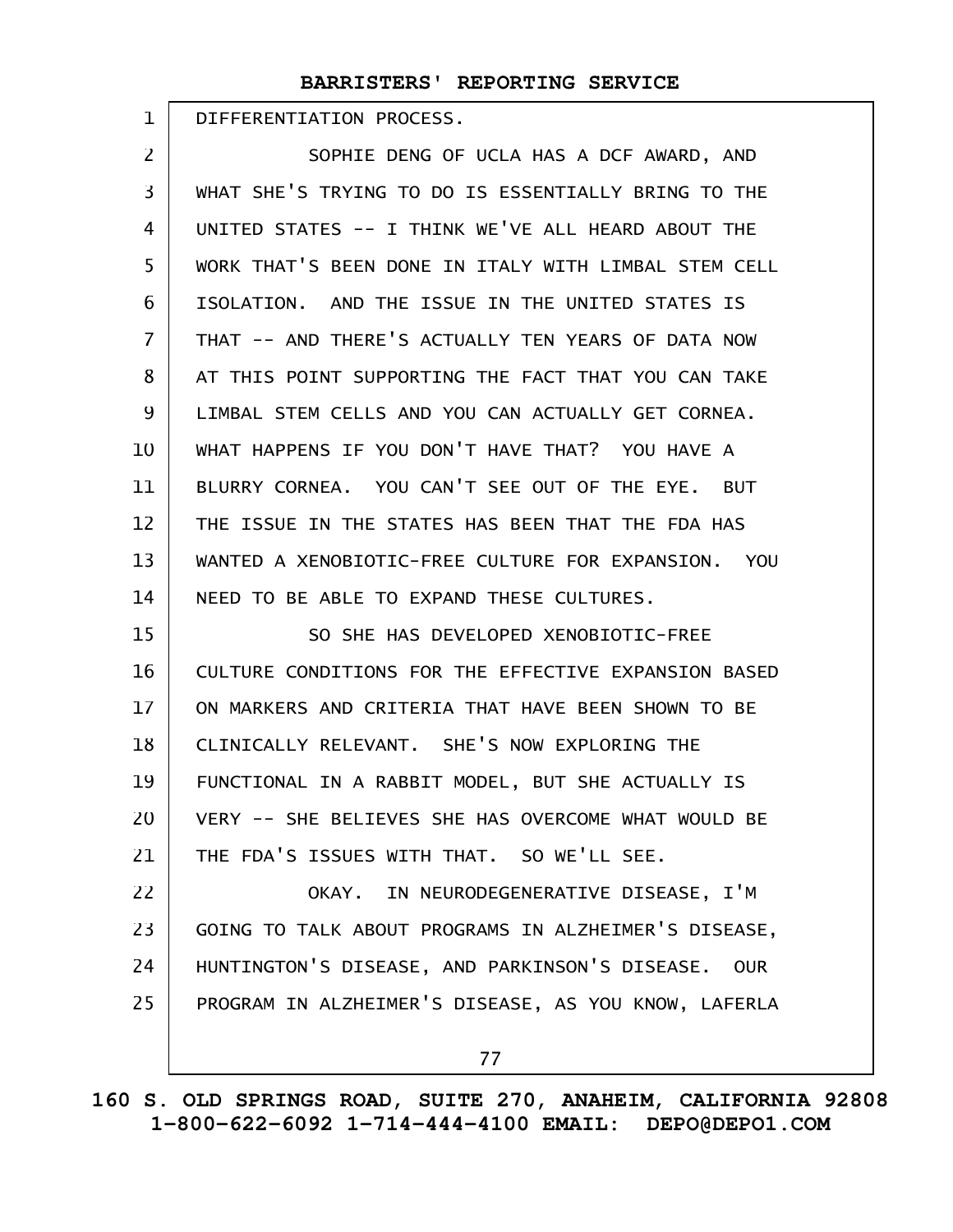| $\mathbf{1}$   | AT UCI WAS WORKING WITH ALLOGENEIC ESC OR            |
|----------------|------------------------------------------------------|
| $\overline{2}$ | TISSUE-DERIVED NSC, A DC AWARD. AND HIS WORK         |
| $\overline{3}$ | CONTRIBUTED -- HE COLLABORATED WITH STEM CELLS,      |
| 4              | INC. HIS WORK ACTUALLY CONTRIBUTED TO THE DISEASE    |
| 5              | TEAM FUNDING THAT WAS AWARDED TO STEM CELLS, INC. AS |
| 6              | PART OF THEIR DISEASE TEAM II AWARD.                 |
| $\overline{7}$ | DR. JAN NOLTA AT UC DAVIS WAS WORKING WITH           |
| 8              | ALLOGENEIC HMSC THAT HAD BEEN ENGINEERED EX-VIVO TO  |
| 9              | DELIVER AN SIRNA TO SILENCE EXPRESSION OF MUTANT     |
| 10             | HUNTINGTON MRNA FOR THE TREATMENT OF HUNTINGTON'S    |
| 11             | DISEASE. THE REASON MSC'S ARE PERCEIVED AS           |
| 12             | POTENTIAL CELL DELIVERY VEHICLES, THEY TEND TO       |
| 13             | TARGET AREAS OF INFLAMMATION. AND SO THIS SEEMED TO  |
| 14             | BE A STRATEGY THAT SHE THOUGHT -- THAT THEY THOUGHT, |
| 15             | THAT THAT TEAM THOUGHT COULD DO SOMETHING. ONE OF    |
| 16             | THE KEY ISSUES IN THAT FIELD HAS BEEN HOW DO YOU     |
| $17 \,$        | DELIVER, HOW DO YOU GET THIS INTO THE CELL?          |
| 18             | AND WHAT SHE SHOWED WAS IN IN VITRO MODEL            |
| 19             | SYSTEMS THAT THERE COULD BE REDUCTION OF THE MUTANT  |
| 20             | HUNTINGTON PROTEIN IN THE RECIPIENT CELL POPULATION  |
| 21             | DUE TO TRANSFER OF THE ANTI-HTT SIMRNA FROM THE MSC. |
| 22             | AND THEY'RE EXPLORING THE MECHANISM OF THIS. SHE'S   |
| 23             | PUBLISHED THIS AND A PATENT APPLICATION HAS BEEN     |
| 24             | FILED.                                               |
| 25             | DR. LESLIE THOMPSON OF UC IRVINE IS                  |
|                | 78                                                   |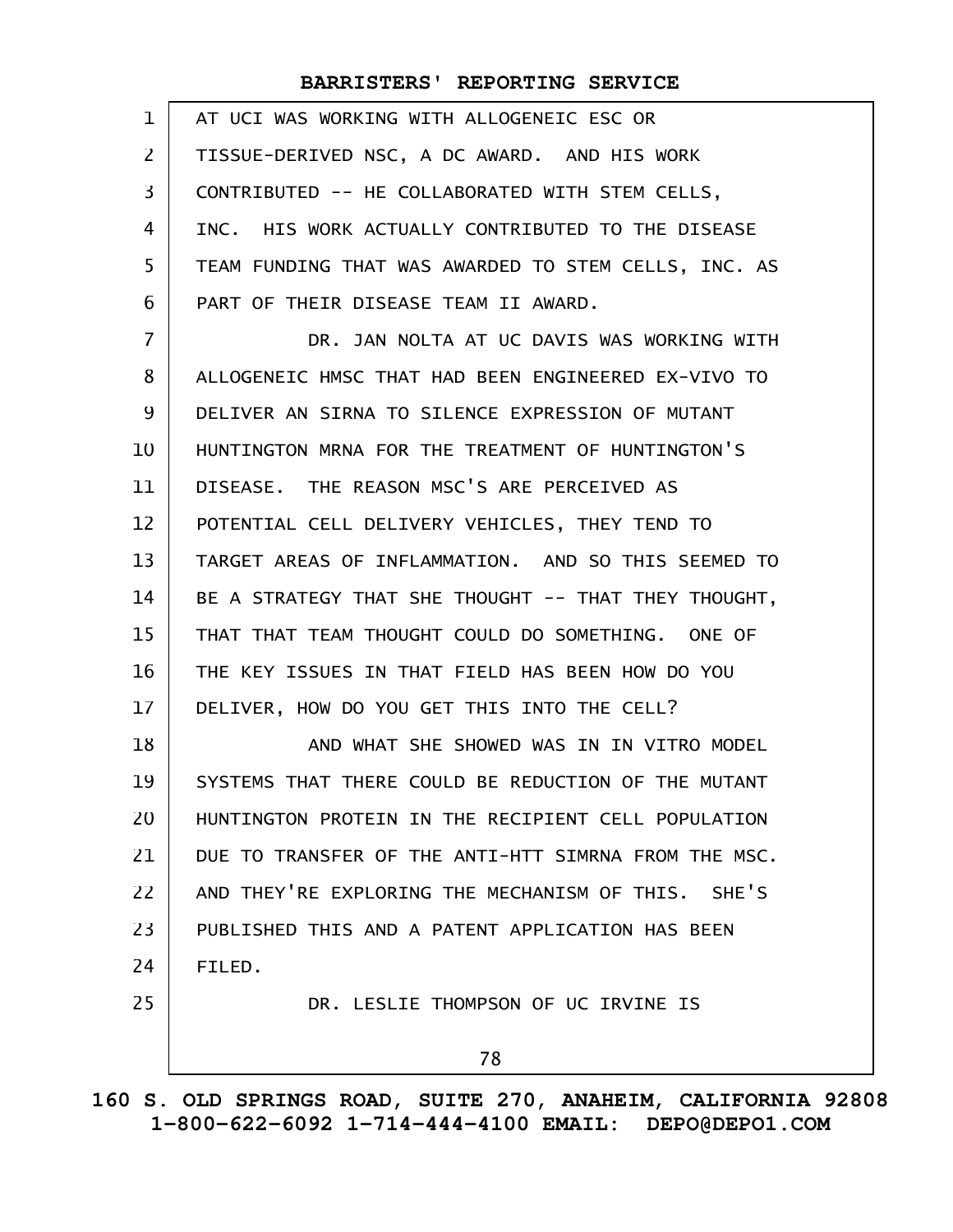| $\mathbf{1}$   | LOOKING AT ALLOGENEIC HESC-DERIVED NSC. SHE WAS     |
|----------------|-----------------------------------------------------|
| $\overline{2}$ | EXPLORING THREE DIFFERENT PROGENITOR POPULATIONS,   |
| 3              | THE NEURAL STEM CELL POPULATION, THE ASTROCYTE      |
| 4              | PROGENITOR POPULATION, OR THE NEURAL PROGENITOR     |
| 5              | POPULATION AS THE BEST SOURCES FOR HUNTINGTON'S     |
| 6              | DISEASE. SHE HAS SELECTED NEURAL STEM CELLS, HAS    |
| $\overline{7}$ | SUCCESSFULLY DIFFERENTIATED FROM A GMP-COMPATIBLE   |
| 8              | HESC CELL LINE, HAS SHOWN NEUROLOGIC AND BEHAVIORAL |
| 9              | IMPROVEMENT IN A MOUSE MODEL OF HUNTINGTON'S        |
| 10             | DISEASE. SHE'S DOING FULL CHARACTERIZATION OF THOSE |
| 11             | IN VIVO AND IN VITRO STUDIES AND IS CONDUCTING      |
| 12             | DOSING STUDIES AT THIS TIME.                        |
| 13             | MR. SHEEHY: COULD I ASK A QUESTION ABOUT            |
| 14             | THIS? SO DR. THOMPSON WAS AT OUR LAST MEETING       |
| 15             | SEEKING ADDITIONAL FUNDING TO CONTINUE THIS WORK.   |
| 16             | SHE DID NOT FARE WELL IN EARLY TRANSLATION III IN   |
| $17 \,$        | ORDER TO CONTINUE THE WORK THAT WE'RE SAYING WAS    |
| 18             | PROCEEDING SUCCESSFULLY.                            |
| 19             | DR. OLSON: NO. THAT WAS FOR A DIFFERENT             |
| 20             | PROJECT.                                            |
| 21             | MR. SHEEHY: THANK YOU. THAT HELPS.                  |
| 22             | DR. OLSON: SHE IS MAKING PROGRESS                   |
| 23             | OBVIOUSLY.                                          |
| 24             | MR. TORRES: WHO ARE THE ITALIANS THAT YOU           |
| 25             | REFERENCE? IS THAT MILAN, BOLOGNA, OR ROME?         |
|                | 79                                                  |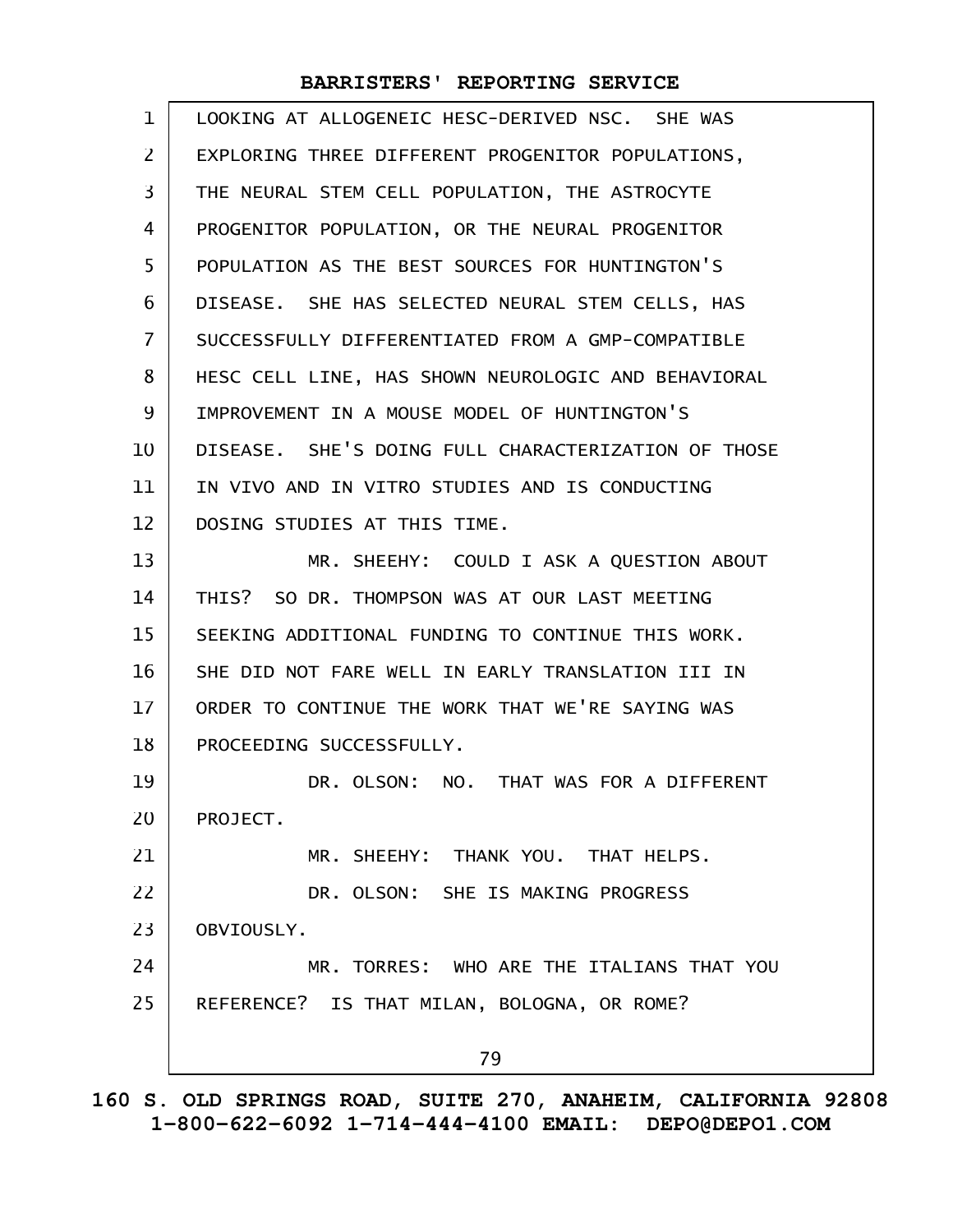DR. OLSON: I'M EMBARRASSED TO SAY I WILL HAVE TO GET THE NAME FOR YOU. IT'S NOT -- IF DR. ABO WERE HERE, HE'D KNOW IT RIGHT OFF. MR. TORRES: THANKS, PAT. DON'T WORRY ABOUT IT. DR. OLSON: HE'S SPOKEN AT ISSCR. I SHOULD KNOW. GIVE ME A FEW MINUTES AND IT MAY COME TO ME. OKAY. IN PARKINSON'S DISEASE WE ARE IN ET I AND II. WE ARE FUNDING THREE PROGRAMS. DR. EVAN SNYDER AT THE SANFORD BURNHAM, HE IS PURSUING ALLOGENEIC COMMITTED NEURAL PROGENITORS DERIVED FROM ESC, IPSC, OR TISSUE. HE WAS LOOKING TO PICK THE BEST OF THEM. HE WAS TESTING THEM IN A VERY RELEVANT PRECLINICAL MODEL. AND BASED ON HIS STUDIES TO DATE, HE STARTED LATE, BY THE WAY, HE HAS SELECTED GENETICALLY MODIFIED HSC LINES BASED ON COMPARATIVE STUDIES. HE HAS MADE A RESEARCH WORKING BANK. HE IS DEVELOPING OPTIMAL CELL PREPARATION STRATEGIES. HE HAS EXTENSIVE CHARACTERIZATION AND HISTOLOGICAL DATA. DR. SHAMIN ZENG OF THE BUCK INSTITUTE IS PURSUING A STRATEGY WITH, AGAIN, ALLOGENEIC HUMAN PLURIPOTENT STEM CELL-DERIVED DOPAMINERGIC NEURAL PRECURSOR CELLS. THIS IS ALSO A DC AWARD. SHE ALSO 80 **BARRISTERS' REPORTING SERVICE** 1 2 3 4 5 6 7 8 9 10 11 12 13 14 15 16 17 18 19 20 21 22 23 24 25

**160 S. OLD SPRINGS ROAD, SUITE 270, ANAHEIM, CALIFORNIA 92808 1-800-622-6092 1-714-444-4100 EMAIL: DEPO@DEPO1.COM**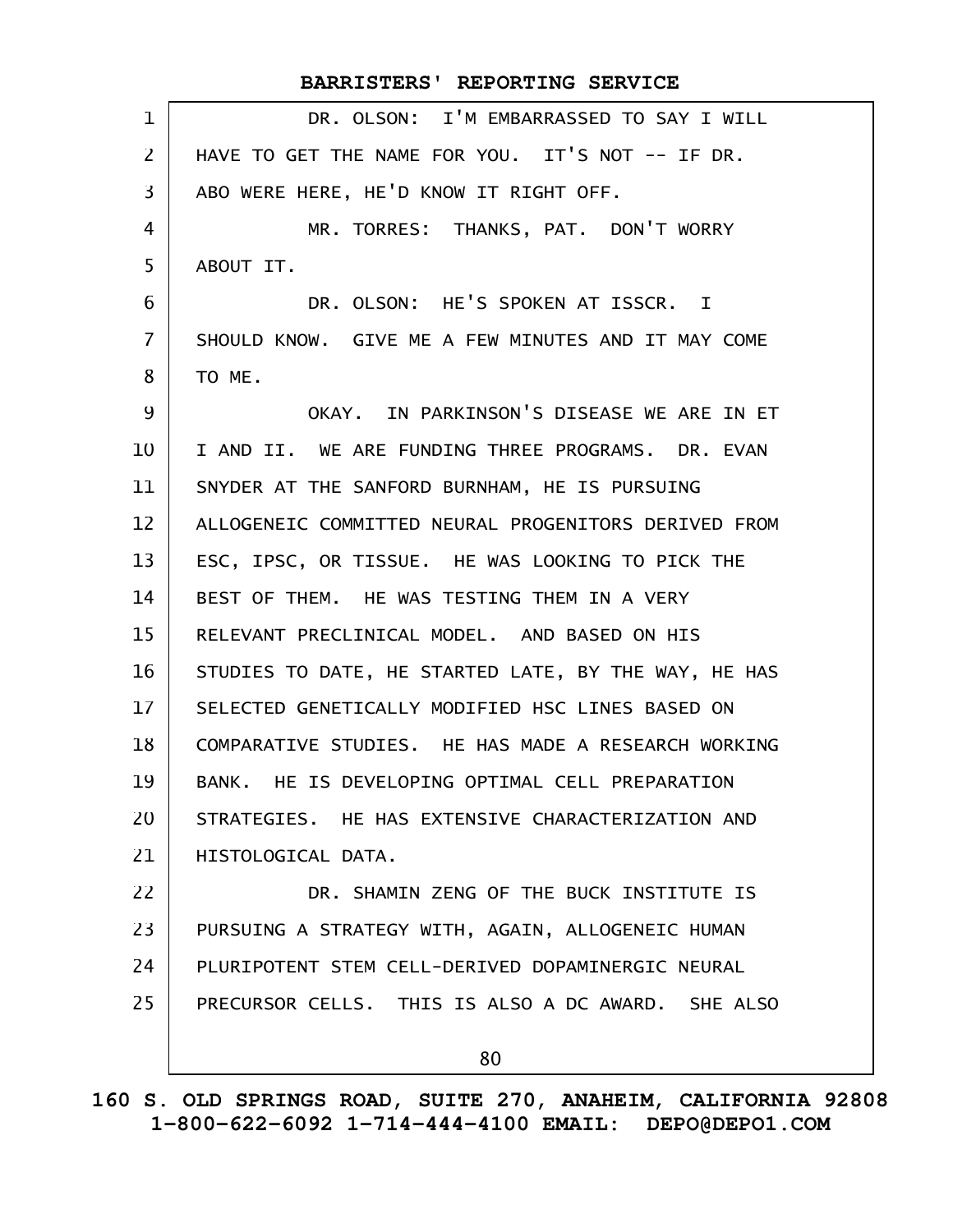| $\mathbf 1$ | WAS EXPLORING SEVERAL DIFFERENT LINES.               |
|-------------|------------------------------------------------------|
| 2           | DR. PELEGRINI OF MILAN.                              |
| 3           | SHE EXPLORED SEVERAL DIFFERENT PLURIPOTENT           |
| 4           | LINES AND SELECTED A LEAD AND A BACKUP LINE AS A     |
| 5           | SOURCE FOR THESE NEURAL PRECURSOR CELLS. SHE HAS     |
| 6           | MADE RESEARCH WORKING CELL BANKS AND DEVELOPED A     |
| 7           | SCALABLE GMP-COMPATIBLE PROCESS AND SHOWED           |
| 8           | COMPARABILITY BY VARIOUS IN VITRO ASSAYS AND IN VIVO |
| 9           | ASSAYS TO THAT DEVELOPED BY A RESEARCH SCALE         |
| 10          | PROCESS.                                             |
| 11          | DR. FRED GAGE OF THE SALK INSTITUTE IS ONE           |
| 12          | OF THESE PEOPLE THAT'S INTERESTED IN THE             |
| 13          | INTERSECTION OF NEURODEGENERATIVE DISEASE AND        |
| 14          | INFLAMMATION. HE HAS A DCF AWARD WHERE HE'S LOOKING  |
| 15          | AT PATIENT IPSC-DERIVED, A CO-CULTURE SYSTEM. HE     |
| 16          | WANTS TO PUT NEURONS TOGETHER AND ASTROCYTES TO      |
| 17          | IDENTIFY ANTI-INFLAMMATORY SMALL MOLECULES AGAINST A |
| 18          | TARGET THAT HE HAS VALIDATED AS BEING IMPORTANT IN   |
| 19          | THIS.                                                |
| 20          | SO HE'S LOOKING FOR NEUROPROTECTIVE                  |
| 21          | MARKERS, AND HE WANTS TO CORRELATE ACTIVITY IN THIS  |
| 22          | ASSAY WITH PATIENT DATA FROM HIS PARTNER PI, JORGAN  |
| 23          | WINKLER IN GERMANY WHO'S FUNDED BY THE BMBF. WHAT    |
| 24          | THEY HAVE DONE IS THEY'VE RECEIVED NOW, THEY'VE      |
| 25          | MADE -- THEY'VE RECEIVED FIBROBLASTS, I BELIEVE,     |
|             | 81                                                   |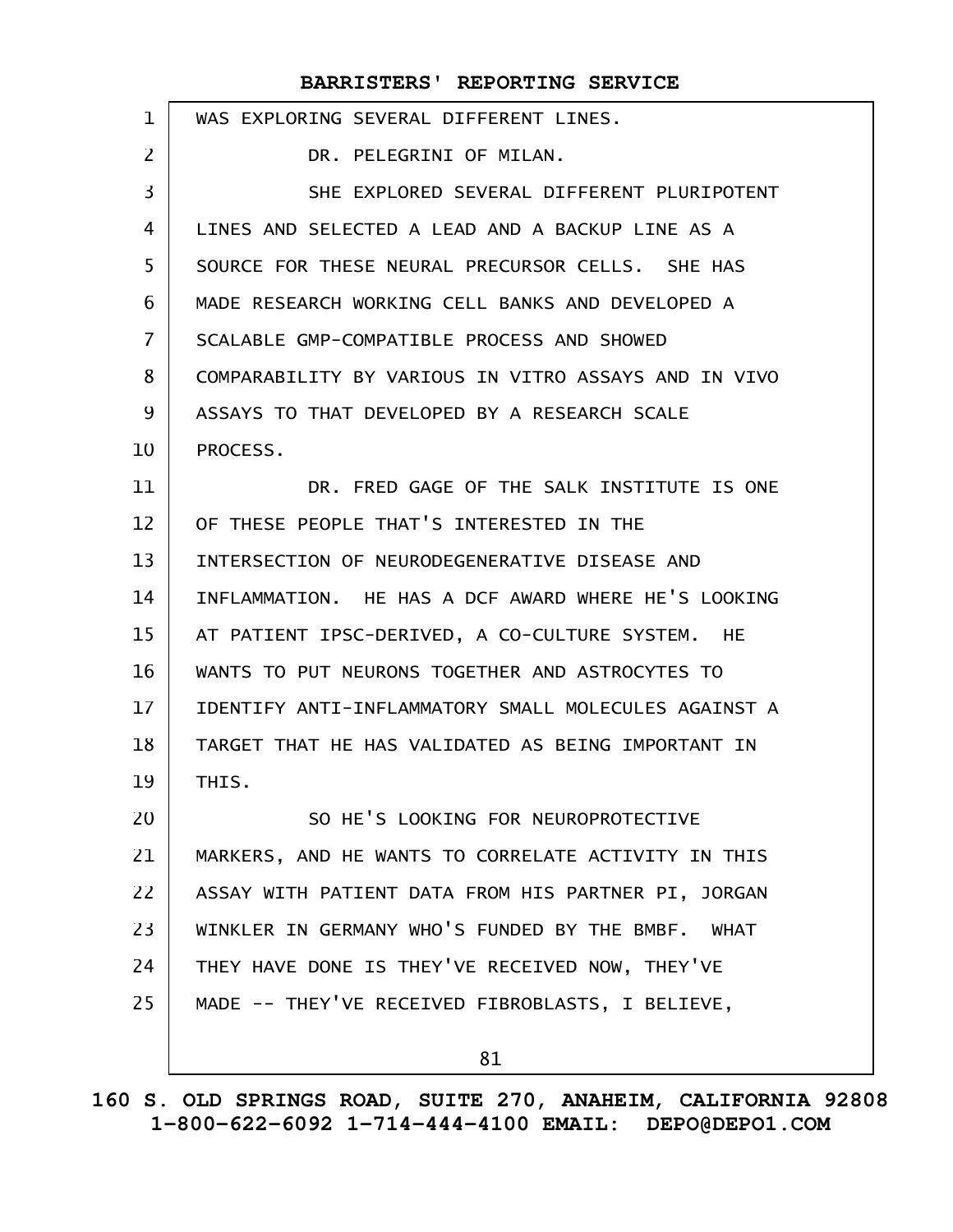| $\mathbf 1$    | FROM OVER TEN PATIENTS THAT ARE CLINICALLY WELL      |
|----------------|------------------------------------------------------|
| $\overline{2}$ | CHARACTERIZED. SO THIS CAN BE VERY VALUABLE.         |
| 3              | THEY'VE MADE IPSC LINES. THEY'VE GOT THE CO-CULTURE  |
| 4              | SYSTEM UNDER DEVELOPMENT. THE ASTROCYTES ARE         |
| 5              | PROVING TO BE A BIT OF A CHALLENGE. AND SO THEY'RE   |
| 6              | WORKING ON OPTIMIZING ASTROCYTE DIFFERENTIATION, BUT |
| 7              | HE TELLS THE SCIENCE OFFICER THEY'RE VERY CLOSE.     |
| 8              | DR. INDER VERMA OF THE SALK INSTITUTE, HE            |
| 9              | HAS AN ET I AWARD THAT WAS TARGETING A BLOOD         |
| 10             | DISORDER. PARTICULARLY HE WAS INTERESTED IN          |
| 11             | AUTOLOGOUS IPSC HSC GENETICALLY CORRECTED EX VIVO BY |
| 12             | HOMOLOGOUS RECOMBINATION TO TREAT FANCONI'S ANEMIA   |
| 13             | AND X-SCID. HE DEVELOPED IPS LINES FROM THESE        |
| 14             | PATIENTS, GENERATED PRECLINICAL MOUSE MODELS FOR     |
| 15             | TESTING THEM, WAS ABLE TO DO THE GENE CORRECTION IN  |
| 16             | THE IPSC LINES, HOMOLOGOUS RECOMBINATION.            |
| 17             | MANY OF YOU MAY KNOW DR. VERMA IS WELL               |
| 18             | KNOWN FOR VECTOROLOGY MOLECULAR BIOLOGY. HE DID      |
| 19             | DEVELOP AND DEMONSTRATE A ROBUST AND REPRODUCIBLE    |
| 20             | METHOD FOR THE EFFICIENT GENERATION OF MULTIPOTENT   |
| 21             | HEMATOPOIETIC PROGENITOR CELLS IN SHORT-TERM         |
| 22             | ENGRAFTMENT STUDIES. AS YOU HEARD FROM DR. FEIGAL,   |
| 23             | THE BIG DEAL IN THIS FIELD IS LONG-TERM ENGRAFTMENT. |
| 24             | SO THIS HAS JUST BEEN A MAJOR CHALLENGE. SO HE HAS   |
| 25             | THE MODELS AND THE LINES, AND HE'S NOW CURRENTLY --  |
|                |                                                      |

82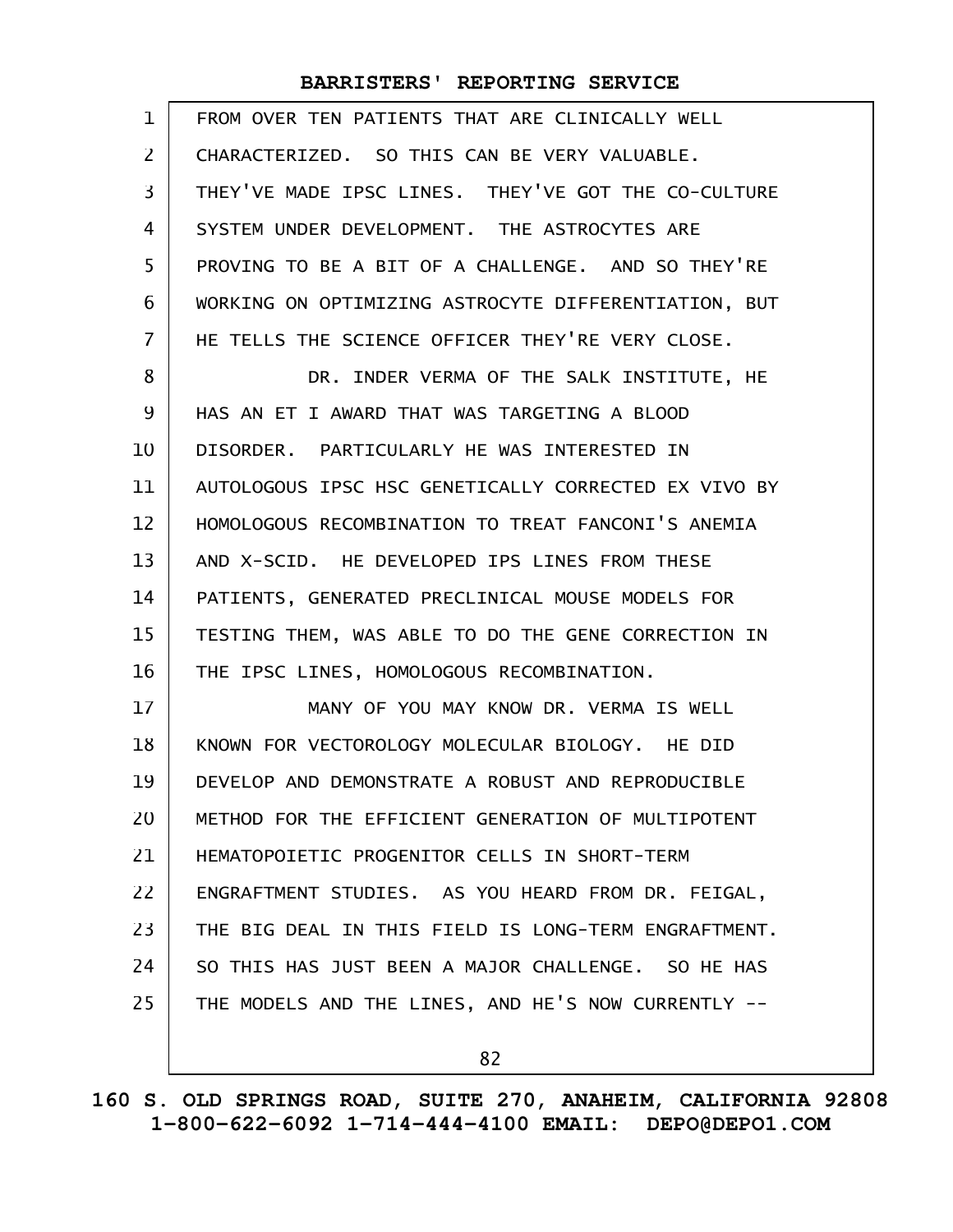| $\mathbf{1}$   | HE'S PUBLISHED THIS. HE'S USING THE TECHNOLOGY HE'S |
|----------------|-----------------------------------------------------|
| $\overline{2}$ | DEVELOPED FOR HOMOLOGOUS RECOMBINATION IN OTHER     |
| 3              | PROJECTS, INCLUDING AN ET III.                      |
| 4              | WITHIN THE BONE DISORDERS, DR. LONGAKER             |
| 5              | AND CO-PI HELMS OF STANFORD UNIVERSITY ARE PURSUING |
| 6              | DEVELOPMENT OF A STABLE FORMULATION OF WNT3A FOR EX |
| $\overline{7}$ | VIVO USE IN COMBINATION WITH BONE MARROW ASPIRATE   |
| 8              | FOR AUTOLOGOUS BONE REPAIR. THEY DEVELOPED A CELL   |
| 9              | LINE, METHODS, AND ASSAYS FOR RESEARCH PRODUCTION   |
| 10             | AND PURIFICATION, DEMONSTRATED THAT TREATMENT WAS   |
| 11             | STABLE, PRODUCT WAS SUFFICIENT TO STIMULATE         |
| 12             | OSTEOGENIC GENE EXPRESSION, AND TO GENERATE         |
| 13             | SIGNIFICANTLY MORE BONE IN FOUR PRECLINICAL         |
| 14             | MODELS AND COMPARED TO AVAILABLE TREATMENT OPTIONS, |
| 15             | AND WAS NOT ASSOCIATED WITH ANY ADVERSE REACTIONS.  |
| 16             | PATENT APPLICATIONS HAVE BEEN FILED AND THIS WORK   |
| 17             | HAS BEEN PUBLISHED. IT WAS ALSO REVIEWED AND        |
| 18             | RECOMMENDED AND APPROVED FOR BRIDGING FUNDING.      |
| 19             | DR. BRUNO PEAULT AND DR. SHIA SOO FROM              |
| 20             | UCLA WERE PURSUING A STRATEGY FOR AUTOLOGOUS ADULT  |
| 21             | PERIVASCULAR STEM CELLS, WHICH IS AN MSC-TYPE CELL, |
| 22             | IN COMBINATION WITH AN OSTEOINDUCTIVE PROTEIN ON AN |
| 23             | FDA APPROVED ACELLULAR SCAFFOLD FOR BONE REPAIR.    |
| 24             | THEY'VE SHOWED IN PRECLINICAL MODELS IMPROVED       |
| 25             | CAPACITY FOR HIGH QUALITY BONE FORMATION OVER       |
|                | 83                                                  |

**160 S. OLD SPRINGS ROAD, SUITE 270, ANAHEIM, CALIFORNIA 92808 1-800-622-6092 1-714-444-4100 EMAIL: DEPO@DEPO1.COM**

 $\mathsf{l}$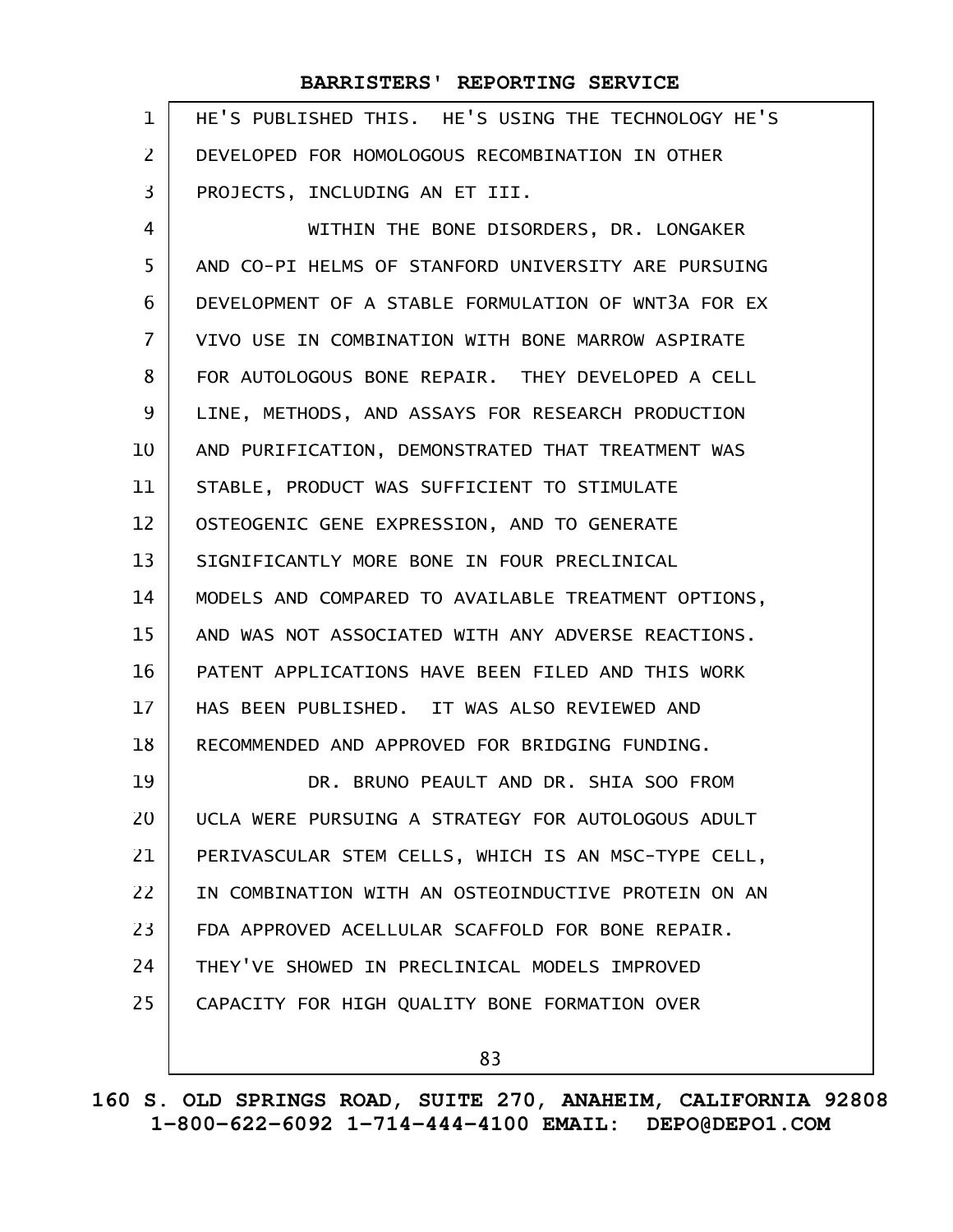| $\mathbf{1}$   | CONTROLS, DEVELOPED PROCESSES FOR THE REPRODUCIBLE   |
|----------------|------------------------------------------------------|
| $\overline{2}$ | ISOLATION OF THE PSC OF THE ADULT PERIVASCULAR STEM  |
| 3              | CELLS, AND A CELL LINE AND PROCESS FOR SCALABLE      |
| 4              | GMP-COMPATIBLE ISOLATION OF THE OSTEOINDUCTIVE       |
| 5              | PROGRAM.                                             |
| 6              | DR. DAN GAZIT OF CEDARS-SINAI, WHO DR. ARI           |
| $\overline{7}$ | ABO AND I WILL BE MEETING WITH TOMORROW, ARE         |
| 8              | PURSUING AN ALLOGENEIC MSC STRATEGY PLUS OR MINUS    |
| 9              | PARATHYROID HORMONE FOR BONE REPAIR TO TREAT         |
| 10             | OSTEOPOROSIS-RELATED VERTEBRAL COMPRESSION           |
| 11             | FRACTURES. THIS WAS A DCF AWARD. THEY'VE DEVELOPED   |
| 12             | MODELS AND SYSTEMS TO MONITOR THE HOMING. PTH IS     |
| 13             | BELIEVED TO IMPROVE THE HOMING. AND THEY'VE SHOWED   |
| 14             | ENHANCED HOMING AND FRACTURE REPAIR COMPARED TO      |
| 15             | CONTROLS.                                            |
| 16             | CARTILAGE DISORDERS, THE CHALLENGE HERE IS           |
| 17             | ACTUALLY YOU CAN MAKE CARTILAGE, BUT YOU HAVE TO     |
| 18             | MAKE THE RIGHT KIND OF CARTILAGE. YOU CAN'T MAKE     |
| 19             | FIBROUS CARTILAGE. YOU HAVE TO MAKE ARTICULAR        |
| 20             | CARTILAGE. AND SO THIS IS SOMETHING THAT DR. D'LIMA  |
| 21             | OF SCRIPPS RESEARCH INSTITUTION HAS BEEN INTERESTED  |
| 22             | IN. AND HIS TARGET THERAPY IS A CHONDROCYTE          |
| 23             | PROGENITOR EMBEDDED IN A SCAFFOLD AND PLANTED INTO A |
| 24             | DEFECT OR A JOINT TO ESSENTIALLY DELAY KNEE          |
| 25             | REPLACEMENT AS MUCH AS POSSIBLE. HE OPTIMIZED THE    |
|                | 84                                                   |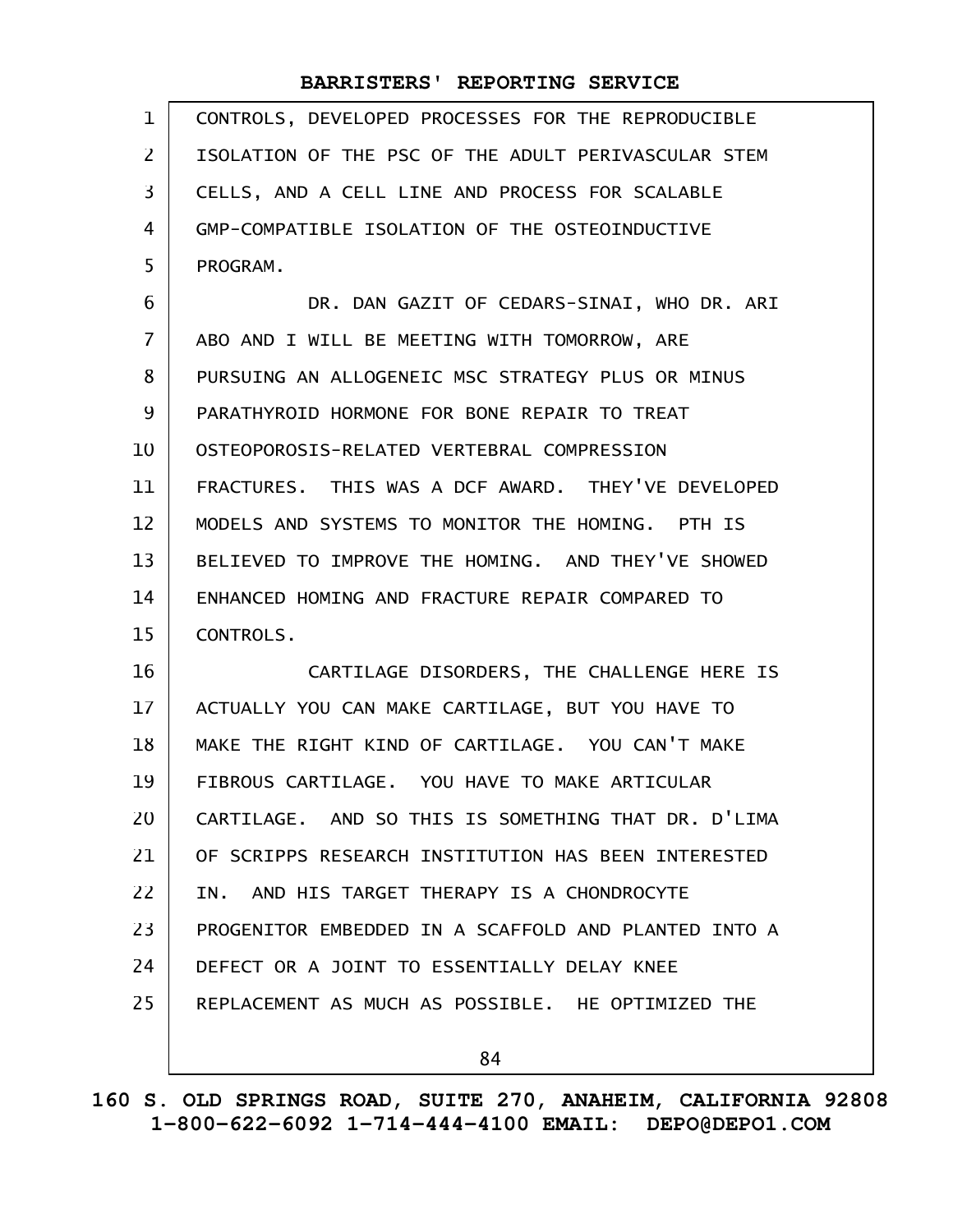| 1              | DIFFERENTIATION CONDITIONS, DEVELOPED                |
|----------------|------------------------------------------------------|
| 2              | CHARACTERIZATION, DEVELOPED AN OPTIMIZED             |
| 3              | CHARACTERIZATION ASSAY, AND EXPLORED A LOT OF        |
| 4              | SCAFFOLD COMPONENTS TO GET THE BEST CHONDROGENIC     |
| 5              | POTENTIAL AND IMPROVED TISSUE QUALITY. HE SELECTED   |
| 6              | AN ESC CELL LINE SOURCE BASED ON HISTOLOGICAL        |
| $\overline{7}$ | CRITERIA AND FUNCTION IN IN VIVO AND IN VITRO        |
| 8              | MODELS, AND HAS CONDUCTED A PILOT SAFETY ASSESSMENT. |
| 9              | A VERY DIFFERING APPROACH IS BEING PURSUED           |
| 10             | BY DR. PETER SCHULTZ OF THE SCRIPPS INSTITUTE. HE    |
| 11             | HAD FOUND IN A SCREEN THAT A SMALL MOLECULE COMPOUND |
| 12             | PRO1 HAD SOME INDUCED CHONDROCYTE DIFFERENTIATION OF |
| 13             | RESIDENT HMSC. AND SO IT DIDN'T HAVE SOME OF THE     |
| 14             | CHARACTERISTICS THAT YOU WOULD WANT FOR A SMALL      |
| 15             | MOLECULE IF YOU ARE GOING TO USE IT FOR TREATMENT OF |
| 16             | OSTEOPOROSIS. SO WHAT HE IS DOING IS HE'S DOING THE  |
| 17             | MEDICINAL CHEMISTRY AROUND THAT, AND HE'S DEVELOPED  |
| 18             | THE ASSAYS, PERFORMED THE STRUCTURE ACTIVITY         |
| 19             | RELATIONSHIPS STUDIES. HE'S MADE SEVERAL HUNDRED     |
| 20             | PRO1 ANALOGS, IDENTIFIED MOLECULES WITH IMPROVED     |
| 21             | ACTIVITY IN CELL CULTURE AND IN RELEVANT MODELS, AND |
| 22             | IS SYNTHESIZING A FINAL SERIES OF MOLECULES BASED ON |
| 23             | THAT PROFILE WITH RESPECT TO ACTIVITY, PK, AND       |
| 24             | SAFETY PRIOR TO ACTUAL CANDIDATE SELECTION.          |
| 25             | SO WHAT I'VE DONE IS I'VE TOLD YOU ABOUT             |
|                | 85                                                   |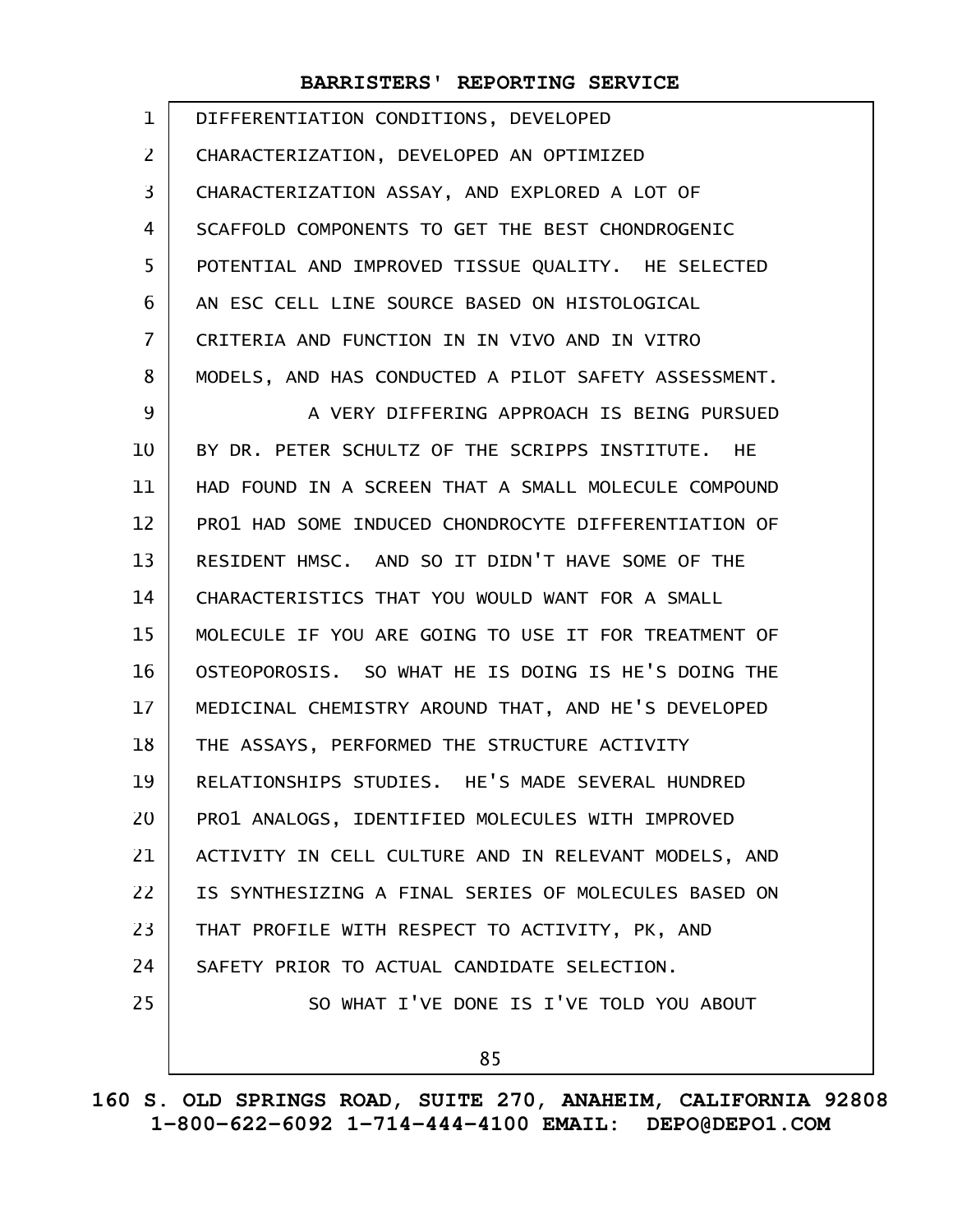| $\mathbf{1}$ | THE 16 ET I PROJECTS AND EIGHT OF THE 20 ET II       |
|--------------|------------------------------------------------------|
| 2            | PROJECTS. WHAT I'D LIKE TO DO IN FUTURE MEETINGS IS  |
| 3            | UPDATE YOU ON THE OTHERS OF THOSE AS FAR AS OTHERS.  |
| 4            | SO I'LL LOOK FORWARD TO TALKING TO YOU.              |
| 5            | CHAIRMAN THOMAS: THANK YOU, DR. OLSON. A             |
| 6            | TIME OUT FOR THE LONG SUFFERING REPORTER. WE'LL      |
| 7            | RECONVENE IN ABOUT FIVE MINUTES.                     |
| 8            | (A BREAK WAS THEN TAKEN.)                            |
| 9            | CHAIRMAN THOMAS: MEMBERS OF THE BOARD,               |
| 10           | COULD YOU PLEASE TAKE YOUR SEATS. I THINK WE'RE      |
| 11           | READY TO RESUME. EVERYBODY PLEASE TAKE YOUR SEATS.   |
| 12           | DR. OLSON: WHILE PEOPLE ARE TAKING THEIR             |
| 13           | SEATS, DR. ZENG XU MAY BE SURPRISED TO HEAR THAT HIS |
| 14           | AFFILIATION HAS CHANGED. SO I'VE HAD TWO PERSONS AT  |
| 15           | LEAST COME UP TO ME, AND I JUST WANT TO MAKE THE     |
| 16           | CORRECTION. DR. ZENG XU, TR 1-01277, IS ACTUALLY AT  |
| 17           | UCSD AND NOT AT THE SCRIPPS.                         |
| 18           | CHAIRMAN THOMAS: THANK YOU, DR. OLSON.               |
| 19           | JOAN, YOU HAD A QUESTION FOR DR. OLSON?              |
| 20           | MS. SAMUELSON: I THINK IT'S A SERIES OF              |
| 21           | QUESTIONS, AND I DON'T THINK THERE'S TIME NOW TO GET |
| 22           | TO THE BOTTOM OF THEM, IF IT'S EVEN POSSIBLE. LET    |
| 23           | ME JUST MAKE A COMMENT.                              |
| 24           | I TAKE IT THAT THIS IS THE BODY OF WORK              |
| 25           | THAT PROP 71 FUNDS WERE SET ASIDE TO DEVELOP AND     |
|              | 86                                                   |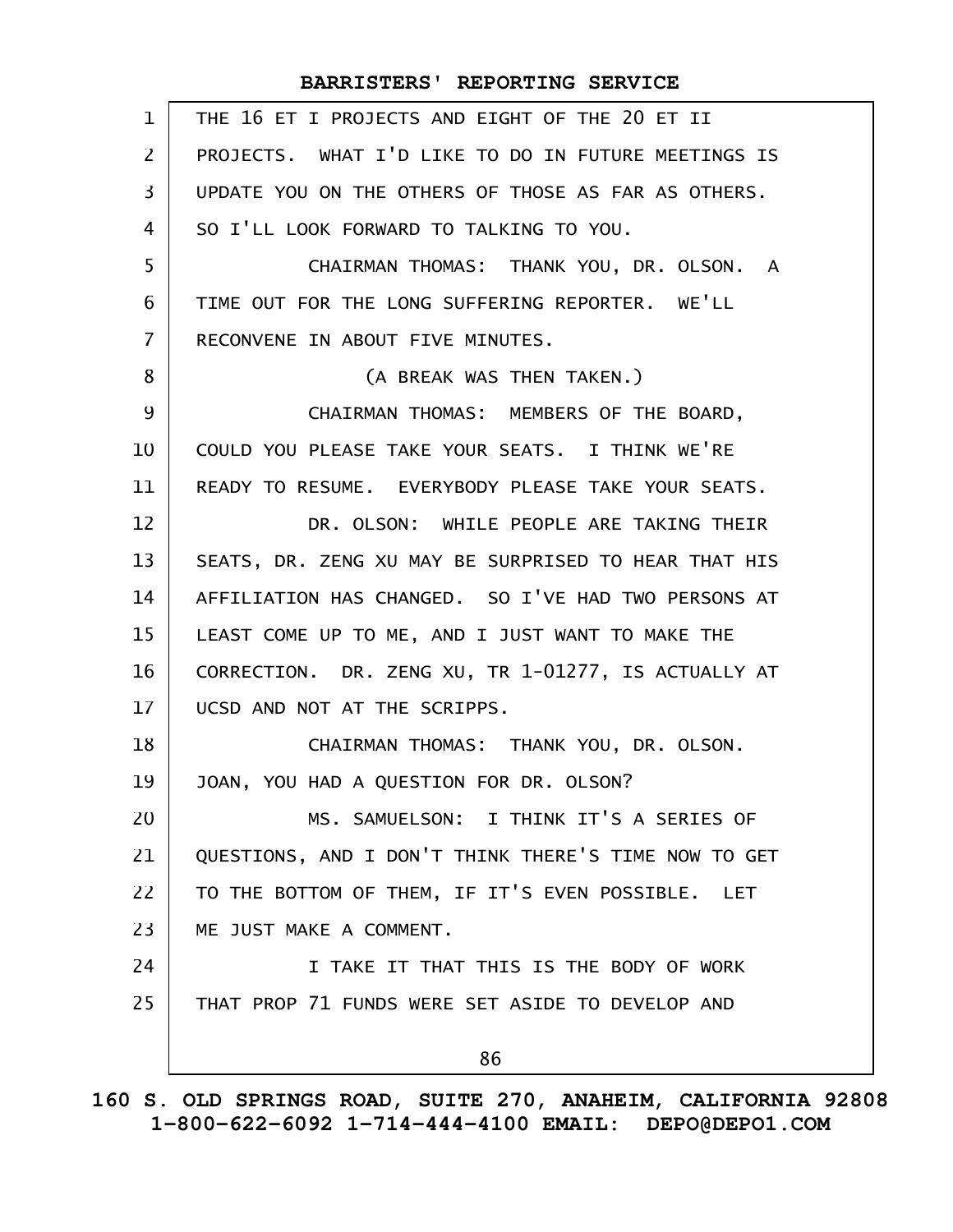| $\mathbf 1$    | THIS IS IT. IS THAT RIGHT? AND WE'RE WATCHING.       |
|----------------|------------------------------------------------------|
| $\overline{2}$ | I'M TRYING TO UNDERSTAND IS THIS EVOLVING OR IS      |
| 3              | $IT$ --                                              |
| 4              | DR. OLSON: NO.                                       |
| 5              | MS. SAMUELSON: -- A DIFFERENT SLIDE OF A             |
| 6              | MUCH LARGER BODY OF WORK?                            |
| $\overline{7}$ | DR. OLSON: NO. WHAT I WAS TRYING TO DO               |
| 8              | IN AT LEAST MY DISCUSSION WAS FOCUS ON ONLY THE      |
| 9              | EARLY TRANSLATIONAL I PROJECTS AND SOME THAT WERE IN |
| 10             | THE SAME THERAPEUTIC AREAS FOR THE EARLY             |
| 11             | TRANSLATIONAL II AWARDS.                             |
| 12             | THERE ARE OBVIOUSLY OTHER PROJECTS IN BOTH           |
| 13             | ET II THAT I DID NOT DISCUSS, NOR IN ET III. AND     |
| 14             | THAT'S SIMPLY BECAUSE I WANTED TO ALLOW DR. FEIGAL   |
| 15             | TO HAVE A CHANCE TO TALK ABOUT THE DISEASE TEAM AND  |
| 16             | STRATEGIC PARTNERSHIP PROGRAMS, PLUS, YOU KNOW, SOME |
| 17             | OF THE PROGRAMS ARE NOT WELL ENOUGH ALONG TO DISCUSS |
| 18             | ANY KIND OF OUTCOME. I THINK WE PROVIDE THIS BOARD   |
| 19             | AT EVERY REVIEW WHERE WE MAKE FUNDING DECISIONS ON A |
| 20             | TRANSLATIONAL PORTFOLIO PROGRAM THE LIST OF ALL THE  |
| 21             | PROJECTS AND THE APPROACHES IN A SPECIFIC DISEASE    |
| 22             | AREA. I'M ALSO HAPPY TO ANSWER ANY QUESTIONS         |
| 23             | INDIVIDUALLY.                                        |
| 24             | MS. SAMUELSON: WELL, YOU NAMED THREE IN              |
| 25             | PARKINSON'S. DOES THAT MEAN THERE'S MORE ET GRANT    |
|                | 87                                                   |
|                |                                                      |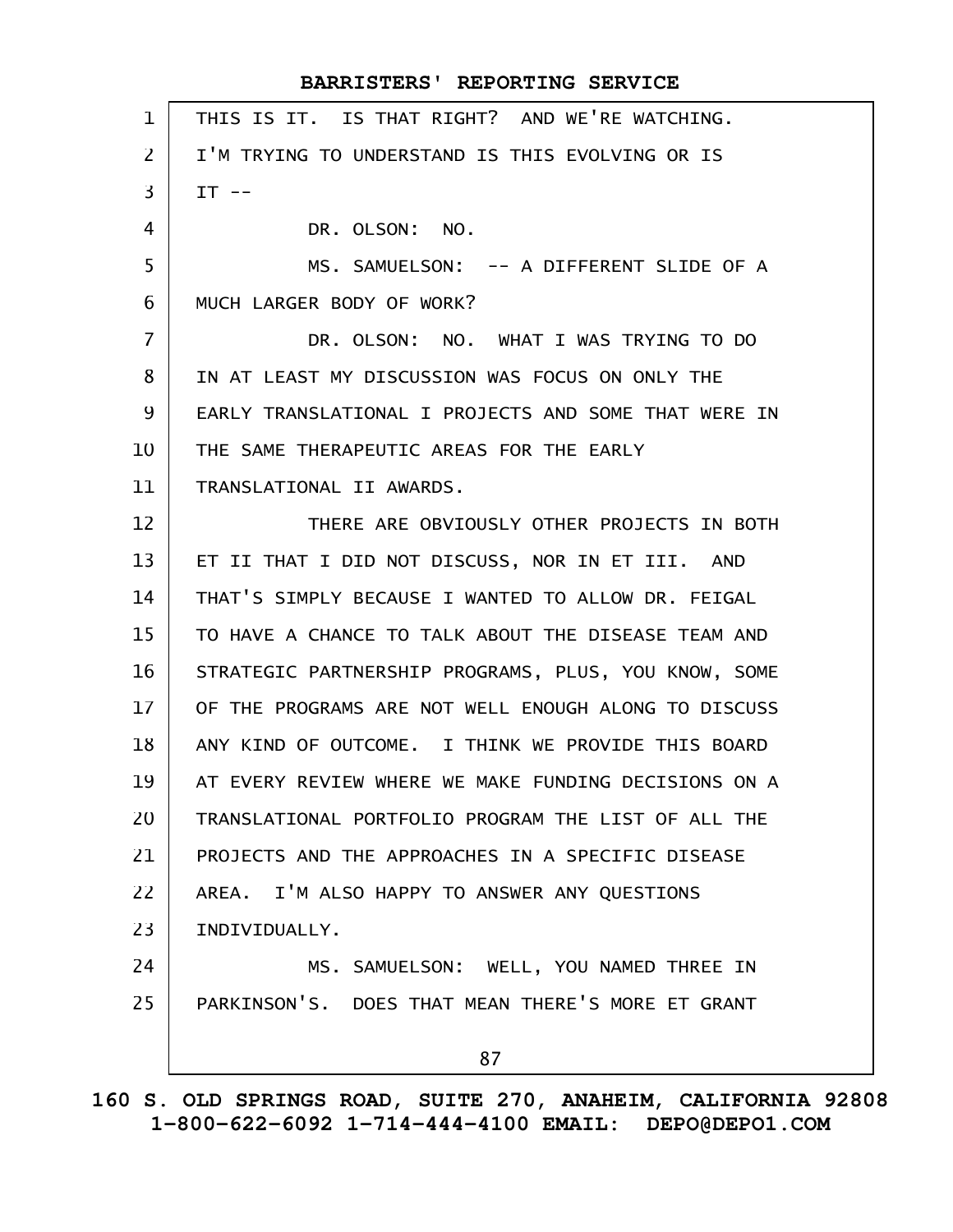| $\mathbf{1}$    | FUNDED PARKINSON'S-SPECIFIC OR RELATED WORK?         |
|-----------------|------------------------------------------------------|
| $\overline{2}$  | DR. OLSON: I THINK SO, BUT MY MIND IS A              |
| 3               | LITTLE BIT --                                        |
| 4               | MS. SAMUELSON: I DON'T MEAN TO PUT YOU ON            |
| 5               | THE SPOT. I'M JUST TRYING TO UNDERSTAND WHERE AND    |
| 6               | WHEN DOES THE BOARD ENGAGE IN THIS CONVERSATION      |
| $\overline{7}$  | BECAUSE WE HAVE A FIDUCIARY DUTY TO BE INVOLVED, AND |
| 8               | IT'S HARD TO KNOW. BUT PUT ASIDE MY EDITORIAL        |
| 9               | COMMENT. MY ORIGINAL QUESTION, ARE THERE MORE        |
| 10              | ET-FUNDED PARKINSON'S PROJECTS?                      |
| 11              | DR. OLSON: IF YOU WAIT ONE MINUTE, I WILL            |
| 12 <sup>2</sup> | VERIFY THAT FOR YOU.                                 |
| 13              | DR. FEIGAL: JOAN, CAN I JUST MAKE A                  |
| 14              | COMMENT?                                             |
| 15              | MS. SAMUELSON: YEAH.                                 |
| 16              | DR. FEIGAL: THERE'S GOING TO BE AN                   |
| 17 <sup>2</sup> | OPPORTUNITY FOR A LONGER DISCUSSION IN DECEMBER AT   |
| 18              | THE BOARD WORKSHOP. WHAT WE WERE TRYING TO DO HERE   |
| 19              | IS GIVE YOU A PROGRESS UPDATE ON THOSE PROGRAMS THAT |
| 20              | ARE MATURE ENOUGH TO HAVE SOME OUTCOMES. SO WHAT     |
| 21              | DR. OLSON DID, WE HAVE FOUR ITERATIONS ACTUALLY OF   |
| 22              | EARLY TRANSLATION PROGRAMS, WE'VE A TOTAL OF ABOUT   |
| 23              | 70 DIFFERENT PROGRAMS, ABOUT 50 IN EARLY             |
| 24              | TRANSLATION, ABOUT 21 IN THE DEVELOPMENT, WHICH IS   |
| 25              | FARTHER DOWN THE DEVELOPMENT PATHWAY. AND SO JUST    |
|                 | 88                                                   |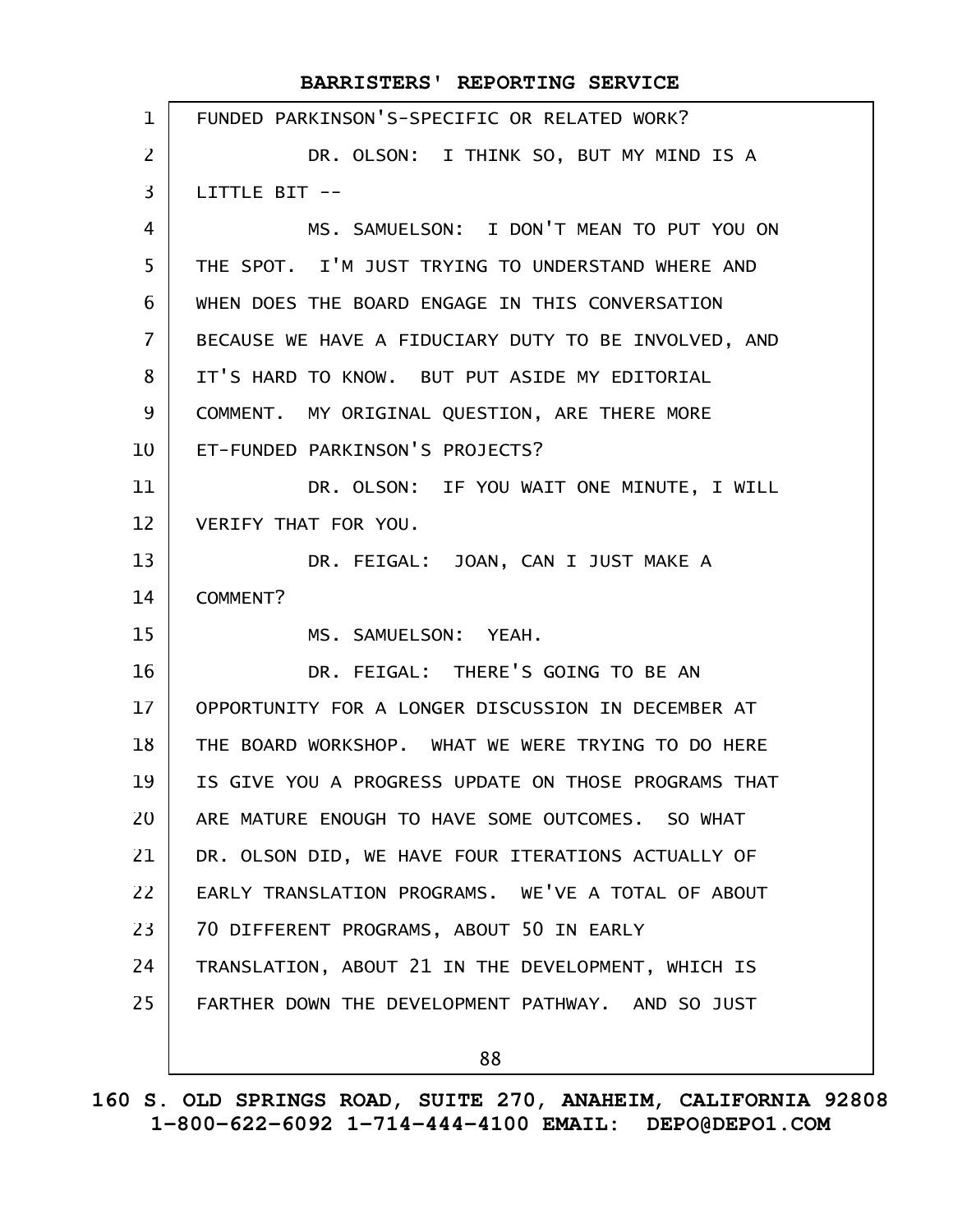| $\mathbf{1}$      | FOR REASONS OF TIME, THERE REALLY ISN'T A CHANCE FOR |
|-------------------|------------------------------------------------------|
| $\overline{2}$    | HER TO GO INDIVIDUALLY THROUGH EACH OF 50 DIFFERENT  |
| 3                 | PROJECTS. SO WHAT SHE TRIED TO DO IS GIVE YOU AN     |
| 4                 | UPDATE ON THOSE THAT ARE MATURE ENOUGH TO HAVE SOME  |
| 5                 | OUTCOMES OF INTEREST. AND THEN WHAT WE CAN DO IS     |
| 6                 | SEND YOU AN UPDATED PORTFOLIO OF ALL THE TABLES THAT |
| $\overline{7}$    | LIST THE PROJECTS AND PERHAPS WHEN THEY WERE FUNDED  |
| 8                 | SO YOU CAN SEE WHEN THEY STARTED AND WHEN WE MIGHT   |
| 9                 | EXPECT SOME RESULTS. I DON'T KNOW IF THAT ANSWERS    |
| 10                | YOUR QUESTION, BUT I TRIED.                          |
| 11                | MS. SAMUELSON: I'M NOT SURE EITHER.                  |
| $12 \overline{ }$ | OKAY. THANKS. OKAY.                                  |
| 13                | CHAIRMAN THOMAS: OKAY. THANK YOU. ANY                |
| 14                | OTHER QUESTIONS OF DR. OLSON? THANK YOU VERY MUCH,   |
| 15                | PAT. THAT WAS VERY INFORMATIVE. THANK YOU.           |
| 16                | NOW WE GO TO DR. FEIGAL FOR DISCUSSION ON            |
| 17                | DISEASE TEAMS AND THE STRATEGIC PARTNERSHIPS.        |
| 18                | DR. FEIGAL: NOW WHAT WE'RE GOING TO TALK             |
| 19                | ABOUT ARE THOSE PROJECTS FOR GETTING BEYOND THE      |
| 20                | CURING MICE AND WORKING IN THE LABORATORY AND TRYING |
| 21                | TO GET AT THOSE ISSUES THAT THE CITIZENS OF          |
| 22                | CALIFORNIA ASKED FOR WHEN THEY WERE THINKING ABOUT   |
| 23                | THIS INSTITUTE AND HOW DO WE ADVANCE THIS SCIENCE    |
| 24                | INTO PATIENTS WITH CHRONIC DISEASE AND INJURY        |
| 25                | BECAUSE OF THE PROMISE OF THIS TYPE OF TECHNOLOGY,   |
|                   | 89                                                   |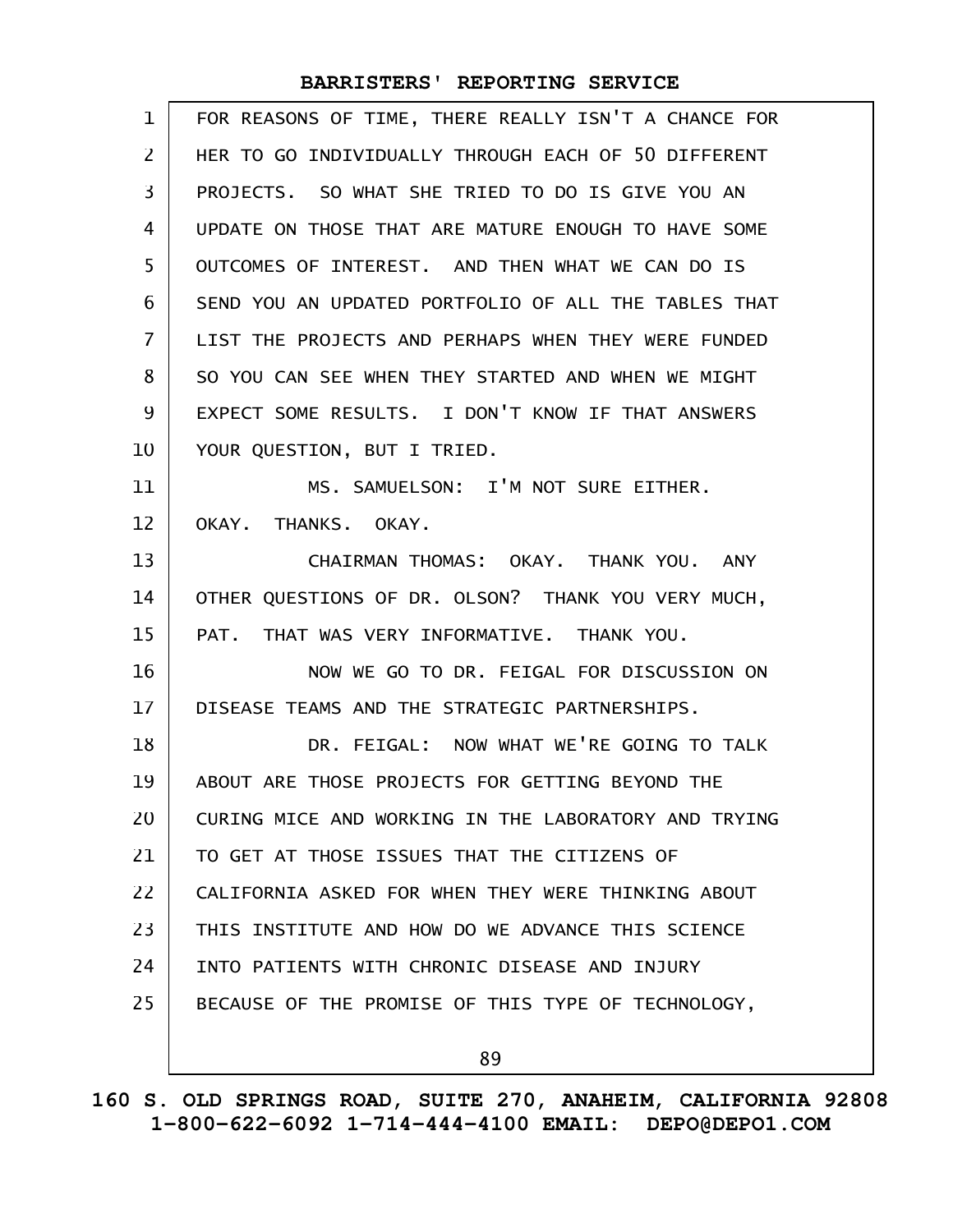| 1              | AND IT'S ACTUALLY A VERY BROAD TECHNOLOGY.           |
|----------------|------------------------------------------------------|
| 2              | IT STARTED WITH HUMAN INDUCED -- HUMAN               |
| 3              | EMBRYONIC STEM CELL-DERIVED PROGRAMS, BUT HAS        |
| 4              | EXTENDED AS THE SCIENCE HAS MATURED AND EVOLVED TO A |
| 5              | BROAD PLATFORM OF OTHER TYPES OF PLURIPOTENT STEM    |
| 6              | CELLS, OTHER TYPES OF ADULT STEM CELL TISSUES, IN    |
| $\overline{7}$ | ADDITION TO THINKING ABOUT THOSE MECHANISMS OF       |
| 8              | ACTION WHERE STEM CELL TECHNOLOGY CAN HELP REPAIR,   |
| 9              | REGENERATE, OR REPLACE DISEASED OR DAMAGED TISSUE.   |
| 10             | IN ADDITION, THERE'S A COMPONENT OF WHAT             |
| 11             | WE DO THAT'S RELEVANT FOR STEM CELLS IN THE CANCER   |
| 12             | STEM CELL SPACE. AND SOMETIMES WE LOOK AT PROJECTS   |
| 13             | AND WE REALLY NEED TO MAKE VERY, VERY SURE THAT      |
| 14             | THERE'S A CLEAR CONNECTION TO THE CANCER STEM CELL   |
| 15             | WITH SEVERAL OF THESE APPROACHES BECAUSE THE         |
| 16             | APPROACHES ON THE CANCER STEM CELLS ARE REALLY       |
| 17             | GETTING AT HOPEFULLY THE ACHILLES HEEL OF CANCER AND |
| 18             | COULD REPRESENT A NEW WAY OF APPROACHING TREATMENT.  |
| 19             | SO WHAT I'D LIKE TO DO IN THIS TAG TEAM              |
| 20             | PRESENTATION IS TALK ABOUT THOSE 21 DIFFERENT        |
| 21             | PROGRAMS THAT ARE FURTHER DOWN THE DEVELOPMENT       |
| 22             | PATHWAY TO GO INTO PATIENTS. SO THE TWO INITIATIVES  |
| 23             | THAT WE HAVE IN PLACE, ONE WAS STARTED IN 2010 AND   |
| 24             | THE OTHER WASN'T STARTED TILL 2012, ARE THE DISEASE  |
| 25             | TEAM PROGRAMS AND THE STRATEGIC PARTNERSHIP PROGRAM. |
|                |                                                      |

90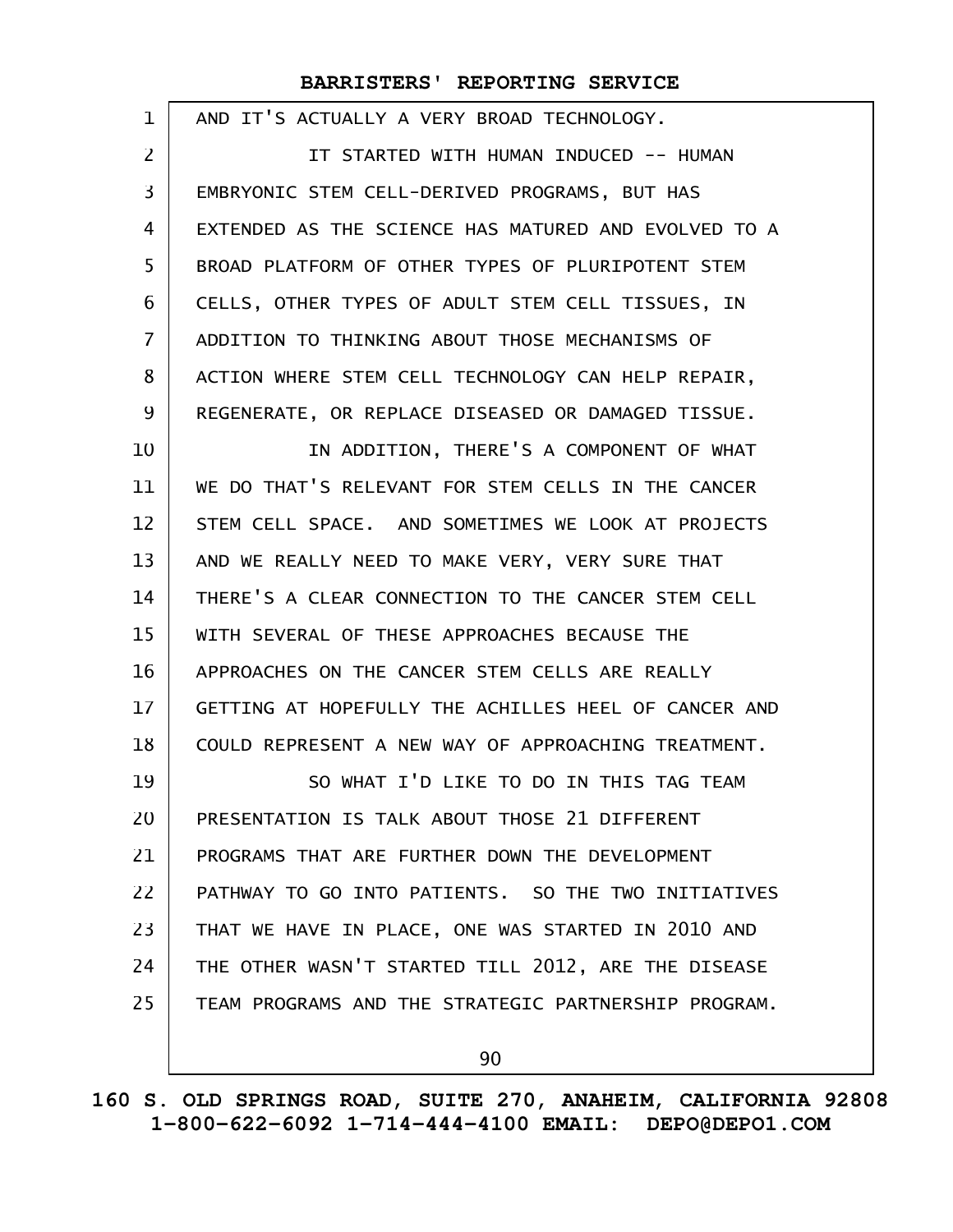| 1              | SO WE'RE ONLY THREE YEARS INTO THE INITIAL FUNDING   |
|----------------|------------------------------------------------------|
| $\overline{2}$ | OF SOME OF THESE DEVELOPMENT TEAMS.                  |
| 3              | AND HERE WHAT WE'RE REALLY TRYING TO DO IS           |
| 4              | MAKE SURE THAT WE'VE ENABLED THE PRECLINICAL         |
| 5              | DEVELOPMENT TO MOVE THESE PROGRAMS AND PROJECTS DOWN |
| 6              | INTO CLINICAL TRIALS FOR PATIENTS. AND THIS IS AN    |
| 7              | AREA THAT'S OFTEN UNDERFUNDED. IT'S WHAT'S CALLED    |
| 8              | THE VALLEY OF DEATH OR WHAT WE SOMETIMES CALL THE    |
| 9              | BRIDGE TO CURES WHERE THERE'S REALLY NOT SUFFICIENT  |
| 10             | FUNDING TO WORK ON THESE TYPES OF PROGRAMS. AND SO   |
| 11             | CIRM IS REALLY, IN ADDITION TO FILLING THE NICHE OF  |
| 12             | FOCUSING ON A STEM CELL TECHNOLOGY, REALLY FOCUSING  |
| 13             | ON A REAL GAP IN WHAT OTHER PEOPLE FUND. WHAT WE'RE  |
| 14             | TRYING TO DO IS THE HIGH RISK TYPE OF RESEARCH THAT  |
| 15             | PROVIDES THE EVIDENCE TO MAKE THESE PROGRAMS AND     |
| 16             | PROJECTS ATTRACTIVE TO INVESTORS OR COMPANIES SO     |
| 17             | THAT THEY DO HAVE THE POTENTIAL TO MOVE FORWARD.     |
| 18             | SO THESE INITIATIVES REALLY FOCUSED ON               |
| 19             | FILING AN IND SO THAT THESE PROGRAMS CAN ENTER THE   |
| 20             | FIRST-IN-HUMAN CLINICAL TRIALS OR TAKING THEM ALL    |
| 21             | THE WAY THROUGH EARLY PHASE CLINICAL TRIALS.         |
| 22             | SO HERE WHAT WE REALLY WANT TO DO WITH               |
| 23             | COMPLETION OF A CLINICAL TRIAL IS REALLY FOCUSING ON |
| 24             | THOSE THINGS WHERE THEY CAN ESTABLISH A FEASIBLE     |
| 25             | DOSE, A DELIVERY THAT'S SAFE, WITH SOME EVIDENCE OF  |
|                | 91                                                   |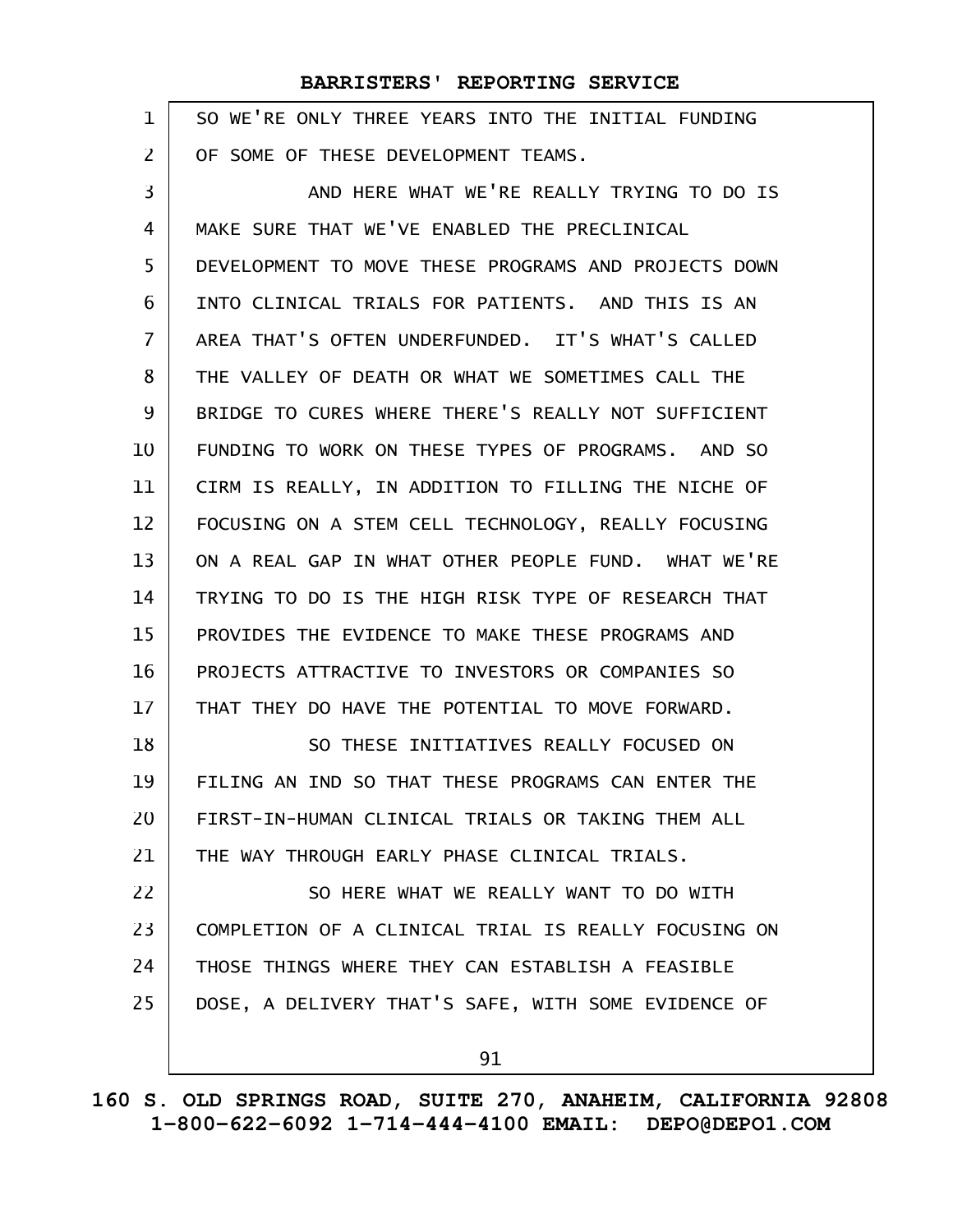| 1              | BIOLOGIC ACTIVITY, AND/OR SOME CLINICAL PARAMETERS   |
|----------------|------------------------------------------------------|
| $\overline{2}$ | OF EFFICACY FOR THE PATIENT.                         |
| 3              | THIS IS JUST A SNAPSHOT OF WHERE WE ARE AT           |
| 4              | THIS POINT IN TIME WITH ALL OF OUR TRANSLATIONAL     |
| 5              | PROGRAMS. SO IF YOU LOOK AT THE YEAR IN WHICH,       |
| 6              | LET'S SAY, THE EARLY TRANSLATION PROGRAMS, WHICH DR. |
| $\overline{7}$ | OLSON JUST WENT THROUGH, WE HAD EIGHT IN THE COHORT  |
| 8              | OF 2009, 21 IN THE COHORT OF 2011, AND 21 IN THE     |
| 9              | YEAR 2012, AND THEN WE HAVE ANOTHER COHORT OF        |
| 10             | APPROXIMATELY 13 THAT WAS JUST RECENTLY FUNDED. SO   |
| 11             | OF THOSE EARLY COHORTS, '09 AND REALLY '11 IS STILL  |
| 12             | PRETTY EARLY BECAUSE THESE ARE THREE-YEAR AWARDS,    |
| 13             | ONE OF THEM FROM 2009 WAS AWARDED A DISEASE TEAM TO  |
| 14             | ADVANCE TOWARDS AND INTO THE CLINIC. AND TWO OF      |
| 15             | THEM FROM THAT SAME COHORT PUT IN LETTERS OF INTENT  |
| 16             | AND APPLICATIONS FOR THE DISEASE TEAM III COHORT.    |
| 17             | SO THERE IS SOME EVIDENCE OF ADVANCING THESE         |
| 18             | PROGRAMS FURTHER ALONG THE MATURATION PATHWAY.       |
| 19             | AND FROM 2011 SO FAR, AND THESE ARE                  |
| 20             | THREE-YEAR AWARDS, ONE OF THOSE 21 WAS AWARDED A     |
| 21             | DISEASE TEAM AWARD. SO THEY WERE ABLE TO             |
| 22             | SUCCESSFULLY COMPLETE THEIR ET COMPONENT AND THEN    |
| 23             | MOVE ON BECAUSE WHAT WE'RE TRYING TO DO IS HAVE A    |
| 24             | SEAMLESS PATHWAY. WE DON'T WANT THERE TO BE GAPS IN  |
| 25             | FUNDING. SO WE'RE TRYING TO TIME OUR INITIATIVES SO  |
|                | 92                                                   |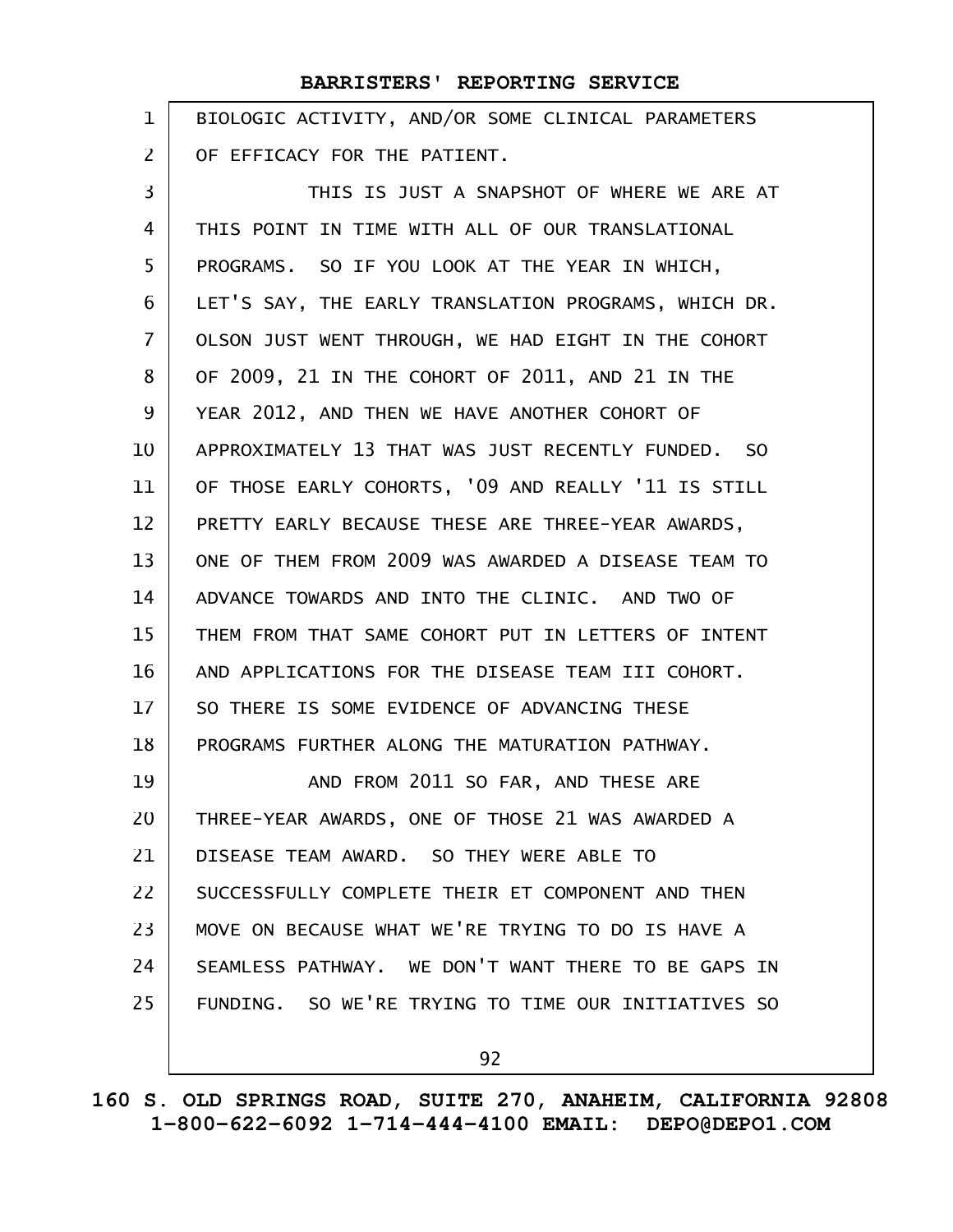| $\mathbf 1$    | THAT THERE'S ACTUALLY A PATHWAY WHERE THEY CAN GET   |
|----------------|------------------------------------------------------|
| 2              | FUNDING.                                             |
| 3              | IN 2012 IT'S MUCH TOO EARLY TO SEE RESULTS           |
| 4              | THERE. AND THEN WITH OUR DEVELOPMENT TEAMS, AND      |
| 5              | THESE ARE THE DISEASE TEAMS AND THE STRATEGIC        |
| 6              | PARTNERSHIPS, THEY'RE ADVANCING THROUGH THEIR        |
| $\overline{7}$ | PRE-IND FDA MEETINGS AND THEY'RE ENTERING CLINICAL   |
| 8              | TRIALS. SO IN THE FIRST COHORT THAT'S ONLY THREE     |
| 9              | YEARS DOWN THE ROAD FROM THEIR FUNDING IN 2010, OVER |
| 10             | 50 PERCENT OF THOSE TEAMS HAVE HAD SUCCESSFUL        |
| 11             | INTERACTIONS WITH THE FDA. AND THAT'S THE AGENCY     |
| 12             | THAT REVIEWS AND APPROVES WHETHER OR NOT THESE       |
| 13             | PRODUCTS CAN GET INTO HUMAN AND ULTIMATELY WHETHER   |
| 14             | OR NOT THIS CAN GET INTO THE MARKETPLACE.            |
| 15             | OVER 50 PERCENT OF THAT FIRST COHORT IS              |
| 16             | SUCCESSFULLY TRACKING ALONG. TWO OF THOSE HAVE       |
| 17             | ALREADY FILED IND'S IN 2012, AND SIX ARE EXPECTED TO |
| 18             | FILE IND'S IN 2013 AND 14. AND TWO OF THAT FIRST     |
| 19             | COHORT ARE IN CLINICAL TRIALS THIS YEAR. IT'S TOO    |
| 20             | EARLY FOR THE SUBSEQUENT COHORTS. THEY'RE ONLY IN    |
| 21             | THEIR VERY FIRST YEAR OF FUNDING, BUT I WILL MENTION |
| 22             | THEM SO THAT YOU GET A SENSE OF WHERE WE ARE IN THE  |
| 23             | PORTFOLIO EVEN THOUGH IT'S TOO EARLY TO REALLY SEE   |
| 24             | OUTCOMES FROM THEM.                                  |
| 25             | CHAIRMAN THOMAS: ELLEN, ON THAT SLIDE,               |
|                | 93                                                   |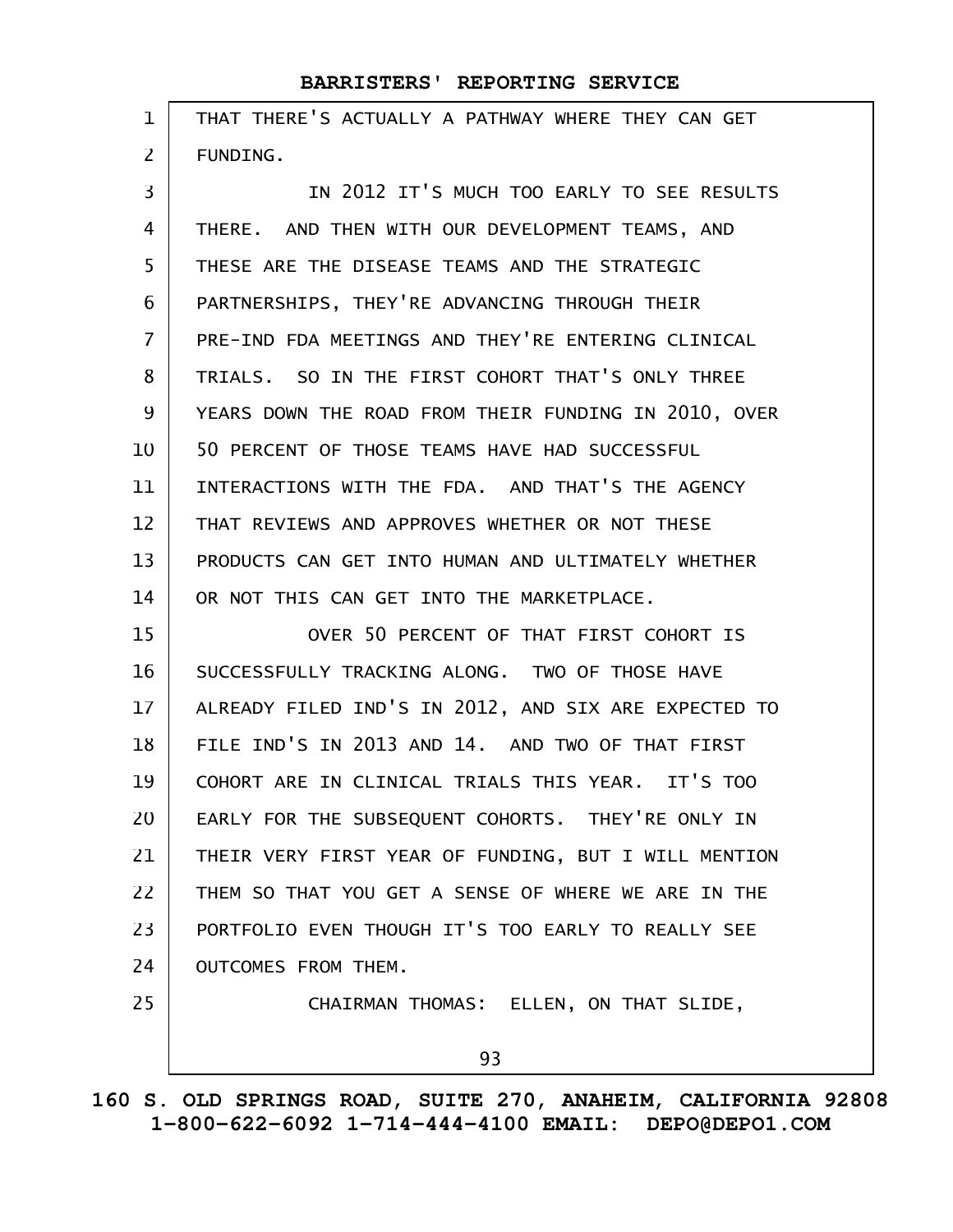| 1              | DOES THAT MEAN, GIVEN THE NUMBER WE EXPECT TO GET    |
|----------------|------------------------------------------------------|
| $\overline{2}$ | IND'S NEXT YEAR, ALSO THAT WE WILL HAVE EIGHT IN     |
| 3              | CLINICAL TRIALS BY THE END OF CALENDAR '14?          |
| 4              | DR. FEIGAL: NO. WHAT WE SAID IN OUR                  |
| 5              | STRATEGIC PLAN IS THAT WE EXPECT TO HAVE THREE TO    |
| 6              | FIVE IN CLINICAL TRIALS. SO SOME OF THESE MIGHT BE   |
| $\overline{7}$ | AN OVERLAP OR MIGHT HAVE OTHER SOURCES OF FUNDING.   |
| 8              | IT'S POSSIBLE THAT IF ALL OF THEM SUCCESSFULLY GO    |
| 9              | THROUGH, THAT'S A POSSIBILITY. BUT AT THIS POINT IN  |
| 10             | TIME, FOR OUR GOAL WE SAID WE EXPECT BETWEEN THREE   |
| 11             | AND FIVE, BUT IT'S POSSIBLE IT COULD BE MORE. IT'S   |
| 12             | ONE THING TO SUCCESSFULLY GET THROUGH THE REGULATORY |
| 13             | NAVIGATION PATHWAY. SCIENCE EVOLVES AND CHANGES,     |
| 14             | AND IT'S A SECOND QUESTION AS TO WHETHER OR NOT WHAT |
| 15             | WAS A GREAT IDEA IN 2010 IS STILL A GREAT IDEA IN    |
| 16             | 2014. SO EVEN THOUGH IT MAY HAVE SUCCESSFUL          |
| 17             | PASSAGE, IT IS A QUESTION WHETHER OR NOT IT'S STILL  |
| 18             | SOMETHING THAT WE WANT TO CONTINUE TO INVEST IN.     |
| 19             | BUT THEY'RE CERTAINLY PROCEEDING DOWN THE PATHWAY    |
| 20             | AND BEING SUCCESSFUL THERE.                          |
| 21             | FROM THE DISEASE TEAM I, THOSE ARE 14                |
| 22             | PROJECTS IN THAT FIRST COHORT, AND THEY WERE FUNDED, |
| 23             | THAT FIRST COHORT, WITH A GOAL OF FILING AN          |
| 24             | APPROVABLE IND BY THE END OF THE PROJECT PERIOD IN   |
| 25             | 2014. TWO OF THEM HAVE ALREADY FILED THE IND'S.      |
|                | 94                                                   |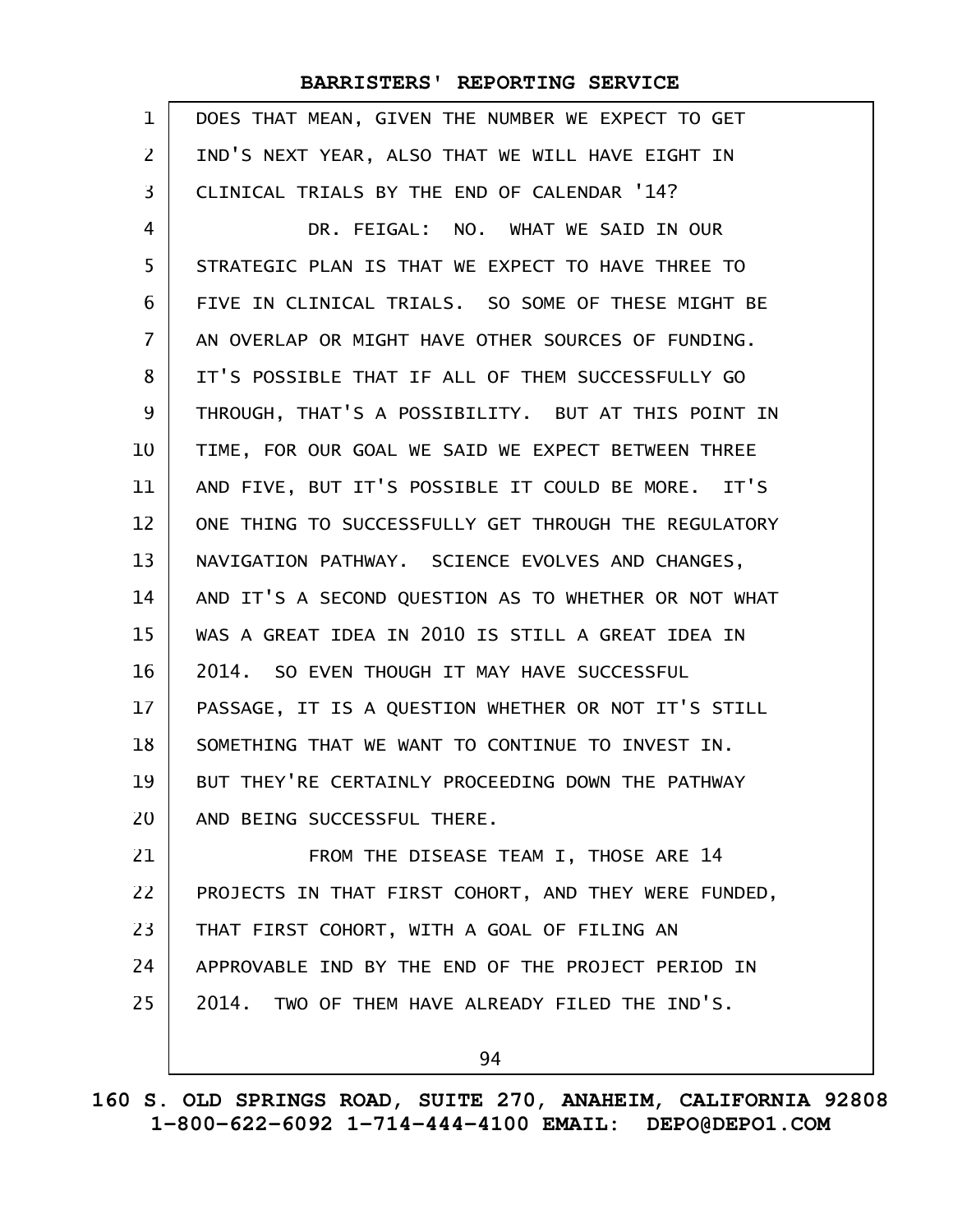| 1  | THEY'RE CONDUCTING CIRM-FUNDED CLINICAL TRIALS IN    |
|----|------------------------------------------------------|
| 2  | 2013. ONE IS IN HIV. THAT'S THE CAL-IMMUNE           |
| 3  | CLINICAL TRIAL THAT JEFF SHEEHY ALLUDED TO FROM HIS  |
| 4  | HIV CURE WORKSHOP WHERE HE HAD LOUIS BRETON AS PART  |
| 5  | OF THE PANEL, HE'S THE CEO OF THAT COMPANY           |
| 6  | PRESENTING THEIR WORK, AND THEN WE ALSO AWARDED A    |
| 7  | DT II TO A COMPANY THAT'S MOVING ON THEIR DT I       |
| 8  | PROJECT AND SUCCESSFULLY APPLIED AND RECEIVED DT II  |
| 9  | FUNDING. AND THAT PROJECT IS IN THE CLINICAL TRIAL   |
| 10 | RIGHT NOW FOR PATIENTS WITH A RECENT HEART ATTACK    |
| 11 | AND EVIDENCE OF CONGESTIVE HEART FAILURE.            |
| 12 | OVER HALF THE DT I PROJECTS HAVE                     |
| 13 | SUCCESSFULLY ADVANCED THROUGH THEIR PRE-IND MEETING  |
| 14 | WITH THE FDA. ONE WAS APPROVED FOR STRATEGIC         |
| 15 | PARTNERSHIP FUNDING, AND THAT'S THE VIACYTE AWARD    |
| 16 | THAT SUCCESSFULLY IS MOVING THROUGH EARLY            |
| 17 | TRANSLATION DISEASE TEAM I AND NOW A STRATEGIC       |
| 18 | PARTNERSHIP I. ONE RECEIVED SUPPLEMENTAL EXTERNAL    |
| 19 | FUNDING. TWO WERE RECOMMENDED AND APPROVED FOR A     |
| 20 | CIRM MAJOR SUPPLEMENT FUNDING TO THE TUNE OF \$3     |
| 21 | MILLION EACH. AND SIX SUBMITTED ELIGIBLE LETTERS OF  |
| 22 | INTENT FOR THE DISEASE TEAM III RECENT SOLICITATION. |
| 23 | THE DISEASE TEAMS II AND THE STRATEGIC               |
| 24 | PARTNERSHIPS ARE JUST NOW GETTING STARTED, AND       |
| 25 | THEY'RE IN THEIR FIRST YEAR OF AWARD.                |
|    | 95                                                   |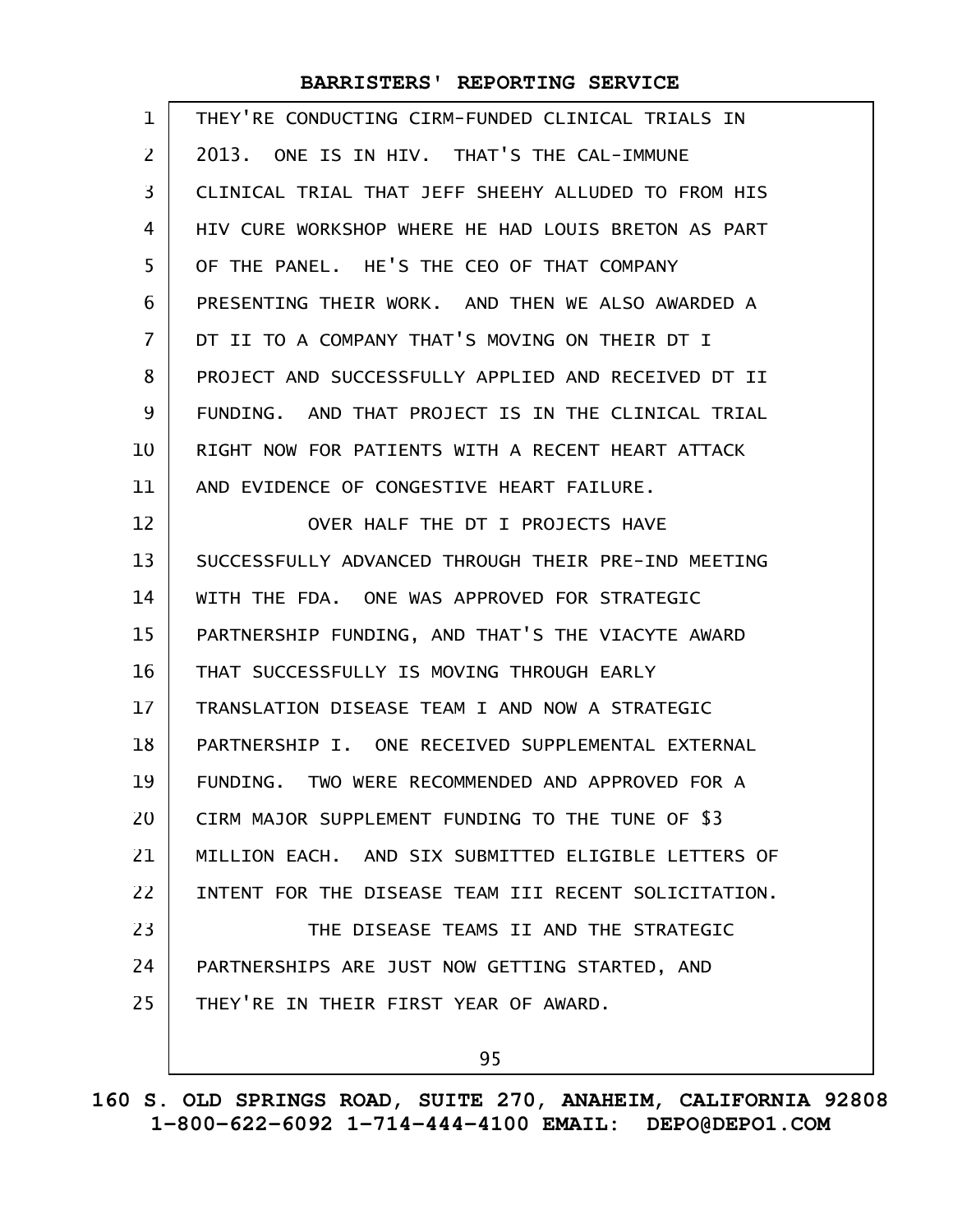| CONTENT OF WHAT'S BEING DONE IN THESE DIFFERENT      |
|------------------------------------------------------|
| PROJECTS. BY THE NATURE OF THESE AWARDS, THERE'S A   |
| LOT OF PROPRIETARY AND CONFIDENTIAL INFORMATION. IF  |
| THERE'S INTEREST IN DIVING FURTHER, SOME OF THIS     |
| WILL HAVE TO BE DONE IN CONFIDENTIAL SESSION. WHAT   |
| I TRIED TO DO HERE IS WHAT COULD BE PUBLICLY         |
| AVAILABLE.                                           |
| SO I CAPTURED THIS BY DISEASE AREA. AND,             |
| JOAN, JUST FOR YOUR QUESTION, THIS DOES CAPTURE ALL  |
| OF THE DISEASE TEAMS AND EITHER COHORTS ONE OR TWO   |
| OF DISEASE TEAM AND COHORTS ONE AND TWO OF STRATEGIC |
| PARTNERSHIP. SO THIS IS THE PORTFOLIO OF THE         |
| DEVELOPMENT TEAMS.                                   |
| SO THE FIRST ONE IS THE MARBAN TEAM THAT             |
| WAS AT CEDARS-SINAI.                                 |
| MS. SAMUELSON: CAN YOU, THEN, WITH EACH              |
| ONE YOU'RE DESCRIBING, NOTE THE DISEASE AREA? AND I  |
| GUESS THAT'S IT. YEAH. BECAUSE YOU SAID THIS IS      |
| THE TOTAL PART OF OUR PORTFOLIO.                     |
| DR. FEIGAL: AT THIS POINT IN TIME. SO WE             |
| JUST HAD A REVIEW FOR THE THIRD COHORT OF DISEASE    |
| TEAMS, AND WE WILL HAVE A REVIEW IN FEBRUARY OF THE  |
| THIRD COHORT OF STRATEGIC PARTNERSHIPS.              |
| MS. SAMUELSON: BUT THERE MAY BE SOME                 |
| 96                                                   |
|                                                      |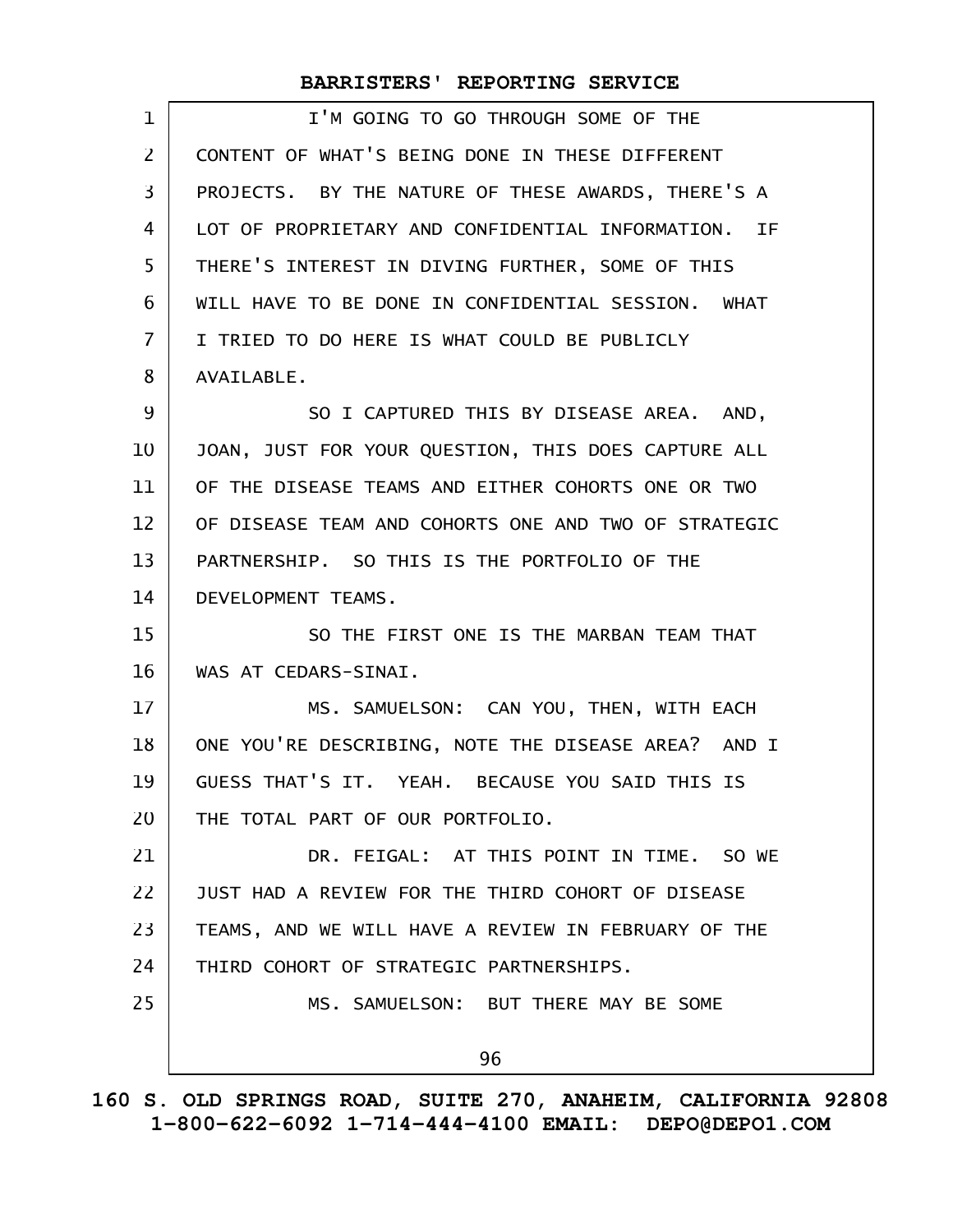| $\mathbf{1}$    | ADDED TO THE DISEASE TEAM PORTFOLIO, FOR EXAMPLE, AS |
|-----------------|------------------------------------------------------|
| $\overline{2}$  | SOMETHING ELSE ADVANCES, BUT IT'S JUST GOING TO BE   |
| 3               | THOSE THAT ARE IN THE PIPELINE AT THIS POINT PRETTY  |
| 4               | MUCH, RIGHT, GIVEN THE RAPIDITY OF OUR SPENDING AND  |
| 5               | THE TIME FRAME WE'RE LOOKING AT?                     |
| 6               | DR. FEIGAL: IT DEPENDS ON THE MATURATION             |
| $\overline{7}$  | AT WHICH THEY ENTER. SO WE HAVE THINGS IN OUR        |
| 8               | ENDOGENOUS PIPELINE, AND THEN WE HAVE THINGS THAT    |
| 9               | CAN ENTER EXTERNALLY THAT MAY NOT HAVE BEEN NURTURED |
| 10              | ALONG THE WAY BY CIRM. SO IT STILL DOES DEPEND ON    |
| 11              | THE MATURATION OF WHAT MIGHT COME IN.                |
| 12              | MS. SAMUELSON: FOR THOSE THAT FELL OUT               |
| 13              | EARLIER ARE NOT GOING TO BE ABLE TO BE               |
| 14              | REESTABLISHED, RIGHT?                                |
| 15              | DR. FEIGAL: IF THOSE WHO FELL OUT                    |
| 16              | EARLIER, THERE WAS ONE THAT WAS TERMINATED, TWO THAT |
| 17 <sup>2</sup> | WENT BACK TO AN EARLY TRANSLATION AWARD. IT DEPENDS  |
| 18              | ON HOW THEY DO WITH THEIR EARLY TRANSLATION AWARD IN |
| 19              | TERMS OF THE TYPE OF PROGRESS THEY'RE MAKING WHETHER |
| 20              | OR NOT THEY CAN REENTER AT A SUBSEQUENT TIME POINT.  |
| 21              | MS. SAMUELSON: AND IS IT IMPOSSIBLE TO               |
| 22              | EITHER NAME THE GRANTEE OR GIVE THE DISEASE AREA     |
| 23              | BECAUSE IT'S JUST TOO SCATTERED A SUMMARY FOR US TO  |
| 24              | BE ABLE TO TRACK, IT SEEMS TO ME. WE HAVE TO KNOW    |
| 25              | WHAT YOU'RE TALKING ABOUT.                           |
|                 |                                                      |

97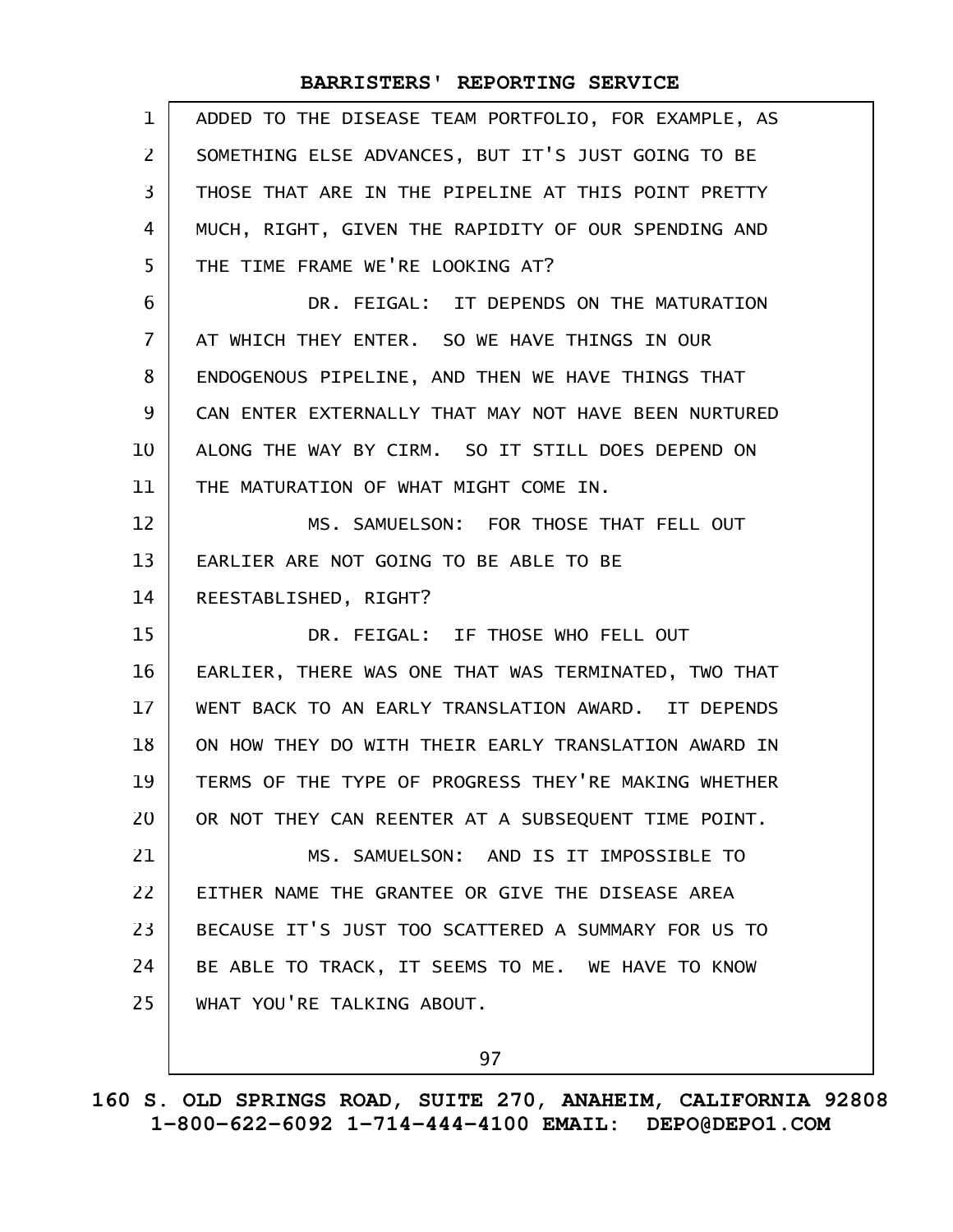| DR. FEIGAL: YES. WHAT I DID IN THE                   |
|------------------------------------------------------|
| HANDOUT THAT YOU HAVE, WHICH IS IN THE CONTEXT OF A  |
| SLIDE DECK, BUT BASICALLY I GIVE THE PRINCIPAL       |
| INVESTIGATOR'S NAME, THE INSTITUTION, AND THE        |
| THERAPEUTIC AREA, AS WELL AS THEIR THERAPEUTIC       |
| APPROACH. SO THAT IS IN YOUR SLIDE DECK, BUT I'D BE  |
| HAPPY TO TALK WITH YOU SEPARATELY TO GO OVER IT.     |
| MS. SAMUELSON: I THINK WE SHOULD HAVE                |
| THAT IN FRONT OF US WHEN YOU'RE TALKING.             |
| DR. FEIGAL: IT WAS SENT TO YOU.                      |
| MS. SAMUELSON: I BELIEVE YOU.                        |
| CHAIRMAN THOMAS: ELLEN, WHY DON'T YOU                |
| PROCEED, PLEASE.                                     |
| DR. FEIGAL: SO THIS DISEASE TEAM I TEAM,             |
| THIS IS THE MARBAN TEAM AT CEDARS-SINAI THAT'S       |
| WORKING WITH THE THERAPEUTIC APPROACH OF ALLOGENEIC  |
| CARDIAC-DERIVED STEM CELLS. AND THEY COMPLETED       |
| THEIR IND-ENABLING PRECLINICAL SAFETY AND EFFICACY   |
| STUDIES AND SUCCESSFULLY FILED AN IND IN 2012 FOR    |
| THEIR PRODUCT THAT CIRM INVESTED IN, AND THEN THEY   |
| HAVE A COMPANY CALLED CAPRICOR, WHICH IS A SPINOUT   |
| COMPANY THAT OBTAINED NIH FUNDING FOR THE PHASE I    |
| COMPONENT OF THE PHASE I-II CLINICAL TRIAL. THEY     |
| HAVE INITIATED THE PHASE I COMPONENT ALREADY IN      |
| 2013, AND THEY'RE ANTICIPATED TO COMPLETE ENROLLMENT |
| 98                                                   |
|                                                      |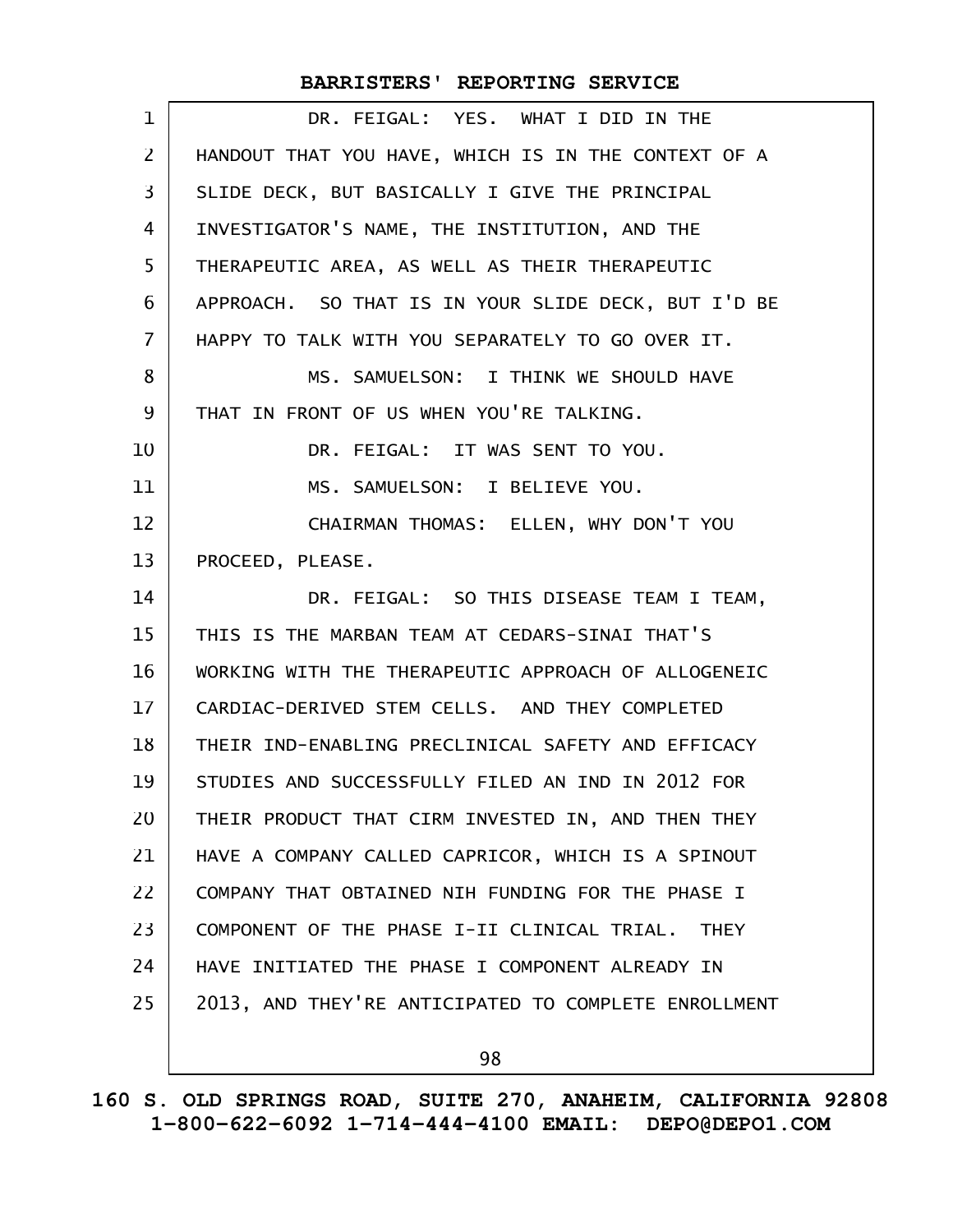| 1  | IN THAT PHASE I COMPONENT BY THE END OF THIS YEAR.   |
|----|------------------------------------------------------|
| 2  | WE WILL THEN LOOK AT THE DATA. THEIR DATA SAFETY     |
| 3  | MONITORING BOARD WILL ALSO LOOK AT THE DATA. WE'LL   |
| 4  | SEE THAT INFORMATION AND THEN THEY WILL HAVE THE     |
| 5  | OPPORTUNITY TO PROCEED INTO THE RANDOMIZED PHASE II  |
| 6  | COMPONENT OF THEIR CLINICAL TRIAL.                   |
| 7  | THE PHASE I PORTION IS DESIGNED TO TEST              |
| 8  | TWO DIFFERENT DOSES OF THE CARDIAC-DERIVED STEM      |
| 9  | CELLS IN TWO DIFFERENT PATIENT COHORTS COMPRISED OF  |
| 10 | EITHER A RECENT OR A CHRONIC HEART FAILURE PATIENT   |
| 11 | AFTER THEIR HEART ATTACK. TO DATE THE TRIAL HAS      |
| 12 | PROGRESSED SMOOTHLY, AND SO WE'RE LOOKING FORWARD TO |
| 13 | EVALUATING THE DATA PROBABLY IN ANOTHER MONTH OR     |
| 14 | TWO.                                                 |
| 15 | THE NEXT TEAM IN THE CARDIOVASCULAR SPACE            |
| 16 |                                                      |
|    | IS DR. JOSEPH WU AT STANFORD. HE HAS A DISEASE TEAM  |
| 17 | II AWARD THAT'S IN ITS FIRST YEAR OF FUNDING. HE'S   |
| 18 | LOOKING AT A DIFFERENT THERAPEUTIC APPROACH IN A     |
| 19 | DIFFERENT THERAPEUTIC INDICATION. HE'S LOOKING AT    |
| 20 | HUMAN EMBRYONIC STEM CELL-DERIVED CARDIOMYOCYTES FOR |
| 21 | THE THERAPEUTIC INDICATION OF END STAGE CONGESTIVE   |
| 22 | HEART FAILURE. HE'S STILL IN HIS FIRST YEAR OF       |
| 23 | AWARD; BUT AFTER THE FIRST THREE MONTHS, ALL         |
| 24 | ACTIVITIES FOR THE MILESTONES FOR THIS PROJECT ARE   |
| 25 | ON TARGET.                                           |

99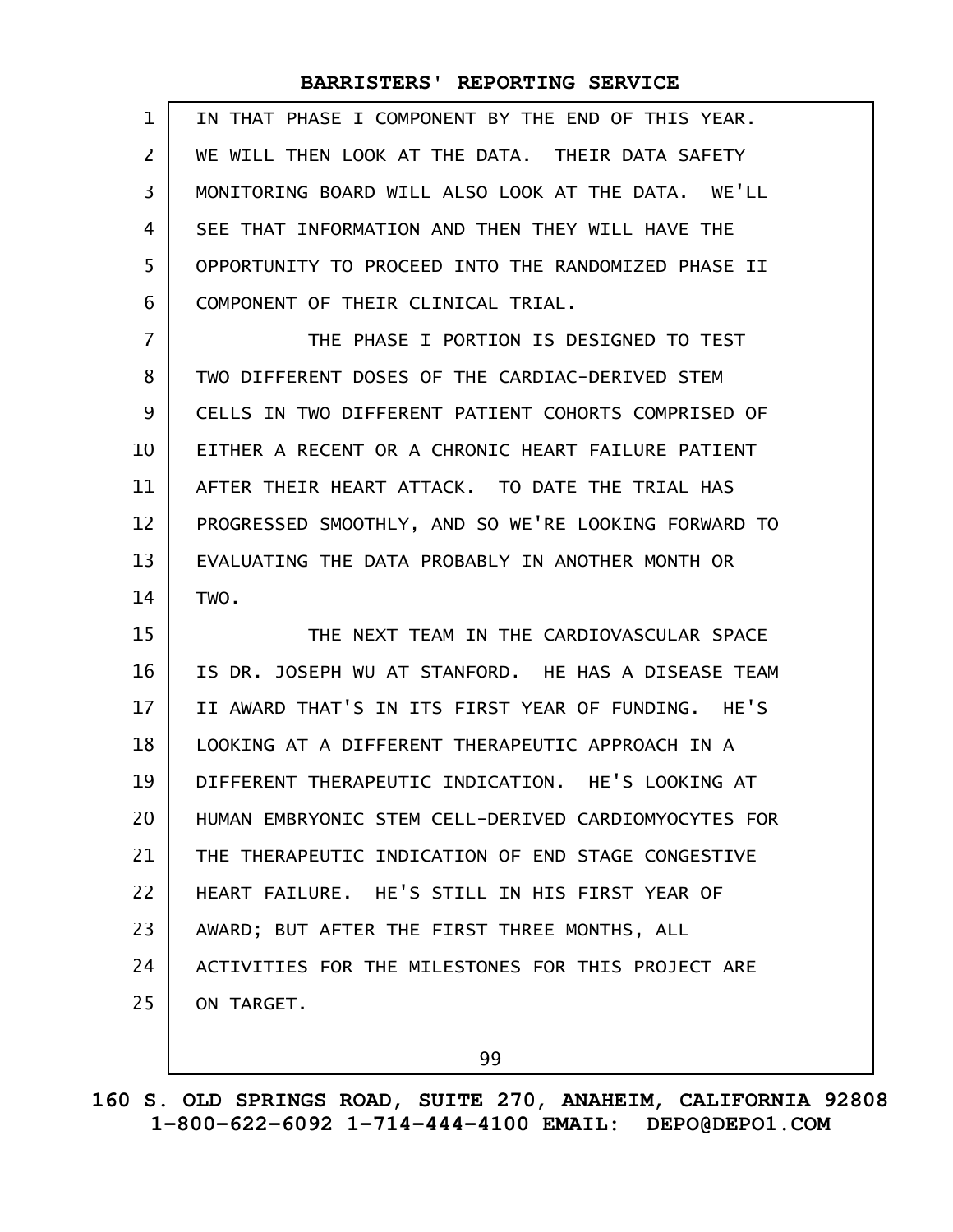| 1              | HE IS WORKING WITH DR. SRIVASTAVA FROM               |
|----------------|------------------------------------------------------|
| $\overline{2}$ | GLADSTONE ON STANDARDIZING METHODS FOR THE           |
| 3              | PRECLINICAL SURGICAL MODELS, ON THE PROCESS          |
| 4              | DEVELOPMENT TO SELECT THE MANUFACTURING PARAMETERS   |
| 5              | TO DEMONSTRATE THAT THEY HAVE COMPARABLE PRECLINICAL |
| 6              | PROOF OF CONCEPT FOR THE MANUFACTURING OF THIS       |
| $\overline{7}$ | PRODUCT, WHETHER IT'S DERIVED WITH THE IMPROVED      |
| 8              | MANUFACTURING METHODS OR WITH THE OLD WAY WITH       |
| 9              | GROWTH FACTORS. AND THE GOAL OF THIS PROJECT IS TO   |
| 10             | COMPLETE THE IND-ENABLING STUDY SO THAT THIS TEAM    |
| 11             | CAN SUCCESSFULLY FILE THE IND FOR THE FIRST-IN-HUMAN |
| 12             | CLINICAL TRIAL.                                      |
| 13             | IN THE VASCULAR SPACE, BUT NOT HEART, BUT            |
| 14             | IN THE PERIPHERAL VASCULAR SPACE, DR. LAIRD AT UC    |
| 15             | DAVIS HAS A DISEASE TEAM II AWARD. ONCE AGAIN, THIS  |
| 16             | IS IN THE FIRST YEAR. HE'S DEVELOPING ALLOGENEIC     |
| 17             | MESENCHYMAL STEM CELLS THAT ARE ENGINEERED TO        |
| 18             | EXPRESS VEG-F. THAT'S THE FACTOR I TALKED ABOUT      |
| 19             | THIS MORNING. AND IT'S DELIVERED BY INTRAMUSCULAR    |
| 20             | INJECTION FOR PATIENTS WITH CRITICAL LIMB ISCHEMIA.  |
| 21             | HIS PRECLINICAL STUDIES ARE STILL IN PROGRESS, AND   |
| 22             | THE GOAL IS TO COMPLETE THE IND-ENABLING STUDIES TO  |
| 23             | SUCCESSFULLY FILE THAT IND AND ALSO TO COMPLETE A    |
| 24             | PHASE I CLINICAL TRIAL.                              |
| 25             | SO HE'S VERY AMBITIOUS, HOPES TO COMPLETE            |
|                | 100                                                  |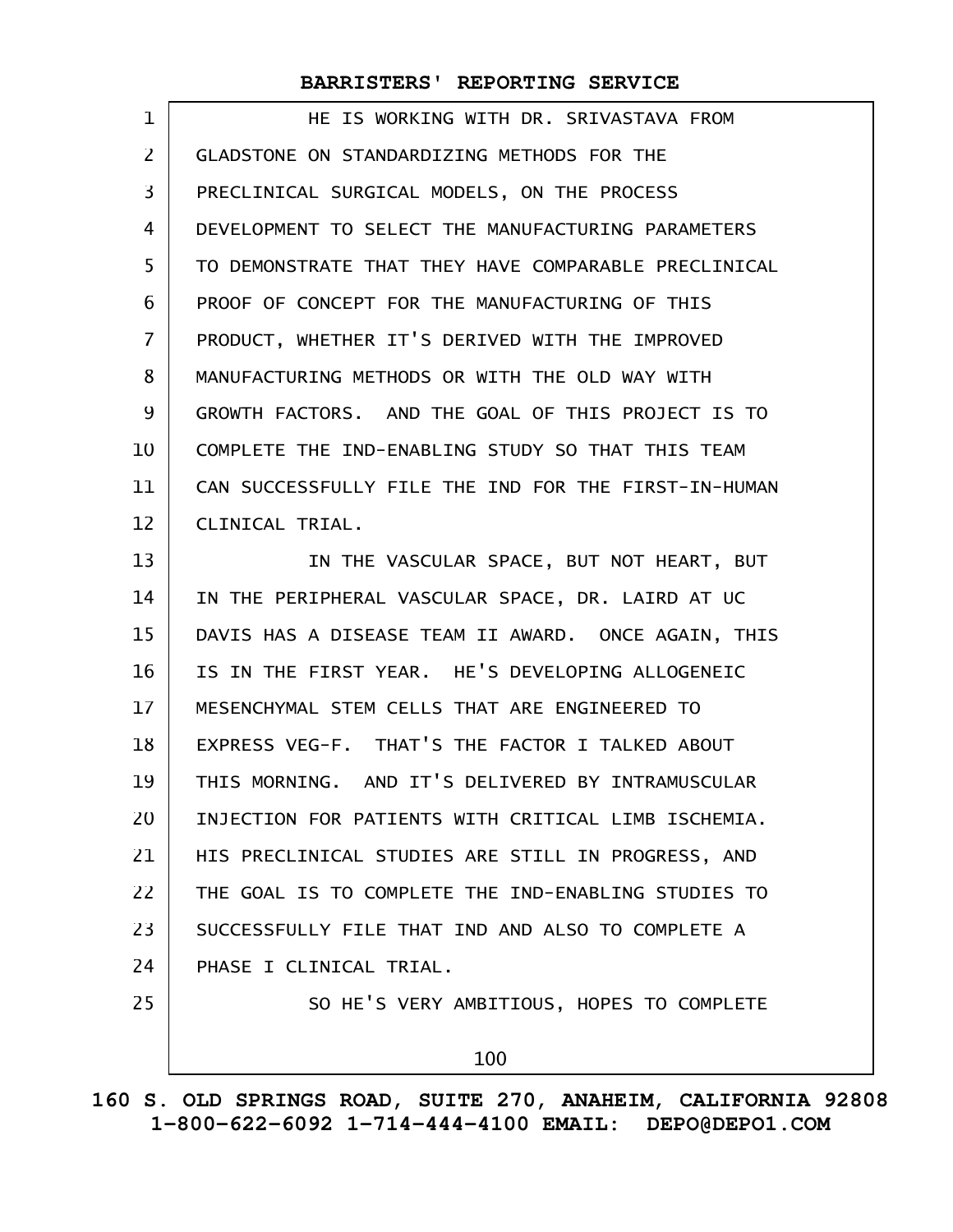| $\mathbf{1}$   | THE IND FILING AND BE ON TRACK TO COMPLETE A           |
|----------------|--------------------------------------------------------|
| $\overline{2}$ | FIRST-IN-HUMAN CLINICAL TRIAL IN THE THERAPEUTIC       |
| 3              | INDICATION OF CRITICAL LIMB ISCHEMIA.                  |
| 4              | THE NEXT SET OF PROGRAMS ARE FOCUSED ON                |
| 5              | HIV. SO THEY'RE BOTH TRYING TO ATTACK THE              |
| 6              | CO-RECEPTOR FOR HIV, WHICH IS CCR5. JUST BECAUSE OF    |
| $\overline{7}$ | TIME, I'M PROBABLY NOT GOING TO GO INTO A LOT OF THE   |
| 8              | BACKGROUND FOR WHY CCR5 IS A GOOD TARGET, BUT          |
| 9              | SUFFICE IT TO SAY THERE'S BEEN OTHER EXPERIMENTS       |
| 10             | THAT HAVE BEEN DONE IN CLINICAL TRIALS AND IN          |
| 11             | EXPERIMENTAL-TYPE TREATMENTS BLOCKING THE CCR5         |
| 12             | CO-RECEPTOR. THE BERLIN PATIENT, AS YOU MIGHT          |
| 13             | REMEMBER, RECEIVED A BONE MARROW TRANSPLANT FOR HIS    |
| 14             | ACUTE LEUKEMIA FROM A DONOR WHO HAD A MUTATED CCR5,    |
| 15             | AND HE IS STILL HIV FREE MANY YEARS DOWN THE ROAD      |
| 16             | FROM HIS TRANSPLANT.                                   |
| 17             | AT THE HIV CURE WORKSHOP THEY TALKED ABOUT             |
| 18             | A HOST OF OTHERS IN SLIGHTLY DIFFERENT TYPES OF        |
| 19             | THERAPEUTIC APPROACHES WHERE THERE SEEMS TO BE         |
| 20             | EVIDENCE THAT THERE'S NO EVIDENCE OF VIRAL INFECTION   |
| 21             | SEVERAL MONTHS TO LONGER THAN THAT. SO IT SEEMS TO     |
| 22             | BE A VERY INTERESTING APPROACH.                        |
| 23             | THEY FILED AND HAVE AN APPROVED IND TO                 |
| 24             | CONDUCT A FIRST-IN-HUMAN CLINICAL TRIAL.<br><b>THE</b> |
| 25             | THERAPEUTIC APPROACH IS THEY TAKE THE PATIENT'S OWN,   |
|                | 101                                                    |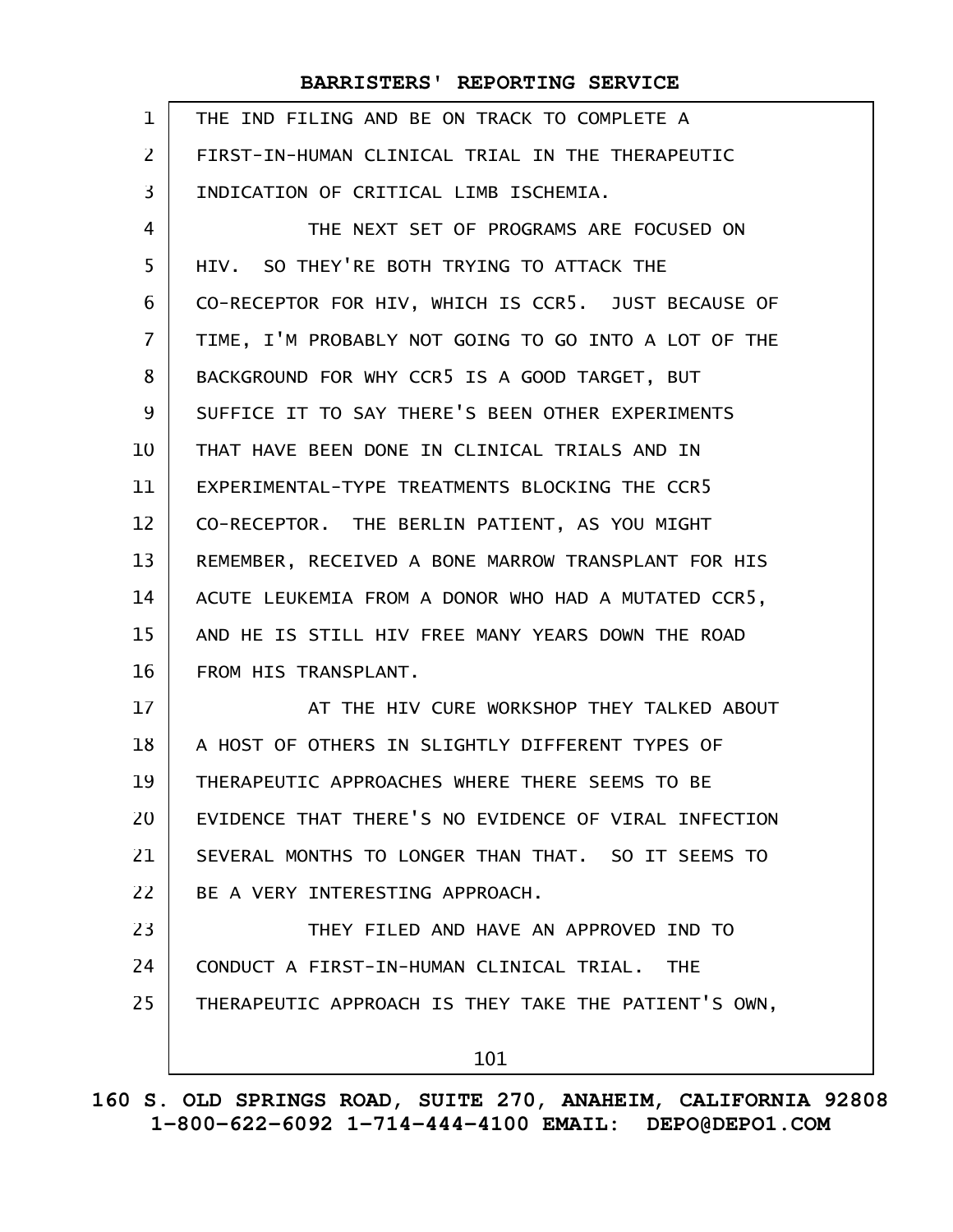| $\mathbf{1}$   | THE HIV-INFECTED PATIENT'S OWN AUTOLOGOUS            |
|----------------|------------------------------------------------------|
| $\overline{2}$ | HEMATOPOIETIC STEM CELLS AND THEY MODIFY THOSE STEM  |
| 3              | CELLS AS WELL AS THEIR CD4 POSITIVE T LYMPHOCYTES,   |
| 4              | WHICH IS THE TARGET FOR HIV, AND THEY MODIFY THEM SO |
| 5              | THAT THEY CAN NO LONGER ALLOW ENTRY OF HIV. AND      |
| 6              | IT'S AT TWO DIFFERENT PLACES. ONE'S AT THE CCR5      |
| $\overline{7}$ | ENTRY POINT AND THE OTHER IS WHAT'S CALLED THE C 46  |
| 8              | FUSION ENTRY POINT. SO THEY'RE ATTACKING IT AT TWO   |
| 9              | DIFFERENT SITES. THEY'VE HAD IRB, THE INSTITUTIONAL  |
| 10             | REVIEW BOARD, AS WELL AS THE RECOMBINANT DNA         |
| 11             | ADVISORY COMMITTEE APPROVAL OF THEIR CLINICAL TRIAL  |
| 12             | AND THEY'RE ENROLLING PATIENTS IN CALIFORNIA AT TWO  |
| 13             | SITES THIS YEAR.                                     |
| 14             | TO DATE THERE'S BEEN NO REPORTS OF SERIOUS           |
| 15             | SAFETY EVENTS. IN ADDITION, THEY PLAN TO SHARE A     |
| 16             | TRIAL DESIGN AND DATA FROM A SECOND PLANNED FUTURE   |
| 17             | EX-U.S. TRIAL WITH THE SAME PRODUCT IN A DIFFERENT   |
| 18             | SUBGROUP OF HIV PATIENTS, AND THEY'LL SHARE THAT     |
| 19             | INFORMATION WITH US. AND IF YOU'RE INTERESTED IN     |
| 20             | MORE DETAILS ABOUT THE CLINICAL TRIAL, IT IS ON      |
| 21             | CLINICALTRIALS.GOV, AND I PROVIDED THE IDENTIFIER SO |
| 22             | YOU CAN LOOK IT UP IF YOU ARE INTERESTED.            |
| 23             | THE SECOND PROJECT ATTACKING HIV IS WITH             |
| 24             | DR. ZAIA AT CITY OF HOPE, AND HE'S WORKING WITH A    |
| 25             | COMPANY CALLED SANGAMO BIOSCIENCES WORKING WITH      |
|                | 102                                                  |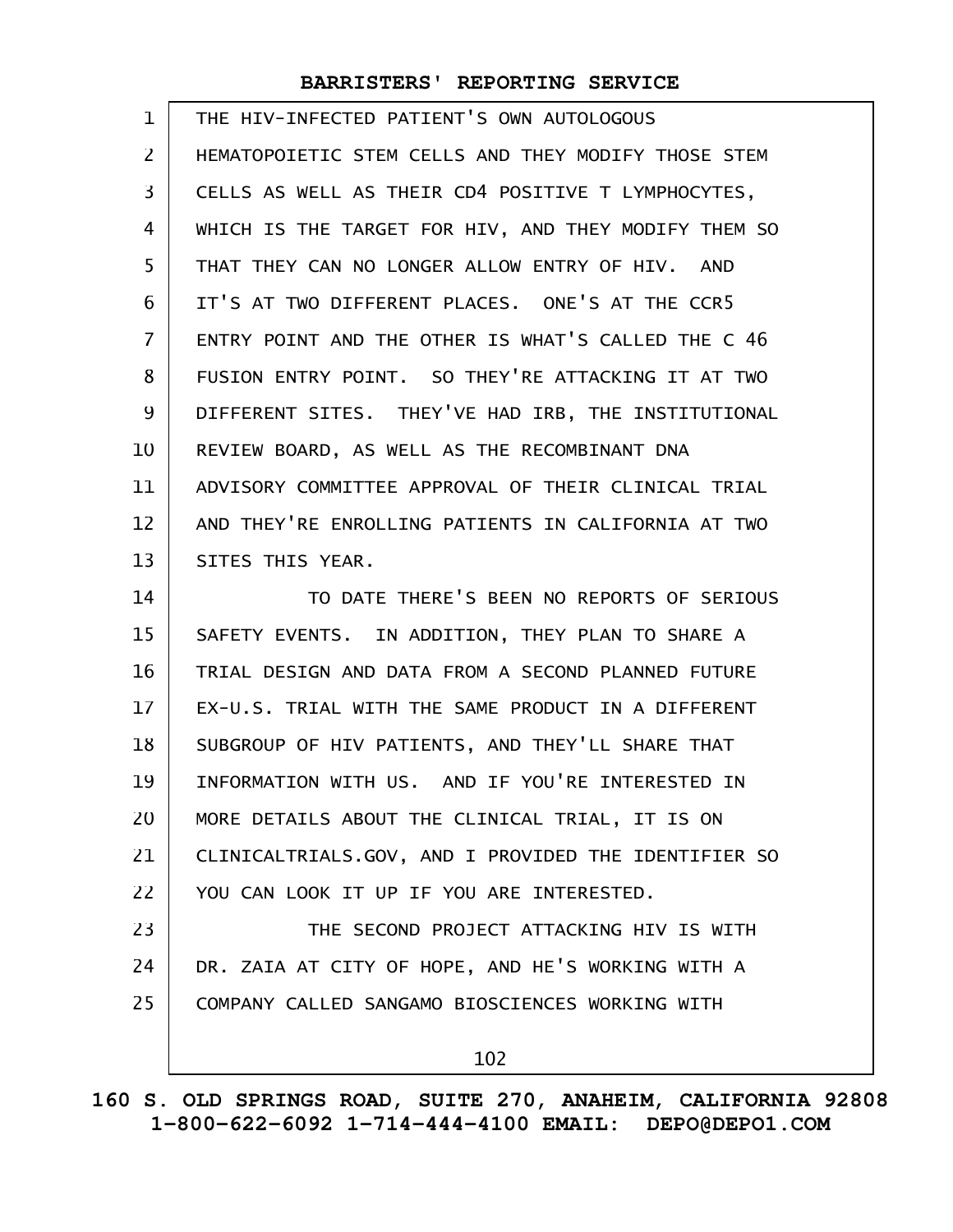| 1              | THEIR TECHNOLOGY OF ZINC FINGER NUCLEASE.            |
|----------------|------------------------------------------------------|
| 2              | THEY'RE USING AN AUTOLOGOUS APPROACH.                |
| 3              | HERE THEY'RE FOCUSING PRIMARILY ON THE HEMATOPOIETIC |
| 4              | STEM CELLS, AND THEY TOO ARE MODIFYING THE CCR5      |
| 5              | LOCUS, BUT THEY'RE DOING IT WITH A DIFFERENT         |
| 6              | TECHNOLOGY, WITH A ZINC FINGER NUCLEUS MRNA. AND     |
| $\overline{7}$ | HERE THEY'RE TRYING TO DISRUPT THE EXPRESSION OF     |
| 8              | THAT HIV CO-RECEPTOR. THEY HAVE ACHIEVED             |
| 9              | PRECLINICAL PROOF OF CONCEPT IN DISEASE MODIFYING    |
| 10             | ACTIVITY IN PRECLINICAL STUDIES. THEY HAVE           |
| 11             | COMPLETED THEIR PRE-IND MEETING EARLIER THIS YEAR    |
| 12             | WITH THE FDA. THEY HAVE HAD A RECOMBINANT DNA        |
| 13             | ADVISORY COMMITTEE REVIEW WHO UNANIMOUSLY APPROVED   |
| 14             | THEIR CLINICAL PROTOCOL LAST MONTH IN SEPTEMBER, AND |
| 15             | THEY'RE TARGETING AND THEY'RE ON TRACK FOR 2014 FOR  |
| 16             | THEIR IND FILING WITH A PLAN TO ENTER THE            |
| 17             | FIRST-IN-HUMAN CLINICAL TRIAL FOR HIV PATIENTS.      |
| 18             | THE NEXT SET OF PROGRAMS I'LL TRY AND                |
| 19             | SUMMARIZE IS IN THE AREA OF CANCER. WE HAVE FOUR     |
| 20             | PROGRAMS THAT I'LL HIGHLIGHT THE MAJOR POINTS.       |
| 21             | THE FIRST INVESTIGATOR IS DR. DENNY SLAMON           |
| 22             | AT UCLA. HE'S WORKING WITH DR. TAK MAK IN CANADA.    |
| 23             | THERE'S COLLABORATIVE FUNDING FOR THIS PROGRAM.      |
| 24             | THEY'RE LOOKING AT A KINASE. IT'S A POLO KINASE 4    |
| 25             | PROGRAM. THEY'VE COMPLETED WHAT'S CALLED THEIR CTA.  |
|                | 103                                                  |

**160 S. OLD SPRINGS ROAD, SUITE 270, ANAHEIM, CALIFORNIA 92808 1-800-622-6092 1-714-444-4100 EMAIL: DEPO@DEPO1.COM**

 $\mathsf{l}$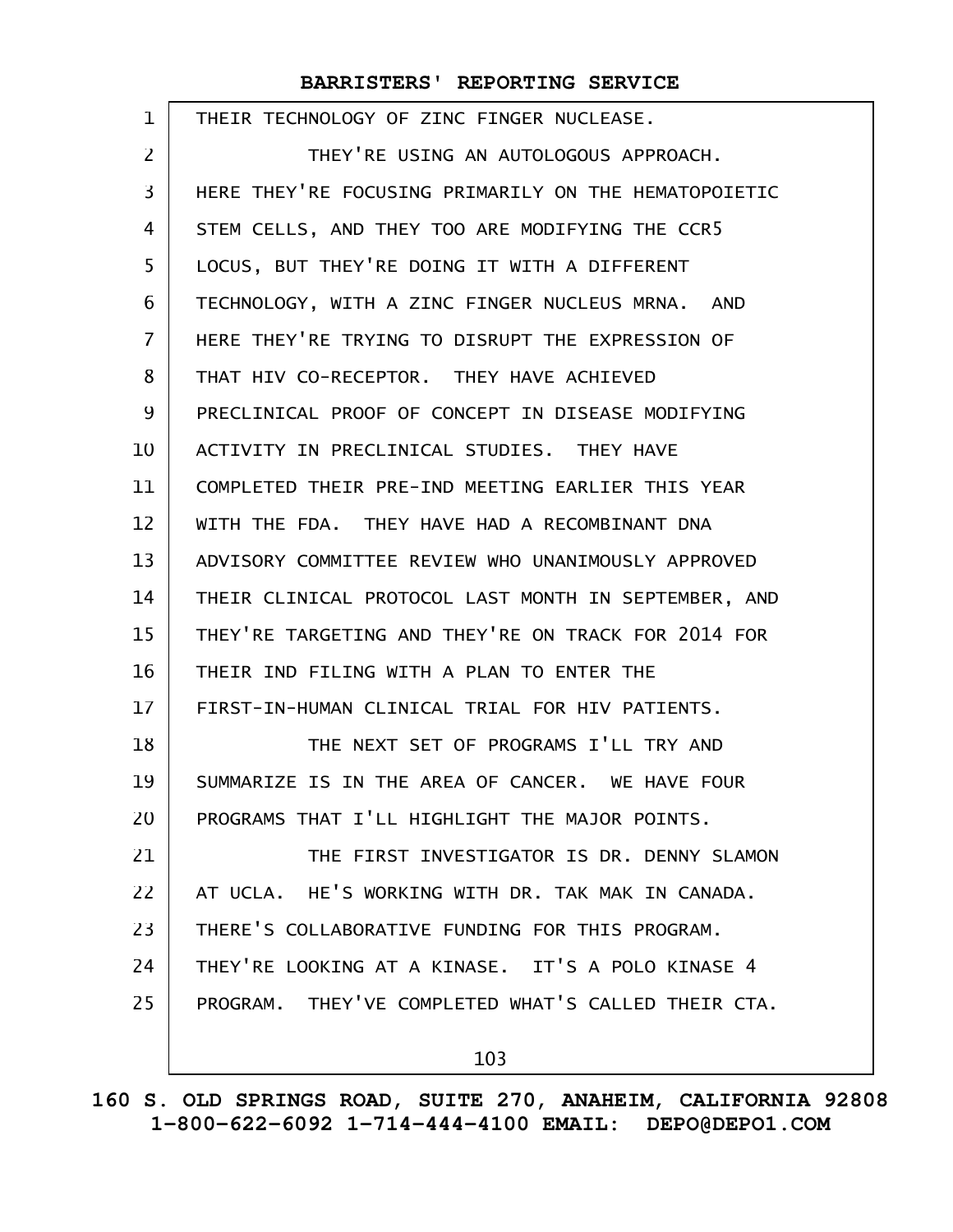| $\mathbf 1$    | THAT'S VERY SIMILAR TO WHAT WE CALL AN IND IN        |
|----------------|------------------------------------------------------|
| $\overline{2}$ | CANADA. AND THEY ARE CLEARED IN CANADA TO DO A       |
| 3              | CLINICAL TRIAL WITH THAT PRODUCT.                    |
| 4              | AT THE SAME TIME THEY HAVE FILED WITH THE            |
| 5              | FDA, AND THE FDA HAS REQUESTED A CERTIFICATE OF      |
| 6              | ANALYSIS BEFORE APPROVING THE IND SUBMISSION. THIS   |
| $\overline{7}$ | IS BASICALLY RELATED TO THE DRUG PRODUCT             |
| 8              | MANUFACTURING. THEY EXPECT TO FINISH THEIR DRUG      |
| 9              | PRODUCT MANUFACTURING IN OCTOBER, THIS MONTH, AND    |
| 10             | WILL HAVE THE CERTIFICATE OF ANALYSIS WHICH WILL     |
| 11             | THEN BE SENT TO THE FDA. AND THIS WAS REALLY ONE OF  |
| 12             | THE MAJOR ITEMS THAT THE FDA WANTED TO SEE, AND IT'S |
| 13             | SOMETHING THAT THEY CAN DELIVER ON. THE PROJECT IS   |
| 14             | MOVING VERY WELL. IT HAS A CLINICAL SUPPLY.          |
| 15             | THE SECOND KINASE PROGRAM, HE SELECTED A             |
| 16             | DEVELOPMENT CANDIDATE. THEY'VE DETERMINED THE        |
| 17             | MAXIMUM TOLERATED DOSE AND SOME PILOT TOXICOLOGY     |
| 18             | STUDIES, AND THEY'VE CONTRACTED WHAT'S CALLED GOOD   |
| 19             | MANUFACTURING PRACTICE MANUFACTURING FOR THE GOOD    |
| 20             | LABORATORY PRACTICE TOXICOLOGY STUDIES.              |
| 21             | THE TEAM ANTICIPATES SELECTION OF A BACKUP           |
| 22             | FOR THE SECOND KINASE PROGRAM BY THE END OF THIS     |
| 23             | YEAR. AS I MENTIONED, THEY DO HAVE COLLABORATIVE     |
| 24             | FUNDING PROGRAM DOLLARS FROM CANADA IN ADDITION TO   |
| 25             | CIRM FUNDING. THEY'RE PLANNING A FIRST-IN-HUMAN      |
|                | 104                                                  |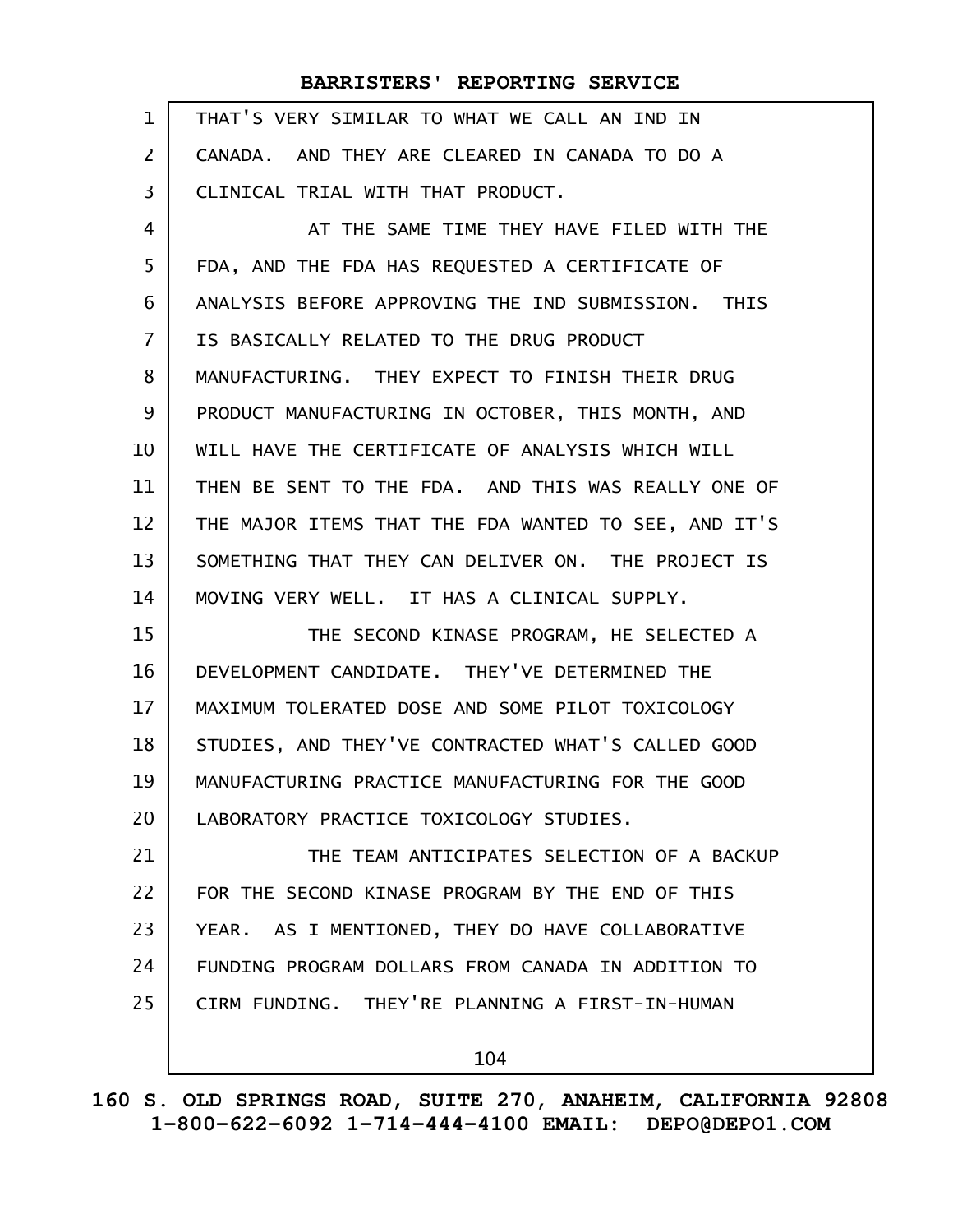| 1              | CLINICAL TRIAL FOR PATIENTS WITH SOLID TUMORS.       |
|----------------|------------------------------------------------------|
| $\overline{2}$ | THE NEXT PROGRAM IN OUR CANCER PORTFOLIO             |
| 3              | IS ALSO A DISEASE TEAM I PROJECT. IT'S DR. KAREN     |
| 4              | ABOODY AT THE CITY OF HOPE. SHE'S ALREADY HAD HER    |
| 5              | PRE-IND MEETING WITH THE FDA, AND HER IND-ENABLING   |
| 6              | TOX PROTOCOL HAS ALREADY BEEN VETTED.                |
| $\overline{7}$ | HER THERAPEUTIC APPROACH IS ACTUALLY USING           |
| 8              | NEURAL STEM CELLS AS A HOMING DEVICE TO ATTACK THE   |
| 9              | TUMOR BEARING BRAIN CELLS AND DELIVER A PAYLOAD OF A |
| 10             | CYTOTOXIC CHEMOTHERAPY. SO HERE SHE'S USING IT AS A  |
| 11             | DELIVERY VEHICLE TO DELIVER A PAYLOAD WHICH WILL BE  |
| 12             | TOXIC TO THE BRAIN TUMOR. IT'S A TYPE OF TUMOR       |
| 13             | THAT'S VERY HARD TO TREAT. IT CAN BE VERY INVASIVE   |
| 14             | IN THE BRAIN. SO SHE'S TYING TO DO VERY SELECTIVE    |
| 15             | TARGETING WITH THIS CELL THERAPY APPROACH.           |
| 16             | SHE'S ALREADY PRESENTED THIS TO THE                  |
| 17             | RECOMBINANT DNA ADVISORY COMMITTEE LAST MONTH.       |
| 18             | THERE WERE JUST SOME MINOR CHANGES IN THE INFORMED   |
| 19             | CONSENT THAT SHE WAS ASKED TO MAKE. ONCE AGAIN, IT   |
| 20             | WAS VERY DOABLE. HER PROOF OF CONCEPT RESULTS HAD    |
| 21             | SHOWN DECREASED TUMOR VOLUME, PROLONGED SURVIVAL IN  |
| 22             | A BRAIN TUMOR MODEL WITH A HUMAN GLIOBLASTOMA CELL   |
| 23             | LINE, AND SHE HAS STUDIES WITH THE PRIMARY BRAIN     |
| 24             | TUMOR PENDING. HER IND FILING IS ON TRACK FOR        |
| 25             | FILING FOR A CLINICAL TRIAL FOR PATIENTS WITH BRAIN  |
|                | 105                                                  |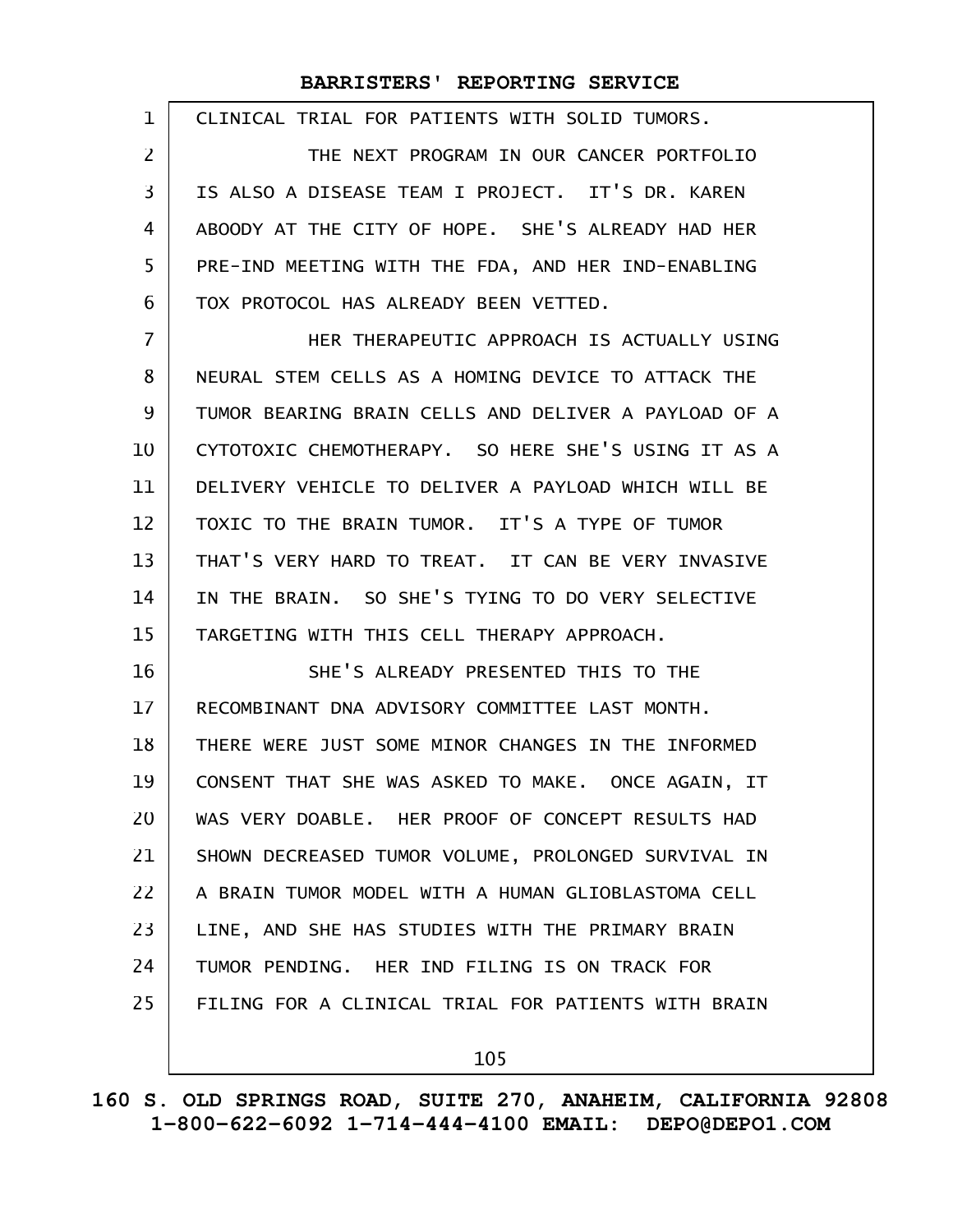CANCER.

1

IN ADDITION, WHAT HER TEAM HAS DONE IS TRIED TO DEVELOP THE IMAGING TECHNOLOGY TO FIGURE OUT WHERE THESE CELLS GO. ONE OF THE THINGS WE FACE WITH THIS TYPE OF PRODUCT AS OPPOSED TO OTHER TYPES OF BIOLOGICS OR SMALL MOLECULES IS THAT THESE CELLS ARE ALIVE. AND SO THERE'S AN INTEREST IN TRACKING THEM. AND YOU MAY BE ABLE TO DO IT VERY WELL IN THE ANIMAL OR YOU COULD SACRIFICE AN ANIMAL AND LOOK TO SEE WHAT HAPPENED, BUT NOT SO EASY IN HUMANS. SHE'S DEVELOPED A NONINVASIVE IMAGING TECHNOLOGY THAT USES VERY SMALL PARTICLES OF IRON TO TRACK WHERE THE CELLS ARE GOING. THIS WAS APPROVED BY THE FDA TO USE THIS AS AN IMAGING TOOL. SHE'S UTILIZED IT IN THREE PATIENTS IN A DIFFERENT STUDY WITH A DIFFERENT PRODUCT, AND THOSE IMAGES ARE BEING EVALUATED AT THIS TIME. SHE ALSO FOUNDED A COMPANY CALLED THERABIOLOGICS FOR THE DEVELOPMENT OF NEURAL STEM CELL-BASED TREATMENTS THAT HOME TO THE BRAIN CANCER AND DELIVER AN ENZYME TO ENHANCE THE CHEMOTHERAPY DELIVERY. SHE'S GOT SIX PUBLICATIONS THAT ACKNOWLEDGE CIRM FUNDING. SHE'S ALSO BEEN AWARDED NIH NINDS FUNDS FOR PRECLINICAL STUDIES OF THE SAME PRODUCT, BUT IN ANOTHER INDICATION. SHE'S LEVERAGED 2 3 4 5 6 7 8 9 10 11 12 13 14 15 16 17 18 19 20 21 22 23 24 25

106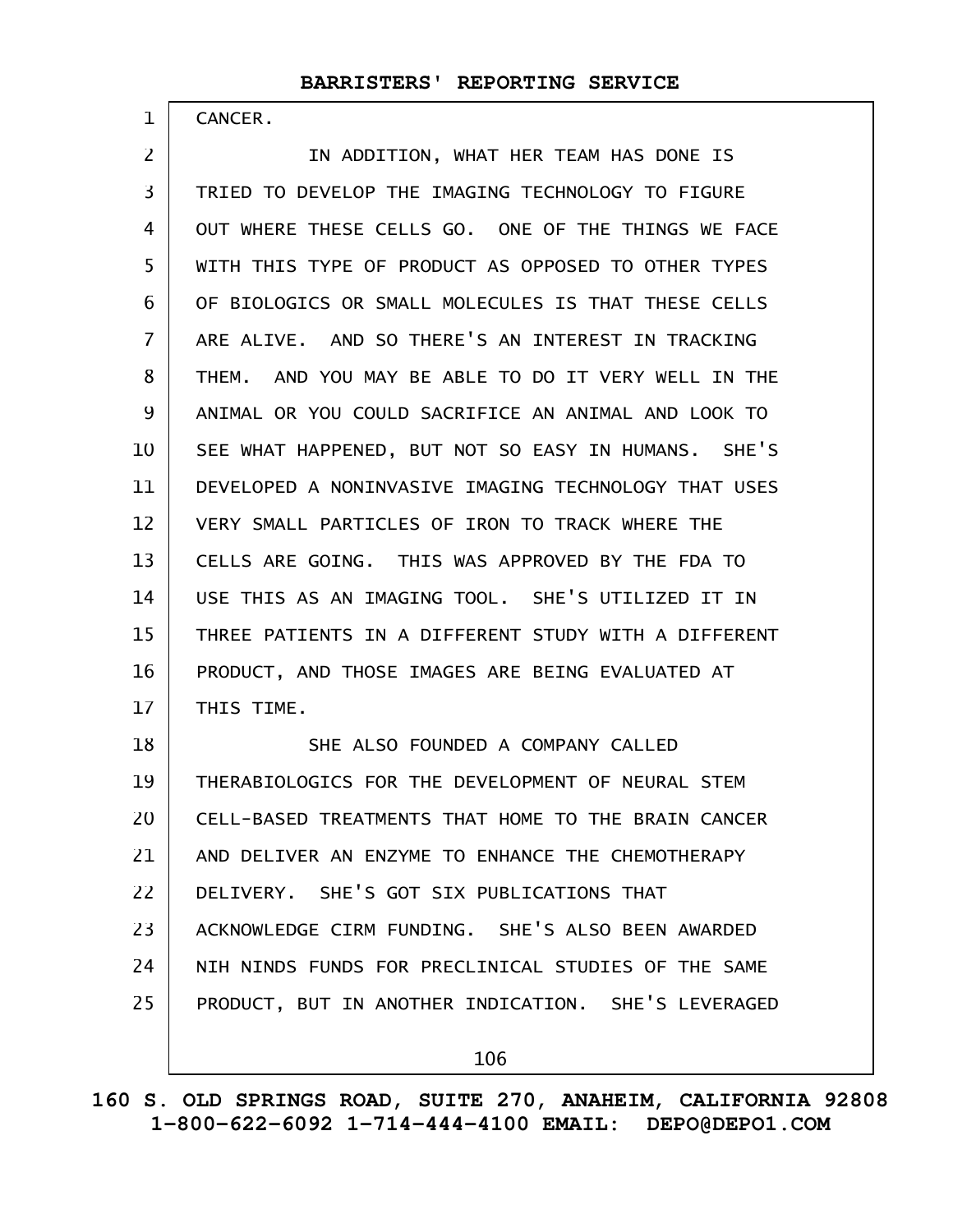| $\mathbf 1$    | HER WORK THAT SHE'S DONE HERE WITH CIRM WITH ANOTHER |
|----------------|------------------------------------------------------|
| $\overline{2}$ | FUNDING AGENCY.                                      |
| 3              | DR. WEISSMAN AT STANFORD IS WORKING WITH             |
| 4              | DR. PERISH VYAS IN THE UK. THEY HAVE IDENTIFIED A    |
| 5              | NOVEL THERAPEUTIC CANDIDATE. I SHOULD ALSO SAY THEY  |
| 6              | HAVE MRC FUNDING, MEDICAL RESEARCH COUNCIL, FUNDING  |
| $\overline{7}$ | FROM THE UK IN ADDITION TO CIRM FUNDING.             |
| 8              | THEY'RE LOOKING AT AN INHIBITOR TO CD 47,            |
| 9              | WHICH IS BASICALLY A DON'T EAT ME SIGNAL, AS         |
| 10             | CHARACTERIZED BY THE INVESTIGATOR, THAT RESIDES ON   |
| 11             | THE CANCER STEM CELLS. THEY'VE ACHIEVED PRECLINICAL  |
| 12             | PROOF OF CONCEPT. THEY'VE BEEN THROUGH THEIR         |
| 13             | PRE-IND DISCUSSIONS, AND THEY HAVE AN IND-ENABLING   |
| 14             | PLAN THAT'S BEEN VETTED. THEY HAVE THEIR PILOT       |
| 15             | SAFETY STUDIES COMPLETED. THEY'VE COMPLETED THEIR    |
| 16             | MANUFACTURING AND HAVE INITIATED THEIR PIVOTAL       |
| 17             | SAFETY STUDIES.                                      |
| 18             | THE IND FILING IS ON TRACK FOR 2014. A               |
| 19             | PATENT HAS BEEN FILED FOR THE THERAPEUTIC CANDIDATE, |
| 20             | WHICH WAS CHARACTERIZED UNDER THE DISEASE TEAM I     |
| 21             | AWARD. THEY'RE PLANNING A FIRST-IN-HUMAN CLINICAL    |
| 22             | TRIAL FOR PATIENTS WITH LEUKEMIA AS WELL AS WITH     |
| 23             | OTHER CANCERS.                                       |
| 24             | THE OTHER PROGRAM THAT WE ARE FUNDING IS             |
| 25             | DR. DENNIS CARSON AT UC SAN DIEGO AND DR. JOHN DICK, |
|                | 107                                                  |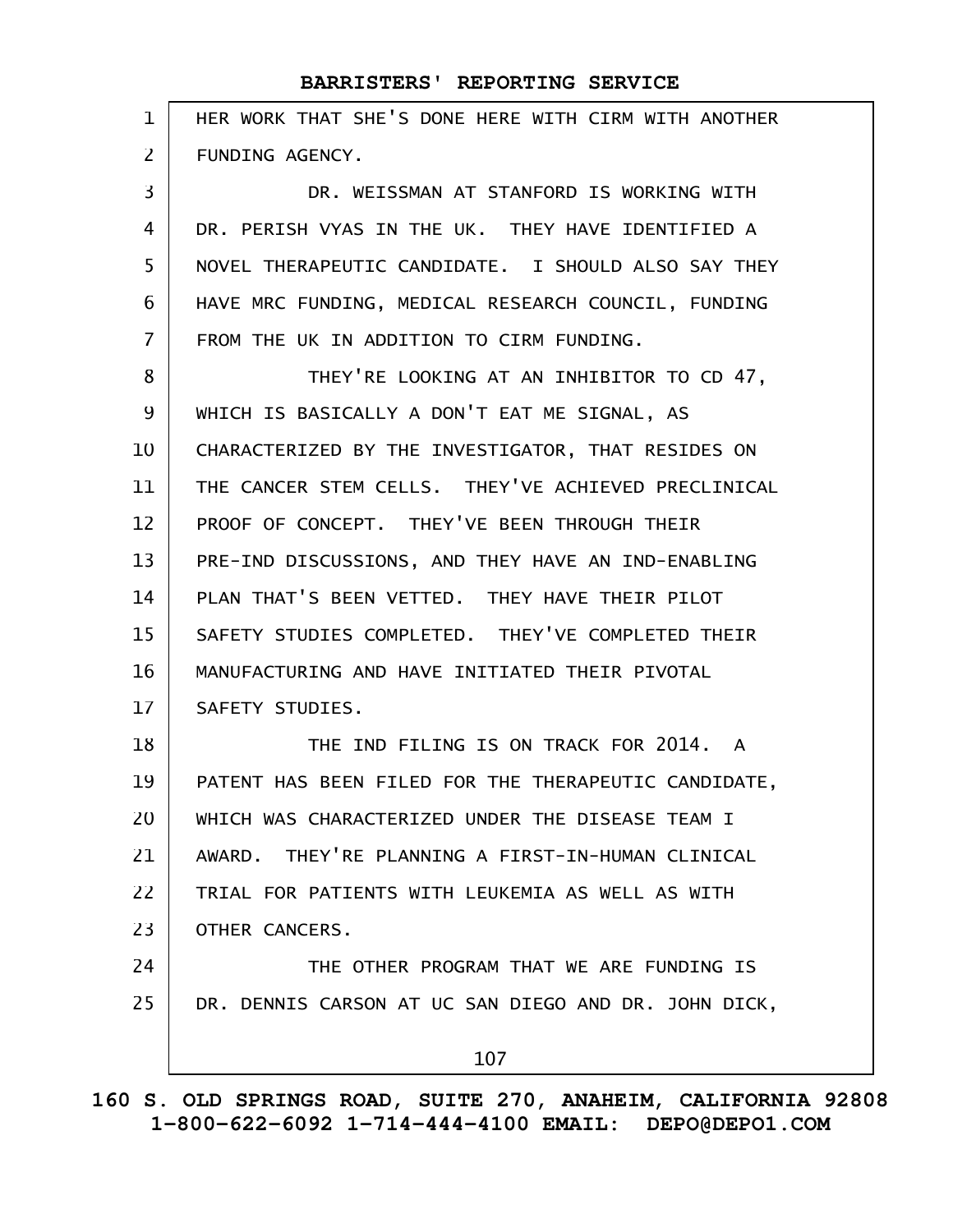| $\mathbf{1}$   | WHO'S RECEIVING FUNDING AS PART OF A COLLABORATIVE   |
|----------------|------------------------------------------------------|
| $\overline{2}$ | FUNDING PARTNERSHIP FROM CANADA. THIS DISEASE TEAM   |
| 3              | I TEAM IDENTIFIED AN INHIBITOR TO WHAT'S CALLED ROR1 |
| 4              | ON THE CANCER STEM CELL. ONCE AGAIN, THREE OF THE    |
| 5              | FOUR PROGRAMS THAT YOU'VE JUST BEEN HEARING ABOUT    |
| 6              | ARE ATTACKING THE CANCER STEM CELL. ONE IS USING     |
| $\overline{7}$ | THE STEM CELL AS A HOMING DELIVERY DEVICE.           |
| 8              | SO THIS GROUP HAS ACHIEVED PRECLINICAL               |
| 9              | PROOF OF CONCEPT. THEY'RE CONTINUING WORK ON THEIR   |
| 10             | MANUFACTURING. THEY'RE DEVELOPING THE NECESSARY      |
| 11             | ASSAYS, FORMULATION, AND STABILITY TO BE ABLE TO     |
| 12             | MOVE IT TOWARDS THE CLINIC. THEY'RE ON TRACK FOR     |
| 13             | THEIR IND-ENABLING STUDIES TO BE COMPLETED BY THE    |
| 14             | END OF THEIR GRANT PERIOD. AND THEY'RE PLANNING A    |
| 15             | FIRST-IN-HUMAN CLINICAL TRIAL FOR PATIENTS WITH      |
| 16             | LEUKEMIA.                                            |
| 17             | THE NEXT THERAPEUTIC AREA IS THAT OF BLOOD           |
| 18             | DISEASES, AND WE HAVE SEVERAL PROGRAMS IN THIS       |
| 19             | SPACE. THE FIRST PROGRAM I'LL DESCRIBE IS DR. DON    |
| 20             | KOHN AT UCLA. HE HAS A DISEASE TEAM I AWARD. HE'S    |
| 21             | USING AUTOLOGOUS BONE MARROW HEMATOPOIETIC STEM      |
| 22             | CELLS THAT HAVE BEEN GENETICALLY MODIFIED. HE'S      |
| 23             | REENGINEERED THEM SO THAT THEY ENCODE AN             |
| 24             | ANTI-SICKLING BETA GLOBIN SO THAT PATIENTS WITH      |
| 25             | SICKLE CELL DISEASE CAN PRODUCE NORMAL RED BLOOD     |
|                | 108                                                  |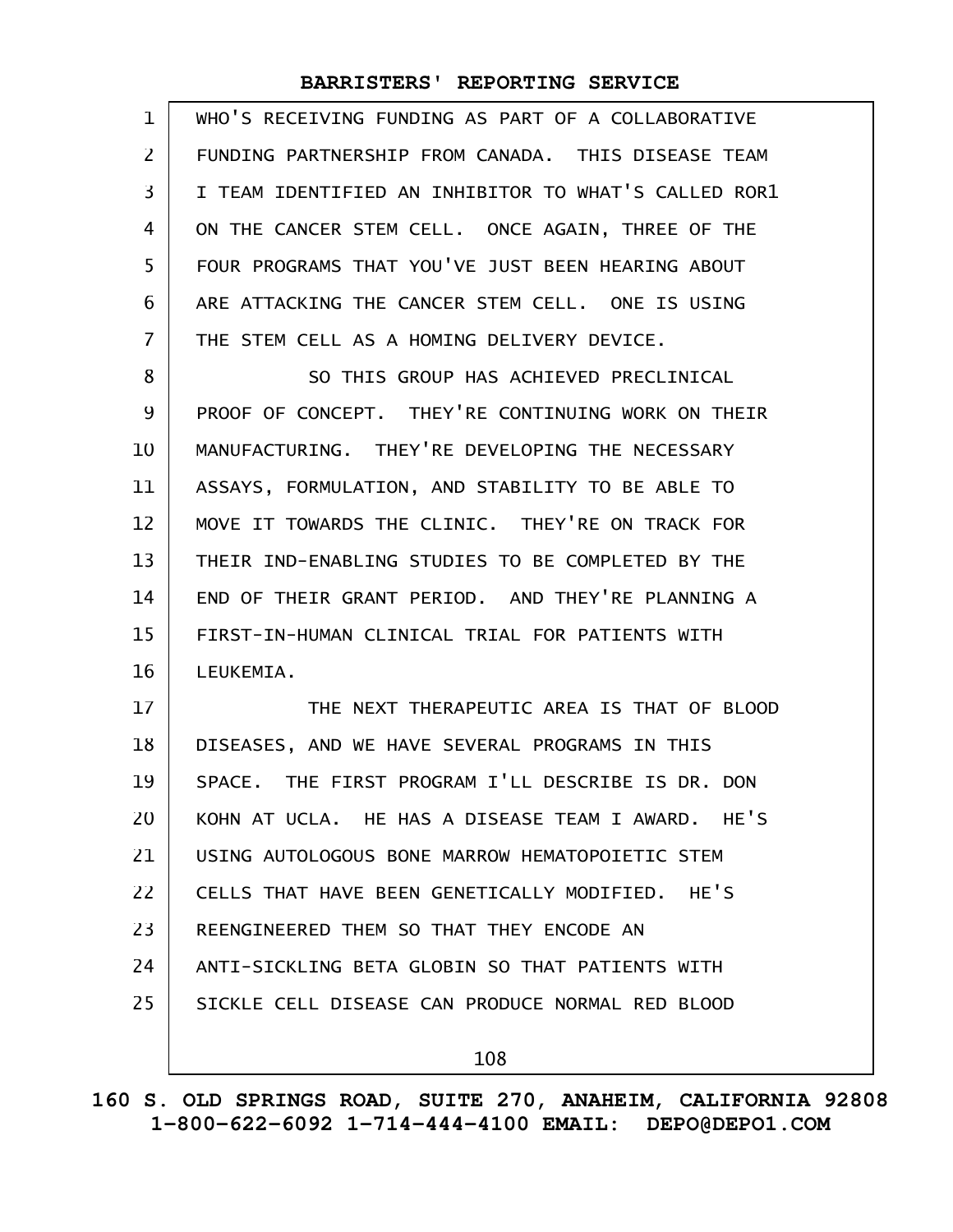| 1              | CELLS. SO THEY'RE TRYING TO CHANGE THE TYPE OF      |
|----------------|-----------------------------------------------------|
| $\overline{2}$ | CELLS THESE PATIENTS PRODUCE FROM THE SICKLING ONES |
| 3              | THAT GET STUCK IN THE BLOOD VESSELS AND CAN'T       |
| 4              | FUNCTIONALLY DELIVER THE OXYGEN. THAT'S WHY PEOPLE  |
| 5              | GO INTO THESE TERRIBLY PAINFUL CRISES AND HAVE LUNG |
| 6              | PROBLEMS IN ADDITION TO SEVERE PAIN. SO HE'S TRYING |
| $\overline{7}$ | TO CORRECT THAT DEFECT.                             |
| 8              | HE'S ACHIEVED PRECLINICAL PROOF OF CONCEPT          |
| 9              | AND DISEASE MODIFYING ACTIVITY. HE'S PUBLISHED      |
| 10             | THESE FINDINGS IN JULY OF THIS YEAR. HE'S COMPLETED |
| 11             | HIS PRE-IND MEETING WITH THE FDA. HE HAS A CLEARED  |
| 12             | PROTOCOL FROM THE RECOMBINANT DNA ADVISORY          |
| 13             | COMMITTEE. HE'S ESTABLISHED THE CLINICAL SCALE      |
| 14             | MANUFACTURING PROCESS. HE'S IN PROGRESS WITH HIS    |
| 15             | SAFETY STUDIES, AND HE'S HAD THE CLINICAL PROTOCOL  |
| 16             | ALREADY REVIEWED AND APPROVED BY UCLA INSTITUTIONAL |
| 17             | REVIEW BOARD AND BY OTHER REGULATORY BODIES AND     |
| 18             | SCIENTIFIC INSTITUTIONAL BODIES THAT WANT TO GET    |

THEIR EYES ON THAT PROTOCOL. THEY'VE ALL REVIEWED 19

IT; THEY'VE APPROVED IT. SO HE'S ON SCHEDULE TO FILE AN IND IN 2014 FOR THE FIRST-IN-HUMAN CLINICAL 20 21

TRIAL IN PATIENTS WITH SICKLE CELL DISEASE. 22

THE SECOND PROGRAM IS EARLIER AND IT'S MORE RECENTLY AWARDED. IT'S DR. URNOV AT SANGAMO BIOSCIENCES. HE'S IN HIS FIRST YEAR OF AWARD. 23 24 25

109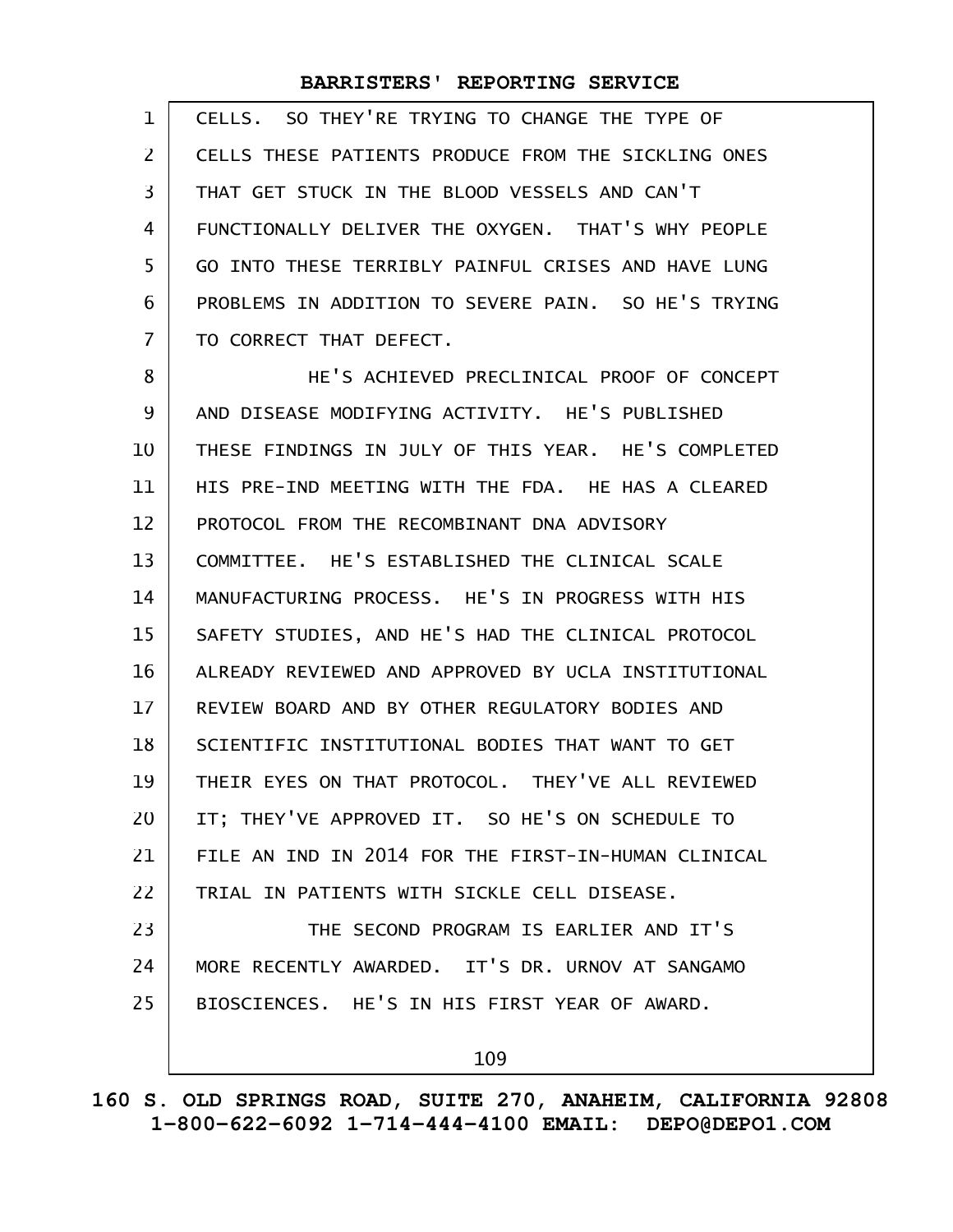| $\mathbf{1}$   | ACTUALLY THEY'RE STILL FINALIZING OUR PREFUNDING     |
|----------------|------------------------------------------------------|
| $\overline{2}$ | ADMINISTRATIVE REVIEW. HE'S DEVELOPING AUTOLOGOUS    |
| 3              | HEMATOPOIETIC STEM CELLS THAT HAVE BEEN GENETICALLY  |
| 4              | MODIFIED WITH THE TYPE OF TECHNOLOGY I DESCRIBED     |
| 5              | EARLIER THAT SANGAMO BIOSCIENCES IS EXPERT WITH, AND |
| 6              | THAT'S THE ZINC FINGER NUCLEASE.                     |
| $\overline{7}$ | HERE WHAT HE'S TRYING TO DO IS REACTIVATE            |
| 8              | THE GAMMAGLOBIN GENE. WHY THIS IS IMPORTANT IS THAT  |
| 9              | DURING INFANCY THE GAMMAGLOBIN CONTAINING FETAL      |
| 10             | HEMOGLOBIN PROTECTS PATIENTS WHO HAVE BETA           |
| 11             | THALASSEMIA FROM DEVELOPING DISEASE SYMPTOMS UNTIL   |
| 12             | THE GAMMAGLOBIN IS REPLACED BY ADULT TYPE BETA       |
| 13             | <b>GLOBIN CHAINS.</b>                                |
| 14             | HE'S COMPLETED HIS EARLY DISCUSSIONS WITH            |
| 15             | THE FDA IN APRIL OF THIS YEAR IN WHICH THE           |
| 16             | PRECLINICAL, THE MANUFACTURING, AND THE OUTLINE OF   |
| 17             | THE CLINICAL DEVELOPMENT PLAN WAS DISCUSSED. AND HE  |
| 18             | GOT SOME NONBINDING ADVICE FROM THE FDA WITH THAT    |
| 19             | EARLY INTERACTION.                                   |
| 20             | DR. SHIZURU AT STANFORD IS THE THIRD                 |
| 21             | PROGRAM. SHE IS THE RECIPIENT OF A RECENT DISEASE    |
| 22             | TEAM II AWARD. SHE'S IN HER FIRST YEAR OF THAT       |
| 23             | AWARD. WHAT SHE'S DOING IS DEVELOPING A MONOCLONAL   |
| 24             | ANTIBODY THAT DEPLETES THE BLOOD STEM CELLS AND CAN  |
| 25             | ENABLE -- HAS THE POTENTIAL TO ENABLE A CHEMOTHERAPY |
|                | 110                                                  |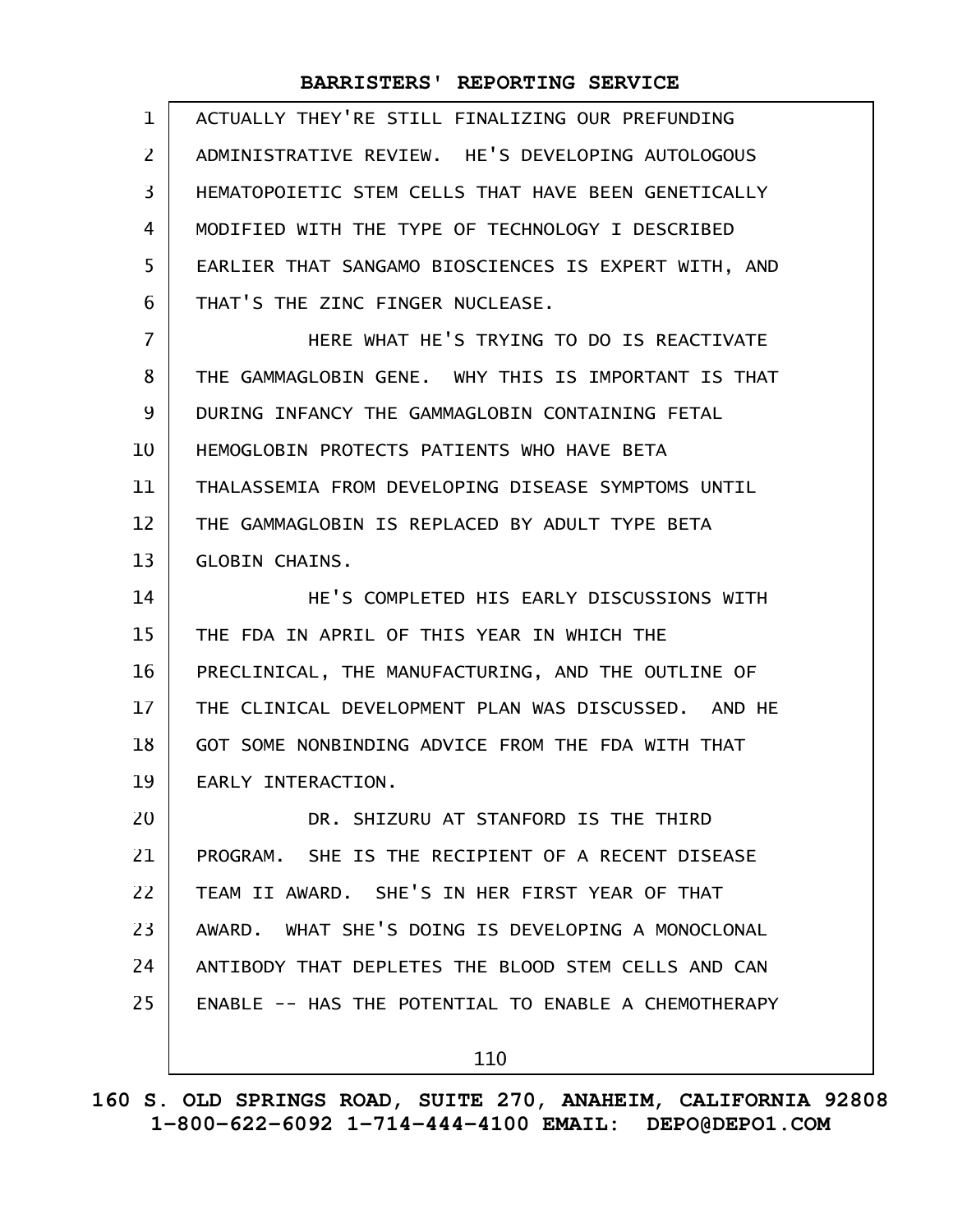| $\mathbf{1}$   | FREE TRANSPLANT. THEY'RE GOING TO BE ASSESSING THE   |
|----------------|------------------------------------------------------|
| $\overline{2}$ | SAFETY, THE TOLERABILITY. THEY'LL BE LOOKING AT      |
| 3              | SOME OF THE PHARMACOLOGY OF THAT PRODUCT OF THE      |
| 4              | HUMANIZED MONOCLONAL ANTIBODY AS PART OF             |
| 5              | CONDITIONING THAT WON'T REQUIRE CHEMOTHERAPY FOR     |
| 6              | TRANSPLANTATION IN PATIENTS INITIALLY WITH SEVERE    |
| $\overline{7}$ | COMBINED IMMUNODEFICIENCY SYNDROME. THEY'VE ALSO     |
| 8              | EXECUTED A CONTRACT WITH THE COMPANY FOR RIGHTS TO   |
| 9              | UTILIZE THAT HUMANIZED MONOCLONAL ANTIBODY, AND      |
| 10             | THEY'VE ALSO HAD AN FDA INTERACTION EARLIER THIS     |
| 11             | YEAR TO GO OVER THEIR PLANS.                         |
| 12             | THE NEXT THERAPEUTIC AREA I'M GOING TO               |
| 13             | TALK ABOUT IS IN THE AREA OF EYE DISEASE. DR. OLSON  |
| 14             | GAVE YOU A SAMPLING OF SOME OF THE EARLIER WORK THAT |
| 15             | BOTH DRS. HUMAYUN AND DR. KLASSEN HAVE DONE.         |
| 16             | ACTUALLY I THINK IT WAS MAINLY DR. KLASSEN.          |
| 17             | MS. SAMUELSON: DR. FEIGAL, BEFORE YOU GO             |
| 18             | ON TO THAT AREA, IN CANCER IS THERE ANY MECHANISM    |
| 19             | FOR THESE GRANTEES TO HAVE THE BENEFIT OF            |
| 20             | DEVELOPMENTS ANYWHERE ELSE IN THE WORLD IN THE SAME  |
| 21             | AREA AS THEY DEVELOP THEIR OWN PLAN OF ATTACK, IF    |
| 22             | YOU WILL? AND AT THE SAME TIME, IS THERE ANY         |
| 23             | MECHANISM FOR THE RESULTS YOU'RE DESCRIBING, WHICH   |
| 24             | YOU SAY THERE'S INTERACTION WITH THE FDA WITH SOME   |
| 25             | OTHER SCIENTIFIC INSTITUTIONS? IS THAT ACCESSIBLE    |
|                | 111                                                  |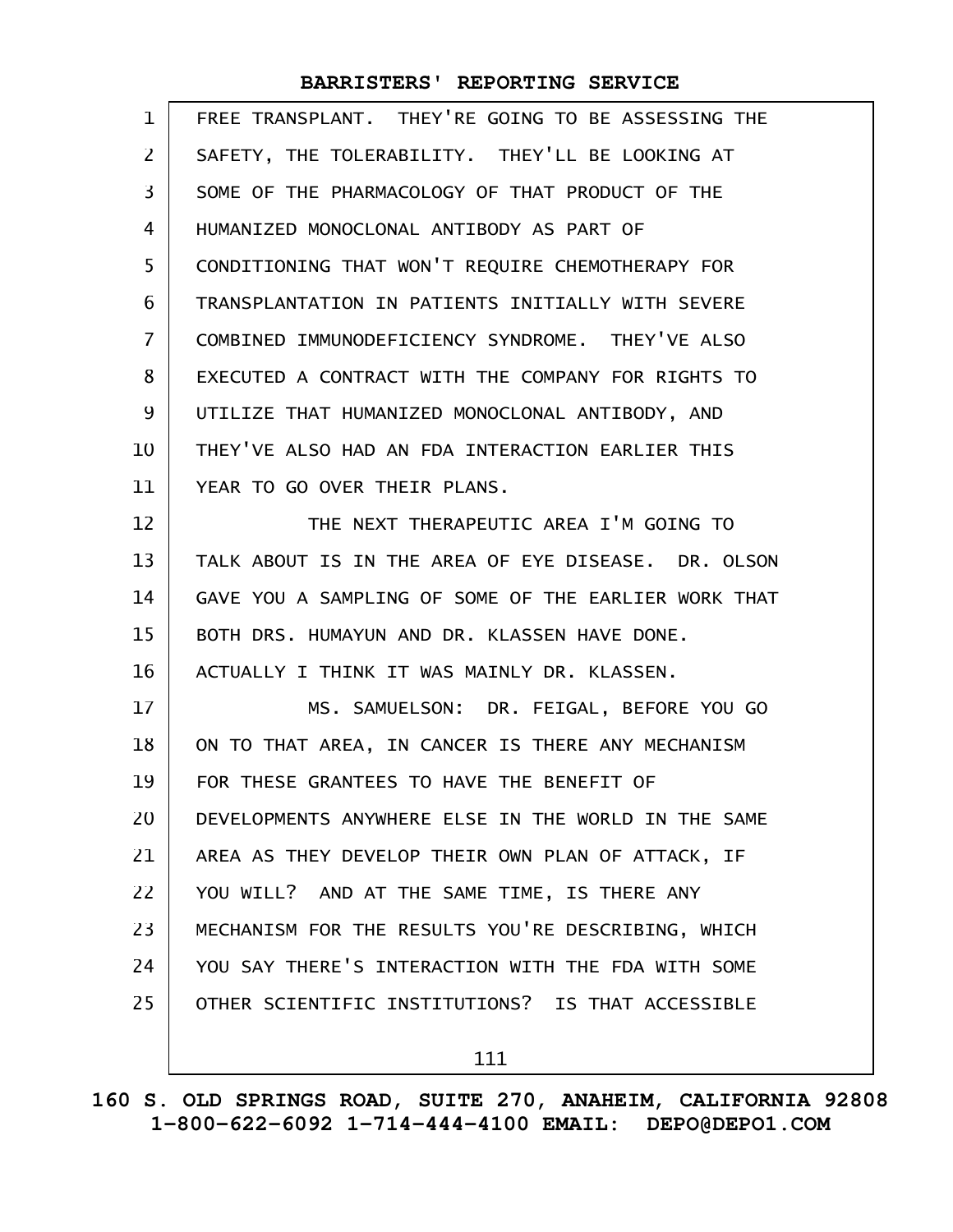| $\mathbf{1}$   | TO SCIENTIFIC INSTITUTIONS OUTSIDE THE STATE?        |
|----------------|------------------------------------------------------|
| $\overline{2}$ | DR. FEIGAL: WHAT'S ACCESSIBLE PUBLICLY,              |
| 3              | WHEN THEY HAVE A MEETING WITH WHAT'S CALLED THE RAC, |
| 4              | THE RECOMBINANT DNA ADVISORY COMMITTEE, THOSE        |
| 5              | DOCUMENTS ARE PUBLIC. AND SO YOU CAN FIND -- WE DO   |
| 6              | HAVE ACCESS TO WHAT THEY PRESENTED AT THIS PUBLIC    |
| $\overline{7}$ | MEETING. SO THOSE THINGS ARE PUBLIC.                 |
| 8              | MS. SAMUELSON: I THINK I'M ASKING A                  |
| 9              | BROADER QUESTION BECAUSE THERE'S A BROADER SUPPLY OF |
| 10             | DATA THAT IS NECESSARY FOR THE IDEAS TO ADVANCE.     |
| 11             | I'M NOT THINKING SO MUCH ABOUT THE INDIVIDUAL        |
| 12             | GRANTEES NOW. THAT'S WHAT WE'RE GOING TO BE GRADED   |
| 13             | ON, IF YOU WILL. HOW FAR HAS A GIVEN THERAPY         |
| 14             | ADVANCED TO THE POINT WHERE IT CAN HELP SOMEBODY?    |
| 15             | IT'S NOT GOING TO MATTER -- IF OUR FUNDING PLAYED    |
| 16             | SOME ROLE, IT'S NOT GOING TO MATTER IF IT GOES THE   |
| 17             | WHOLE DISTANCE IN CALIFORNIA OR NOT.                 |
| 18             | DR. FEIGAL: WELL, I BELIEVE FOUR OF THE              |
| 19             | PROGRAMS THAT I TALKED ABOUT IN CANCER ARE WORKING   |
| 20             | WITH EX-U.S. ENTITIES. FOR EXAMPLE -- MAYBE IT WAS   |
| 21             | ONLY THREE AT THIS POINT. BUT WEISSMAN IS WORKING    |
| 22             | WITH THE UK.                                         |
| 23             | MS. SAMUELSON: I THOUGHT SOMEONE --                  |
| 24             | SORRY. GO AHEAD.                                     |
| 25             | DR. FEIGAL: AND SLAMON AND CARSON ARE                |
|                | 112                                                  |
|                |                                                      |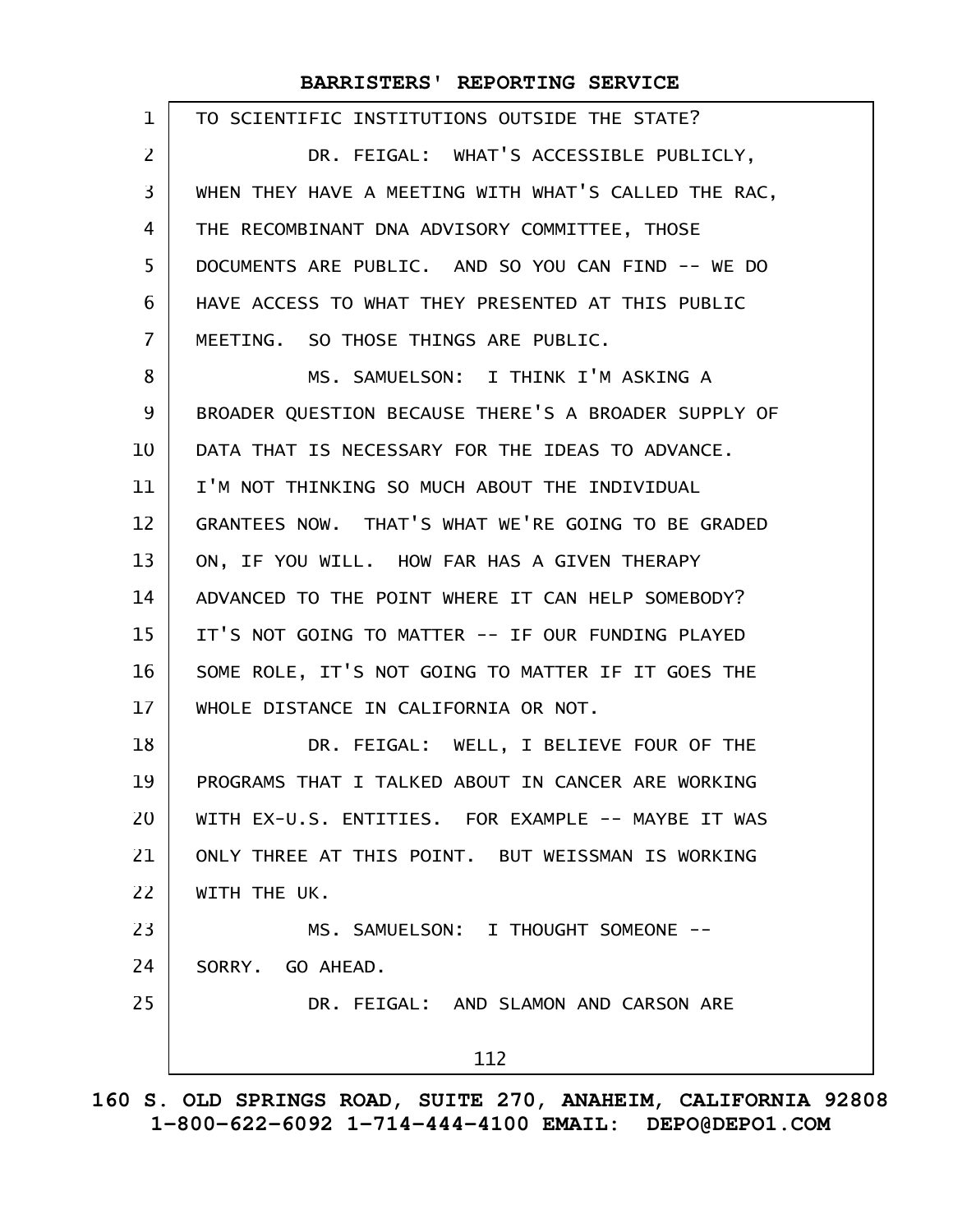| $\mathbf{1}$   | WORKING WITH INVESTIGATORS IN CANADA. IN TERMS OF    |
|----------------|------------------------------------------------------|
| $\overline{2}$ | SHARING DATA, ONE OF THE ENTITIES THAT WE AIM TO PUT |
| 3              | INTO PLACE, WE HAVE A SOLICITATION THAT'S GOING TO   |
| 4              | BE POSTED THIS MONTH, IS FOR OUR ALPHA CLINIC        |
| 5              | PROGRAM. AND WE'RE GOING TO HAVE A COMPONENT OF      |
| 6              | THAT BE WHAT'S CALLED SHARED KNOWLEDGE WHERE THERE   |
| $\overline{7}$ | MAY BE SOME THINGS THAT WE CAN SHARE ON A BROADER    |
| 8              | BASIS. RIGHT NOW THERE IS THE EXPECTATION FOR        |
| 9              | PROJECTS THAT ARE CERTAINLY FUNDED BY US OR FUNDED   |
| 10             | BY THE NIH THAT THEY NEED TO PUBLISH, BUT WE KNOW    |
| 11             | THERE'S A LONG LAG TIME FOR THAT. AND THEN ALSO      |
| 12             | THAT WHEN THEY PRESENT THINGS AT CONFERENCES, THOSE  |
| 13             | THINGS ARE IN THE PUBLIC DOMAIN.                     |
| 14             | SO WE DO REALIZE THAT WE WOULD LIKE TO               |
| 15             | KNOW MORE INFORMATION, BUT ALSO BECAUSE OF THE       |
| 16             | SCIENTIFIC CONFIDENTIAL AND PROPRIETARY INFORMATION, |
| 17             | SOMETIMES THEY REALLY CAN'T SHARE SOME OF THIS       |
| 18             | INFORMATION WHILE THEY'RE WORKING THROUGH THE        |
| 19             | ISSUES. BUT WE DO HEAR WHAT YOU ARE SAYING, AND      |
| 20             | WE'RE TRYING TO THINK OF WAYS TO SHARE LESSONS       |
| 21             | LEARNED.                                             |
| 22             | SO THE HUMAYUN PROJECT IN -- THERE'S TWO             |
| 23             | PROGRAMS IN THE EYE DISEASE, DR. HUMAYUN AT USC, DR. |
| 24             | COFFEY, WHO FORMERLY WAS THE UK, BUT HE WAS ACTUALLY |
| 25             | SUCCESSFULLY RECRUITED HERE AS A RESEARCH LEADER,    |
|                | 113                                                  |
|                |                                                      |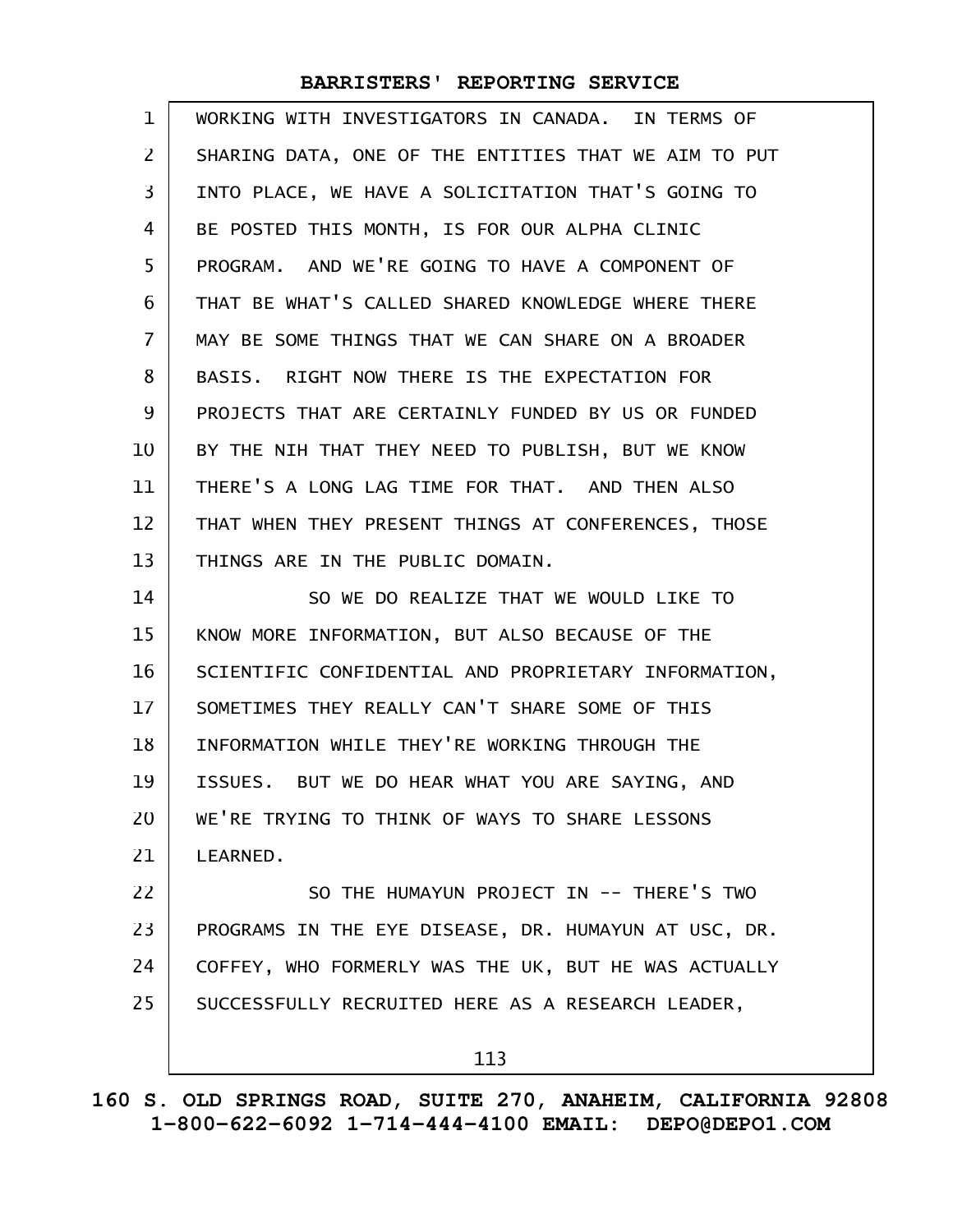| 1              | THEY HAVE A DISEASE TEAM I AWARD THAT HAS COMPLETED  |
|----------------|------------------------------------------------------|
| $\overline{2}$ | THE PRE-IND MEETING FOR THE PRODUCT. THEIR           |
| 3              | THERAPEUTIC APPROACH IS A HUMAN EMBRYONIC STEM       |
| 4              | CELL-DERIVED WHAT'S CALLED A RETINAL PIGMENT         |
| 5              | EPITHELIUM. AND THAT'S THE CELL LAYER THAT'S         |
| 6              | DEFICIENT OR DAMAGED IN PATIENTS WHO HAVE            |
| 7              | AGE-RELATED MACULAR DEGENERATION. AND THAT'S A       |
| 8              | THERAPEUTIC INDICATION WHERE IT'S THE MOST COMMON    |
| 9              | CAUSE OF VISION LOSS IN THE OLDER PATIENT            |
| 10             | POPULATION.                                          |
| 11             | AND THESE CELLS ARE PUT ON A SCAFFOLD SO             |
| 12             | THAT THEY CAN APPROPRIATELY ANATOMICALLY ENGRAFT AND |
| 13             | DO WHAT THEY NEED TO DO IN THE EYE. SO THEY'RE PUT   |
| 14             | ON A SCAFFOLD SO THAT THEY'RE ORIENTED IN THE        |
| 15             | APPROPRIATE WAY. HE'S DOING HIS PIVOTAL SAFETY AND   |
| 16             | EFFICACY STUDIES NOW. HE'S PLANNING FOR AN IND       |
| 17             | FILING FOR 2014. HE'S SPUN OUT A COMPANY,            |
| 18             | REGENERATIVE PATCH TECHNOLOGIES. HE HAS FIVE         |
| 19             | PUBLICATIONS THAT REFERENCE HIS DISEASE TEAM I       |
| 20             | AWARD. SO, FRANKLY, A LOT OF THE INFORMATION THAT    |
| 21             | HE IS WORKING ON HE IS PUBLISHING. FOR EXAMPLE,      |
| 22             | HE'S DESCRIBED THE APPROACH, THE METHODOLOGY, THE    |
| 23             | DIFFERENTIATION OF HOW HE GETS THESE CELLS AND THE   |
| 24             | MATRIX ON WHICH HE'S EMBEDDING THE CELLS.            |
| 25             | THE MAJOR NOVEL ADVANCE WITH THIS APPROACH           |
|                | 114                                                  |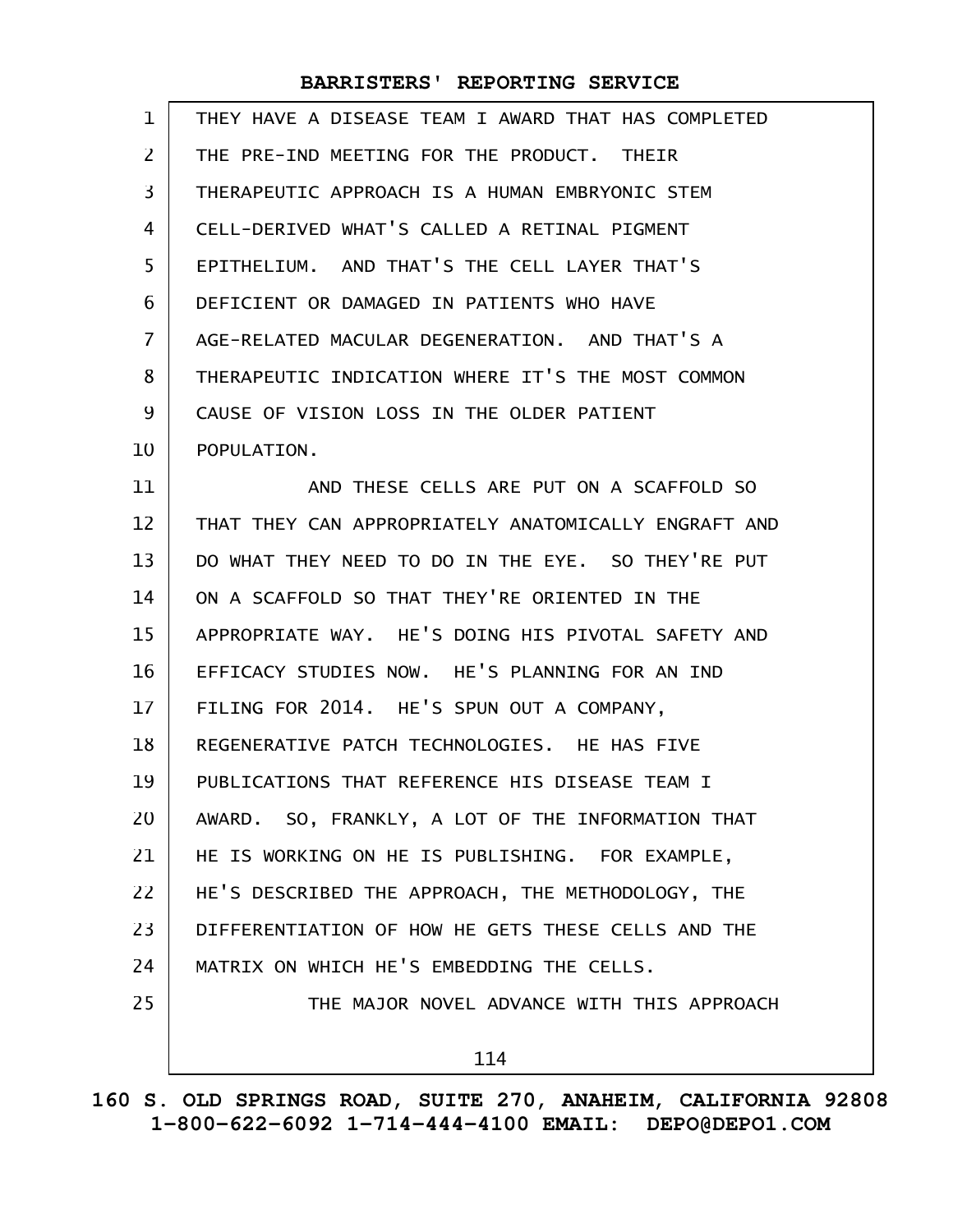| 1              | IS THE DESIGN AND COMPOSITION OF THE MATRIX THAT     |
|----------------|------------------------------------------------------|
| 2              | SUPPORTS THIS CELL MONOLAYER. AND THE MATRIX WAS     |
| 3              | REALLY DESIGNED TO MIMIC THE PERMEABILITY            |
| 4              | CHARACTERISTICS OF THE NATURAL MEMBRANE THAT'S       |
| 5              | DAMAGED AT THE BACK OF THE EYE SO THAT NUTRIENTS AND |
| 6              | OXYGEN CAN FLOW IN THE APPROPRIATE WAY SO THAT THESE |
| $\overline{7}$ | CELLS CAN GET NOURISHMENT AND CONTINUE TO SURVIVE.   |
| 8              | ALSO THE MATRIX IS QUITE INTERESTING BECAUSE IT ALSO |
| 9              | NEEDS TO BE STRONG ENOUGH TO ENABLE SURGICALLY       |
| 10             | HANDLING AND TRANSPLANTATION. THIS CELLS ON A        |
| 11             | MATRIX APPROACH ALLOWS TRANSPLANTATION OF THE CELLS  |
| 12             | IN THEIR NATURAL STATE, WHICH IS A POLARIZED         |
| 13             | MONOLAYER WITH THE TOP SURFACE FACING THE            |
| 14             | PHOTORECEPTORS AS IS REQUIRED FOR CORRECT            |
| 15             | FUNCTIONING OF THIS RETINAL PIGMENT EPITHELIUM.      |
| 16             | THEY'VE DEVELOPED A CUSTOMIZED SURGICAL              |
| 17             | TOOL TO PERFORM THE TRANSPLANT. THEY HAVE MULTIPLE   |
| 18             | PATENT FILINGS THAT COVER THE MATRIX AND THE         |
| 19             | SURGICAL TOOL, AND THEY HAVE COLLABORATIVE FUNDING   |
| 20             | WITH THE UK.                                         |
| 21             | THE SECOND PROGRAM IS DR. HENRY KLASSEN              |
| 22             | FROM UC IRVINE WHO PROGRESSED FROM HIS EARLY         |
| 23             | TRANSLATION AWARD. HE'S IN HIS FIRST YEAR OF HIS     |
| 24             | DISEASE TEAM II AWARD. HE'S USING A DIFFERENT        |
| 25             | APPROACH IN A DIFFERENT DISEASE AREA. SO HE'S USING  |
|                | 115                                                  |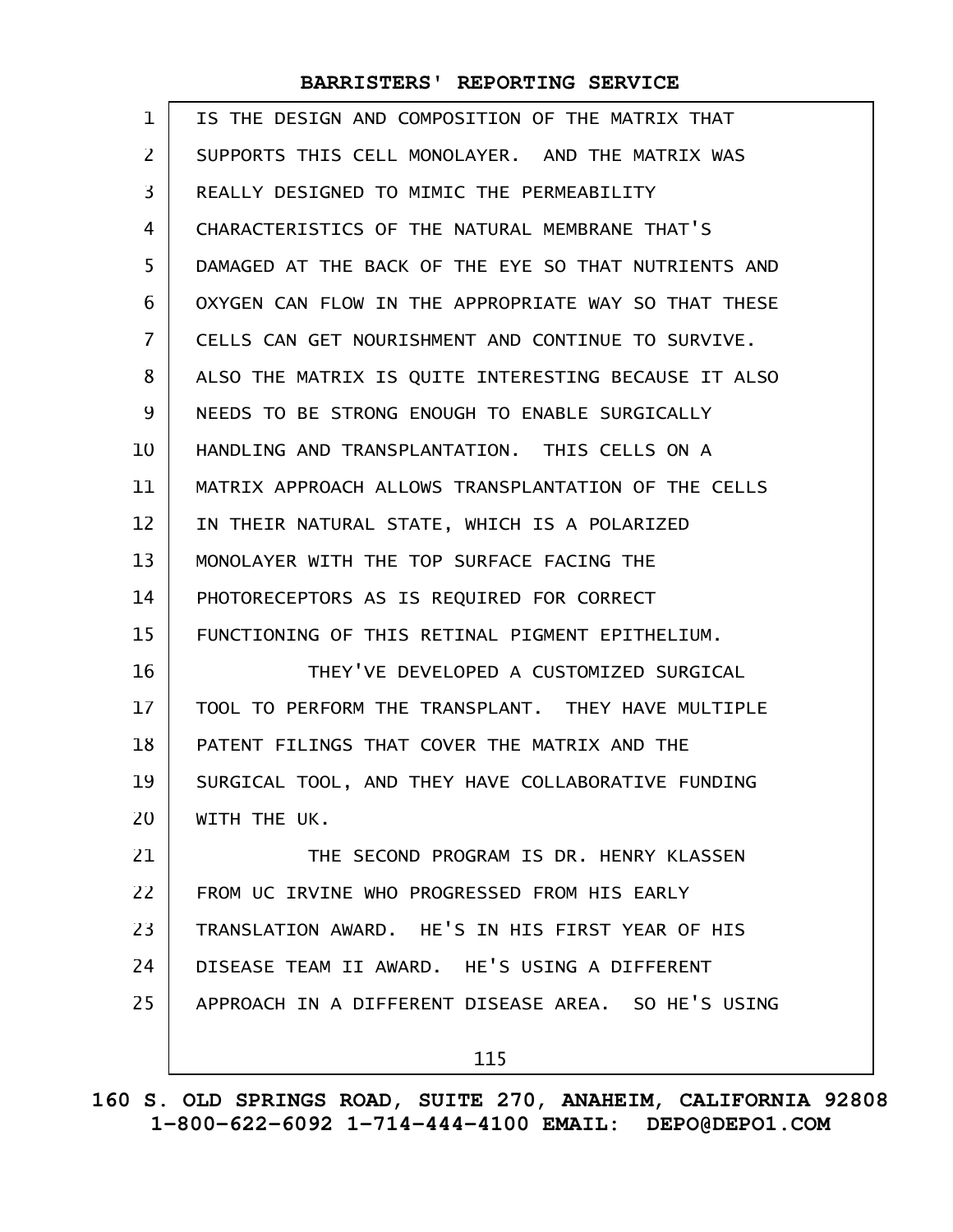| $\mathbf{1}$   | RETINAL PROGENITOR CELLS TO TREAT PATIENTS WHO HAVE  |
|----------------|------------------------------------------------------|
| $\overline{2}$ | A GENETIC DISORDER THAT CAUSES VISION LOSS AND CAN   |
| 3              | LEAD TO BLINDNESS. AND THIS OFTEN AFFECTS A YOUNGER  |
| 4              | PATIENT POPULATION BECAUSE IT'S A GENETIC DISORDER   |
| 5              | AND CAN STRIKE PEOPLE AT A YOUNGER AGE.              |
| 6              | HE'S CONDUCTED THE ACTIVITIES THAT ARE               |
| $\overline{7}$ | REQUIRED FOR INITIATION OF THE IND-ENABLING          |
| 8              | TOXICOLOGY AND THE PROOF OF CONCEPT STUDIES. HE'S    |
| 9              | HAD HIS PRE-IND MEETING WITH THE FDA, AND HE'S ON    |
| 10             | TRACK TODAY FOR AN IND FILING IN 2014 TO             |
| 11             | SUBSEQUENTLY ENTER CLINICAL TRIALS. HE'S PUBLISHED   |
| 12             | IN THE JOURNAL CLINICAL INVESTIGATION, STEM CELLS    |
| 13             | CLINICAL TRIALS TOWARDS CELL-BASED THERAPY FOR       |
| 14             | RETINAL DEGENERATION DISEASES. AND HE'S ALSO         |
| 15             | CREATED A SPIN OUT COMPANY, JCYTE.                   |
| 16             | MOVING TO A DIFFERENT THERAPEUTIC AREA,              |
| 17             | WHICH IS NEUROLOGIC DISEASE, DR. STEINBERG AT        |
| 18             | STANFORD HAS A DISEASE TEAM I AWARD WHERE HE'S DONE  |
| 19             | PRECLINICAL STUDIES TO DEVELOP AN ALLOGENEIC HUMAN   |
| 20             | EMBRYONIC STEM CELL-DERIVED NEURAL STEM CELL THERAPY |
| 21             | FOR PATIENTS WHO HAVE HAD A STROKE. HE HAS ONGOING   |
| 22             | STUDIES TO DEMONSTRATE THE REPRODUCIBILITY OF THE    |
| 23             | MANUFACTURING PROCESS, ITS EFFICACY OF THAT PRODUCT  |
| 24             | IN BOTH AN ACUTE AND A CHRONIC MODEL OF STROKE, AND  |
| 25             | HE'S LOOKED AT PRELIMINARY TOXICITY IN A MODEL THAT  |
|                | 116                                                  |

**160 S. OLD SPRINGS ROAD, SUITE 270, ANAHEIM, CALIFORNIA 92808 1-800-622-6092 1-714-444-4100 EMAIL: DEPO@DEPO1.COM**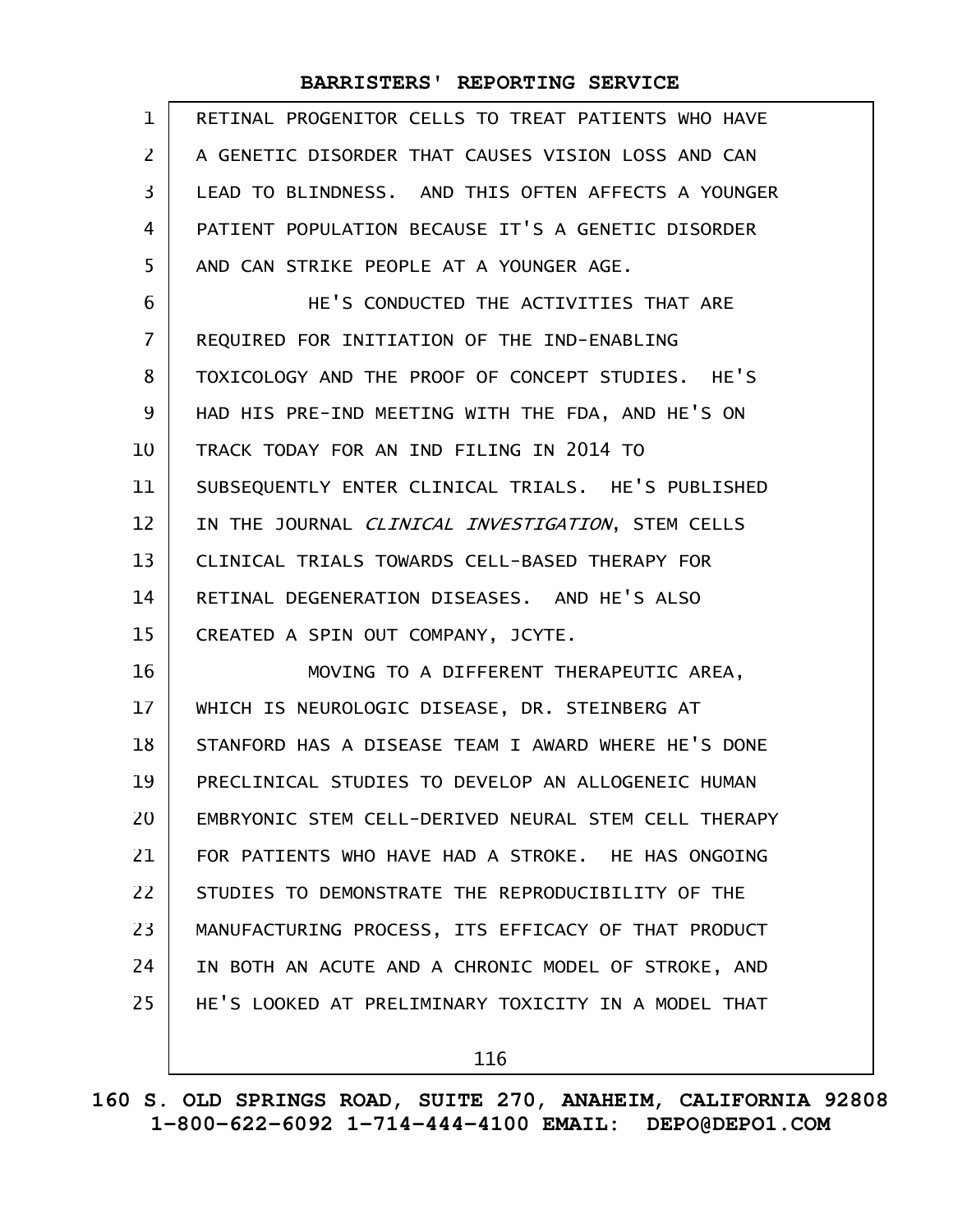| $\mathbf{1}$ | SUPPORTS THE PERSISTENCE OF THE CELLS.               |
|--------------|------------------------------------------------------|
| 2            | WE'RE ANTICIPATING THE ABILITY TO REVIEW             |
| 3            | HIS DATA NEXT MONTH, AND THE GOAL IS TO COMPLETE     |
| 4            | STUDIES FOR SUCCESSFUL FILING OF AN IND.             |
| 5            | THE NEXT INVESTIGATOR IS DR. SVENDSEN                |
| 6            | WHO'S AT CEDARS-SINAI, AND HE'S ALSO IN THE FIRST    |
| 7            | YEAR OF A DISEASE TEAM II AWARD. HE'S WORKING ON     |
| 8            | THE MANUFACTURING PROCESS, THE PRECLINICAL STUDIES,  |
| 9            | AND THE DEVICE DELIVERY FOR ALLOGENEIC NEURAL        |
| 10           | PROGENITOR CELLS THAT ARE GENETICALLY MODIFIED TO    |
| 11           | PRODUCE GDNF. THE GOAL IS TO COMPLETE STUDIES FOR A  |
| 12           | SUCCESSFUL FILING OF AN IND AND COMPLETION OF A      |
| 13           | PHASE I CLINICAL TRIAL FOR PATIENTS WITH ALS. THIS   |
| 14           | IS A DEVASTATING DISEASE. THERE ARE SOME CLINICAL    |
| 15           | TRIALS OUT THERE, BUT RIGHT NOW THE ONLY APPROVED    |
| 16           | THERAPY HAS VERY MODEST EFFECT ON THIS DISEASE. SO   |
| 17           | THIS IS A VERY HIGH UNMET MEDICAL NEED WITH VERY     |
| 18           | LIMITED THERAPEUTIC OPTIONS.                         |
| 19           | THE OTHER PROGRAM IN NEUROLOGIC DISEASE IS           |
| 20           | DR. CAPELA AT STEM CELLS, INC. YOU HEARD A LITTLE    |
| 21           | BIT ABOUT THE PROGRESSION OF THE EARLY TRANSLATION   |
| 22           | AWARD AND THE WORK DONE THERE WITH DR. LAFERLA AT UC |
| 23           | IRVINE AND HOW THAT CONTRIBUTED TO THE WORK THAT'S   |
| 24           | BEING DONE IN THIS DISEASE TEAM II AWARD. THEY'RE    |
| 25           | IN THE FIRST YEAR OF THEIR AWARD. THEY'RE            |
|              | 117                                                  |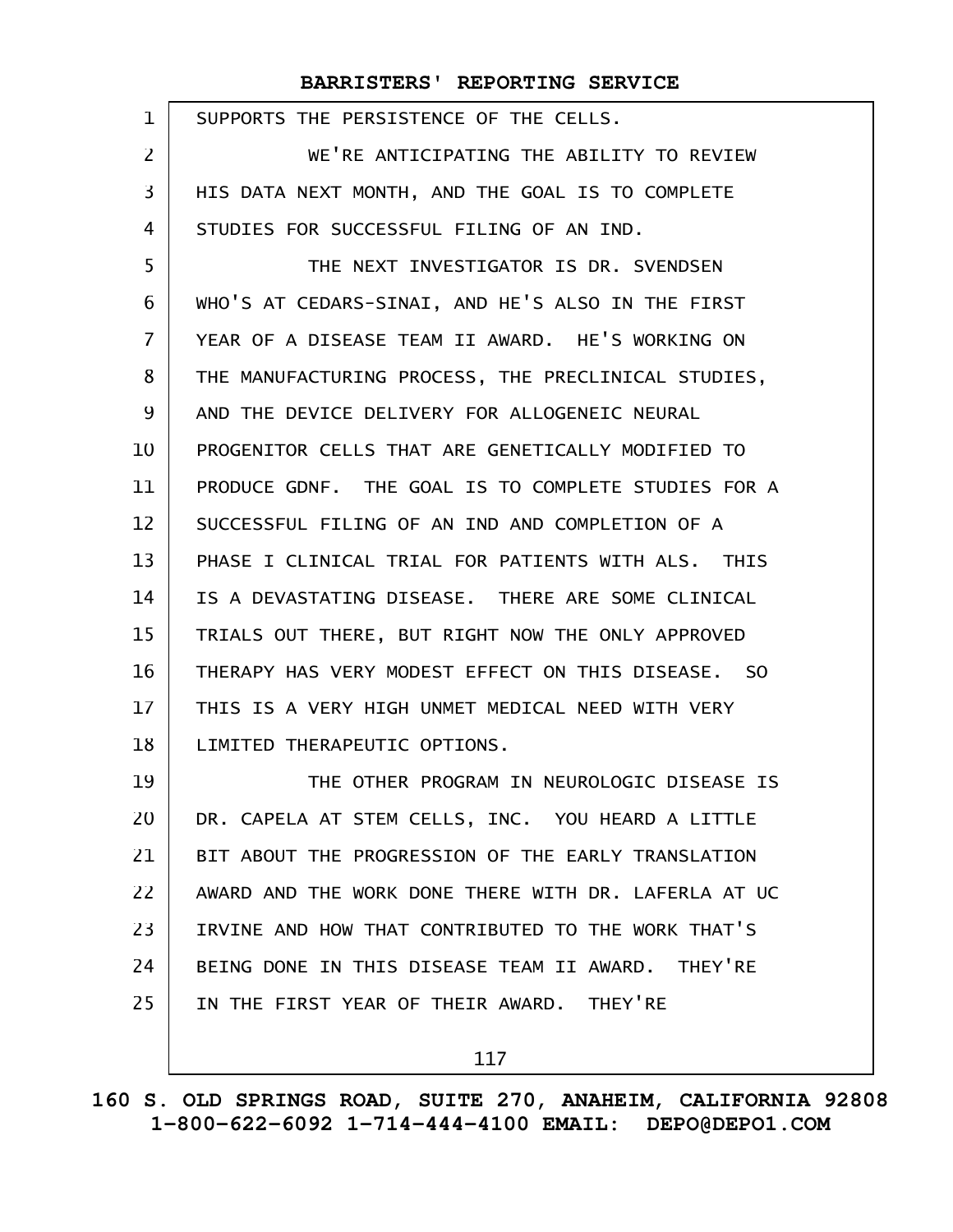| $\mathbf{1}$   | DEVELOPING A NEURAL STEM CELL TRANSPLANTATION FOR    |
|----------------|------------------------------------------------------|
| $\overline{2}$ | NEUROPROTECTION IN PATIENTS WITH ALZHEIMER'S         |
| 3              | DISEASE. THEY'RE IN THE FIRST YEAR. AFTER THREE      |
| 4              | MONTHS ALL THE ACTIVITIES FOR THEIR MILESTONES ARE   |
| 5              | ON TARGET, AND THEIR GOAL IS TO COMPLETE THEIR       |
| 6              | PRECLINICAL STUDIES FOR SUCCESSFUL FILING OF AN IND. |
| 7              | THE NEXT THERAPEUTIC AREAS ARE IN BONE AND           |
| 8              | SKIN. NANCY LANE AT UC DAVIS IS IN HER FIRST YEAR    |
| 9              | OF A DISEASE TEAM II AWARD. SHE'S DEVELOPING A       |
| 10             | SYNTHETIC MOLECULE LLP2A THAT HAS A LIGAND TO        |
| 11             | ALENDRONATE, WHICH IS A BISPHOSPHONATE THAT'S        |
| 12             | UTILIZED IN PATIENTS WHO HAVE OSTEOPOROSIS. WHAT     |
| 13             | SHE'S TRYING TO DO IS ENHANCE HOMING OF ENDOGENOUS   |
| 14             | BONE MARROW MSC'S TO THE BONE SURFACE FOR PATIENTS   |
| 15             | WHO HAVE OSTEOPOROSIS. SHE'S WORKING ON A DETAILED   |
| 16             | PLAN TO CONDUCT THOSE IND-ENABLING STUDIES THAT      |
| 17             | INCLUDE MANUFACTURING PROGRAM AND A PRECLINICAL      |
| 18             | PROGRAM TO ASSESS STABILITY, TOXICOLOGY, AND         |
| 19             | EFFICACY OF THE PROPOSED DRUG. THE MANUFACTURING     |
| 20             | AND THE DEVELOPMENT OF THE ANALYTICAL ASSAYS TO      |
| 21             | CHARACTERIZE AND QUALIFY THE DRUG PRODUCT ARE IN     |
| 22             | PROCESS AND SUBSEQUENTLY WILL HAVE RELEASE MATERIAL  |
| 23             | TO CONDUCT THOSE ESSENTIAL STUDIES IN TOX,           |
| 24             | PHARMACOLOGY, AND STABILITY.                         |
| 25             | THEY PLAN TO SUCCESSFULLY SUBMIT AN IND IN           |
|                | 118                                                  |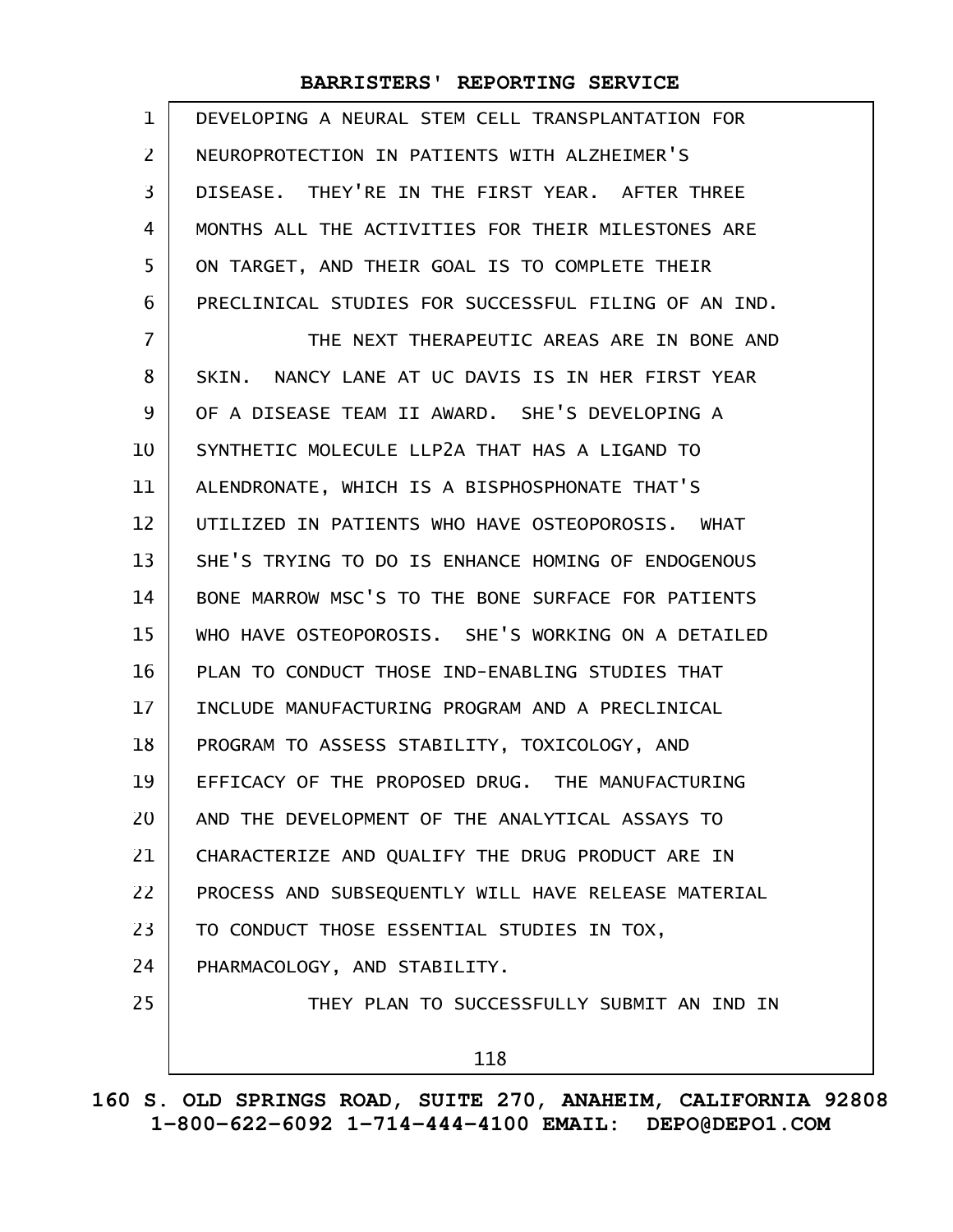| $\mathbf 1$ | 2014 FOLLOWED BY CONDUCTING A PHASE I CLINICAL       |
|-------------|------------------------------------------------------|
| 2           | TRIAL. SO, ONCE AGAIN, A VERY AMBITIOUS PLAN, AND    |
| 3           | THEY'RE JUST IN THEIR FIRST YEAR OF A FOUR-YEAR      |
| 4           | AWARD.                                               |
| 5           | DR. ALFRED LANE IS AT STANFORD. HE'S IN              |
| 6           | HIS THIRD YEAR OF A DISEASE TEAM I AWARD. HE IS      |
| 7           | WORKING ON A VERY CHALLENGING THERAPEUTIC AREA, A    |
| 8           | GENETIC DEFECT THAT REALLY CAN CAUSE YOUR SKIN TO    |
| 9           | SLOUGH OFF AND ALSO AFFECTS THE EPITHELIUM IN OTHER  |
| 10          | PARTS OF YOUR BODY, LIKE THE WHOLE GI TRACT, THE     |
| 11          | CORNEA OF THE EYE. IT'S A MULTISYSTEM DISEASE.       |
| 12          | BASICALLY HE'S DEVELOPING A THERAPEUTIC APPROACH     |
| 13          | USING INDUCED PLURIPOTENT STEM CELLS. SO THIS IS     |
| 14          | OUR IPS PROJECT IN THE DEVELOPMENT TEAM.             |
| 15          | SO HE'S LOOKING AT EPIDERMAL SHEETS FROM             |
| 16          | EXPANDED AUTOLOGOUS GENETICALLY CORRECTED TO EXPRESS |
| 17          | WILD TYPE COLLAGEN 7 IPS-DERIVED KERATINOCYTES FOR   |
| 18          | PATIENTS WHO HAVE THIS RARE GENETIC SKIN DISORDER    |
| 19          | THAT LACKS COLLAGEN TYPE 7. THE NAME OF THE          |
| 20          | DISORDER IS EPIDERMOLYSIS DYSTROPHIC BULLOSA. HE'S   |
| 21          | ACHIEVED PRECLINICAL PROOF OF CONCEPT. HE'S          |
| 22          | GENERATED PATIENT-DERIVED GENE CORRECTED LINES.      |
| 23          | HE'S REALLY FOSTERING WHAT THE REGULATORY PATH COULD |
| 24          | BE FOR PATIENT-SPECIFIC IPS-DERIVED THERAPIES. AND   |
| 25          | AS OPPOSED TO SOME OF THE COMMON DISEASES THAT WE'RE |
|             | 119                                                  |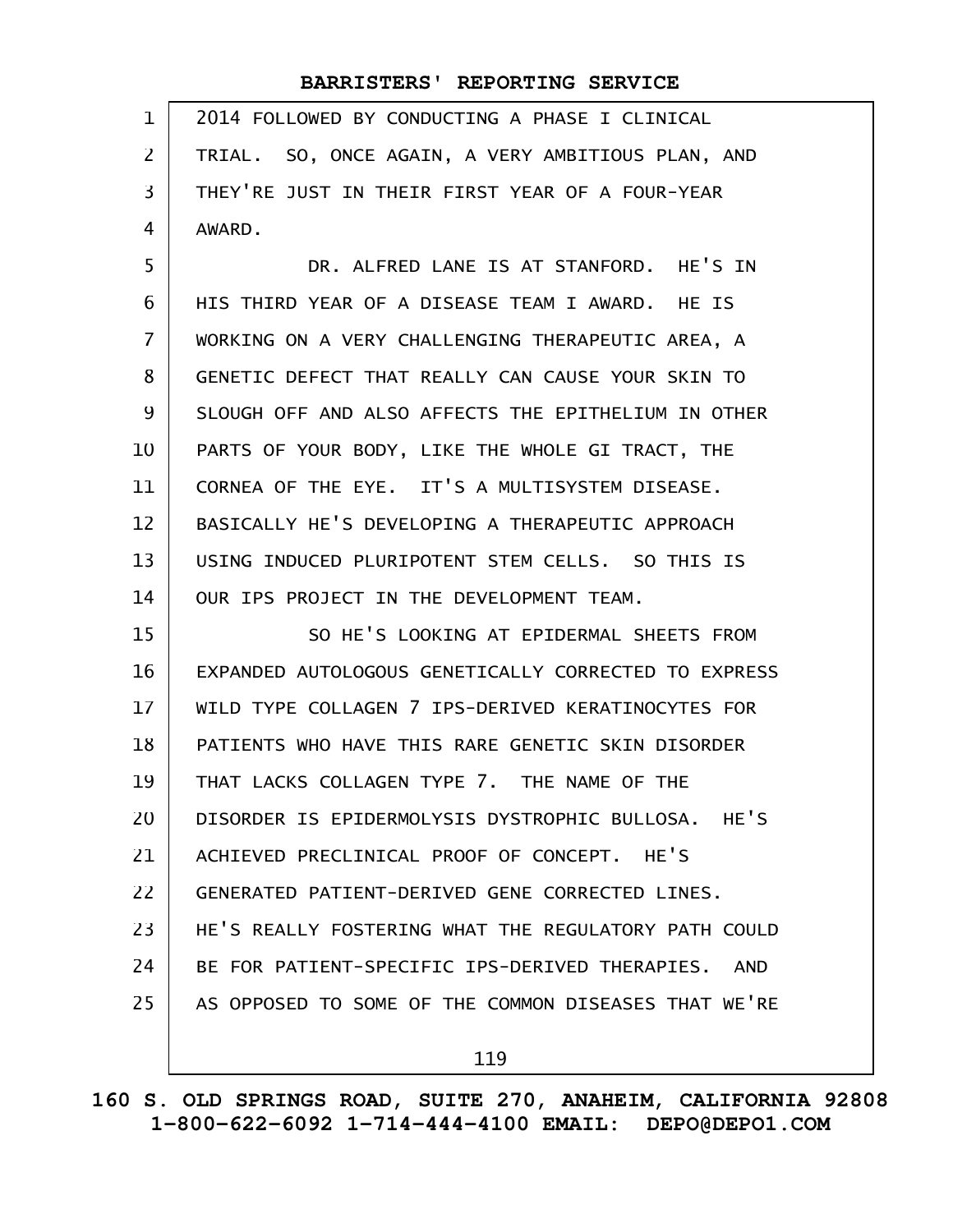|                | BARRISTERS' REPORTING SERVICE                                |
|----------------|--------------------------------------------------------------|
| 1              | LOOKING AT, AS YOU CAN TELL, WE'RE ALSO LOOKING AT           |
| $\overline{2}$ | RARE ORPHAN DISEASES. AND SO HIS GOAL IS TO                  |
| 3              | COMPLETE IND-ENABLING STUDIES TO SUCCESSFULLY FILE           |
| 4              | AN IND TO ENTER A CLINICAL STUDY.                            |
| 5              | I THINK THIS IS LAST, BUT NOT LEAST. WE                      |
| 6              | HAVE A PROGRAM IN DIABETES, WHICH WE'VE NURTURED ALL         |
| 7              | ALONG THE WAY FROM EARLY THROUGH DISEASE TEAM AND            |
| 8              | NOW IN A STRATEGIC PARTNERSHIP. AND IT'S WITH TWO            |
| 9              | DIFFERENT PI'S. ONE WAS DR. ROBINS FOR THE DISEASE           |
| 10             | TEAM I. THE STRATEGIC PARTNERSHIP IS WITH DR. FOYT.          |
| 11             | AND COMPANY THIS IS WITH IS VIACYTE.                         |
| 12             | SO THEY'RE DEVELOPING AN ALLOGENEIC HUMAN                    |
| 13             | EMBRYONIC STEM CELL-DERIVED PANCREATIC CELL                  |
| 14             | PROGENITOR IN A DEVICE THAT CAN BE IMPLANTED                 |
| 15             | SUBCUTANEOUSLY FOR PATIENTS WHO HAVE INSULIN                 |
| 16             | REQUIRING DIABETES. THEIR VISION IS TO HAVE A                |
| 17             | ONETIME OR INFREQUENT TREATMENT FOR DIABETES AND             |
| 18             | REPLACE, IF NOT COMPLETELY ELIMINATE, THE NEED FOR           |
| 19             | INSULIN IN THESE PATIENTS.                                   |
| 20             | BECAUSE OF THE HOST IMMUNE RESPONSE, IN                      |
| 21             | ADDITION TO CONCERNS ABOUT ALLOGRAFT REJECTION,              |
| 22             | THEY'RE PUTTING THIS IN A DEVICE THAT WORKS AS AN            |
| 23             | IMMUNO-ISOLATION DEVICE IN PRECLINICAL MODELS.<br><b>THE</b> |
| 24             | GLP STUDIES ARE IN PROGRESS. THEY'VE ALREADY                 |
| 25             | COMPLETED ALL THEIR PRE-IND MEETINGS, AND THEY'RE            |
|                |                                                              |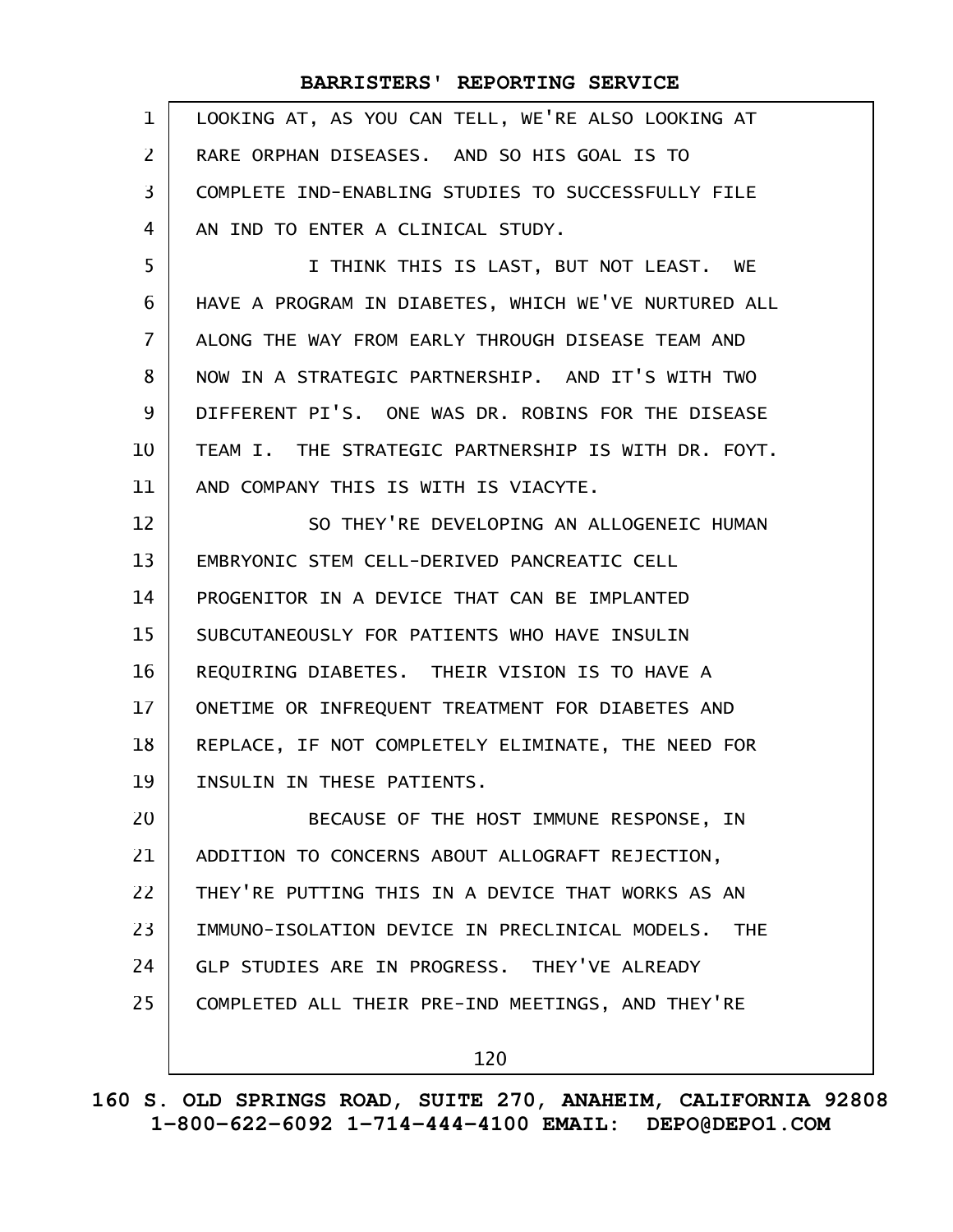| $\mathbf 1$       | DOING THEIR PIVOTAL IND-ENABLING GOOD LABORATORY     |
|-------------------|------------------------------------------------------|
| $\overline{2}$    | PRACTICE STUDIES RIGHT NOW. THEIR IND FILING IS ON   |
| 3                 | TRACK FOR 2014. IN ADDITION, THEY'VE COMPLETED THE   |
| 4                 | 10.6 MILLION IN PRIVATE FINANCING FROM INVESTORS.    |
| 5                 | THIS WAS REALLY A REQUIREMENT TO BE PART OF THAT     |
| 6                 | STRATEGIC PARTNERSHIP PROGRAM. AND THE PEOPLE WHO    |
| $\overline{7}$    | ARE INVESTING INCLUDE J & J DEVELOPMENT CORPORATION, |
| 8                 | AND THEY ALSO HAVE COLLABORATIVE FUNDING WITH THE    |
| 9                 | JUVENILE DIABETES RESEARCH FOUNDATION.               |
| 10                | THE STRATEGIC PARTNERSHIP AWARD HAS BEEN             |
| 11                | LAUNCHED, AND THEY'RE JUST IN THEIR FIRST YEAR WITH  |
| $12 \overline{ }$ | THE GOAL OF THAT AWARD TO COMPLETE AN EARLY PHASE    |
| 13                | CLINICAL TRIAL.                                      |
| 14                | THIS IS A PARTICULARLY -- THERE ARE                  |
| 15                | SEVERAL OF OUR PROJECTS WHERE THERE ACTUALLY ARE     |
| 16                | BIOMARKERS WHERE IT HAS THE POTENTIAL TO HAVE AN     |
| 17                | EARLY READ BECAUSE OF THE DISEASE THEY'RE GOING      |
| 18                | INTO. DIABETES IS ONE WHERE YOU CAN LOOK AT C        |
| 19                | PEPTIDE WHICH IS ONLY SEEN WHEN YOU HAVE HUMAN       |
| 20                | INSULIN BEING PRODUCED. YOU HAVE HIV, OF COURSE,     |
| 21                | WHERE YOU CAN LOOK AT VIRAL LOAD. YOU HAVE VISION    |
| 22                | LOSS WHERE THE END POINT OF INTEREST IS VISUAL       |
| 23                | ACUITY. AND WITH THALASSEMIA OR SICKLE CELL, YOU     |
| 24                | CAN LOOK AT THEIR NEED FOR BLOOD TRANSFUSIONS.       |
| 25                | SEVERAL OF THE PROJECTS THAT WE'RE WORKING ON HAVE   |
|                   | 121                                                  |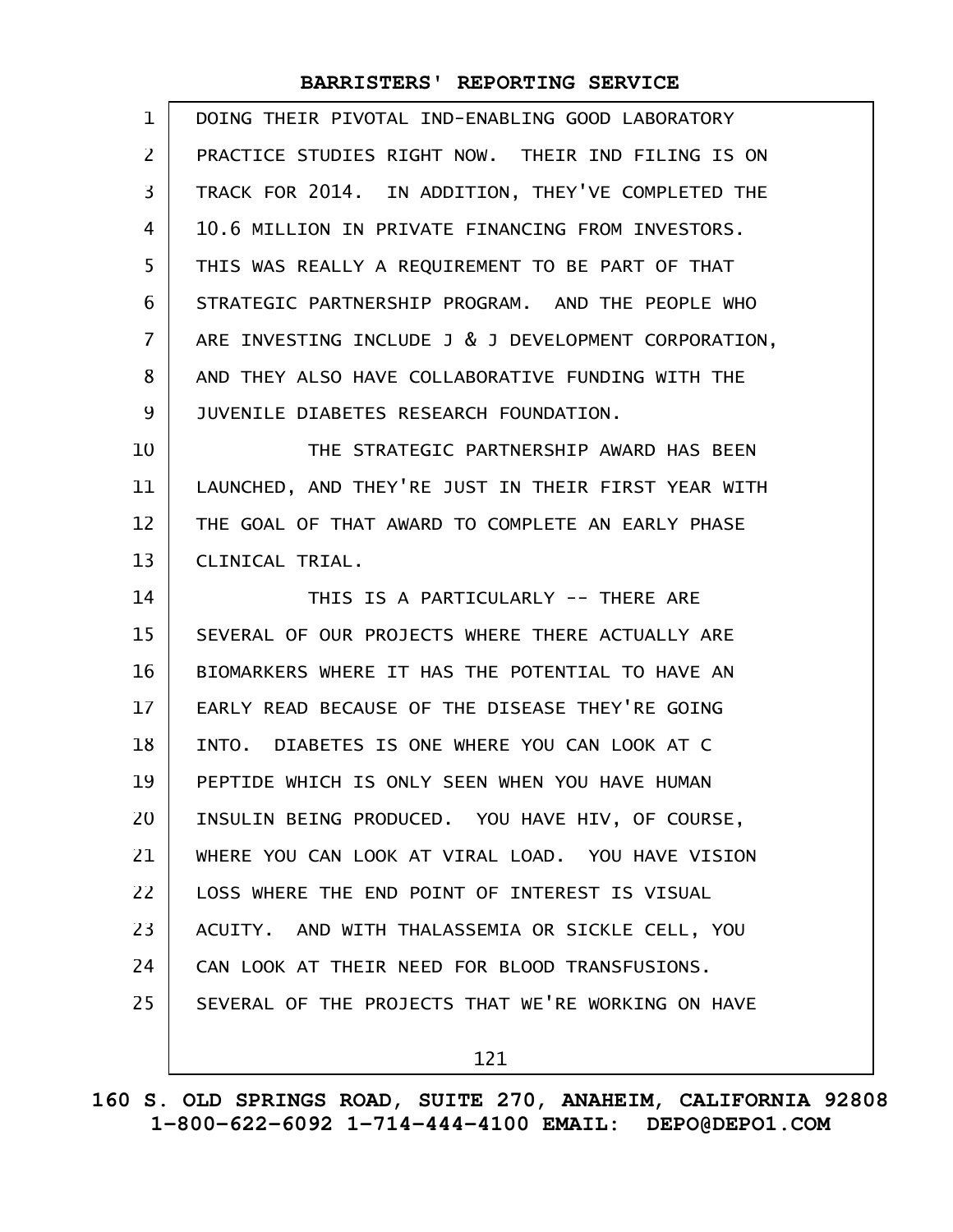| $\mathbf{1}$      | BIOMARKERS OR AT LEAST NEAR TERM ENDPOINTS THAT CAN  |
|-------------------|------------------------------------------------------|
| $\overline{2}$    | REFLECT WHETHER OR NOT THEY'RE GOING IN THE RIGHT    |
| 3                 | DIRECTION.                                           |
| 4                 | THIS IS JUST A STATUS UPDATE OF ALL THE              |
| 5                 | DISEASE TEAM I COHORTS. IT GIVES ALL THE DIFFERENT   |
| 6                 | DISEASES WE'RE LOOKING AT, HOW MUCH THEY WERE        |
| $\overline{7}$    | AWARDED, AND THEIR CURRENT STATUS.                   |
| 8                 | MAYBE FOR PURPOSES OF TIME, I WON'T SPEND            |
| 9                 | MUCH TIME ON THIS. YOU CAN LOOK AT IT WHENEVER YOU   |
| 10                | HAVE YOUR LEISURE. AND IF QUESTIONS CROP UP, PLEASE  |
| 11                | FEEL FREE TO RECONTACT US.                           |
| $12 \overline{ }$ | THIS IS THE STATUS OF THE DISEASE TEAM II            |
| 13                | AND THE STRATEGIC PARTNERSHIPS I AND II. ONCE        |
| 14                | AGAIN, THE PI, THE DISEASE, HOW MUCH THEY WERE       |
| 15                | AWARDED, AND THEIR CURRENT STATUS.                   |
| 16                | THE OTHER THINGS THAT CIRM DOES, IN                  |
| 17                | ADDITION TO PROVIDING RESEARCH FUNDING, IS ACTUALLY  |
| 18                | WORKING EXTENSIVELY WITH THE INVESTIGATORS TRYING TO |
| 19                | HELP THEM AVOID BUMPS IN THE DEVELOPMENT PATHWAY.    |
| 20                | AND THOSE BUMPS CAN BE QUITE SUBSTANTIAL AT TIMES.   |
| 21                | ACTUALLY ALL OF OUR SCIENCE OFFICERS ARE             |
| 22                | ASSIGNED DIFFERENT TEAMS, AND THEY WORK WITH THE     |
| 23                | TEAMS TO HELP BUILD THE PRODUCT DEVELOPMENT          |
| 24                | EXPERIENCE IN CALIFORNIA. THE PROGRAMS, ALL OF THEM  |
| 25                | ARE DRIVEN BY THE SCIENCE AND THE EVIDENCE AND ALSO  |
|                   | 122                                                  |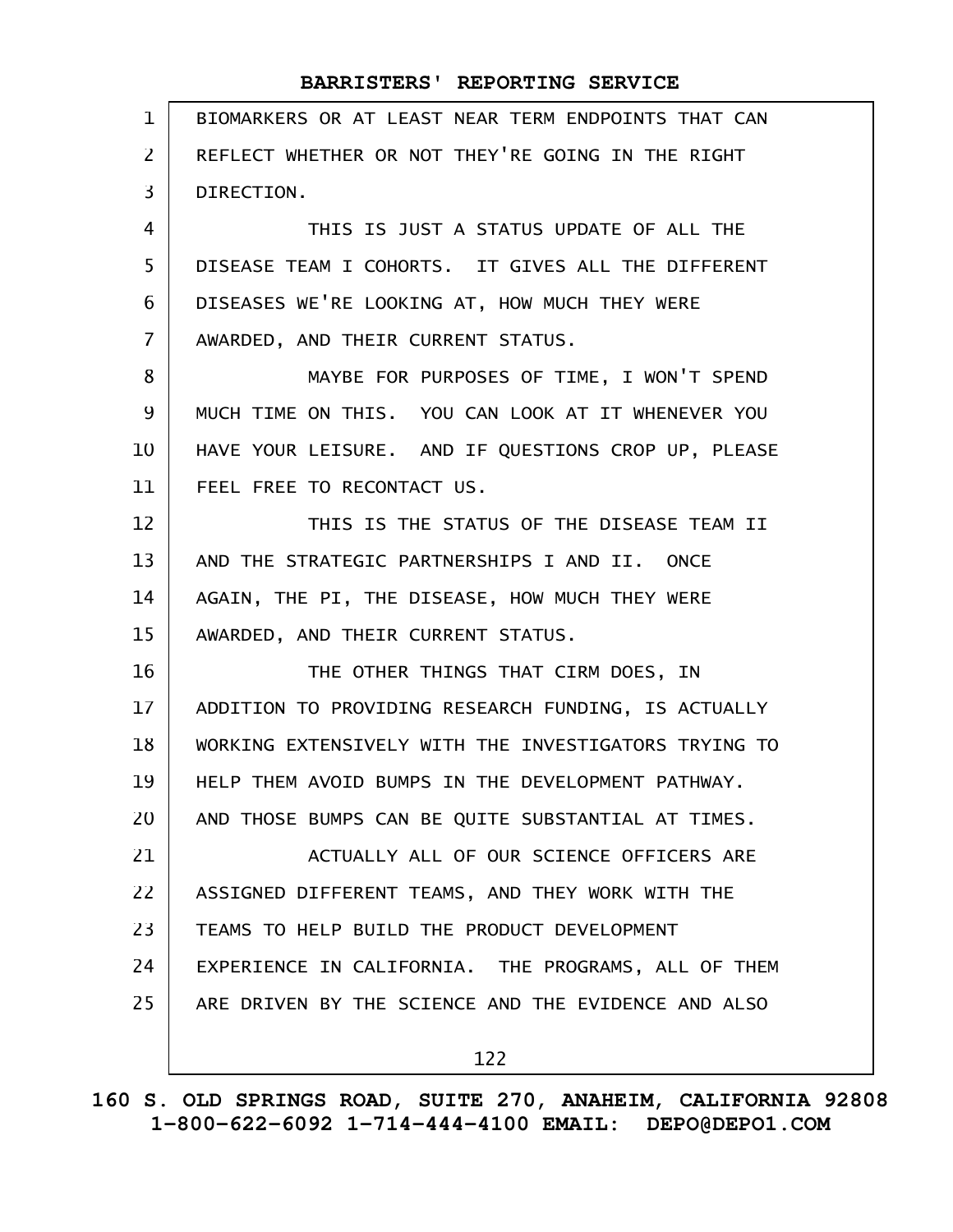| $\mathbf{1}$   | THE REGULATORY CONSIDERATIONS THAT ARE NEEDED ON THE |
|----------------|------------------------------------------------------|
| $\overline{2}$ | DEVELOPMENT PATHWAY. SO PRIOR TO ALL THESE AWARDS,   |
| 3              | WE SIT DOWN WITH THE INVESTIGATORS AND SET MUTUALLY  |
| 4              | AGREED UPON GO/NO-GO MILESTONES, PROGRESS            |
| 5              | MILESTONES, AND SUCCESS CRITERIA. AND DURING THE     |
| 6              | CONDUCT OF RESEARCH, WE HAVE DISCUSSIONS AT LEAST    |
| $\overline{7}$ | QUARTERLY WITH UPDATES ON THEIR INTERVAL AND ANNUAL  |
| 8              | PROGRESS. WE REVIEW THEIR PRECLINIC -- THE SCIENCE   |
| 9              | OFFICERS REVIEW THE PRECLINICAL AND CLINICAL         |
| 10             | PROTOCOLS, THE REGULATORY STRATEGY, AND HELP PREP    |
| 11             | THEM FOR INTERACTIONS WITH THE FDA, AND THEY ALSO    |
| 12             | ATTEND THE TEAM MEETINGS.                            |
| 13             | IN ADDITION, AS I MENTIONED EARLIER DURING           |
| 14             | THE PRESIDENT'S REPORT, WE ALSO PROVIDE EDUCATION    |
| 15             | AND TRAINING OF TEAMS THROUGH OUR CIRM-FDA WEBINARS, |
| 16             | ROUNDTABLES, CONFERENCES, AND SEMINARS.              |
| 17             | WE ALSO PROVIDE A HOST OF DIFFERENT TYPES            |
| 18             | OF TEMPLATES TO HELP GUIDE THEM AS THEY'RE, ONE,     |
| 19             | PUTTING TOGETHER THEIR APPLICATIONS FOR THE PROGRAM  |
| 20             | AND ALSO DURING THE CONDUCT OF THEIR RESEARCH. I     |
| 21             | WOULD SAY THE VAST MAJORITY OF OUR INVESTIGATORS ARE |
| 22             | FROM THE ACADEMIC COMMUNITY AND DEVELOPING A PRODUCT |
| 23             | IS NOT SOMETHING THAT WAS IN THE MIDDLE OF THEIR     |
| 24             | RADAR SCREEN. SO WE TEND TO HAVE A LOT OF            |
| 25             | INTERACTIONS WITH THEM SO THAT THEY CAN BE MORE      |
|                | 123                                                  |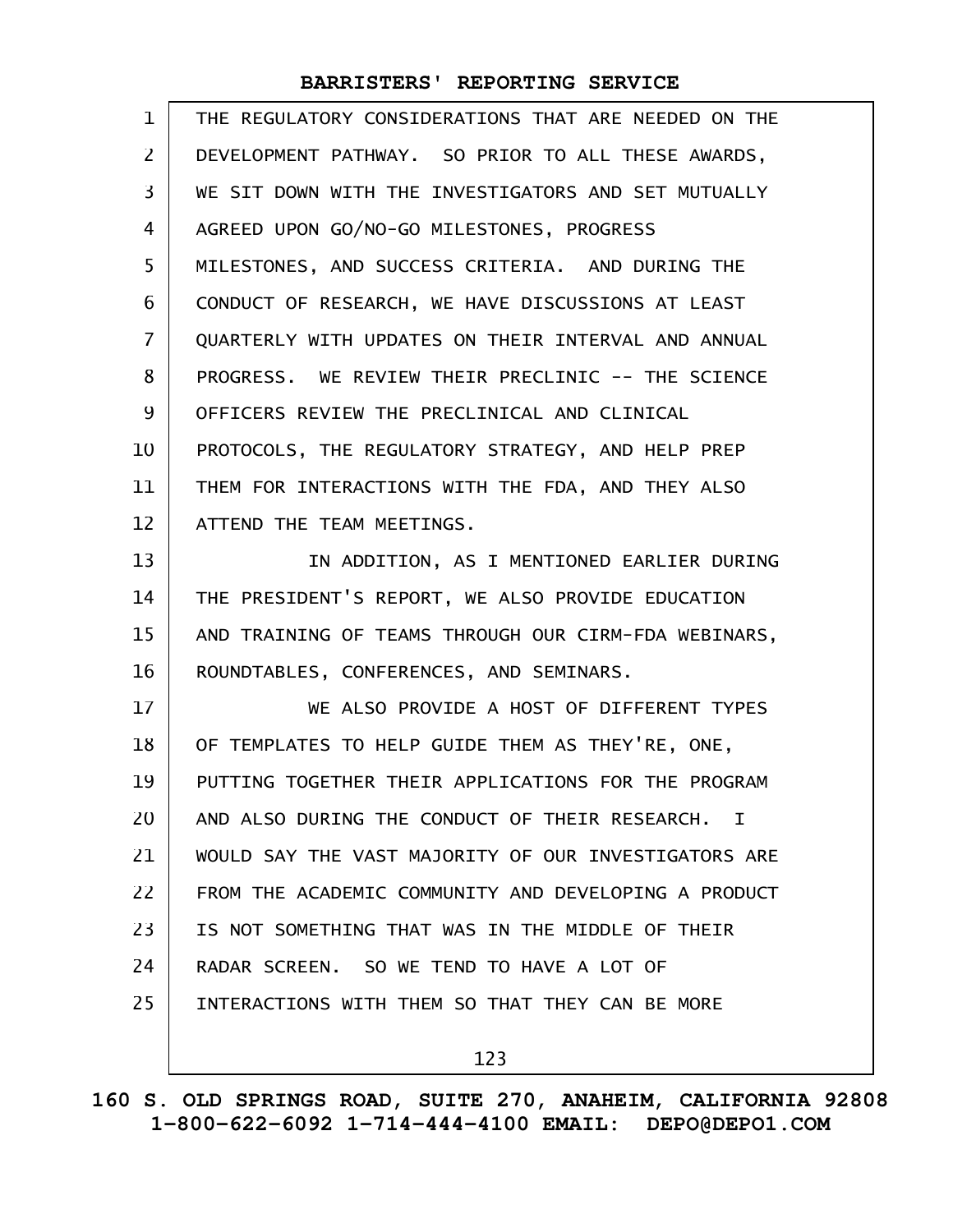| $\mathbf{1}$   | SUCCESSFULLY PREPARED TO GO DOWN THAT PATHWAY        |
|----------------|------------------------------------------------------|
| $\overline{2}$ | BECAUSE WE OBVIOUSLY HAVE A GREAT INTEREST IN MAKING |
| $\overline{3}$ | SURE WE'RE DOING WHAT WE CAN TO SUCCESSFULLY         |
| 4              | POSITION THEM. SO THESE ARE JUST A LIST OF SOME OF   |
| 5              | THE THINGS THAT WE DO.                               |
| 6              | AS I MENTIONED, WE HAVE WEBINARS,                    |
| $\overline{7}$ | ROUNDTABLES, AND WORKSHOPS. THE MOST RECENT          |
| 8              | WORKSHOP WE HAD WAS IN WASHINGTON, D.C. WITH THE     |
| 9              | HOST OF COSPONSORS THAT I MENTIONED EARLIER DOING A  |
| 10             | REPORT. AND BASICALLY WHAT WE HOPE TO TAKE OUT OF    |
| 11             | THAT IS LESSONS LEARNED REGARDING CELL AND           |
| 12             | MANUFACTURING, PRECLINICAL, CLINICAL, AND TO SHARE   |
| 13             | EXPERIENCES AND PLACES WHERE WE MIGHT BE ABLE TO GET |
| 14             | A CONVERGENCE OF HOW WE WORK WITH THE EXPEDITED      |
| 15             | APPROVAL PATHWAYS.                                   |
| 16             | WE ALSO WORK WITH OUR EXTERNAL ADVISORS.             |
| 17             | SO IT'S NOT JUST INTERNAL. WE BRING IN EXTERNAL      |
| 18             | ADVISORS ON INDIVIDUAL DEVELOPMENT PROJECTS AT KEY   |
| 19             | MILESTONES. THEY'RE CALLED THE CLINICAL DEVELOPMENT  |
| 20             | ADVISORY PANEL. WE HAVE A SERIES OF THEM. THEY       |
| 21             | COMPLEMENT OUR CIRM SCIENCE INTERACTIONS WITH THE    |
| 22             | DEVELOPMENT TEAMS. THEY HAVE EXPERTISE IN PRODUCT    |
| 23             | DEVELOPMENT, IN PRECLINICAL AND CLINICAL CELL        |
| 24             | PROCESS AND MANUFACTURING, REGULATORY, STEM CELL AND |
| 25             | DISEASE-SPECIFIC BIOLOGY, AND DISEASE-SPECIFIC       |
|                |                                                      |

124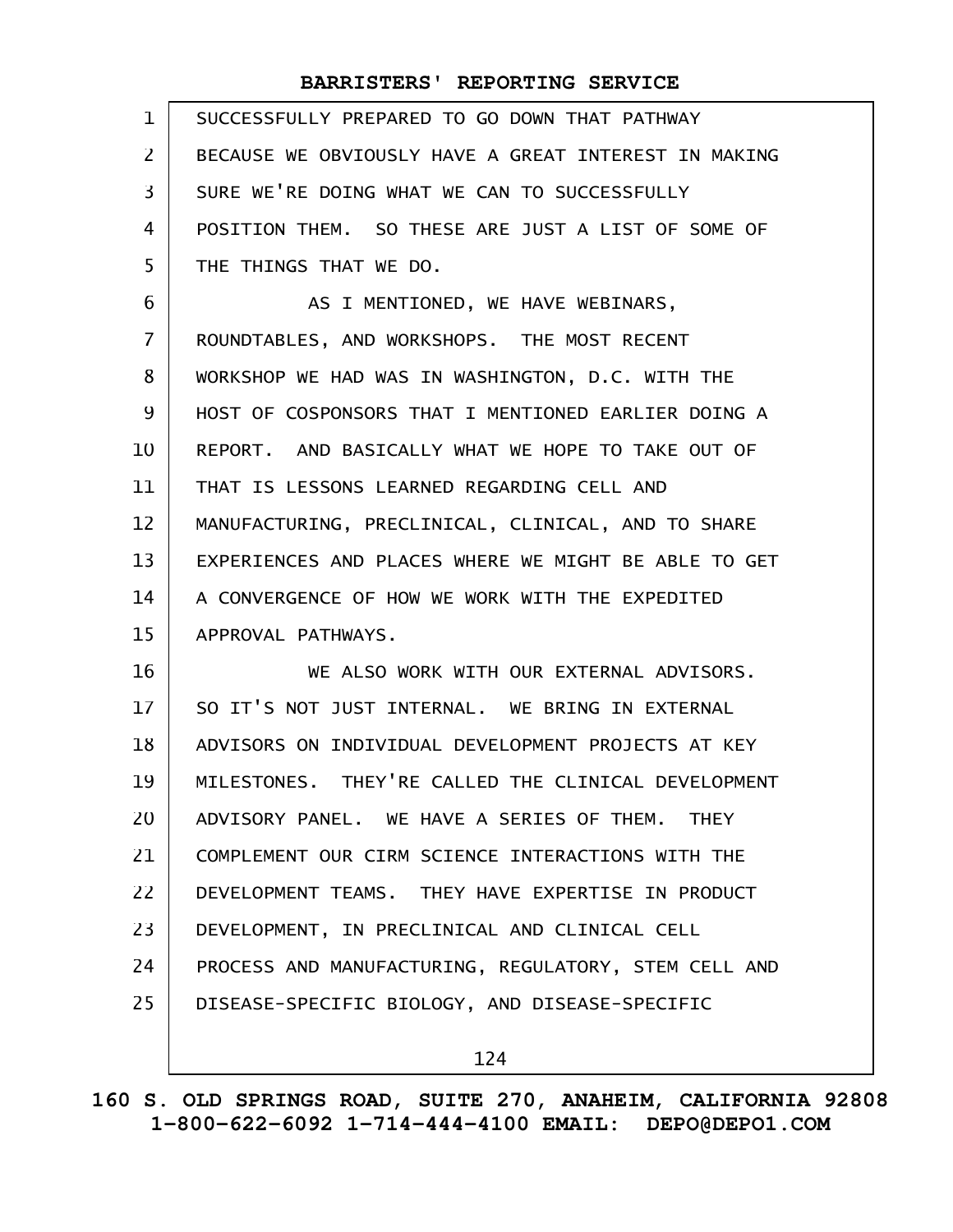| $\mathbf 1$ | CLINICAL EXPERTISE. AND THEY ALSO HAVE EXPERTISE OR  |
|-------------|------------------------------------------------------|
| 2           | EXPERIENCE IN COMMERCIAL RELEVANCE.                  |
| 3           | THERE'S AT LEAST A YEARLY MEETING WITH               |
| 4           | EACH DEVELOPMENT TEAM TO ASSESS KEY MILESTONES. AND  |
| 5           | THEIR ADVICE HELPS INFORM CIRM DECISIONS. I CAN SAY  |
| 6           | WHEN WE FIRST GOT STARTED, IT WAS LIKE A DEER IN THE |
| 7           | HEADLIGHTS FOR THE TEAM BECAUSE IT WAS A LITTLE BIT  |
| 8           | ANXIETY PROVOKING TO PUT YOUR BLEMISHES AND MARKS    |
| 9           | OUT THERE FOR YOUR FUNDER TO SEE. BUT BASICALLY      |
| 10          | THEY CAME TO UNDERSTAND THAT WE ACTUALLY ARE FROM    |
| 11          | THE GOVERNMENT AND WE'RE HERE TO HELP YOU, TRYING TO |
| 12          | WORK WITH THEM ON APPROACHES. SO IT WAS A            |
| 13          | PROFESSIONAL TYPE OF INTERACTION TO HELP THEM GO     |
| 14          | FORWARD. AND THE ADVICE HAS HELPED INFORM OUR        |
| 15          | DECISIONS ABOUT WHETHER OR NOT TO CONTINUE FORWARD   |
| 16          | PROGRESS, WHETHER TO REFINE THE APPROACH, WHETHER TO |
| 17          | MODIFY MILESTONES, TIMELINES, BUDGET. WE HAVE        |
| 18          | TERMINATED PROJECTS, AND WE HAVE CONVERTED SOME      |
| 19          | PROJECTS TO AN EARLIER PHASE WITH A REDUCED SCOPE    |
| 20          | AND BUDGET.                                          |
| 21          | IN ADDITION, I'LL JUST BRIEFLY TOUCH.                |
| 22          | WE'VE ALSO USED EXTERNAL ADVISORS TO THINK ABOUT OUR |
| 23          | PORTFOLIO AND TO HELP US THINK THROUGH WHAT ARE SOME |
| 24          | OF THE ISSUES SO THAT WE CAN FOCUS AND PRIORITIZE TO |
| 25          | MEET OUR STRATEGIC GOALS. WE HAVE A TRANSLATIONAL    |
|             | 125                                                  |
|             |                                                      |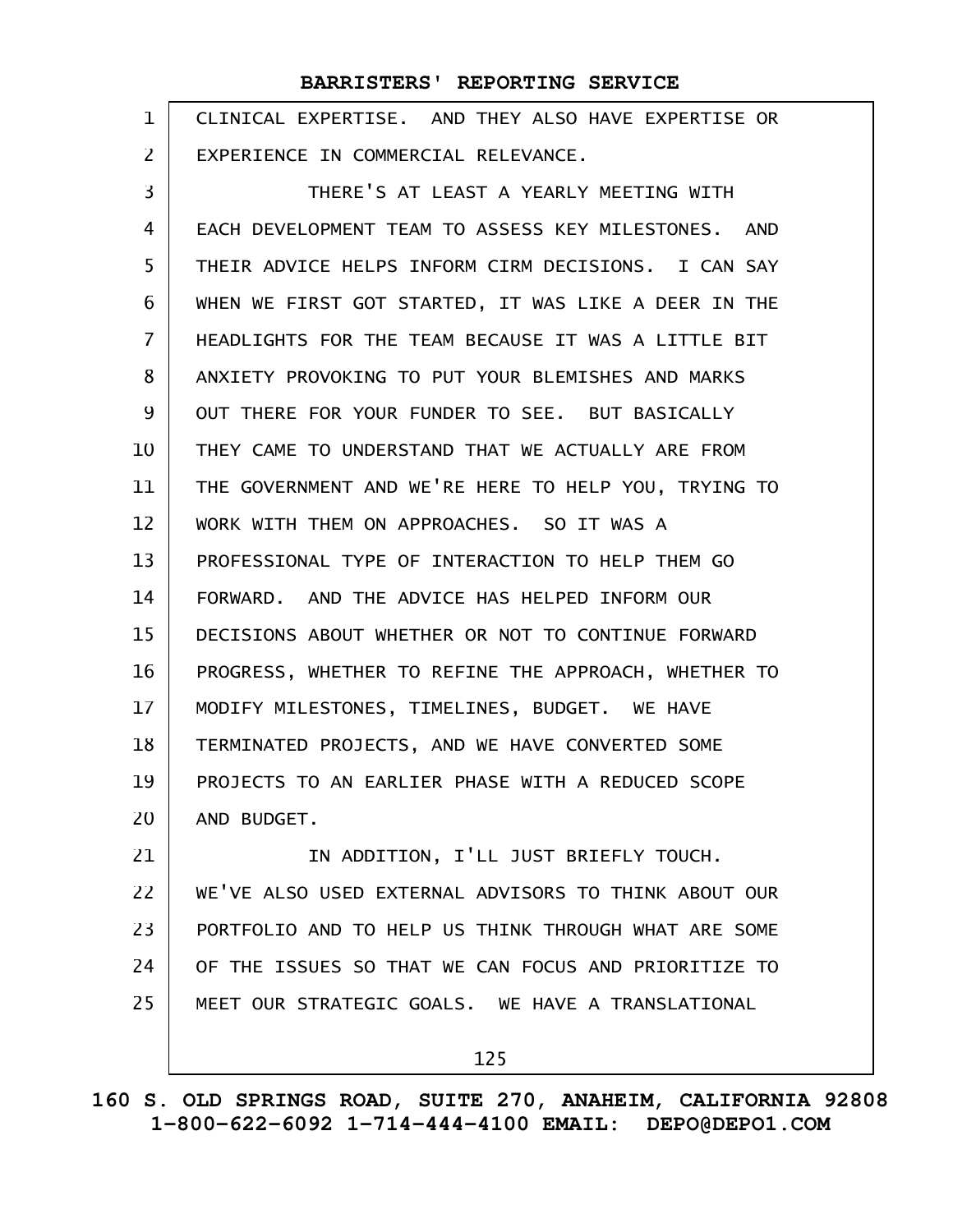| 1              | PORTFOLIO THAT YOU'VE HEARD ABOUT TODAY THAT IS VERY |
|----------------|------------------------------------------------------|
| $\overline{2}$ | BROAD, IT CAN BE DEEP, BUT WE KNOW WE'RE NOT GOING   |
| 3              | TO BRING 70 PROJECTS ALL THE WAY THROUGH. WE HAVE A  |
| 4              | FINITE PURSE, WALLET. AND AS WAS MENTIONED EARLIER,  |
| 5              | WE'RE IN THAT PHASE CALLED FOCUS. AND WE'RE IN THAT  |
| 6              | PHASE WHERE WE HAVE A STRATEGIC GOAL, AT LEAST ONE   |
| $\overline{7}$ | OF THEM IS TO SHOW CLINICAL PROOF OF CONCEPT. SO     |
| 8              | THERE'S A REAL NEED TO PRIORITIZE AND FOCUS WHAT WE  |
| 9              | DO.                                                  |
| 10             | RIGHT NOW WE TEND TO DO THINGS PROJECT BY            |
| 11             | PROJECT BY PROJECT. AND BECAUSE, ONE, WE'RE NOT A    |
| 12             | COMPANY, SO WE DON'T HAVE TOTAL CONTROL OVER WHICH   |
| 13             | THINGS COME IN AND HOW THINGS CAN ADVANCE, BUT WE'RE |
| 14             | TRYING TO THINK HOW CAN WE GET OUR ARMS SO THAT WE   |
| 15             | ACTUALLY DO HAVE A CHANCE OF REACHING THAT CLINICAL  |
| 16             | PROOF OF CONCEPT GOAL AND ALSO NOT COMPLETELY        |
| 17             | EXHAUSTING THE BUDGET BEFORE WE CAN GET TO THAT      |
| 18             | SO WE ARE ADVANCING PROJECTS TO THE<br>POINT.        |
| 19             | PIPELINE. WHAT ARE THE KEY CRITERIA IN TERMS OF      |
| 20             | CHARACTERISTICS OR ATTRIBUTES TO CONSIDER FOR        |
| 21             | IDENTIFYING WHICH PROJECTS TO SELECT FOR MORE        |
| 22             | FOCUSED ATTENTION AND FUNDING? CONSIDERATIONS FOR    |
| 23             | WHICH TYPE OF PLATFORMS.                             |
| 24             | RIGHT NOW WE'RE PRETTY ECUMENICAL, WE GO             |
| 25             | ACROSS A VARIETY OF DIFFERENT TYPES OF CELL THERAPY. |
|                | 126                                                  |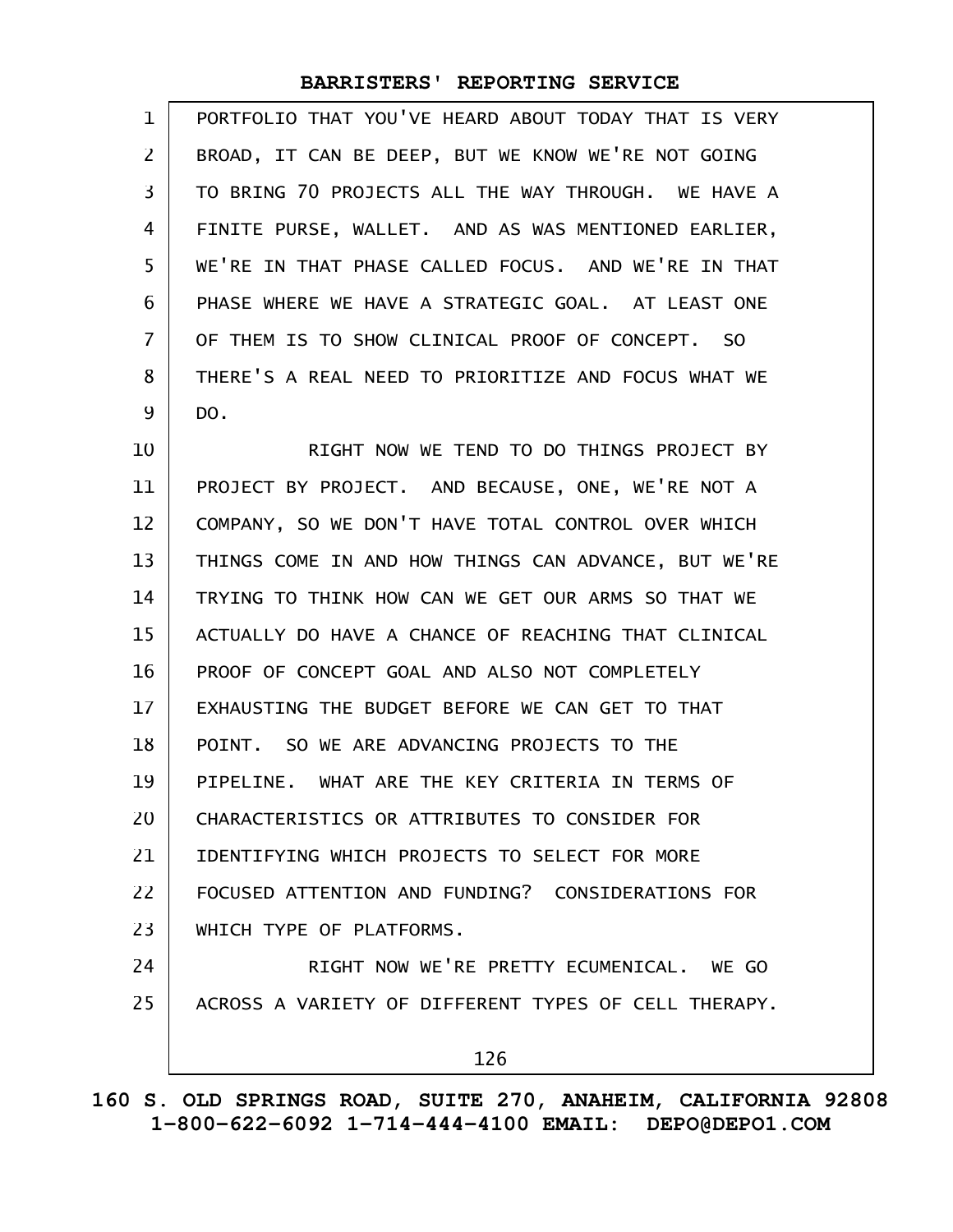| $\mathbf{1}$ | IS IT THE RIGHT BALANCE OF AUTOLOGOUS RELATIVE TO    |
|--------------|------------------------------------------------------|
| 2            | ALLOGENEIC? IS IT THE RIGHT BALANCE OF PLURIPOTENT   |
| 3            | RELATIVE TO ADULT STEM CELLS? SHOULD IT BE MORE      |
| 4            | FOCUSED ON CELL THERAPY RELATIVE TO MORE STANDARD    |
| 5            | APPROACHES LIKE BIOLOGICS AND SMALL MOLECULES, WHICH |
| 6            | ALREADY HAVE A WELL-DEVELOPED INDUSTRY TO DEVELOP    |
| 7            | THEM?                                                |
| 8            | WHAT ABOUT THE FOCUS ON THE TYPE OF                  |
| 9            | DISEASES, RARE OR COMMON? WHAT ABOUT THE ISSUE OF    |
| 10           | BALANCING THAT HIGH RISK, POTENTIALLY HIGH IMPACT    |
| 11           | VERSUS WE WANT TO GET TO OUR GOAL? IS THERE A NEAR   |
| 12           | TERM WAY TO REACH IT? AND WHAT ABOUT HOW MUCH DO WE  |
| 13           | NURTURE WITHIN OUR ENDOGENOUS PIPELINE VERSUS        |
| 14           | CONTINUING TO BE POROUS AND ALLOW EXTERNAL THINGS TO |
| 15           | COME IN? THE ISSUE OF HOW MUCH OF A PROPORTION TO    |
| 16           | HAVE EARLY PRECLINICAL VERSUS THE DEVELOPMENT TEAMS. |
| 17           | AND IN THE EARLY PRECLINICAL, AS YOU HEARD, WE HAVE  |
| 18           | PROBABLY ABOUT 50 PROJECTS AT THIS POINT IN TIME.    |
| 19           | WHICH ATTRIBUTES SHOULD WE CONSIDER FOR FURTHER      |
| 20           | INVESTING?                                           |
| 21           | SO WE DID CONVENE EXTERNAL ADVISORS IN               |
| 22           | JULY TO TALK ABOUT THE STRATEGY FOR TRANSLATIONAL    |
| 23           | PORTFOLIO, IT WASN'T ABOUT INDIVIDUAL PROJECTS, IT   |
| 24           | WAS MORE ABOUT ATTRIBUTES. WHAT ARE THE ATTRIBUTES   |
| 25           | OF WHAT YOU'D WANT TO HAVE IN A TRANSLATIONAL        |
|              | 127                                                  |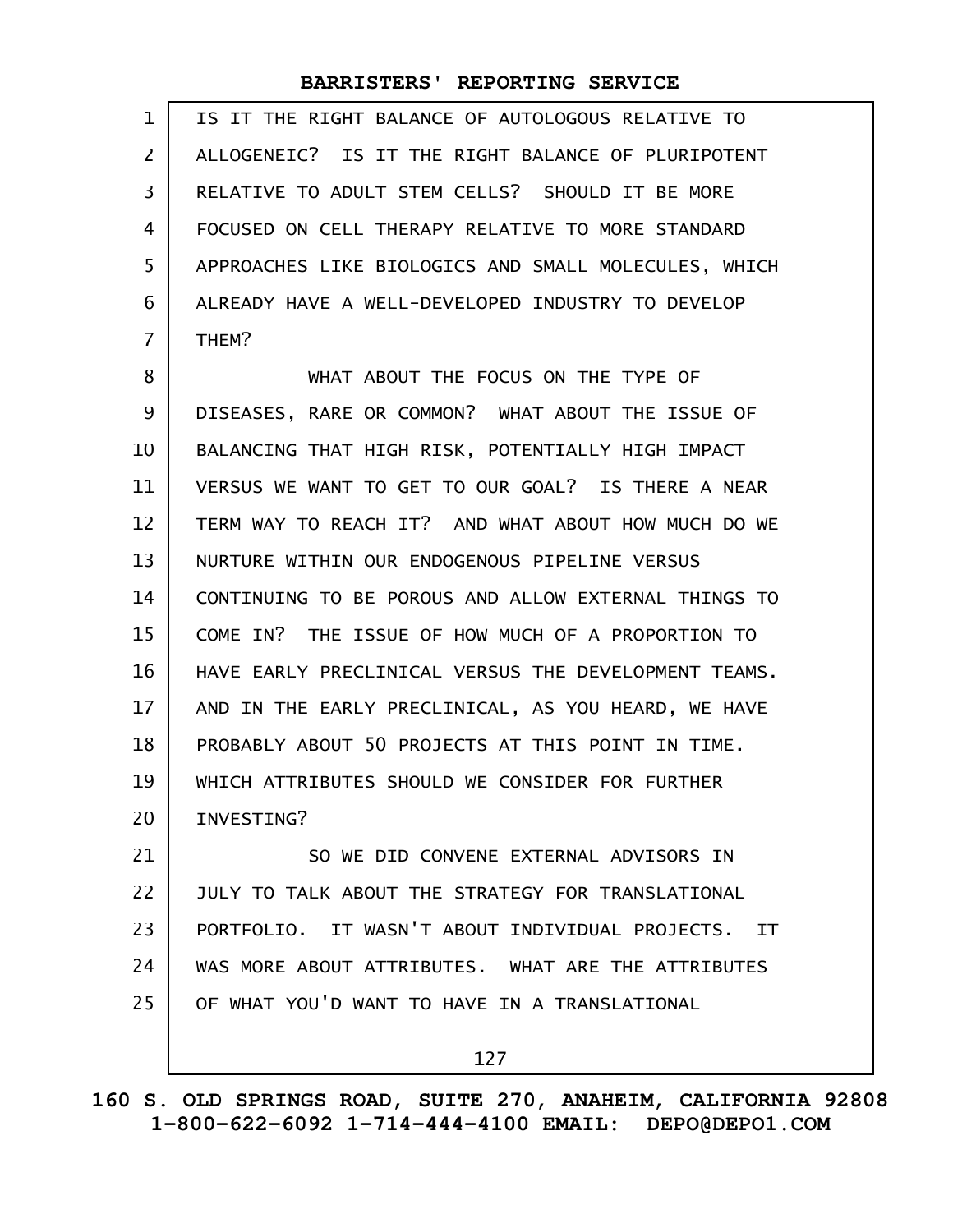| $\mathbf 1$    | PORTFOLIO? AND WE CONVENED A GROUP THAT HAD EITHER   |
|----------------|------------------------------------------------------|
| $\overline{2}$ | BEEN ON OUR GRANT REVIEW GROUP OR BEEN PARTICIPANTS  |
| 3              | IN CDAP BECAUSE WE DIDN'T WANT TO START AT GROUND    |
| 4              | ZERO. WE WANTED TO START WITH INVESTIGATORS WHO      |
| 5              | ALREADY KNEW ABOUT CIRM, OUR MISSION, AND WERE       |
| 6              | FAMILIAR WITH THE PROJECTS. AND SO WE HAD A ONE-DAY  |
| $\overline{7}$ | DISCUSSION TALKING ABOUT THE ATTRIBUTES OF WHAT      |
| 8              | WOULD CONSTITUTE A COMPETITIVE TRANSLATIONAL         |
| 9              | PORTFOLIO FOR DEVELOPING EFFECTIVE THERAPIES AND     |
| 10             | ADVICE ON STRATEGIES TO GET THERE.                   |
| 11             | WE HAD A DISCUSSION ON CRITICAL ATTRIBUTES           |
| 12             | SEPARATED BY THE TARGET DISEASES AND THERAPEUTIC     |
| 13             | AREAS AND ABOUT THE PRODUCT CHARACTERISTICS. AND WE  |
| 14             | ALSO HAD A DISCUSSION ABOUT WHAT DOES IT EVEN MEAN   |
| 15             | TO GET CLINICAL PROOF OF CONCEPT. AND WHAT ARE SOME  |
| 16             | OF THE EARLY ENDPOINTS ONE WOULD LOOK AT IN CLINICAL |
| 17             | TRIALS? AND WHAT WOULD BE THE ISSUES IN              |
| 18             | COMMERCIALIZATION?                                   |
| 19             | WE'RE CURRENTLY IN THE PROCESS OF                    |
| 20             | DELIBERATING ON WHAT WE HEARD FROM THAT MEETING, BUT |
| 21             | SOME OF THE THEMES THAT CAME OUT IS AS MUCH AS       |
| 22             | POSSIBLE TRY TO FOCUS ON AREAS WHERE THERE IS        |
| 23             | KNOWLEDGE ABOUT THE MECHANISM OF ACTION FOR THAT     |
| 24             | DISEASE AND SOME WAY TO LINK WITH THE THERAPEUTIC    |
| 25             | APPROACHES WITH THAT MECHANISM OF ACTION. ALSO, IT   |
|                | 128                                                  |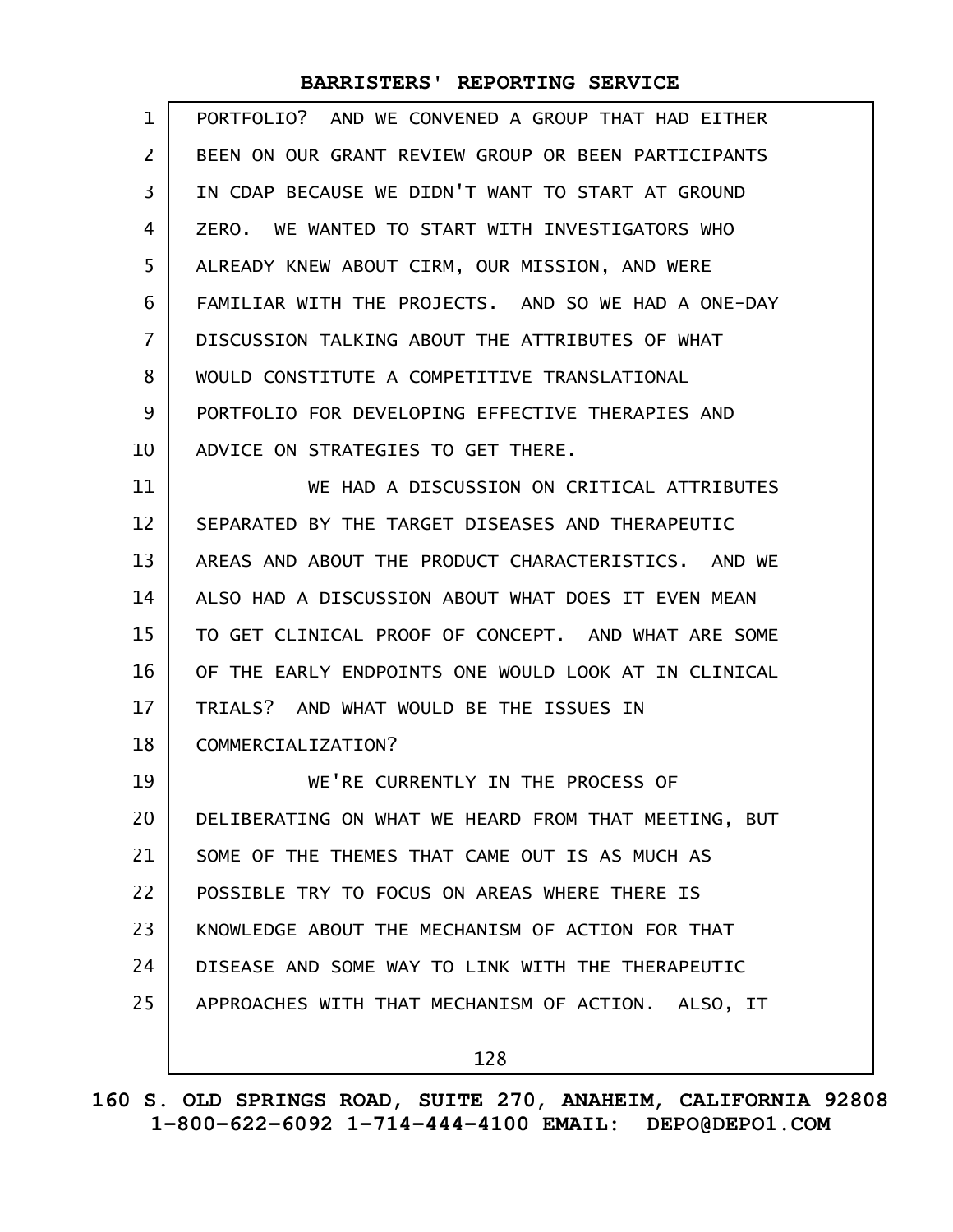| $\mathbf{1}$   | WOULD BE EXTREMELY HELPFUL TO FOCUS ON THOSE         |
|----------------|------------------------------------------------------|
| $\overline{2}$ | THERAPEUTIC AREAS WHERE THERE ACTUALLY IS A          |
| 3              | BIOMARKER OR THE ABILITY FOR AN EARLY READ RATHER    |
| 4              | THAN HAVING TO WAIT ALL THE WAY THROUGH THE END OF A |
| 5              | VERY LONG, EXPENSIVE CLINICAL TRIAL PROCESS.         |
| 6              | WE ALSO TALKED ABOUT PRODUCT                         |
| $\overline{7}$ | CHARACTERISTICS. AND THERE REALLY WASN'T A           |
| 8              | CONSENSUS OTHER THAN TO SAY YOU PROBABLY NEED TO     |
| 9              | HAVE A BALANCE OF POTENTIALLY HIGH RISK, HIGH        |
| 10             | IMPACT, AND NEAR-TERM OPPORTUNITIES, BUT WE CAN      |
| 11             | PROBABLY TALK ABOUT THAT LATER TODAY. AND SO WHAT    |
| 12             | I'VE TRIED TO DO IS REALLY GIVE YOU A RUN-THROUGH OF |
| 13             | THE DIFFERENT DEVELOPMENT TEAMS, WHAT WE'RE FUNDING, |
| 14             | WHERE THEY ARE IN THE TIMELINE, AND HOW WE WORK WITH |
| 15             | THEM TO MANAGE THEM TO TRY AND DO WHAT WE CAN TO     |
| 16             | SUCCESSFULLY POSITION THEM. SO THANK YOU VERY MUCH.  |
| 17             | CHAIRMAN THOMAS: THANK YOU. COMMENTS BY              |
| 18             | MEMBERS OF THE BOARD? AL.                            |
| 19             | MR. ROWLETT: I JUST WANT TO ACKNOWLEDGE              |
| 20             | THAT THIS PARTICULAR PORTION OF YOUR PRESENTATION IS |
| 21             | VERY HELPFUL FOR THE NEW BOARD MEMBER ESPECIALLY     |
| 22             | BECAUSE, AND I'LL JUST SAY ANECDOTALLY, IT REMINDS   |
| 23             | ME OF AN INVESTMENT PORTFOLIO, AND WHAT YOU'RE       |
| 24             | TRYING TO PRESENT TO ME AND THE NOMENCLATURE THAT I  |
| 25             | HAVE TO THEN UTILIZE TO TALK TO CITIZENS IS EMBEDDED |
|                | 129                                                  |

**160 S. OLD SPRINGS ROAD, SUITE 270, ANAHEIM, CALIFORNIA 92808 1-800-622-6092 1-714-444-4100 EMAIL: DEPO@DEPO1.COM**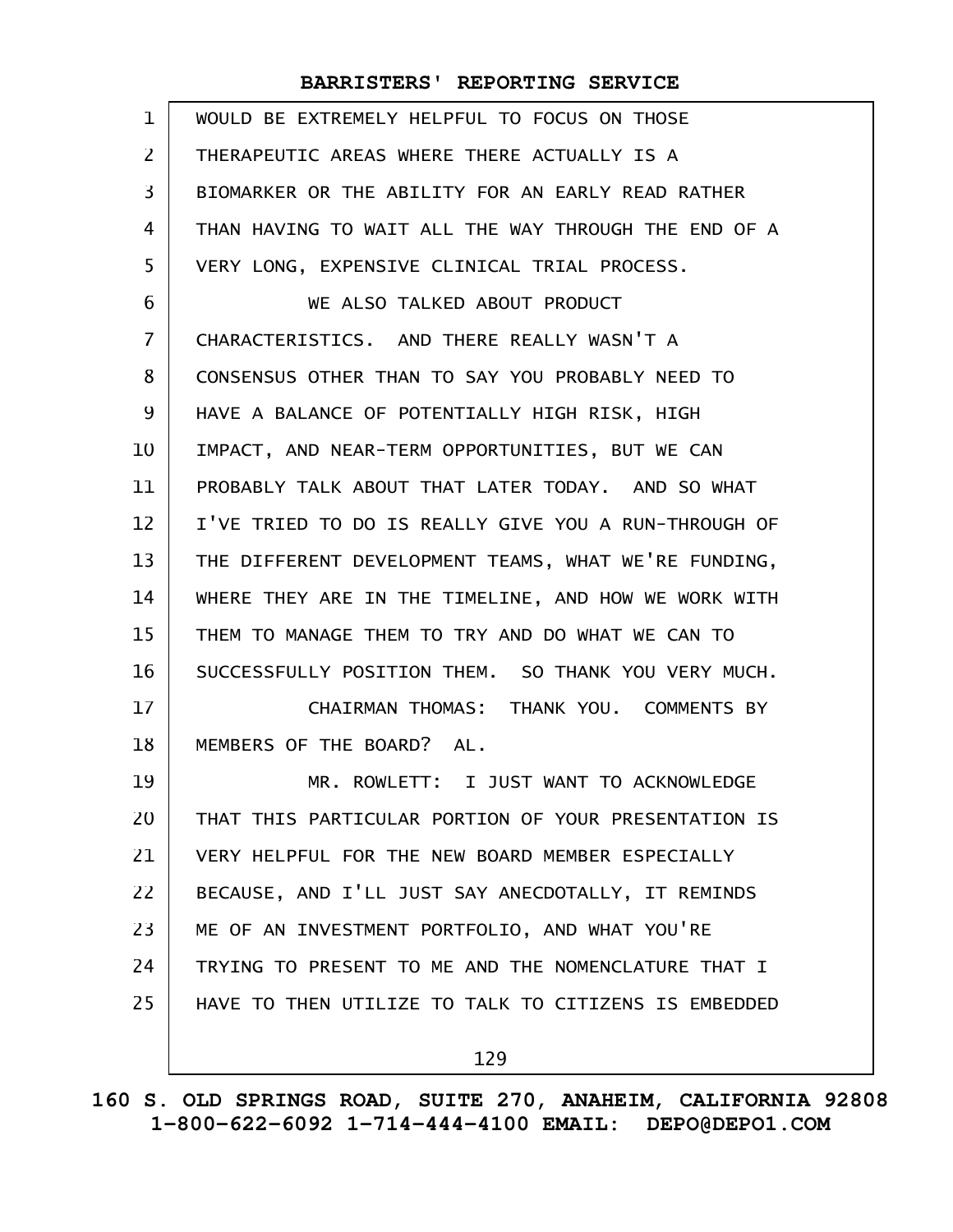| $\mathbf 1$    | HERE. AND SO IF I CAN GET MORE INFORMATION ABOUT     |
|----------------|------------------------------------------------------|
| $\overline{2}$ | THIS CONVERSATION, THAT WOULD BE HELPFUL. AND THEN   |
| 3              | YOU ALIGN THIS WITH OUR STRATEGIC PLAN GOING FORWARD |
| 4              | I THINK IS IMPORTANT TO THE CITIZENS OF OUR STATE.   |
| 5              | DR. FEIGAL: THANK YOU.                               |
| 6              | CHAIRMAN THOMAS: THANK YOU, MR. ROWLETT.             |
| $\overline{7}$ | DR. DULIEGE: ACTUALLY, ELLEN, YOU MAY                |
| 8              | HAVE SAID IT. I MAY HAVE MISSED IT. BUT AT AN        |
| 9              | UPCOMING ICOC MEETING, WILL YOU BE ABLE TO SUMMARIZE |
| 10             | THESE RECOMMENDATIONS? IS THAT THE PLAN? YOU'RE      |
| 11             | CURRENTLY DELIBERATING ON THESE RECOMMENDATIONS.     |
| 12             | DR. FEIGAL: I'D BE HAPPY TO SHARE THOSE              |
| 13             | IN SOME SORT OF DOCUMENT OR AT THE UPCOMING ICOC.    |
| 14             | DR. DULIEGE: THAT'S DEFINITELY OF GREAT              |
| 15             | INTEREST TO EVERYBODY, WHICH IS --                   |
| 16             | DR. FEIGAL: MAYBE IT WILL COME UP IN A               |
| 17             | DISCUSSION WE HAVE A LITTLE BIT LATER TODAY.         |
| 18             | DR. DULIEGE: THAT'S THE WHOLE POINT.                 |
| 19             | MR. ROWLETT: I AGREE.                                |
| 20             | MS. LANSING: I REALLY WANT TO THANK YOU              |
| 21             | FOR THIS REPORT BECAUSE FOR THOSE OF US WHO ARE      |
| 22             | PATIENT ADVOCATES, WHEN WE HEAR ABOUT THE CLINICAL   |
| 23             | TRIALS, I THINK I SPEAK FOR ALL OF US, NOT JUST      |
| 24             | PATIENT ADVOCATES, BUT THE SCIENTISTS AND EVERYONE   |
| 25             | IN THE ROOM, THIS IS WHAT WAS THE DREAM OF CIRM.     |
|                | 130                                                  |

**160 S. OLD SPRINGS ROAD, SUITE 270, ANAHEIM, CALIFORNIA 92808 1-800-622-6092 1-714-444-4100 EMAIL: DEPO@DEPO1.COM**

 $\mathsf{l}$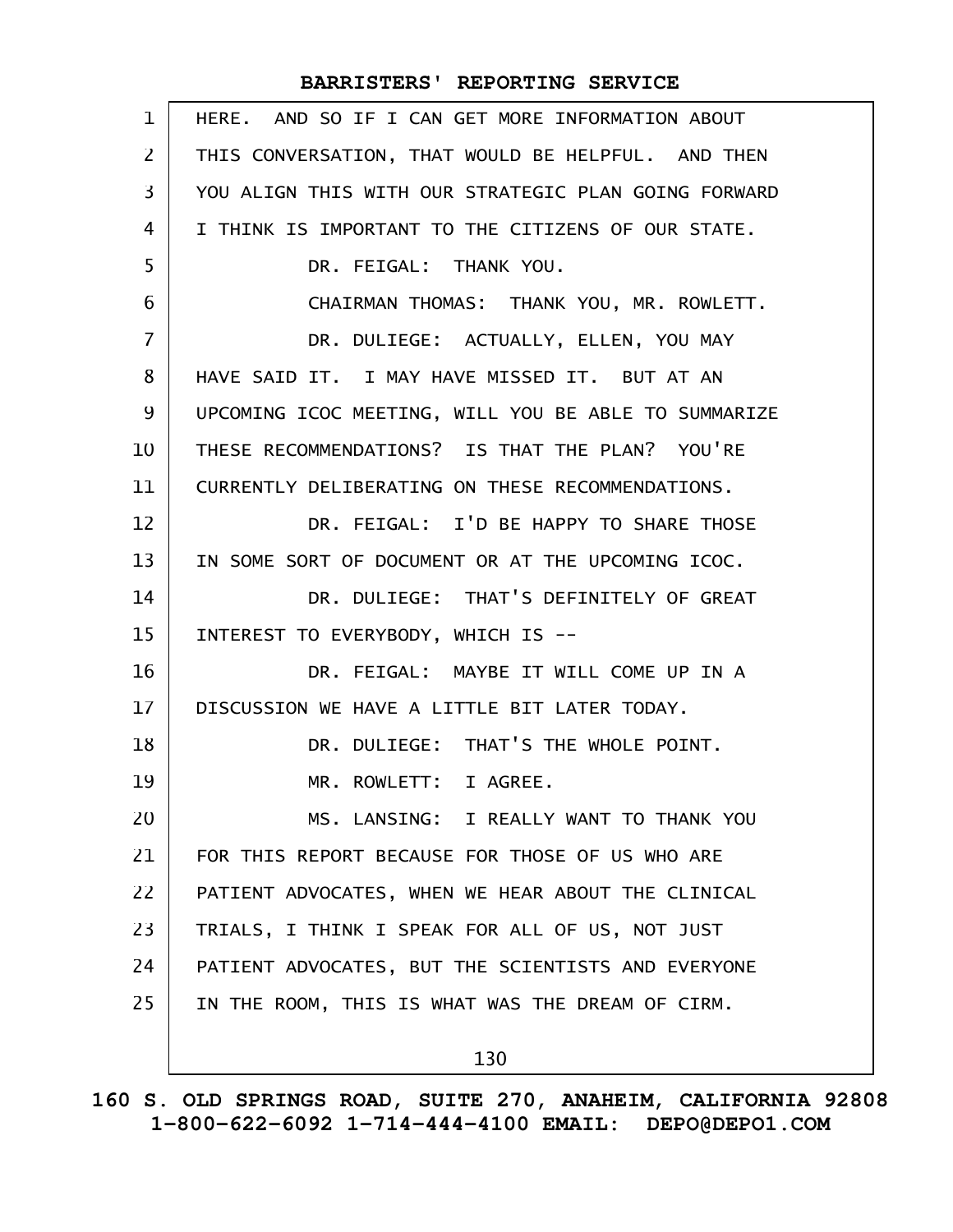| $\mathbf{1}$   | AND I'M SO ENCOURAGED BY THE VARIOUS AREAS THAT      |
|----------------|------------------------------------------------------|
| $\overline{2}$ | YOU'RE IN, THE DEPTH OF IT, THE BREADTH OF IT.       |
| 3              | AND ALSO I JUST WANTED TO REEMPHASIZE THAT           |
| 4              | PART OF OUR MISSION WAS SHARING THE INFORMATION.     |
| 5              | AND THE WAY I UNDERSTAND IT, THAT'S GOING ON VERY,   |
| 6              | VERY MUCH SO. IT'S ALL PUBLICLY PUBLISHED AND IT'S   |
| $\overline{7}$ | ALL THERE FOR ANYONE TO REACH OUT AND FIND. I THINK  |
| 8              | JOAN LEFT THE ROOM, BUT I JUST WANTED TO MAKE SURE   |
| 9              | EVERYONE UNDERSTOOD THAT, THAT WE DON'T HOLD         |
| 10             | ANYTHING TO OURSELVES. EVERYTHING IS OPEN TO         |
| 11             | EVERYBODY.                                           |
| 12             | SO OUR CLINICAL TRIALS AND OUR ADVANCES              |
| 13             | ARE HELPING MANY, MANY CLINICAL TRIALS THAT WE HAVE  |
| 14             | NOTHING TO DO WITH BECAUSE THEY'RE TEACHING OTHER    |
| 15             | SCIENTISTS SOMETHING THAT'S HAPPENING AHEAD OF TIME. |
| 16             | DR. FEIGAL: I DO WANT TO JUST PUT A                  |
| 17             | QUALIFICATION ON THAT STATEMENT. WE DON'T ACTUALLY   |
| 18             | MAKE EVERYTHING PUBLIC. IF IT'S CONFIDENTIAL AND     |
| 19             | PROPRIETARY, WE OBVIOUSLY DON'T.                     |
| 20             | MS. LANSING: BUT IT IS -- AGAIN, I                   |
| 21             | UNDERSTAND, BUT IT IS OUR MISSION NOT TO KEEP        |
| 22             | SOMETHING SECRET, BUT TO EXPOSE IT TO AS WIDE AN     |
| 23             | AUDIENCE AS POSSIBLE, NOT JUST TO BENEFIT OUR        |
| 24             | INDIVIDUAL CLINICAL TRIAL, BUT TO BENEFIT MANY       |
| 25             | CLINICAL TRIALS THAT ARE GOING ON AND BASIC SCIENCE  |
|                | 131                                                  |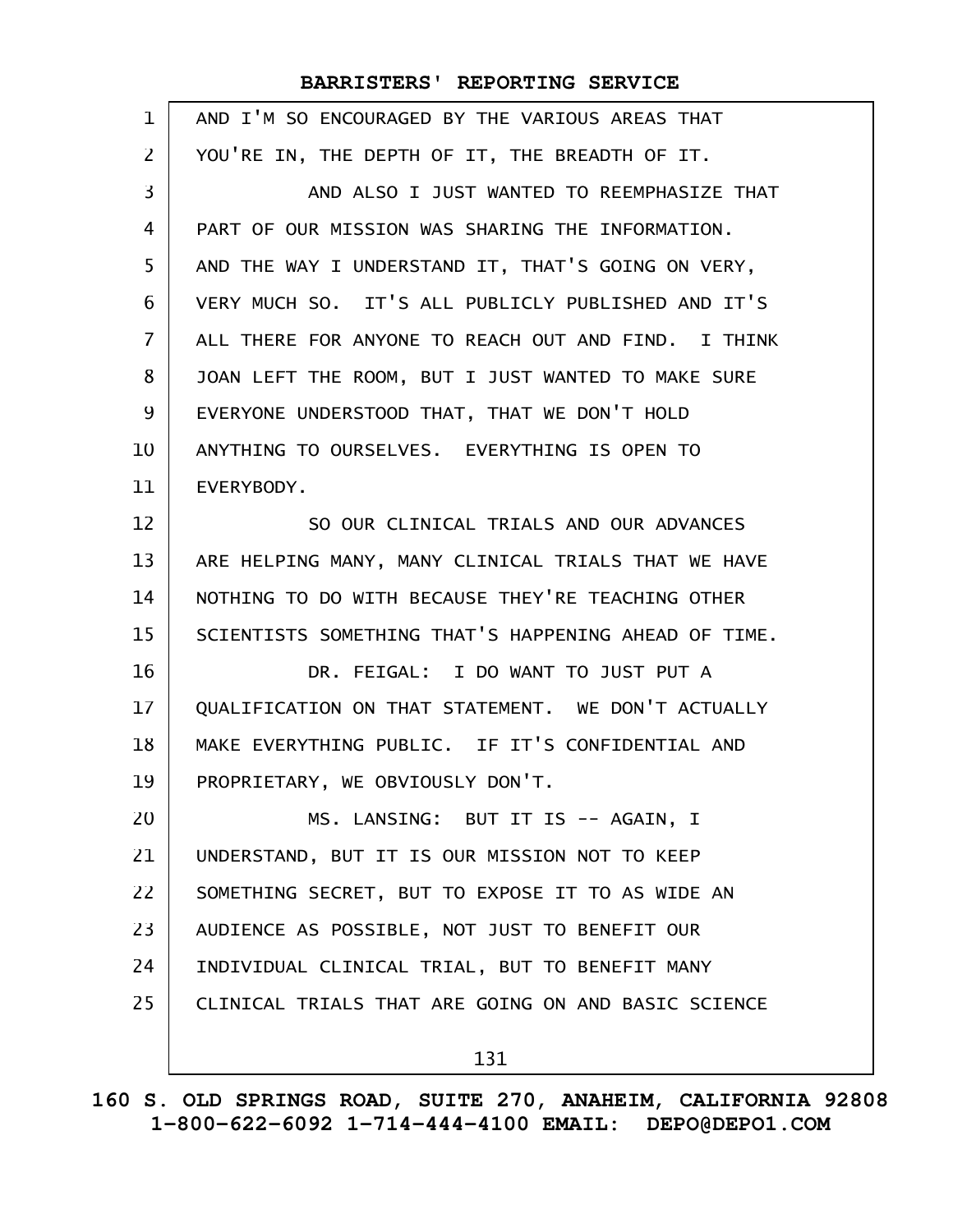| $\mathbf{1}$    | AS WELL.                                             |
|-----------------|------------------------------------------------------|
| $\overline{2}$  | CHAIRMAN THOMAS: OTHER COMMENTS BY                   |
| 3               | MEMBERS OF THE BOARD? WE HAVE A COMMENT BY A MEMBER  |
| 4               | OF THE PUBLIC.                                       |
| 5               | MR. HENRY: MY NAME IS EVAN HENRY, AND I'M            |
| 6               | A PATIENT ADVOCATE PRIMARILY WORKING WITH            |
| $\overline{7}$  | PARKINSON'S. I JUST GOT BACK FROM MONTREAL WHERE     |
| 8               | THEY HAD THE PARKINSON'S STUDY GROUP MEETING, ANNUAL |
| 9               | MEETING, AS WELL AS THE WORLD PARKINSON'S CONGRESS.  |
| 10              | ONE OF THE BIGGEST TOPICS OF CONVERSATION WAS        |
| 11              | PATIENT RECRUITMENT. ARE WE GOING TO HAVE THE        |
| 12              | NUMBER OF PATIENTS WE NEED FOR ALL THE TESTS AND     |
| 13              | RESEARCH TRIALS WE'RE GOING TO HAVE IN THE FUTURE    |
| 14              | AND ALL SORTS OF MEDICAL RESEARCH?                   |
| 15              | SO I'M ASKED TO MAKE MY COMMENT DIRECTLY             |
| 16              | TO CIRM IN THE FORM OF THREE QUESTIONS. FIRST ONE,   |
| 17 <sup>2</sup> | HAVE THERE BEEN ANY INDICATIONS OF ADDED COST,       |
| 18              | DELAYS, OR OTHER SIGNIFICANT UNDESIRABLE IMPACTS ON  |
| 19              | CIRM-FUNDED RESEARCH DUE TO INABILITY TO IDENTIFY    |
| 20              | AND RECRUIT THE NUMBER OF HUMAN SUBJECTS, AKA        |
| 21              | PATIENTS, THAT ARE DESIRED OR NEEDED?                |
| 22              | $NO. 2 --$                                           |
| 23              | CHAIRMAN THOMAS: CAN I JUST ASK, SINCE WE            |
| 24              | WANT TO MAKE SURE WE REMEMBER ALL YOUR QUESTIONS,    |
| 25              | PERHAPS, DR. FEIGAL, YOU COULD ANSWER EACH IN TURN.  |
|                 | 132                                                  |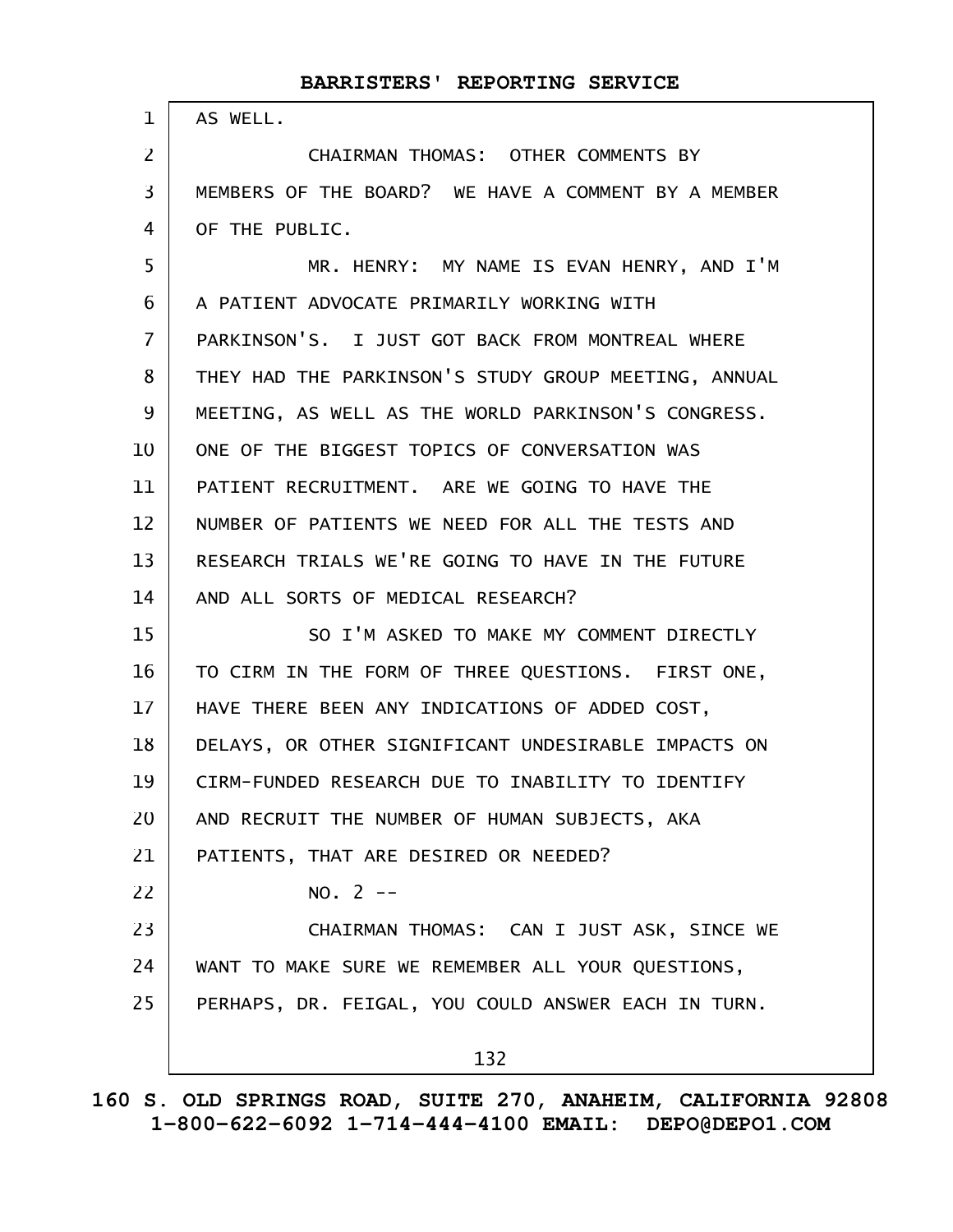| 1                 | DR. FEIGAL: OUR EXPERIENCE IN CLINICAL               |
|-------------------|------------------------------------------------------|
| $\overline{2}$    | TRIALS RIGHT NOW IS LIMITED, BUT ACTUALLY ONE OF THE |
| 3                 | RECOMMENDATIONS FROM THE TRANSLATIONAL GROUP THAT WE |
| 4                 | MET WITH IN JULY SAID ENROLLMENT, HUGE ISSUE. AND    |
| 5                 | PEOPLE ALWAYS OVERESTIMATE WHAT THEY CAN DO IN TERMS |
| 6                 | OF GETTING PATIENTS ONTO CLINICAL TRIALS REGARDLESS  |
| 7                 | OF THE STEM CELL PLATFORM, PARTICULARLY FOR EARLY    |
| 8                 | PHASE CLINICAL TRIALS, UNLESS THERE'S REALLY NOTHING |
| 9                 | ELSE OUT THERE AND THERE'S REALLY NOT OPTIONS.       |
| 10                | IN OUR OWN EXPERIENCE, IT'S VERY EARLY.              |
| 11                | SO WE DON'T HAVE ANY EXPERIENCE TO SHARE ABOUT       |
| $12 \overline{ }$ | ENROLLMENT PROBLEMS, BUT I WOULD ANTICIPATE, SINCE   |
| 13                | THAT'S THE NORM, IS TO HAVE CHALLENGES ARISE WITH    |
| 14                | ENROLLMENT. WE ARE VERY CLOSELY LOOKING AT THAT      |
| 15                | WHEN WE WORK WITH THE TEAMS TO MAKE SURE ARE THEY    |
| 16                | THINKING ABOUT IT? WHAT'S THEIR BACKUP PLAN? HOW     |
| 17                | TO MAKE SURE THE INTEGRITY OF THEIR CLINICAL TRIAL   |
| 18                | STAYS INTACT? ARE THEY LOOKING AT THE RIGHT PATIENT  |
| 19                | POPULATION? IS THE PROTOCOL TOO RIGID AND PEOPLE     |
| 20                | DON'T WANT TO GO ON IT BECAUSE OF THE WAY IT'S       |
| 21                | WRITTEN OR BECAUSE OF THE FREQUENCY OF TESTS? SO     |
| 22                | THERE ARE A NUMEROUS NUMBER OF THINGS IN ADDITION TO |
| 23                | SCIENTIFIC ISSUES, THE OPERATIONAL ISSUES THAT WE    |
| 24                | NEED TO FOCUS ON.                                    |
| 25                | MR. HENRY: THE SECOND ONE FOLLOWS UP ON              |
|                   | 133                                                  |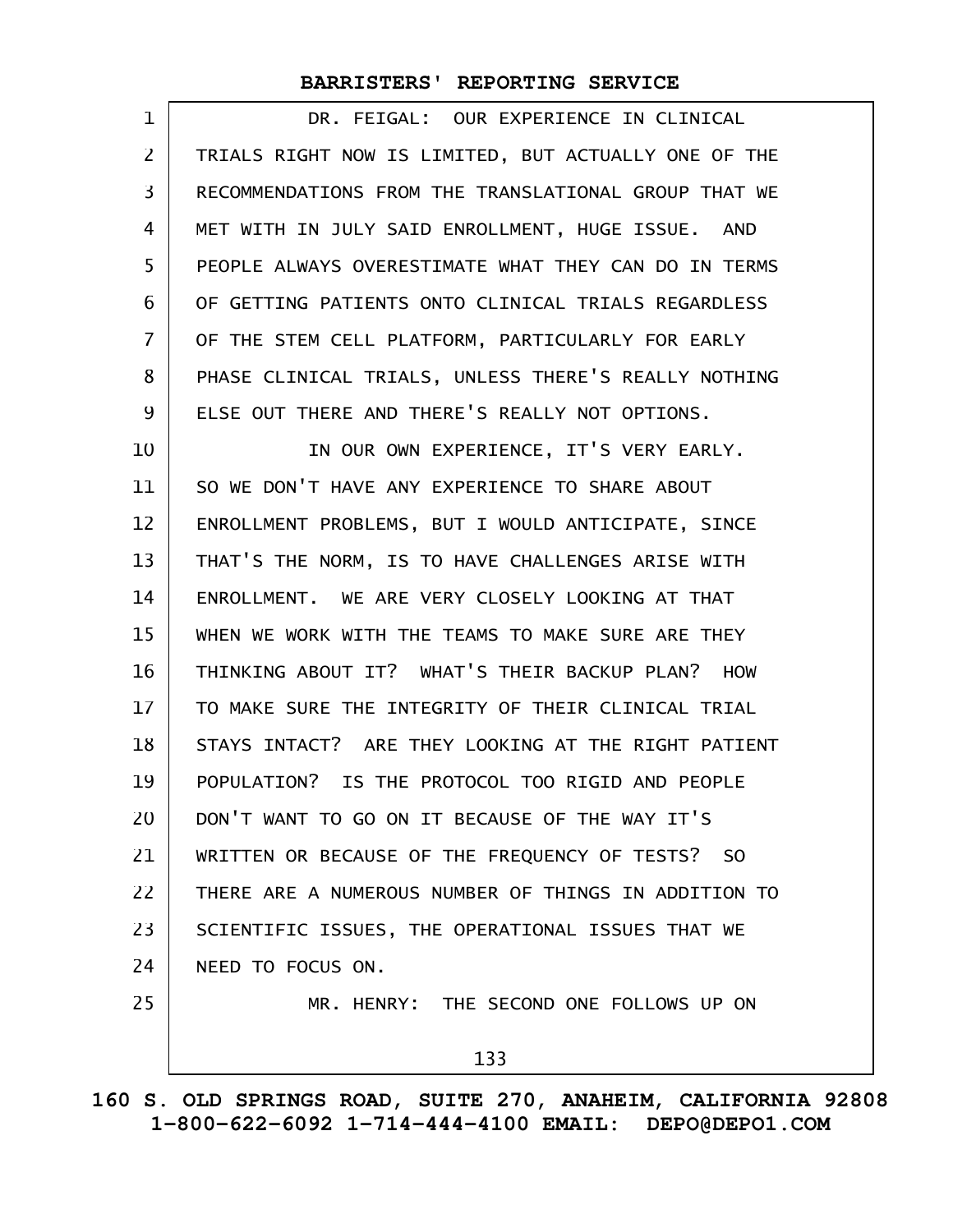| 1                 | THAT ANSWER. IRRESPECTIVE OF THE ANSWER, SHOULD      |
|-------------------|------------------------------------------------------|
| 2                 | CIRM BE CONCERNED ABOUT AVAILABILITY AS MORE AND     |
| 3                 | MORE TRANSLATIONAL RESEARCH INVOLVES CLINICAL TRIALS |
| 4                 | WITH HUMAN SUBJECTS? THAT'S A VOLUME QUESTION.       |
| 5                 | AND THEN THE LAST ONE IS, IF SO, COULD               |
| 6                 | ADDITIONAL CIRM FUNDS BE MADE AVAILABLE TO ENHANCE   |
| $\overline{7}$    | DEFICITS IN PATIENT RECRUITMENT THAT THREATEN TIMELY |
| 8                 | COMPLETION AND OVERALL SUCCESS OF THE RESEARCH THAT  |
| 9                 | CIRM FUNDS? AND COULD THAT BE DONE IN GENERAL AS A   |
| 10                | GENERAL RECRUITMENT PROGRAM FOR ANY KIND OF PATIENT  |
| 11                | OR FOR THE SPECIFIC PROJECTS THAT NEED TO COME BACK  |
| $12 \overline{ }$ | TO CIRM FOR ADDITIONAL FUNDS?                        |
| 13                | DR. FEIGAL: I CAN ACTUALLY ANSWER THOSE              |
| 14                | TWO QUESTIONS IN TANDEM. WE ACTUALLY HAVE BEEN       |
| 15                | ACTIVELY THINKING ABOUT THE NEXT STEP. WE'VE BEEN    |
| 16                | WORKING WITH INDIVIDUAL PROJECTS, BUT WE'RE PLANNING |
| 17                | FOR SUCCESS AND THAT THERE WILL BE MORE CLINICAL     |
| 18                | TRIALS. AND SO WE ACTUALLY DO HAVE AN INITIATIVE     |
| 19                | CALLED THE ALPHA STEM CELL CLINIC THAT WE'RE GOING   |
| 20                | TO BE POSTING LATER THIS MONTH WHERE THERE WILL BE A |
| 21                | COORDINATING INFORMATION MANAGEMENT CENTER AND FIVE  |
| 22                | WHAT'S CALLED ALPHA CLINIC SITES. AND ONE OF THE     |
| 23                | BIG ISSUES TO FOCUS ON IS PATIENT ENROLLMENT. SO     |
| 24                | WE'RE HOPING BY HAVING A COORDINATED EFFORT AND THE  |
| 25                | ABILITY TO PROVIDE SOME EFFICIENCIES AND EFFECTIVE   |
|                   | 134                                                  |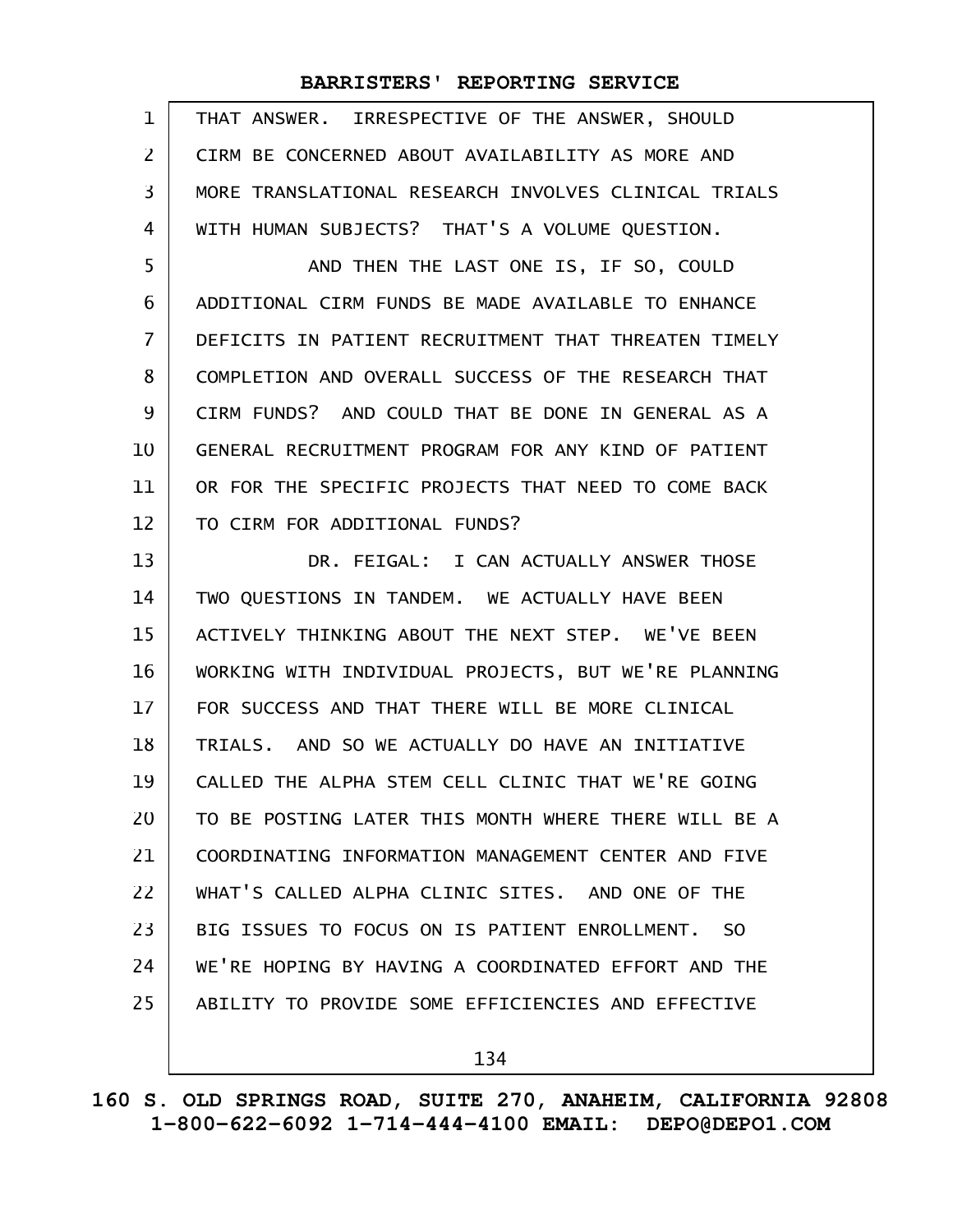| $\mathbf{1}$   | WAYS TO ADDRESS PATIENT ENROLLMENT ISSUES ACROSS A   |
|----------------|------------------------------------------------------|
| 2              | BROAD SWATH OF THERAPEUTIC APPROACHES, AND IT IS NOT |
| $\overline{3}$ | LIMITED TO CIRM-FUNDED RESEARCH PROJECTS, SO WE      |
| 4              | EXPECT EITHER CALIFORNIA PROJECTS OR OTHER EXTERNAL  |
| 5              | PROJECTS THAT WANT TO COME INTO CALIFORNIA BECAUSE   |
| 6              | PART OF WHAT WE'RE TRYING TO DO IS TO HAVE PATIENTS  |
| $\overline{7}$ | IN CALIFORNIA HAVE ACCESS TO PROMISING THERAPIES     |
| 8              | WHETHER IT ORIGINATED HERE OR WE'RE TRYING TO ENTICE |
| 9              | SOME OF THEM TO PATIENTS HERE IN CALIFORNIA SO THAT  |
| 10             | THEY ACTUALLY HAVE THE POSSIBILITY TO ENROLL ON      |
| 11             | THEM.                                                |
| 12             | IN ADDITION, WE SEE IT AS A POTENTIAL HUB            |
| 13             | FOR A MORE NATIONAL OR INTERNATIONAL NETWORK.        |
|                |                                                      |
| 14             | MR. HENRY: THANK YOU.                                |
| 15             | MR. REED: AS SOME OF YOU KNOW, THE                   |
| 16             | GOVERNOR RECENTLY VETOED THE ROMAN REED SPINAL CORD  |
| 17             | INJURY RESEARCH ACT FOR THE SECOND TIME. THE FIRST   |
| 18             | TIME HE VETOED IT BECAUSE OUR FUNDING MECHANISM WAS  |
| 19             | A TRAFFIC TICKET ADD-ON OF \$1. HE DID NOT APPROVE   |
| 20             | OF THAT. HE SAID IT HAS TO COME FROM THE GENERAL     |
| 21             | FUND. THE SECOND TIME IT WAS FROM THE GENERAL FUND.  |
| 22             | IT PASSED THE SENATE WITH A HUNDRED PERCENT SUPPORT, |
| 23             | 39 TO ZERO. IT PASSED THE ASSEMBLY 68 TO 3, AND THE  |
| 24             | GOVERNOR STILL TURNED IT DOWN. HE SAID HE REGARDED   |
| 25             | IT AS TRYING TO INTERFERE WITH THE CALIFORNIA UC     |

135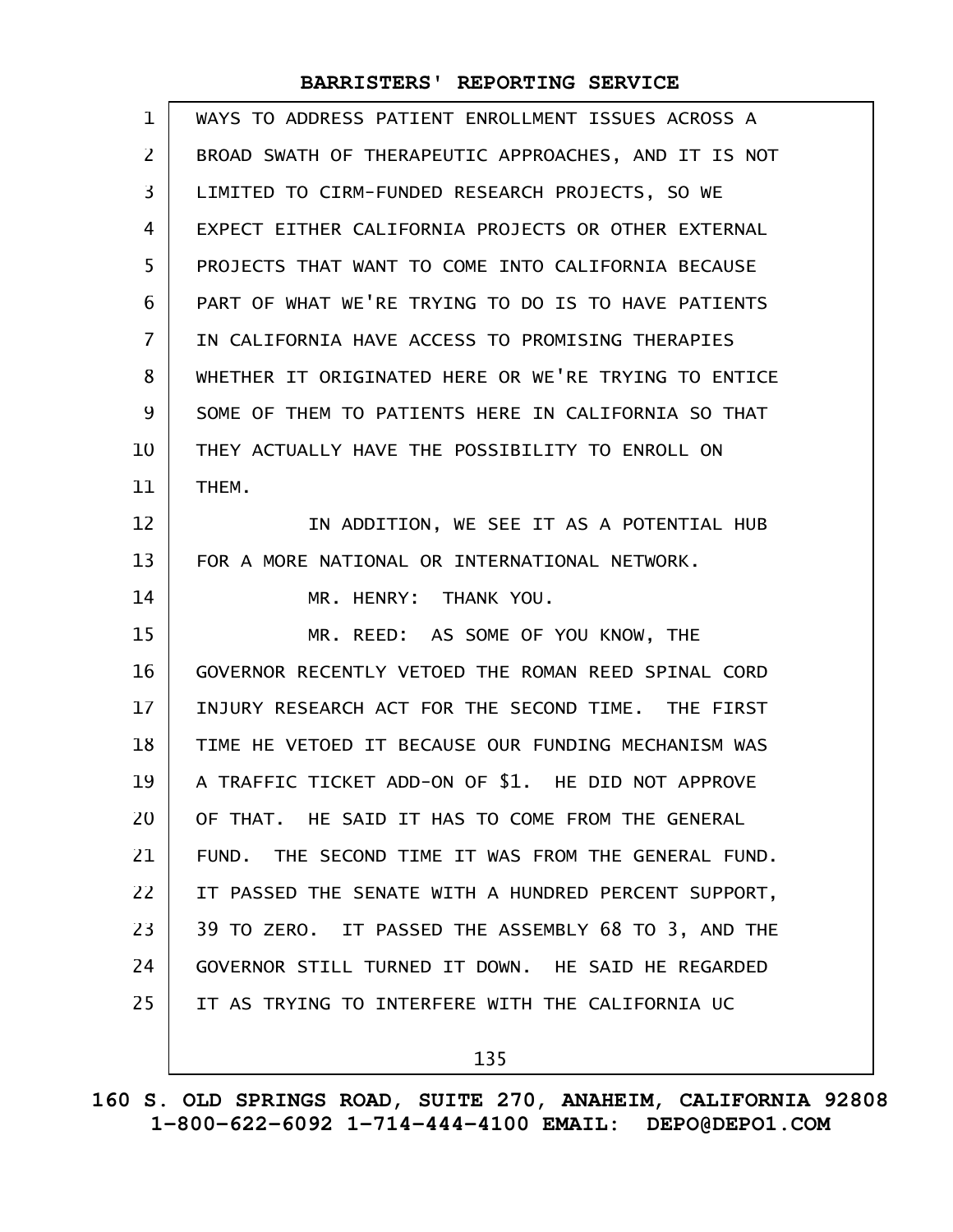| $\mathbf{1}$   | SYSTEM, AND THAT HAS NEVER BEEN THE CASE BEFORE.     |
|----------------|------------------------------------------------------|
| $\overline{2}$ | IT'S ALWAYS BEEN EXTRA MONEY COMING INTO THEM.       |
| 3              | SO IF ANYBODY -- WE'RE STILL FIGHTING.               |
| 4              | WE'RE TRYING TO FIND A WAY TO AT LEAST WORK WITHIN   |
| 5              | THE UC SYSTEM AND HAVE EVERYBODY GIVE US A FEW BUCKS |
| 6              | HERE AND THERE TO KEEP THE PROGRAM ALIVE, VERY       |
| $\overline{7}$ | VALUABLE PROGRAM WHICH MAY BE KILLED FOR A POLITICAL |
| 8              | DEFINITION.                                          |
| 9              | I'D ALSO LIKE TO ASK CIRM TO KEEP IN THE             |
| 10             | BACK OF THEIR MIND THAT SPINAL CORD INJURY IS A      |
| 11             | TREMENDOUS DEVASTATING CONDITION WHICH AFFECTS 5.6   |
| 12             | MILLION AMERICANS. SO KEEP IT IN THE BACK OF YOUR    |
| 13             | MIND WHEN YOU MAKE DECISIONS ON WHAT SHOULD BE       |
| 14             | FUNDED. THANK YOU.                                   |
| 15             | CHAIRMAN THOMAS: THANK YOU, DON. ELLEN               |
| 16             | AND PAT, THANK YOU FOR A VERY ENLIGHTENING UPDATE.   |
| 17             | I THINK THIS IS WHAT WE'RE ALL ABOUT. I THINK THAT   |
| 18             | IT'S EXTREMELY VALUABLE FOR THE BOARD TO HEAR ALL OF |
| 19             | THIS BECAUSE IT SPEAKS ABOUT THE GREAT PROGRESS THAT |
| 20             | OUR PORTFOLIO IS MAKING AND THE WIDE RANGE OF        |
| 21             | DISEASES AND CONDITIONS THAT WE ARE ATTEMPTING TO    |
| 22             | FIND CURES FOR.                                      |
| 23             | MR. JENSEN, WELCOME. AS I DID A COUPLE OF            |
| 24             | YEARS AGO ON ONE OF THESE GREAT UPDATES, WOULD       |
| 25             | INVITE YOU TO GIVE A GLOWING REPORT OF THE PROGRESS  |
|                | 136                                                  |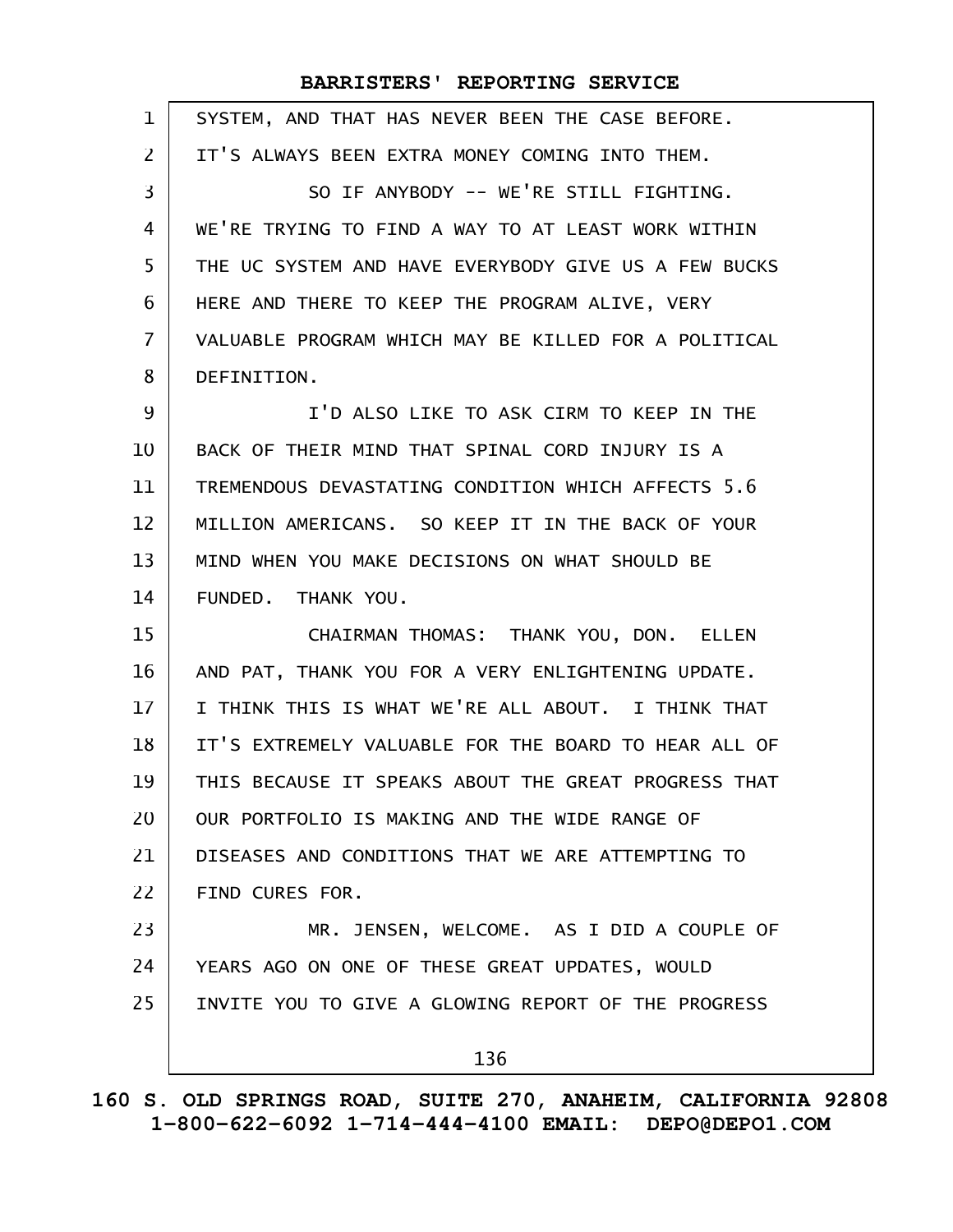| $\mathbf 1$ | THAT WE ARE MAKING ON THE SCIENTIFIC FRONTIER,       |
|-------------|------------------------------------------------------|
| 2           | BECAUSE THIS IS, AFTER ALL, THE MEAT AND POTATOES OF |
| 3           | WHAT CIRM WAS SET UP TO DO. SO WE WOULD BE           |
| 4           | DELIGHTED IF YOU TOOK FROM THIS THAT THINGS ARE      |
| 5           | GOING VERY WELL ON A WIDE RANGE OF FRONTS AND SO     |
| 6           | REPORTED TO YOUR MANY READERS. SO THANK YOU.         |
| 7           | ANYWAY, ELLEN AND PAT, THANKS VERY MUCH.             |
| 8           | WHAT WE'RE GOING TO DO NOW IS EVERYBODY IS GOING TO, |
| 9           | IF YOU WOULD PLEASE, GO GET YOUR LUNCH AND BRING IT  |
| 10          | BACK INTO THE ROOM. WE'RE GOING TO SEGUE INTO THE    |
| 11          | NEXT AGENDA ITEM, WHICH ACTUALLY FOLLOWS NICELY ON   |
| 12          | THE PRESENTATIONS JUST MADE BY DRS. FEIGAL AND       |
| 13          | OLSON. SO IF YOU COULD NOW TAKE A FEW-MINUTE BREAK,  |
| 14          | GO GET YOUR LUNCH, AND PLEASE BRING IT BACK HERE,    |
| 15          | AND WE'LL RECONVENE IN TEN MINUTES OR SO. THANK      |
| 16          | YOU.                                                 |
| 17          | (A RECESS WAS TAKEN.)                                |
| 18          | CHAIRMAN THOMAS: COULD EVERYBODY PLEASE              |
| 19          | TAKE YOUR SEATS. SO WE'RE GOING TO MOVE ON NOW TO    |
| 20          | THE NEXT ITEM ON THE AGENDA, WHICH FOLLOWS NATURALLY |
| 21          | FROM THE PRESENTATION WE JUST HAD.                   |
| 22          | THE IOM REPORT IN PART SUGGESTED THAT DR.            |
| 23          | TROUNSON CONVENE A SCIENTIFIC ADVISORY BOARD         |
| 24          | COMPRISED OF WORLD EXPERTS IN THE SPACE TO MEET WITH |
| 25          | HIM AND OTHERS AT CIRM TO DEAL WITH THE QUESTION:    |
|             | 137                                                  |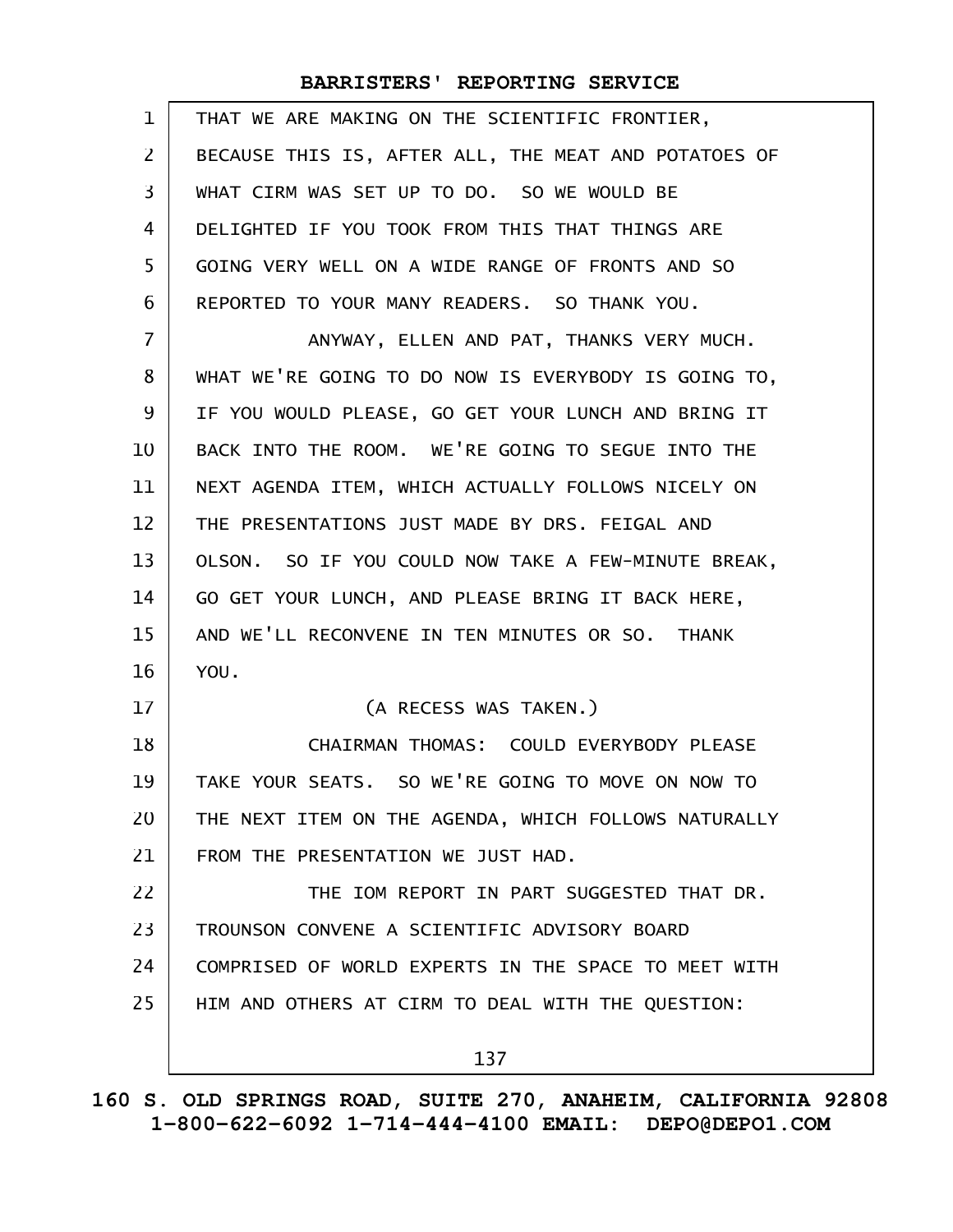| $\mathbf{1}$   | WHAT SHOULD WE DO WITH THE \$600 MILLION THAT WE HAVE |
|----------------|-------------------------------------------------------|
| $\overline{2}$ | REMAINING ON THE ASSUMPTION THAT WE'RE NOT GOING TO   |
| 3              | GET ADDITIONAL FUNDING, WHICH FOR PURPOSES OF THIS    |
| 4              | DISCUSSION WE'LL JUST SAY IS THE CASE. WE ALL KNOW    |
| 5              | WE'RE LOOKING AT A VARIETY OF THINGS; BUT WITH        |
| 6              | RESPECT TO THIS, WE HAVE 600 MILLION LEFT.            |
| $\overline{7}$ | SO ALAN CONVENED THIS GROUP. THEY MET AND             |
| 8              | HAVE COME UP WITH RECOMMENDATIONS TO ALAN AND TO THE  |
| 9              | BOARD. AND WE'RE GOING TO HEAR FROM DR. FEIGAL ON     |
| 10             | WHAT THOSE RECOMMENDATIONS ARE. SHE'LL DESCRIBE IN    |
| 11             | MORE DETAIL THE PROCESS. AND DR. FEIGAL WILL TELL     |
| 12             | US A BIT MORE ABOUT THE PROCESS AND ABOUT THEIR       |
| 13             | RECOMMENDATIONS, AND WHAT WE HOPE THIS WILL DO IS TO  |
| 14             | SPUR THE BEGINNING OF A DISCUSSION ON STRATEGIC       |
| 15             | DIRECTION THAT WE WILL BE TAKING UP IN GREATER        |
| 16             | DETAIL IN OUR DECEMBER RETREAT.                       |
| 17             | ONE OF THE IDEAS TODAY IS TO FORMULATE                |
| 18             | QUESTIONS FOR STAFF AS TO WHAT WE WOULD LIKE TO HEAR  |
| 19             | OR SEE IN ADVANCE OF THE DECEMBER MEETING AND TO USE  |
| 20             | THIS DISCUSSION AS A SPRINGBOARD TO THAT. SO WITH     |
| 21             | ALL OF THAT IN MIND, LET ME NOW TURN IT OVER TO DR.   |
| 22             | FEIGAL FOR HER PRESENTATION ON THIS MATTER.           |
| 23             | DR. FEIGAL: THANK YOU VERY MUCH. SO LET               |
| 24             | ME JUST FIRST ADD THIS IS HOT OFF THE PRESS. WE       |
| 25             | JUST RECEIVED THE FINAL REPORT ON MONDAY. AND PART    |
|                | 138                                                   |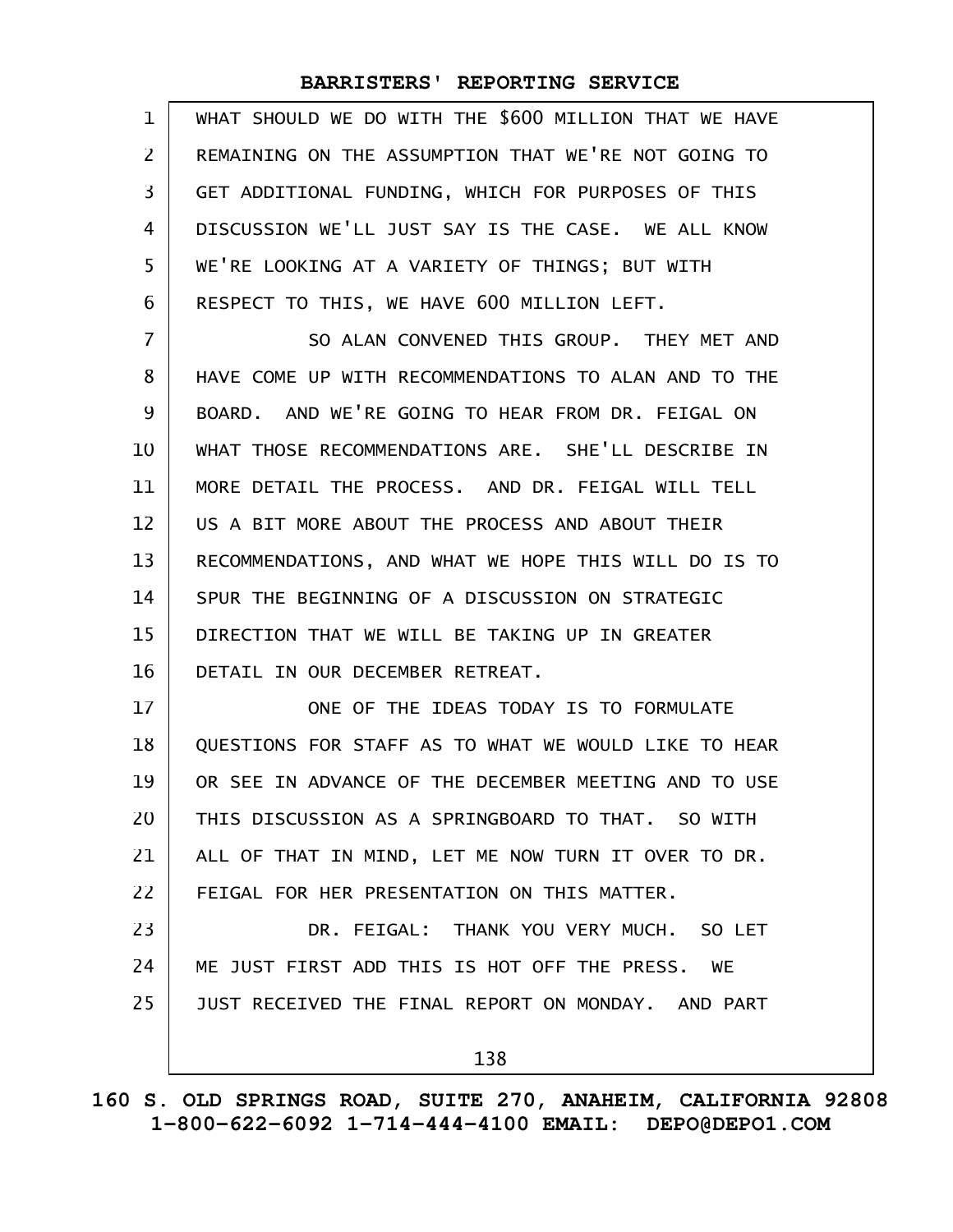| 1              | OF THE REASON WHY I TITLED IT "PRELIMINARY           |
|----------------|------------------------------------------------------|
| 2              | MANAGEMENT RESPONSE" IS WE MAY WANT TO HAVE MORE     |
| 3              | TIME TO DIGEST AND GO OVER THE ISSUES. BUT I THINK   |
| 4              | THE SCOPE OF WHAT WE'VE COME UP WITH IS ALSO         |
| 5              | SOMETHING THAT WILL PROBABLY CONTINUE. BUT AT ANY    |
| 6              | RATE, I JUST WANTED TO LET YOU KNOW THE TIMING HAS   |
| $\overline{7}$ | BEEN RELATIVELY RECENT, BUT WE THOUGHT IT WAS VERY   |
| 8              | IMPORTANT TO SHARE IT WITH THE BOARD SO THAT WE      |
| 9              | COULD BE ON TRACK FOR THE DECEMBER WORKSHOP.         |
| 10             | SO THE PURPOSE OF THE SCIENTIFIC ADVISORY            |
| 11             | BOARD REVIEW WAS THAT IT WAS REALLY ESTABLISHED IN   |
| 12             | RESPONSE TO A 2012 RECOMMENDATION OF THE INSTITUTE   |
| 13             | OF MEDICINE PANEL THAT WAS CHARGED BY CIRM WITH      |
| 14             | REVIEWING THE INSTITUTE'S OPERATIONS. AND THIS       |
| 15             | 13-MEMBER IOM PANEL, WHICH WERE MADE UP OF EXPERTS   |
| 16             | IN STEM CELL RESEARCH, BUSINESS AND FINANCE, LAW,    |
| 17             | AND BIOETHICS, AND RESEARCH ADMINISTRATION, PRODUCED |
| 18             | A SET OF RECOMMENDATIONS AIMED AT ENSURING THAT ALL  |
| 19             | ASPECTS OF CIRM'S OPERATIONS ARE FUNCTIONING AT PEAK |
| 20             | PERFORMANCE.                                         |
| 21             | ONE OF THE RECOMMENDATIONS FROM THE IOM              |
| 22             | PANEL WAS FOR CIRM TO ESTABLISH AN EXTERNAL          |
| 23             | SCIENTIFIC ADVISORY BOARD MADE UP OF EXPERTS IN THE  |
| 24             | SCIENTIFIC, CLINICAL, ETHICAL, INDUSTRY, AND         |
| 25             | REGULATORY ASPECTS OF STEM CELL BIOLOGY, TO BE       |
|                | 139                                                  |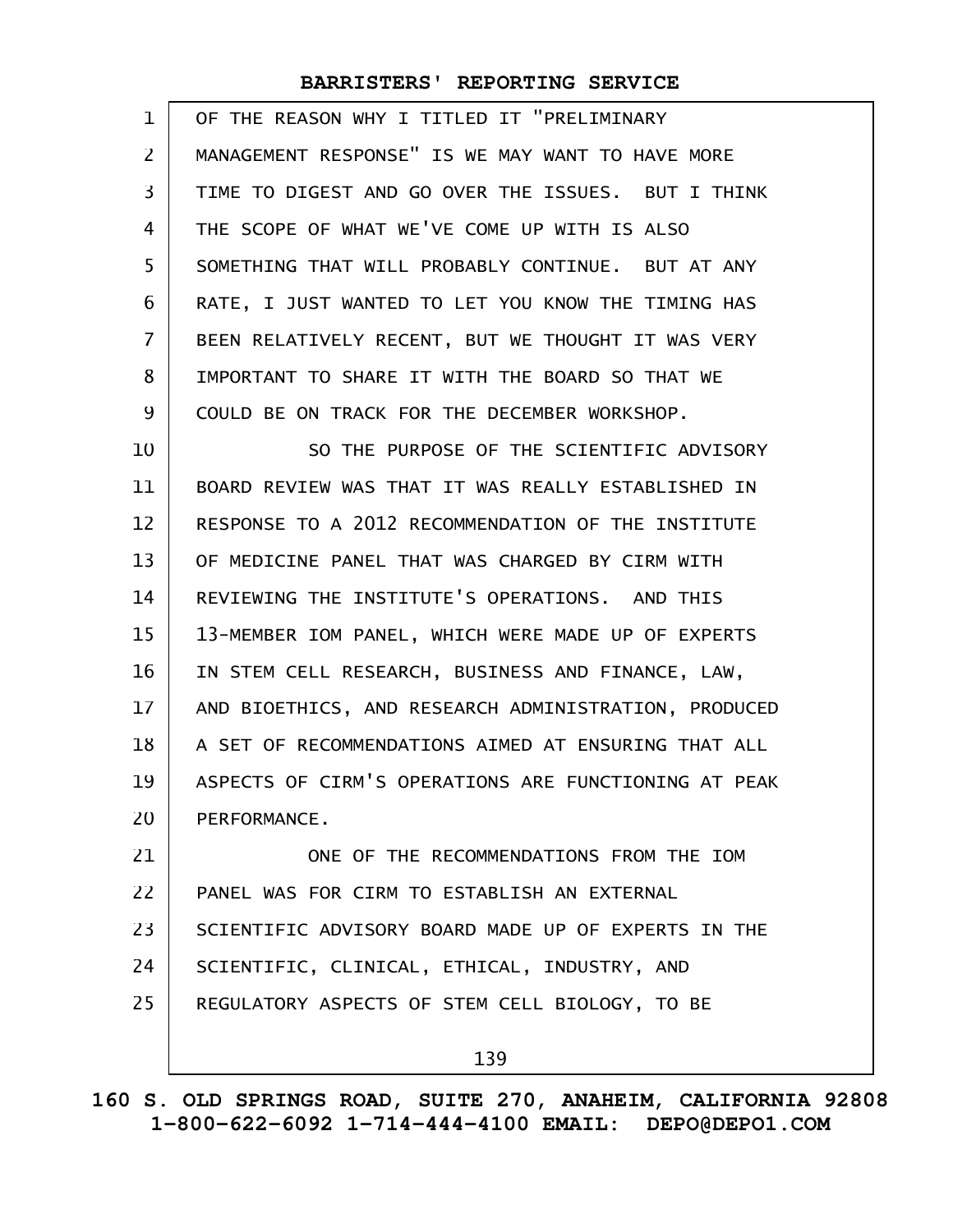| 1              | APPOINTED BY AND REPORT TO THE PRESIDENT.            |
|----------------|------------------------------------------------------|
| 2              | THE INSTITUTE OF MEDICINE PANEL BELIEVED             |
| 3              | THAT A SINGLE SCIENTIFIC ADVISORY BOARD, AS OPPOSED  |
| 4              | TO MULTIPLE ADVISORY BOARDS, WOULD BE BEST           |
| 5              | POSITIONED TO PROVIDE INTEGRATED ADVICE TO THE       |
| 6              | PRESIDENT ON STRATEGIC PRIORITIES FOR FUTURE         |
| $\overline{7}$ | SOLICITATIONS FOR FUNDING INNOVATIVE PROJECTS AND    |
| 8              | THE RESEARCH PORTFOLIO.                              |
| 9              | MARIA SENT ALL OF YOU A WORD DOCUMENT THAT           |
| 10             | SUMMARIZES THE BACKGROUND FOR EACH OF THESE          |
| 11             | DIFFERENT SCIENTIFIC ADVISORY BOARD MEMBERS. SO I    |
| 12             | DON'T THINK I'M GOING TO GO OVER ANYTHING OTHER THAN |
| 13             | THEIR AFFILIATION RIGHT HERE, BUT YOU HAVE THE FULL  |
| 14             | DETAILS ABOUT THEIR AREAS OF EXPERTISE AND           |
| 15             | EXPERIENCE. IT WAS A VERY DISTINGUISHED GROUP. ALL   |
| 16             | BUT ONE WERE EX-CALIFORNIA. THEY DID REPRESENT       |
| 17             | DIFFERENT FACETS OF EXPERIENCE FROM BASIC BIOLOGY TO |
| 18             | INDUSTRY TO CLINICAL TRIALS. SO THERE WAS A BROAD    |
| 19             | REPRESENTATION ACROSS THESE DIFFERENT AREAS, SO I    |
| 20             | THINK, IN THE SPIRIT OF THE IOM PANEL, THE           |
| 21             | COMPOSITION REALLY DID MEET THAT, AND THEY WERE      |
| 22             | PRIMARILY OUTSIDE OF CALIFORNIA.                     |
| 23             | SIR JOHN BELL FROM OXFORD CHAIRED THIS               |
| 24             | FIRST MEETING. AND I JUST WANT TO GIVE A CAVEAT.     |
| 25             | THIS IS GOING TO BE A BOARD THAT MEETS WITH US ON A  |
|                | 140                                                  |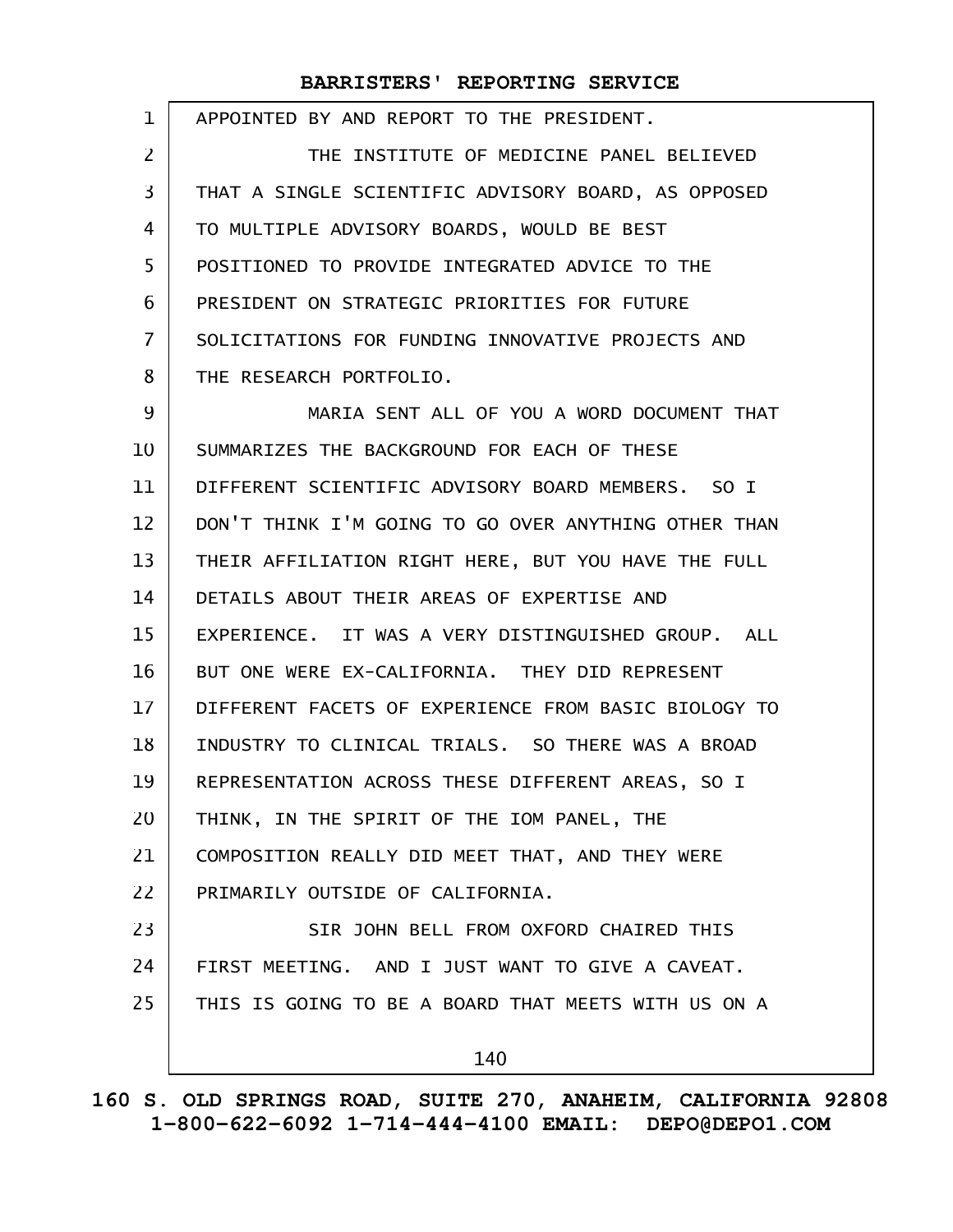| $\mathbf{1}$   | REGULAR BASIS. SO IF ALL THE QUESTIONS WEREN'T       |
|----------------|------------------------------------------------------|
| 2              | ANSWERED OR THERE ARE ADDITIONAL QUESTIONS WE WANT   |
| $\overline{3}$ | TO POSE, THERE'S GOING TO BE OTHER OPPORTUNITIES TO  |
| 4              | INTERACT WITH THIS BOARD. SO TAKE IT AS THIS WAS A   |
| 5              | SNAPSHOT IN TIME WITH THE BACKGROUND AND THE         |
| 6              | INFORMATION THEY WERE GIVEN REGARDING THE ADVICE     |
| $\overline{7}$ | THEY PROVIDED.                                       |
| 8              | SO SIR JOHN BELL IS FROM OXFORD UNIVERSITY           |
| 9              | IN THE UK; COREY GOODMAN HEADS UP VENBIO CORPORATION |
| 10             | HERE IN CALIFORNIA; DR. MARIA GRAZIA RONCAROLO FROM  |
| 11             | THE HOSPITAL SAN RAFFAELE IN ITALY. SHE WAS THE      |
| 12             | ONLY ONE OF THE SCIENTIFIC ADVISORY MEMBERS WHO WAS  |
| 13             | UNABLE TO ATTEND OR PARTICIPATE. THE OTHERS          |
| 14             | INCLUDED DR. SEAN MORRISON FROM THE CHILDREN'S       |
| 15             | RESEARCH INSTITUTE AT UT SOUTHWESTERN; DR. CHRISTINE |
| 16             | MUMMERY FROM LEIDEN UNIVERSITY MEDICAL CENTER IN THE |
| 17             | NETHERLANDS; DR. STUART ORKIN FROM THE HARVARD       |
| 18             | MEDICAL SCHOOL, DANA FARBER CANCER INSTITUTE; DR.    |
| 19             | FIONA WATT FROM THE CENTRE FOR STEM CELLS AND        |
| 20             | REGENERATIVE MEDICINE AT KINGS COLLEGE IN THE UK;    |
| 21             | AND DR. JOHN WAGNER FROM THE UNIVERSITY OF MINNESOTA |
| 22             | STEM CELL INSTITUTE.                                 |
| 23             | AND AS I MENTIONED, THIS WAS THE FIRST               |
| 24             | MEETING, THE FIRST CONVENING OF THE SCIENTIFIC       |
| 25             | ADVISORY BOARD. AND THE PLAN WOULD BE THAT THERE     |
|                | 141                                                  |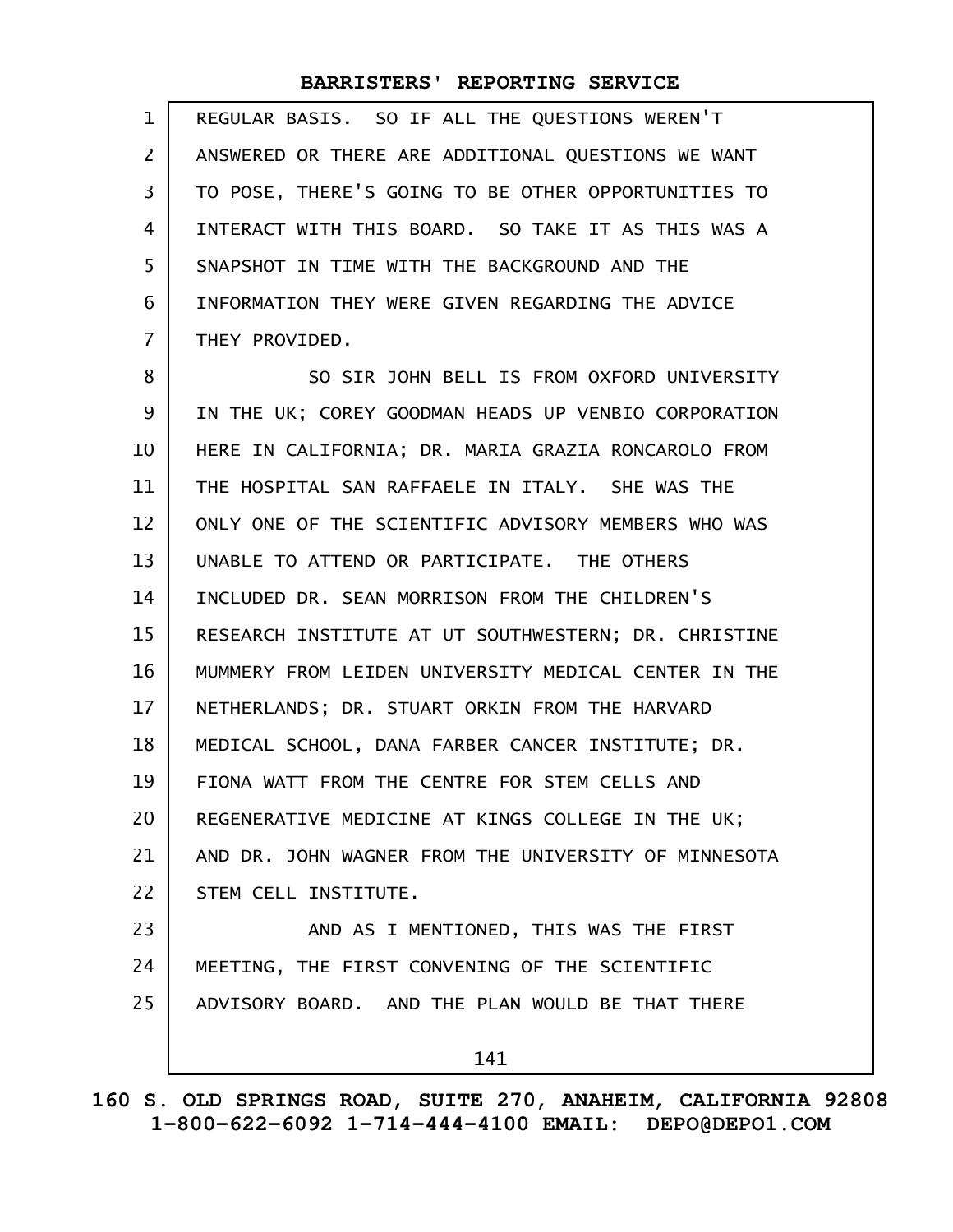| $\mathbf 1$    | MAY BE THREE TO FOUR MEETINGS PER YEAR WITH AT LEAST |
|----------------|------------------------------------------------------|
| $\overline{2}$ | ONE OF THOSE SESSIONS TO BE DONE IN PERSON.          |
| 3              | THE MEETING AGENDA AND PROCESS, IT WAS THE           |
| 4              | CIRM PRESIDENT SELECTED THE DIFFERENT MEMBERS OF THE |
| 5              | SAB WITH SOME INPUTS FROM SCIENTIFIC STAFF, FROM     |
| 6              | OTHER MEMBERS, OR OTHER EXTERNAL INPUTS HE MAY HAVE  |
| $\overline{7}$ | HAD, AND CONVENED THE SCIENTIFIC ADVISORY BOARD ON   |
| 8              | AUGUST 23D.                                          |
| 9              | THEY WERE ASKED A SERIES OF QUESTIONS                |
| 10             | BEFORE THE MEETING. TWO OF THEM WERE VERY HIGH       |
| 11             | LEVEL AND THE REMAINDER WERE MORE TARGETED-TYPE      |
| 12             | QUESTIONS. THE HIGH LEVEL QUESTIONS RELATED TO       |
| 13             | CIRM'S STRATEGY DURING ITS NEXT CYCLES OF FUNDING.   |
| 14             | I THINK IT WOULD SAY THAT IT WAS ALSO, AT LEAST FOR  |
| 15             | SOME OF THE PEOPLE THERE, A THOUGHT ABOUT HOW TO     |
| 16             | OPTIMIZE OR MAXIMIZE WHERE WE INVEST OUR MONEY SO    |
| 17             | THAT THERE WOULD BE THE POTENTIAL OF SOME            |
| 18             | SUSTAINABILITY. SO I DO JUST WANT TO CLARIFY IT'S    |
| 19             | NOT NECESSARILY HOW TO CLOSE OUT THE SHOP, BUT IT    |
| 20             | WAS ABOUT WHERE WE COULD DO OUR INVESTMENTS TO SEE   |
| 21             | IF THERE WAS A POTENTIAL FOR SUSTAINABILITY AS WELL. |
| 22             | AT LEAST SOME OF THE PEOPLE MAY HAVE COME AWAY WITH  |
| 23             | THAT THOUGHT.                                        |
| 24             | SO HERE ARE THE QUESTIONS. CIRM IS                   |
| 25             | COMPLETING THE ALLOCATION OF FUNDS PROVIDED BY THE   |
|                | 142                                                  |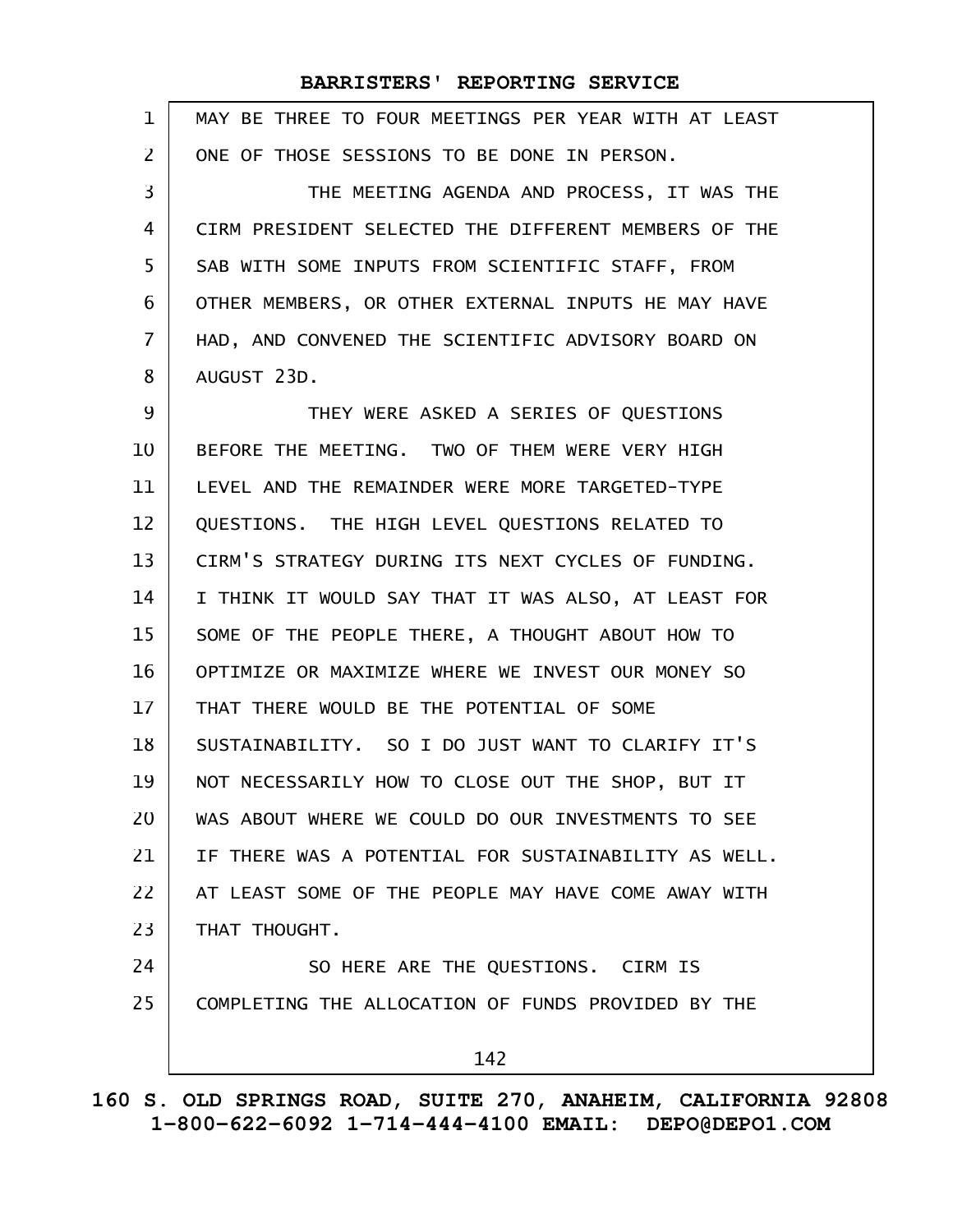| $\mathbf{1}$   | CALIFORNIA BOND INITIATIVE AND SEEKS ADVICE ON THE   |
|----------------|------------------------------------------------------|
| $\mathsf{Z}$   | BEST USE OF THE REMAINING FUNDS FROM THIS CYCLE OF   |
| 3              | FUNDING. HOW CAN WE BEST MAXIMIZE THE IMPACT OF      |
| 4              | CIRM IN REGENERATIVE MEDICINE WITH THESE FUNDS,      |
| 5              | WHICH AT THIS TIME IS APPROPRIATELY \$600 MILLION TO |
| 6              | BE ALLOCATED IN PROJECTS TO BE COMPLETED BY          |
| $\overline{I}$ | APPROXIMATELY 2021? AND WHAT UNIQUE PRIORITIES DOES  |
| 8              | THE SCIENTIFIC ADVISORY BOARD RECOMMEND FOR CIRM FOR |
| 9              | THE NEXT FOUR YEARS CONSISTENT WITH THE GOALS AND    |
| 10             | OBJECTIVES OF THE 2012 STRATEGIC PLAN?               |
| 11             | ON THIS DATE WE HAD A ONE-DAY MEETING, AND           |
| 12             | IT INCLUDED CIRM SENIOR MANAGEMENT IN ADDITION TO    |
| 13             | ALL THE SAB MEMBERS AND THE CIRM LEADERSHIP, AND     |
| 14             | THERE WAS ALSO A CLOSED SESSION OF THE SCIENTIFIC    |
| 15             | ADVISORY BOARD TO DRAW UP A SET OF RECOMMENDATIONS.  |
| 16             | THEY ALSO REQUESTED A CLOSED SESSION, A ONE-HOUR     |
| 17             | TELECONFERENCE, WITH CIRM GRANTEES. AND DR.          |
| 18             | TROUNSON ARRANGED FOR DRS. WEISSMAN, RUSTY GAGE,     |
| 19             | OWEN WITTE, AND LARRY GOLDSTEIN TO BE AVAILABLE FOR  |
| 20             | THIS ONE-HOUR TELECONFERENCE.                        |
| 21             | AND PRIOR TO THE MEETING THE ADVISORY                |
| 22             | BOARD WAS PROVIDED WITH A DOCUMENT SUMMARIZING OUR   |
| 23             | 2012 STRATEGIC PLAN UPDATE, OUR SCIENTIFIC PROGRAMS, |
| 24             | OUR COLLABORATIVE FUNDING PROGRAM, OUR INDUSTRY      |
| 25             | ENGAGEMENT, AND OTHER ANCILLARY INFORMATION. THINK   |
|                | 143                                                  |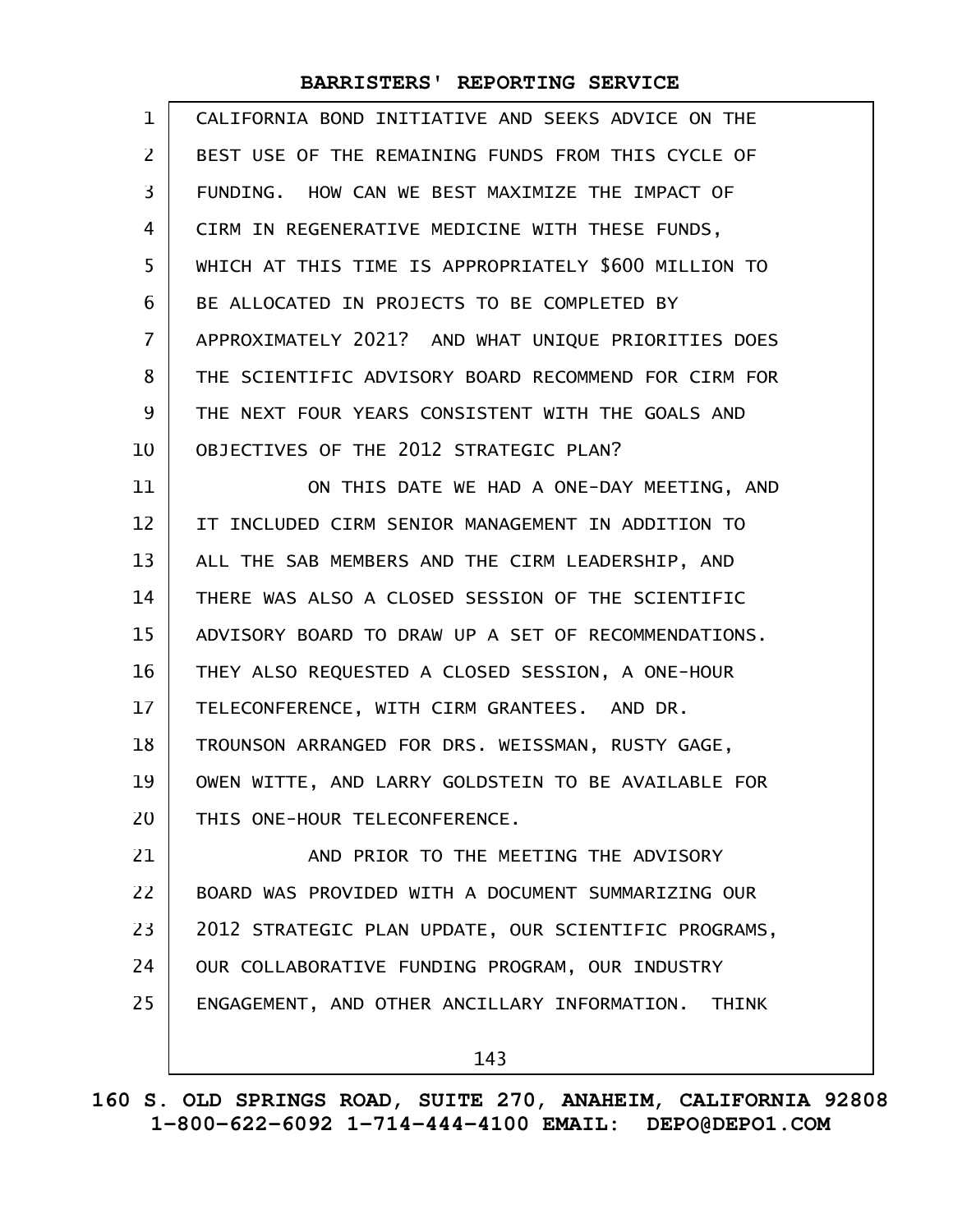| $\mathbf 1$    | OF IT AS AN UPDATE TO THE TYPES OF INFORMATION WE    |
|----------------|------------------------------------------------------|
| $\mathbf{Z}$   | HAD AROUND THE TIME OF THE 2012 STRATEGIC PLAN. SO   |
| 3              | 85 TO A HUNDRED PAGES OF INFORMATION THAT THE        |
| 4              | ADVISORY BOARD WAS ASKED TO LOOK AT IN ADVANCE OF    |
| 5              | THE ACTUAL MEETING.                                  |
| 6              | SO TO GET TO THE BOTTOM LINE, THEY HAD               |
| $\overline{7}$ | REALLY ONE MAIN RECOMMENDATION AND THEN SOME         |
| 8              | ADDITIONAL RECOMMENDATIONS THAT SEEMED TO BE         |
| 9              | SECONDARY TO THEIR MAIN RECOMMENDATION. AND THE      |
| 10             | MAIN RECOMMENDATION SEEMED TO FOCUS ON WHAT'S A      |
| 11             | TANGIBLE GOAL THAT, ONE, WOULD BEGIN TO ADDRESS THE  |
| 12             | EXPECTATIONS OF THE CITIZENS OF CALIFORNIA WHO VOTED |
| 13             | THIS AGENCY INTO EXISTENCE IN THE FIRST PLACE, AND   |
| 14             | WHAT WOULD BE A TANGIBLE GOAL THAT WOULD BE OF       |
| 15             | INTEREST TO POTENTIAL RESEARCHERS AND INVESTORS SO   |
| 16             | THAT THERE MIGHT BE A PATH FORWARD FOR               |
| 17             | SUSTAINABILITY?                                      |
| 18             | SO WITH THOSE AS THE BACKGROUND THOUGHTS,            |
| 19             | THEY ADVISED CIRM TO IDENTIFY, THROUGH SOME TYPE OF  |
| 20             | A PRIORITIZATION PROCESS WHICH THEY WERE TRYING TO   |
| 21             | FIT IN THE FOCUS SPACE OF WHERE WE ARE RIGHT NOW     |
| 22             | WITH THE STRATEGIC PLAN, THE TOP SIX TO EIGHT        |
| 23             | PROJECTS WITH A CLEAR RELEVANCE TO THE REMIT OF      |
| 24             | CIRM'S STEM CELL MISSION AND TO MAKE SURE THAT WE    |
| 25             | SET ASIDE THE FUNDING TO ENSURE THAT THOSE TOP       |
|                | 144                                                  |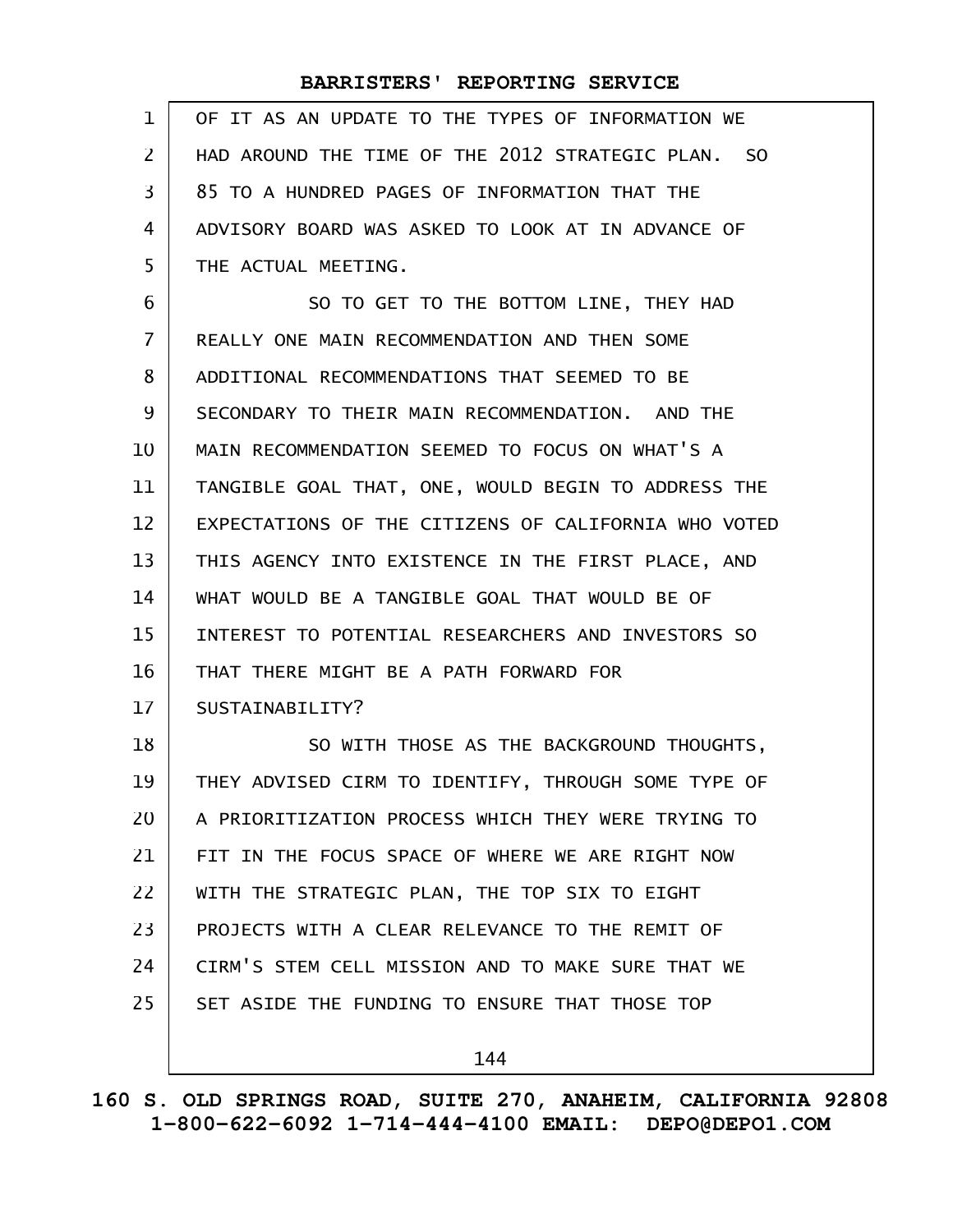| $\mathbf{1}$   | PRIORITIZED PROJECTS WILL HAVE THE DOLLARS TO        |
|----------------|------------------------------------------------------|
| $\overline{2}$ | PROCEED TO THE TYPES OF CLINICAL TRIALS THAT ARE     |
| 3              | DESIGNED TO ADDRESS WHETHER OR NOT THEY CAN SHOW     |
| 4              | DATA SUPPORTING CLINICAL PROOF OF CONCEPT AND THAT   |
| 5              | WE WORK IN A WAY TO RAPIDLY -- AS RAPIDLY AS         |
| 6              | POSSIBLE, STILL ENSURING HIGH QUALITY WITHOUT        |
| $\overline{7}$ | FINANCIAL IMPEDIMENTS, A WAY FOR THOSE PROJECTS TO   |
| 8              | GO FORWARD.                                          |
| 9              | AS I STATED, ACHIEVING CLINICAL PROOF OF             |
| 10             | CONCEPT IS A KEY GOAL THAT THEY FELT WAS IMPORTANT   |
| 11             | TO ACHIEVE TO, ONE, ADDRESS WHAT WE SAID BEFORE      |
| 12             | ABOUT THE CITIZENS OF CALIFORNIA WHO VOTED THIS IN   |
| 13             | THE FIRST AND PLACE AND TO ATTRACT FUTURE POTENTIAL  |
| 14             | SUPPORTERS OF STEM CELL RESEARCH. AND ALSO THEY      |
| 15             | THOUGHT IT HAD A STRONG CHANCE OF SUCCESS AS LONG AS |
| 16             | CIRM ADVANCES THE MOST PROMISING CLINICAL CANDIDATES |
| 17             | AT WHAT THEY CALLED "AT SPEED" AND THAT WOULD        |
| 18             | REQUIRE CAREFUL ASSESSMENT AND PRIORITIZATION OF THE |
| 19             | PORTFOLIO.                                           |
| 20             | THE WAY I'M GOING TO PRESENT THIS IS I'M             |
| 21             | GOING TO HAVE THEIR RECOMMENDATION AND OUR           |
| 22             | PRELIMINARY MANAGEMENT RESPONSE JUST SO YOU CAN HEAR |
| 23             | WHAT OUR INITIAL THOUGHTS ARE SO YOU CAN TAKE THAT   |
| 24             | INTO ACCOUNT AS YOU HAVE YOUR DISCUSSION.            |
| 25             | WE ONLY HAD TWO DAYS TO REALLY VET THIS              |

145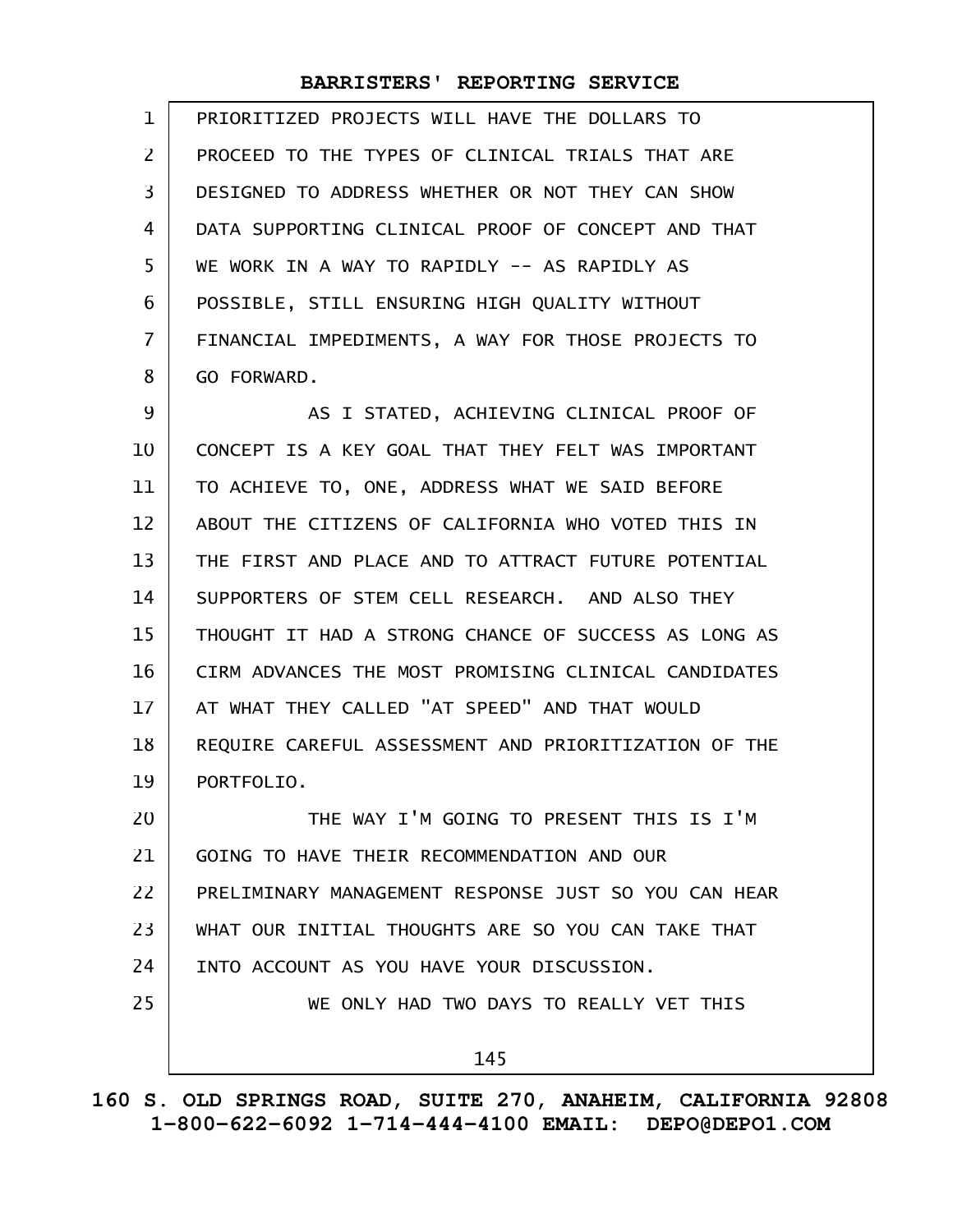| $\mathbf{1}$      | INTERNALLY, BUT IT'S ACTUALLY A RATHER SHORT REPORT  |
|-------------------|------------------------------------------------------|
| $\overline{2}$    | BECAUSE THEY STAYED PRETTY FOCUSED ON WHAT THEY      |
| 3                 | WANTED TO SAY TO US.                                 |
| 4                 | SO OUR PRELIMINARY MANAGEMENT RESPONSE WAS           |
| 5                 | THAT WE'RE ACTUALLY IN CONCURRENCE WITH THE NEED TO  |
| 6                 | FOCUS AND PRIORITIZE. WE HAVE CERTAINLY COME TO THE  |
| $\overline{7}$    | REALIZATION THAT WE'RE NOT GOING TO TAKE 70 PROJECTS |
| 8                 | FORWARD, AND WE'RE NOT COMPLETELY SATISFIED WITH     |
| 9                 | JUST LETTING ATTRITION DETERMINE WHICH ONES GO       |
| 10                | FORWARD. IT'S MORE OF A SENSE OF PROACTIVELY         |
| 11                | SELECTING WHAT YOU WANT TO TAKE FORWARD AS OPPOSED   |
| $12 \overline{ }$ | TO, WELL, IF IT DOESN'T FAIL, YOU WILL CONTINUE TO   |
| 13                | TAKE IT FORWARD.                                     |
| 14                | SO OUR PRELIMINARY RESPONSE, AND I DID               |
| 15                | DISCUSS THIS WITH THE PRESIDENT ALAN TROUNSON AS     |
| 16                | WELL AS WITH OUR SENIOR MANAGEMENT TEAM, IS THAT WE  |
| 17                | ACCEPT THIS RECOMMENDATION. WE APPRECIATE THE        |
| 18                | RATIONALE BEHIND IT, AND THAT THIS WOULD REQUIRE THE |
| 19                | NEED TO IDENTIFY A PROCESS FOR SELECTION OF THESE    |
| 20                | PROJECTS THAT WOULD INCLUDE REPRESENTATIVES FROM     |
| 21                | EXTERNAL, SO FROM THE GRANT REVIEW GROUP, FROM CDAP, |
| 22                | FROM OTHER EXTERNAL EXPERTISE AS NEEDED, AND THAT IT |
| 23                | WOULD ALSO REQUIRE A FORECASTING OF THE AMOUNT OF    |
| 24                | FUNDING THAT WOULD NEED TO BE SET ASIDE TO MAKE THIS |
| 25                | HAPPEN. AND THAT RECOMMENDATIONS WOULD ALSO NEED TO  |
|                   | 146                                                  |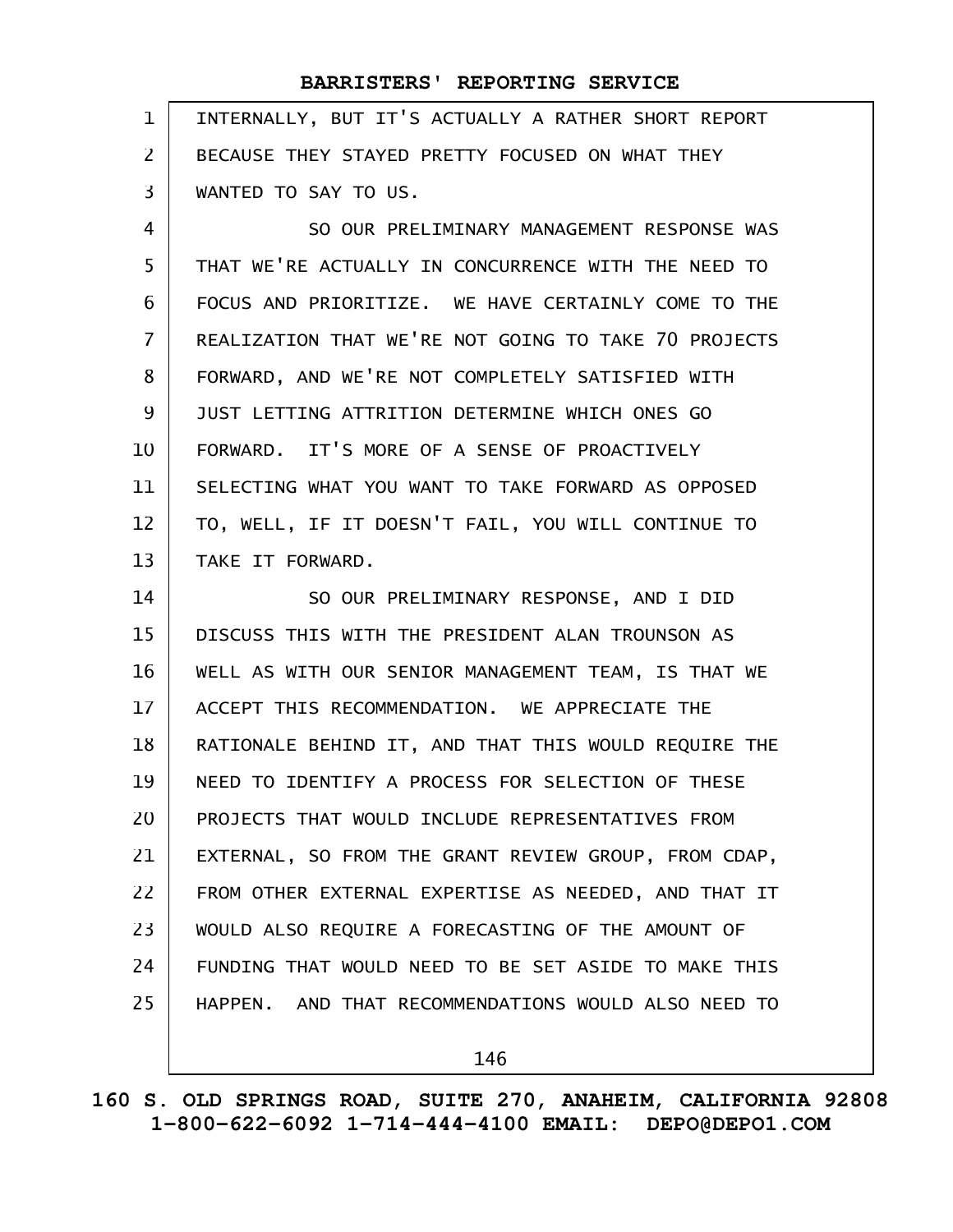| $\mathbf 1$ | BE DEVELOPED FOR THIS PRIORITY GROUP OF PROJECTS AS  |
|-------------|------------------------------------------------------|
| 2           | TO WHERE EXPERTISE AND THE APPROACH NEEDED WOULD     |
| 3           | HAVE TO BE MODIFIED TO MAXIMIZE THE POTENTIAL AND TO |
| 4           | ENSURE RAPID AND EFFECTIVE PROGRESS. AND THAT        |
| 5           | SEPARATELY WE WOULD HAVE TO THINK THROUGH WHAT THAT  |
| 6           | PROCESS WOULD LOOK LIKE AND, OF COURSE, PRESENT THIS |
| 7           | TO THE ICOC IN TERMS OF YOUR PERSPECTIVES AND        |
| 8           | THOUGHTS ON THIS.                                    |
| 9           | DR. STEWARD: JUST A QUICK QUESTION. WAS              |
| 10          | THERE ANY JUST EVEN PRELIMINARY DISCUSSION ABOUT     |
| 11          | WHAT THE CRITERIA MIGHT BE? I CAN IMAGINE A NUMBER   |
| 12          | OF THINGS, LIKE CLOSEST TO THE CLINIC AFFECTS THE    |
| 13          | LARGEST NUMBER OF PEOPLE, WHATEVER. I'M JUST         |
| 14          | CURIOUS WHETHER THERE WAS ANY DISCUSSION AT ALL.     |
| 15          | DR. FEIGAL: WE DID BECAUSE, AS PART OF MY            |
| 16          | PRESENTATION TO THE BOARD, I BROUGHT IN SOME OF THE  |
| 17          | RECOMMENDATIONS FROM THE TRANSLATIONAL MEETING THAT  |
| 18          | WE HAD HELD ONE MONTH EARLIER. SO THEY WERE VERY     |
| 19          | SUPPORTIVE AND AGREED WITH UNDERSTANDING THE         |
| 20          | MECHANISM OF ACTION, ABOUT IT WOULD BE EXTREMELY     |
| 21          | HELPFUL GIVEN YOU WANT A NEAR TERM READ IF THERE WAS |
| 22          | A BIOMARKER TO EVALUATE. THEY DIDN'T OPINE THAT      |
| 23          | MUCH ON THE SPECIFIC CELL PLATFORM, BUT THEY SAID IT |
| 24          | DEFINITELY HAD TO HAVE A RELEVANCE TO CIRM'S MISSION |
| 25          | AND THE STEM CELL CONNECTION.                        |
|             |                                                      |

147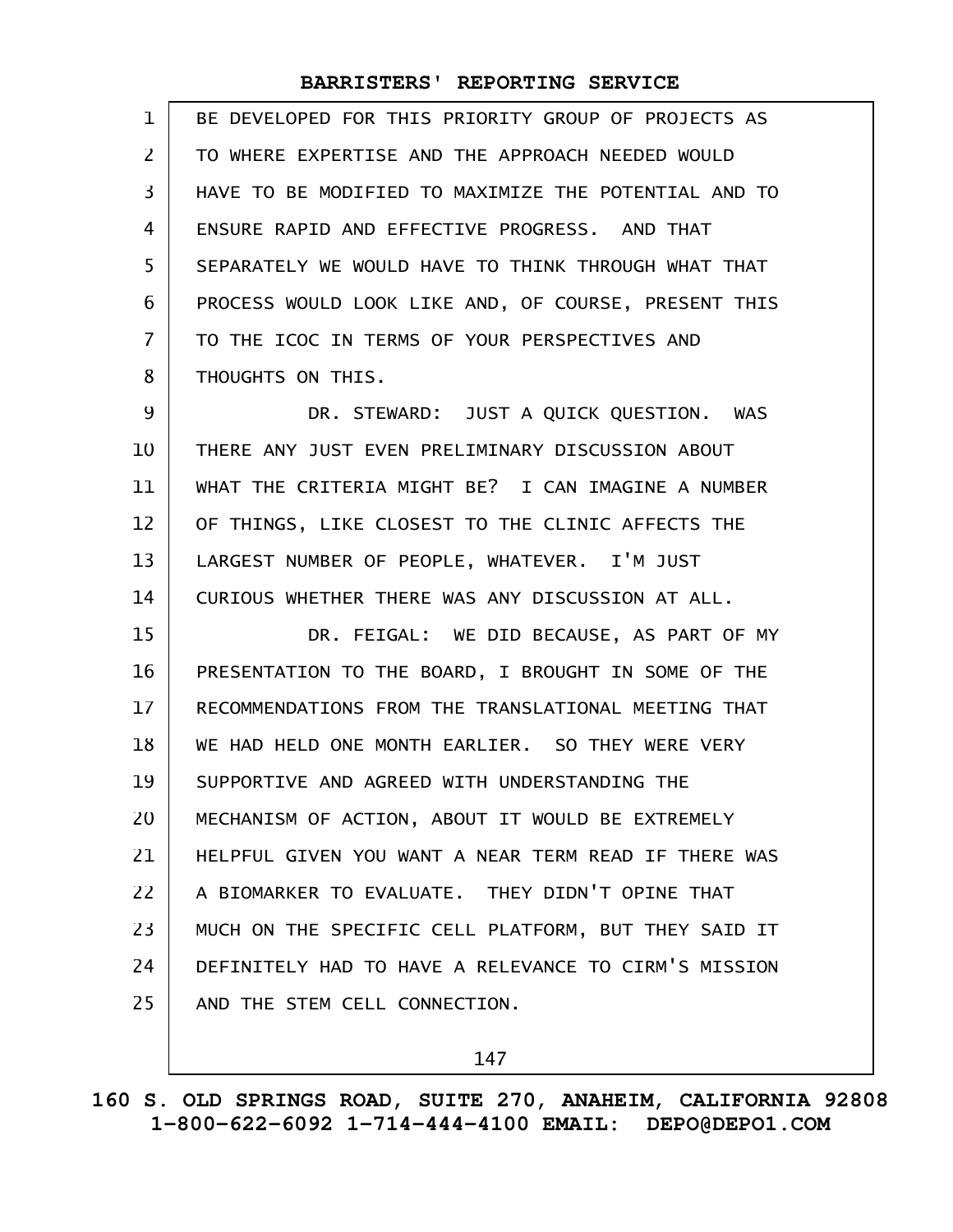| 1              | SO WE DIDN'T HAVE A LENGTHY DISCUSSION,             |
|----------------|-----------------------------------------------------|
| $\overline{2}$ | BUT IT WAS MORE THOSE ARE THE HIGHER POINTS OF THE  |
| 3              | TYPES OF THINGS. SO THEY DIDN'T SET THE CRITERIA.   |
| 4              | THEY PUT THE ONUS ON THE INSTITUTE AND OTHER        |
| 5              | ADVISORS TO FIGURE OUT WHAT THAT WOULD BE, BUT THEY |
| 6              | WERE -- I CAN SAY THEY WERE IMPRESSED BY WHAT WE    |
| $\overline{7}$ | HAVE IN OUR PORTFOLIO. THEY WERE VERY POSITIVE      |
| 8              | ABOUT HOW WE MANAGE THINGS AND HOW WE KEEP CLOSE    |
| 9              | WATCH ON THINGS. AND THEY THOUGHT THE TRACK RECORD, |
| 10             | TO THEM, WAS VERY POSITIVE FOR WE CERTAINLY COULD   |
| 11             | HAVE THE POTENTIAL TO REACH THIS IF WE PLAY OUR     |
| 12             | CARDS RIGHT IN TERMS OF WHERE WE INVEST.            |
| 13             | CHAIRMAN THOMAS: ELLEN, IN TERMS OF YOU             |
| 14             | AND ALAN AND OTHERS TALKING ABOUT YOUR RESPONSE ON  |
| 15             | HERE, WHAT SORT OF TIMETABLE WOULD YOU ENVISION FOR |
| 16             | THE VARIOUS STEPS, AND AT WHAT POINT DO YOU THINK   |
| 17             | YOU'D BE PREPARED TO REPORT BACK TO THE ICOC ON THE |
| 18             | PROCESS?                                            |
| 19             | DR. FEIGAL: I THINK WHAT WE WOULD                   |
| 20             | PROBABLY DO IS THINK ABOUT THIS IN THE TWO MONTHS   |
| 21             | BETWEEN NOW AND DECEMBER TO REPORT BACK TO YOU ON   |
| 22             | WHAT A PROPOSED PROCESS COULD LOOK LIKE. AND THEN   |
| 23             | IF THERE'S AGREEMENT ON THE PROCESS, THEN WE COULD  |
| 24             | IMPLEMENT THAT. SO WE COULD RUN BY YOU WHAT WE      |
| 25             | THINK COULD BE, NOT JUST HIGH QUALITY, BUT ALSO     |
|                | 148                                                 |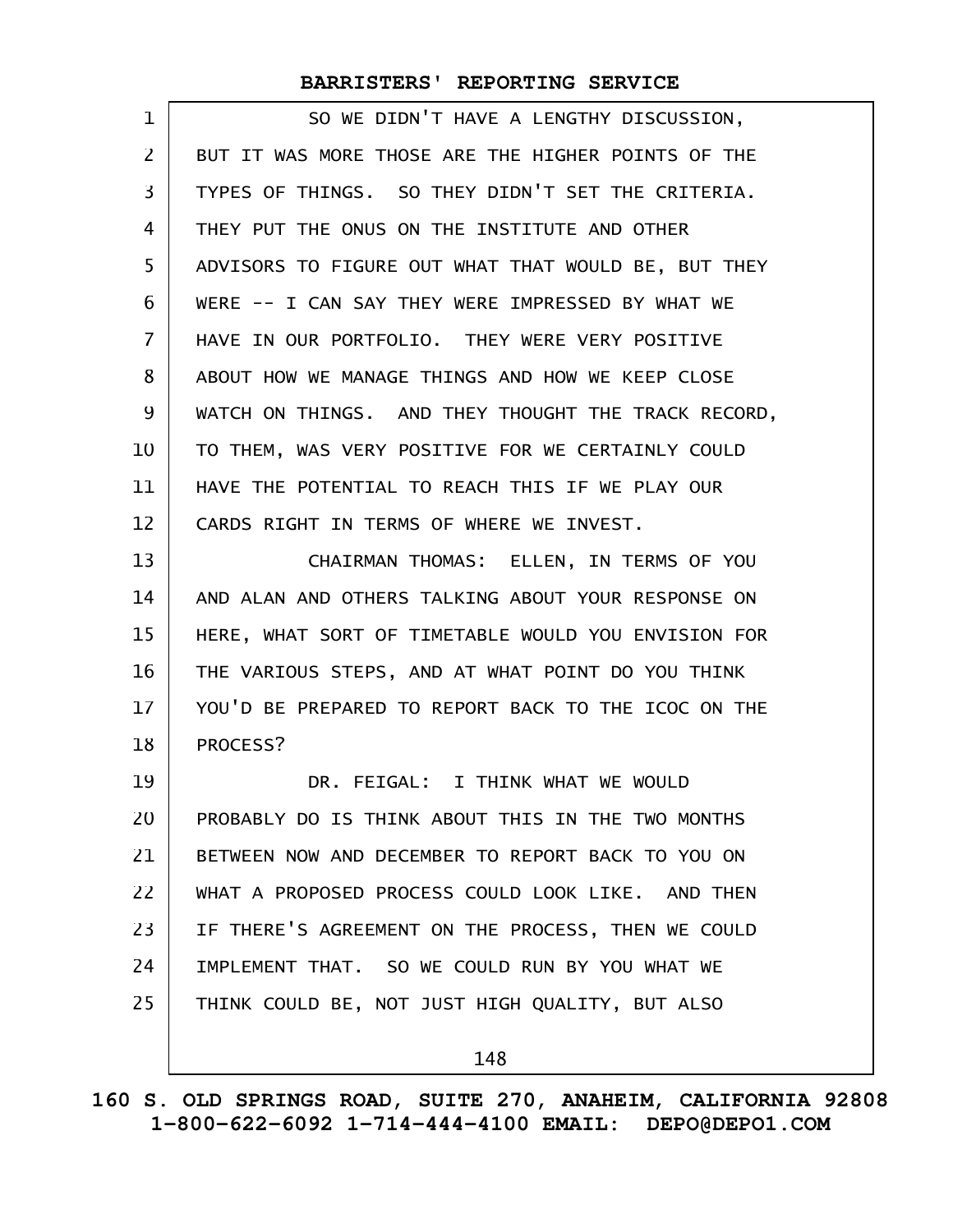| 1  | PRAGMATIC HOW TO PLOW THROUGH THESE DIFFERENT ITEMS. |
|----|------------------------------------------------------|
| 2  | AND THEN, OF COURSE, IT WOULD TAKE TIME TO ACTUALLY  |
| 3  | DO THAT PRIORITIZATION. BUT WHAT I WOULD SUGGEST IS  |
| 4  | COMING BACK IN DECEMBER WITH A PLAN FOR WHAT THAT    |
| 5  | PROCESS COULD LOOK LIKE.                             |
| 6  | CHAIRMAN THOMAS: AND WE'VE TALKED ABOUT              |
| 7  | THE FOLLOWING QUESTION IN OUR EXECUTIVE COMMITTEE    |
| 8  | MEETING. FOR PURPOSES OF THE OTHER BOARD MEMBERS,    |
| 9  | IN MAKING THIS RECOMMENDATION TO HIGHLIGHT THE SIX   |
| 10 | TO EIGHT PROJECTS AND TO SET ASIDE FUNDING TO GET    |
| 11 | THEM THROUGH TO PROOF OF CONCEPT, WAS THERE ANY      |
| 12 | NUMBER DISCUSSED WITH RESPECT TO HOW MUCH THEY       |
| 13 | RECOMMENDED PUTTING ASIDE FOR THAT, OR ARE THEY      |
| 14 | LEAVING THAT ENTIRELY TO OUR EVALUATION AND          |
| 15 | DISCRETION?                                          |
| 16 | DR. FEIGAL: THEY LEFT THAT TO OUR                    |
| 17 | EVALUATION AND DISCRETION BECAUSE THEY DON'T KNOW    |
| 18 | ENOUGH ABOUT THE DETAILS OF EACH OF THESE PROJECTS   |
| 19 | NOR ABOUT THE BUDGET THAT IT WOULD REQUIRE. SO PART  |
| 20 | OF OUR COMING BACK TO YOU WITH A PROCESS IS ALSO     |
| 21 | THINKING THROUGH THE PROJECTS THAT AT LEAST WE KNOW  |
| 22 | ABOUT RIGHT NOW, SOME SORT OF BUDGET FORECASTING OF  |
| 23 | WHAT IT WOULD ACTUALLY TAKE TO TAKE IT THROUGH EARLY |

THROUGH THE ASSUMPTIONS, IF THESE ARE LEVERAGED 25

24

149

PHASE II CLINICAL TRIAL. AND ALSO WE'D HAVE TO GO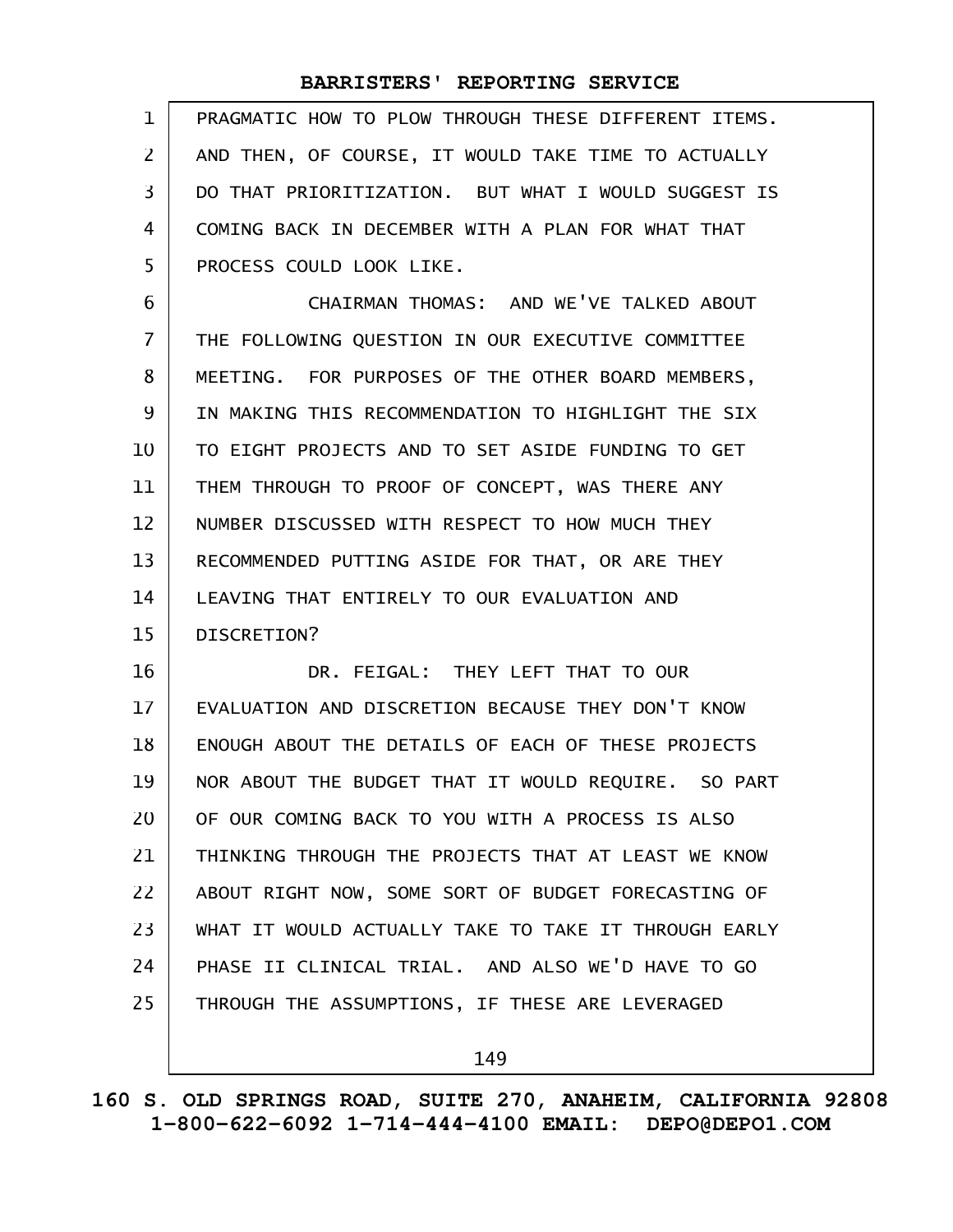| $\mathbf{1}$   | TRIALS, IF THESE ARE NONLEVERAGED FUNDED TRIALS, AND |
|----------------|------------------------------------------------------|
| 2              | SO WE'D PROBABLY HAVE TO HAVE A FEW SCENARIOS FOR    |
| $\overline{3}$ | THAT, BUT THEY DIDN'T STATE WHERE THE MONEY WOULD    |
| 4              | COME FROM OR WHAT THE QUANTITATIVE AMOUNT HAD TO BE, |
| 5              | BUT THEY JUST SAID YOU'RE THE ONE IN CHARGE OF       |
| 6              | FIGURING THAT OUT AND THEN COME BACK AND TALK ABOUT  |
| $\overline{7}$ | WHETHER OR NOT THERE'S A PRAGMATIC, HIGH QUALITY WAY |
| 8              | TO DO IT.                                            |
| 9              | CHAIRMAN THOMAS: AND IN HIGHLIGHTING THE             |
| 10             | SIX TO EIGHT, WHICHEVER PROJECTS THEY MAY BE, THEY   |
| 11             | WERE NOT AT ALL SUGGESTING DEEMPHASIZING THE OTHER   |
| 12             | PROJECTS OR LESSENING FUNDING FOR THOSE OTHER        |
| 13             | PROJECTS THAT ARE CURRENTLY IN PROCESS. IT'S JUST    |
| 14             | LIKE THIS IS AN EXTRA BOOST, IF YOU WILL, TO         |
| 15             | PARTICULAR PROJECTS THAT WOULD BE DETERMINED BY YOUR |
| 16             | EVALUATION GROUP.                                    |
| 17             | DR. FEIGAL: I WAS SEEING IT AS AN                    |
| 18             | EXPEDITED PATHWAY FOR, LIKE THE REGULATORY           |
| 19             | AUTHORITIES HAVE WHAT THEY CALL EXPEDITED PATHWAYS   |
| 20             | FOR HIGH PROFILE, THAT IT'S NOT ONLY THAT WE DO SOME |
| 21             | THINGS DIFFERENTLY THAN THE NORMAL WAY. WE, OF       |
| 22             | COURSE, THINK WE TRY AND DO AN EXPEDITED PATHWAY,    |
| 23             | BUT MAYBE THINK CREATIVELY ABOUT HOW WE COULD DO     |
| 24             | THINGS SO THAT WE'RE EFFICIENTLY AND EFFECTIVELY     |
| 25             | MOVING THINGS THROUGH IN AS APPROPRIATE RAPID WAY AS |
|                | 150                                                  |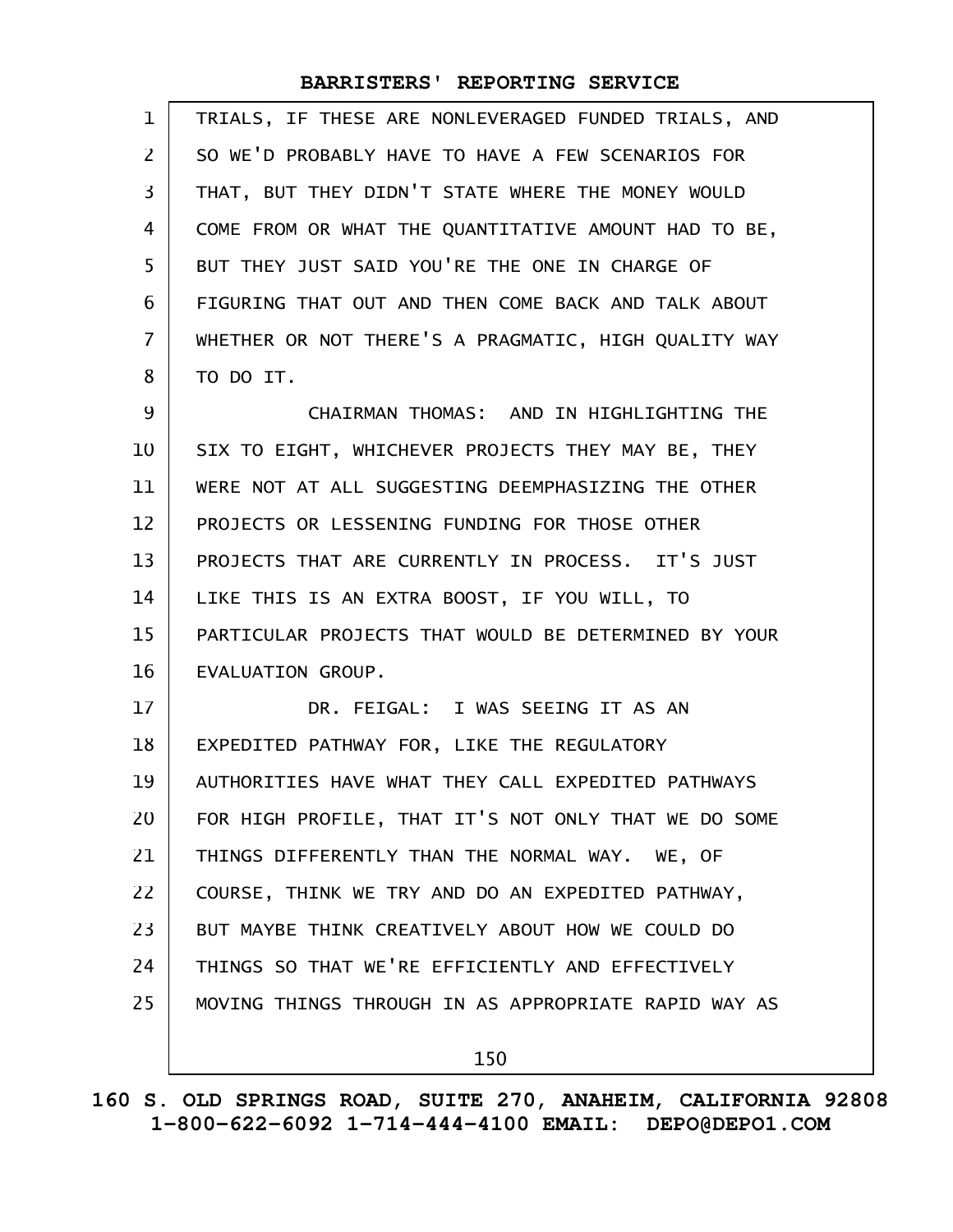| 1              | MANNER. SO I THINK OF IT AS AN ACCELERATED PATHWAY.       |
|----------------|-----------------------------------------------------------|
| $\overline{2}$ | CHAIRMAN THOMAS: BUT THE POINT I WAS                      |
| 3              | MAKING WAS THIS ISN'T MEANT TO BE A DEEMPHASIS OF         |
| 4              | THE OTHER PROJECTS THAT ARE IN PROGRESS. THEY WILL        |
| 5              | CONTINUE APACE, CORRECT?                                  |
| 6              | DR. FEIGAL: YEAH. WE NEED TO TALK ABOUT                   |
| $\overline{7}$ | THE BUDGET BECAUSE, DEPENDING ON WHERE THE MONEY          |
| 8              | COMES FROM, DOES IT COME FROM THE CURRENT                 |
| 9              | DEVELOPMENT BIN AND HOW IS THAT AFFECTED, BECAUSE I       |
| 10             | MUST SAY OUR PURSE IS FINITE. AND SO WE JUST NEED         |
| 11             | TO FIGURE OUT IF WE NEED TO PUT EXTRA MONEY HERE,         |
| 12             | THEN THAT MEANS IT COULD HAVE SOME IMPLICATIONS FOR       |
| 13             | SOME OTHER THINGS THAT WE DO. BUT, NO, THEY WEREN'T       |
| 14             | SUGGESTING DEFUNDING OR TERMINATING THINGS, BUT THEY      |
| 15             | DO SAY WE HAVE TO FOCUS AND PRIORITIZE. AND SO THAT       |
| 16             | MAY HAVE SOME DOWNSTREAM IMPLICATIONS.                    |
| 17             | DR. KRONTIRIS: MIGHT THAT BE ONE OF THE                   |
| 18             | THINGS THAT YOU WOULD WANT TO GO BACK TO THEM             |
| 19             | SPECIFICALLY TO ASK? THAT CERTAINLY MIGHT BE ONE OF       |
| 20             | THE THINGS THAT YOU WOULD SPECIFICALLY WANT TO ASK        |
| 21             | THEM ON A RETURN TO THE CONVERSATION WITH THEM.<br>$\top$ |
| 22             | WOULD THINK ESPECIALLY WHAT DOES EXPEDITED PATHWAY        |
| 23             | MEAN? IT USUALLY MEANS RESOURCE REGENERATION AND          |
| 24             | REDIRECTION. SO IF THAT'S IMPORTANT, I THINK IT'S         |
| 25             | SOMETHING THEY SHOULD SPECIFICALLY ADDRESS.               |
|                |                                                           |

151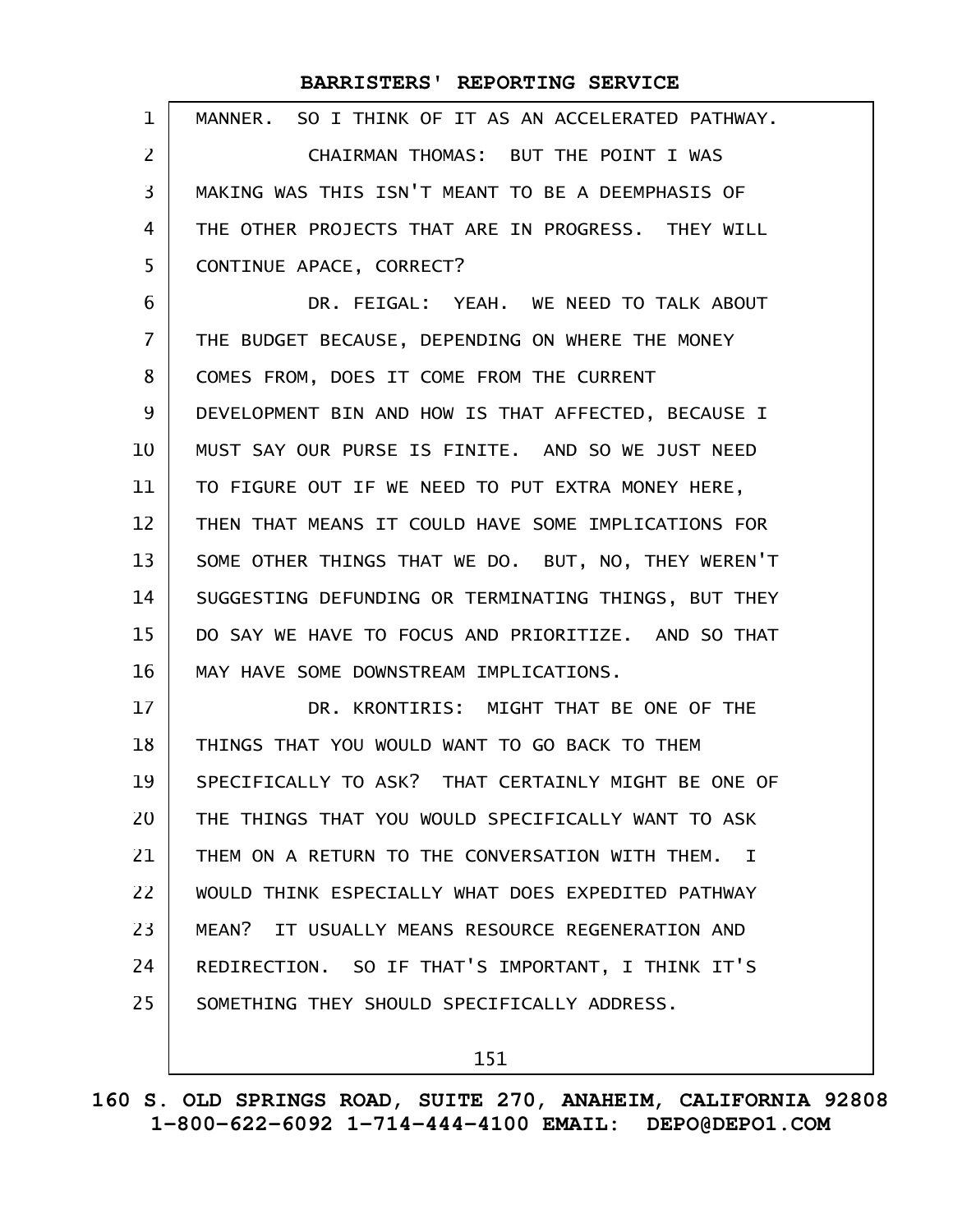| 1                 | DR. FEIGAL: WELL, HAVE FUNDING FOR                   |
|-------------------|------------------------------------------------------|
| $\overline{2}$    | DEVELOPMENT PROGRAMS FOR EARLY TRANSLATION PROGRAMS. |
| 3                 | IT COULD ALSO BE A REDIRECTION OF FUNDING THAT'S     |
| 4                 | ALREADY PUT IN THOSE BINS. SO IT COULD BE WE HAVE    |
| 5                 | FUTURE SOLICITATIONS OF X, Y, AND Z. SO THERE'S      |
| 6                 | WAYS THAT WE COULD THINK CREATIVELY ABOUT HOW WE     |
| $\overline{7}$    | COULD DO THAT. THEY DON'T KNOW ALL THE VAGARIES OF   |
| 8                 | HOW WE OPERATE. SO I THINK THEY TOLD US WHAT THEY    |
| 9                 | THOUGHT MORE STRATEGICALLY WE NEEDED TO DO. AND I    |
| 10                | THINK OPERATIONALLY WE NEED TO THINK ABOUT HOW WE    |
| 11                | CAN PRAGMATICALLY MAKE THAT HAPPEN.                  |
| $12 \overline{ }$ | BUT CERTAINLY THIS IS GOING TO BE AN                 |
| 13                | ONGOING DIALOGUE WITH THE BOARD. WE DO PLAN TO MEET  |
| 14                | WITH THEM AGAIN. SO WE REALLY ASKED THEM SOME        |
| 15                | PRETTY HIGH LEVEL STRATEGIC ADVICE.                  |
| 16                | I DO HAVE QUITE A FEW OTHER                          |
| 17                | RECOMMENDATIONS TO GO THROUGH, SO I JUST WANTED YOU  |
| 18                | TO KNOW THAT TOO.                                    |
| 19                | MR. SHEEHY: AND THIS MIGHT NOT BE THE                |
| 20                | RIGHT PLACE, BUT SINCE WE OPENED IT UP. SO JUST      |
| 21                | REALLY DEALING WITH THE VERY SPECIFIC EXAMPLE AND    |
| 22                | NOT KNOWING IF THIS WOULD BE ONE THAT YOU            |
| 23                | PRIORITIZE, BUT IT WOULD SEEM TO ME THAT IF WE ARE   |
| 24                | GOING TO, SO TO SPEAK, FAST TRACK OR MOVE THESE      |
| 25                | THINGS ALONG WITH SPEED, THROW MONEY AT THEM, IS     |
|                   | 152                                                  |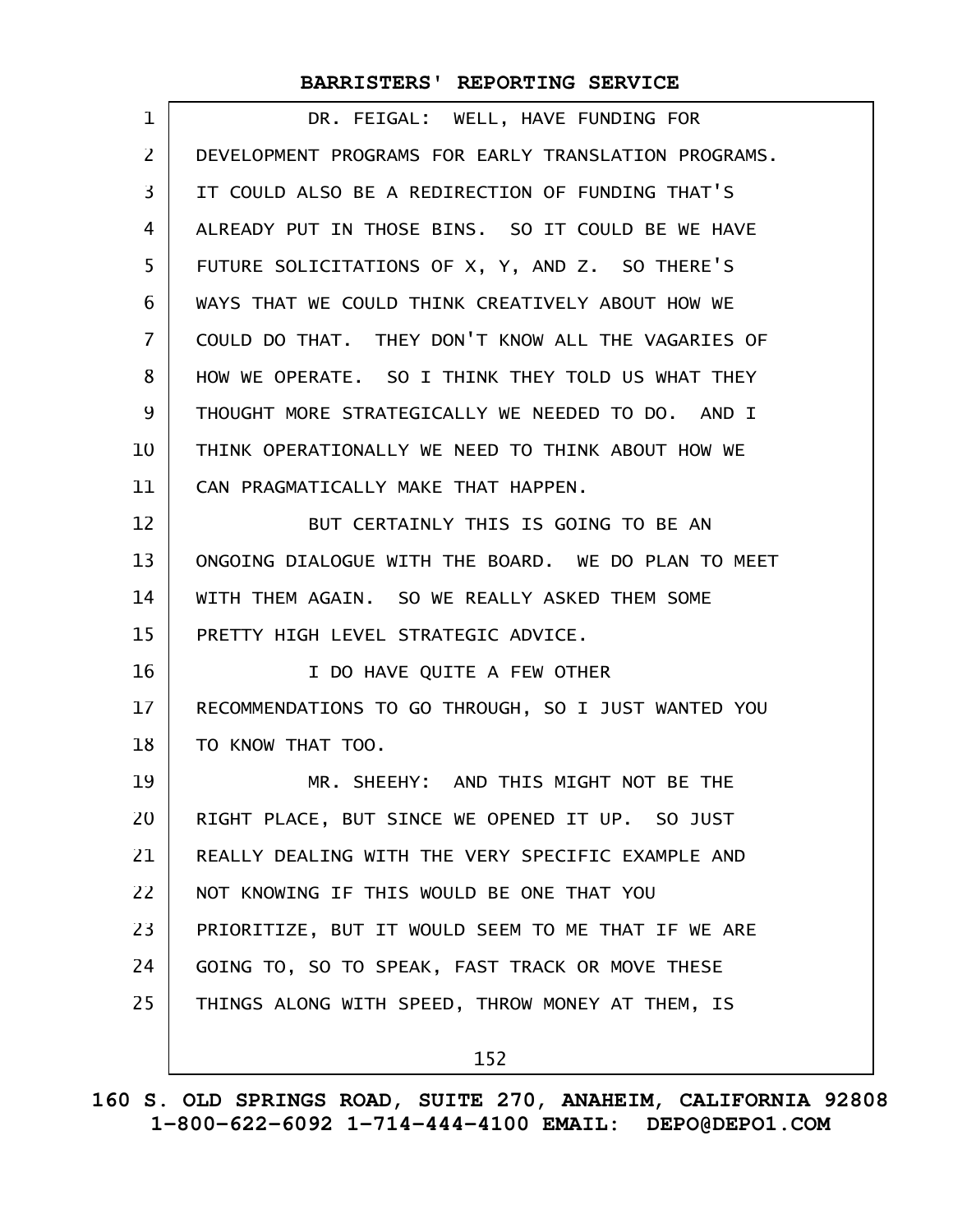| $\mathbf 1$    | THERE SOME THOUGHT TO A PROCESS THAT ALSO STARTS TO  |
|----------------|------------------------------------------------------|
| $\overline{2}$ | LEVERAGE OTHER PARTICIPANTS IN THE SAME KIND OF      |
| 3              | ARENA? LET'S THINK ABOUT, FOR INSTANCE, JUST AS AN   |
| 4              | EXAMPLE, WE HAVE THE ZAIA/SANGAMO PROJECT THAT'S     |
| 5              | PROBABLY GOING INTO CLINICAL TRIAL IN '14, RIGHT.    |
| 6              | WE'RE ALSO FUNDING SANGAMO WITH THE SAME TECHNOLOGY, |
| $\overline{7}$ | SAME HEMATOPOIETIC STEM CELLS, GOING INTO BETA       |
| 8              | THALASSEMIA, I THINK -- OR WAS THAT SICKLE CELL? --  |
| 9              | BETA THALASSEMIA. THE NIH IS ALSO FUNDING SANGAMO,   |
| 10             | VERY SIMILAR APPROACH, DISEASE TEAM. WE TALKED       |
| 11             | ABOUT THAT AT THE FORUM.                             |
| 12             | SEEMS LIKE THAT ALL THOSE PIECES SHOULD BE           |
| 13             | AS PART OF THE DISCUSSION OF FAST TRACKING THESE     |
| 14             | THINGS. THERE SHOULD ALSO BE A VERY SERIOUS LOOK AT  |
| 15             | THIS MORE LARGER LANDSCAPE AND CRAMMING THIS STUFF   |
|                |                                                      |
| 16             | TOGETHER. WE SHOULDN'T BE PAYING -- WE SHOULD BE     |
| 17             | COORDINATED WITH BOTH SANGAMO AND WITH, IF THIS WERE |
| 18             | TO BE A PROJECT, AND JUST USING THIS AS AN EXAMPLE,  |
| 19             | AND WITH THE NIH IF THIS WAS A PROJECT, THAT WE WERE |
| 20             | GOING TO START THROWING MONEY AT BECAUSE WE WOULD    |
| 21             | PRESUMABLY HAVE THE EASIEST AND MOST ACCESSIBLE      |
| 22             | PURSE BECAUSE I'M ASSUMING YOU'RE TALKING ABOUT      |
| 23             | EXPEDITED APPROVAL PROCESSES AND REALLY TRYING TO    |
| 24             | GET THESE ACROSS THE FINISH LINE. IT SEEMS LIKE      |
| 25             | THERE OUGHT TO BE SOME THOUGHT, DO WE HAVE THE       |

153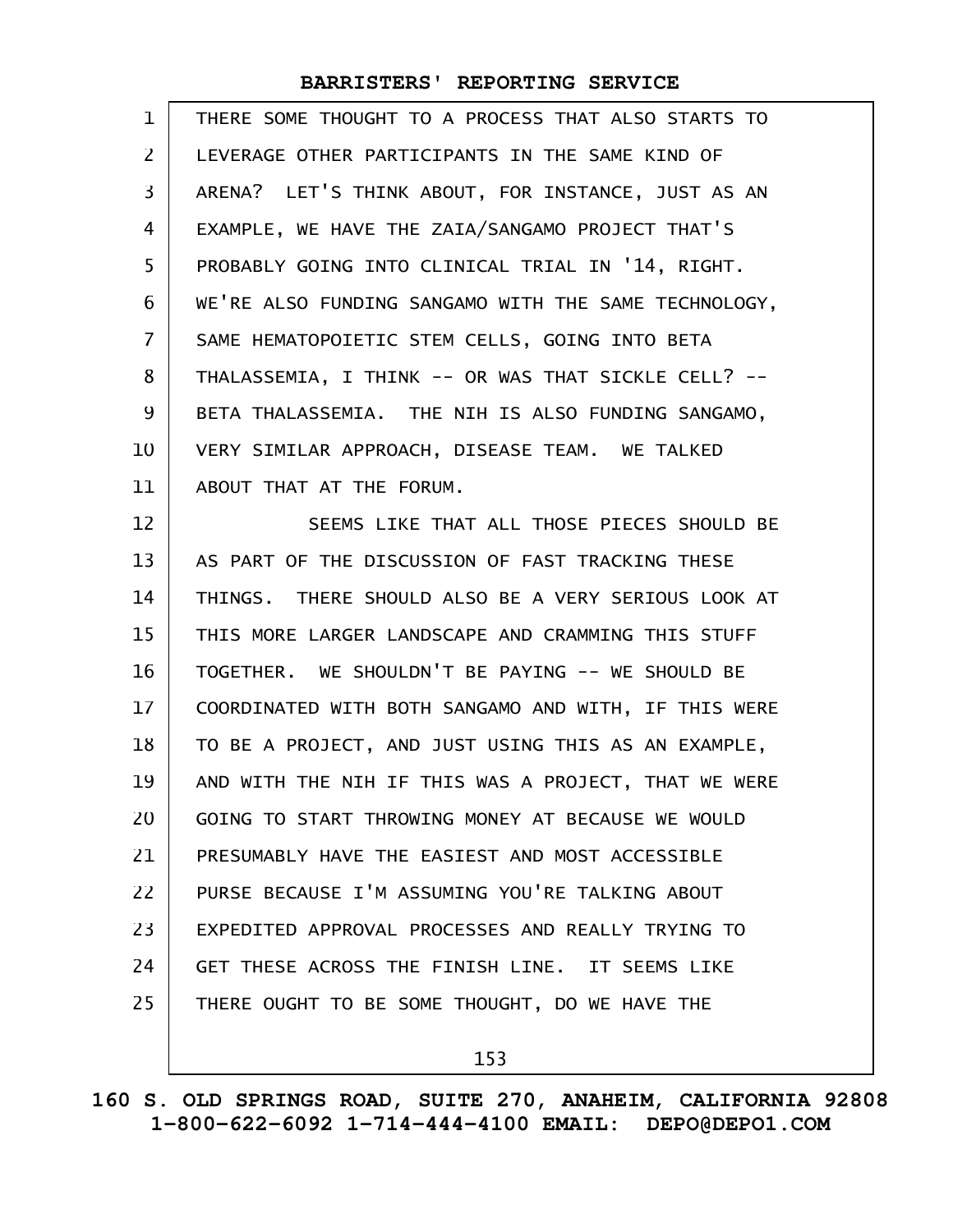| $\mathbf{1}$      | CAPABILITY, DO WE HAVE THE STAFFING TO ACTUALLY      |
|-------------------|------------------------------------------------------|
| $\mathsf{Z}$      | MANAGE DOING THESE KINDS OF REALLY KIND OF           |
| 3                 | SOPHISTICATED, HITTING PEOPLE WITH OUR PURSE AND     |
| 4                 | JAMMING THEM TOGETHER BECAUSE WE'VE GOT THE BIGGEST  |
| 5                 | PURSE, THE BIGGEST BOLUS OF MONEY IN THIS.           |
| 6                 | DOES THAT MAKE SENSE? IS THAT BEING --               |
| $\overline{7}$    | WHEN YOU'RE STARTING TO LOOK AND CONCEPTUALIZE IT, I |
| 8                 | THINK IT MAY NOT BE TRUE IN EVERY DISEASE, BUT I     |
| 9                 | THINK IN THIS INSTANCE THAT THAT WOULD BE AN         |
| 10                | IMPORTANT COMPONENT IF THIS IS REALLY TALKING ABOUT  |
| 11                | GETTING ACROSS THE FINISH LINE FAST.                 |
| $12 \overline{ }$ | MS. LANSING: WE DIDN'T TALK AND I WAS                |
| 13                | WAITING TO RAISE MY HAND TO SAY IT SEEMS TO ME WHEN  |
| 14                | YOU HAVE LIMITED TIME AND WE DO HAVE LIMITED MONEY,  |
| 15                | THAT THE BEST THING ANYONE CAN DO TO STRETCH THEIR   |
| 16                | DOLLARS IS TO LOOK FOR PARTNERSHIPS. THE SCIENCE     |
| 17                | ALWAYS HAS TO COME FIRST, SO WE'RE NOT GOING TO      |
| 18                | PARTNER WHERE WE DON'T BELIEVE IN THE SCIENCE. BUT   |
| 19                | IF WE ARE IN AN AREA WHERE WE THINK THERE'S REAL     |
| 20                | HOPE IN ANY DISEASE AND THE SCIENCE IS SPEAKING BACK |
| 21                | TO US AND THERE ARE CLINICAL TRIALS ALREADY BEING    |
| 22                | DONE, I'LL TAKE CANCER WHERE THERE'S CLINICAL TRIALS |
| 23                | BEING DONE IN SO MANY DIFFERENT AREAS. IF WE CAN     |
| 24                | ADD TO THAT, WE CAN HELP THE CLINICAL TRIAL MOVE     |
| 25                | THROUGH FASTER. AND ALSO TO ME THAT'S WHAT I WOULD   |
|                   |                                                      |

154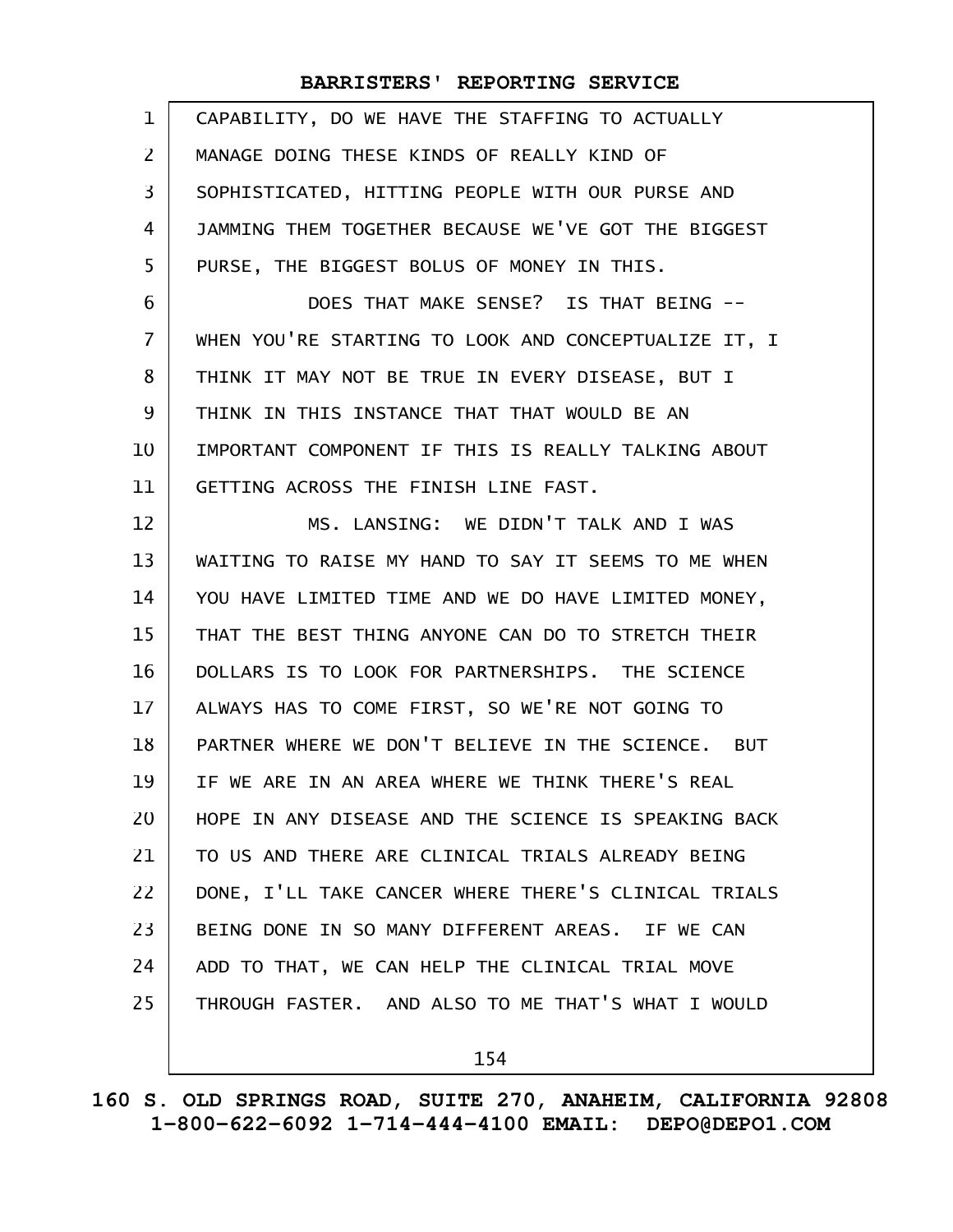| $\mathbf{1}$   | DESCRIBE AS LOW HANGING FRUIT, AND WE'RE TRYING      |
|----------------|------------------------------------------------------|
| $\mathsf{Z}$   | DESPERATELY TO GET A WIN SO THAT WHEN WE GO BACK TO  |
| 3              | THE PUBLIC, WE HAVE SOMETHING TO SHOW.               |
| 4              | AGAIN, THIS I DEFER TOTALLY TO YOU. THE              |
| 5              | SCIENCE HAS TO COME FIRST, BUT THERE ARE IN ALMOST   |
| 6              | ALL DISEASES, CERTAINLY IN CANCER, SO MANY CLINICAL  |
| $\overline{7}$ | TRIALS GOING THROUGH THAT ARE GOING THROUGH FAR      |
| 8              | SLOWER BECAUSE THERE IS LIMITED MONEY IN EVERY       |
| 9              | DISEASE.                                             |
| 10             | DR. FEIGAL: I THINK IT'S A GREAT IDEA.               |
| 11             | I'M PRETTY FAMILIAR, HAVING WORKED IN OTHER AGENCIES |
| 12             | WHERE MAYBE THEY DIDN'T THINK OF IT THEMSELVES, BUT  |
| 13             | WE PUT COLLABORATORS TOGETHER TO TRY AND SEE IF WE   |
| 14             | COULD REALLY MAXIMIZE AND BE MORE ALSO EFFICIENT     |
| 15             | ABOUT HOW WE'RE ADDRESSING SOME OF THE QUESTIONS.    |
| 16             | SO THAT MIGHT COME IN IN TERMS OF THE ACTUAL         |
| 17             | PROJECTS THEMSELVES, HOW WE WOULD DO THAT.           |
| 18             | MS. LANSING: THAT COULD BE AN RFA                    |
| 19             | ACTUALLY. YOU COULD ACTUALLY LOOK AT WHAT'S OUT      |
| 20             | THERE, ASK PEOPLE WHAT'S OUT THERE, AND SAY DO YOU   |
| 21             | NEED HELP BECAUSE EVERYONE NEEDS HELP NOW. GOD       |
| 22             | KNOWS. INCLUDING THE NCI TOO.                        |
| 23             | DR. FEIGAL: THANK YOU. ARE THERE OTHER               |
| 24             | QUESTIONS ABOUT THIS POINT?                          |
| 25             | SO LET ME GO INTO SOME OF THE ADDITIONAL.            |
|                | 155                                                  |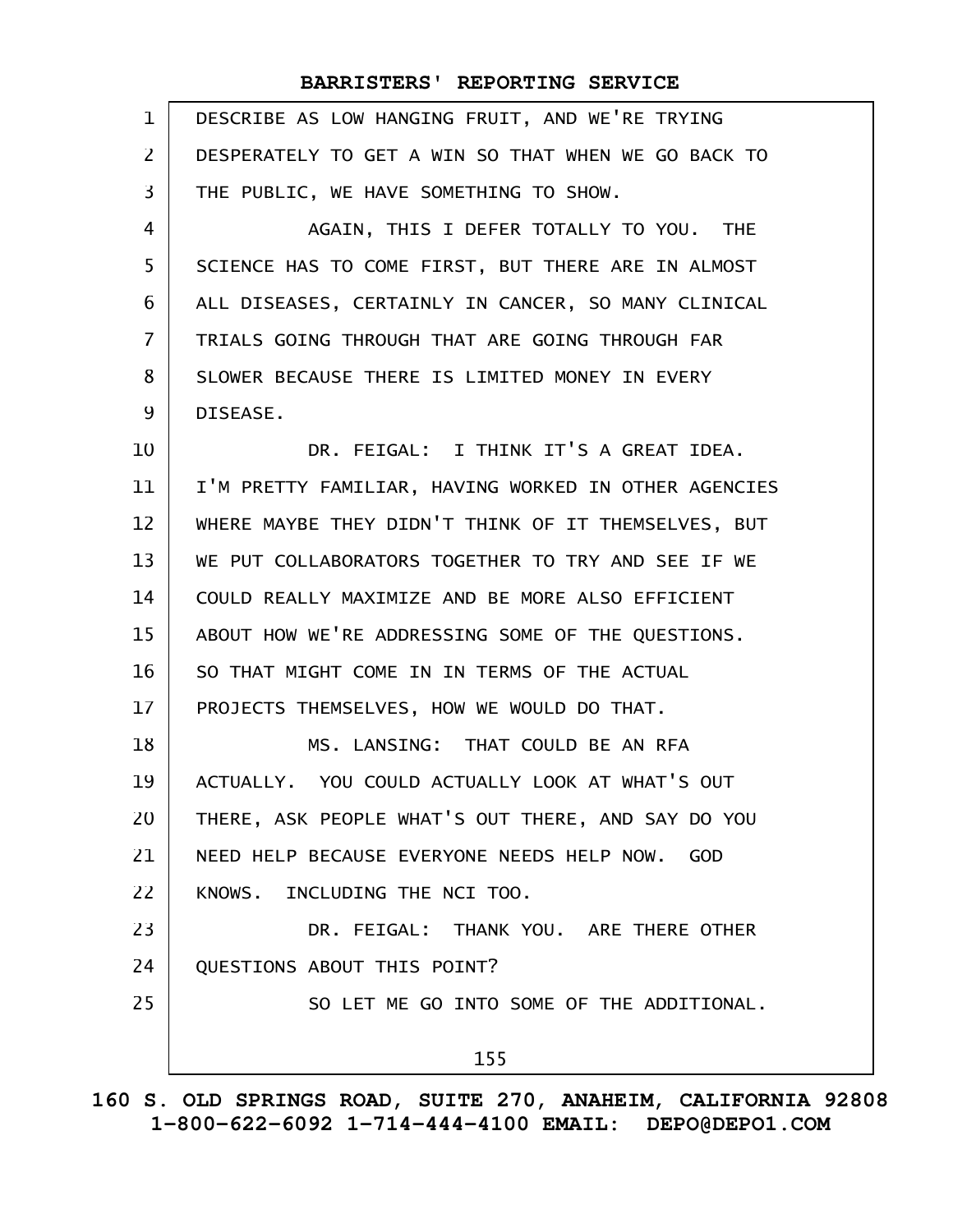| 1              | THERE WERE SEVERAL OTHER QUESTIONS THAT WERE POSED   |
|----------------|------------------------------------------------------|
| $\overline{2}$ | TO THE SAB AND WHAT THEIR THOUGHTS WERE ON THIS      |
| 3              | TOPIC AND THEN JUST OUR PRELIMINARY RESPONSE TO IT.  |
| 4              | AND I SHOULD ADD JUST BECAUSE WE JUST GOT THIS TWO   |
| 5              | DAYS AGO, WHAT WE'LL DO IS WE'LL OBVIOUSLY SHARE THE |
| 6              | DOCUMENT WITH YOU AFTER WE HAVE A CHANCE TO PUT IT   |
| 7              | ALTOGETHER AND SHARE THAT WITH YOU. SO YOU WILL GET  |
| 8              | IT WELL IN ADVANCE OF THE DECEMBER WORKSHOP.         |
| 9              | THEN THERE WERE MORE SPECIFIC QUESTIONS.             |
| 10             | AND I WANT TO START OUT WITH THEY DIDN'T NECESSARILY |
| 11             | ANSWER ALL THE QUESTIONS. THERE WERE SOME OTHER      |
| 12             | THINGS THEY WANTED TO ANSWER PERHAPS INSTEAD OF THE  |
| 13             | ONES POSED TO THEM. SO NOT ALL OF THESE QUESTIONS    |
| 14             | WERE DIRECTLY ANSWERED, BUT THAT'S WHY I WANTED TO   |
| 15             | LET YOU KNOW. WE'RE GOING TO BE INTERACTING WITH     |
| 16             | THEM ON A LONGITUDINAL BASIS. SO IF THEY'RE NOT      |
| 17             | ANSWERED NOW, WE'RE GOING TO HAVE OTHER              |
| 18             | OPPORTUNITIES TO TALK WITH THEM.                     |
| 19             | THE NEXT QUESTION WAS REALLY ABOUT OUR               |
| 20             | TRAINING GRANTS AND SHARED LABORATORY FUNDING. WE    |
| 21             | EXPLAINED TO THEM THAT THIS IS A WAY THAT WE BUILD   |
| 22             | INFRASTRUCTURE AND FUTURE CAPACITY, BUT THAT THE     |
| 23             | CURRENT PLAN, AS PER OUR STRATEGIC PLAN, IS THAT THE |
| 24             | CURRENT TRAINING GRANTS AND THE SHARED LABORATORY    |
| 25             | FUNDING WOULD END IN THE NEXT FEW YEARS. HOWEVER,    |
|                | 156                                                  |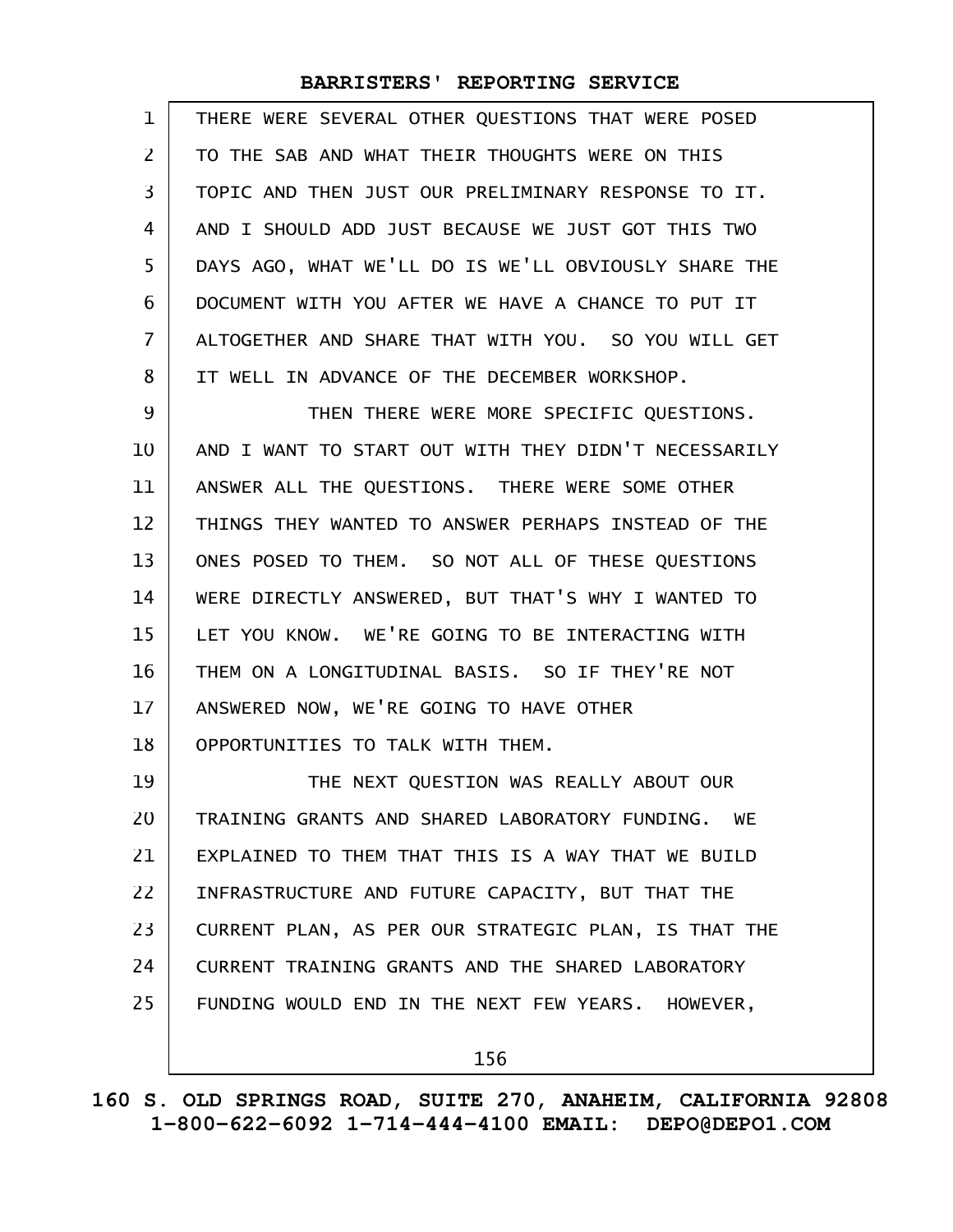| 1              | WE BROUGHT OUT, IN TALKING WITH CALIFORNIA           |
|----------------|------------------------------------------------------|
| $\overline{2}$ | INSTITUTIONS AND WITH INVESTIGATORS IN THE FIELD,    |
| 3              | THEY CERTAINLY HAVE A PARTICULAR PERSPECTIVE ON      |
| 4              | THIS. AND THERE APPEARED TO BE STRONG SUPPORT FOR    |
| 5              | BOTH OF THESE PROGRAMS FROM CALIFORNIA INSTITUTIONS. |
| 6              | AND SO WE ASKED THE SAB WHAT THEY THOUGHT, WHETHER   |
| $\overline{7}$ | TO CONTINUE OR CEASE THESE PROGRAMS AND ADVISE ALSO  |
| 8              | WHETHER THERE ARE PARTICULAR OPPORTUNITIES OR AREAS  |
| 9              | OF UNMET NEED IN TRAINING THAT COULD BE ACCOMPLISHED |
| 10             | IN THE NEXT FOUR YEARS.                              |
| 11             | SO THE GIST OF WHAT THEY HAD TO SAY ABOUT            |
| 12             | THIS IS THAT THEY ALL RECOMMENDED THAT WE SHOULD     |
| 13             | CONTINUE FUNDING TRAINING PROGRAMS AT ALL LEVELS     |
| 14             | BECAUSE IT WAS CRITICALLY IMPORTANT TO DEVELOP A     |
| 15             | WORKFORCE OF TRAINED INDIVIDUALS, AND THAT THESE     |
| 16             | INDIVIDUALS WOULD BE VERY VALUABLE AS THE CELL       |
| $17 \,$        | THERAPY FIELD BURGEONED. AND THAT ON THE OTHER       |
| 18             | HAND, THEY DID NOT SEE THE RATIONALE TO HAVE US      |
| 19             | RECOMMEND CONTINUED FUNDING FOR THE 17 SHARED        |
| 20             | LABORATORIES. THEY FELT AT THIS POINT IN TIME THESE  |
| 21             | SHOULD OPERATE ON A REVENUE NEUTRAL BASIS; AND WHILE |
| 22             | THEY WERE ESSENTIAL AS A SAFE HAVEN DURING THE NIH   |
| 23             | FUNDING BAN, THE IMPORTANCE AND THE PRIORITY OF      |
| 24             | THESE RESOURCES TO CIRM'S MISSION AND ACHIEVING      |
| 25             | SUSTAINABILITY OF EARLIER INVESTMENTS IS NOT AS      |
|                |                                                      |

157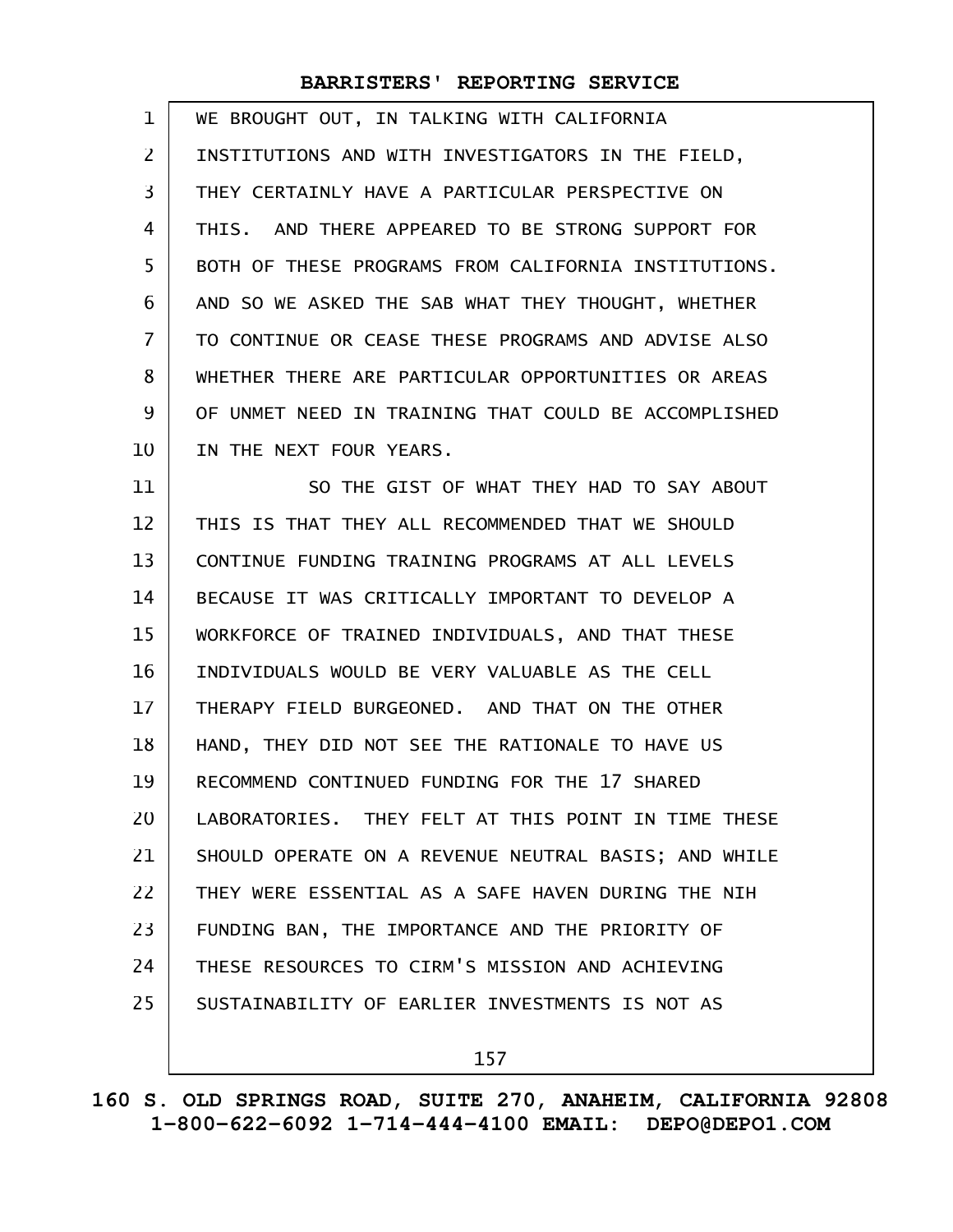COMPELLING. CHAIRMAN THOMAS: ELLEN, WHAT'S THE DOLLAR AMOUNT CONNECTED TO SHARED LABS AT THIS POINT? DR. FEIGAL: I'D HAVE TO COME BACK TO YOU UNLESS SOMEBODY KNOWS IT. THIS IS DR. MICHAEL YAFFE WHO'S IN CHARGE OF THIS PROGRAM. DR. YAFFE: OUR SUPPORT CURRENTLY IS APPROXIMATELY SEVEN AND A HALF PER YEAR. YOU REMEMBER WE DID AN EXTENSION ON THE SHARED LAB PROGRAM THAT WAS ABOUT 23 MILLION FOR THREE ADDITIONAL YEARS. CHAIRMAN THOMAS: THANK YOU. MR. SHEEHY: WHEN YOU TALK ABOUT TRAINING, ARE YOU INCLUDING BRIDGES IN THAT BUCKET? DR. FEIGAL: WHEN I TALK ABOUT TRAINING, YES, WE'RE INCLUDING BRIDGES. SO ARE THERE ANY QUESTIONS? THERE'S MORE COLOR IN AN ACTUAL REPORT THAT YOU WILL SEE IN TERMS OF WHAT THEY WERE THINKING, BUT BASICALLY THIS WAS THE BOTTOM LINE OF THE MAIN POINTS THEY WANTED TO GET ACROSS TO US. SO OUR PRELIMINARY MANAGEMENT RESPONSE IS THAT WE SUPPORT THE CONTINUED SUPPORT OF THE TRAINING PROGRAMS. WE TOO FEEL THAT TRAINING OF THE NEXT GENERATION OF SCIENTISTS, THERE WAS A 1 2 3 4 5 6 7 8 9 10 11 12 13 14 15 16 17 18 19 20 21 22 23 24 25

158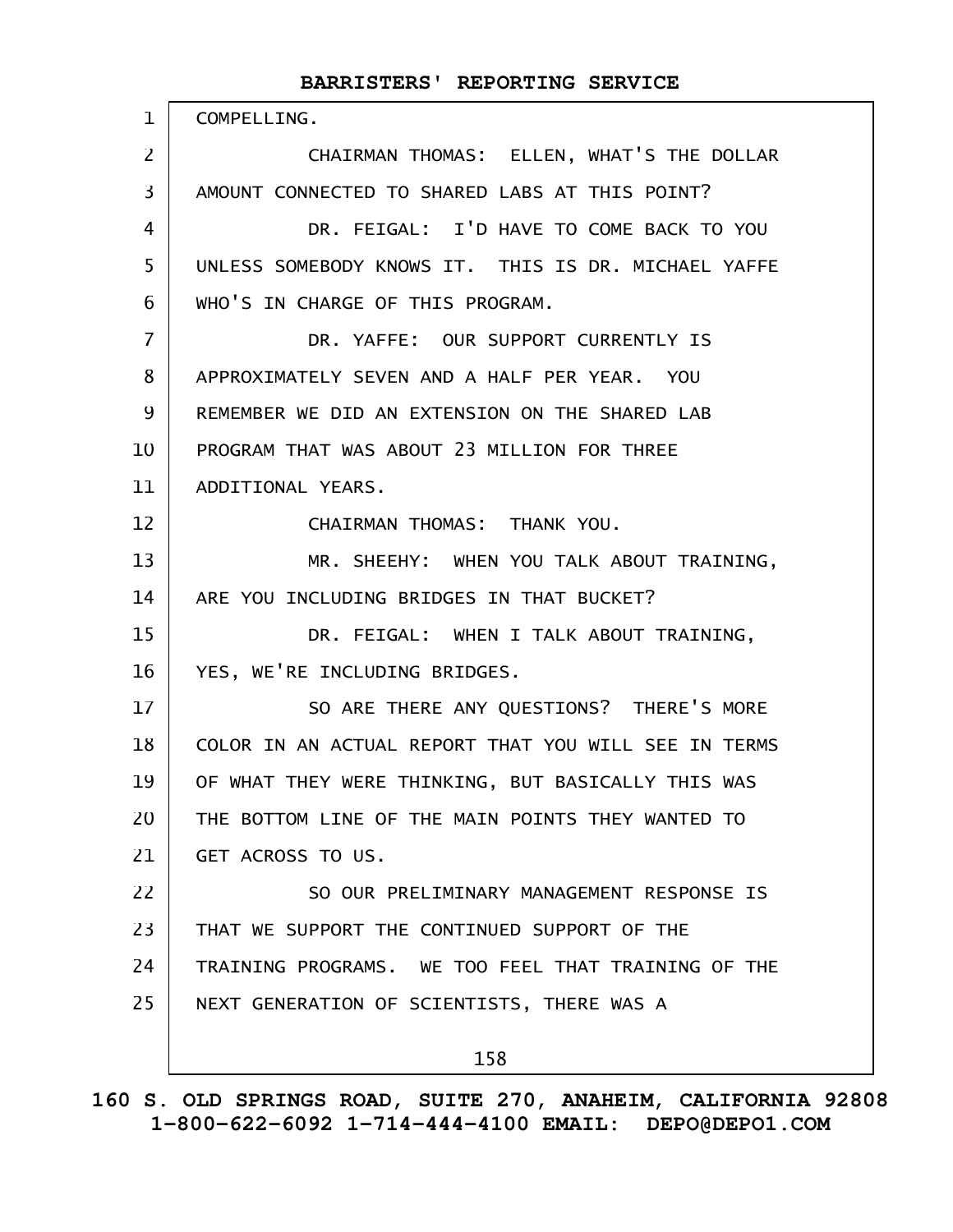| $\mathbf{1}$   | PARTICULAR INTEREST IN THE MEDICAL SCIENTIST, WAS    |
|----------------|------------------------------------------------------|
| $\overline{2}$ | VERY IMPORTANT FOR THIS FIELD. IN ADDITION, WE DID   |
| 3              | TALK, NOT EXTENSIVELY BECAUSE JUST OF THE AMOUNT OF  |
| 4              | TIME WE HAD BEFORE THIS MEETING, BUT THAT WE         |
| 5              | UNDERSTAND THE RATIONALE FOR WHY THEY DON'T THINK    |
| 6              | IT'S CRITICAL FOR US TO CONTINUE EXTENDING SUPPORT   |
| 7              | FOR THE SHARED LABS. AND WE ACTUALLY AGREED WITH     |
| 8              | THAT RATIONALE AND SUGGESTION. WE RECOGNIZE ANY OF   |
| 9              | THESE DECISIONS ARE HARD, BUT THAT SOME INSTITUTIONS |
| 10             | MAY HAVE PROBLEMS IN MAINTAINING THESE FACILITIES.   |
| 11             | BUT THE NEED FOR THESE FACILITIES HAS DECLINED WITH  |
| 12             | THE POLITICAL CHANGES OVER TIME, AND WHERE POSSIBLE, |
| 13             | THESE FACILITIES COULD BE ABSORBED INTO GENERAL      |
| 14             | INSTITUTIONAL FACILITIES. SO THAT WAS OUR INITIAL    |
| 15             | IMPRESSION OF THESE RECOMMENDATIONS.                 |
| 16             | THE NEXT QUESTION THAT CIRM POSED WAS THE            |
| 17             | FOLLOWING: THAT THE 2012 STRATEGIC PLAN UPDATE       |
| 18             | EMPHASIZES MOVEMENT FROM THE BENCH TO THE BEDSIDE,   |
| 19             | WHICH IS, IN FACT, HOW OUR SCIENTIFIC PROGRAMS HAVE  |
| 20             | EVOLVED WITH INCREASED EMPHASIS OF THE PROPORTION OF |
| 21             | OUR FUNDING IN THE CLINIC AS OPPOSED TO BASIC AND    |
| 22             | EARLY TRANSLATIONAL RESEARCH. DOING DEVELOPMENT      |
| 23             | PROGRAMS IS JUST A MORE EXPENSIVE ENDEAVOR. AND AS   |
| 24             | TIME MOVES ON, IT TAKES UP A LARGER PROPORTION OF    |
| 25             | CIRM'S BUDGET. NONETHELESS, THOUGH, CIRM IS STILL    |
|                |                                                      |

159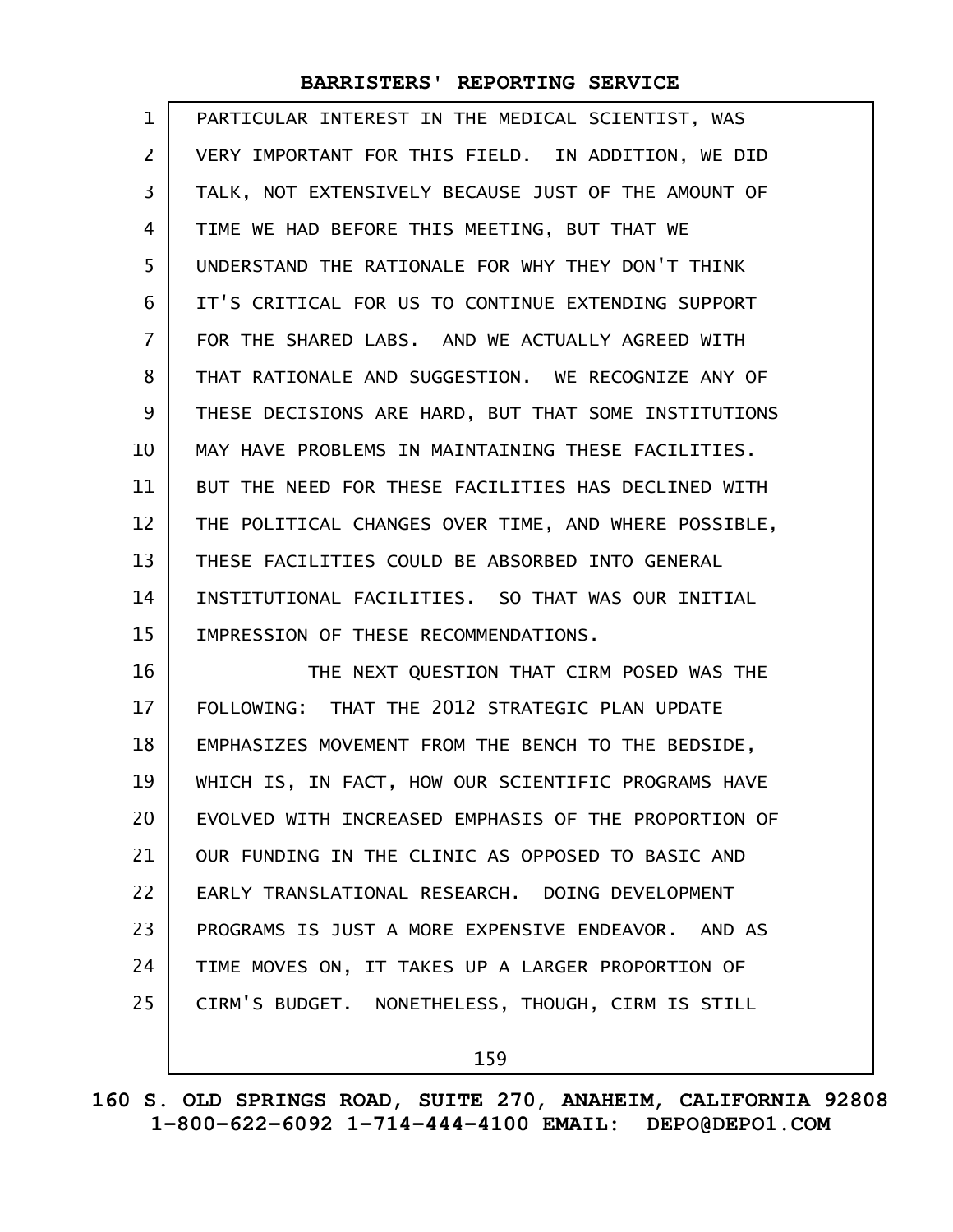| $\mathbf 1$    | STRONGLY SUPPORTIVE OF THE ENGINE OF DISCOVERY.      |
|----------------|------------------------------------------------------|
| $\overline{2}$ | SO WE ASKED THEM TO DISCUSS WHETHER THERE            |
| $\overline{3}$ | ARE PARTICULARLY IMPORTANT AREAS OF OPPORTUNITY IN   |
| 4              | THE NEXT FOUR YEARS FOR BASIC DISCOVERY AND FOR      |
| 5              | EARLY TRANSLATIONAL RESEARCH.                        |
| 6              | SO THE MAIN GIST OF WHAT THEY CAME BACK              |
| $\overline{7}$ | WITH IS THAT THEY DO RECOMMEND, AND I DIVIDED IT     |
| 8              | INTO THREE PARTS, IT WAS SORT OF A THREE-PART        |
| 9              | RESPONSE. IN TERMS OF THE BASIC COMPONENT, THE SAB   |
| 10             | RECOMMENDED CONTINUED SUPPORT FOR BASIC RESEARCH,    |
| 11             | BUT DID RAISE THE ISSUE THAT THEY FELT OUR FOCUS AND |
| 12             | RESTRICTION OF CIRM FUNDING IN SOME OF OUR RFA'S TO  |
| 13             | PROJECTS THAT REQUIRE THE USE OF HUMAN CELLS WAS TOO |
| 14             | PRESCRIPTIVE AND DIDN'T TAKE INTO ACCOUNT THE        |
| 15             | BENEFITS THAT MODEL ORGANISM RESEARCH COULD OFFER.   |
| 16             | IN ADDITION, IN THE AREA OF TRANSLATION,             |
| 17             | THEY NOTED THAT THE CLINICAL PROJECTS SHOULD BE      |
| 18             | CAREFULLY SELECTED SO THAT THEY ARE STRONG IN TERMS  |
| 19             | OF THEIR MECHANISTIC BASIS AND HAVE A STRONG CHANCE  |
| 20             | OF SUCCESS, THERE REALLY WAS NO CONSENSUS ON         |
| 21             | PARTICULAR AREAS OF RESEARCH. SOME FELT THAT CIRM    |
| 22             | SHOULD HAVE A FOCUS ON ES CELLS WHERE CALIFORNIA HAS |
| 23             | ALREADY SHOWN LEADERSHIP AND ACCUMULATED EXPERTISE.  |
| 24             | ONE MEMBER SUGGESTED CIRM NOT FOCUS ON INDUCED       |
| 25             | PLURIPOTENT STEM CELLS GIVEN JAPAN'S STRONG PUSH IN  |
|                | 160                                                  |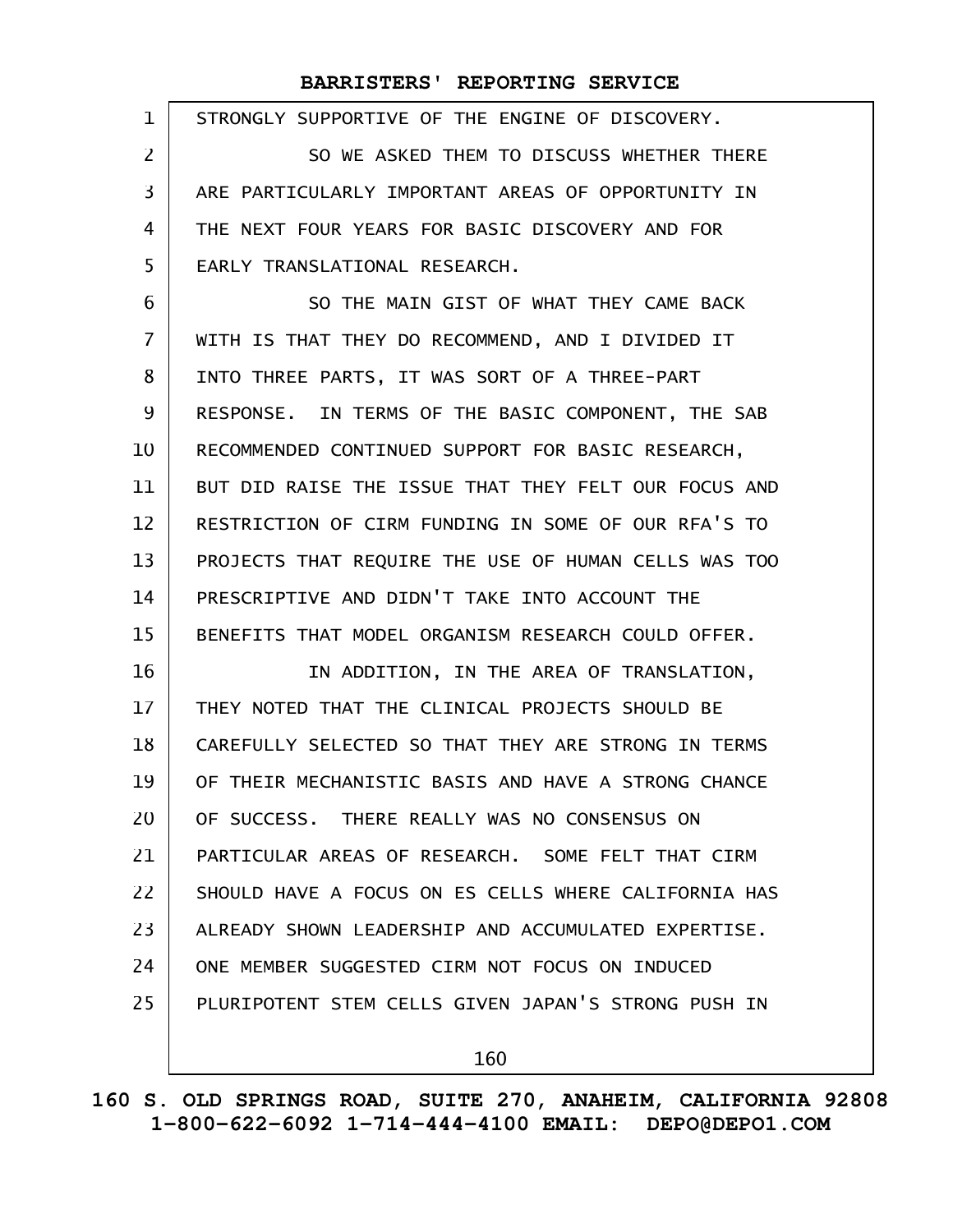| $\mathbf{1}$   | THIS AREA. WHEREAS, OTHERS THOUGHT YOU SHOULD BE     |
|----------------|------------------------------------------------------|
| $\overline{2}$ | BROAD, AND IT WOULD BE MOST EFFECTIVE IN TERMS OF    |
| 3              | MAXIMIZING SUCCESSES TO TAKE ADVANTAGE OF THE BROAD  |
| 4              | RANGE OF PROJECTS AND EXPERTISE IN THE STATE.        |
| 5              | AND THEN THERE WAS A SEPARATE                        |
| 6              | RECOMMENDATION REGARDING GRANT REVIEWERS. THIS MAY   |
| $\overline{7}$ | HAVE COME UP IN THEIR TELECON CONVERSATION OR        |
| 8              | PERHAPS IN THEIR CLOSED SESSION. BUT THE SAB NOTED   |
| 9              | THAT CIRM SHOULD CONTINUE TO OBTAIN THE VERY BEST    |
| 10             | EXTERNAL REVIEWERS. AND THEY BROUGHT UP THE ISSUE    |
| 11             | OF THERE MAY BE REVIEWER FATIGUE AND MAY BE AT TIMES |
| 12             | DIFFICULT TO GET THE BEST PEOPLE TO JOIN. AND SO     |
| 13             | CIRM COULD CONSIDER ENHANCING FUNDING FOR THE CHAIRS |
| 14             | OF THESE WORKING GROUPS AND TRY TO SCHEDULE THE      |
| 15             | REVIEW MEETINGS ONE TO TWO YEARS IN ADVANCE IF THERE |
| 16             | ARE DIFFICULTIES IN RECRUITMENT.                     |
| 17             | SO THOSE WERE THE THREE BINS OF                      |
| 18             | RECOMMENDATION THAT THEY HAD FOR US IN THE AREAS OF  |
| 19             | BASIC, TRANSLATION, AND GRANT REVIEW.                |
| 20             | SO OUR PRELIMINARY RESPONSE IN THEIR                 |
| 21             | THOUGHTS ABOUT THE BASIC IS WE AGREE THAT MANAGEMENT |
| 22             | SHOULD CONTINUE TO SUPPORT FUNDING OF BASIC SCIENCE. |
| 23             | WE DO, HOWEVER, DO HAVE A PRIORITY OF SUPPORTING     |
| 24             | TRANSFORMING BASIC RESEARCH, AND THAT HAS BEEN THE   |
| 25             | FOCUS OF SOME OF OUR RECENT RFA'S. WE THOUGH HAVE    |
|                | 161                                                  |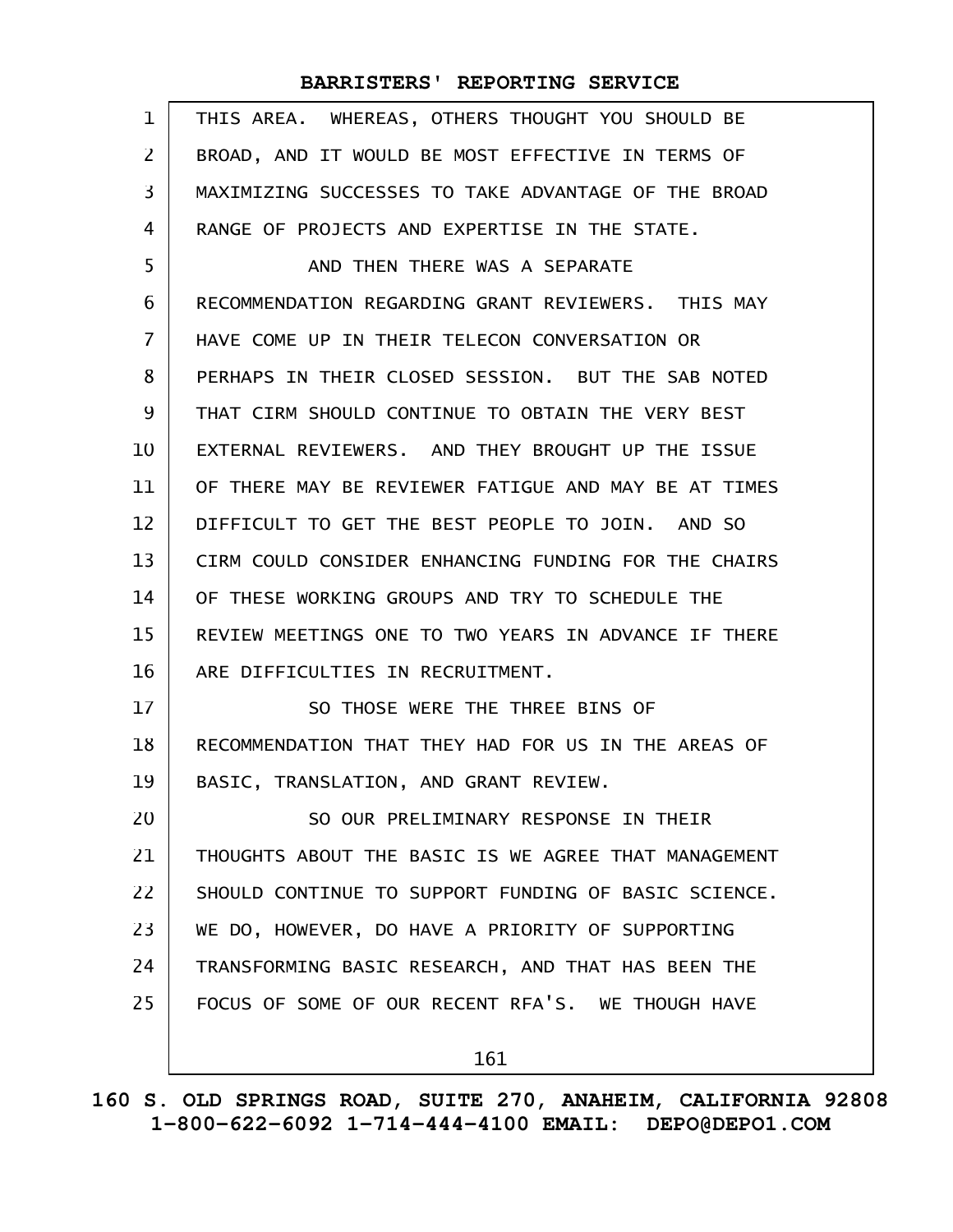| $\mathbf 1$    | HAD AND CONTINUE TO THINK THERE IS A NEED FOR HUMAN  |
|----------------|------------------------------------------------------|
| $\overline{2}$ | CELLS RATHER THAN CELLS OF MODEL SYSTEMS. AND WE'VE  |
| 3              | HAD THAT PRIORITY FROM THE BEGINNING. PART OF IT IS  |
| 4              | BECAUSE WE'RE WORKING WITH HUMAN CELLS. WE'RE        |
| 5              | TRYING TO FOCUS ON MODELS THAT MIGHT MORE CLOSELY    |
| 6              | MIMIC THE HUMAN CONDITION. AND THESE ARE ALSO NOT    |
| $\overline{7}$ | EXCLUSIVE OF A LOT OF PRELIMINARY WORK BEING DONE IN |
| 8              | AN ANIMAL MODEL AND ALSO RECOGNITION OF FACT THAT A  |
| 9              | VERY SUBSTANTIVE PORTION OF FUNDING FROM THE         |
| 10             | NATIONAL INSTITUTES OF HEALTH GOES TO ANIMAL MODEL   |
| 11             | SYSTEMS.                                             |
| 12             | SO, ONE, IT WAS THOUGHT WE WANT TO                   |
| 13             | MAINTAIN THE FOCUS ON HUMAN CELLS BECAUSE THERE ARE  |
| 14             | OTHER FUNDING STREAMS THAT ARE FUNDING THESE OTHER   |
| 15             | TYPES OF MODELS; BUT, IN ADDITION, WE DO RECOGNIZE   |
| 16             | WE DON'T WANT TO MISS SOMETHING THAT COULD BE QUITE  |
| 17             | TRANSFORMATIVE. SO WE DO HAVE SOME EXAMPLES IN OUR   |
| 18             | FUNDING PORTFOLIO OF ALLOWING INVESTIGATORS TO LOOK  |
| 19             | AT ANIMAL MODELS, USUALLY IN THE CONTEXT OF ALSO     |
| 20             | LOOKING AT HUMAN CELLS, AND WE DO HAVE A TRACK WITH  |
| 21             | OUR RECENT RFA IN BASIC BIOLOGY OF WHAT WE CALL      |
| 22             | TRANSFORMATIVE WHERE I THINK EVERYTHING THAT CAME IN |
| 23             | WAS ON OTHER ANIMAL MODEL SYSTEMS.                   |
| 24             | SO WE DO THINK THERE MAY BE CERTAIN                  |
| 25             | INSTANCES WHERE WE SHOULD TRY AND MAKE SURE WE'RE    |
|                | 162                                                  |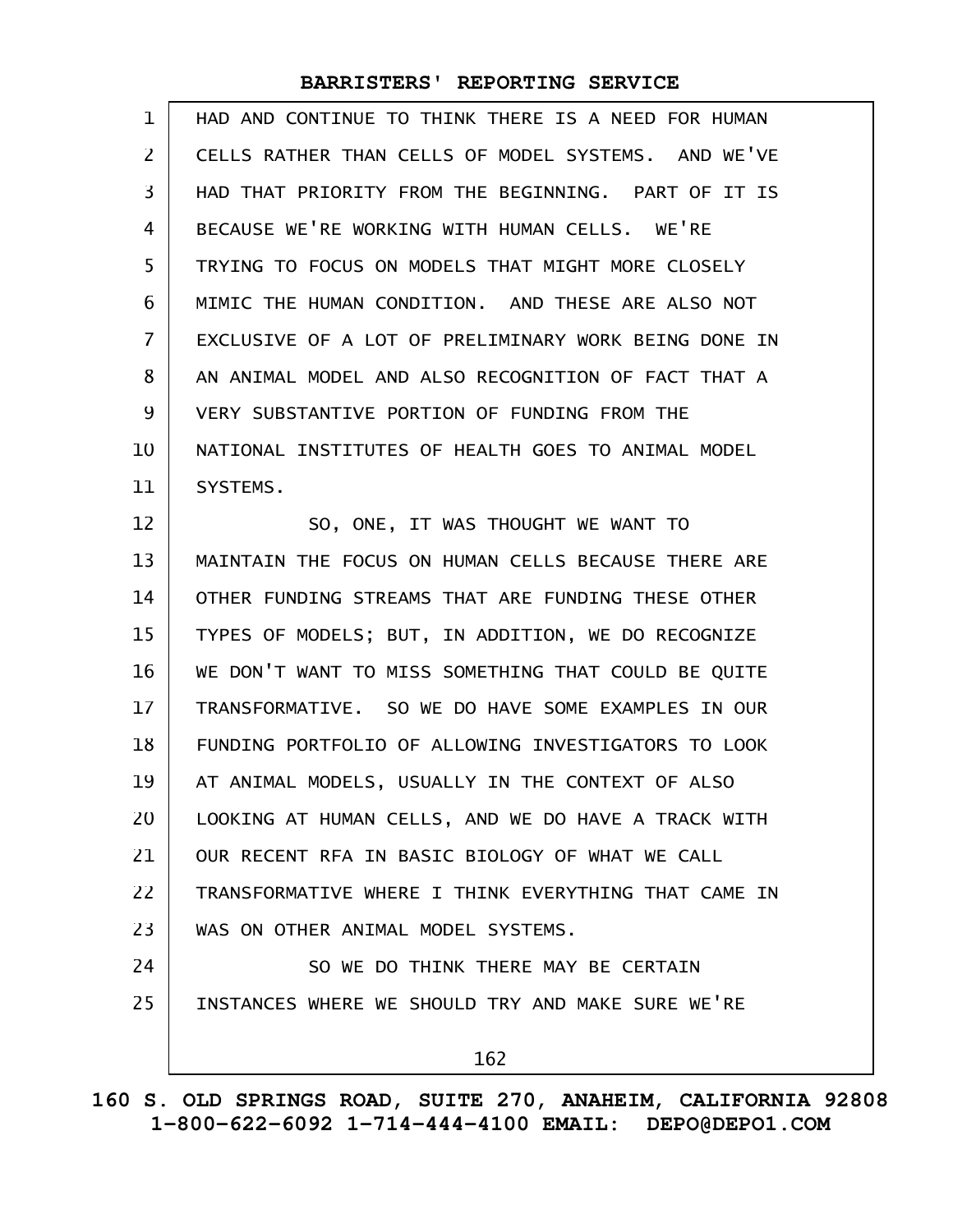| $\mathbf{1}$   | CAPTURING THOSE SYSTEMS THAT COULD BE PARTICULARLY   |
|----------------|------------------------------------------------------|
| 2              | INNOVATIVE AND NOVEL.                                |
| 3              | I ALSO THINK, AS YOU KNOW, AND THIS ISN'T            |
| 4              | A REASON NOT TO DO SOMETHING, BUT WE ALSO ALREADY    |
| 5              | GET HUNDREDS OF APPLICATIONS THAT COME IN IN THE     |
| 6              | AREA OF HUMAN CELLS, AND WE PROBABLY DON'T HAVE THE  |
| $\overline{7}$ | CAPACITY TO LOOK AT THOUSANDS OF APPLICATIONS. SO    |
| 8              | WE ARE ALSO CONCERNED ABOUT OPENING UP THE GATES, SO |
| 9              | TO SPEAK, IN TERMS OF WHAT COULD COME IN.            |
| 10             | WE DO BELIEVE WE SHOULD CONTINUE TO                  |
| 11             | EMPHASIZE THE STUDY OF HUMAN CELL SYSTEMS, BUT WE DO |
| 12             | TAKE THEIR POINT AND WILL ENSURE THAT ANY LIKELY     |
| 13             | TRANSFORMING WORK IN OTHER ORGANISMS COULD BE        |
| 14             | SUPPORTED IN SELECTION OF GRANTS FOR REVIEW.         |
| 15             | CHAIRMAN THOMAS: ELLEN, WHAT'S THE FULL              |
| 16             | RANGE OF MODEL SYSTEMS THAT WE'VE FUNDED OUTSIDE OF  |
| 17             | HUMAN?                                               |
| 18             | DR. FEIGAL: I'D HAVE TO -- WE ACTUALLY               |
| 19             | CAN DO A PORTFOLIO ANALYSIS OF THAT. I DON'T HAVE    |
| 20             | IT AT THE TOP OF MY HEAD RIGHT NOW. I DON'T KNOW     |
| 21             | IF -- I'M SURE IF I TALKED TO DR. KELLY SHEPHERD,    |
| 22             | SHE COULD GET THAT TO ME QUITE QUICKLY.              |
| 23             | DR. YAFFE: WE HAVE FUNDED PROJECTS FROM              |
| 24             | PLANARIA, FLAT WORMS, TO HUMANS. WE FUNDED PROJECTS  |
| 25             | IN DROSOPHILA, FRUIT FLIES; C ELEGANS, WORMS; A LOT  |
|                | 163                                                  |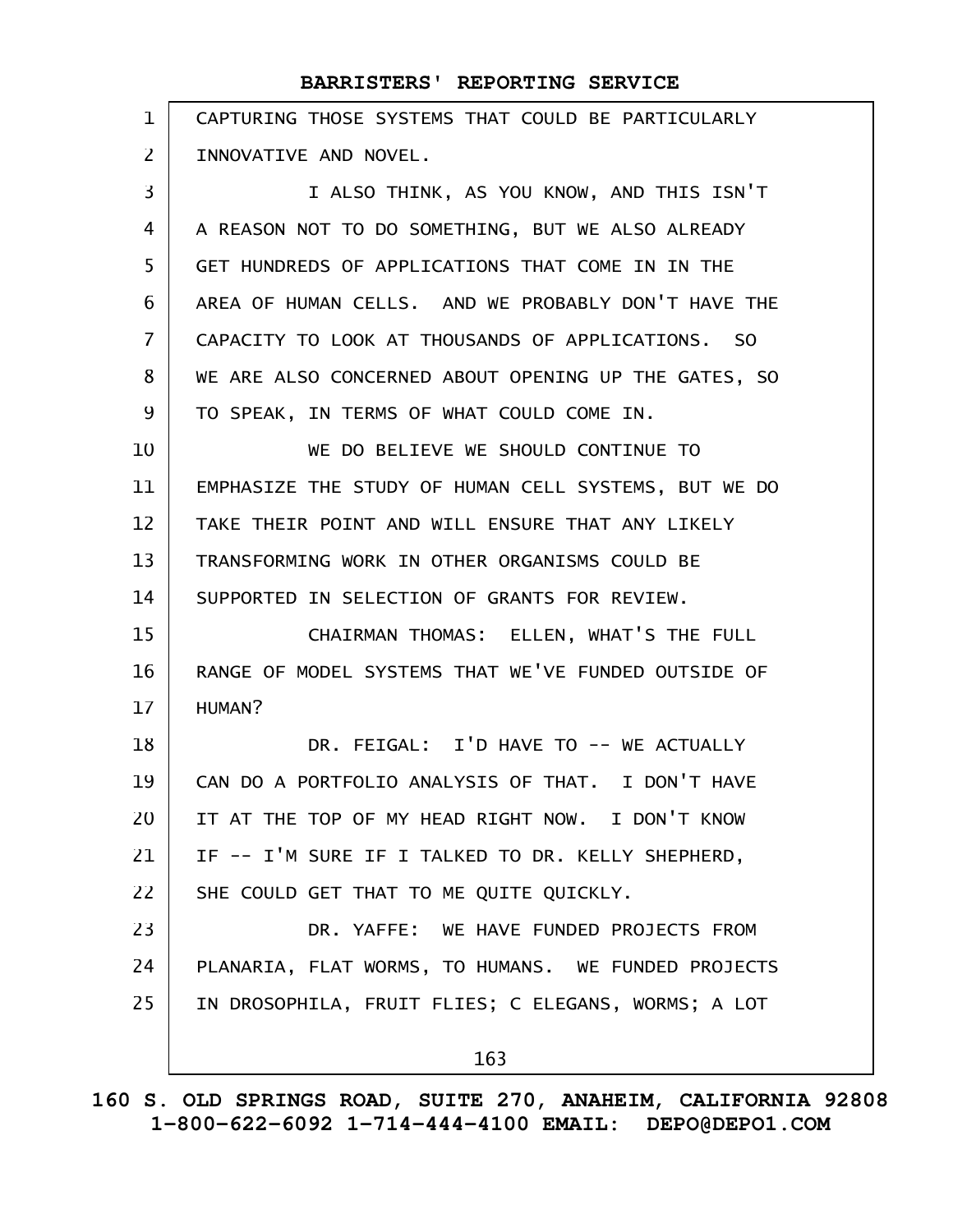|                | BARRISTERS' REPORTING SERVICE                        |
|----------------|------------------------------------------------------|
| $\mathbf 1$    | OF PROJECTS WITH MOUSE. AND SO WE HAVE FUNDED THE    |
| $\overline{2}$ | SPECTRUM. THE VAST MAJORITY, OF COURSE, ARE WITH     |
| 3              | HUMAN CELLS IN CULTURE.                              |
| 4              | CHAIRMAN THOMAS: THANK YOU, MICHAEL.                 |
| 5              | DR. FEIGAL: WERE THERE ANY MORE QUESTIONS            |
| 6              | ABOUT ANIMAL MODELS?                                 |
| $\overline{7}$ | MR. SHEEHY: AGAIN, MAYBE THIS IS NOT THE             |
| 8              | RIGHT PLACE, AND I'M KIND OF ANTICIPATING GETTING TO |
| 9              | THE END OF THIS DISCUSSION ABOUT TRANSLATIONAL. BUT  |
| 10             | IT SEEMS TO ME LIKE WHAT WE'RE TALKING ABOUT IS A    |
| 11             | BROAD PRIORITIZATION PROCESS. SO IT WOULD BE         |
| 12             | HELPFUL FOR ME AS A BOARD MEMBER, WHEN YOU'RE        |
| 13             | THINKING ABOUT THIS, TO ALSO OVERLAY WITH THE        |
| 14             | SCIENTIFIC QUESTIONS THE INFRASTRUCTURE QUESTIONS.   |
| 15             | IT SEEMS LIKE ON ONE HAND WE'RE GOING TO TAKE OUR    |
| 16             | MOST PROMISING PROJECTS AND SHOVE THEM TO            |
| 17             | COMPLETION.                                          |
| 18             | ON THE OTHER HAND, WE'RE GOING TO CONTINUE           |
| 19             | SOME WORK AT A DIFFERENT LEVEL BEFORE THE CLINICAL   |
| 20             | STAGE, AND WE SHOULD OVERLAY THAT WITH THE           |
| 21             | DIALOGUES WITH THE PROGRAMS THAT WE HAVE SET UP      |
| 22             | ACROSS CALIFORNIA WITH SOME SORT OF SENSE ABOUT HOW  |
| 23             | TO METER THIS OUT AND WHAT PROPORTIONS OVER WHAT     |
| 24             | PERIOD OF TIME IN ORDER TO SUSTAIN THE               |
| 25             | INFRASTRUCTURE WE BUILT. WE BUILT BUILDINGS. WE'VE   |
|                | 164                                                  |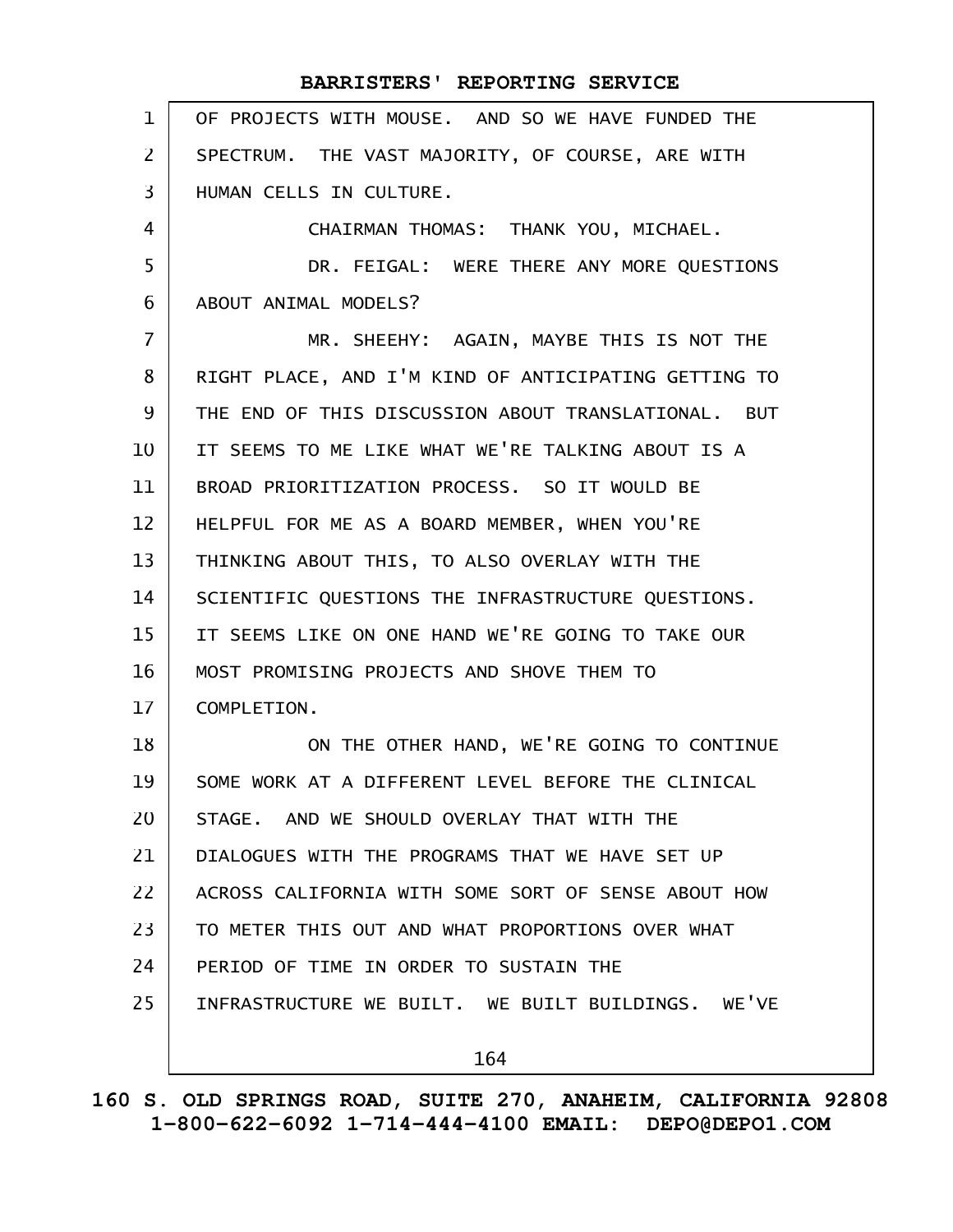| $\mathbf{1}$   | HIRED SCIENTISTS. WE HAVE A LOT OF WORK THAT'S       |
|----------------|------------------------------------------------------|
| $\overline{2}$ | GOING ON. NIH IS NOT LIKE FOLKS ARE GOING TO         |
| 3              | GRADUATE FROM OUR FUNDING TO NIH FUNDING. THAT MAY   |
| 4              | BE A PROBLEM GOING FORWARD. WE CREATED THIS HUGE     |
| 5              | INFRASTRUCTURE IN CALIFORNIA. IT SEEMS TO ME THAT    |
| 6              | THERE SHOULD BE SOME SORT OF ANALYSIS THAT COMBINES  |
| 7              | THE PRIORITIZATION WITH SUSTAINING THE               |
| 8              | INFRASTRUCTURE THAT WE CREATED.                      |
| 9              | WE'RE NOT TALKING ABOUT GETTING A QUICK              |
| 10             | HIT OUT OF THIS. THIS REALLY SOUNDS TO ME LIKE       |
| 11             | THEY'RE SAYING KEEP YOUR PROGRAMS GOING, KEEP WHAT   |
| 12             | YOU BUILT, SUSTAIN WHAT YOU BUILT. IT SEEMS LIKE     |
| 13             | PARTIALLY THAT'S A SCIENCE QUESTION, BUT IT'S ALSO   |
| 14             | RECOGNIZING WHAT IS THE MIX OF PROGRAMS WE NEED TO   |
| 15             | SUSTAIN WHAT WE'VE BUILT. WHEN WE COME BACK IN       |
| 16             | DECEMBER, IT WOULD BE HELPFUL TO HAVE A PROCESS TO   |
| 17             | ADD THAT AS A DIMENSION TO THE ANALYSIS.             |
| 18             | DR. FEIGAL: SO TO THE TRANSLATIONAL                  |
| 19             | RESEARCH, WE ACTUALLY AGREE THAT THERE SHOULD BE A   |
| 20             | STRONG MECHANISTIC BASIS AS MUCH AS POSSIBLE. WE     |
| 21             | DID NOT FEEL FROM WHAT WE READ IN THE REPORT THERE   |
| 22             | WAS ACTUALLY A CONSENSUS ON LOOKING AT A PARTICULAR  |
| 23             | CELL TYPE, WHETHER IT'S IPS, ES CELL. THERE REALLY   |
| 24             | WASN'T A CONSENSUS IN WHAT WE HEARD AT A HIGH LEVEL. |
| 25             | THIS COULD BE SOMETHING THAT WE EXAMINE WITH THEM IN |
|                | 165                                                  |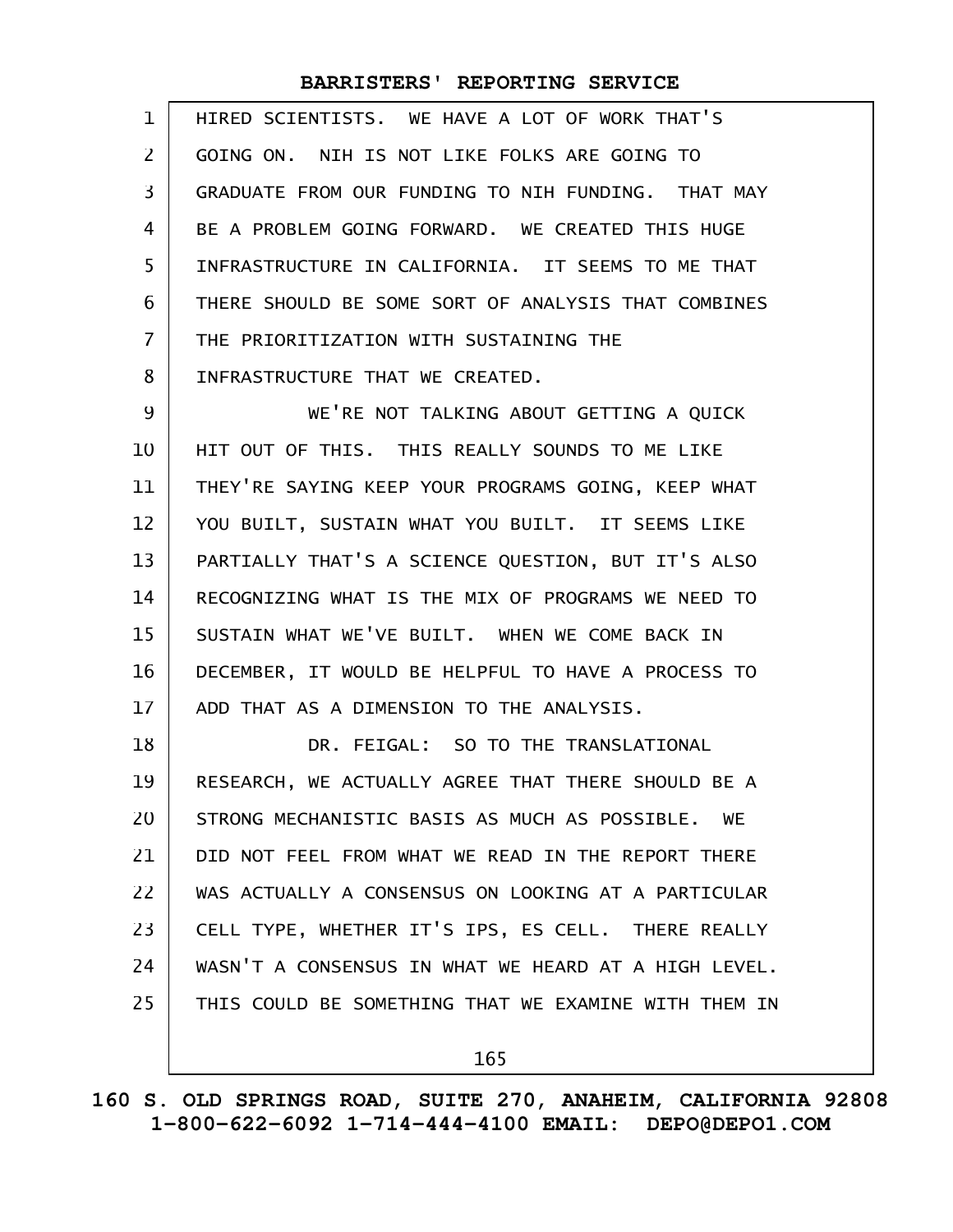| $\mathbf{1}$      | A MORE IN-DEPTH DISCUSSION.                          |
|-------------------|------------------------------------------------------|
| $\overline{2}$    | AT THIS POINT IN TIME, THOUGH, IN TERMS OF           |
| $\overline{3}$    | WHAT WE'RE TRYING TO DO AND NOT KNOWING WHERE THE    |
| 4                 | FIELD COULD LEAD, AND IT COULD BE ONE APPROACH IS    |
| 5                 | GOOD IN A PARTICULAR AREA AND A DIFFERENT CELL TYPE  |
| 6                 | APPROACH IS APPROPRIATE IN ANOTHER, THAT IT WOULD    |
| $\overline{7}$    | PROBABLY BE IN THE BEST INTEREST OF THE INSTITUTE TO |
| 8                 | PURSUE A BROAD RANGE OF SCIENTIFICALLY COMPELLING    |
| 9                 | STEM CELL PLATFORMS.                                 |
| 10                | IN TERMS OF GRANT REVIEWERS -- DID YOU               |
| 11                | HAVE A COMMENT?                                      |
| $12 \overline{ }$ | MR. TORRES: IT'S A PROCESS QUESTION.                 |
| 13                | YOU'RE GOING TO CONTINUE TO MEET WITH THE SCIENTIFIC |
| 14                | ADVISORY BOARD TO GO OVER THEIR INITIAL              |
| 15                | RECOMMENDATIONS, CORRECT? SO THESE ARE VERY          |
| 16                | PRELIMINARY MANAGEMENT RESPONSES.                    |
| 17                | DR. FEIGAL: THESE ARE PRELIMINARY ONLY               |
| 18                | BECAUSE WE'VE HAD TWO DAYS TO GO THROUGH THEM. BUT   |
| 19                | I DON'T SEE THAT -- I MEAN THERE MAY BE NUANCES THAT |
| 20                | HAVEN'T BEEN BROUGHT OUT. I CAN'T SAY THERE HAS      |
| 21                | BEEN A STRONG DIFFERENCE OF OPINION ABOUT THE        |
| 22                | MANAGEMENT RESPONSE IN TALKING WITH PEOPLE.          |
| 23                | MR. TORRES: I APPRECIATE YOU AND THE                 |
| 24                | SCIENCE STAFF WORKING SO DILIGENTLY TO GET SOME      |
| 25                | RESPONSE TO US TODAY, AND IT'S VERY, VERY ADMIRED.   |
|                   | 166                                                  |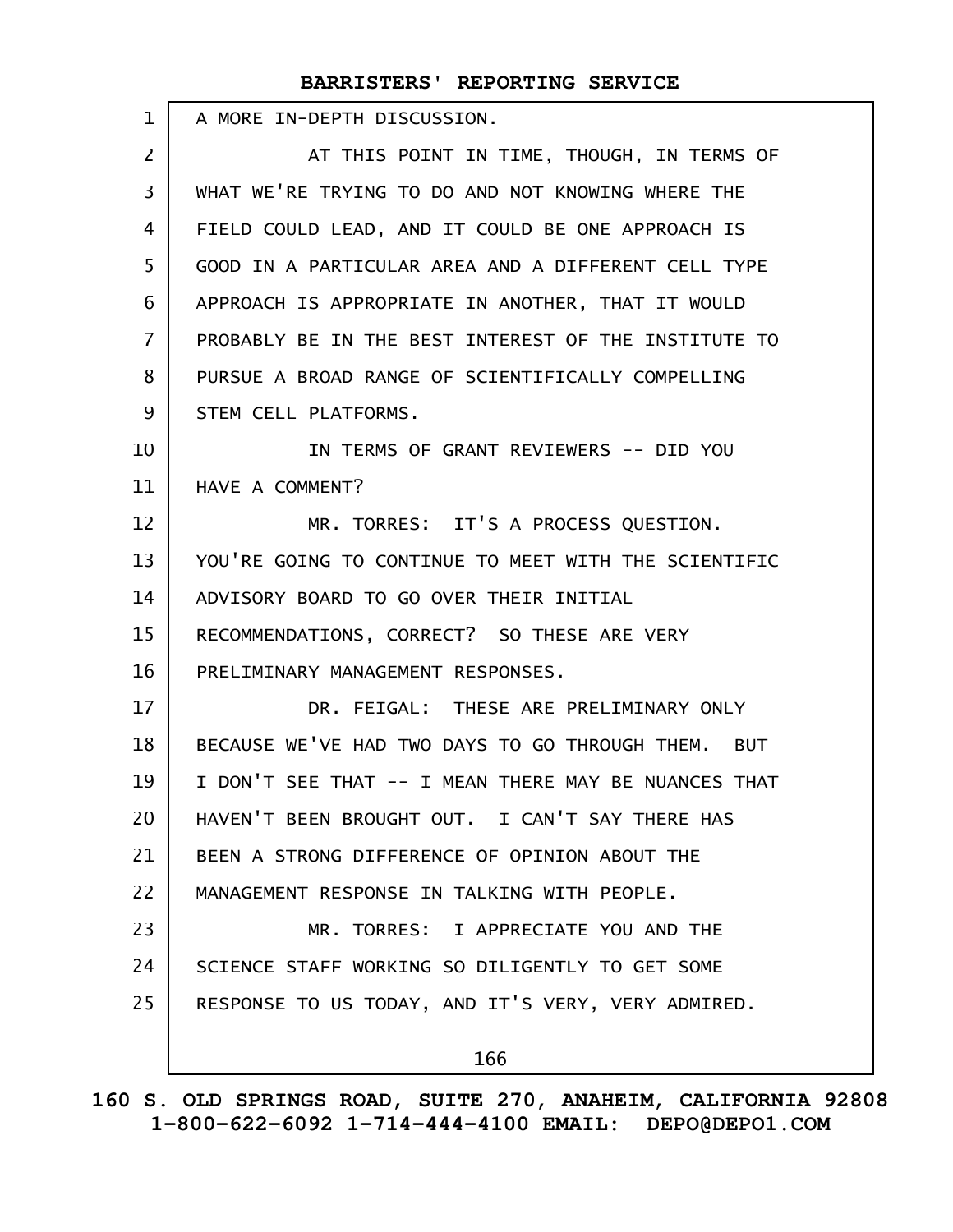| 1              | SECONDLY, IS IT THE INTENT OF THIS CHAIR             |
|----------------|------------------------------------------------------|
| $\mathsf{Z}$   | THAT THE SCIENTIFIC ADVISORY BOARD MEMBERS OR ONE OR |
| 3              | TWO OF THEM MIGHT ADDRESS US AT THE DECEMBER         |
| 4              | MEETING?                                             |
| 5              | AND SECONDLY, ANOTHER PROCESS QUESTION.              |
| 6              | SHOULD THE SCIENCE SUBCOMMITTEE TAKE THE TIME TO     |
| $\overline{7}$ | REVIEW THESE RECOMMENDATIONS WITH STAFF AT A LATER   |
| 8              | DATE, BUT PRIOR TO OUR FULL DECEMBER MEETING?        |
| 9              | DR. FEIGAL: I THINK THE WAY IT WAS SET               |
| 10             | UP, IT WAS SET UP TO BE AN ADVISORY BOARD TO THE     |
| 11             | SCIENTIFIC PART OF THE INSTITUTE. AND THAT THROUGH   |
| 12             | THE SCIENTIFIC STAFF, WE WOULD COMMUNICATE THE       |
| 13             | FINDINGS TO YOU AS OPPOSED TO A DIRECT INTERACTION   |
| 14             | WITH THE BOARD.                                      |
| 15             | MR. TORRES: ALL RIGHT. IT STILL REQUIRES             |
| 16             | US AS A BOARD TO RESPOND SINCE WE'RE GOING TO HAVE   |
| 17             | TO MAKE MAJOR DECISIONS, AS SHERRY AND JEFF AND      |
| 18             | OTHERS HAVE OPINED, WITH RESPECT TO HOW WE UTILIZE   |
| 19             | THE CURRENT FUNDING AND ANY FUTURE FUNDING WE MIGHT  |
| 20             | HAVE. SO I'M SAYING WHEN IS THAT GOING TO TAKE       |
| 21             | PLACE? IS THE SUBCOMMITTEE GOING TO MEET FIRST AND   |
| 22             | THEN PRESENT THEIR RECOMMENDATIONS TO US AT THE FULL |
| 23             | MEETING IN DECEMBER, OR ARE WE JUST GOING TO COME    |
| 24             | BACK IN DECEMBER AND DO A FULL HEARING?              |
| 25             | DR. FEIGAL: I THINK THE ISSUE IS THIS IS             |
|                | 167                                                  |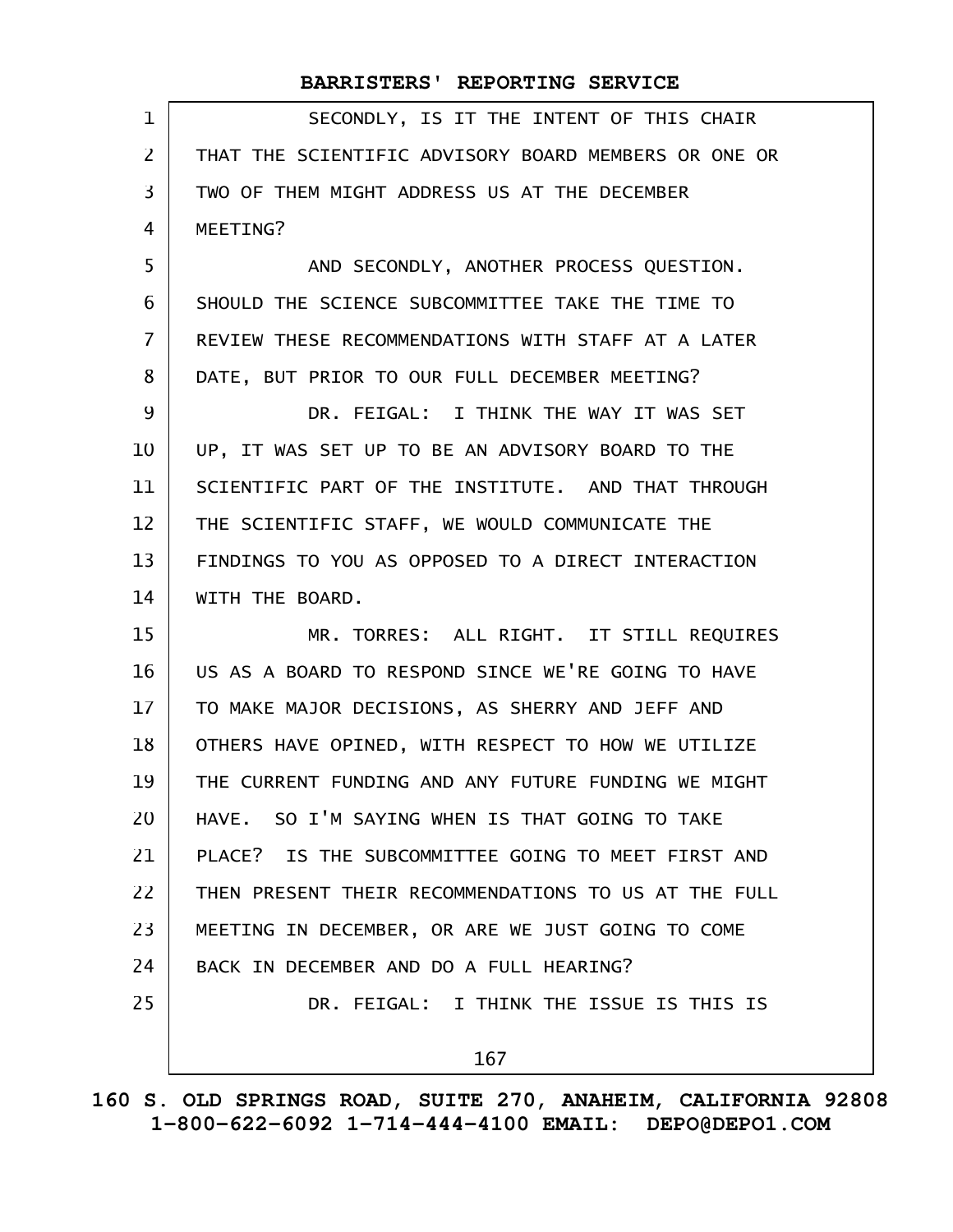| $\mathbf{1}$   | A PRELIMINARY DISCUSSION RIGHT NOW, AND PROBABLY     |
|----------------|------------------------------------------------------|
| 2              | DECEMBER IS WHERE WE WOULD HAVE SOME FURTHER         |
| 3              | DIGESTION OF THE ISSUES AND COME BACK TO YOU FOR     |
| 4              | MORE IN-DEPTH DISCUSSION.                            |
| 5              | MR. TORRES: I JUST FEEL MANY TIMES A                 |
| 6              | SUBCOMMITTEE COULD GET MORE INTO THE WEEDS OR DRILL  |
| $\overline{7}$ | DOWN MORE THAN WE AS A FULL BOARD CAN GIVEN THE TIME |
| 8              | THAT WE HAVE. IT'S JUST A SUGGESTION. MIGHT NOT      |
| 9              | THAT BE A GOOD APPROACH AS WE MOVE FORWARD?          |
| 10             | CHAIRMAN THOMAS: I THINK, SENATOR TORRES,            |
| 11             | THAT IS A GOOD IDEA. PERHAPS SHORTLY IN ADVANCE OF   |
| 12             | THE, SO AS TO GIVE YOU GUYS FULL TIME TO DO WHAT YOU |
| 13             | NEED TO DO, SHORTLY IN ADVANCE OF THE DECEMBER       |
| 14             | MEETING, WE COULD CONVENE THE SCIENCE SUBCOMMITTEE   |
| 15             | JUST TO AIR OUT SOME OF THESE ISSUES.                |
| 16             | A QUESTION I HAVE, FOR EXAMPLE, WE'RE                |
| 17             | TALKING ABOUT WHAT WILL BE PRESENTED IN DECEMBER.    |
| 18             | WE IMMEDIATELY HAVE A SIGNIFICANT FUNDING ISSUE      |
| 19             | COMING UP THE FOLLOWING DAY IN THE FORM OF THE DT    |
| 20             | III AWARDS. AND TO THE EXTENT THAT WE WOULD BE       |
| 21             | CONTEMPLATING PUTTING ASIDE SIGNIFICANT AMOUNT OF    |
| 22             | MONEY OR RESERVING IT, IF YOU WILL, FOR PUSHING THE  |
| 23             | SIX TO EIGHT THROUGH TO PROOF OF CONCEPT, THAT COULD |
| 24             | IMPACT ON THE DECISIONS MADE THE FOLLOWING DAY ON DT |
| 25             | III.                                                 |
|                |                                                      |

168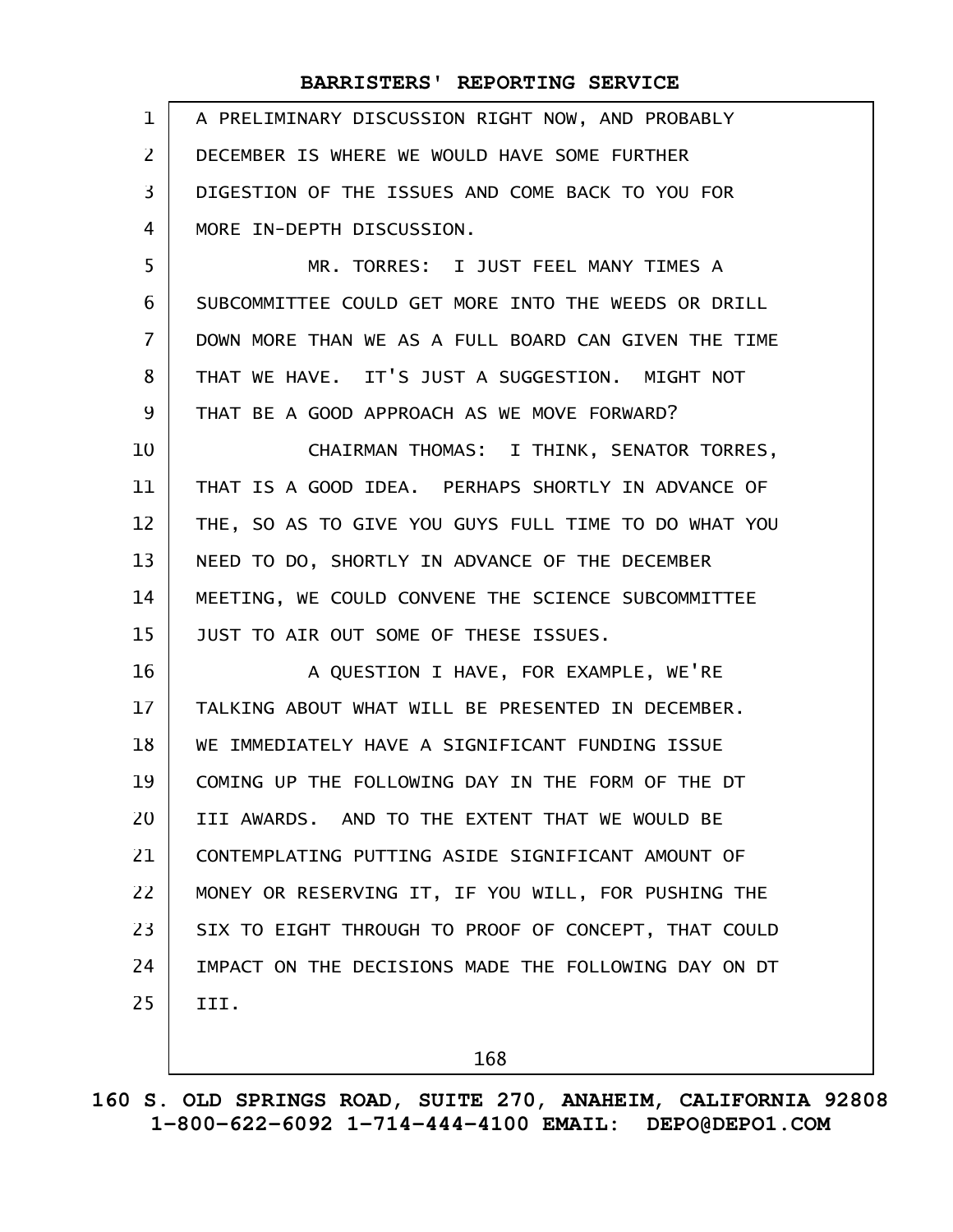| 1              | SO IT WOULD BE HELPFUL TO HAVE MORE                  |
|----------------|------------------------------------------------------|
| $\overline{2}$ | THOUGHT OUT THAN LESS THE AMOUNT OF MONEY THAT ONE   |
| 3              | MIGHT NEED FROM A BUDGETING PERSPECTIVE FOR THE      |
| 4              | PROJECTS THAT WE'RE PLANNING TO PUSH THROUGH.        |
| 5              | DR. FEIGAL: WHAT I TRIED TO EXPLAIN IS               |
| 6              | IT'S NOT JUST THE BUDGET, BUT WE WOULD COME BACK TO  |
| $\overline{7}$ | YOU WITH WHAT WE THINK THE FUNDING SET ASIDE WOULD   |
| 8              | BE IN DECEMBER. IT WOULDN'T JUST BE A PROCESS.       |
| 9              | CHAIRMAN THOMAS: THAT'S GREAT. YOU WOULD             |
| 10             | PLAN ON HAVING THOSE NUMBERS BY DECEMBER?            |
| 11             | DR. FEIGAL: CORRECT.                                 |
| 12             | CHAIRMAN THOMAS: PREFERABLY BY THE                   |
| 13             | SCIENCE SUBCOMMITTEE THAT WOULD PRECEDE THAT BY JUST |
| 14             | A LITTLE BIT.                                        |
| 15             | DR. FEIGAL: SURE.                                    |
| 16             | IN TERMS OF WHAT WE WERE TALKING ABOUT               |
| 17             | HERE, I THINK WE WERE AT THE GRANT REVIEW SECTION OF |
| 18             | OUR PRELIMINARY RESPONSE. THAT WE COMPLETELY AGREE   |
| 19             | THAT WE WANT THE BEST AVAILABLE REVIEWERS TO         |
| 20             | CONTINUE TO BE CHOSEN FOR ASSESSING GRANTS. AND      |
| 21             | ACTUALLY OUR REMUNERATION TO REVIEWERS ALREADY       |
| 22             | FAVORABLY COMPARES TO NIH AND OTHER FOUNDATIONS.     |
| 23             | BUT THE MAJOR POINT WITH WHETHER OR NOT PEOPLE CAN   |
| 24             | ATTEND OR NOT IS USUALLY ONE OF TIME. IT'S NOT       |
| 25             | ABOUT MONEY. AND THAT IT'S USUALLY TIME OF THE       |
|                | 169                                                  |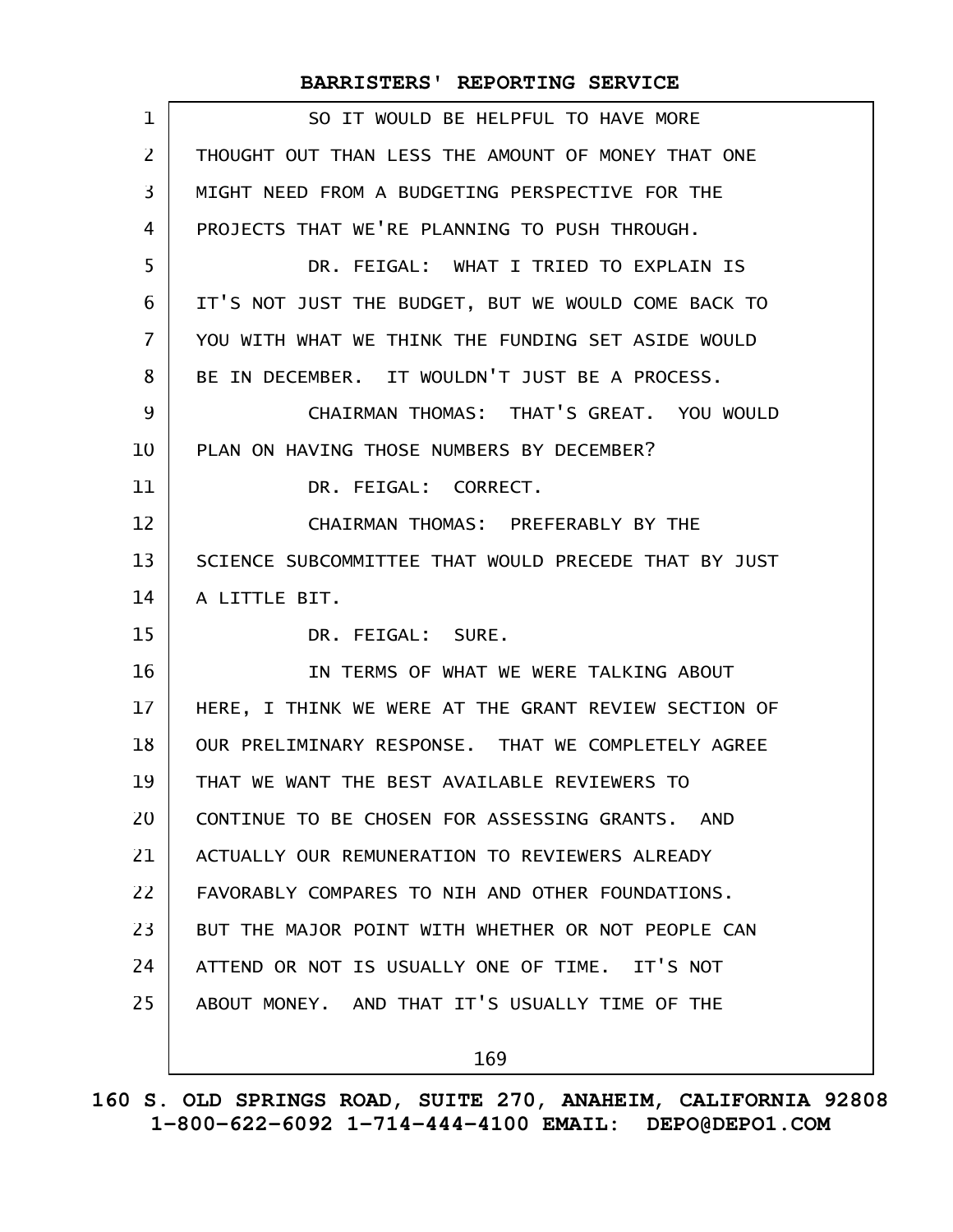| $\mathbf{1}$   | REVIEWERS THAT'S THE RATE-LIMITING STEP. WE HAVE A   |
|----------------|------------------------------------------------------|
| $\mathbf{Z}$   | LOT OF REVIEWS, WE HAVE SOME THAT GO SEVERAL DAYS IN |
| 3              | DURATION, AND IT'S DIFFICULT FOR PEOPLE TO EXPEND A  |
| 4              | LARGE AMOUNT OF TIME. PARTICULARLY IF THEY'RE STILL  |
| 5              | ACTIVELY WORKING AND IN A LAB AND TRYING TO GET WORK |
| 6              | DONE, IT REALLY IS A TIME ISSUE.                     |
| $\overline{7}$ | AS AN AGENCY, WE ACTUALLY HAVE A                     |
| 8              | REQUIREMENT BUILT INTO THE PROPOSITION ABOUT HOW     |
| 9              | MANY REVIEWERS NEED TO BE ON-SITE, AND IT'S A RATHER |
| 10             | LARGE GROUP, AND IT HAS TO BE OF A CERTAIN           |
| 11             | COMPOSITION. SO WE HAVE PARAMETERS THAT WE NEED TO   |
| 12             | WORK WITHIN. AND SO IT DOES MAKE IT CHALLENGING      |
| 13             | BECAUSE OF THE LARGE NUMBERS OF PEOPLE THAT HAVE TO  |
| 14             | COME AND THE FACT THAT THEY HAVE TO BE ON SITE.      |
| 15             | WE DON'T HAVE A GREAT ANSWER. I WISH WE              |
| 16             | COULD SCHEDULE THINGS TWO YEARS IN ADVANCE, BUT WE   |
| 17             | ACTUALLY SCHEDULE THINGS ONCE WE HAVE SORT OF THE    |
| 18             | TENTATIVE BOOKMARKS. BUT UNTIL WE SEE THE CONTENT    |
| 19             | OF WHAT COMES IN AS AN APPLICATION, WE CAN'T REALLY  |
| 20             | GET THE REVIEWER IN ADVANCE. SO WE HAVE A POOL OF    |
| 21             | PEOPLE THAT WE CAN CALL ON. BUT MAYBE THERE ARE      |
| 22             | WAYS THAT WE COULD BE MORE EFFICIENT IN TERMS OF HOW |
| 23             | WE DO IT.                                            |
| 24             | BUT TO DATE I THINK DR. SAMBRANO HAS BEEN            |
| 25             | PRETTY SUCCESSFUL IN RECRUITING OUTSTANDING TALENT   |
|                | 170                                                  |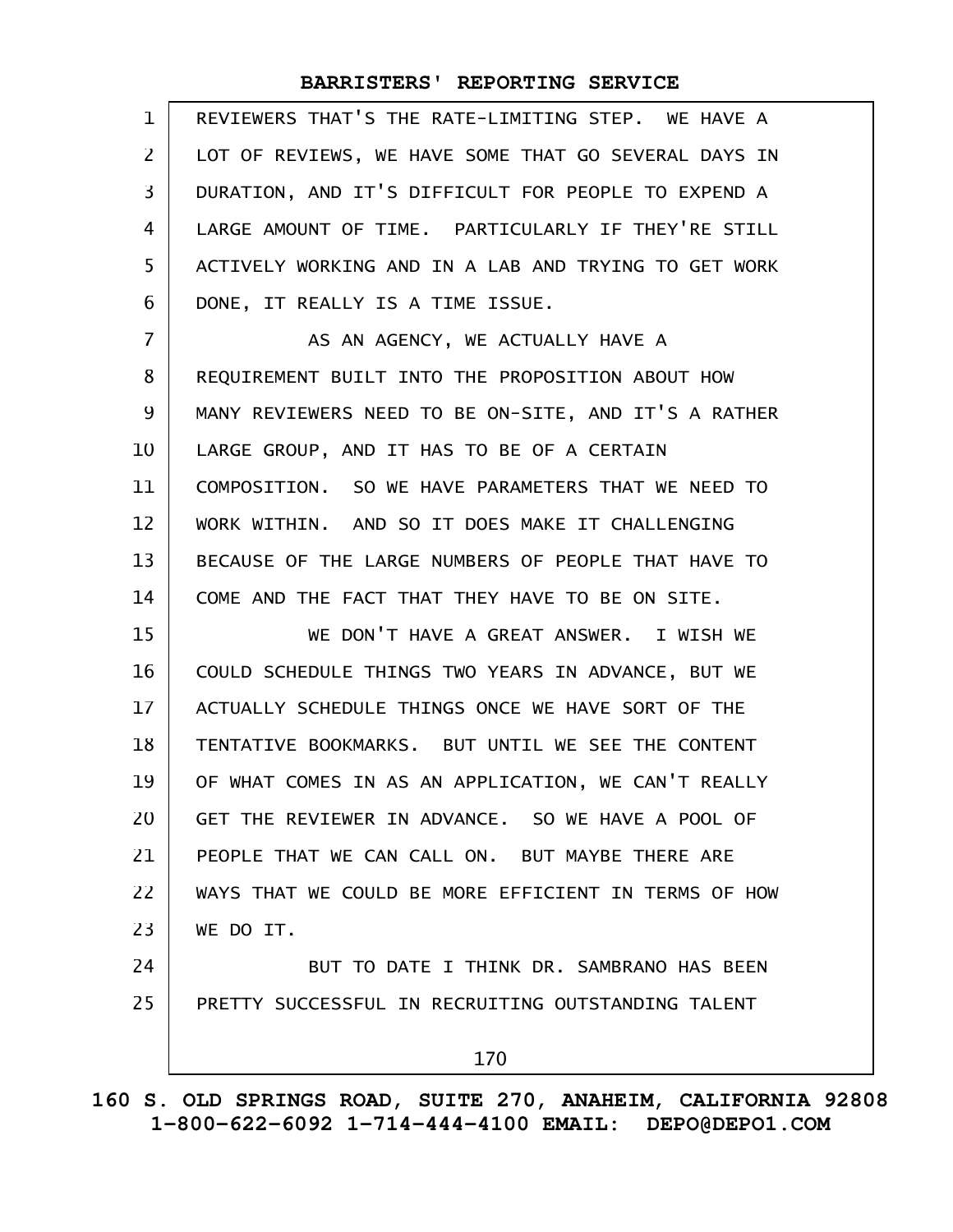| $\mathbf{1}$ | TO THESE REVIEW SESSIONS. AND TO DATE THE MAJOR      |
|--------------|------------------------------------------------------|
| 2            | RATE-LIMITING STEP HAS BEEN TIME AND NOT MONEY.      |
| 3            | CHAIRMAN THOMAS: I PRESUME THAT THE SAB              |
| 4            | WAS VERY POSITIVE ON THE POOL OF REVIEWERS THAT DR.  |
| 5            | SAMBRANO HAS PULLED TOGETHER. THAT WAS CERTAINLY MY  |
| 6            | UNDERSTANDING.                                       |
| 7            | DR. FEIGAL: MY ONLY UNDERSTANDING, THERE             |
| 8            | WASN'T AN EXTENSIVE DISCUSSION WITH CIRM STAFF ABOUT |
| 9            | OUR PROCESS OR THE COMPOSITION OF THE REVIEWERS.     |
| 10           | THAT MIGHT BE SOMETHING THEY'D BE INTERESTED IN      |
| 11           | HEARING MORE ABOUT.                                  |
| 12           | CHAIRMAN THOMAS: JUST FOR THE RECORD,                |
| 13           | GIL, WE THINK YOU DO AN OUTSTANDING JOB. IT'S VERY   |
| 14           | DIFFICULT TO GET EVERYBODY PULLED TOGETHER AND TO    |
| 15           | HAVE THE LEVEL OF SOPHISTICATION AND TALENT THAT     |
| 16           | YOU'VE BEEN ABLE TO GET FOR US. AND THE BOARD        |
| 17           | GREATLY APPRECIATES ALL YOUR WORK IN THAT REGARD.    |
| 18           | DR. FEIGAL: I THINK ANECDOTALLY WE HAVE              |
| 19           | PEOPLE VOLUNTEERING TO BE A MEMBER BECAUSE THEY'RE   |
| 20           | SO INTERESTED IN THIS GRAND EXPERIMENT OF THIS       |
| 21           | AGENCY. SO ACTUALLY I THINK PEOPLE HAVE BEEN PRETTY  |
| 22           | POSITIVE ABOUT TRYING TO INTERACT WITH THE AGENCY    |
| 23           | AND ADD VALUE IN WHATEVER WAY THEY CAN. AT LEAST     |
| 24           | THAT'S THE FEEDBACK I'VE HEARD FROM SOME OF THE      |
| 25           | REVIEWERS.                                           |
|              |                                                      |

171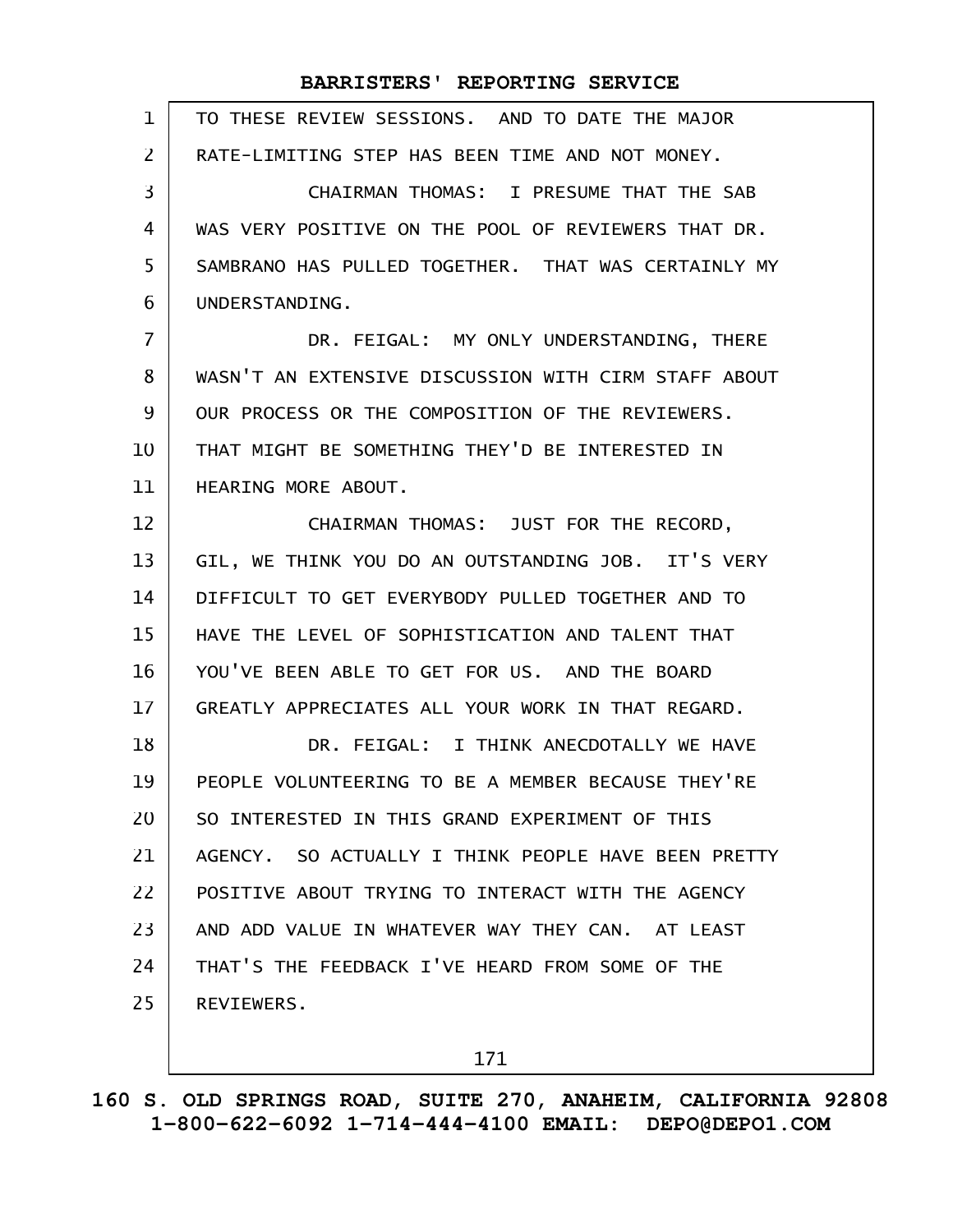| 1              | CHAIRMAN THOMAS: I ALWAYS HAVE SIDEBAR               |
|----------------|------------------------------------------------------|
| $\overline{2}$ | DISCUSSIONS WITH REVIEWERS AT OUR GRANTS WORKING     |
| 3              | GROUP, AND WITHOUT FAIL THEY BELIEVE THAT WHAT WE'VE |
| 4              | GOT GOING HERE IS SOMETHING THAT'S EXCEPTIONALLY     |
| 5              | VALUABLE. THEY ARE ABSOLUTELY ALWAYS ENVIOUS THAT    |
| 6              | WE HAVE THE PROGRAM THAT WE DO AND ARE VERY          |
| 7              | ENTHUSIASTIC ABOUT PARTICIPATING IN THE PROCESS AND  |
| 8              | DOING WHAT THEY CAN TO ADVANCE THE CAUSE. SO I       |
| 9              | FULLY AGREE WITH YOUR COMMENTS, DR. FEIGAL.          |
| 10             | DR. FEIGAL: THE NEXT QUESTION THAT WE                |
| 11             | POSED TO THE SAB IS WHAT'S YOUR ADVICE ON HOW TO     |
| 12             | BETTER ENGAGE THE PRIVATE SECTOR TO PARTNER WITH     |
| 13             | CIRM SO THAT WE CAN ENABLE THE TRANSLATIONAL AND     |
| 14             | CLINICAL DEVELOPMENT PROGRAMS TO MOVE FURTHER, AND   |
| 15             | SO THAT'S FURTHER OPPORTUNITIES FOR ACHIEVING        |
| 16             | CLINICAL PROOF OF CONCEPT AND, IF SUCCESSFUL,        |
| 17             | TOWARDS FDA APPROVAL AND COMMERCIALIZATION.          |
| 18             | AND THEN THERE WERE VERY SPECIFIC                    |
| 19             | QUESTIONS ABOUT WHETHER OR NOT CIRM FUNDING SHOULD   |
| 20             | SUPPORT CALIFORNIA CELL MANUFACTURING CAPACITY,      |
| 21             | PHASE III STUDIES, WHAT TYPES OF COST AND FACILITIES |
| 22             | WOULD BE NECESSARY? IS IT REASONABLE TO FUND THOSE   |
| 23             | WITHOUT PUBLIC/PRIVATE PARTNERSHIPS?                 |
| 24             | I GUESS ONE CAVEAT I MIGHT HAVE IS I DON'T           |
| 25             | KNOW IF -- YOU WILL SEE THEY DIDN'T REALLY ANSWER    |
|                | 172                                                  |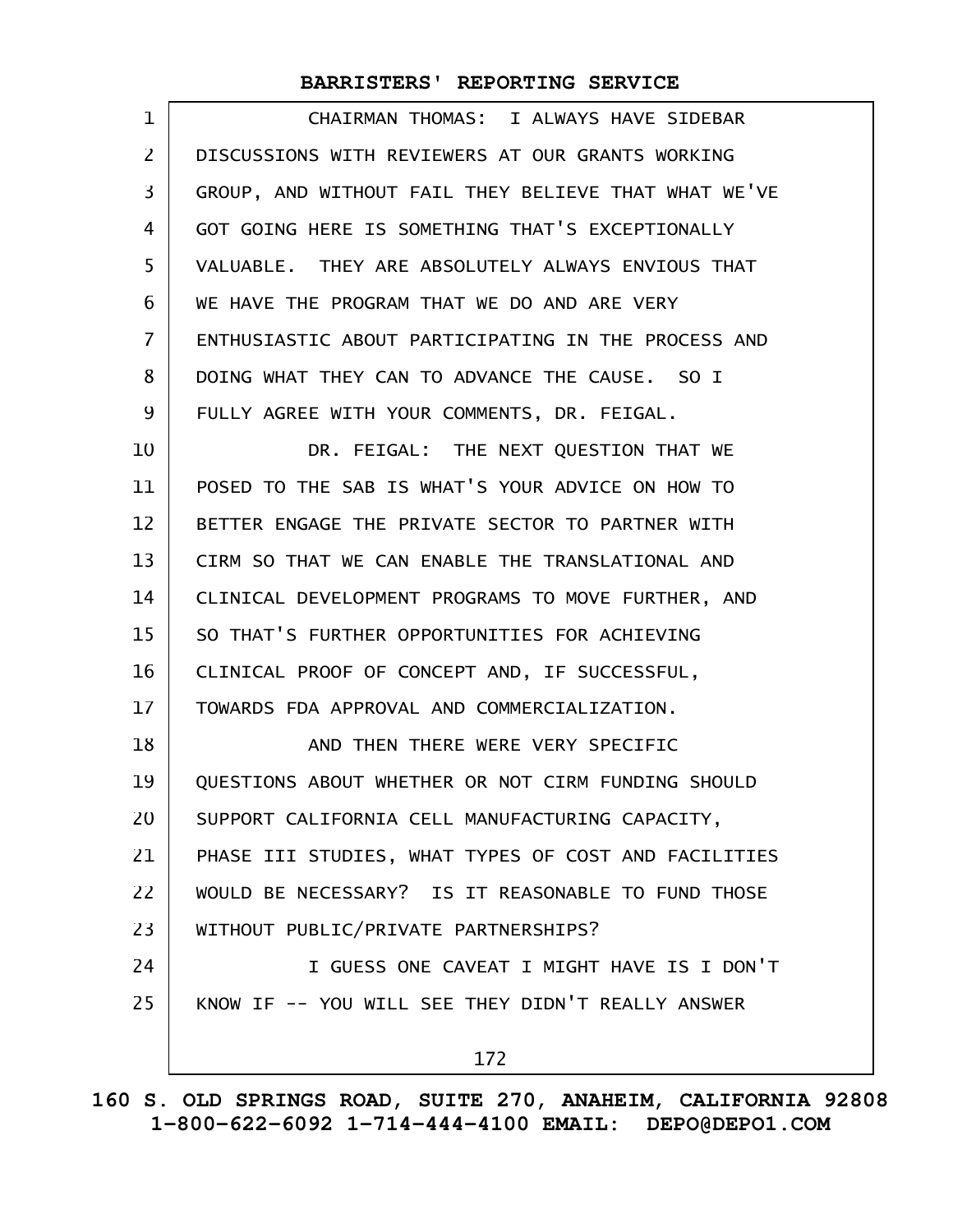| $\mathbf 1$    | THAT QUESTION. AND SO I DON'T KNOW IF THEY DIDN'T    |
|----------------|------------------------------------------------------|
| 2              | FEEL IT WAS REALLY WITHIN THEIR RADAR SCREEN OF      |
| 3              | THINGS THEY WOULD BE KNOWLEDGEABLE ENOUGH TO ANSWER, |
| 4              | OR WHETHER OR NOT IT JUST DIDN'T COME UP IN THE      |
| 5              | OTHER ISSUES THAT THEY WERE TALKING ABOUT. BUT       |
| 6              | ANYWAY, WE ACTUALLY DON'T HAVE A SPECIFIC ADVICE     |
| $\overline{7}$ | ABOUT MANUFACTURING.                                 |
| 8              | BUT THEY DID PROVIDE SOME PERSPECTIVES AT            |
| 9              | LEAST ON WHAT THEY THOUGHT OF THE VIEW THEY HAD OF   |
| 10             | OUR INTERACTIONS BETWEEN CIRM AND THE COMMERCIAL     |
| 11             | SECTOR. AND OVERALL THEY ACTUALLY HAD A POSITIVE     |
| 12             | VIEW ON HOW WE INTERACT WITH THE COMMERCIAL SECTOR.  |
| 13             | THEY DID NOTE THE ADVANTAGE OF LEVERAGING FUNDING    |
| 14             | FROM THE COMMERCIAL SECTOR FOR EXTERNALLY VALIDATING |
| 15             | THE QUALITY OF THE SCIENCE AND THE LIKELIHOOD OF     |
| 16             | SUCCESS FOR OUR PROJECTS. THEY ALSO RECOMMENDED FOR  |
| 17             | THE TOP PRIORITIZED SET OF PROJECTS, HOWEVER, THAT   |
| 18             | IT IS IMPORTANT TO ENSURE THAT THEY CAN BE FUNDED    |
| 19             | WITHOUT REQUIRING MATCHED LEVERAGE FUNDING UNTIL     |
| 20             | AFTER PHASE IIA WHEN SUCCESSFUL PROGRAMS SHOULD      |
| 21             | READILY OBTAIN EXTERNAL SUPPORT.                     |
| 22             | CHAIRMAN THOMAS: CAN YOU JUST REMIND THE             |
| 23             | BOARD WHAT THE REQUIREMENTS ARE AT THE MOMENT FOR    |
| 24             | LEVERAGED FUNDING?                                   |
| 25             | DR. FEIGAL: WE ACTUALLY HAVE NO                      |
|                | 173                                                  |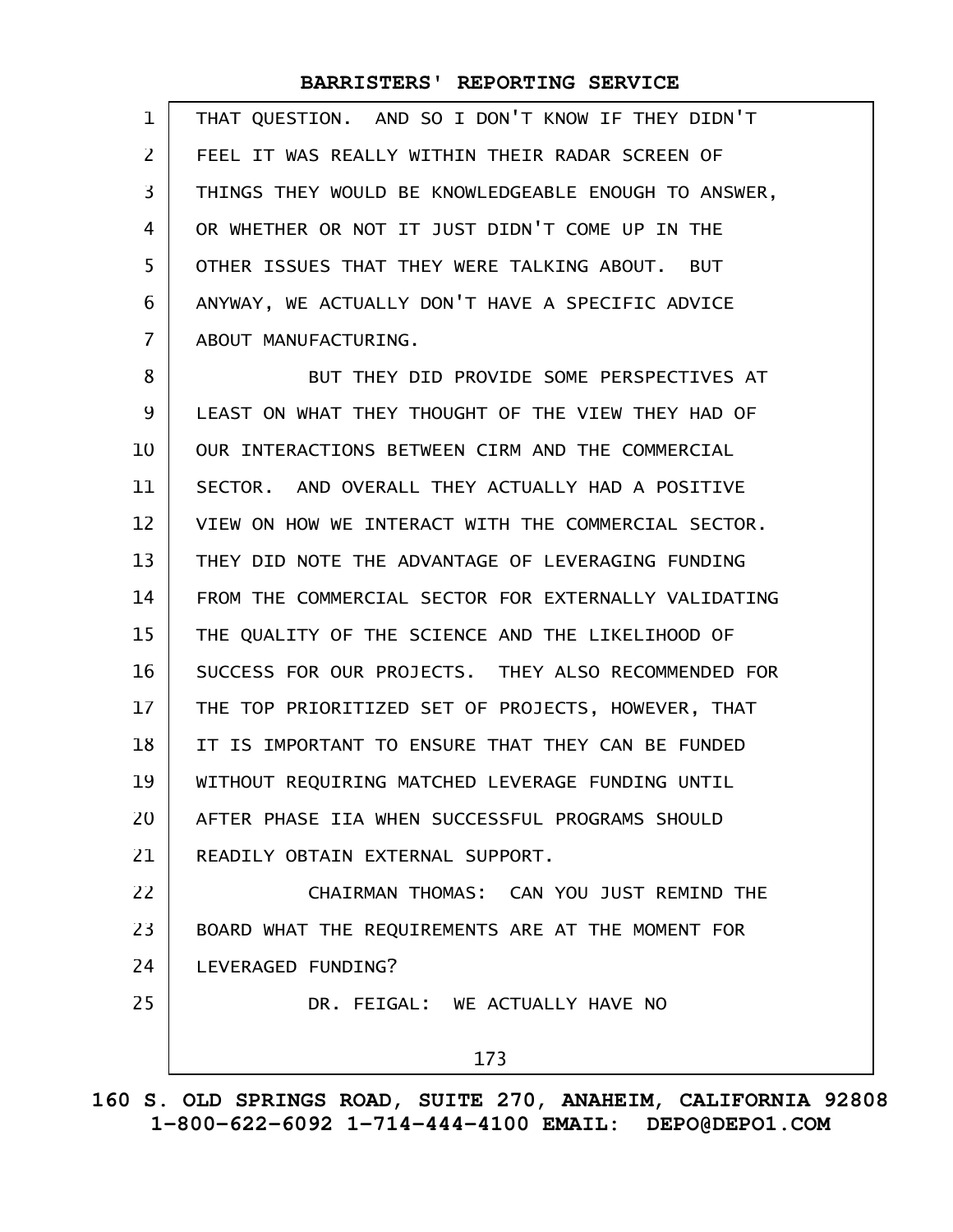| $\mathbf 1$    | REQUIREMENTS FOR LEVERAGED SUPPORT FROM INDUSTRY     |
|----------------|------------------------------------------------------|
| $\overline{2}$ | EXCEPT FOR THE STRATEGIC PARTNERSHIP PROGRAM.        |
| 3              | THERE'S NO REQUIREMENT IN ANY OF THE OTHER PROGRAMS. |
| 4              | WHAT WE HAVE REQUIRED FOR THOSE WHO ARE WORKING IN   |
| 5              | SMALL MOLECULES AND BIOLOGICS, WHICH HAS A           |
| 6              | WELL-SUPPORTED INDUSTRY BEHIND IT, THAT THERE BE AT  |
| $\overline{7}$ | LEAST 25 PERCENT LEVERAGED FUNDING THAT CAN COME     |
| 8              | FROM ANYWHERE. IT CAN COME FROM OTHER GRANTS. IT     |
| 9              | CAN COME FROM FOUNDATIONS. IT CAN COME FROM          |
| 10             | INSTITUTIONAL SUPPORT. IT WAS JUST AN ISSUE OF OUR   |
| 11             | PURSE IS FINITE. THIS IS A WELL-DEVELOPED AREA THAT  |
| 12             | INDUSTRY KNOWS WELL. ALTHOUGH IT'S POSSIBLE IT       |
| 13             | COULD COME FROM INDUSTRY, THERE'S NO REQUIREMENT FOR |
| 14             | IT TO COME FROM INDUSTRY. IT'S ONLY THE STRATEGIC    |
| 15             | PARTNERSHIP WHERE IT'S REQUIRED.                     |
| 16             | SO OUR PRELIMINARY RESPONSE IS THAT WE               |
| 17             | AGREE WHERE APPROPRIATE TRANSLATIONAL AND            |
| 18             | DEVELOPMENT STUDIES CAN BE DRIVEN INSIDE ACADEMIA.   |
| 19             | HOWEVER, WE ALSO BELIEVE, AND IT'S NOT BECAUSE OF    |
| 20             | JUST THE DOLLAR ISSUE, THAT THE PRECLINICAL AND THE  |
| 21             | EARLY CLINICAL TRIALS NEED EXPERTISE THAT GENERALLY  |
| 22             | RESIDES IN INDUSTRY AND THAT CONSULTANTS AND         |
| 23             | PARTNERSHIPS SHOULD BE INTEGRATED INTO ACADEMIC      |
| 24             | TEAMS, THAT INDUSTRY DOES NEED TO BE ENCOURAGED TO   |
| 25             | PARTICIPATE IN CLINICAL TRIALS WITH TEAMS WORKING    |
|                | 174                                                  |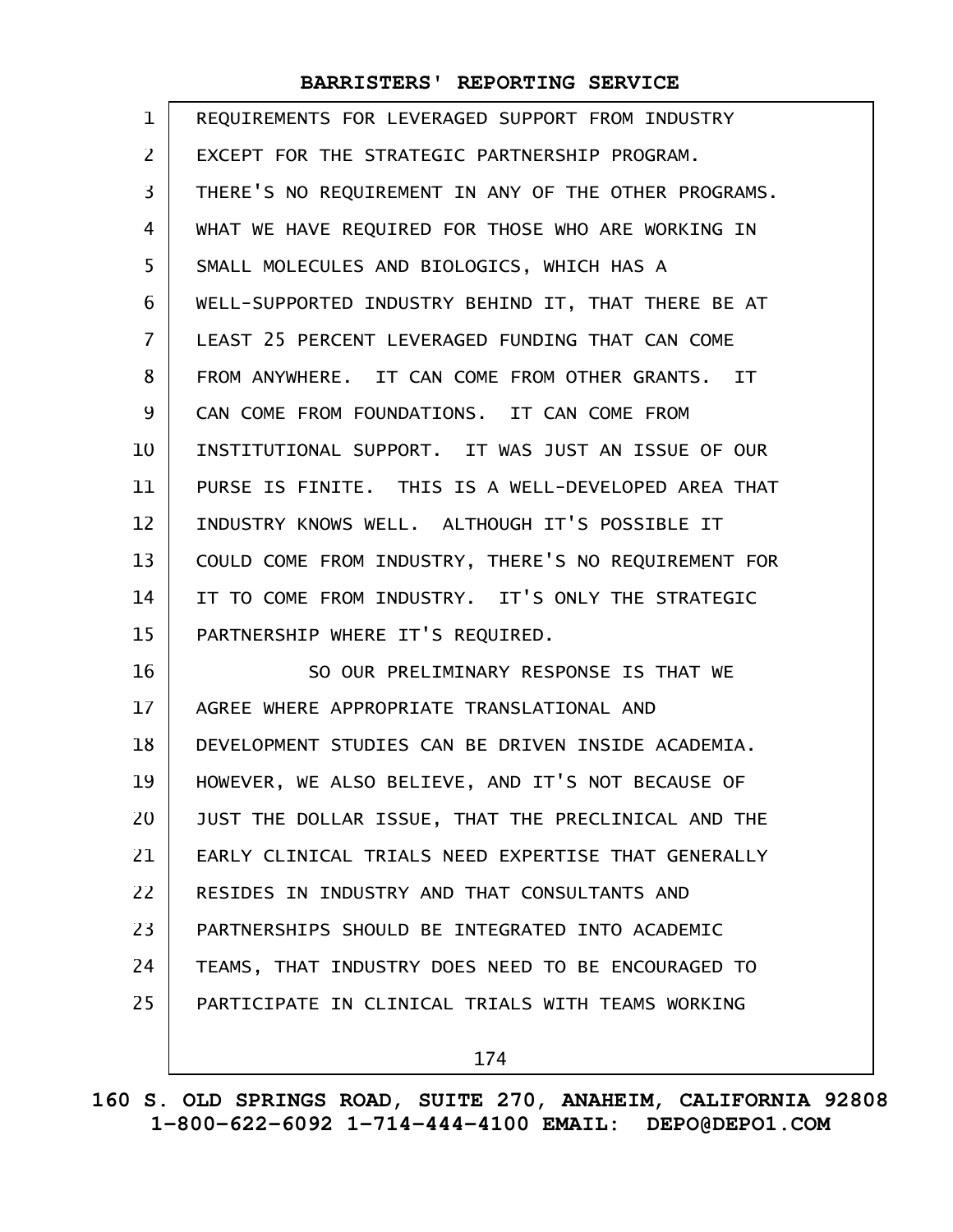| $\mathbf{1}$   | ACROSS THE PORTFOLIO AND PARTICULARLY FOR THOSE      |
|----------------|------------------------------------------------------|
| $\overline{2}$ | PROJECTS THAT INCLUDE SMALL MOLECULES AND BIOLOGICS. |
| 3              | HOWEVER, WE DO AGREE IT'S IMPORTANT NOT TO ADVERSELY |
| 4              | PENALIZE TEAMS WHO HAVE VERY SOUND AND STRONG        |
| 5              | COMPETITIVE PROJECTS WHERE INDUSTRY DOES NOT WANT TO |
| 6              | BUY IN.                                              |
| $\overline{7}$ | SO IF THERE'S SOMETHING PARTICULARLY                 |
| 8              | COMPELLING AND STRONG, AND FOR WHATEVER REASON IT    |
| 9              | CAN'T ATTRACT THAT KIND OF LEVERAGE, THEN DON'T      |
| 10             | PENALIZE THAT TEAM IF WE THINK IT'S A REALLY STRONG  |
| 11             | WAY TO MOVE FORWARD.                                 |
| 12             | THE NEXT QUESTION WAS REALLY ABOUT -- I              |
| 13             | KNOW IT LOOKS SORT OF VAGUE HERE. BUT BASICALLY THE  |
| 14             | QUESTION WAS POSED TO THEM SHOULD WE ENGAGE OUR      |
| 15             | COLLABORATING PARTNERS, AND I DON'T THINK IT'S IN    |
| 16             | THE FORMAL SENSE OF OUR CFP'S. I JUST THINK IT WAS   |
| 17             | WITH A VARIETY OF DIFFERENT PEOPLE WITH WHOM WE WORK |
| 18             | IN A MAJOR PROJECT AS A FLAGSHIP TO SET THE FIELD IN |
| 19             | MOTION AS WE WIND DOWN. SO THAT WAS THE WAY THE      |
| 20             | QUESTION WAS POSED.                                  |
| 21             | AND WHAT HAPPENED, MAYBE IT WAS DURING THE           |
| 22             | CLOSED SESSION, THEY WERE PRESENTED WITH WHAT I'D    |
| 23             | CALL A STRAWMAN PROPOSAL IN A PARTICULAR THERAPEUTIC |
| 24             | AREA. AND SO THEIR PERSPECTIVES FROM HEARING ABOUT   |
| 25             | SOME MAJOR PROJECT IN A PARTICULAR THERAPEUTIC AREA  |
|                | 175                                                  |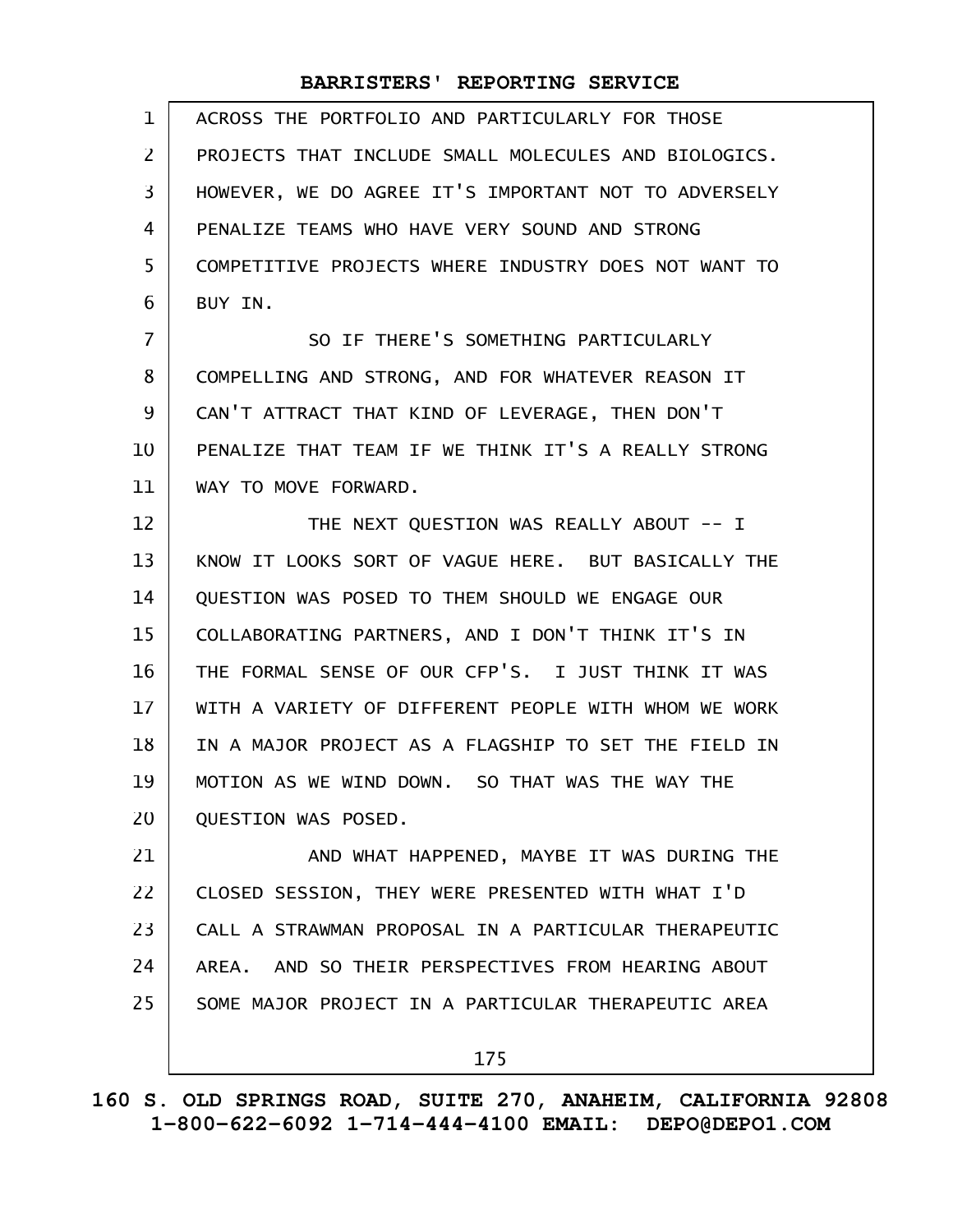| 1              | AS A STRAWMAN PROJECT, THEY THOUGHT THE UNCERTAINTY  |
|----------------|------------------------------------------------------|
| 2              | OF THE SCIENCE IN ANY ONE THERAPEUTIC AREA WOULD     |
| 3              | MAKE THIS A VERY HIGH RISK STRATEGY. AND THEY WERE   |
| 4              | AGAINST CONSOLIDATING PROGRAMS IN THIS WAY.          |
| 5              | THEY DID, HOWEVER, FEEL IF AN OPPORTUNITY            |
| 6              | AROSE TO PARTICIPATE IN A MAJOR PROJECT IN A SINGLE  |
| $\overline{7}$ | THERAPEUTIC AREA WHERE THERE WAS A PARTNERSHIP THAT  |
| 8              | PROVIDED SIGNIFICANT FINANCIAL LEVERAGE TO CIRM, IT  |
| 9              | MIGHT BE AN EFFECTIVE USE OF RESOURCES PROVIDED THAT |
| 10             | IT DIDN'T CONSTRAIN PROGRESSION OF OUR PRIORITIZED   |
| 11             | PORTFOLIO.                                           |
| 12             | AND OUR INITIAL RESPONSE TO THAT WAS THAT            |
| 13             | WE ACTUALLY AGREED THAT A MAJOR FLAGSHIP PROJECT     |
| 14             | THAT WOULD COMMIT A LARGE AMOUNT OF CIRM FUNDS WOULD |
| 15             | NOT BE APPROPRIATE AT THIS STAGE OF CIRM'S LIFE.     |
| 16             | HOWEVER, IF THERE WAS A SIGNIFICANT NATIONAL OR      |
| 17             | INTERNATIONAL PROJECT THAT EVOLVED IN TIME, IT MIGHT |
| 18             | BE APPROPRIATE FOR THE ICOC TO CONSIDER SOME         |
| 19             | INVOLVEMENT TOGETHER WITH OTHER RELEVANT AGENCIES.   |
| 20             | ACTUALLY THE LAST QUESTION TO THEM WAS               |
| 21             | MORE ABOUT HOW WOULD YOU DEFINE SUCCESS? SO IF YOU   |
| 22             | LOOK TO THE FUTURE, YOUR AN EXTERNAL BOARD, MOST OF  |
| 23             | YOU DON'T LIVE IN CALIFORNIA, BUT YOU KNOW ABOUT WHY |
| 24             | WE WERE CREATED AND WHAT WE'RE TRYING TO DO. HOW     |
| 25             | WOULD YOU BEST MAKE THE CASE THAT CIRM WAS A GREAT   |
|                | 176                                                  |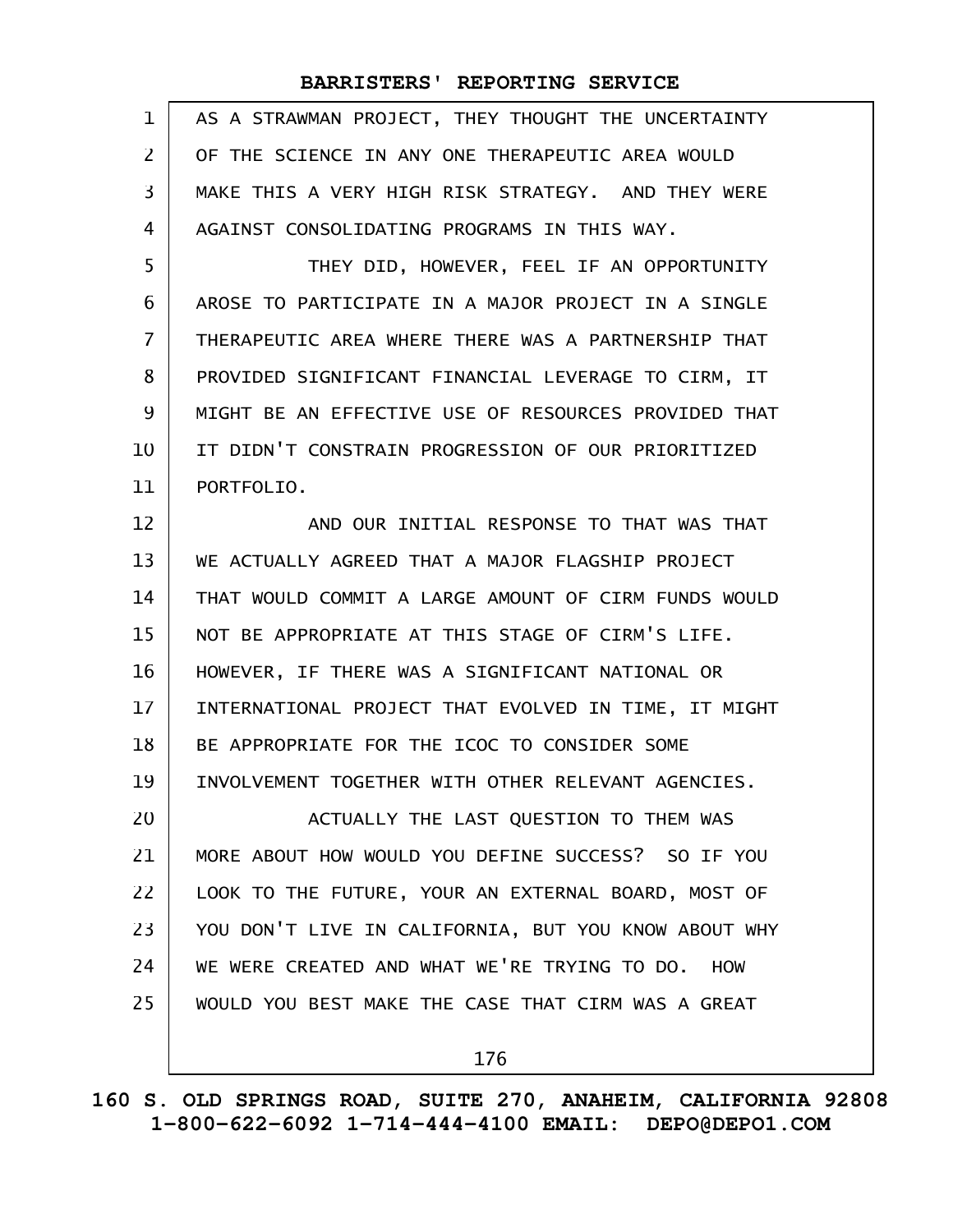| $\mathbf{1}$   | INNOVATION IN PUBLIC FUNDING OF CUTTING-EDGE         |
|----------------|------------------------------------------------------|
| $\mathsf{Z}$   | SCIENCE, AND HOW WOULD YOU MAKE THE CASE WHETHER IT  |
| 3              | HAS DELIVERED AND COULD CONTINUE TO DELIVER IN THE   |
| 4              | FUTURE VALUE TO THE CITIZENS OF CALIFORNIA AND TO    |
| 5              | THE FIELD OF REGENERATIVE MEDICINE?                  |
| 6              | SO IT WASN'T ALLEGING THAT MET THAT GOAL.            |
| $\overline{7}$ | IT WAS JUST SAYING WHAT DO YOU SEE AS THE MILESTONES |
| 8              | OF SUCCESS? WHAT DO YOU THINK ARE TANGIBLE BENEFITS  |
| 9              | THAT YOU COULD CLEARLY STATE WOULD BE IMPORTANT?     |
| 10             | AND THEY ACTUALLY CAME BACK TO THEIR                 |
| 11             | ORIGINAL THEME. THEY THOUGHT THE MOST TANGIBLE       |
| 12             | THING TO DO WOULD BE TO ADVANCE A PROJECT TO THE     |
| 13             | STAGE OF CLINICAL PROOF OF CONCEPT, AND THAT WOULD   |
| 14             | BE A VERY IMPORTANT CASE TO MAKE TO THE PUBLIC, AND  |
| 15             | THAT CARE MUST BE TAKEN TO ENSURE THAT THE MOST      |
| 16             | PROMISING PROJECTS ARE SUPPORTED THROUGH TO THIS     |
| 17             | STAGE BY CIRM FUNDING.                               |
| 18             | AND THEN THE REST OF IT IS A BIT OF AN               |
| 19             | ACCOLADE TO CIRM, BUT THEY ACTUALLY FELT FROM        |
| 20             | LOOKING AT WHAT WE'VE DONE, HEARING ABOUT WHAT THE   |
| 21             | ISSUES ARE, THEY ACTUALLY THINK THE CASE THAT CIRM   |
| 22             | HAS BEEN TRANSFORMATIVE IN THIS EXCITING, EMERGING   |
| 23             | FIELD OF BIOMEDICAL SCIENCE WAS SELF-EVIDENT TO      |
| 24             | THEM. BUT WHAT THEY DID REMARK IS THE LEVEL OF       |
| 25             | ACTIVITY IN THIS FIELD IN CALIFORNIA, ALTHOUGH IT'S  |
|                | 177                                                  |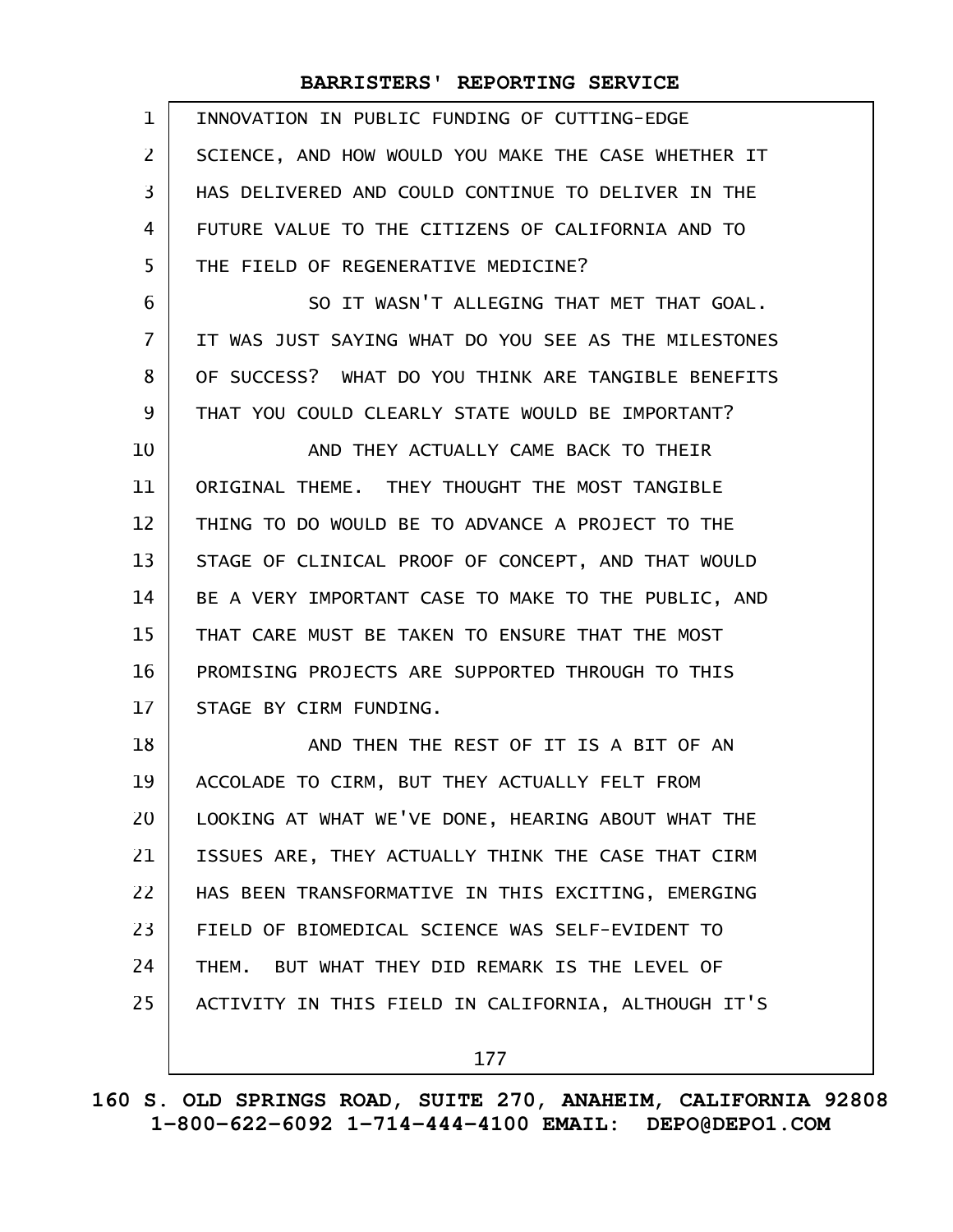| 1              | EXTRAORDINARILY HIGH, THERE ARE MANY EXCELLENT       |
|----------------|------------------------------------------------------|
| $\overline{2}$ | PROGRAMS BEING SUPPORTED BY CIRM THAT WOULD HAVE     |
| 3              | FAILED TO BE SUPPORTED GIVEN THE LIMITED AMOUNTS OF  |
| 4              | FUNDING AVAILABLE FOR THIS FIELD WHEN CIRM WAS       |
| 5              | ESTABLISHED AND THAT IT'S YIELDED A LARGE NUMBER OF  |
| 6              | EXTREMELY WELL-TRAINED STUDENTS AND INVESTIGATORS    |
| $\overline{7}$ | THAT ARE SUPPORTED DIRECTLY OR INDIRECTLY BY CIRM,   |
| 8              | AND THAT THERE'S A CRITICAL MASS IN A NUMBER OF THE  |
| 9              | MAJOR ACADEMIC CENTERS AROUND CALIFORNIA THAT HAS    |
| 10             | ALLOWED IT TO COMPETE INTERNATIONALLY, AND THAT THE  |
| 11             | COMMERCIAL ENVIRONMENT FOR REGENERATIVE MEDICINE IN  |
| 12             | CALIFORNIA HAS THRIVED AS A RESULT OF CIRM           |
| 13             | INTERVENTION. IN THEIR NEXT RECOMMENDATION THEY      |
| 14             | NOTE THAT IT SEEMS TO BE SO UNDER-RECOGNIZED IN      |
| 15             | TERMS OF THE TYPES OF THINGS THAT CIRM HAS ALREADY   |
| 16             | ACCOMPLISHED.                                        |
| 17             | BUT GOING BACK TO WHAT THEY THOUGHT WAS              |
| 18             | THE MAIN TANGIBLE PRODUCT THAT WOULD MEAN SOMETHING  |
| 19             | TO THE CITIZENS OF CALIFORNIA AND TO FUTURE RESEARCH |
| 20             | SUPPORTERS, THEY STAYED SPECIFIC ON THAT CLINICAL    |
| 21             | PROOF OF CONCEPT AS BEING A VERY IMPORTANT GOAL FOR  |
| 22             | US TO ACHIEVE.                                       |
| 23             | OTHER RECOMMENDATIONS THAT TIE TO THIS IS            |
| 24             | THAT THE SAB NOTED THAT CIRM, DESPITE ITS            |
| 25             | CONSIDERABLE ACHIEVEMENTS, DOES NOT APPEAR TO HAVE   |
|                | 178                                                  |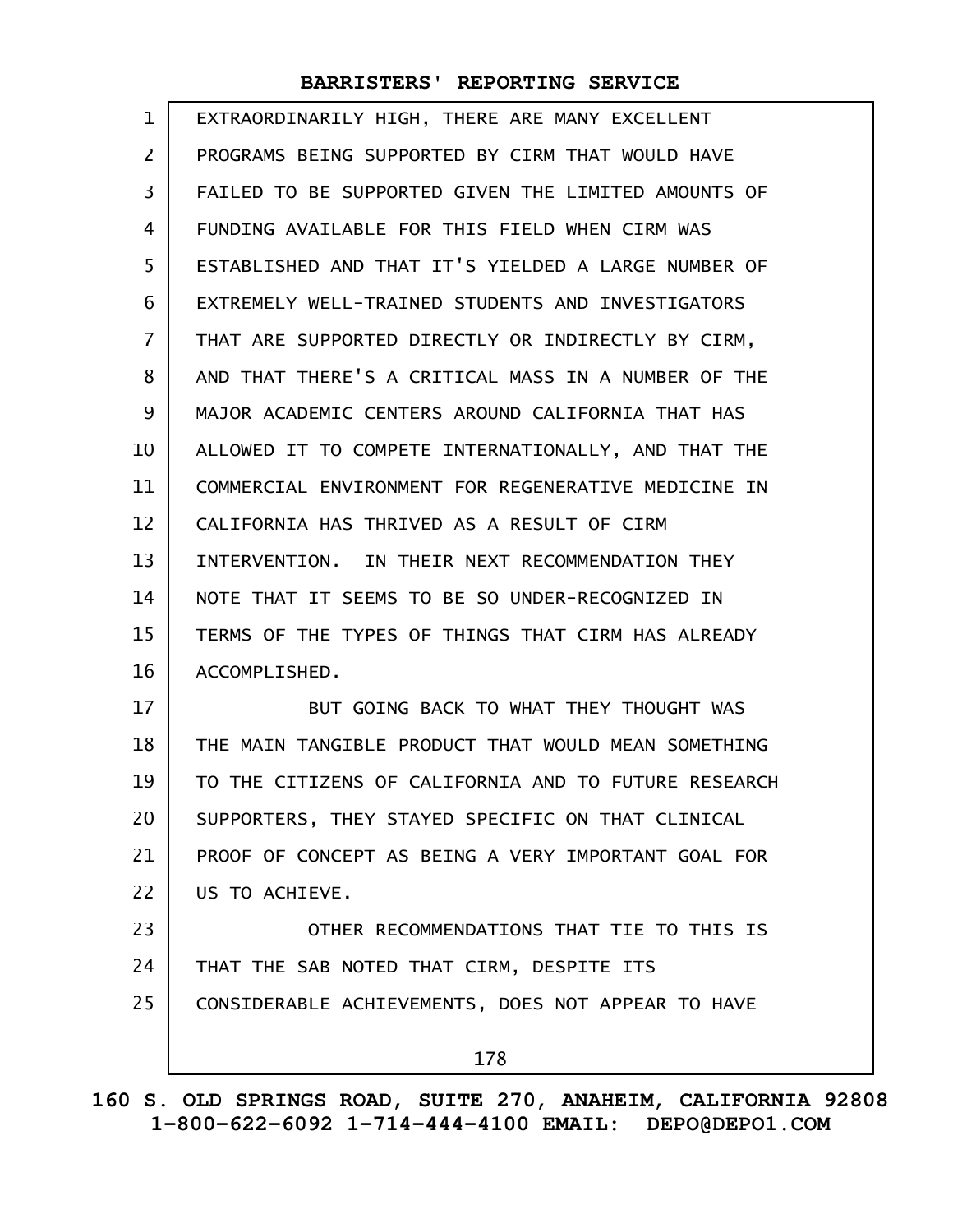| $\mathbf{1}$ | RECEIVED THE ATTENTION NOR THE ATTRIBUTION THAT MANY |
|--------------|------------------------------------------------------|
| 2            | EQUIVALENT FUNDING BODIES WOULD HAVE HAD FOR THEIR   |
| 3            | CONTRIBUTION TO SUCCESSFUL SCIENCE, AND THAT THEY    |
| 4            | STRONGLY SUGGEST THAT CIRM RAMP UP ITS OUTREACH      |
| 5            | ACTIVITIES BOTH TO IMPROVE THE CALIFORNIA PUBLIC'S   |
| 6            | AWARENESS OF WHAT THE INSTITUTE IS DOING AND ITS     |
| 7            | UNIQUENESS IN THE WORLD, ITS SUCCESSES SO FAR, AND   |
| 8            | THE POTENTIAL OF STEM CELL RESEARCH TO ADVANCE       |
| 9            | TREATMENT OF DISEASES AND INJURIES.                  |
| 10           | THEY FELT THAT THE CIRM BRAND                        |
| 11           | INTERNATIONALLY AND EVEN NATIONALLY IS LIMITED AND   |
| 12           | THAT IT NEEDED TO BE CORRECTED. THEY DIDN'T SUGGEST  |
| 13           | THE WAYS TO DO IT. THEY WERE JUST SAYING THIS SEEMS  |
| 14           | TO BE A REAL ISSUE.                                  |
| 15           | AND OUR PRELIMINARY MANAGEMENT RESPONSE TO           |
| 16           | THIS, WITHOUT BEING SPECIFIC, IS THAT WE HAVE        |
| 17           | RECOGNIZED THAT WE NEED TO CONTINUE TO ELEVATE       |
| 18           | RECOGNITION IN LEADING GLOBAL DEVELOPMENTS IN STEM   |
| 19           | CELL RESEARCH AND MEDICAL APPLICATIONS, AND WE DO    |
| 20           | NEED TO CONTINUE TO WORK ON WAYS TO MORE EFFECTIVELY |
| 21           | ASSURE THAT ADVANCES AND DEVELOPMENTS THAT ARISE     |
| 22           | FROM CIRM-SUPPORTED ACTIVITIES ARE EFFECTIVELY       |
| 23           | TRANSMITTED TO THE SCIENTIFIC COMMUNITY AND THE      |
| 24           | PUBLIC.                                              |
| 25           | AS YOU KNOW, THAT WAS A MAJOR THEME OF A             |
|              | 179                                                  |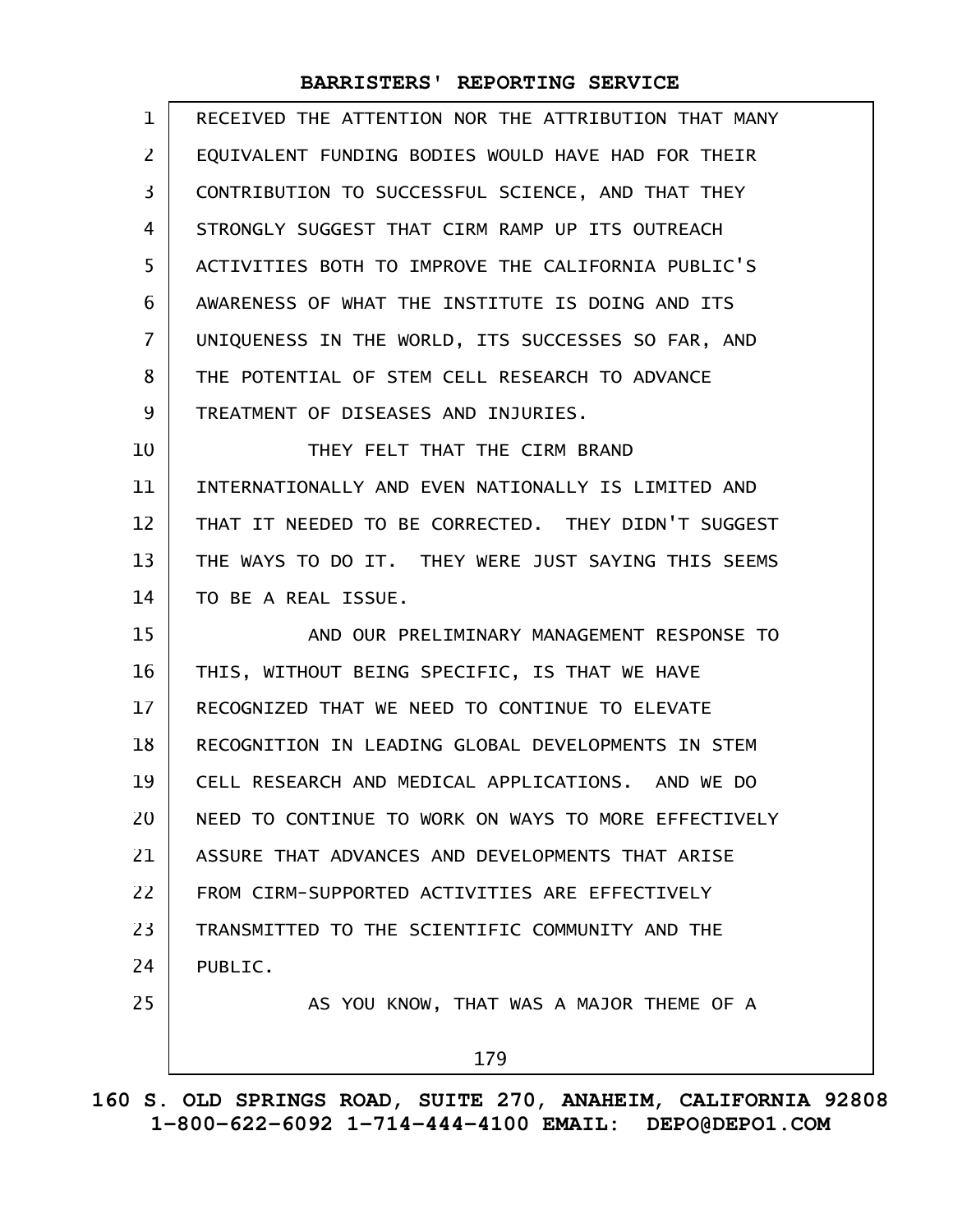| $\mathbf{1}$ | PREVIOUS ASSESSMENT. WE PUT IN PLACE A              |
|--------------|-----------------------------------------------------|
| 2            | COMMUNICATION HEAD TO REALLY HELP WITH THE --       |
| 3            | ENHANCE THE PUBLIC COMMUNICATION PART. AND SO AT    |
| 4            | LEAST THAT'S AN INITIAL THOUGHT OF WORKING WITH OUR |
| 5            | CIRM COMMUNICATIONS PARTICULARLY RELATING TO        |
| 6            | COMMUNICATION TO THE PUBLIC.                        |
| 7            | CHAIRMAN THOMAS: ELLEN, UNDERSTANDING               |
| 8            | THAT THESE PROJECTS ARE ALL IN VARYING DEGREES OF   |
| 9            | GOING FORWARD, DID THEY GIVE ANY OPINION ON THE     |
| 10           | VALUE OF SOME OF THE MAJOR INITIATIVES WE'RE        |
| 11           | UNDERTAKING; FOR EXAMPLE, THE IPS CELL BANK, THE    |
| 12           | GENOMICS INITIATIVE, THE ALPHA CLINICS, ETC.?       |
| 13           | DR. FEIGAL: THERE ACTUALLY IS NOTHING IN            |
| 14           | THE REPORT. THEY WERE GIVEN UPDATES ON THESE MAJOR  |
| 15           | INITIATIVES, THE IPS, THE GENOMICS, THE ALPHA CELL  |
| 16           | CLINIC. THEY ACTUALLY DIDN'T PROVIDE ANY FEEDBACK   |
| 17           | ON THOSE, CERTAINLY NOT IN THEIR REPORT. IT COULD   |
| 18           | BE THEY THINK, SINCE THESE ARE ALREADY GOING DOWN   |
| 19           | THE TRACK, THERE'S NOT AS MUCH AN ABILITY TO IMPACT |
| 20           | ON THEM. BUT AT ANY RATE, THERE'S NOTHING           |
| 21           | SUBSTANTIVE THAT I CAN CALL OUT THAT WOULD SHED     |
| 22           | LIGHT ON THOSE.                                     |
| 23           | DR. DULIEGE: SO, ELLEN, THANK YOU VERY              |
| 24           | MUCH FOR THIS DETAILED REPORT, REALIZING THAT YOU   |
| 25           | HAVE RECEIVED IT FAIRLY RECENTLY. AND THAT WAS A    |
|              | 180                                                 |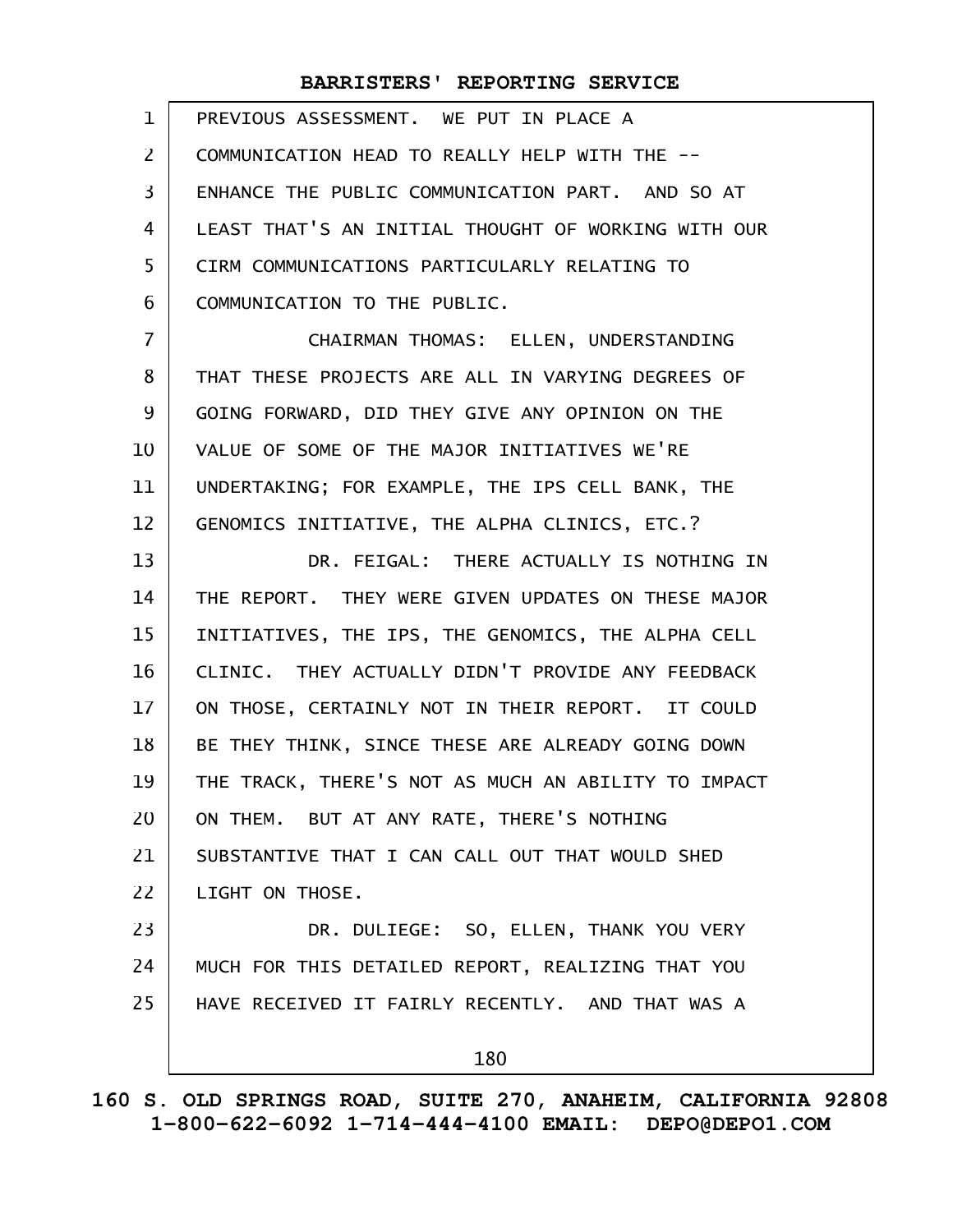| PERFECT ANSWER TO MY EARLIER QUESTION. BUT MY POINT  |
|------------------------------------------------------|
| IS THAT THESE COMMENTS IN GENERAL APPEAR TO BE VERY  |
| MUCH IN CONGRUENCE WITH THE POSITION OF CIRM. IF     |
| ANYTHING, THE RESPONSE WAS WE AGREE TO EACH OTHER.   |
| WAS THERE ANYTHING IN THEIR RECOMMENDATION           |
| THAT WAS REALLY NOVEL, IF NOT PROVOCATIVE, THAT      |
| WOULD INSPIRE CIRM TO MOVE IN A DIRECTION THAT       |
| HADN'T BEEN THOUGHT ABOUT BEFORE?                    |
| DR. FEIGAL: NOT THAT I HEARD AND NOT THAT            |
| I READ IN THE REPORT. THERE WAS ACTUALLY A QUESTION  |
| THAT WE TOOK OUT BECAUSE THERE WASN'T A RESPONSE.    |
| WE ACTUALLY ASKED THEM ARE WE MISSING SOMETHING. IS  |
| THERE AN AREA THAT WE SHOULD BE INVOLVED IN? IT      |
| COULD BE THAT THIS IS GOING TO BE A CONTINUING       |
| DIALOGUE WITH THE SAB, AND THERE'S ONLY SO MANY      |
| HOURS IN THE DAY, AND MAYBE THEY DIDN'T REALLY HAVE  |
| ENOUGH TIME TO REALLY DWELL ON THAT PARTICULAR       |
| THING. IT COULD BE THAT THEY NEED MORE INFORMATION   |
| TO REALLY PROVIDE A PERSPECTIVE THERE.               |
| I THINK FROM WHAT WE HEARD, AND I'M JUST             |
| SAYING THIS AS A PERSONAL OPINION RIGHT NOW, I'M NOT |
| SPEAKING ON BEHALF OF THE WHOLE AGENCY, IS WHAT I    |
| HEARD SEEMED TO BE CONSISTENT WITH OUR STRATEGIC     |
| PLAN. I DID NOT HEAR ANYTHING THAT WAS YOU'RE GOING  |
| IN THE WRONG DIRECTION. YOU REALLY NEED TO STEER     |
| 181                                                  |
|                                                      |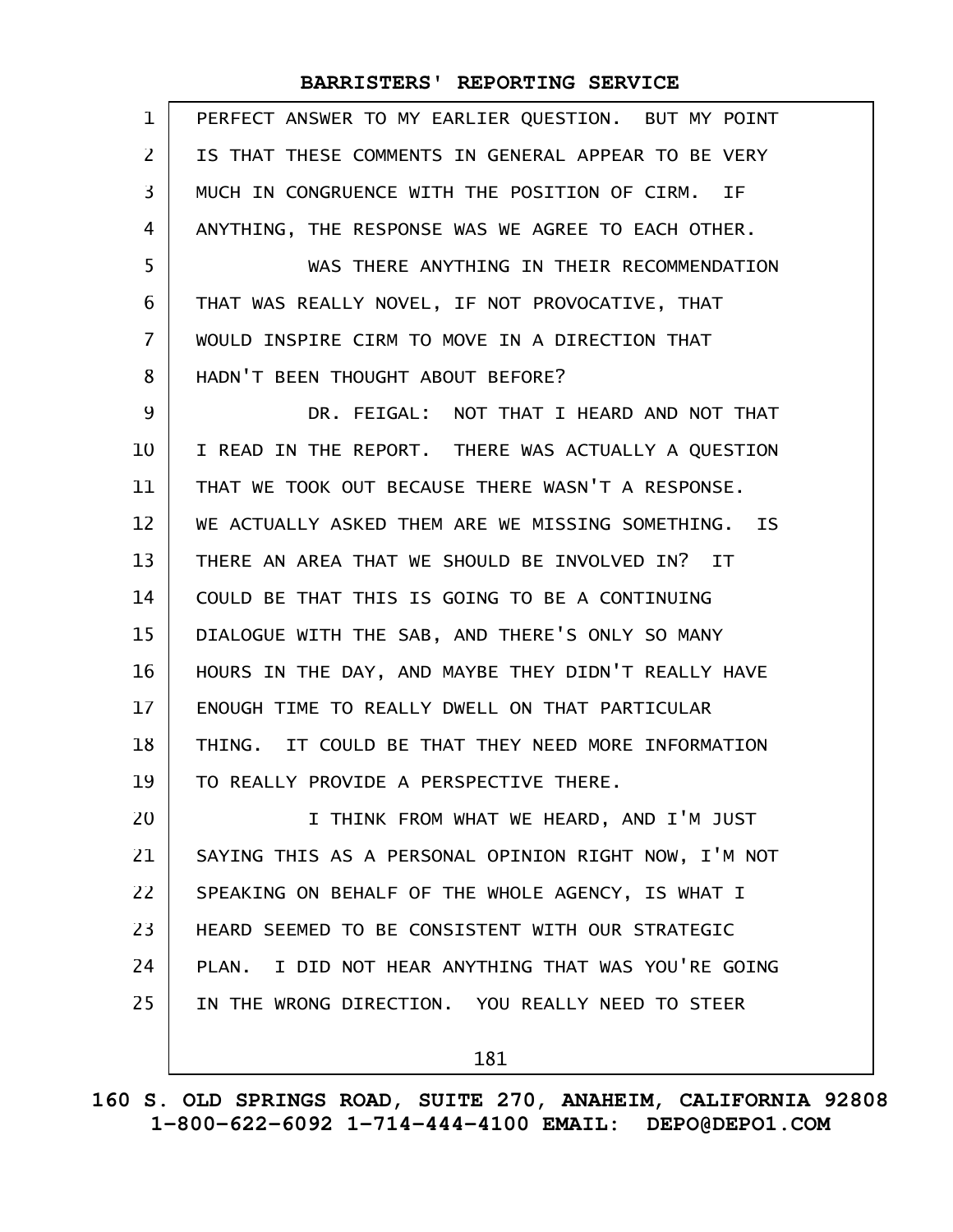| $\mathbf{1}$   | OVER HERE. IT SEEMED TO BE MORE ABOUT WE ALL          |
|----------------|-------------------------------------------------------|
| $\mathsf{Z}$   | RECOGNIZE WE NEED TO FOCUS, AND THEY WERE -- I GUESS  |
| 3              | THE MOST NOVEL THING WAS THE VERY FIRST               |
| 4              | RECOMMENDATION IS I GUESS I WOULD SEE IT NOT AS       |
| 5              | SHOVING, BUT AS REMOVING IMPEDIMENTS TO MOVING        |
| 6              | QUICKLY ON PARTICULARLY PROMISING PROJECTS.           |
| $\overline{7}$ | CHAIRMAN THOMAS: THE CHALLENGE, OF                    |
| 8              | COURSE, IS GOING TO BE THEY'RE RECOMMENDING           |
| 9              | OBVIOUSLY ADDITIONAL FUNDING FOR US TO DETERMINE,     |
| 10             | AND BASICALLY THE ONLY THING I HEAR THEY SUGGESTED    |
| 11             | TO DISCONTINUE IS SHARED LABS, WHICH IS \$7 MILLION A |
| 12             | YEAR, WHICH IS NOT ONE OF OUR BIGGER TICKET           |
| 13             | PROGRAMS.                                             |
| 14             | DR. FEIGAL: I DIDN'T ACTUALLY HEAR THEM               |
| 15             | SAY YOU NEED ADDITIONAL DOLLARS BECAUSE THEY DON'T    |
| 16             | KNOW OUR BUDGET AND WHAT THE COST OF FULLY FUNDING    |
| $17 \,$        | 68 PROJECTS COULD BE. IT COULD BE REPRIORITIZING.     |
| 18             | CHAIRMAN THOMAS: MY ONLY POINT WAS THAT               |
| 19             | IF WE ARE GOING TO PUT MORE MONEY INTO THOSE          |
| 20             | PROJECTS AND THEY'RE ONLY RECOMMENDING DISCONTINUING  |
| 21             | A RELATIVELY SMALL TICKET IN OUR WORLD PROGRAM, WE    |
| 22             | ARE GOING TO HAVE TO FIGURE OUT WHERE THOSE DOLLARS   |
| 23             | ARE GOING TO COME FROM, AND SOME OTHER PROGRAMS THAT  |
| 24             | WE HAVE THAT ARE EXISTING WILL BY DEFINITION HAVE TO  |
| 25             | BE DOWNSIZED SOMEWHAT. SO THAT WILL BE A CHALLENGE.   |
|                | 182                                                   |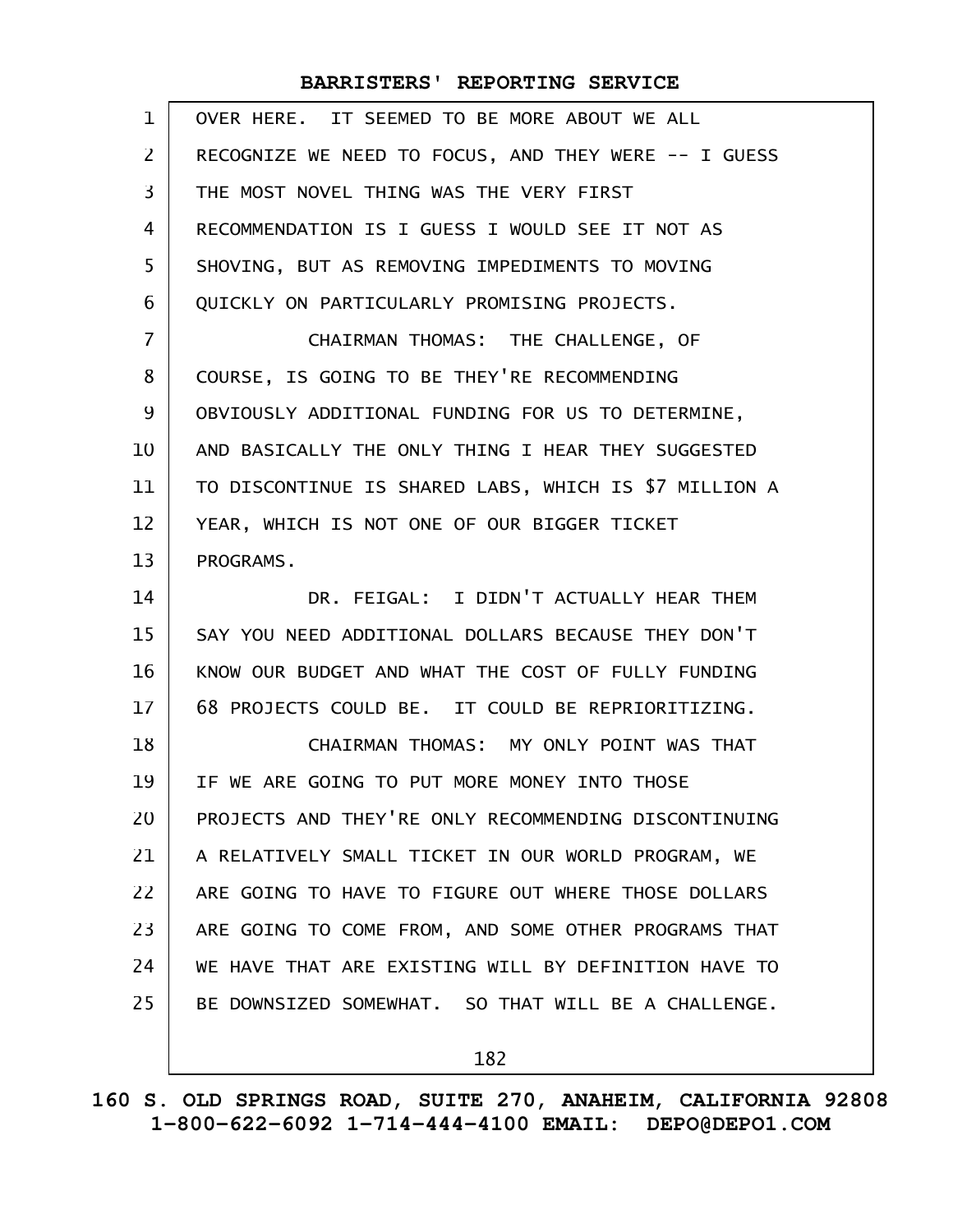| $\mathbf 1$    | DR. FEIGAL: I THINK THE BIG THING IS, I              |
|----------------|------------------------------------------------------|
| $\overline{2}$ | GUESS THE OTHER WAY TO THINK ABOUT IT IS THAT WE DO  |
| 3              | HAVE CERTAIN AMOUNTS OF MONEY THAT WE PLANNED IN THE |
| 4              | BINS. WE ALSO HAVE A BUCKET THAT WE CALL             |
| 5              | UNALLOCATED. SO IT'S POSSIBLE THAT WE COULD LOOK AT  |
| 6              | THOSE DIFFERENT BUCKETS TO SEE WHAT WE COULD         |
| $\overline{7}$ | ACCOMMODATE.                                         |
| 8              | YOU'RE ABSOLUTELY RIGHT THOUGH. WE CAN'T             |
| 9              | DO EVERYTHING SORT OF BUSINESS AS USUAL.             |
| 10             | MR. SHEEHY: BUT IT DOES CALL INTO                    |
| 11             | QUESTION WHAT OUR FUTURE RFA SCHEDULE LOOKS LIKE. I  |
| 12             | MEAN ONE WOULD ASK MIGHT THIS BE OUR LAST DISEASE    |
| 13             | TEAM ROUND AT LEAST FOR PROJECTS THAT WE HAVEN'T     |
| 14             | KIND OF GIVEN BIRTH TO AND BROUGHT ALONG. FOR A NEW  |
| 15             | DISEASE TEAM THAT HAS NO PRIOR RELATIONSHIP WITH     |
| 16             | CIRM, WOULD THAT NECESSARILY BE A GREAT INVESTMENT   |
| 17             | FOR US?                                              |
| 18             | AND JUST ONE OTHER POINT. I THINK ON THIS            |
| 19             | LAST ISSUE THAT WAS JUST BROUGHT UP, I WANT TO JUST  |
| 20             | SAY TO JON THOMAS THAT I THINK A REAL MAJOR          |
| 21             | ACHIEVEMENT OF HIS LEADERSHIP HAS BEEN TO ADDRESS    |
| 22             | THIS ISSUE. AND I THINK THE START THAT HE'S TAKING,  |
| 23             | THAT'S NOT TO SAY THAT GREAT WORK WAS NOT BEING DONE |
| 24             | BEFORE, BUT I THINK IT'S BEEN TRANSFORMATIVE. AND    |
| 25             | THEY'RE A LITTLE BIT BEHIND THE CURVE ON THIS ONE.   |
|                |                                                      |

183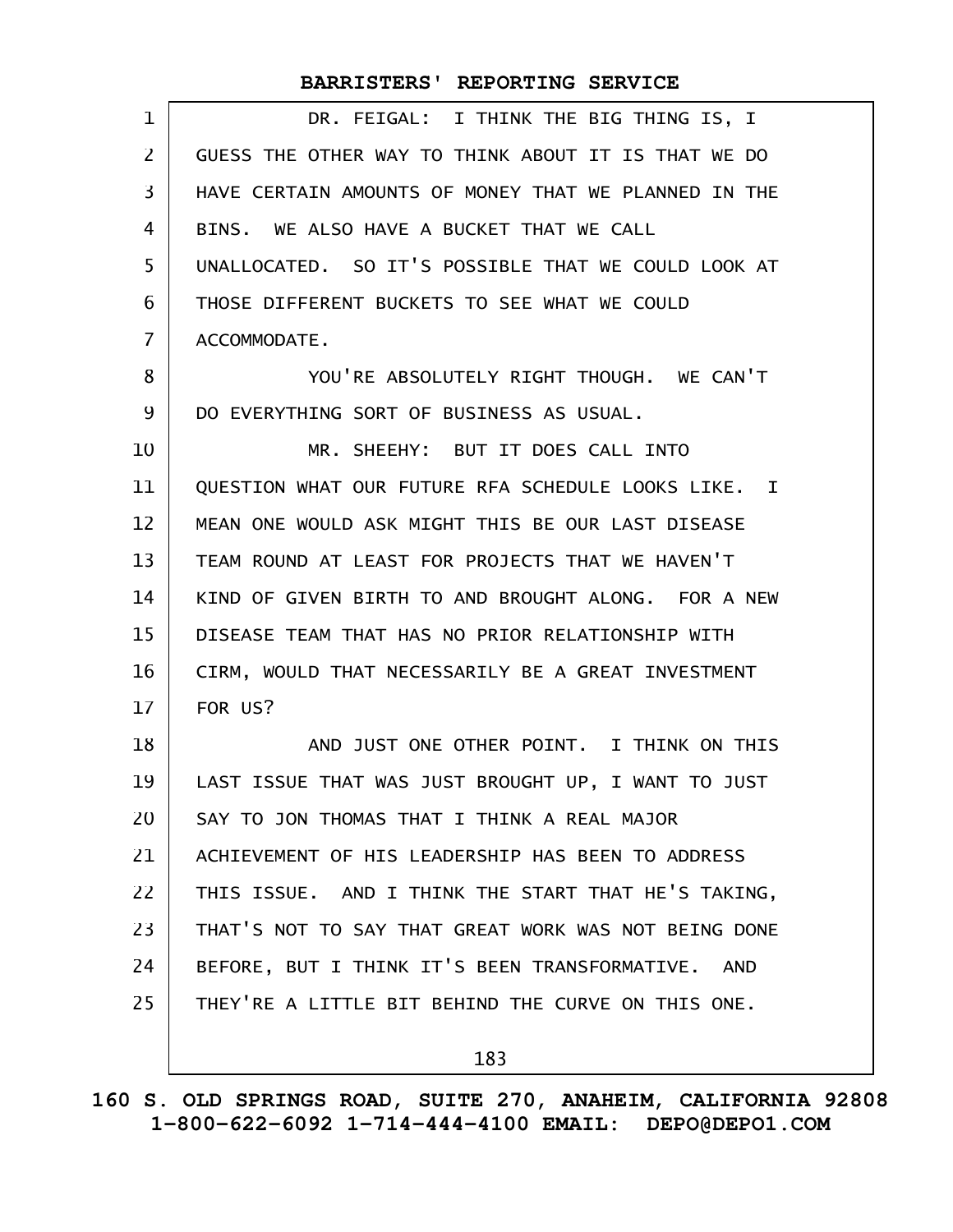| $\mathbf{1}$   | IT WOULD BE GREAT IF WE DIDN'T SPEND VERY MUCH TIME  |
|----------------|------------------------------------------------------|
| 2              | ON THIS AT THE DECEMBER MEETING.                     |
| 3              | CHAIRMAN THOMAS: THANK YOU, JEFF. OTHER              |
| 4              | COMMENTS BY MEMBERS OF THE BOARD? THIS REQUIRES NO   |
| 5              | ACTION, CORRECT? IT'S LISTED AS AN ACTION ITEM.      |
| 6              | MS. BONNEVILLE: JUST IN CASE.                        |
| $\overline{7}$ | CHAIRMAN THOMAS: JUST IN CASE. YOU NEVER             |
| 8              | KNOW. HEARING NO ACTION IN PARTICULAR, WOULD THE     |
| 9              | PUBLIC LIKE TO MAKE ANY COMMENT ON WHAT THEY HAVE    |
| 10             | <b>BEEN HEARING?</b>                                 |
| 11             | MR. REED: I THINK THERE'S A LOT OF GOOD              |
| 12             | STUFF THERE. I LIKE THE IDEA OF TAKING FIVE OR SIX   |
| 13             | OR THREE OR FOUR, EIGHT OR WHATEVER, SMALL NUMBER,   |
| 14             | AND PUBLICIZING THE HELL OUT OF IT.                  |
| 15             | ONE THING I THINK WE HAVE HAD                        |
| 16             | TREMENDOUS -- THERE'S NEVER BEEN ENOUGH PEOPLE,      |
| 17             | ENOUGH STAFF, TO DO THE PUBLICITY WORK THAT'S REALLY |
| 18             | REQUIRED FOR THIS INCREDIBLE AGENCY. THERE'S         |
| 19             | NOTHING ELSE LIKE IT. AND THEY JUST DON'T HAVE       |
| 20             | ENOUGH PEOPLE. DON GIBBONS HAS ALWAYS DONE TERRIFIC  |
| 21             | WORK, KEVIN, AMY ADAMS, BUT THERE'S ONLY A VERY TINY |
| 22             | NUMBER OF THEM. IF THERE'S ANY POSSIBLE WAY THAT WE  |
| 23             | CAN GET ANOTHER STAFF MEMBER, I THINK THAT COULD BE  |
| 24             | TRANSFORMATIVE. WE'VE GOT TO GET THE PUBLIC TO KNOW  |
| 25             | WHAT'S HAPPENING. THERE ARE MIRACLES HAPPENING       |
|                |                                                      |

184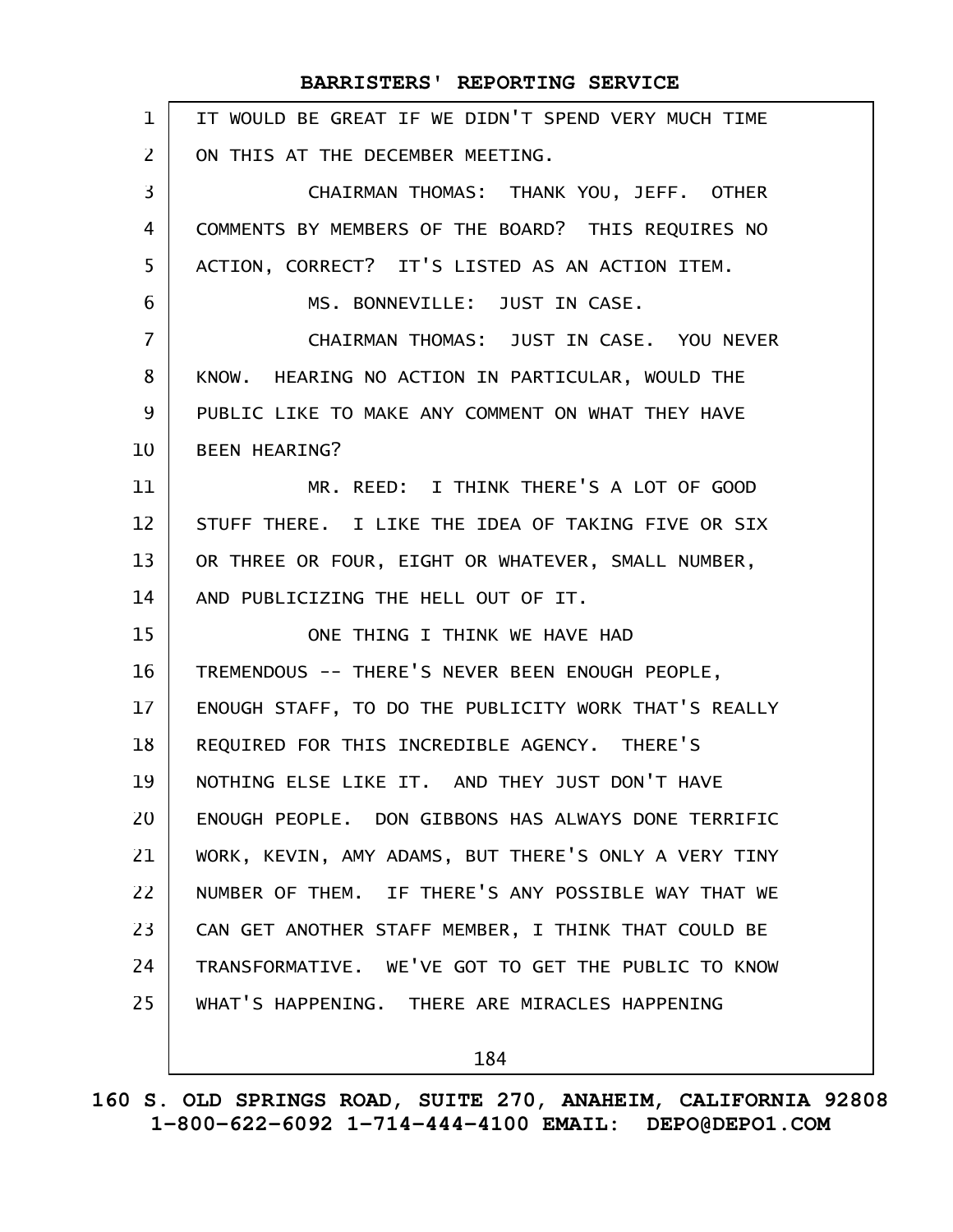| $\mathbf 1$    | HERE, BUT THEY'RE HAPPENING IN LOW-KEY AND JUST      |
|----------------|------------------------------------------------------|
| $\mathsf{Z}$   | QUIETLY. AND WE NEED TO HAVE SOME NOISE. SO I        |
| 3              | WOULD HOPE THAT WE'D CONSIDER HIRING ONE MORE PERSON |
| 4              | FOR NOTHING BUT PUBLIC RELATIONS JUST TO GET THE     |
| 5              | MESSAGE OUT. I THINK THAT WOULD BE HUGE. THANK       |
| 6              | YOU.                                                 |
| $\overline{7}$ | CHAIRMAN THOMAS: THANK YOU. OF COURSE,               |
| 8              | WE HAVE A GREAT VEHICLE FOR PUBLICIZING ALL THIS     |
| 9              | GOOD NEWS, MR. JENSEN. ALWAYS LIKE TO INVOKE YOU     |
| 10             | WHENEVER APPROPRIATE, SIR.                           |
| 11             | ANY OTHER COMMENTS BY MEMBERS? OH, YES.              |
| 12             | PLEASE.                                              |
| 13             | DR. BRASWELL: HI. GOOD AFTERNOON. MY                 |
| 14             | NAME IS JENNIFER BRASWELL, AND I'M THE EXECUTIVE     |
| 15             | DIRECTOR OF THE UC SAN DIEGO STEM CELL PROGRAM. I'D  |
| 16             | LIKE TO REPORT ON THE SUCCESSES OF THE CIRM STEM     |
| $17 \,$        | CELL RESEARCH AND TRAINING PROGRAMS AND SAY THANK    |
| 18             | YOU TO THE CALIFORNIA INSTITUTE FOR REGENERATIVE     |
| 19             | MEDICINE FOR THEIR SUPPORT OF THESE PROGRAMS. AND I  |
| 20             | STRONGLY URGE YOUR CONTINUED SUPPORT.                |
| 21             | I'M SORRY THAT I HAVE TO READ MY COMMENTS,           |
| 22             | BUT THE ROOM IS LARGE AND FILLED WITH PEOPLE WHOSE   |
| 23             | OPINION I REALLY CARE ABOUT. SO IN ORDER TO STAY ON  |
| 24             | TRACK, I'M GOING TO READ MY COMMENTS.                |
| 25             | TO DATE THE UNIVERSITY OF CALIFORNIA SAN             |
|                | 185                                                  |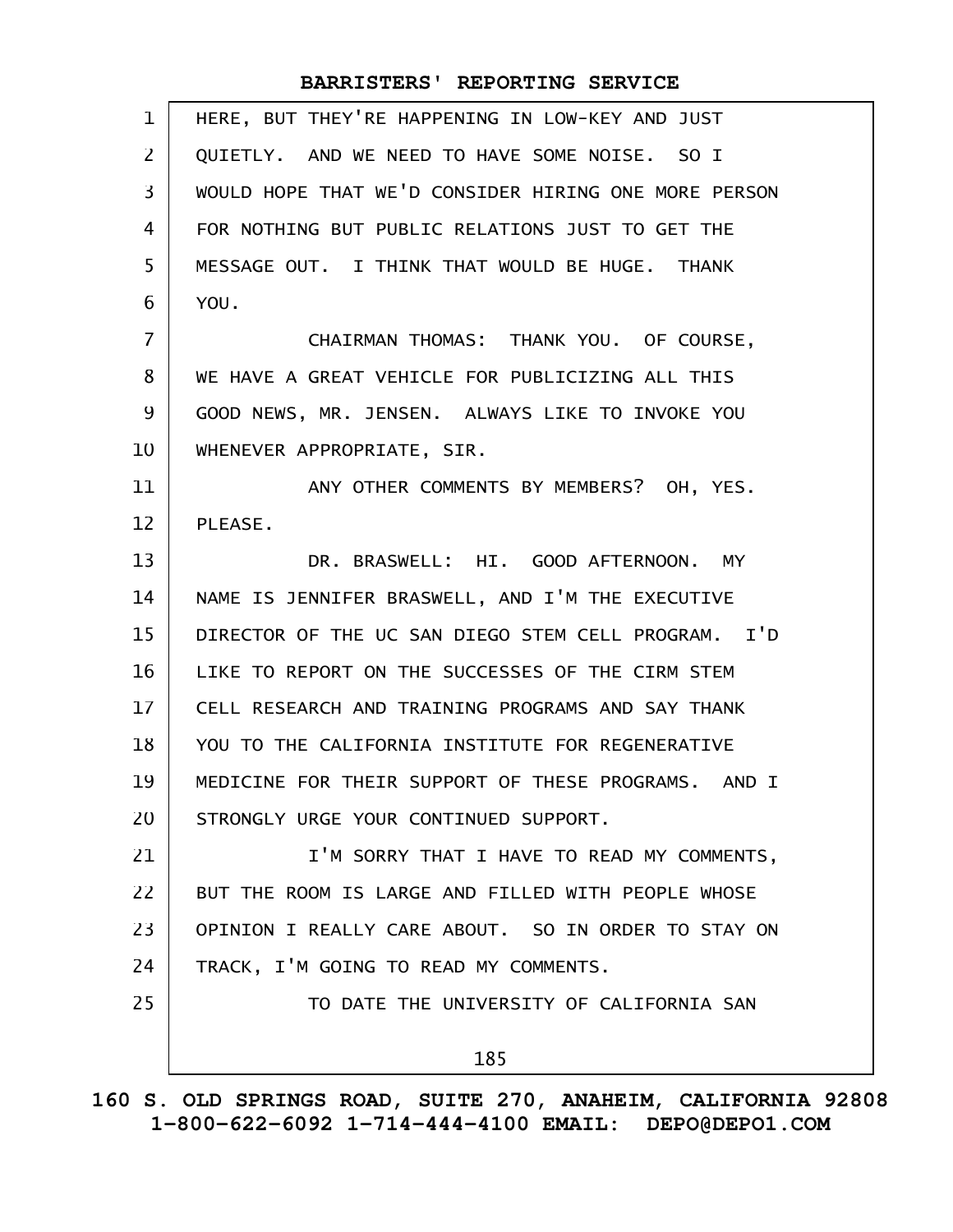| $\mathbf{1}$   | DIEGO CIRM STEM CELL RESEARCH AND TRAINING GRANT HAS |
|----------------|------------------------------------------------------|
| $\overline{2}$ | PROVIDED FELLOWSHIPS TO 68 UCSD FELLOWS IN 42        |
| 3              | DIFFERENT LABS, IN 14 DIFFERENT DEPARTMENTS,         |
| 4              | INCLUDING ENGINEERING, MEDICINE, AND BIOLOGY.        |
| 5              | GRADUATE STUDENTS, POSTDOCTORAL SCHOLARS, AND        |
| 6              | PHYSICIANS ALL HAVE RECEIVED RESEARCH SUPPORT,       |
| $\overline{7}$ | ETHICS TRAINING, AND EDUCATION IN STEM CELL SCIENCE  |
| 8              | AND REGENERATIVE MEDICINE, CREATING AT UCSD AND      |
| 9              | THROUGHOUT THE WORLD AN INNOVATIVE, RIGOROUSLY       |
| 10             | TRAINED COMMUNITY OF SCHOLARS, DOCTORS, AND          |
| 11             | INNOVATORS.                                          |
| 12             | FROM PEDIATRICIANS TO NEUROSCIENTISTS,               |
| 13             | BIOENGINEERS TO BIOINFORMATICS SPECIALISTS, THE      |
| 14             | CALIFORNIANS TRAINED IN THE CIRM PROGRAM HAVE MADE   |
| 15             | SIGNIFICANT CONTRIBUTIONS TO OUR KNOWLEDGE AND TO    |
| 16             | OUR HEALTH.                                          |
| 17             | ONE STUDENT, FOR EXAMPLE, WAS JESSICA                |
| 18             | DEQUACH, WHOSE WORK AIMED TO DEVELOP MATERIALS TO    |
| 19             | TREAT CRITICAL LIMB ISCHEMIA, A SEVERE BLOCKAGE IN   |
| 20             | THE ARTERIES OF THE LOWER EXTREMITIES WHICH MARKEDLY |
| 21             | REDUCES BLOOD FLOW. SHE NOW WORKS AT A PRIVATE       |
| 22             | COMPANY IN CALIFORNIA.                               |
| 23             | ANOTHER GRADUATE STUDENT, NISHA PATEL, DID           |
| 24             | WORK THAT HELPED ATTRACT FUNDING FOR THE NIH BETA    |
| 25             | CELL BIOLOGY CONSORTIUM, AN INTERDISCIPLINARY        |
|                | 186                                                  |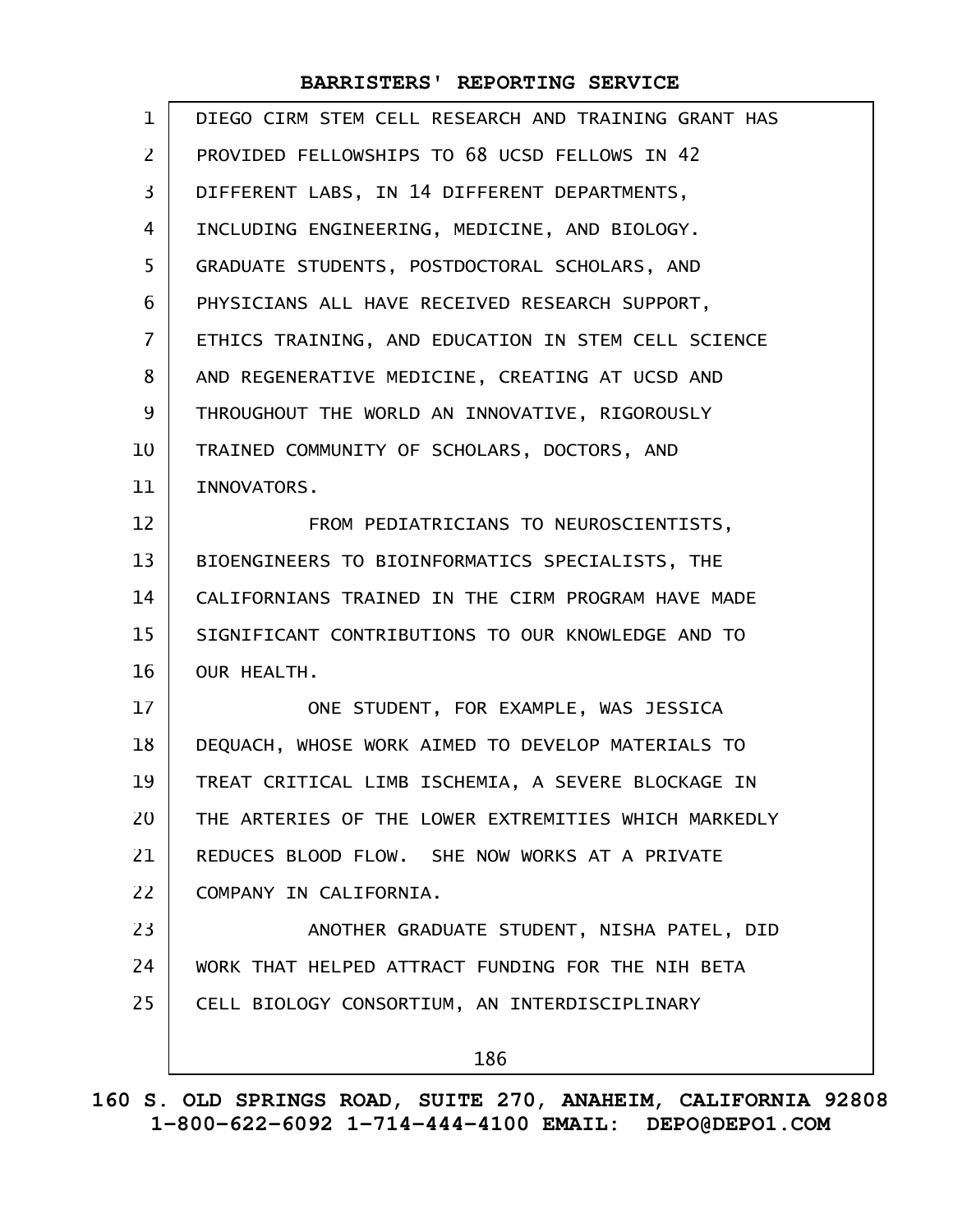|              | BARRISTERS' REPORTING SERVICE                         |
|--------------|-------------------------------------------------------|
| $\mathbf{1}$ | FEDERAL COLLABORATION TO CORRECT THE LOSS OF BETA     |
| 2            | CELL MASS IN DIABETES.                                |
| 3            | WITH THE INSIGHTS THESE TWO TRAINEES                  |
| 4            | GAINED, THEIR FACULTY MEMBERS AT UC SAN DIEGO WERE    |
| 5            | ABLE TO ATTRACT NIH FUNDING TO CALIFORNIA OF OVER \$6 |
| 6            | MILLION. EIGHTEEN OF OUR TRAINEES ARE PRACTICING      |
| 7            | PHYSICIANS. THEY BRING ADVANCED KNOWLEDGE OF STEM     |
| 8            | CELL SCIENCE AND ETHICS TO THEIR CLINICAL PRACTICES.  |
| 9            | FOR EXAMPLE, JIGAR PATEL, DO, WHO IS                  |
| 10           | PRACTICING AS A HEART FAILURE PHYSICIAN AT SCRIPPS    |
| 11           | GREEN; SHAUNA YUAN, M.D., A RESEARCH FACULTY MEMBER   |
| 12           | AND A NEUROLOGIST AT UC SAN DIEGO; VERONIQUE          |
| 13           | TACHE-ZONA, M.D., A REPRODUCTIVE MEDICINE DOCTOR AT   |
| 14           | UC DAVIS; AND LOUISE LAURENT, M.D., PH.D., WHO        |
| 15           | PRACTICES REPRODUCTIVE MEDICINE AT UC SAN DIEGO, IS   |
| 16           | ON OUR RESEARCH FACULTY IN THE SANFORD CONSORTIUM     |
| 17           | FOR REPRODUCTIVE MEDICINE AND HAS DEVELOPED           |
| 18           | DIAGNOSTIC TECHNIQUES NOW IN CLINICAL TRIAL TO ALLOW  |
| 19           | EARLY DETECTION OF PLACENTAL PROBLEMS IN PREGNANCY.   |
| 20           | SOME OF OUR EARLY CAREER RESEARCHERS HAVE             |
| 21           | ATTRACTED PRIVATE FUNDING TO SUPPORT THEIR WORK ON    |
| 22           | DIFFICULT AND MEANINGFUL PROBLEMS, SUCH AS JESSICA    |
| 23           | YOUNG, PH.D., WHO WORKS TO DISSECT THE ROLE OF        |
| 24           | INDIVIDUAL GENETIC BACKGROUND IN SPORADIC             |
| 25           | ALZHEIMER'S DISEASE. OR BEATRIZ FREITAS, PH.D.,       |
|              |                                                       |

187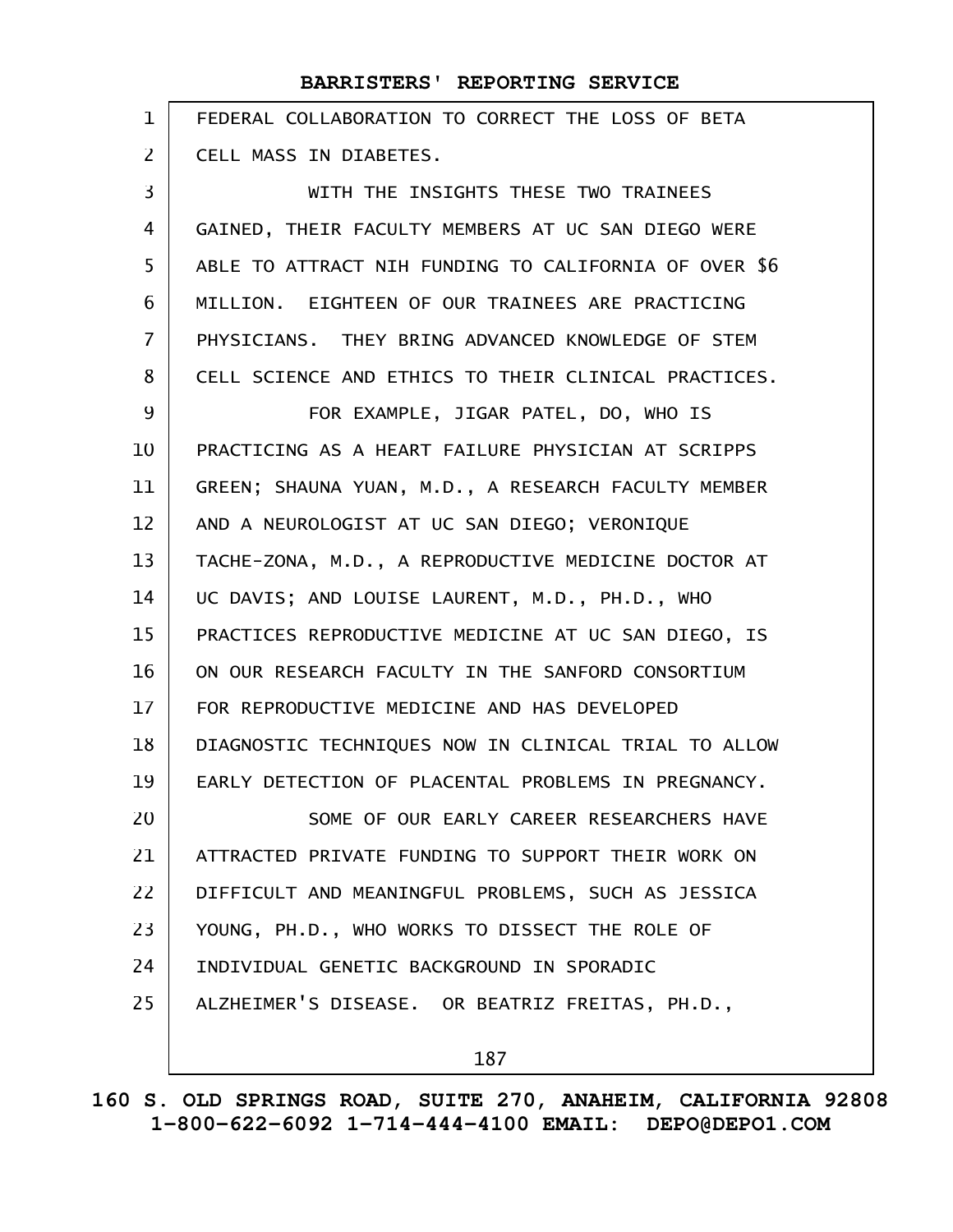| $\mathbf 1$       | WHOSE WORK WILL CONTINUE WITH PRIVATE FUNDING TO     |
|-------------------|------------------------------------------------------|
| $\overline{2}$    | UNDERSTAND THE ROLE OF CERTAIN NEURAL CELLS IN       |
| 3                 | RETT'S SYNDROME AND AUTISTIC SPECTRUM DISORDER.      |
| 4                 | YOU HAVE HEARD ME MENTION JUST A FEW OF              |
| 5                 | THE TRAINEES ATTRACTED TO STEM CELL RESEARCH AND     |
| 6                 | BIOMEDICINE, THE FIELD THAT WILL TRANSFORM THE WORLD |
| $\overline{7}$    | AND HUMAN HEALTH. THE UC SAN DIEGO-CIRM TRAINING     |
| 8                 | PROGRAM HAS ATTRACTED THE FINEST, MOST DEDICATED,    |
| 9                 | AND INNOVATIVE YOUNG SCHOLARS AND PHYSICIANS. MY     |
| 10                | STORIES ONLY TOUCH ON THE IMPRESSIVE ACHIEVEMENTS OF |
| 11                | THE CIRM STEM CELL RESEARCH AND TRAINING PROGRAM     |
| $12 \overline{ }$ | FELLOWS.                                             |
| 13                | THANK YOU FOR YOUR TIME AND ATTENTION, AND           |
| 14                | I URGE YOUR CONTINUED SUPPORT OF THE TRAINING        |
| 15                | PROGRAM. THANK YOU.                                  |
| 16                | CHAIRMAN THOMAS: THANK YOU VERY MUCH. I              |
| 17                | THINK WERE OTHERS AT DIFFERENT INSTITUTIONS TO       |
| 18                | REPORT IN ON THE SAME SUBJECT, YOU'D HEAR EXACTLY    |
| 19                | SIMILAR SORT OF HIGH PRAISE FOR THAT PROGRAM. SO WE  |
| 20                | APPRECIATE THE FEEDBACK AND UNDERSTAND AND AGREE     |
| 21                | WITH THE VALUE IT HAS BROUGHT TO THE MISSION.        |
| 22                | ANY OTHER COMMENTS?                                  |
| 23                | DR. FEIGAL: I JUST WANT TO MAKE ONE, AND             |
| 24                | I SHOULD HAVE PREFACED THE COMMENTS WITH WE ACTUALLY |
| 25                | WANT TO THANK SIR JOHN BELL AND THE ENTIRE SAB FOR   |
|                   | 188                                                  |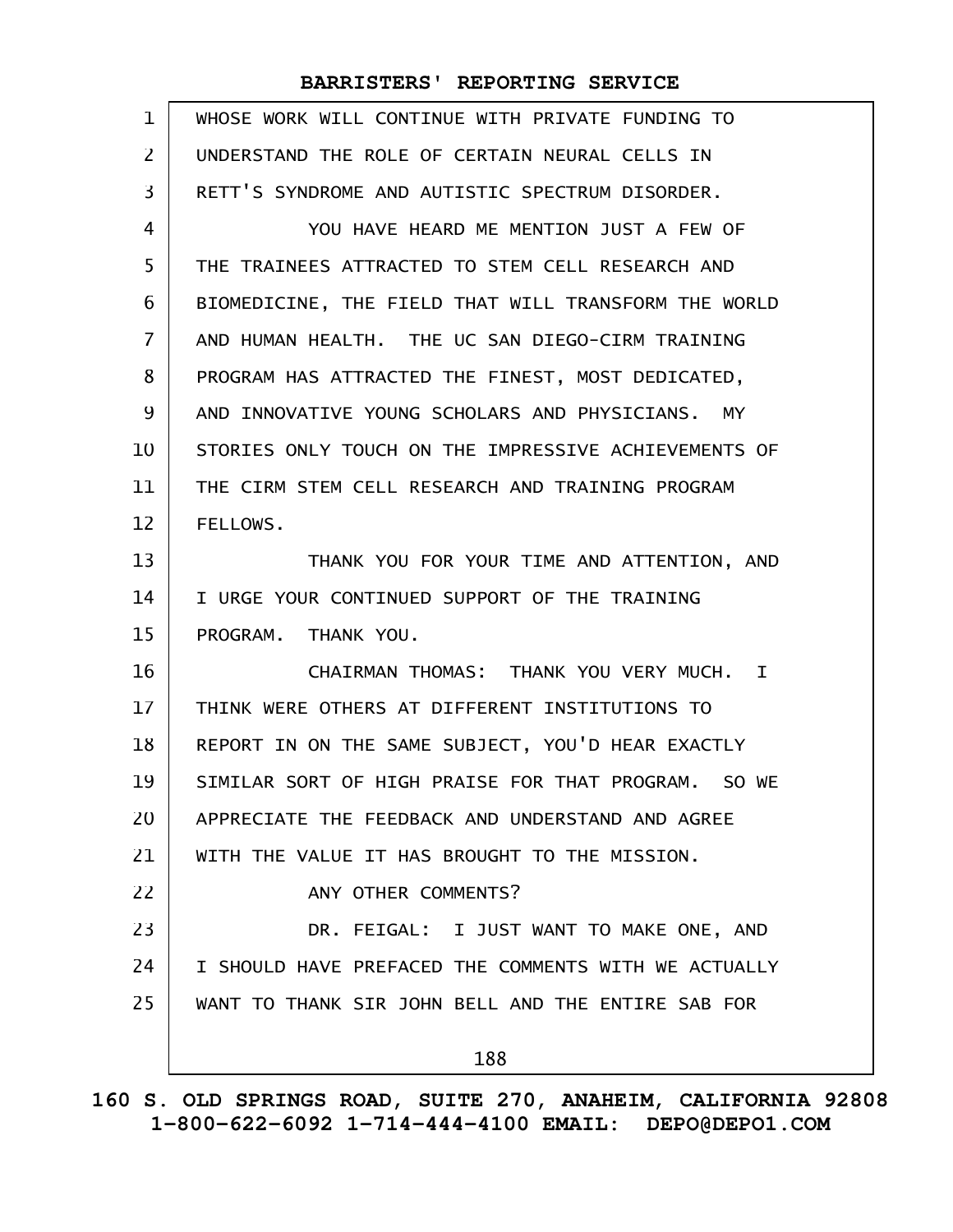| $\mathbf{1}$    | TAKING THE TIME, THE EFFORT, AND TAKING TIME OUT     |
|-----------------|------------------------------------------------------|
| $\overline{2}$  | FROM EXTREMELY BUSY ACTIVITIES THAT THEY DO. WE      |
| $\overline{3}$  | GREATLY APPRECIATED THE DISCUSSIONS AND THE          |
| 4               | THOUGHTFULNESS WITH WHICH THEY CAME UP WITH SOME     |
| 5               | RECOMMENDATIONS. SO I JUST WANTED TO PUBLICLY MAKE   |
| 6               | SURE THAT THAT WAS IN THE RECORD AS WELL.            |
| $\overline{7}$  | CHAIRMAN THOMAS: THANK YOU. AND THANK                |
| 8               | YOU VERY MUCH, DR. FEIGAL, FOR THE PRESENTATION, FOR |
| 9               | THE QUICK TURNAROUND ON PRELIMINARY RESPONSE FROM    |
| 10              | MANAGEMENT. WE APPRECIATE THAT.                      |
| 11              | OKAY. THAT CONCLUDES THE OPEN SESSION FOR            |
| 12              | THE DAY. WE'RE NOW GOING TO ADJOURN INTO CLOSED      |
| 13              | SESSION, WHICH WILL BE WHERE, MARIA?                 |
| 14              | MS. BONNEVILLE: RIGHT ACROSS THE WAY.                |
| 15              | CHAIRMAN THOMAS: RIGHT ACROSS THE                    |
| 16              | HALLWAY. MR. HARRISON, COULD YOU GIVE US THE         |
| 17 <sup>2</sup> | APPROPRIATE LANGUAGE TO SERENADE US INTO CLOSED      |
| 18              | SESSION?                                             |
| 19              | MR. HARRISON: YES. THE BOARD WILL BE                 |
| 20              | CONVENING IN CLOSED SESSION TO DISCUSS PERSONNEL     |
| 21              | PURSUANT TO GOVERNMENT CODE SECTION 11126 AND HEALTH |
| 22              | AND SAFETY CODE SECTION 125290.30(F)(3)(D).          |
| 23              | CHAIRMAN THOMAS: THANK YOU. THERE WILL               |
| 24              | BE A QUIZ ON THAT NUMBER LATER IN THE MEETING. SO    |
| 25              | WE WILL ADJOURN FOR CLOSED SESSION ACROSS THE HALL.  |
|                 | 189                                                  |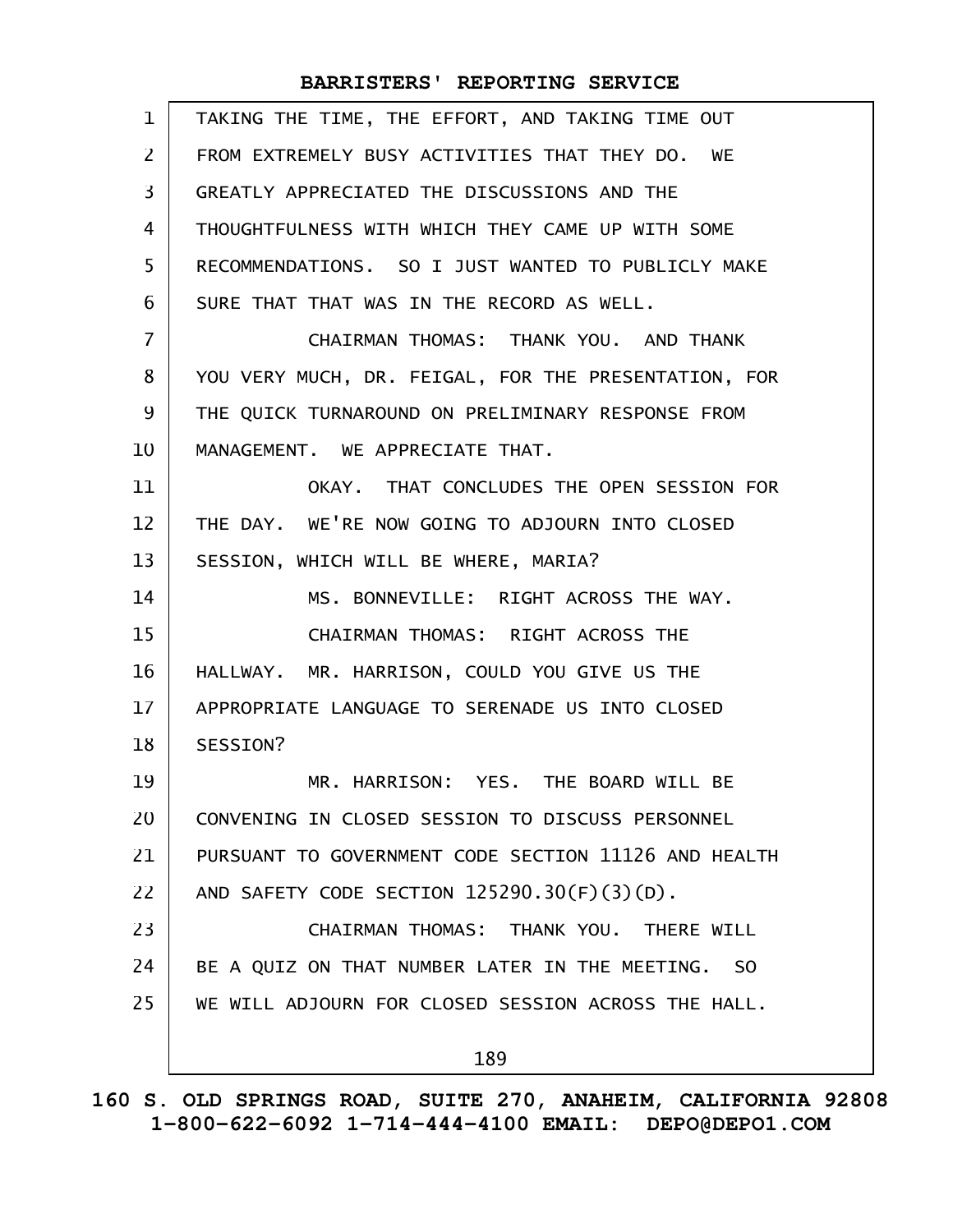| $\mathbf{1}$            | THANK YOU.                                           |
|-------------------------|------------------------------------------------------|
| $\overline{2}$          | (AT 2:03 P.M. THE BOARD CONVENED IN                  |
| $\overline{\mathbf{3}}$ | CLOSED SESSION, NOT REPORTED NOR HEREIN TRANSCRIBED, |
| 4                       | AFTER WHICH THE MEETING WAS CONCLUDED.)              |
| 5                       |                                                      |
| $6\phantom{1}$          |                                                      |
| $\overline{7}$          |                                                      |
| $\bf 8$                 |                                                      |
| $\overline{9}$          |                                                      |
| 10                      |                                                      |
| 11                      |                                                      |
| 12                      |                                                      |
| 13                      |                                                      |
| 14                      |                                                      |
| 15                      |                                                      |
| 16                      |                                                      |
| 17                      |                                                      |
| 18                      |                                                      |
| 19                      |                                                      |
| 20                      |                                                      |
| 21                      |                                                      |
| 22                      |                                                      |
| 23                      |                                                      |
| 24                      |                                                      |
| 25                      |                                                      |
|                         | 190                                                  |
|                         |                                                      |